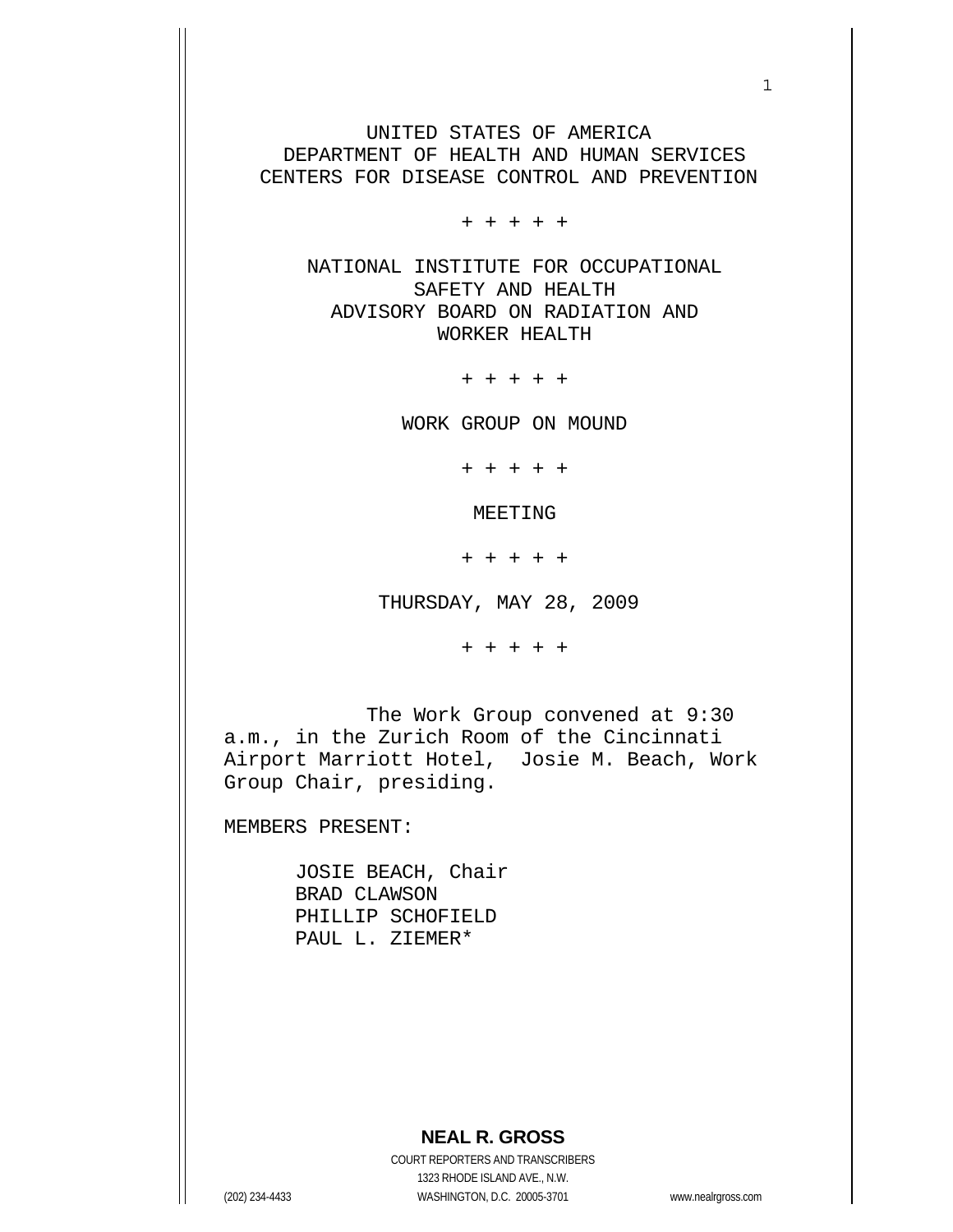MEMBERS ABSENT:

ROBERT PRESLEY

ALSO PRESENT:

 THEODORE M. KATZ, Acting Designated Federal Official

 BOB BISTLINE, SC&A ELIZABETH BRACKETT\*, ORAU Team RON BUCHANAN, SC&A MELTON CHEW, ORAU Team LARRY ELLIOTT, NIOSH LEO FAUST\*, ORAU Team JOE FITZGERALD, SC&A EMILY HOWELL, HHS KARIN JESSEN, ORAU Team TOM LaBONE\*, ORAU Team JOYCE LIPSZTEIN\*, SC&A ROBERT MORRIS, ORAU Team JAMES NETON\*, NIOSH GENE POTTER, ORAU Team BRYCE RICH\*, ORAU Team KATHY ROBERTSON-DeMERS, SC&A MUTTY SHARFI, ORAU Team DON STEWART, ORAU Team BRANT ULSH, NIOSH

\*Present via teleconference.

## **NEAL R. GROSS**

COURT REPORTERS AND TRANSCRIBERS 1323 RHODE ISLAND AVE., N.W. (202) 234-4433 WASHINGTON, D.C. 20005-3701 www.nealrgross.com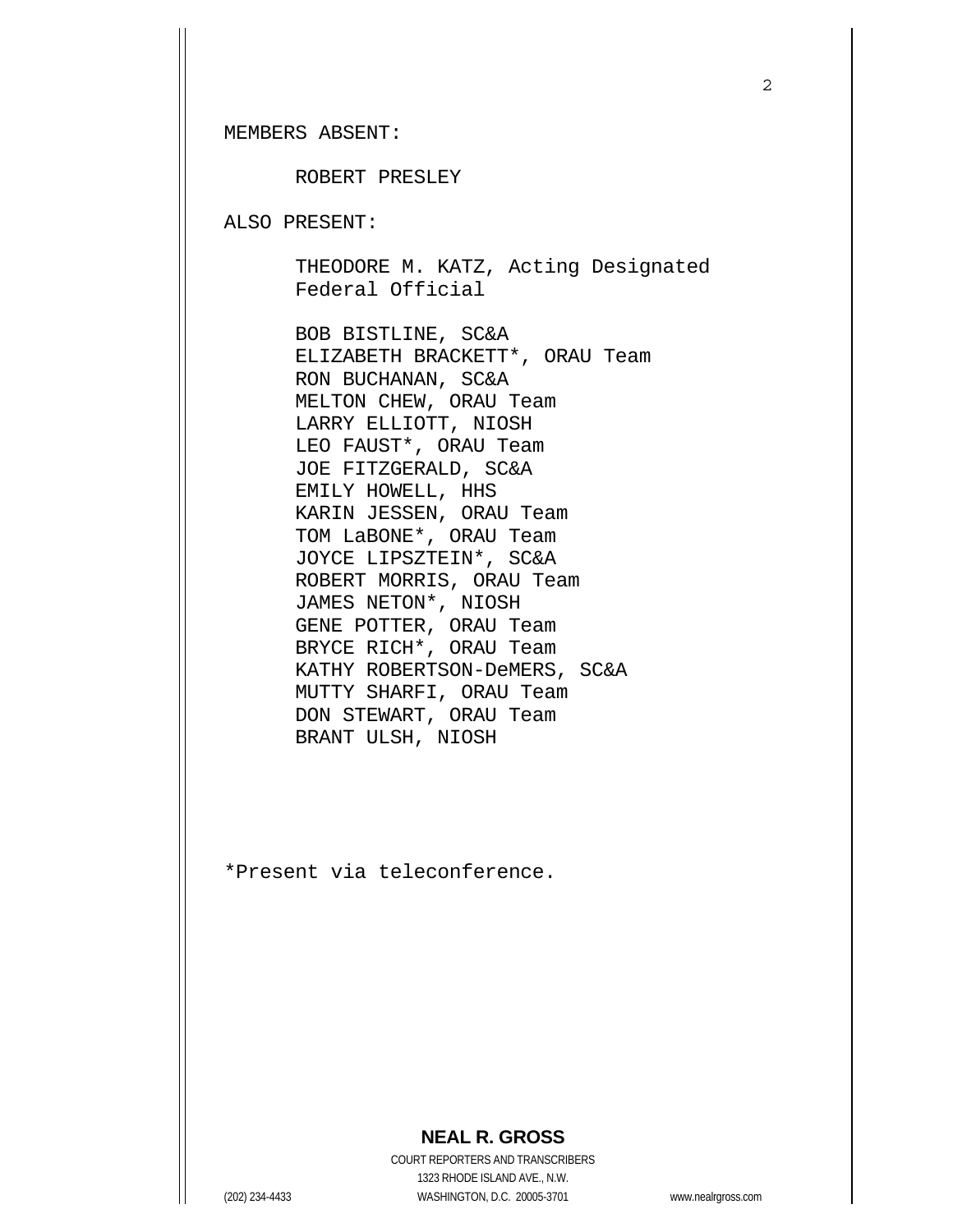## TABLE OF CONTENTS

Page Welcome..................................... 8 NIOSH - Neutron dose reconstruction......... 8 issue 14&15 NIOSH - High-Fired PU-238 issue 9......... 130  $SC&A$  - Radon issue  $2$ ..........................162 NIOSH - exposure to non rad buildings..... 194 issue 17 NIOSH - "Road Map" Integrated issues...... 259 1,3,4,7 & 8 NIOSH - D&D years......................... 236 WG - Assigned Action Items, future........ 264 meeting plans

## **NEAL R. GROSS**

COURT REPORTERS AND TRANSCRIBERS 1323 RHODE ISLAND AVE., N.W. (202) 234-4433 WASHINGTON, D.C. 20005-3701 www.nealrgross.com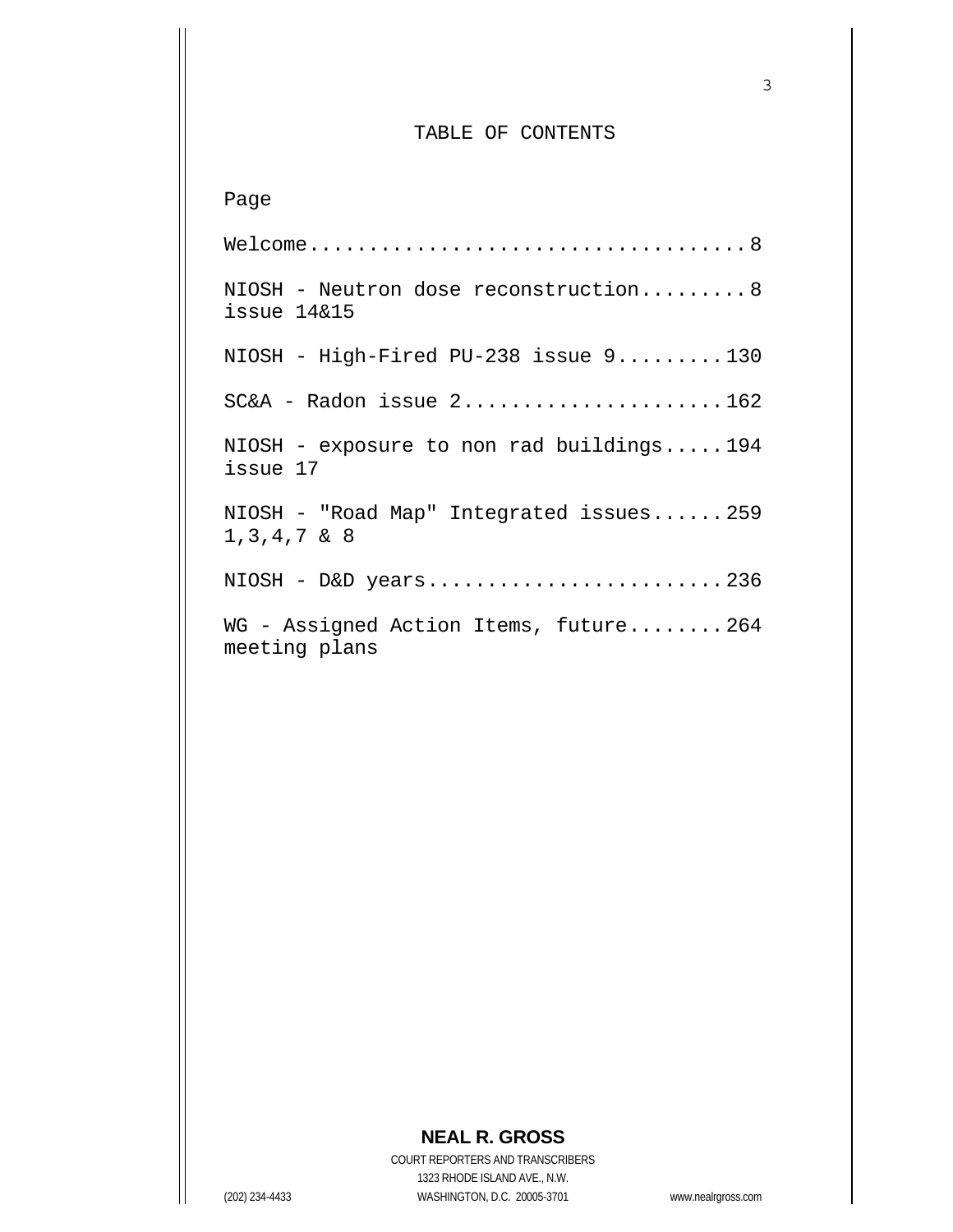**NEAL R. GROSS** COURT REPORTERS AND TRANSCRIBERS 1323 RHODE ISLAND AVE., N.W. (202) 234-4433 WASHINGTON, D.C. 20005-3701 www.nealrgross.com 4 1 2 3 4 5 6 7 8 9 10 11 12 13 14 15 16 17 18 19 20 21 22 P-R-O-C-E-E-D-I-N-G-S 9:33 a.m. MR. KATZ: Good morning, everyone in the room and on the line. This is Ted Katz. I am the acting designated federal official for the Advisory Board of Radiation Worker Health. And this is the second of the two-day meeting of the Mound Working Group. And we are ready to begin. And we will begin with roll call, starting with Board members in the room. Please, everyone who responds to the roll call except people in the public, of course, speak to your conflict of interest as well status. Thanks. Beginning in the room? CHAIR BEACH: Josie Beach, Working Group Chair. No conflicts. MEMBER CLAWSON: Brad Clawson, Working Group Member. No conflict. MEMBER SCHOFIELD: Phillip Schofield, Working Group Member. No conflict.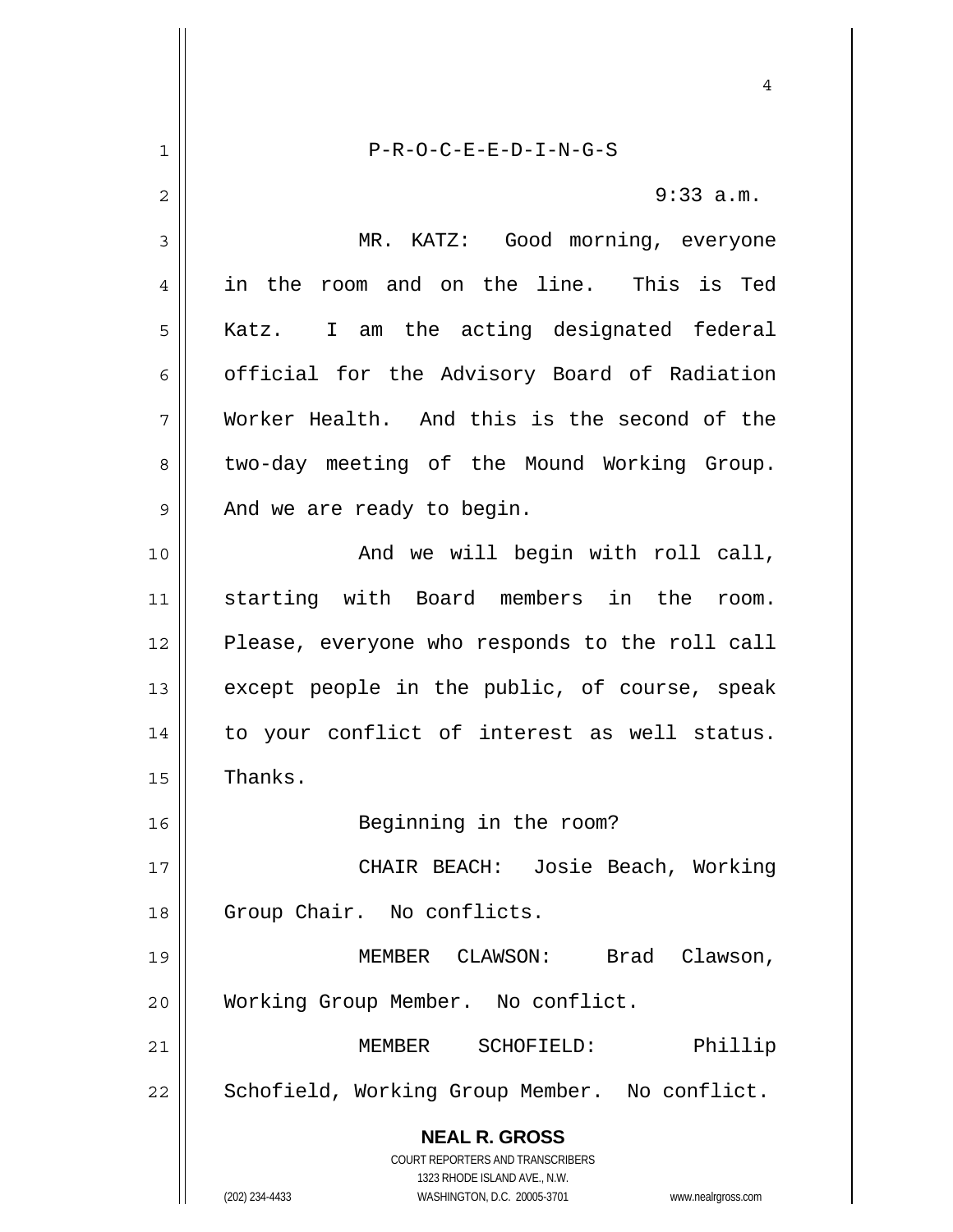**NEAL R. GROSS** COURT REPORTERS AND TRANSCRIBERS 1323 RHODE ISLAND AVE., N.W. (202) 234-4433 WASHINGTON, D.C. 20005-3701 www.nealrgross.com  $\sim$  5  $\sim$  5  $\sim$  5  $\sim$  5  $\sim$  5  $\sim$  5  $\sim$  5  $\sim$  5  $\sim$  5  $\sim$  5  $\sim$  5  $\sim$  5  $\sim$  5  $\sim$  5  $\sim$  5  $\sim$  5  $\sim$  5  $\sim$  5  $\sim$  5  $\sim$  5  $\sim$  5  $\sim$  5  $\sim$  5  $\sim$  5  $\sim$  5  $\sim$  5  $\sim$  5  $\sim$  5  $\sim$  5  $\sim$  5  $\sim$  5  $\sim$ 1 2 3 4 5 6 7 8 9 10 11 12 13 14 15 16 17 18 19 20 21 22 MR. KATZ: And on the line? Do we have any Board members on the line? MEMBER ZIEMER: Paul Ziemer. No conflicts. MR. KATZ: Welcome, Paul. Okay. And then in the room, the NIOSH ORAU team? MR. ELLIOTT: Larry Elliott, Director of the Office of Compensation Analysis and Support. No conflict. MS. JESSEN: Karin Jessen, ORAU team. No conflicts. MR. CHEW: Mel Chew, ORAU team. No conflict. MR. MORRIS: Robert Morris, ORAU team. No conflict. MR. STEWART: Don Stewart, ORAU team. No conflict. MR. SHARFI: Mutty Sharfi, ORAU team, conflicted. DR. ULSH: Brant Ulsh from NIOSH. No conflict.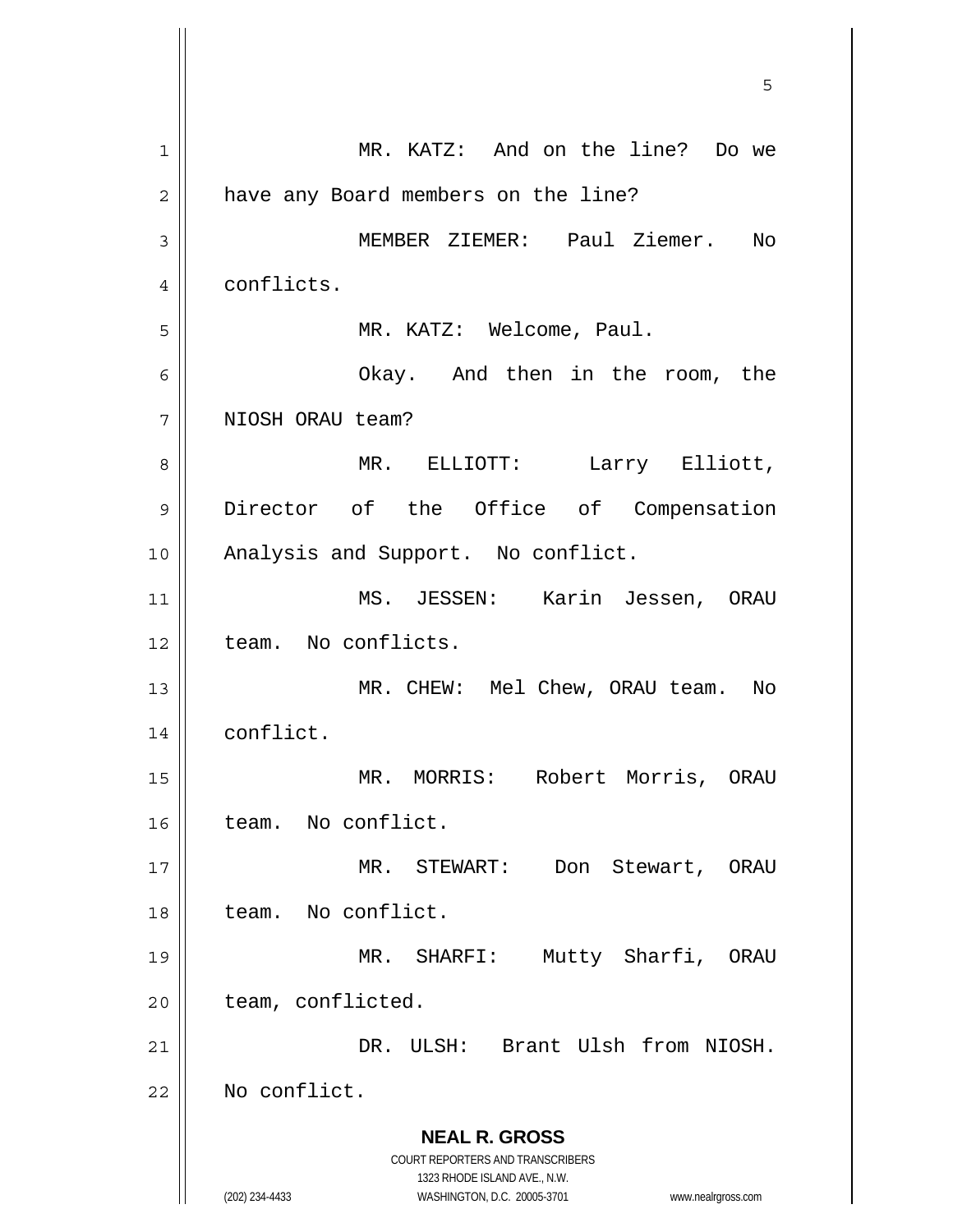**NEAL R. GROSS** COURT REPORTERS AND TRANSCRIBERS 1323 RHODE ISLAND AVE., N.W. (202) 234-4433 WASHINGTON, D.C. 20005-3701 www.nealrgross.com  $\sim$  6 1 2 3 4 5 6 7 8 9 10 11 12 13 14 15 16 17 18 19 20 21 22 MR. KATZ: On the line, NIOSH/ORAU team? DR. NETON: This is Jim Neton, NIOSH. No conflicts. MS. BRACKETT: Elizabeth Brackett, ORAU team. I do have a conflict. MR. KATZ: This is Bryce Rich, ORAU team. I'm conflicted. MR. FAUST: Leo Faust, ORAU team. No conflicts. MR. KATZ: Any more NIOSH or ORAU team on the line? MR. LaBONE: Yes, yes. This is Tom LaBone. I am conflicted. MR. KATZ: Okay. And then so that takes care -- now, HHS or other federal officials or contract staff in the room? MS. HOWELL: Emily Howell, HHS. No conflicts. MR. KATZ: And on the line? Any federal officials or contract staff? (No response.)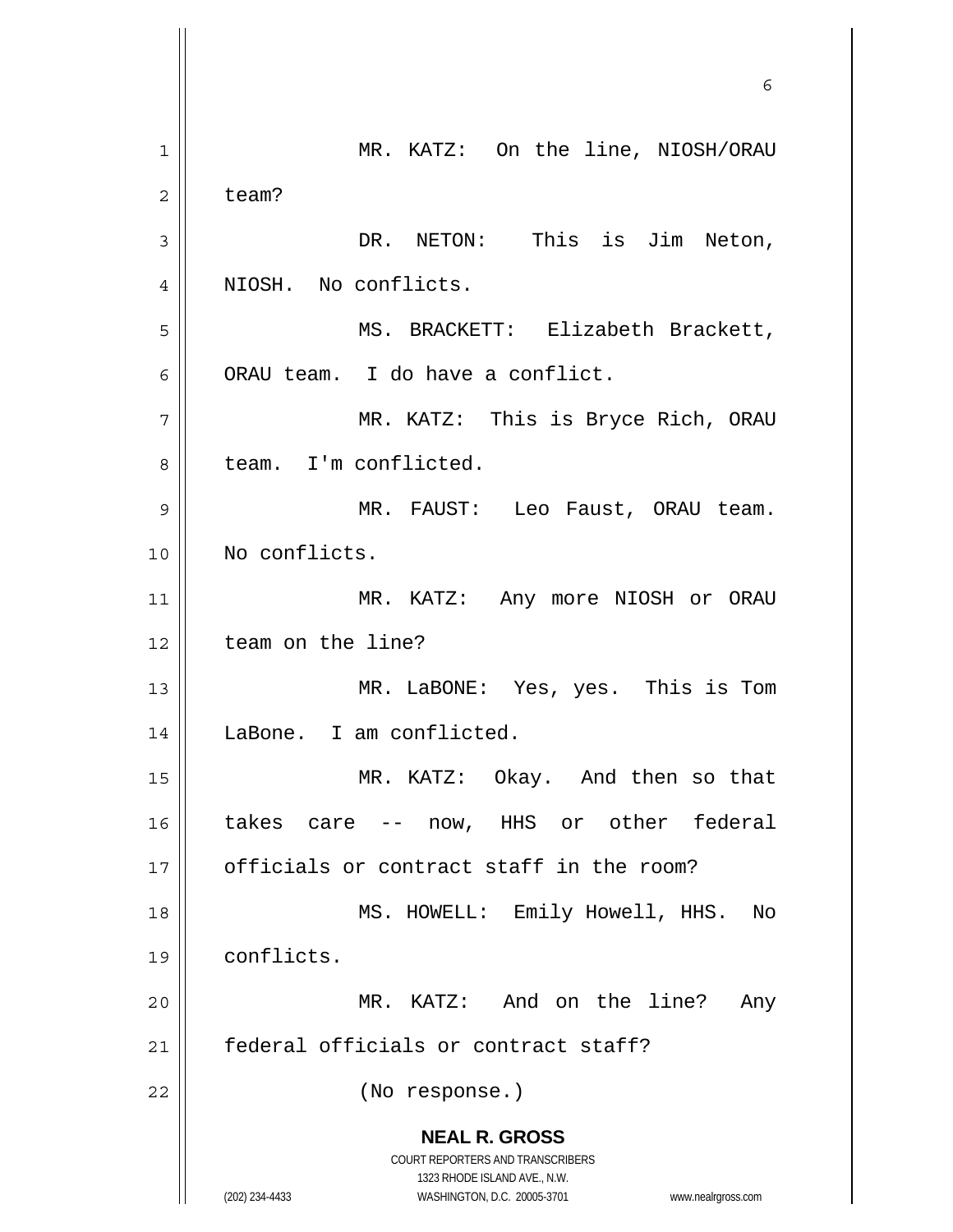**NEAL R. GROSS** COURT REPORTERS AND TRANSCRIBERS 1323 RHODE ISLAND AVE., N.W. (202) 234-4433 WASHINGTON, D.C. 20005-3701 www.nealrgross.com 1 2 3 4 5 6 7 8 9 10 11 12 13 14 15 16 17 18 19 20 21 22 MR. KATZ: Okay. And then members of the public? Oh, no. SC&A in the room? MR. FITZGERALD: Yes. Joe Fitzgerald, SC&A. No conflict. MR. BUCHANAN: Ron Buchanan, SC&A. No conflict. DR. BISTLINE: Bob Bistline, SC&A. No conflict. MS. ROBERTSON-DeMERS: Kathy Robertson-DeMers, SC&A. Conflicted. MR. KATZ: And SC&A on the line? Any members of SC&A on the line? (No response.) MR. KATZ: Okay. And then any members of the public who want to identify themselves on the line or staff of congressional offices? (No response.) MR. KATZ: Okay. Then just let me remind everyone on the line to please keep your phones on mute except when you're speaking to the group here. And if you don't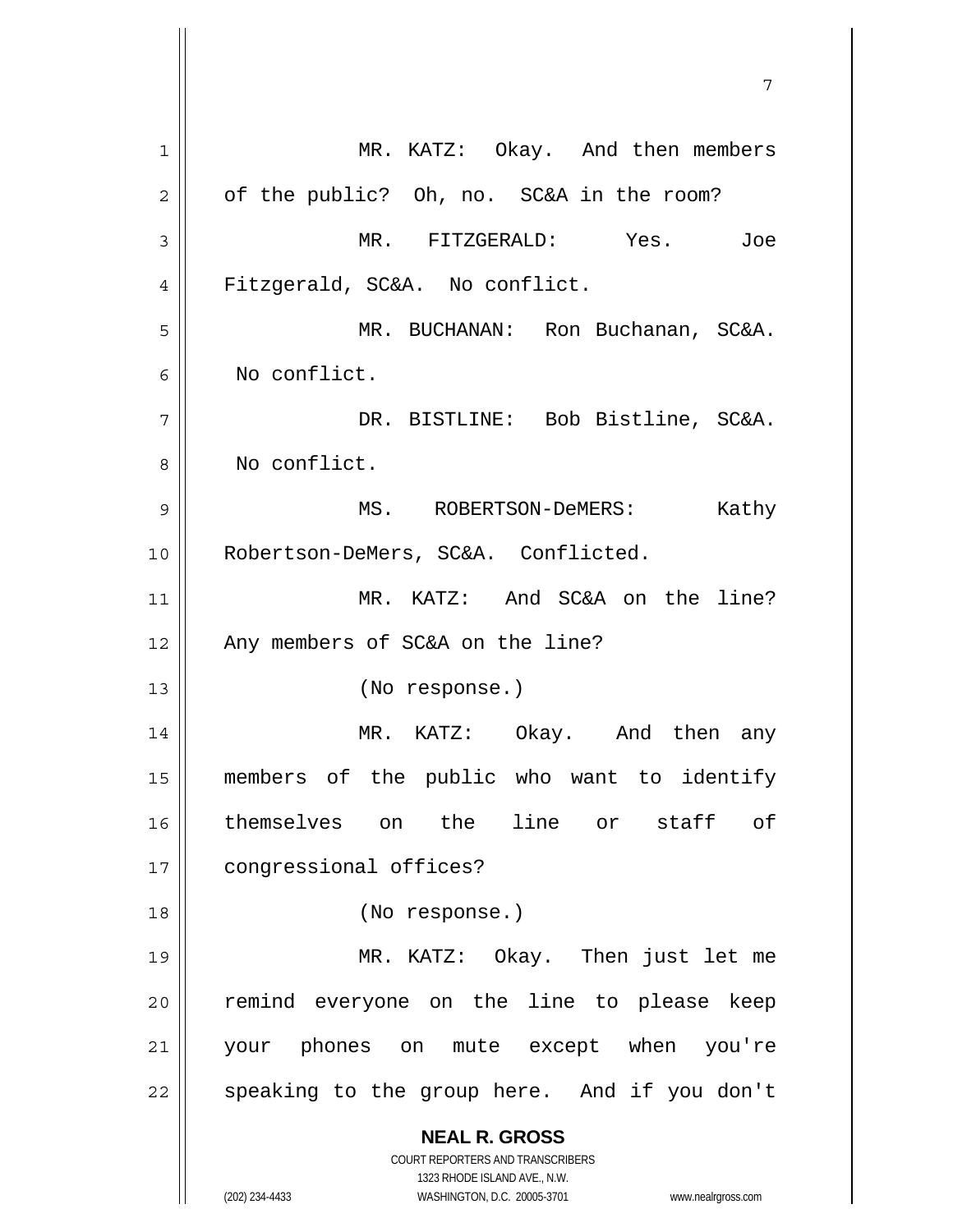| 1  | have a mute button, *6 will work. And to take  |
|----|------------------------------------------------|
| 2  | yourself off mute, just hit *6 again.          |
| 3  | Thank you. Josie?                              |
| 4  | CHAIR BEACH: Okay. Good morning.               |
| 5  | And welcome to Mound's fourth Working Group    |
| 6  | meeting, second day. We are going to start     |
| 7  | with neutron dose reconstruction issues number |
| 8  | 14 and 15. And NIOSH is going to kick this     |
| 9  | off this morning. And I'll turn it to Brant.   |
| 10 | DR. ULSH: Okay. Thanks.                        |
| 11 | Just to let you know what is                   |
| 12 | coming, I have asked Bob Morris to give a      |
| 13 | PowerPoint presentation. He first gave this    |
| 14 | presentation at a worker outreach meeting that |
| 15 | we held in the first week of April.            |
|    |                                                |
| 16 | Basically kind of the history of               |
| 17 | the neutron issue, it probably goes back even  |
| 18 | earlier than I am about to say, but some of    |
| 19 | the former workers that we<br>have<br>been     |
| 20 | consulting and dealing with discussing the     |
| 21 | Mound issues with right from the early days of |
| 22 | the SEC petition brought up the way that       |
|    |                                                |

<u>83 - Santa Carlos de Santa Carlos de Santa Carlos de Santa Carlos de Santa Carlos de Santa Carlos de Santa Ca</u>

**NEAL R. GROSS** COURT REPORTERS AND TRANSCRIBERS

1323 RHODE ISLAND AVE., N.W.

(202) 234-4433 WASHINGTON, D.C. 20005-3701 www.nealrgross.com

 $\mathbf{I}$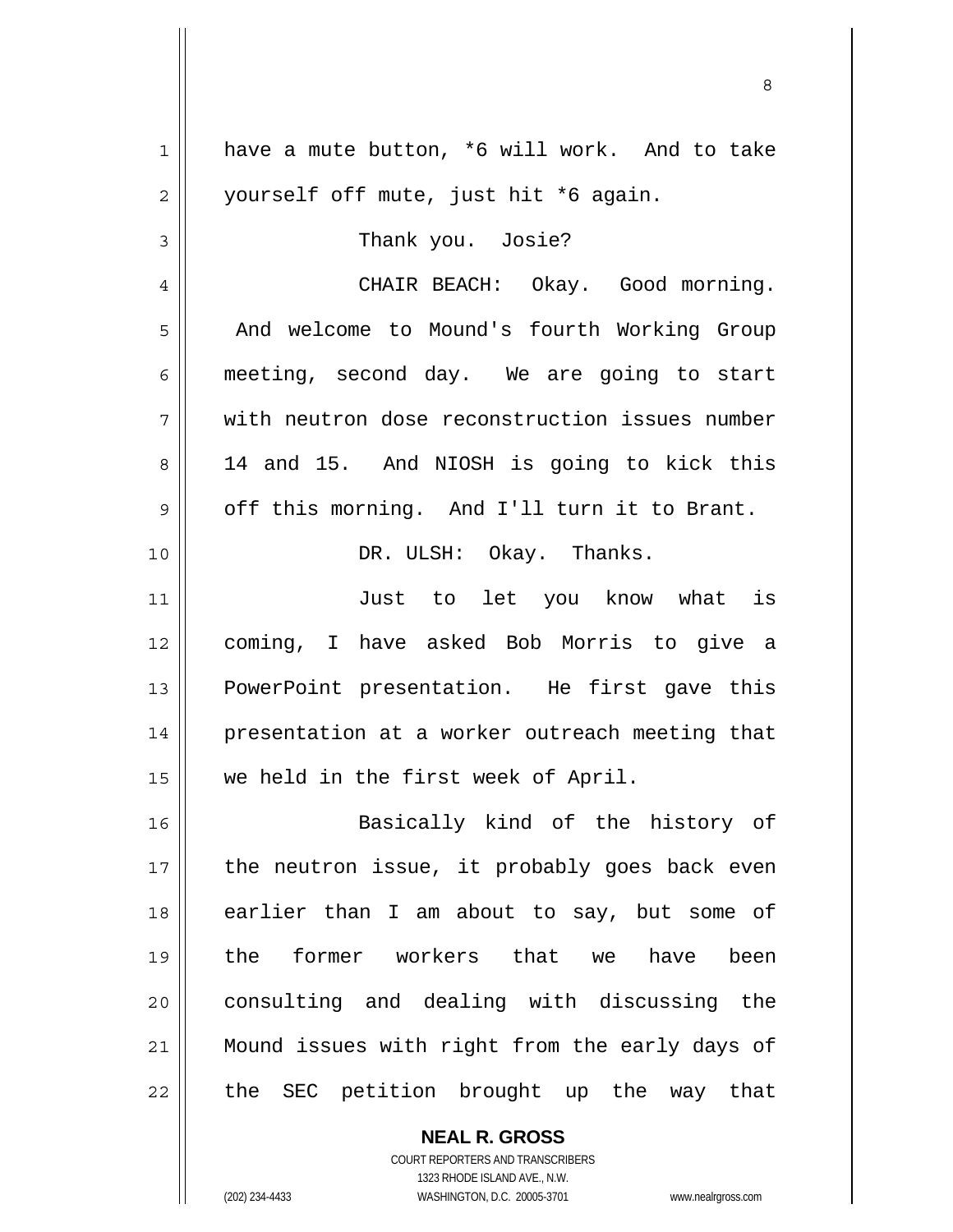1 neutron doses were handled in the Mound TBD and brought up some issues that they thought we might want to consider on that. So we have been looking at it at least since then.

9

5 6 7 8 9 10 And, finally, we decided to -- I asked Bob and his team to take a look at the neutron, the way we did it in the TBD and to come up with some improvements. We discussed a lot of issues in the context of this SEC Working Group as well.

11 12 13 14 15 16 17 We have come up with a revised approach. It is going to be kind of a hybrid approach depending on the data that we have available for different time periods. Bob presented this. He gave his PowerPoint presentation at the meeting that we had with the workers in the first week of April.

18 19 20 21 The purpose of that meeting was basically to lay out our new approach and to solicit any comments or thoughts or insights from these about 20 or so workers.

These workers were chosen not

**NEAL R. GROSS** COURT REPORTERS AND TRANSCRIBERS 1323 RHODE ISLAND AVE., N.W. (202) 234-4433 WASHINGTON, D.C. 20005-3701 www.nealrgross.com

22

2

3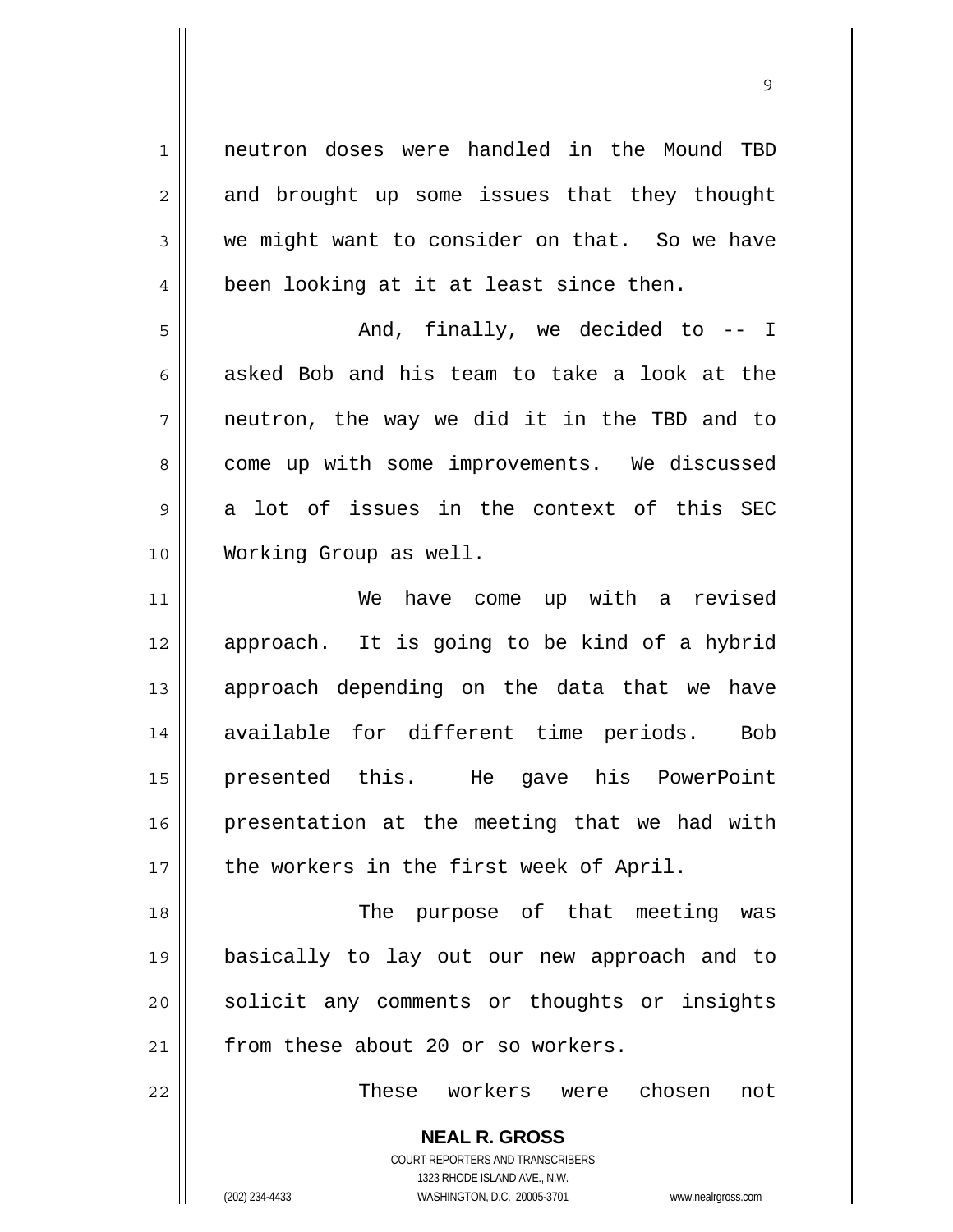1 2 3 really by need but by some of the former workers who have expertise in neutron dosimetry.

 They included health physicists in charge of the SM building and PP building, T building, also just a variety of workers, including even the two ladies who actually sat down and read the NTA films. So we really tried to get a broad cross-section.

10 11 12 13 14 So we gave that presentation. It was very well-received. They made a few comments and suggestions that we might want to consider. And I know Bob was in the process of considering them.

15 16 17 18 19 20 21 22 The next development that occurred on the neutron issue, we issued a white paper. SC&A has looked at that, and we had a conference call with SC&A on April 28th. Ron Buchanan offered a few comments that we thought were very productive. So we are in the process of taking a look at those as well. So this will just give you kind of

> **NEAL R. GROSS** COURT REPORTERS AND TRANSCRIBERS

> > 1323 RHODE ISLAND AVE., N.W.

4

5

6

7

8

9

(202) 234-4433 WASHINGTON, D.C. 20005-3701 www.nealrgross.com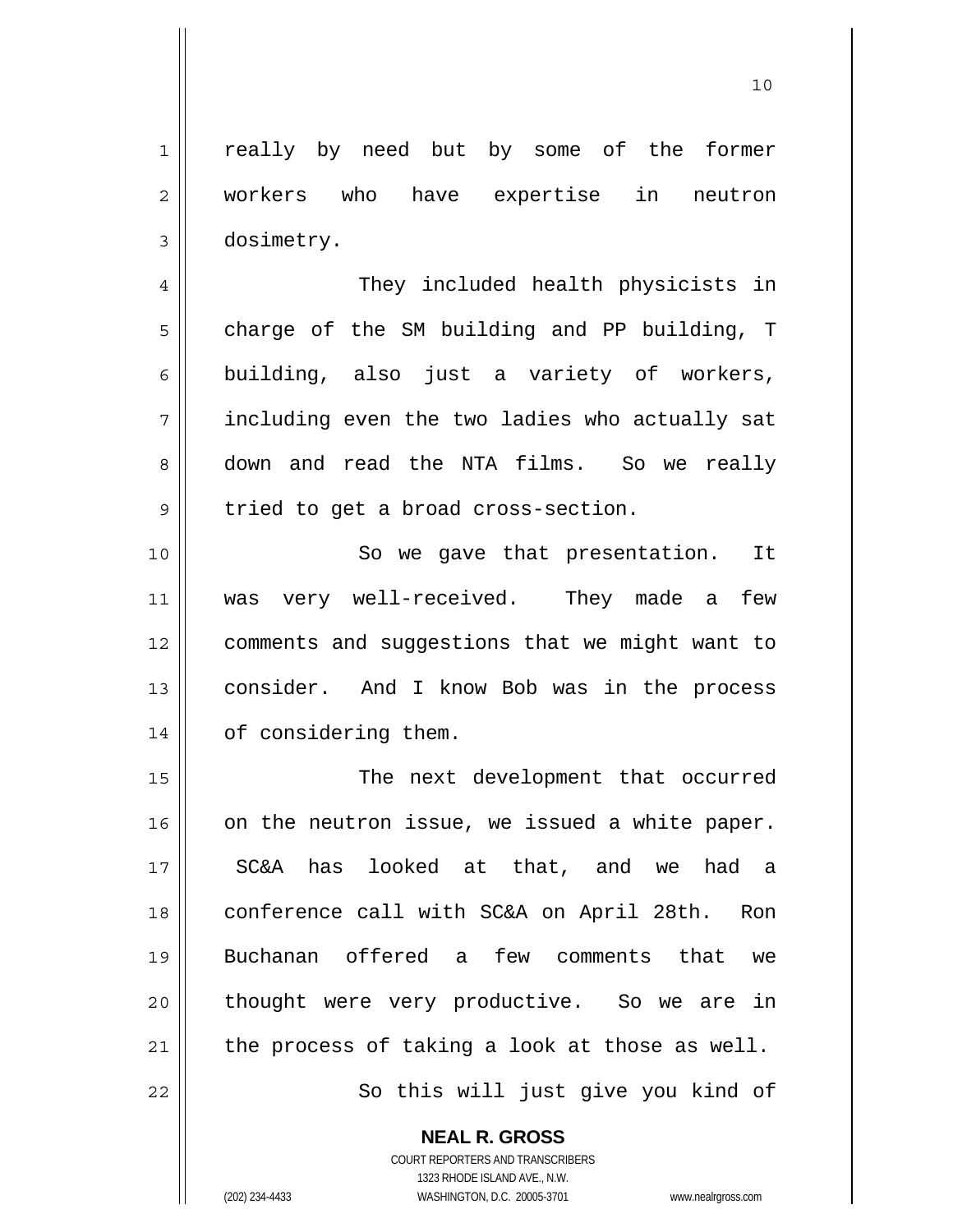**NEAL R. GROSS** COURT REPORTERS AND TRANSCRIBERS 1323 RHODE ISLAND AVE., N.W. (202) 234-4433 WASHINGTON, D.C. 20005-3701 www.nealrgross.com 1 2 3 4 5 6 7 8 9 10 11 12 13 14 15 16 17 18 19 20 21 22 a snapshot of where we are with this issue. And, with that, I will turn it over to Bob. MR. MORRIS: Thank you. I appreciate your moving the schedule to accommodate my -- CHAIR BEACH: No problem. MR. MORRIS: -- sixth grader's commencement into seventh grade. So it is important. So I want to introduce the colleagues who helped me with this. I think both are on the telephone line. At least I think Leo is. Leo Faust is a key person in doing the research on this topic and Billy Smith. Billy, have you joined us yet? (No response.) MR. MORRIS: Billy Smith is a coauthor on this also. DR. ULSH: If I could interrupt you for just a second? We're going to turn down the lights. MR. MORRIS: And, just for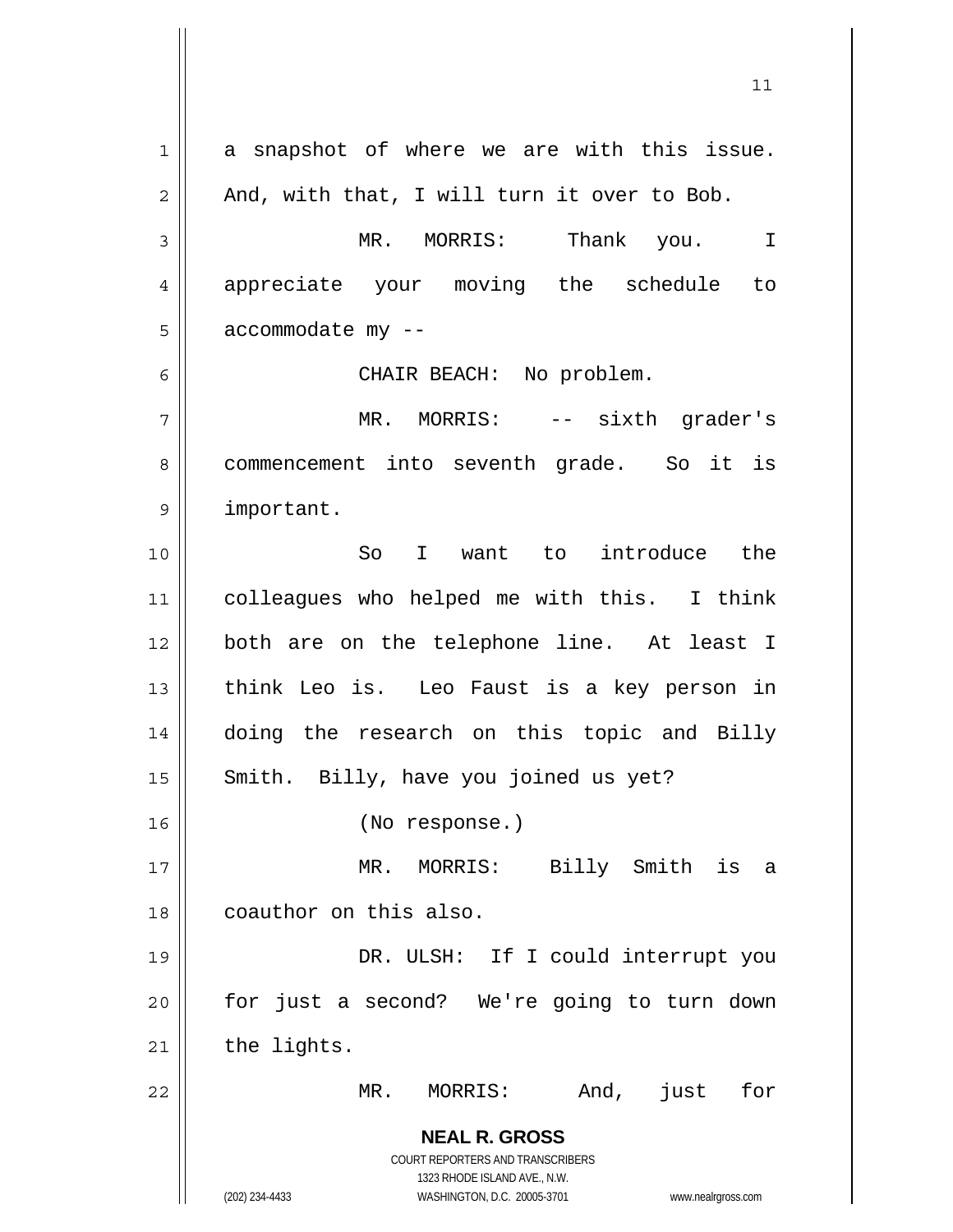background, Billy ran the NTS dosimetry program for many years, external \*9:41:52 program, actually kicked off the use of their first TLD system at NTS. So he's got a broad background in that. And Leo has got a long resume in dosimetry.

12

7 8 9 10 11 12 Next slide, please. I wanted to give a little bit of background. As Brant mentioned, we have presented this similar presentation to a group of Mound workers in April. That was actually very well-received. And they appreciated the presentation.

13 14 15 16 17 18 19 You didn't mention that there actually were technicians who had made some of the measurements beyond reading the NTA forms but also actually carried the meters into the field to make some of the measurements that we used to consider the neutron/photon ratio data.

20 21 22 Also, there was a gentleman there who had made many of the original neutron spectra measurements that are available for us

> **NEAL R. GROSS** COURT REPORTERS AND TRANSCRIBERS 1323 RHODE ISLAND AVE., N.W. (202) 234-4433 WASHINGTON, D.C. 20005-3701 www.nealrgross.com

1

2

3

4

5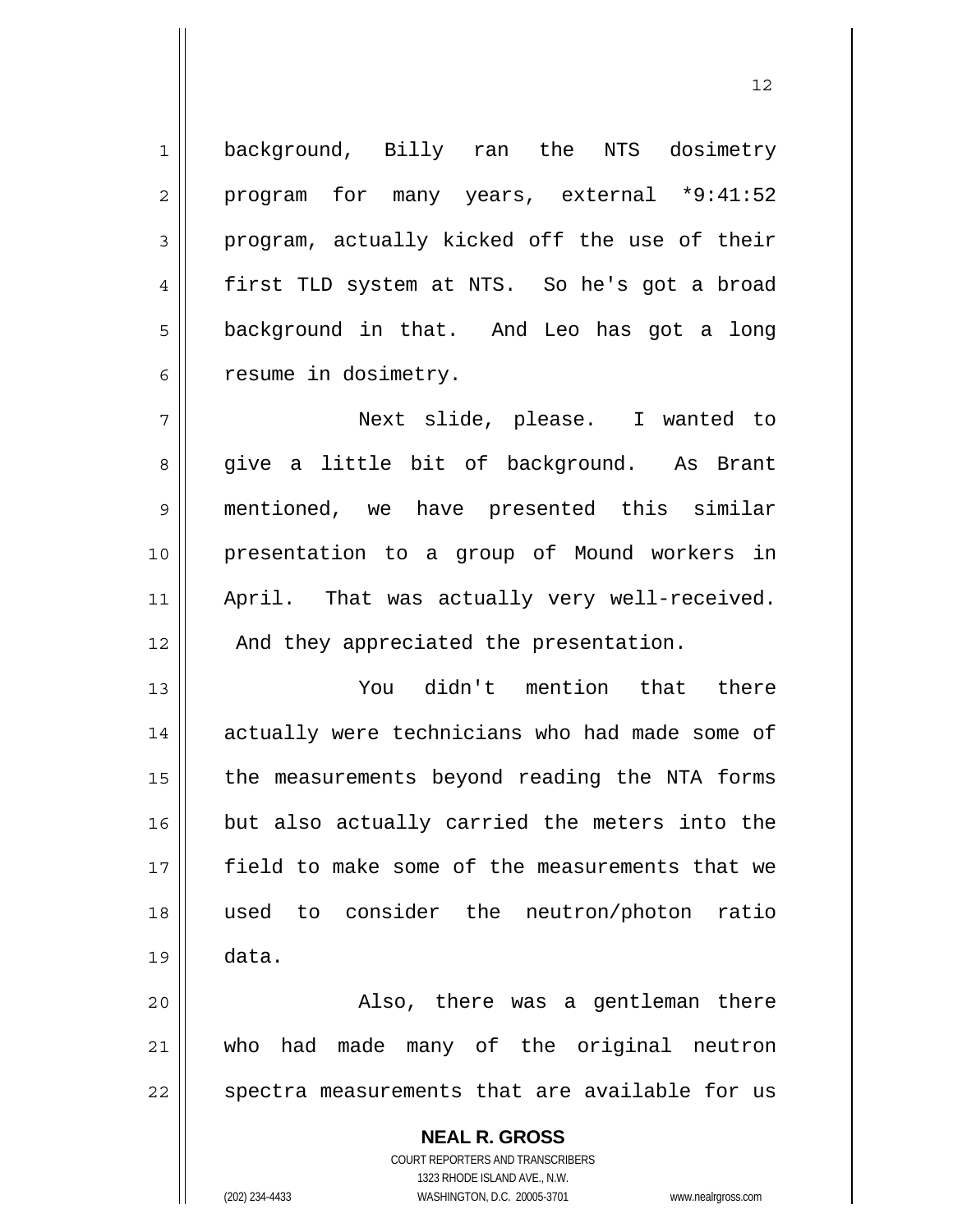1 2 3 4 5 6 7 8 9 10 11 12 13 14 15 16 17 18 19 20 21 22 in published literature. And so he actually was a pioneer in the development of neutron spectra measurements and was there and provided some very constructive criticism to us in our presentation. We have had the benefit of SC&A having reviewed our white paper at this point and got very constructive comments. We are in the process of updating those and incorporating them. The issues fundamentally are limited to the era prior to use of TLD dosimetry technology. And so that is what most of this focused on. That is not to say that we don't have a method for the TLD. You know, it's the same as defined in our technical basis document. The doses are designed as we have reconstructed them here, to be claimant-favorable and accurate enough to make an appropriate compensation decision. But we don't want to represent that these are

13

**NEAL R. GROSS** COURT REPORTERS AND TRANSCRIBERS 1323 RHODE ISLAND AVE., N.W. (202) 234-4433 WASHINGTON, D.C. 20005-3701 www.nealrgross.com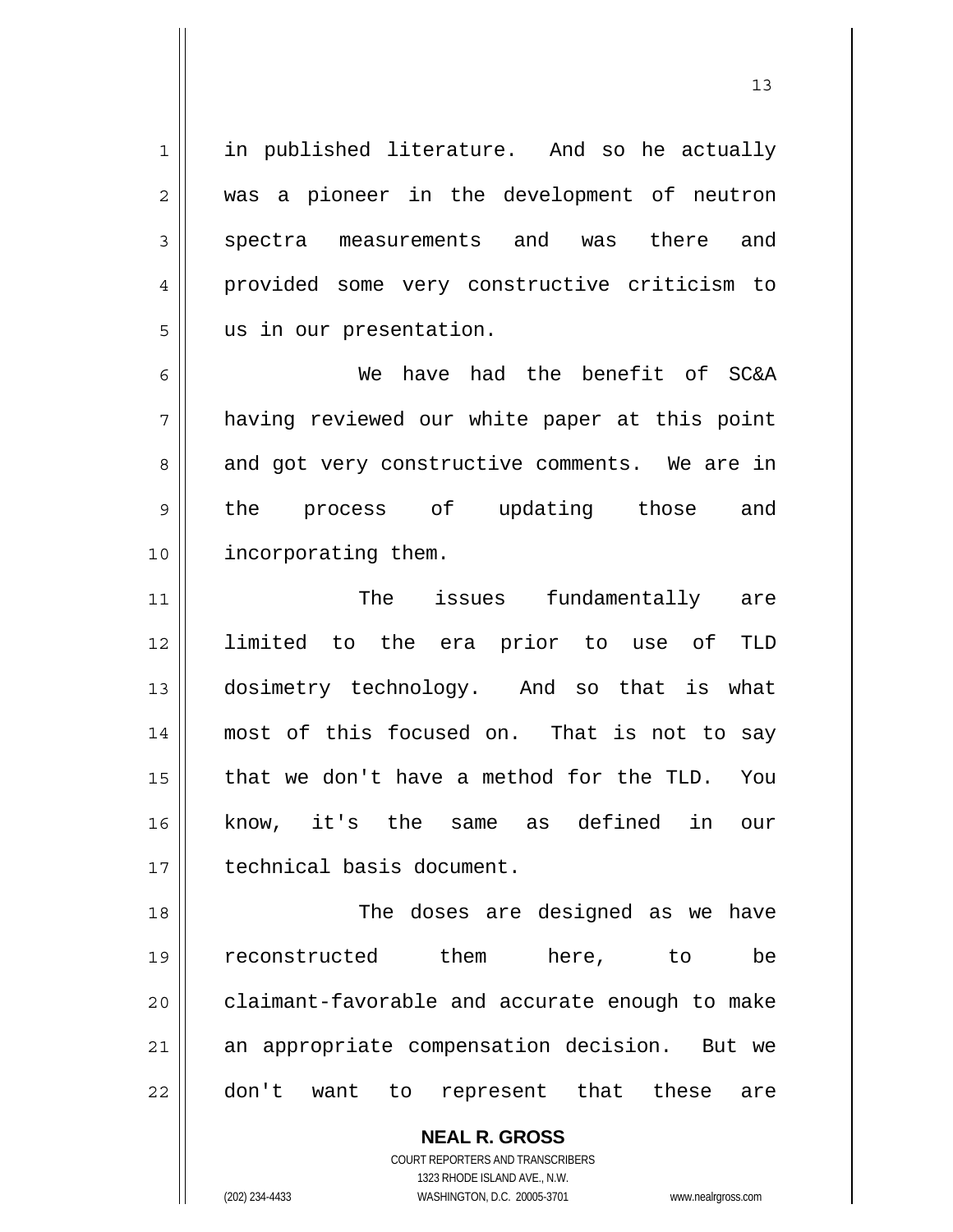perfectly accurate numbers. When there are uncertainties, we have moved the choice of correction factors to the high side.

7 Neutron dose estimation is necessary for our compensation decision. Not all workers were monitored for neutron dose, especially in the earliest years of the operations. And so dose must be inferred from other information.

10 11 12 13 14 15 16 This goes to a problem that we have seen on many other sites, use of NTA film. NTA stands for neutron type-A film, generally from Kodak in the early days. But it's generally that acronym has superseded the definition. NTA is how we would think of this kind of technology.

17 18 19 20 21 22 It was a highly resolved grain film. And in order to read it as a neutron event, there would have to be a sequence of grains that actually developed in the development process. We see them as a track at least three grains long. In some cases

> **NEAL R. GROSS** COURT REPORTERS AND TRANSCRIBERS 1323 RHODE ISLAND AVE., N.W. (202) 234-4433 WASHINGTON, D.C. 20005-3701 www.nealrgross.com

1

2

3

4

5

6

8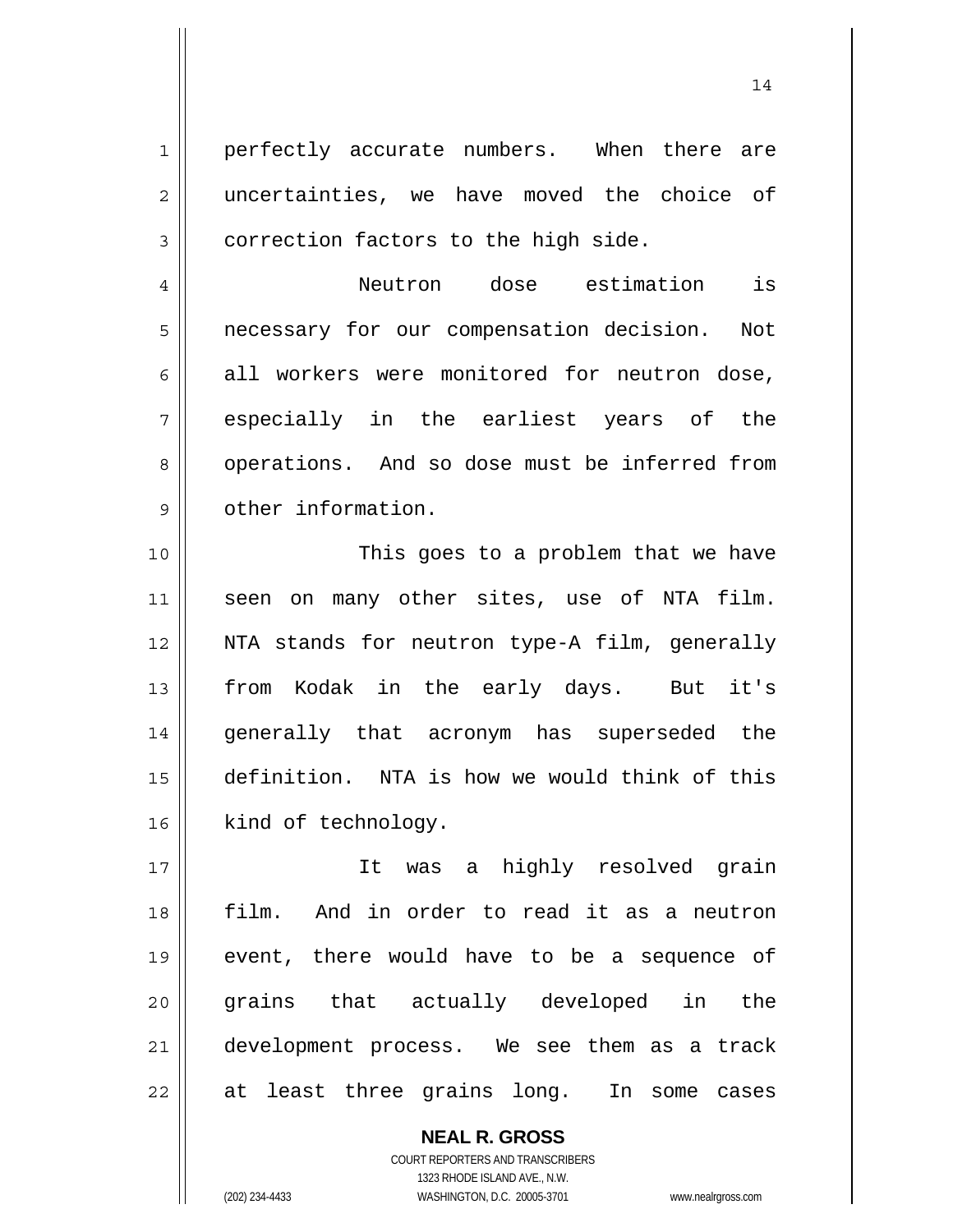1 more grains would be in a row.

| $\overline{2}$ | And those would be easier to spot              |
|----------------|------------------------------------------------|
| 3              | as a track. That is what the people who look   |
| 4              | through the microscopes are there, to read     |
| 5              | neutron tracks, were doing this. They were     |
| 6              | taking a tiny field on a film and then blowing |
| 7              | it up into a visible size and counting with a  |
| 8              | scoring device, like an umpire might use, the  |
| 9              | number of tracks that were in that area.       |
| 10             | And so it to some extent was                   |
| 11             | subjective in that you just had to say, "Oh, I |
| 12             | recognize these three grains or more in a row  |
| 13             | that is being tracked." And once it is         |
| 14             | recognized, then you can actually tally it.    |
| 15             | As you can imagine, people get                 |
| 16             | better with that technology as they continue   |
| 17             | to do it. And so that is why you see very      |
| 18             | little turnover in these groups of people that |
| 19             | tend to read the films. And they would be the  |
| 20             | same people that read the calibration films    |
| 21             | would also be reading the actual exposure      |
| 22             | films that would monitor the workers.          |

**NEAL R. GROSS** COURT REPORTERS AND TRANSCRIBERS

1323 RHODE ISLAND AVE., N.W.

(202) 234-4433 WASHINGTON, D.C. 20005-3701 www.nealrgross.com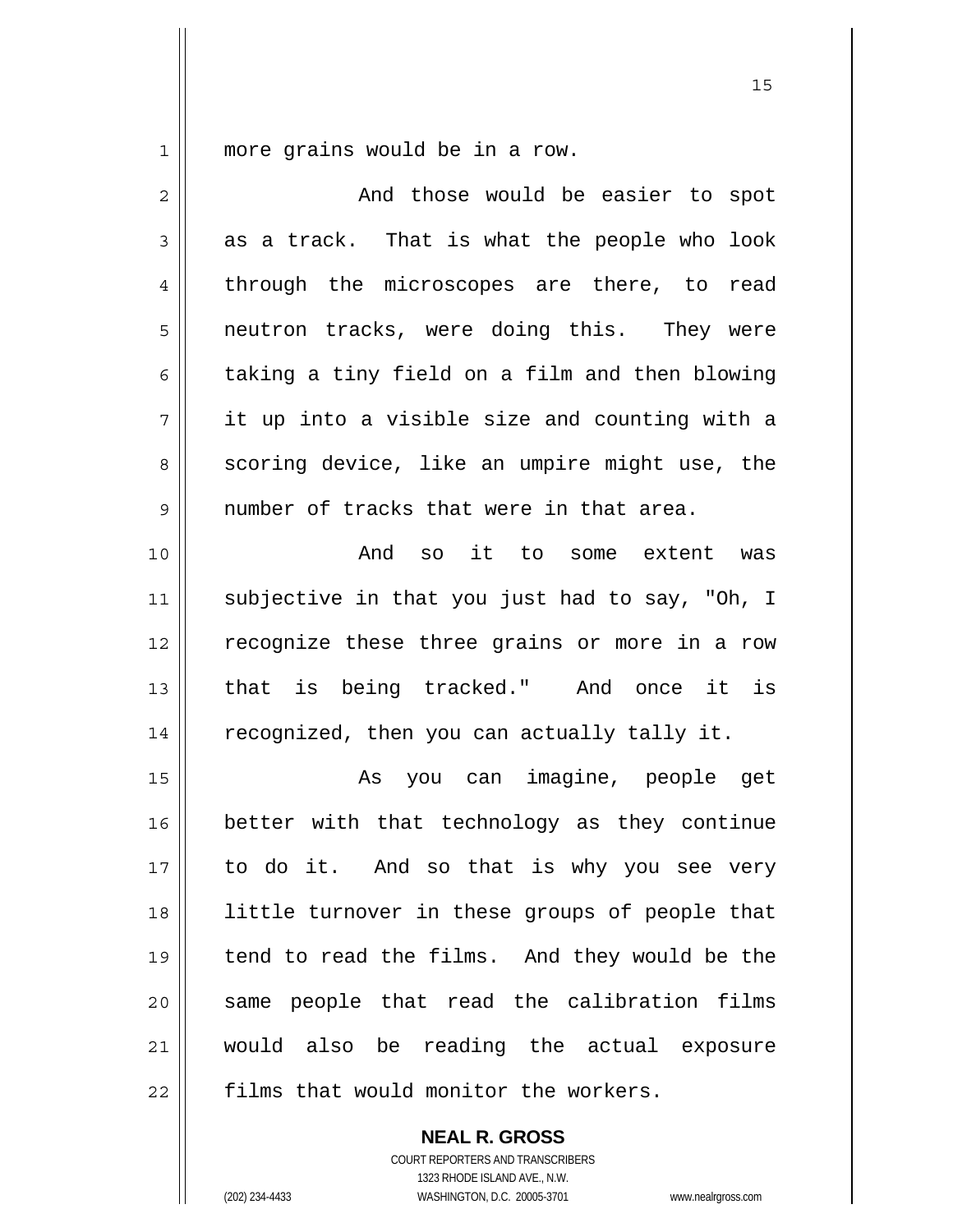1 2 3 4 5 6 7 8 9 One of the frailties of the NTA system is that it takes a certain amount of energy to create three grains developed on the form in a row. And that is effectively the threshold of detection of the neutron detector for this system. So it's widely accepted that at about half a MeV, a neutron with an energy carrying more than .5 MeV, mega-electron

10 11 12 13 14 15 volts, is capable of creating that three-track in a row pattern. Some people say it's a little lower. Some people say it's a little higher. But for a rule of thumb, we assume - and this is part of our OCAS literature that's been approved.

16 17 18 19 20 21 22 We assume that the film is responsive to the neutrons that carry more than half an MeV of energy. And, for practical purposes, although there is an exception here of a pure thermal neutron field, for practical purposes, we assume that the dosimeter, the NTA dosimeter, is not

> **NEAL R. GROSS** COURT REPORTERS AND TRANSCRIBERS 1323 RHODE ISLAND AVE., N.W. (202) 234-4433 WASHINGTON, D.C. 20005-3701 www.nealrgross.com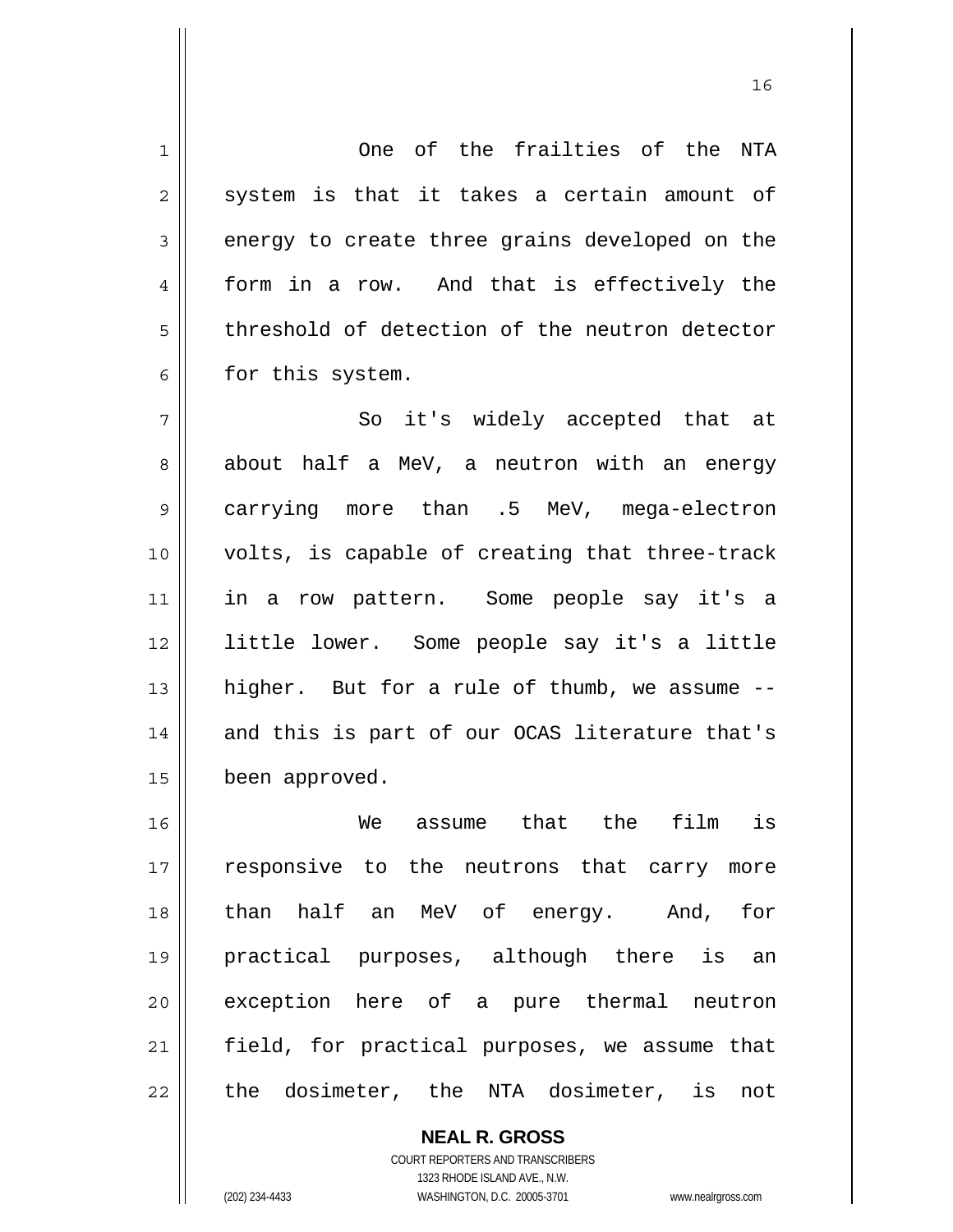1 2 responsive to neutrons that occur less than a half an MeV.

3 4 5 6 7 8 9 10 11 12 13 14 So we have got this problem of if the exposure was predominantly on the lower energy side of the neutron spectrum, then there is a larger correction that has to be made for the lack of registry that was made. Another problem with NTA film is that it is not as sensitive as our modern techniques that we have become accustomed to with CR-39 and the TLD methods. So there was some potential for misdose on every readout cycle, then. This wouldn't have been registered as a different

18 19 20 21 22 deal with in dealing with NTA as a dosimetry device. Unmonitored workers or workers with a zero in the readout cycle present interpretations, problems for how to interpret the data or lack of data and then infer it

than background fogging on the film. So those

are the kinds of things that we have got to

**NEAL R. GROSS** COURT REPORTERS AND TRANSCRIBERS 1323 RHODE ISLAND AVE., N.W. (202) 234-4433 WASHINGTON, D.C. 20005-3701 www.nealrgross.com

15

16

17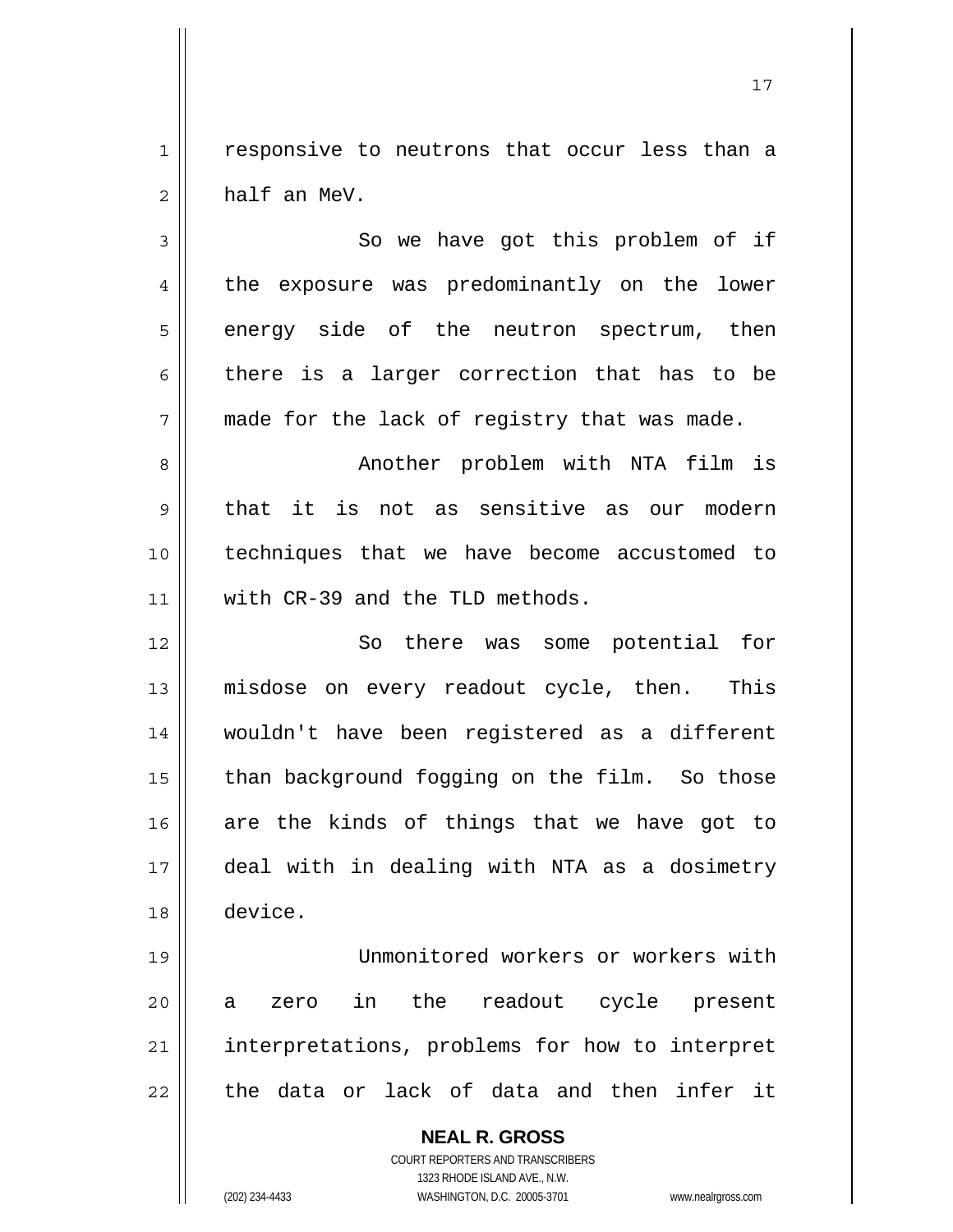1 2 3 4 5 6 7 8 9 10 11 12 13 14 15 16 17 18 19 20 21 22 into a dose calculation. Unmonitored workers are assigned a dose similar to the monitored workers in the same period. That's the very familiar coworker model that you guys have seen. Now, the question is, where do we get the data for the coworker model? And how do we put it into a distribution? And what are the values that we choose for that? That is the kind of detail that gets resolved with SC&A's help. The other kind of problem we get when we are interesting this is the people who actually wore a dosimeter, wore an NTA film dosimeter. But then their dose is recorded as zero by the person who read the film. In fact, as I mentioned, there is a sensitivity cutoff on this. So the dose may not really be zero but some fraction of the detection limit. In fact, it's possible the dose really is zero, but we can't prove that one way or another.

18

**NEAL R. GROSS** COURT REPORTERS AND TRANSCRIBERS 1323 RHODE ISLAND AVE., N.W. (202) 234-4433 WASHINGTON, D.C. 20005-3701 www.nealrgross.com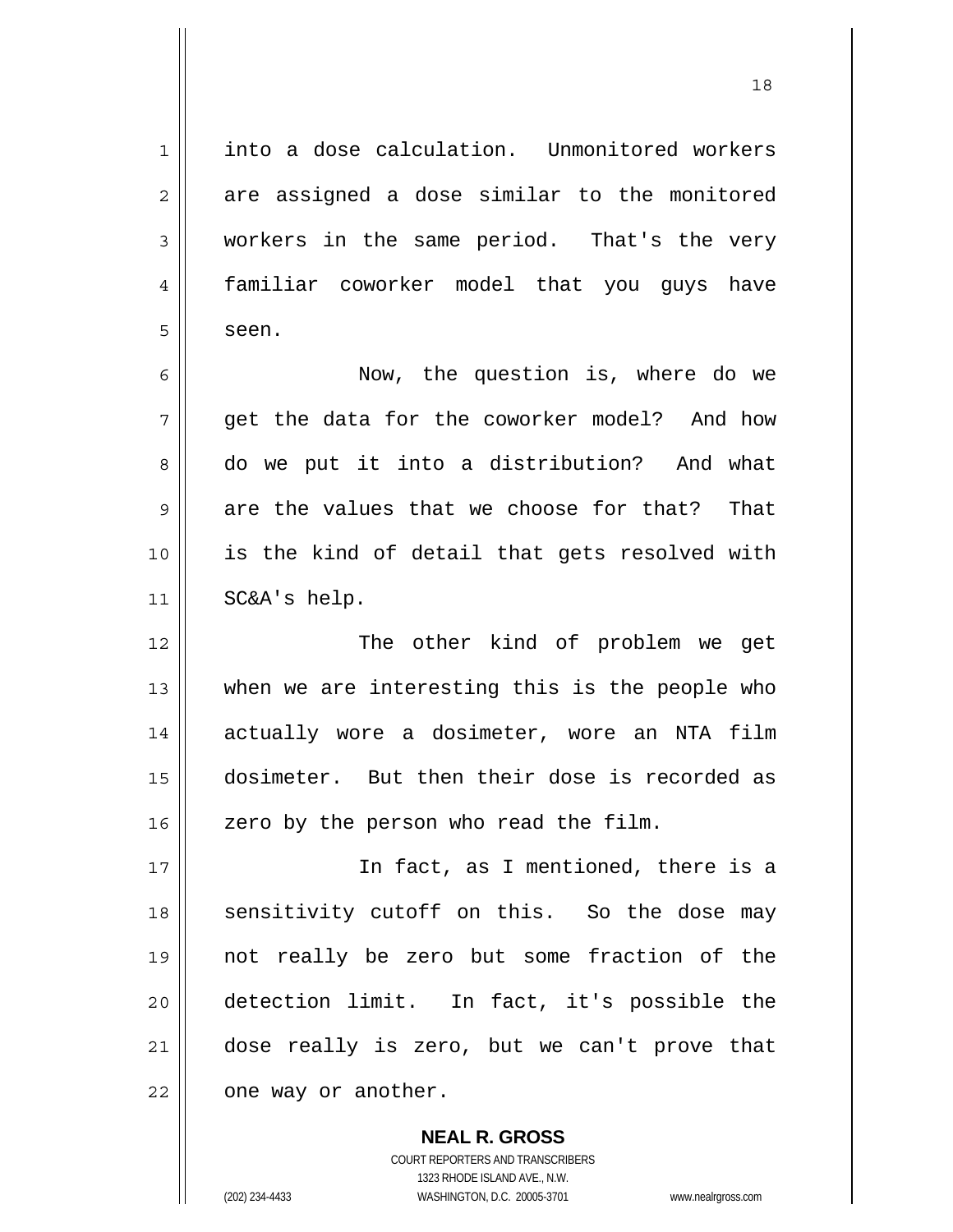**NEAL R. GROSS** COURT REPORTERS AND TRANSCRIBERS 1323 RHODE ISLAND AVE., N.W. 1 2 3 4 5 6 7 8 9 10 11 12 13 14 15 16 17 18 19 20 21 22 So, the very familiar methods that have been developed at other sites and with a lot of precedent to correct the misdose problem get applied. So when we address this misdose concept, it is generally a sign that is one-half of the reporting limit. So if, for example, if the reporting limit for a two-week NTA readout cycle is 50-millirem, then each monitored worker had a zero recorded on their dosimeter would be a sign of half of that reporting limit. And for that two-week cycle then would be given in our dose reconstruction method 25-millirem, when the record, the dose of record, was actually zero. So there are ways to infer neutron dose to help monitor the workers. We can use, as I said before, coworker model or we can choose to use a concept of the neutron to photon dose ratio. We have seen the neutron/photon ratio used in other places. I think it's in

19

(202) 234-4433 WASHINGTON, D.C. 20005-3701 www.nealrgross.com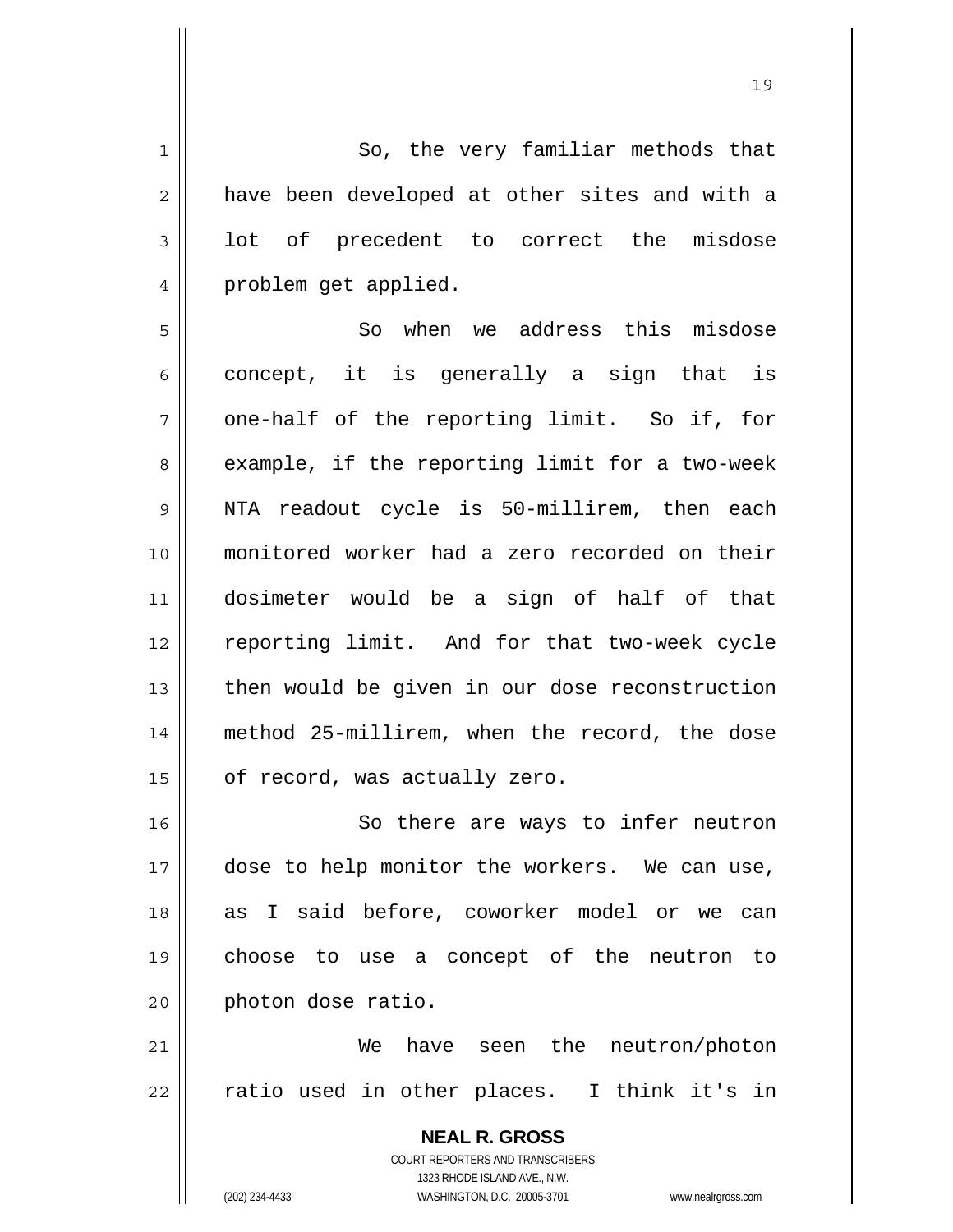1 2 conversation right now at Hanford and other sites.

 So the concept here is that the workers wore photon dosimeters, a film badge that was capable of measuring X-rays or gamma rays.

7 8 9 10 11 12 13 14 15 16 17 18 19 20 And when we take that number, if we can find a consistent ratio between neutron exposure and gamma ray or photon exposure in the facility, then we can take that number and multiply it by the ratio and get some kind of proportionality so that if you had -- let's say we would hope to find a ratio of perhaps two millirem of neutron for every one millirem of photon dose you would get and then we knew that the worker wore a photon dosimeter that measured 100, we would then assign 200 millirem for neutrons that would be added in as external dose. So we approached that problem.

21 22 There are two sources of data that could be useful for establishing that neutron

> **NEAL R. GROSS** COURT REPORTERS AND TRANSCRIBERS 1323 RHODE ISLAND AVE., N.W. (202) 234-4433 WASHINGTON, D.C. 20005-3701 www.nealrgross.com

3

4

5

6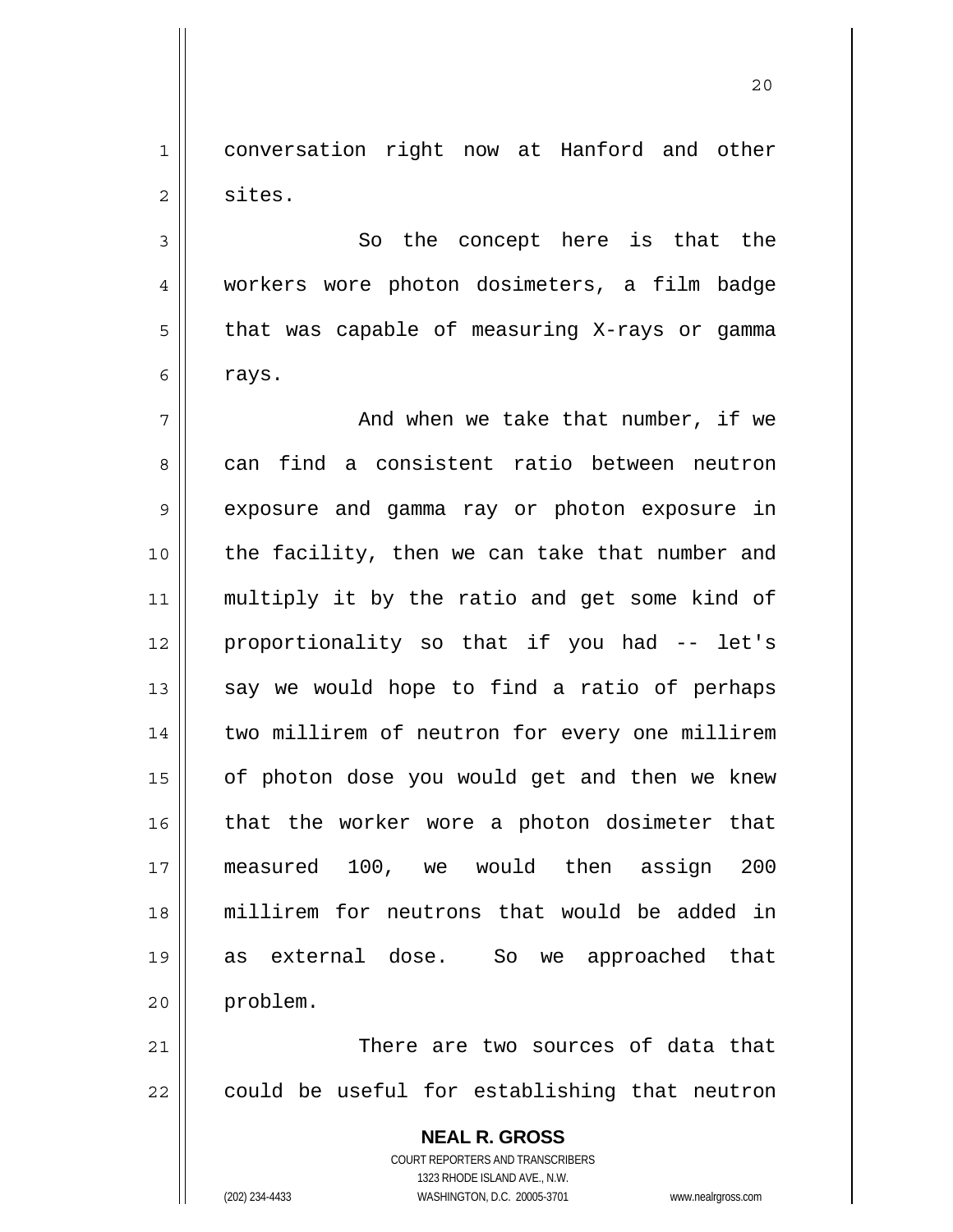1 2 3 4 5 6 7 8 9 10 11 12 13 14 15 16 17 to photon ratio. We could potentially get it from paired instrument measurements, where a monitor would have taken a radiation detector capable of measuring neutrons into the field, making a dose rate measurement and then at the same location and coincidentally in time making a gamma ray measurement. So we looked at a lot of data that would have potentially given us that information. The other approach to getting neutron to photon ratios is to take actual data sets from fully monitored workers, those people who wore neutron NTA film and wore their gamma ray badge, gamma ray dosimeter, and see if we can come up with a ratio between those two things. So, again, this harkens back to the

21

18 19 20 21 22 outreach meeting we had, where we actually go into some explanation of what the coworker model is. And at risk of boring you, I will go through that quickly because you folks all know that, I think.

> **NEAL R. GROSS** COURT REPORTERS AND TRANSCRIBERS 1323 RHODE ISLAND AVE., N.W. (202) 234-4433 WASHINGTON, D.C. 20005-3701 www.nealrgross.com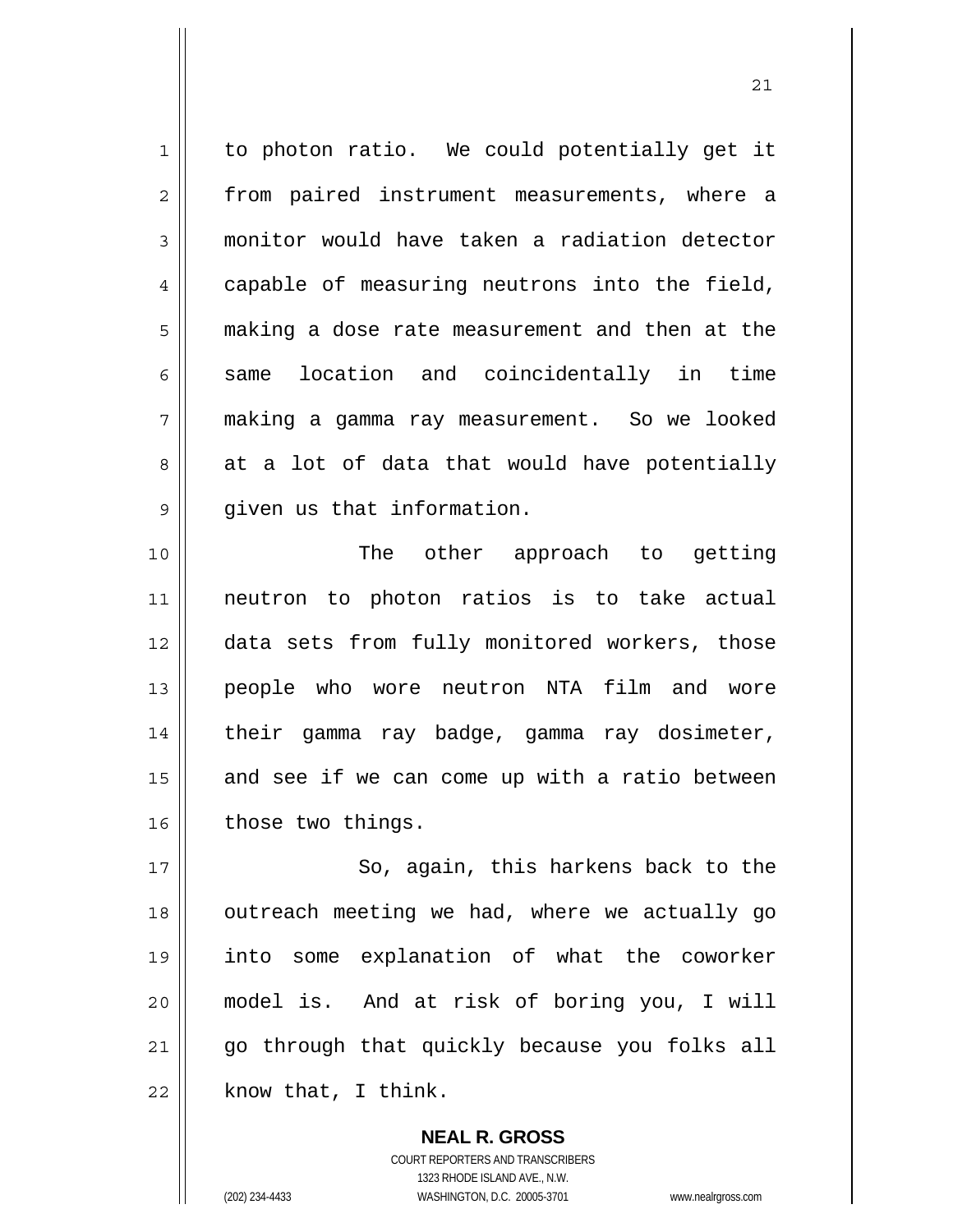**NEAL R. GROSS** 1 2 3 4 5 6 7 8 9 10 11 12 13 14 15 16 17 18 19 20 21 22 The dose data from all monitored workers is corrected for misdose in the coworker model. And then the other factors, the correction factors, are applied. And then the data are grouped by time. So it depends on how much data you've got. It could be annualized or you might choose a two-year time cycle or a quarterly time cycle. Really, it depends on how strong the data set is. The data are fit to a log-normal distribution. There is an assumption that there is a log-normal distribution underlying all this. Fiftieth and 95th percentiles of the distribution are determined. And then a value can be assigned to the unmonitored worker from that coworker model. Most workers are getting the 50th percentile value while some workers with high exposure potential are assigned to the 95th percentile. Now, in all cases since OTIB-0052,

22

COURT REPORTERS AND TRANSCRIBERS 1323 RHODE ISLAND AVE., N.W.

(202) 234-4433 WASHINGTON, D.C. 20005-3701 www.nealrgross.com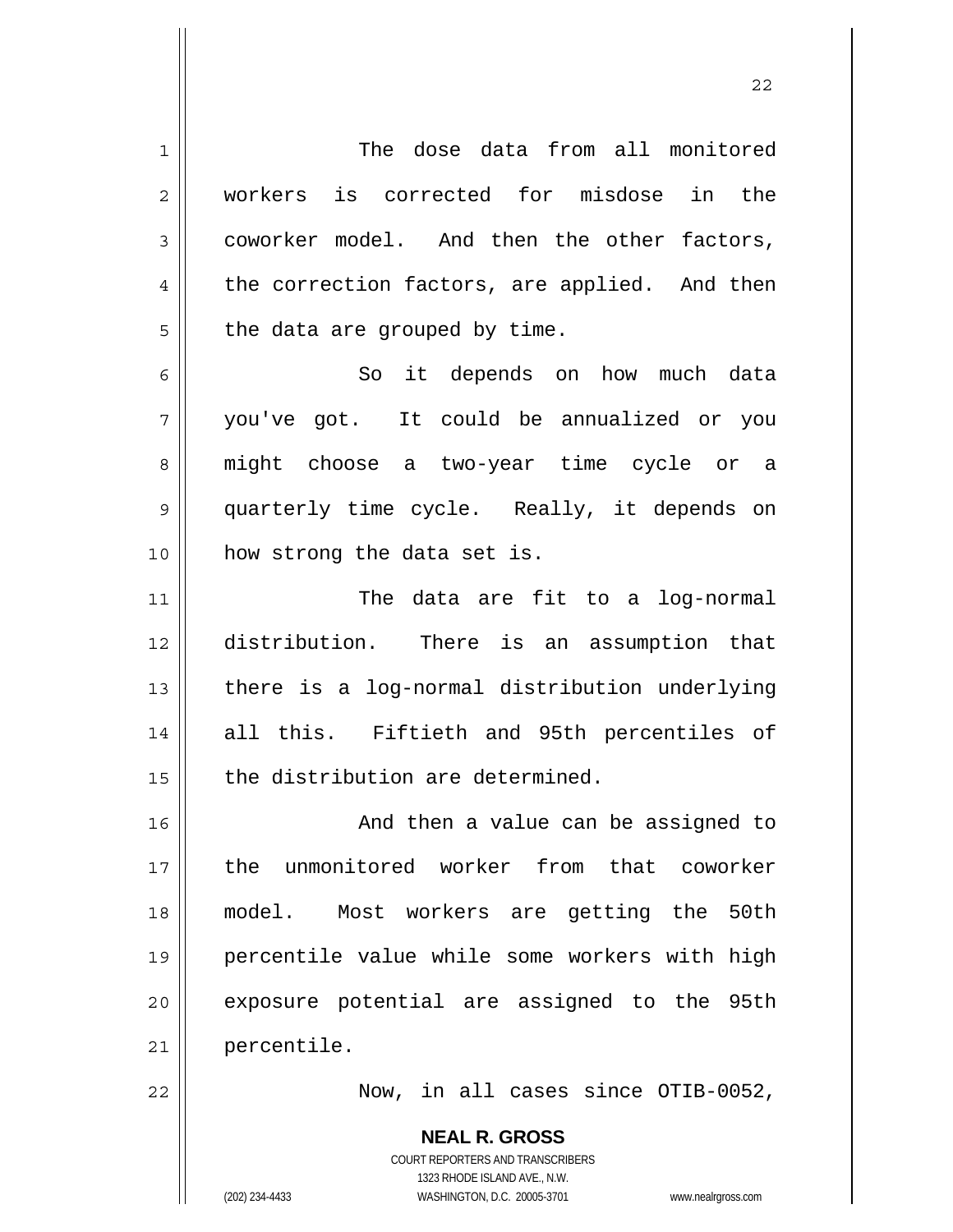the construction worker dose considerations technical information bulletin was published a couple of years ago. We now have a 1.4 multiplier on external dose for unmonitored construction workers when a coworker model is applied.

7 8 9 10 11 12 13 14 15 So we take 140 percent of whatever those values, the 50th or 95th percentile, would be if your job description defines you as a construction trade worker; for example, pipe-fitters. A lot of maintenance people fall into this category. It's not just new construction-type work or retrofit construction. So it's a pretty broad brush that we define construction workers with.

16 17 18 19 So the point about this in this bullet is the construction workers get a 40 percent premium of dose assigned to them under this assumption.

20 21 22 Now, why would we assume a log-normal distribution in the coworker model? In some levels, it becomes an article of

> **NEAL R. GROSS** COURT REPORTERS AND TRANSCRIBERS 1323 RHODE ISLAND AVE., N.W. (202) 234-4433 WASHINGTON, D.C. 20005-3701 www.nealrgross.com

1

2

3

4

5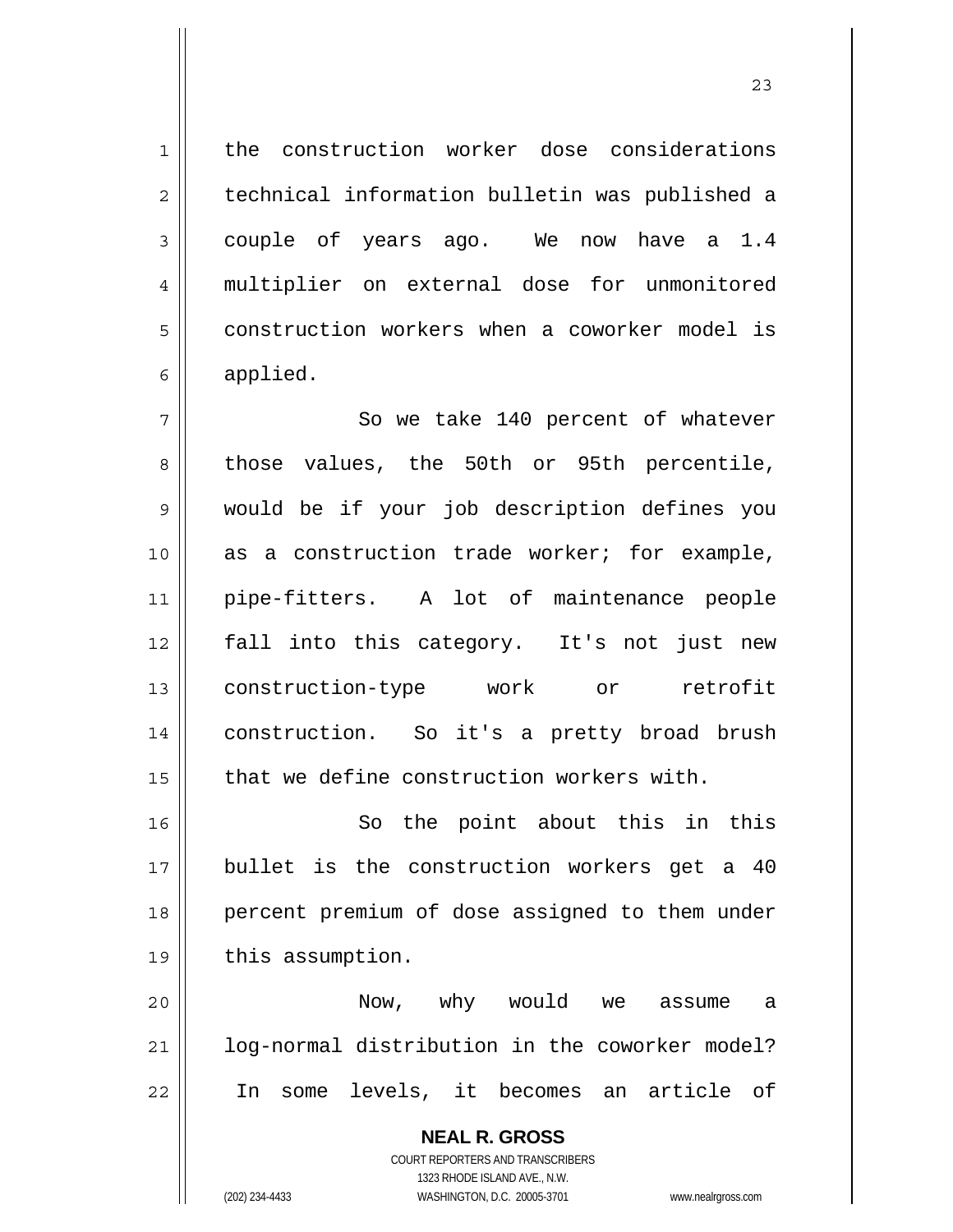24

faith. The data fit something. And over and over again, we have found that log-normal distribution tends to be a very good one. It's got a few characteristics that make it appropriate.

6 7 8 9 10 11 12 13 14 15 16 We know that many environmental exposures are well-described by it. The model is constrained so that the number can never go below zero. And it allows for a relatively large portion of the values to be biased to the low side, at the same time accommodating a small fraction of outliers as a normal expectation. So a number of higher exposures do occur. It turns out that this has been a pretty successful assumption set that we just begin with.

17 18 19 20 21 Now I want to look at the paired instrument data that we had access to. As I mentioned earlier, a neutron rem-meter and a gamma ion chamber, dose rate measurements were taken at the same location.

22

1

2

3

4

5

This was a practice that continued

**NEAL R. GROSS** COURT REPORTERS AND TRANSCRIBERS 1323 RHODE ISLAND AVE., N.W. (202) 234-4433 WASHINGTON, D.C. 20005-3701 www.nealrgross.com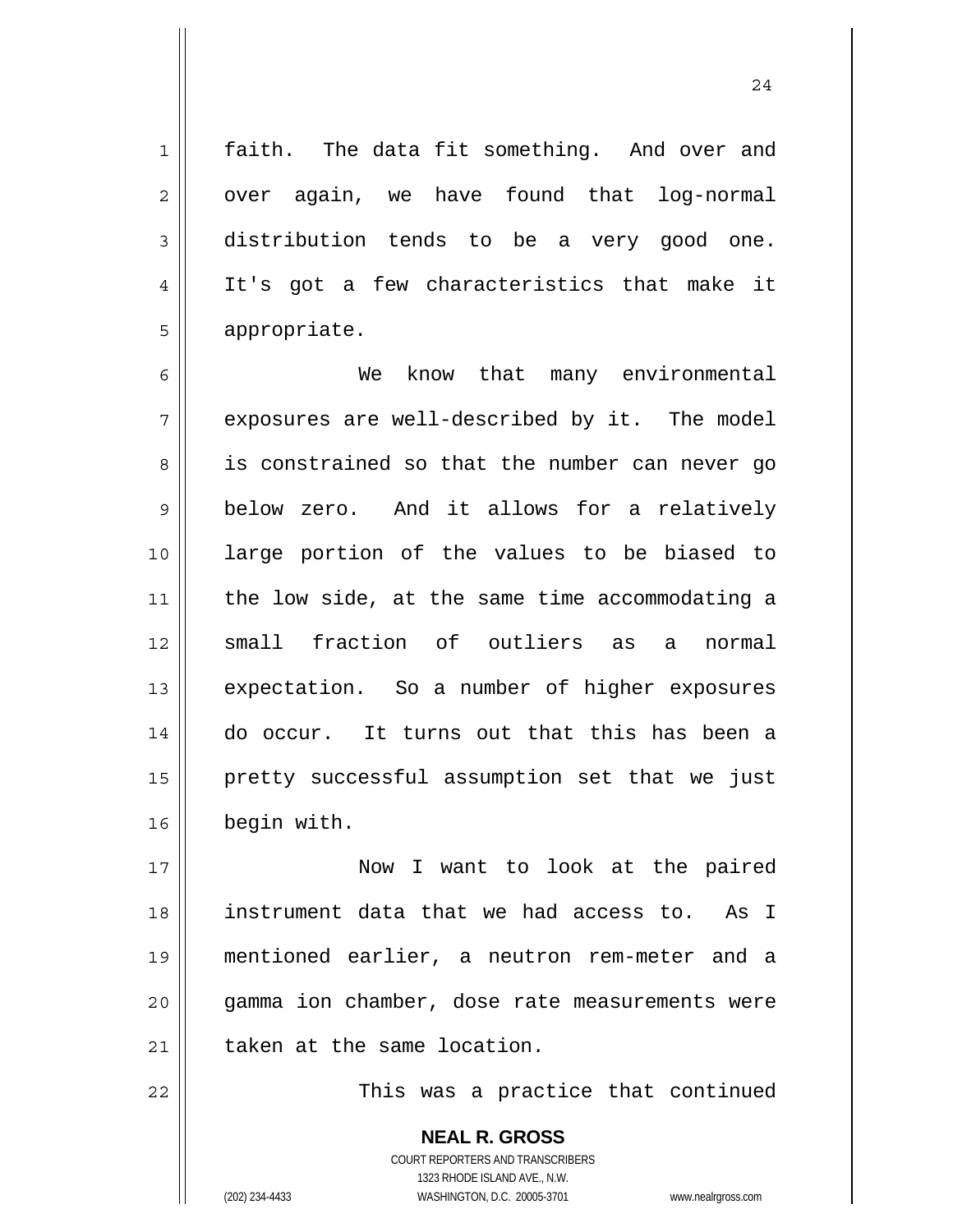**NEAL R. GROSS** COURT REPORTERS AND TRANSCRIBERS 1323 RHODE ISLAND AVE., N.W. 1 2 3 4 5 6 7 8 9 10 11 12 13 14 15 16 17 18 19 20 21 22 over and over at Mound for many years. And the monitor would take these instruments to specific places, make the pair of instruments, and write down the record. We found approximately 46,000 pairs of instrument data from the R, T, SM, and PP facilities. A sample, which I have to admit is a really remarkably large sample, of that 46,000 was actually entered into a spreadsheet, X/Y pairs. And we then sorted that data, hoping to find some statistical significance in the numbers and more or less arbitrarily but based on our occupational experience in controlling and measuring radiation fields, especially neutron fields. We set an arbitrary threshold to look at data that was only in excess of two and a half millirem per hour for both kinds of measurements. The reasoning behind that is that when you look at the number of counts per

<u>25</u>

(202) 234-4433 WASHINGTON, D.C. 20005-3701 www.nealrgross.com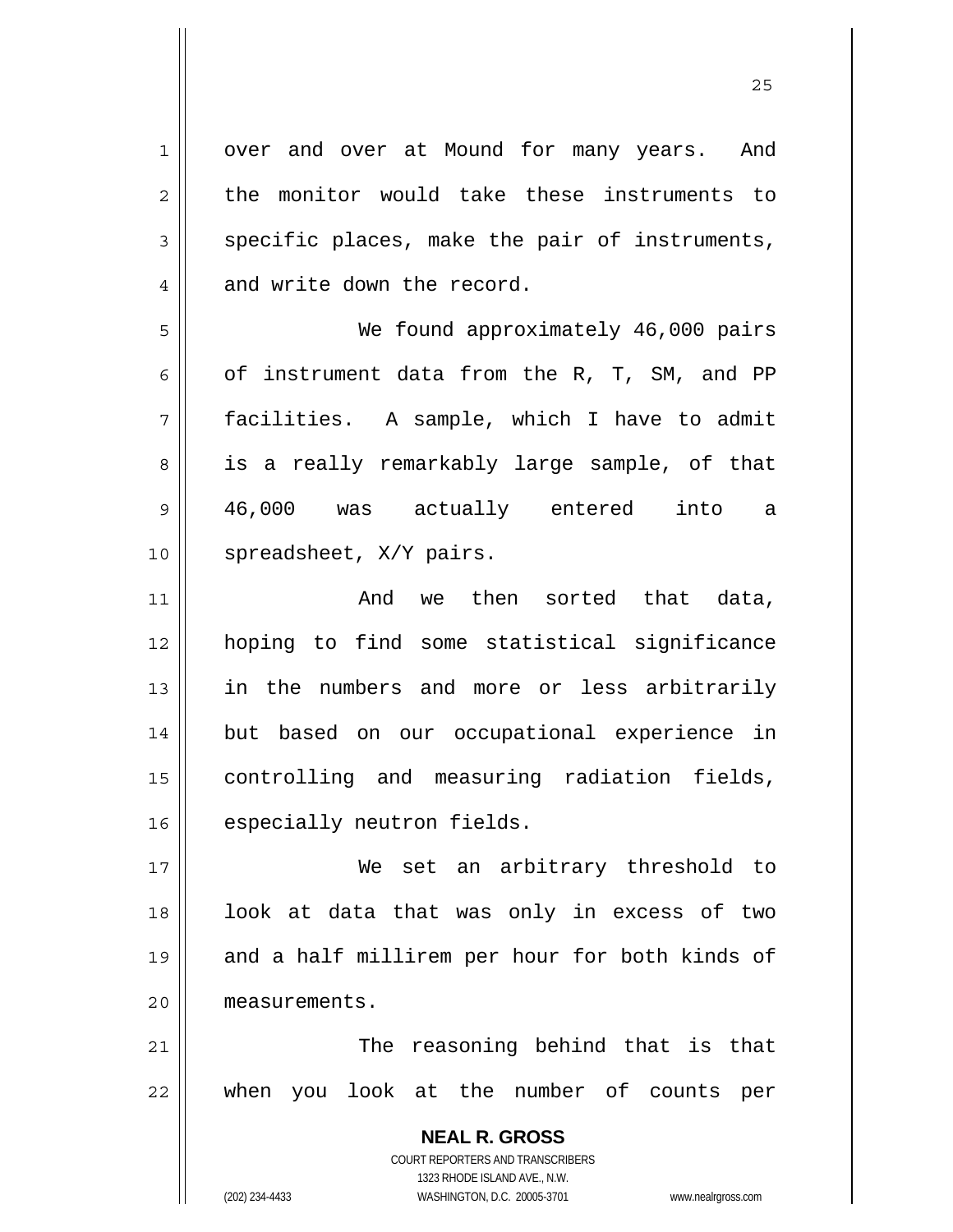minute per millirem per hour that have to be registered in a neutron meter in order to get a millirem of dose, you find that statistical significance is pretty high for the numbers below a couple or three millirem per hour.

6 7 8 9 10 11 And so we chose to censor our data set that way in order to hopefully not get bogged down with the statistical fluctuations of the lower doses. That resulted with 5,162 paired measurements that were in excess of two and a half millirem per hour.

12 13 14 15 16 17 18 19 20 And this is kind of what our data set looked like. If you look, notice that it is a logarithmic scale on both the x and the y-axis. And notice that it is essentially a shotgun pattern that goes from high to low, no obvious -- I actually told the joke at one point that, of course, we fed a straight line through this data set and it matches perfectly, which, of course, isn't true.

21 22 It's hard to find a strong correlation in any degree at all. We actually

> **NEAL R. GROSS** COURT REPORTERS AND TRANSCRIBERS

1

2

3

4

5

1323 RHODE ISLAND AVE., N.W. (202) 234-4433 WASHINGTON, D.C. 20005-3701 www.nealrgross.com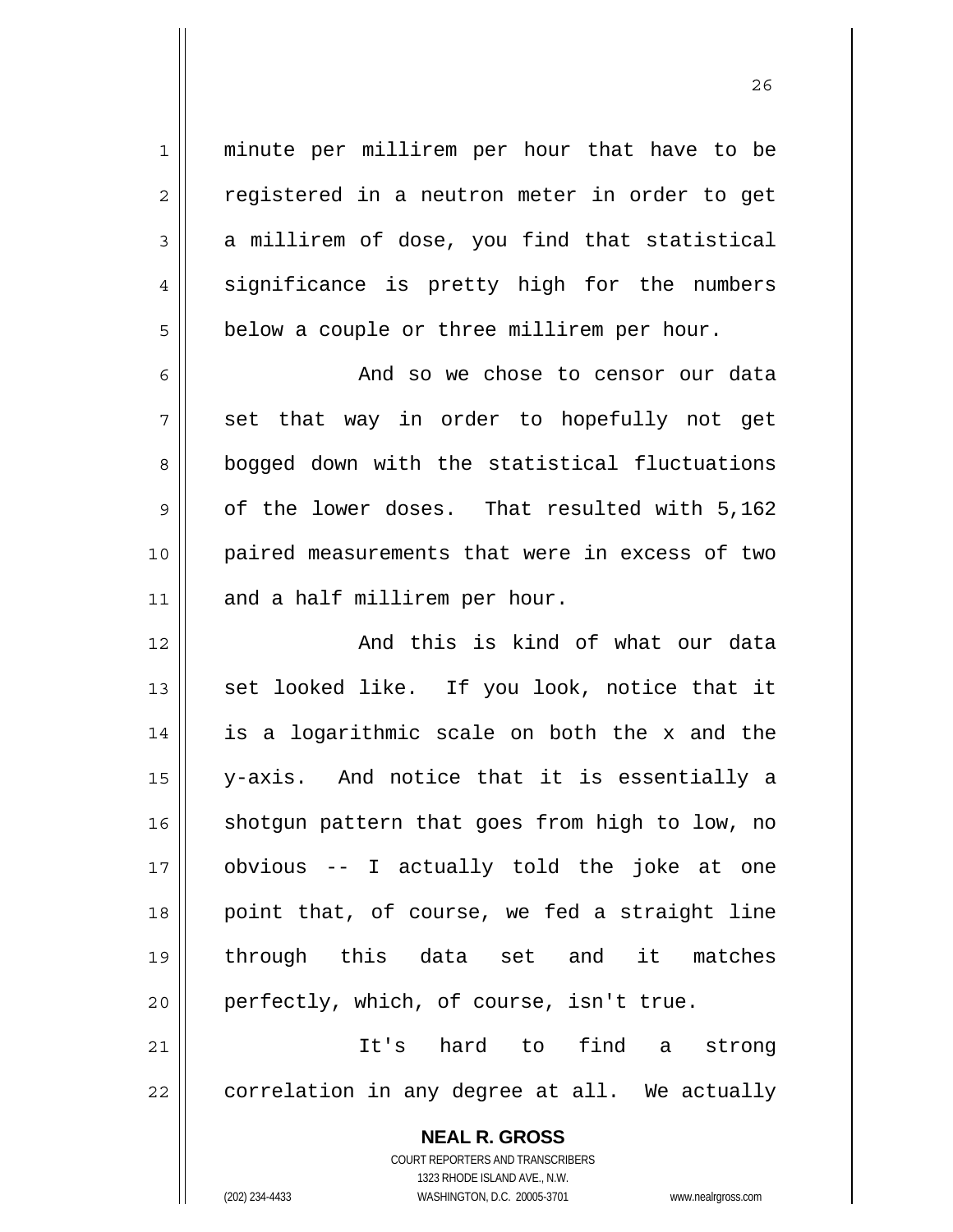| $\mathbf{1}$   | did the statistical correlation tests on these |
|----------------|------------------------------------------------|
| $\overline{2}$ | data. And they approach zero correlation.      |
| 3              | So that hope that we had had of                |
| $\overline{4}$ | finding this ratio of neutron to photon dose   |
| 5              | rates that could then be applied to the        |
| 6              | measured photon numbers seems to have fallen   |
| 7              | on fallow ground here.                         |
| 8              | We don't see a real pattern. It                |
| 9              | may be possible that we could look at this     |
| 10             | again, try to separate it out more by year,    |
| 11             | and potentially separate it out more by        |
| 12             | facility, but the big picture is we just       |
| 13             | didn't find anything that gave us a clue that  |
| 14             | there was going to be a strong correlation,    |
| 15             | strong enough that we could make an argument   |
| 16             | on top of it.                                  |
| 17             | Now I want to talk about our NTA               |
| 18             | film. We had a good set of data, very          |
| 19             | well-documented program on NTA film. There     |
| 20             | was a lot of history about what was done, when |
| 21             | it was done, when changes occurred, how        |
| 22             | calibrations were made. And this comes from    |

**NEAL R. GROSS** COURT REPORTERS AND TRANSCRIBERS

1323 RHODE ISLAND AVE., N.W.

(202) 234-4433 WASHINGTON, D.C. 20005-3701 www.nealrgross.com

 $\mathsf{II}$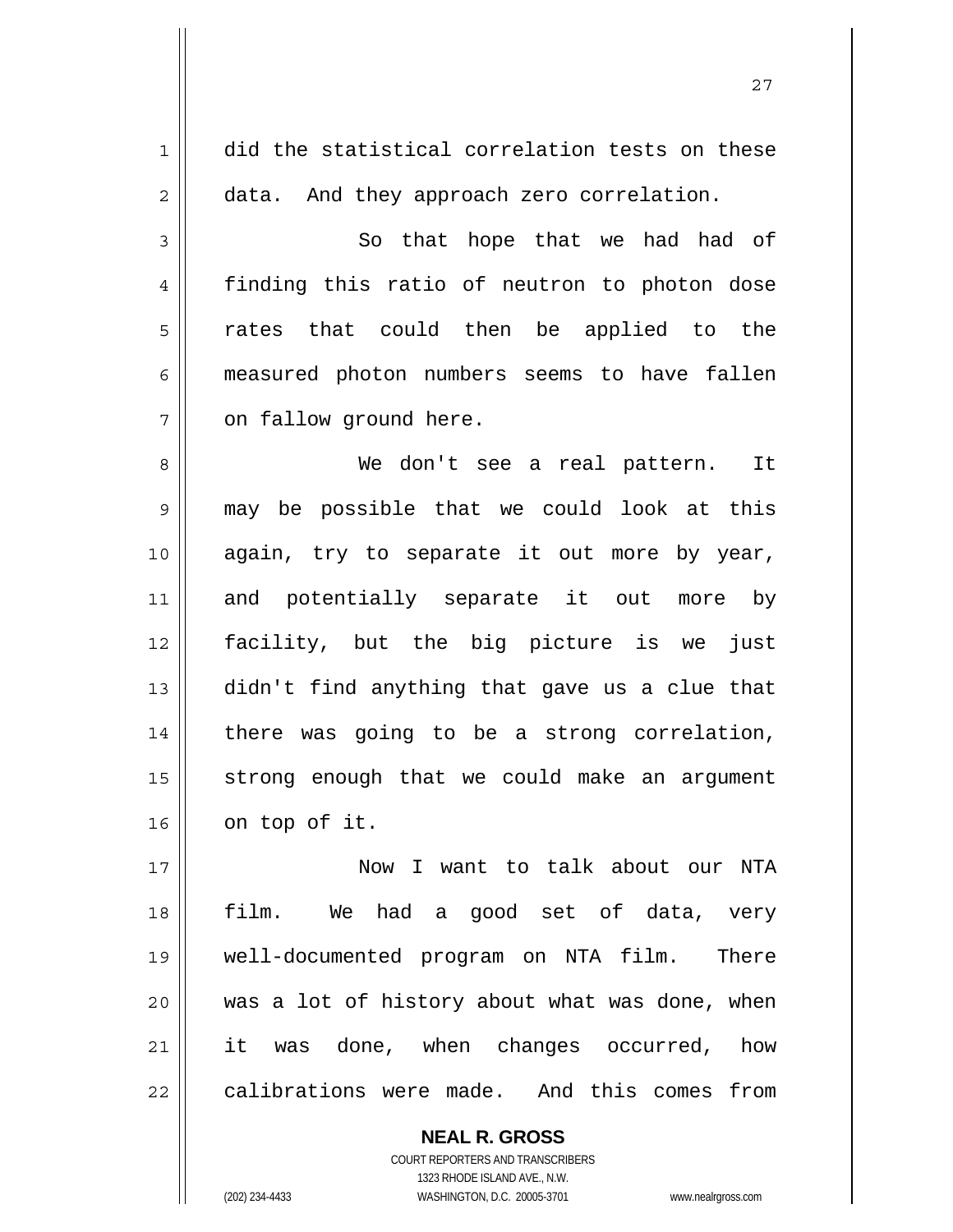| 1  | extensive 2,000-page document of the<br>an                          |
|----|---------------------------------------------------------------------|
| 2  | history of the external dosimetry program.                          |
| 3  | it turns out<br>So<br>that<br>in<br>my                              |
| 4  | estimation, that people who were in charge of                       |
| 5  | that program or the dosimetry program at Mound                      |
| 6  | were chronic note keepers, and they just wrote                      |
| 7  | a lot of information about what they did.                           |
| 8  | So we were able to find a lot of                                    |
| 9  | original source material that was                                   |
| 10 | contemporaneous and provided you a reason to                        |
| 11 | believe that this is how they ran their                             |
| 12 | program.                                                            |
| 13 | As I mentioned before, we needed to                                 |
| 14 | correct for neutron energy response less than                       |
| 15 | .5 mega- electron volt energies. We needed to                       |
| 16 | consider the calibration source that was used                       |
| 17 | in the test irradiations of the time.<br>The                        |
| 18 | calibration source changed over time.                               |
| 19 | We also needed to consider the                                      |
| 20 | geometric factors. The calibration of the NTA                       |
| 21 | film was done in a perpendicular plane to the                       |
| 22 | beam coming out of the neutron source.                              |
|    | <b>NEAL R. GROSS</b>                                                |
|    | COURT REPORTERS AND TRANSCRIBERS                                    |
|    | 1323 RHODE ISLAND AVE., N.W.                                        |
|    | (202) 234-4433<br>WASHINGTON, D.C. 20005-3701<br>www.nealrgross.com |

28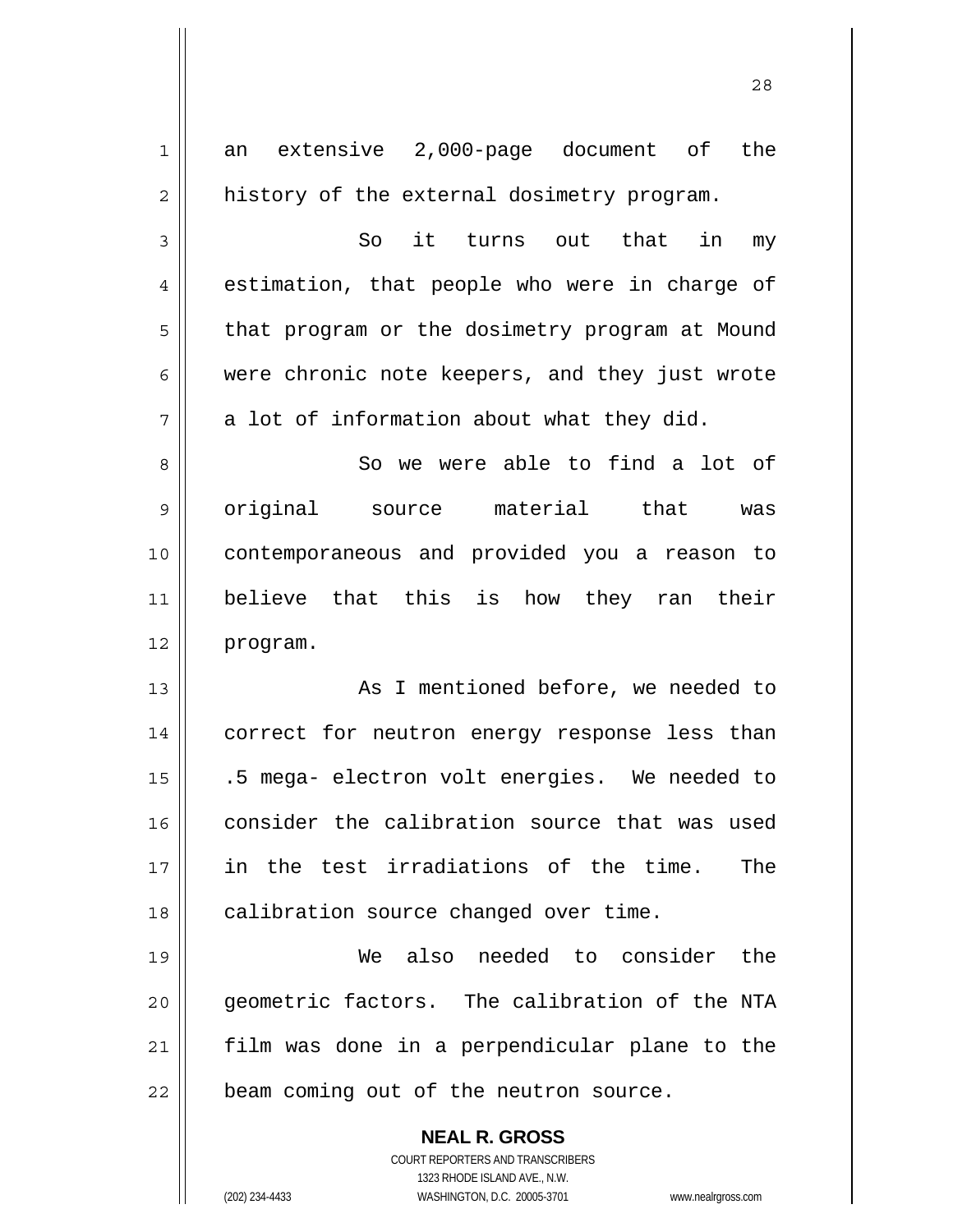| $\mathbf 1$ | But unless you are exclusively a                                    |
|-------------|---------------------------------------------------------------------|
| 2           | glove box worker, which, you know, a lot of                         |
| 3           | people are glove box workers, but, then, there                      |
| 4           | are other people who are not.                                       |
| 5           | You are actually more oftentimes in                                 |
| 6           | rotational geometry, not just that<br>a                             |
| 7           | interior/posterior geometry. So we considered                       |
| 8           | to some extent correction factors for rotating                      |
| 9           | geometry in the workplace.                                          |
| 10          | And then another factor I didn't                                    |
| 11          | mention in my preliminary conversation was                          |
| 12          | this idea of track fading. As I said before,                        |
| 13          | it takes three grades in a row to score a                           |
| 14          | track.                                                              |
| 15          | But after those are developed, they                                 |
| 16          | actually have a tendency to fade with time.                         |
| 17          | And so depending on when you read the film                          |
| 18          | after it is developed, you might get a                              |
| 19          | different answer depending on whether you read                      |
| 20          | promptly or if you read more later.                                 |
| 21          | So there is this well-established                                   |
| 22          | problem called track fading. And track fading                       |
|             | <b>NEAL R. GROSS</b>                                                |
|             | <b>COURT REPORTERS AND TRANSCRIBERS</b>                             |
|             | 1323 RHODE ISLAND AVE., N.W.                                        |
|             | (202) 234-4433<br>WASHINGTON, D.C. 20005-3701<br>www.nealrgross.com |

<u>29</u>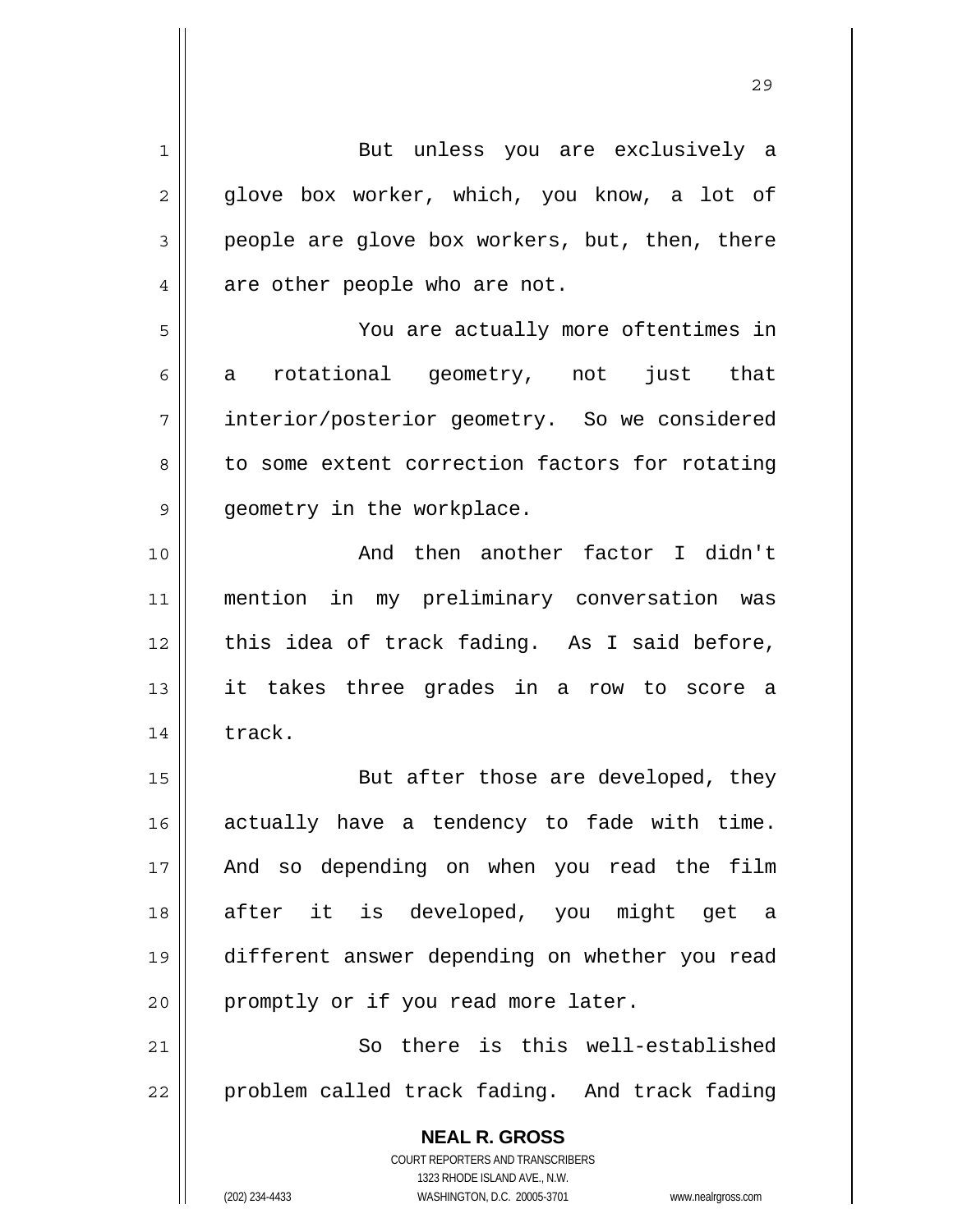was considered contemporaneously. And we needed to make sure that the appropriate factors were applied for track fading.

30

4 5 6 7 8 9 10 11 We started with a lot of information. Neutron spectra are available from a lot of sources. The graph you see here on the screen was actually published in peer-reviewed literature. The measurement was made by a Mound scientist at Mound. And the date on this is 1967. This is pretty early for making these kinds of measurements.

12 13 14 15 16 Now, you can find exactly the same spectra in modern published literature. You can actually run a program that will from first principles calculate what this kind of spectrum would look like.

17 18 19 20 21 If you say, "I've got a plutonium oxide source" or "I've got a plutonium beryllium source," there are programs available that will effectively calculate this and print it out.

What we find is that there is a

**NEAL R. GROSS** COURT REPORTERS AND TRANSCRIBERS 1323 RHODE ISLAND AVE., N.W. (202) 234-4433 WASHINGTON, D.C. 20005-3701 www.nealrgross.com

22

1

2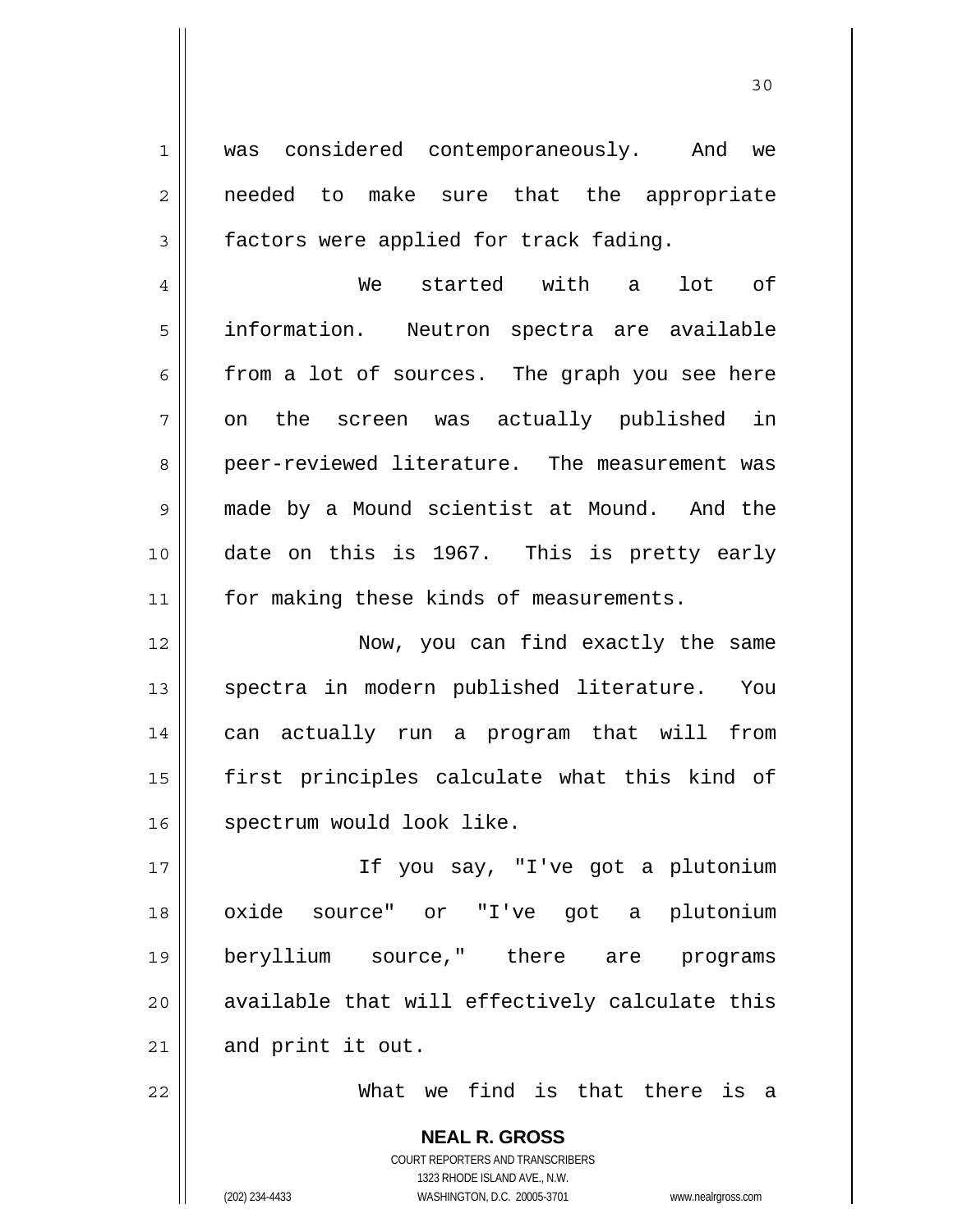1 2 3 4 5 6 7 8 9 10 11 12 13 very self-consistent and pre-extensive number of neutron spectra measured at Mound in the facility. If you notice, the low-energy component is not registered below a half MeV on that graph. And that's because in 1967, the way you measured neutron spectra only had one data point down at the thermal range. It was missing some data points between the lowest energy and the half MeV numbers. So that's what the more modern publications of neutron spectra can give to us, is that missing information in that low-energy data. Nevertheless, we had neutron

14 15 16 spectra to start with from many different sources. And they all seem to be self-consistent.

17 18 19 20 21 22 One of the problems, then, about getting to the point of how much of the information would be missed by the threshold effect of energy is figuring out how much dose-equivalent is delivered by neutron in specific energy.

> **NEAL R. GROSS** COURT REPORTERS AND TRANSCRIBERS 1323 RHODE ISLAND AVE., N.W. (202) 234-4433 WASHINGTON, D.C. 20005-3701 www.nealrgross.com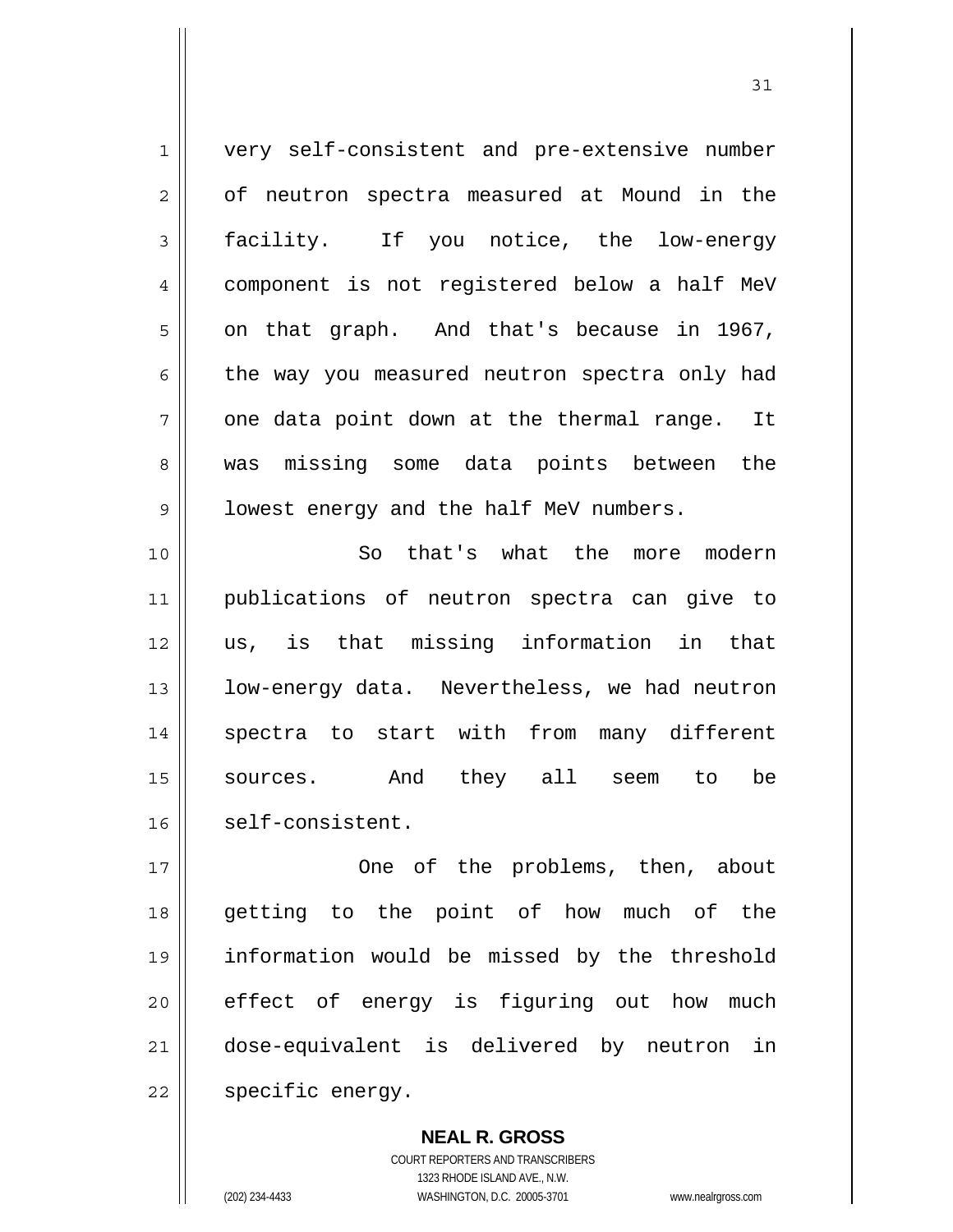**NEAL R. GROSS** 1 2 3 4 5 6 7 8 9 10 11 12 13 14 15 16 17 18 19 20 21 22 The NCRP in publication 38 many years ago, more than 25 years ago, published this graph, which is a neutron flux to dose-equivalent rate conversion factor. This is data for neutrons. The interesting thing about this graph you'll see is that the numbers don't really matter that much except the shape of the curve matters. You will see that below one MeV the amount of dose that any individual neutron delivers falls off precipitously, and above one MeV, it's more or less a straight horizontal line. So high-energy neutrons carry in that context energies above one MeV, carry more or less the same dose per neutron while lower-energy neutrons, the ones that the NTA film doesn't see very well, really don't carry much individual dose per interaction. So that's in the favor of the dosimeter there. So even if you are missing some dose, it's missing registering some of the

> COURT REPORTERS AND TRANSCRIBERS 1323 RHODE ISLAND AVE., N.W.

(202) 234-4433 WASHINGTON, D.C. 20005-3701 www.nealrgross.com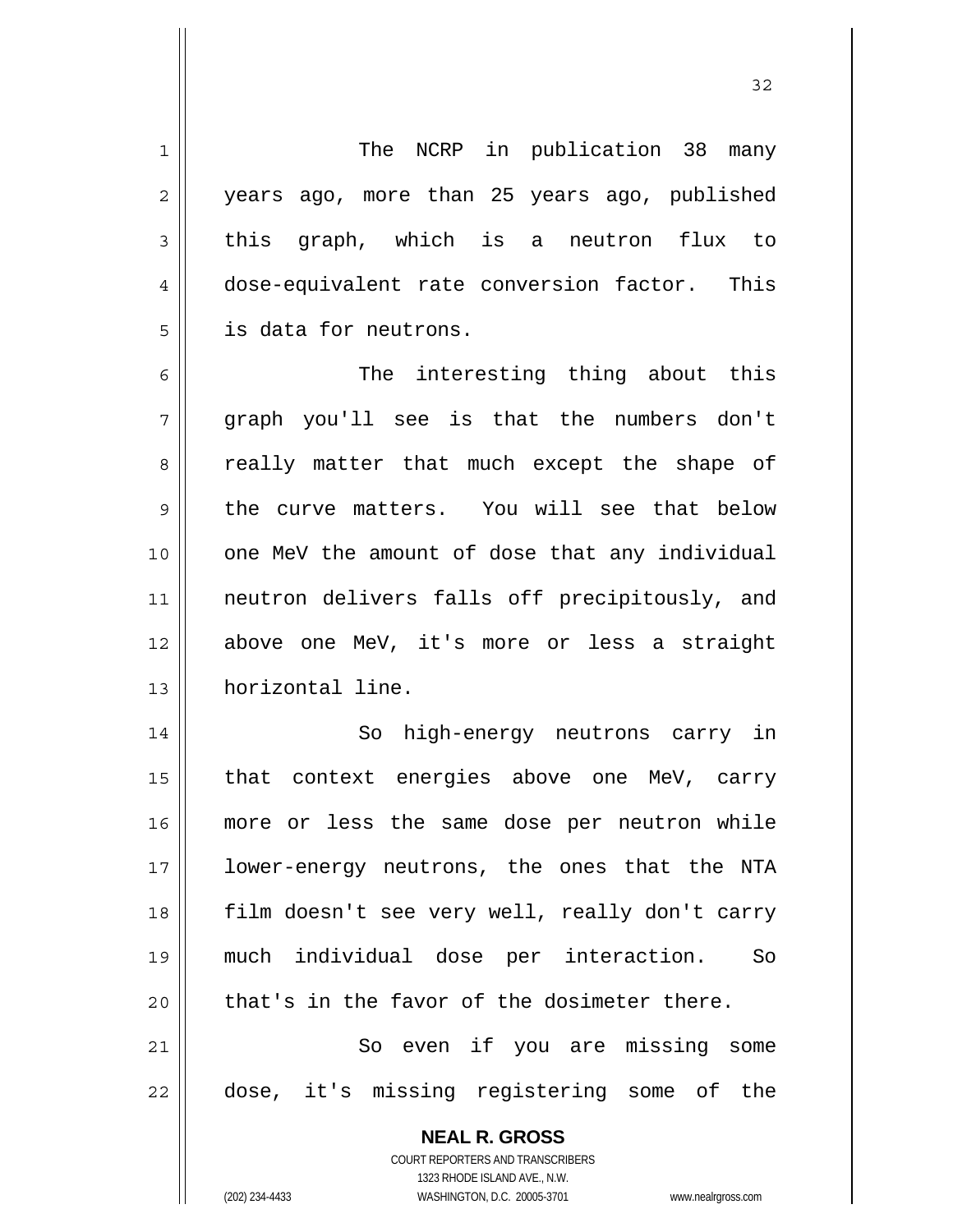1 2 3 4 5 6 7 8 9 10 11 12 13 14 15 16 17 18 19 20 21 22 neutrons that hit the film. The dose per neutron that hits the film is relatively low. Okay. Go ahead, please. And so this is one slide that summarizes a lot of work, essentially. It just gives you a snapshot of what we did. We used the computer program called MCNP. It's a program that is widely used in nuclear science fields. And it is currently supported at Los Alamos. I understand the last time I heard there were more than 500 Ph.D. years invested in the development of MCNP. It's highly reliable now if you model the geometry correctly and apply and use the right data libraries. So what we did is we started with that neutron spectrum that I described to you earlier. And we put that in as the input energies for the neutrons. The Monte Carlo code, then, MCNP, that's what's called a random walk. And it lets a neutron start at

33

COURT REPORTERS AND TRANSCRIBERS 1323 RHODE ISLAND AVE., N.W. (202) 234-4433 WASHINGTON, D.C. 20005-3701 www.nealrgross.com

**NEAL R. GROSS**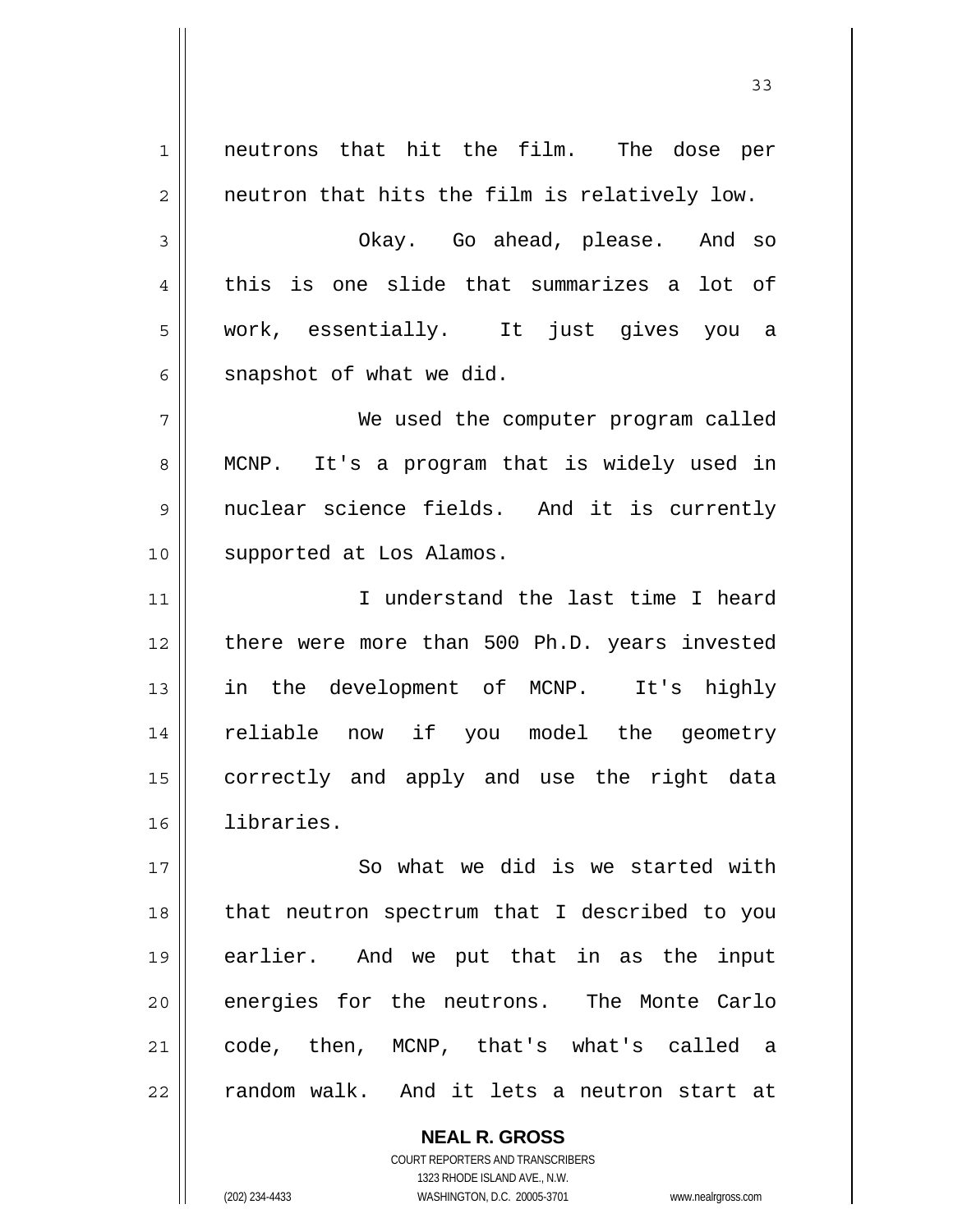this location, move through space, and randomly interact with some molecule or some atom that's in its path.

34

4 5 6 7 8 9 10 11 12 13 It randomly then scatters according to the cross-sections. And say the probability of a neutron getting this way and then scattering this way is X. It does this for thousands and thousands and thousands of interactions until the uncertainty of the number of neutrons crossing a plane in space as you set the problem up becomes very small. I think we stop this problem at about one percent uncertainty.

14 15 16 17 18 19 20 21 So effectively what you see now is I have expanded this scale down, this logarithmic scale, on the x-axis. And we applied the NCRP weighting factor. And you can see that almost none of the dose below 100, or .1 MeV, is available. It's all up under -- the area under the curve is, proportional to the dose from the spectrum.

So if you integrate the area under

**NEAL R. GROSS** COURT REPORTERS AND TRANSCRIBERS

22

1

2

3

1323 RHODE ISLAND AVE., N.W. (202) 234-4433 WASHINGTON, D.C. 20005-3701 www.nealrgross.com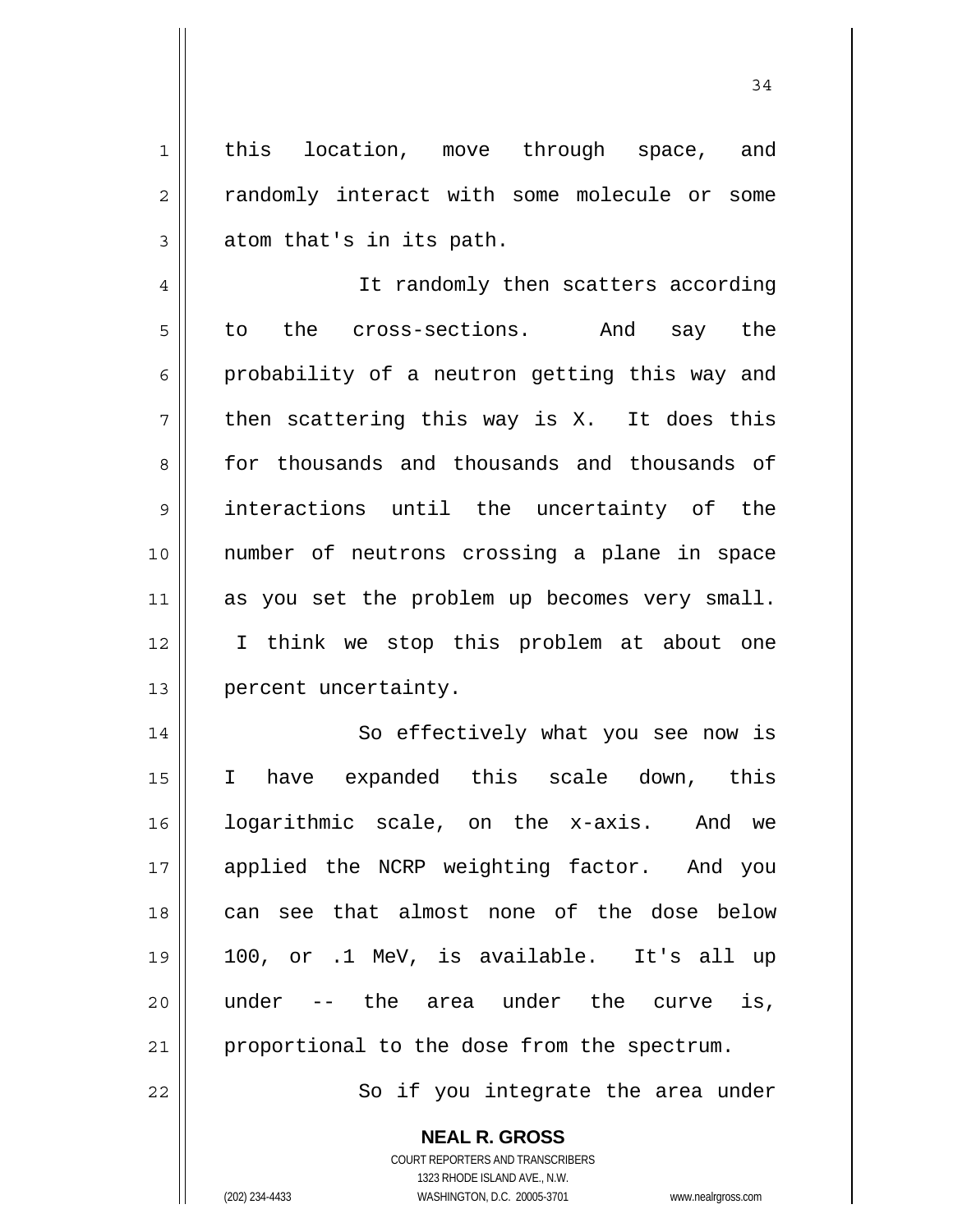**NEAL R. GROSS** 1 2 3 4 5 6 7 8 9 10 11 12 13 14 15 16 17 18 19 20 21 22 the curve from 0 to 500 KeV or .5 MeV and you integrate the area under the curve from .5 MeV to the top of the curve, you get effectively a ratio of measurable dose to unmeasurable dose by the NTA film. We did this for several different scenarios with several different materials to start with, plutonium oxide -- I have to go back to my chart here to figure it out. Yes. You can go to the next one. And we did it for plutonium fluoride, plutonium oxide, and polonium beryllium. We did it with various thicknesses of water shielding surrounding the source. And we find that the thicker the water shield, the slower the neutrons are, the lower-energy they are. And so the more misdose you have. Now, it is interesting to see how this graph works is that for unshielded neutron sources, we potentially miss 15 to 25 percent of the dose with the NTA film.

<u>35 and 2012</u>

COURT REPORTERS AND TRANSCRIBERS 1323 RHODE ISLAND AVE., N.W.

(202) 234-4433 WASHINGTON, D.C. 20005-3701 www.nealrgross.com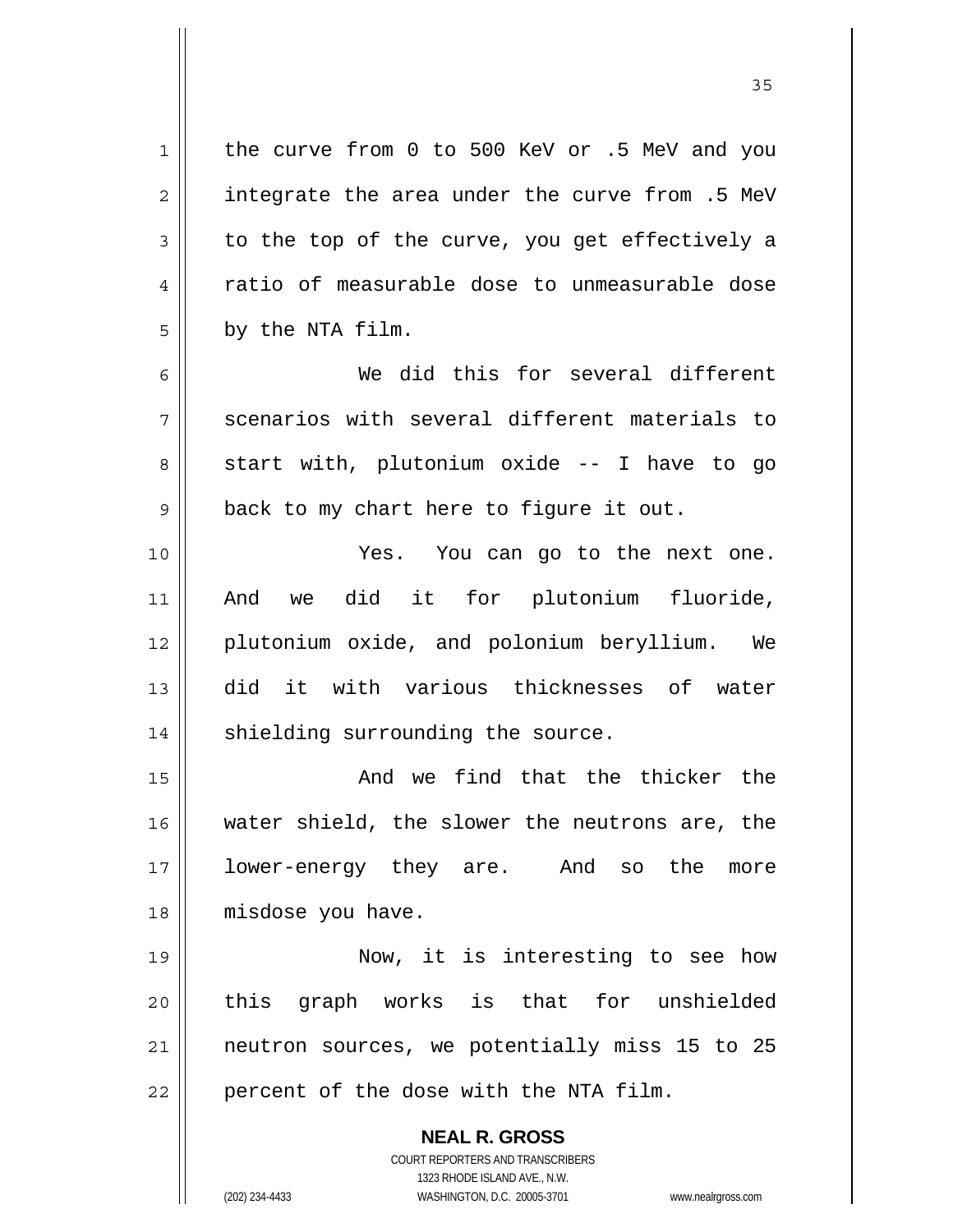1 2 3 4 5 6 7 8 9 10 11 12 13 14 15 16 17 18 19 20 21 22 So you could say if you knew you had an unshielded source and you were missing 25 percent of the dose, you could take the measured dose and divide it by that value and actually come to a reasonable correction factor. The challenge then becomes picking the scenario to model with. And it is some place between zero and where we think of being 16 centimeters, which is 15 centimeters is 6 inches of water. So at some point in here it is a reasonable scenario for how much dose was not detectable using the NTA film, what fraction of the dosimetry results should be corrected. We also looked at the Benelex shielding and found that it had no effective difference compared to water, as you would expect. And the point of all of this is now one can select a value and from that develop a correction factor, making the NTA film useful as a measurement device that can be

> **NEAL R. GROSS** COURT REPORTERS AND TRANSCRIBERS

> > 1323 RHODE ISLAND AVE., N.W.

(202) 234-4433 WASHINGTON, D.C. 20005-3701 www.nealrgross.com

<u>36 and 36</u>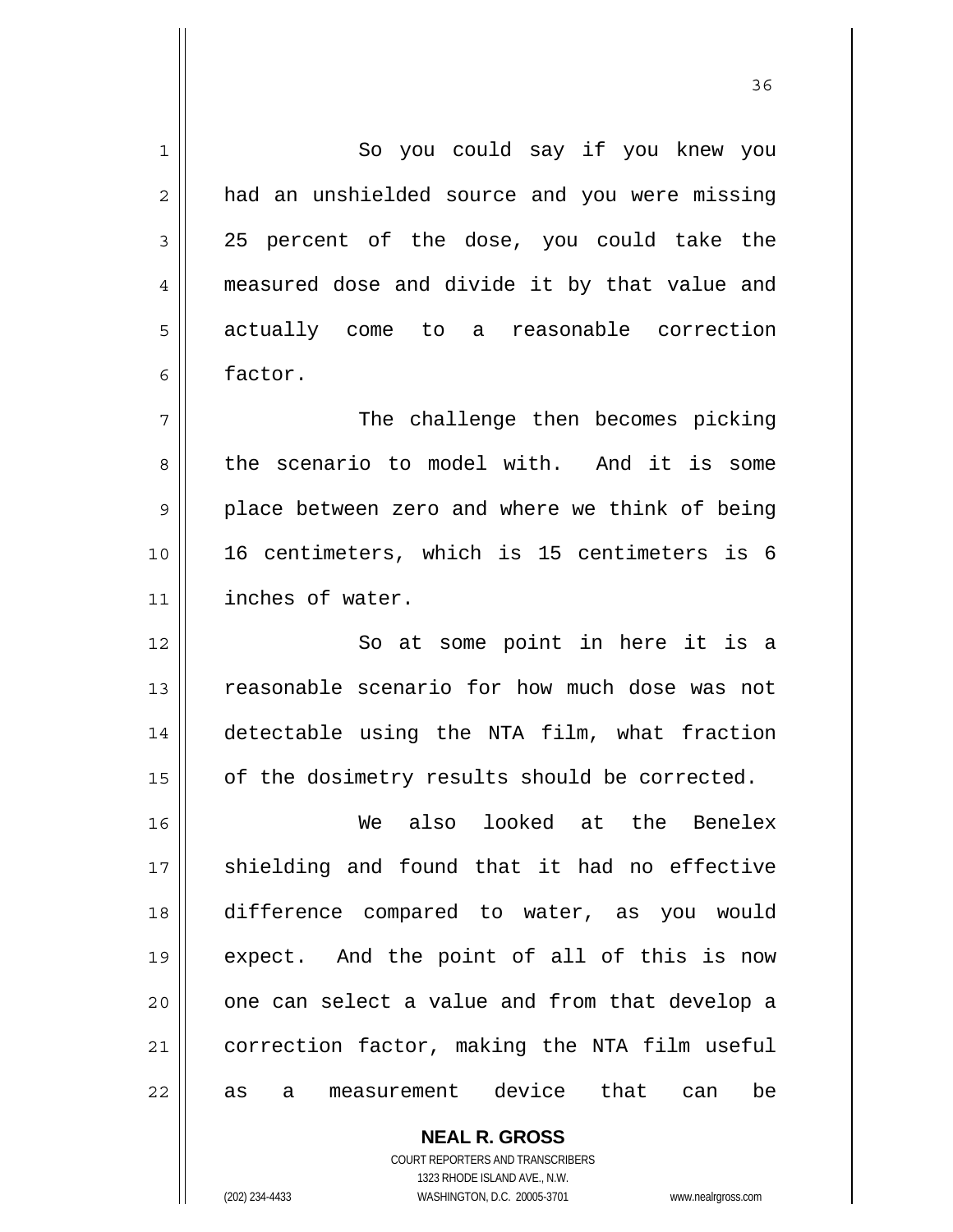1 2 effectively used to make dose reconstruction measurements.

3 4 5 6 7 8 9 So the NTA data needs to be corrected and the misdoses then applied. Now, there is this database called MESH, which is where all of the external dosimetry data was rolled up into. And, unfortunately, we had a problem with using it because it was rolled up on an annualized basis.

 We don't have the raw data back on the two-week cycle with readouts. So we end up with lots of misdose driving this problem.

13 14 15 16 17 18 If you assign to people who actually got zero dose every two weeks, if you assign them 25 millirem, you are going to see that once you do that 26 times a year, all of a sudden, that has turned into a pretty big number.

19 20 21 22 So our MESH, our neutron data as it's reported in MESH, tends to bound the problem that certainly appears to overestimate the actuals that we can see by any other

> **NEAL R. GROSS** COURT REPORTERS AND TRANSCRIBERS 1323 RHODE ISLAND AVE., N.W. (202) 234-4433 WASHINGTON, D.C. 20005-3701 www.nealrgross.com

10

11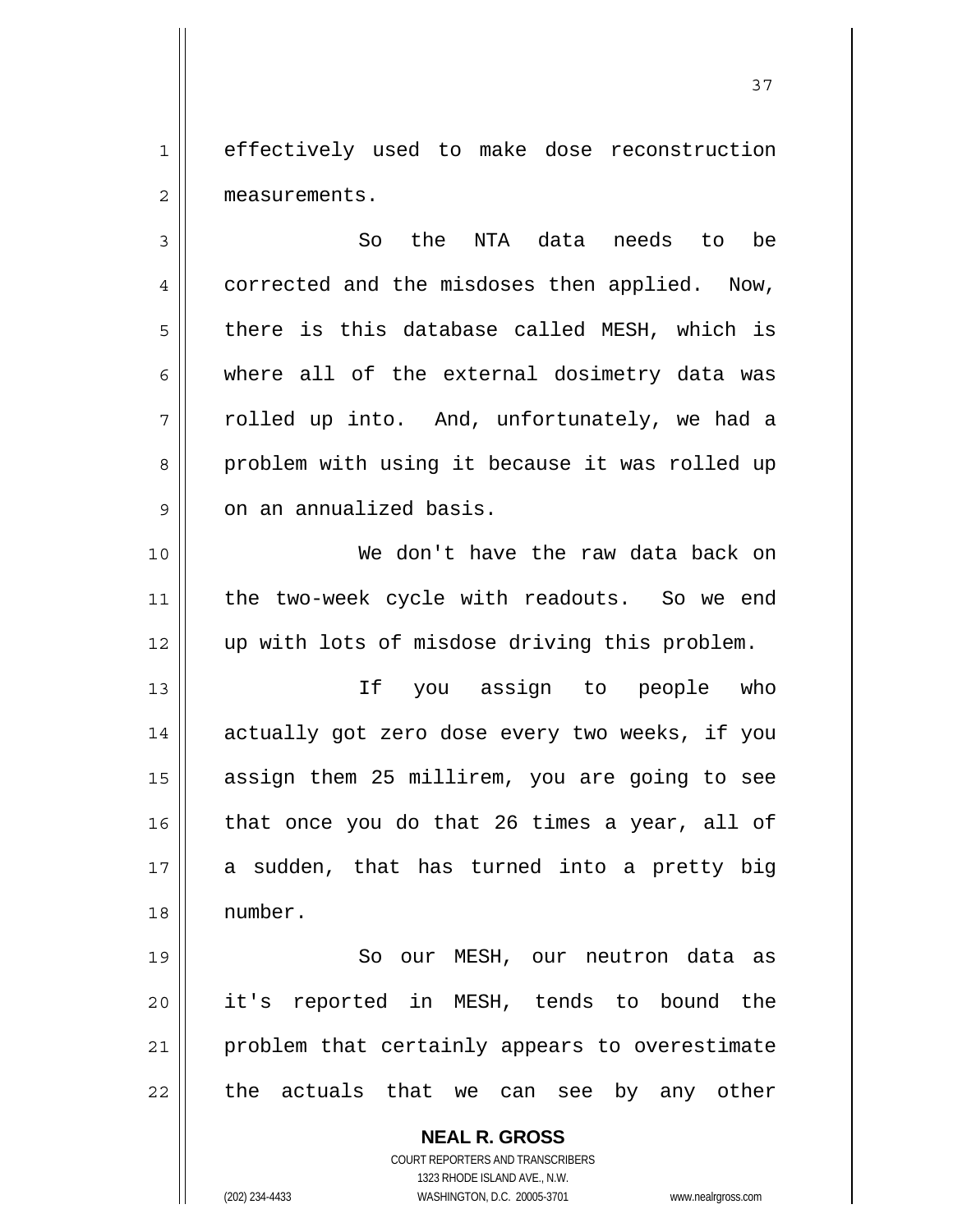1 indication.

| $\overline{c}$ | So we'll go through the next one.              |
|----------------|------------------------------------------------|
| 3              | We took the NTA data that was reported in      |
| 4              | And we applied a set of correction<br>MESH.    |
| 5              | factors. This is just a few years out of a     |
| 6              | long table that is in our report. And some of  |
| 7              | these factors are changing based on some of    |
| 8              | the comments that SC&A has provided to us.     |
| 9              | The bottom line is that we think               |
| 10             | that we are able to take the data in MESH,     |
| 11             | apply correction factors to it, and come up    |
| 12             | with a bounding value for the data as it is    |
| 13             | tabulated in MESH.                             |
| 14             | In some cases we found reports in              |
| 15             | this journal of the dosimetry work over the    |
| 16             | years that said, "We recommend<br>that         |
| 17             | dosimeters, the data of record from NTA film   |
| 18             | between 1970 and 1977 be multiplied by a       |
| 19             | factor of 2 retrospectively to create the dose |
| 20             | of record." So that is not showing there, but  |
| 21             | in the years 1970 to '77, that value would     |
| 22             | have been a factor of 2.                       |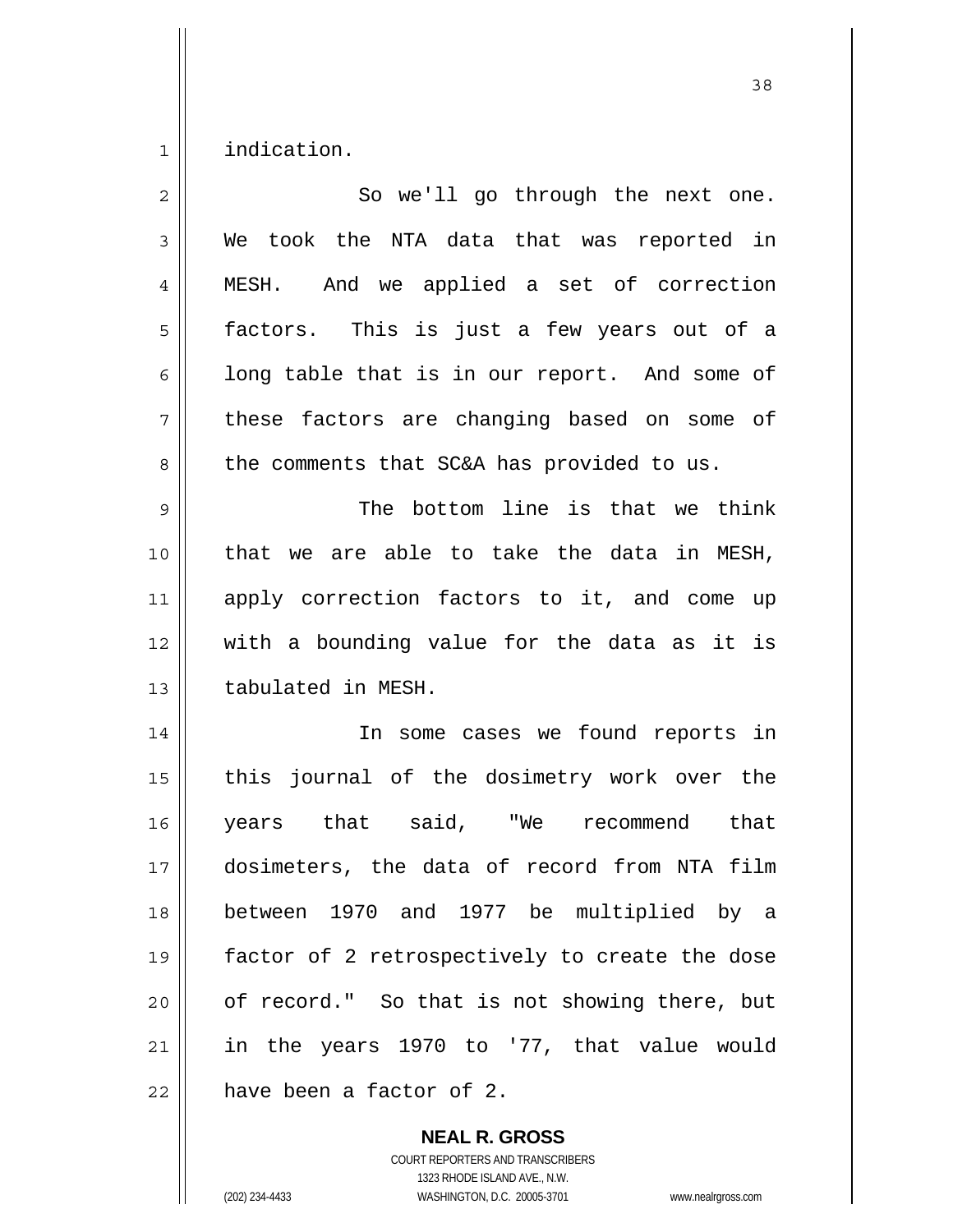| $\mathbf{1}$   | We tried to back that out so that                                   |
|----------------|---------------------------------------------------------------------|
| $\overline{2}$ | arbitrarily applied correction factors could                        |
| 3              | be removed. And then we could go in and                             |
| 4              | individually apply the correction factors that                      |
| 5              | account for energy threshold, for calibration                       |
| 6              | mismatch, for track fading, for angular                             |
| 7              | response. And so we could systematically look                       |
| 8              | at each one of these corrections.                                   |
| $\mathsf 9$    | The bottom line as you look at many                                 |
| 10             | of these is that when you tally up all the                          |
| 11             | correction factors and apply them, it turns                         |
| 12             | out that the correction factor in general sums                      |
| 13             | up to be about 1.8 or 2 or a little bit more                        |
| 14             | than 2 in some cases.                                               |
| 15             | But the reality is that we think we                                 |
| 16             | could take the MESH data and multiply it by                         |
| 17             | the type of correction factor and come up with                      |
| 18             | a reasonable number that way.                                       |
| 19             | We did try to look at this data                                     |
| 20             | set, then, after we applied the correction                          |
| 21             | factors and found that they varied widely by                        |
| 22             | year. So this is taking the people that had                         |
|                | <b>NEAL R. GROSS</b>                                                |
|                | <b>COURT REPORTERS AND TRANSCRIBERS</b>                             |
|                | 1323 RHODE ISLAND AVE., N.W.                                        |
|                | (202) 234-4433<br>WASHINGTON, D.C. 20005-3701<br>www.nealrgross.com |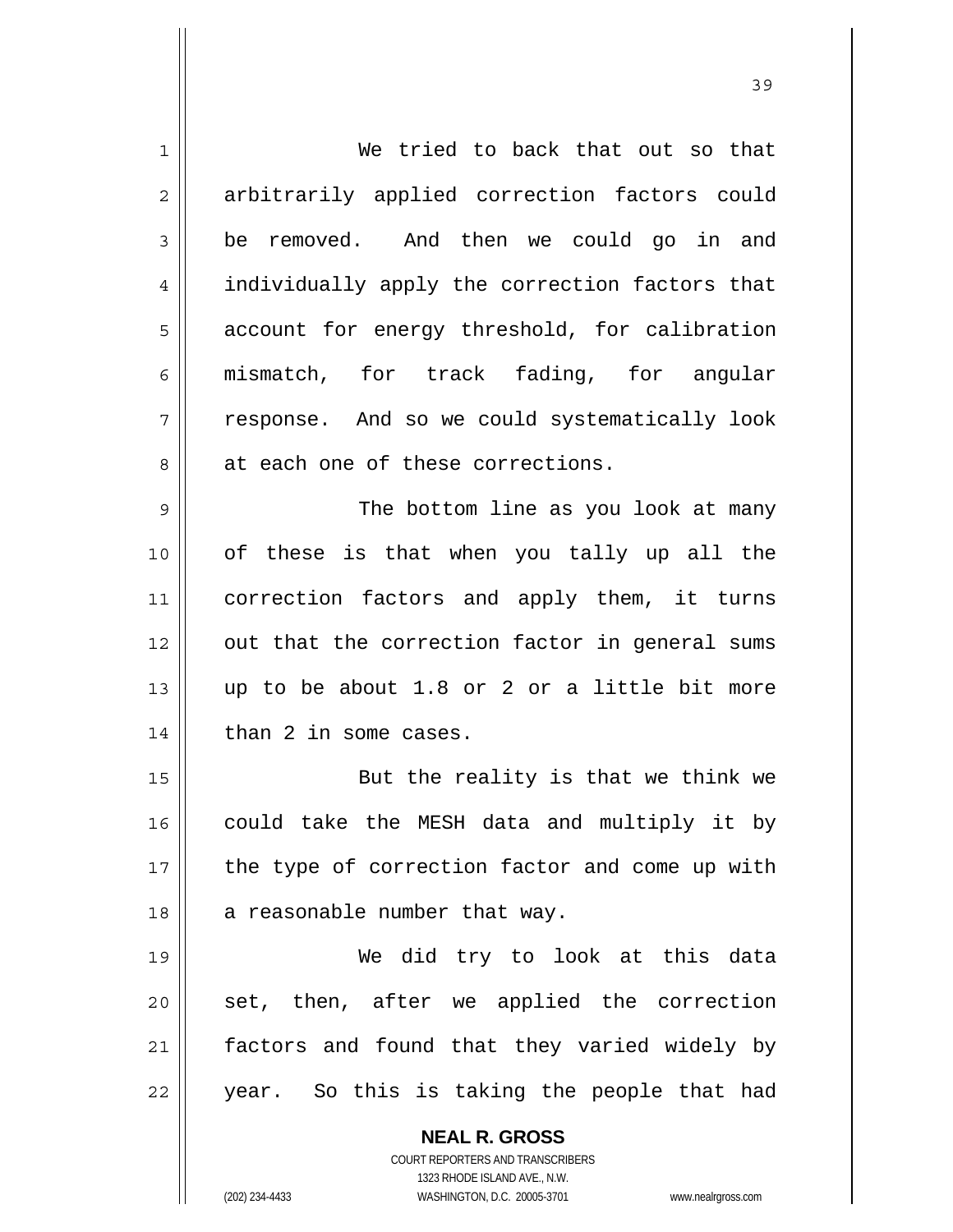1 2 3 neutron data of record and photon data of record and getting the ratio of this too on an annualized basis.

40

4 5 6 7 8 And you'll see that those ratios range from close to zero up to 25. And that they tend to be in the few, the three to seven range of neutron to photon ratios, based on the MESH data.

9 10 11 12 13 14 But, as I said earlier, the MESH data is probably driven by misdose in most cases. Since we don't have the cycle-by-cycle readout, it is hard for us to understand that exactly. All we can do is say it is obviously boundable by this kind of approach.

15 16 17 18 Let's go to the next one. And I'll show you how it changed by year. We actually looked at these neutron-photon ratios from MESH by year.

19 20 21 22 And these probably represent some changes in processes, changes in materials, changes in facilities that were going on. The big picture is that there are ratios that can

> **NEAL R. GROSS** COURT REPORTERS AND TRANSCRIBERS 1323 RHODE ISLAND AVE., N.W.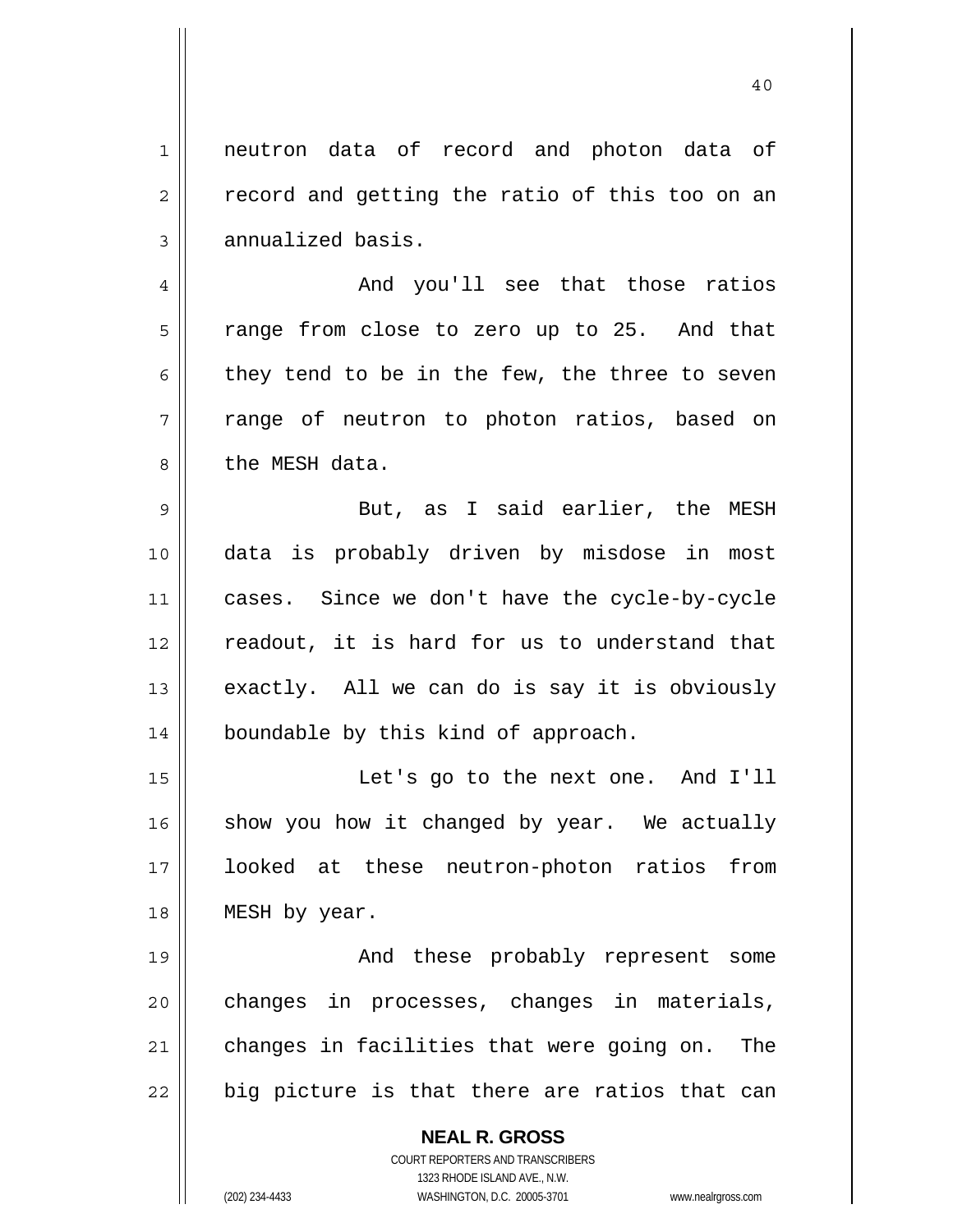1 be developed by these methods.

| $\overline{2}$ | So our opinion at this point is                |
|----------------|------------------------------------------------|
| 3              | that using these ratios from the MESH data,    |
| 4              | although they can be bounding, they tend to be |
| 5              | overestimating to the point that we are not    |
| 6              | very comfortable with that.                    |
| 7              | And so we have looked for another              |
| 8              | approach for years where there was other data  |
| 9              | available.<br>So it turns out that in<br>the   |
| 10             | earlier days of the program at Mound, there    |
| 11             | were NTA data reported in the monthly or       |
| 12             | quarterly health physics progress reports.     |
| 13             | These were written routinely and with the same |
| 14             | format month after month. Same topics were     |
| 15             | covered. And some changes are obviously        |
| 16             | trackable.                                     |
| 17             | look in there<br>Ιf<br>near the<br>you         |
| 18             | bottom of that screen, you will see that the   |
| 19             | neutron, number of neutron films processed in  |

41

20 21 22 this example period, -- this was a quarterly period -- the films were worn over a two-week period. And in the quarter, they processed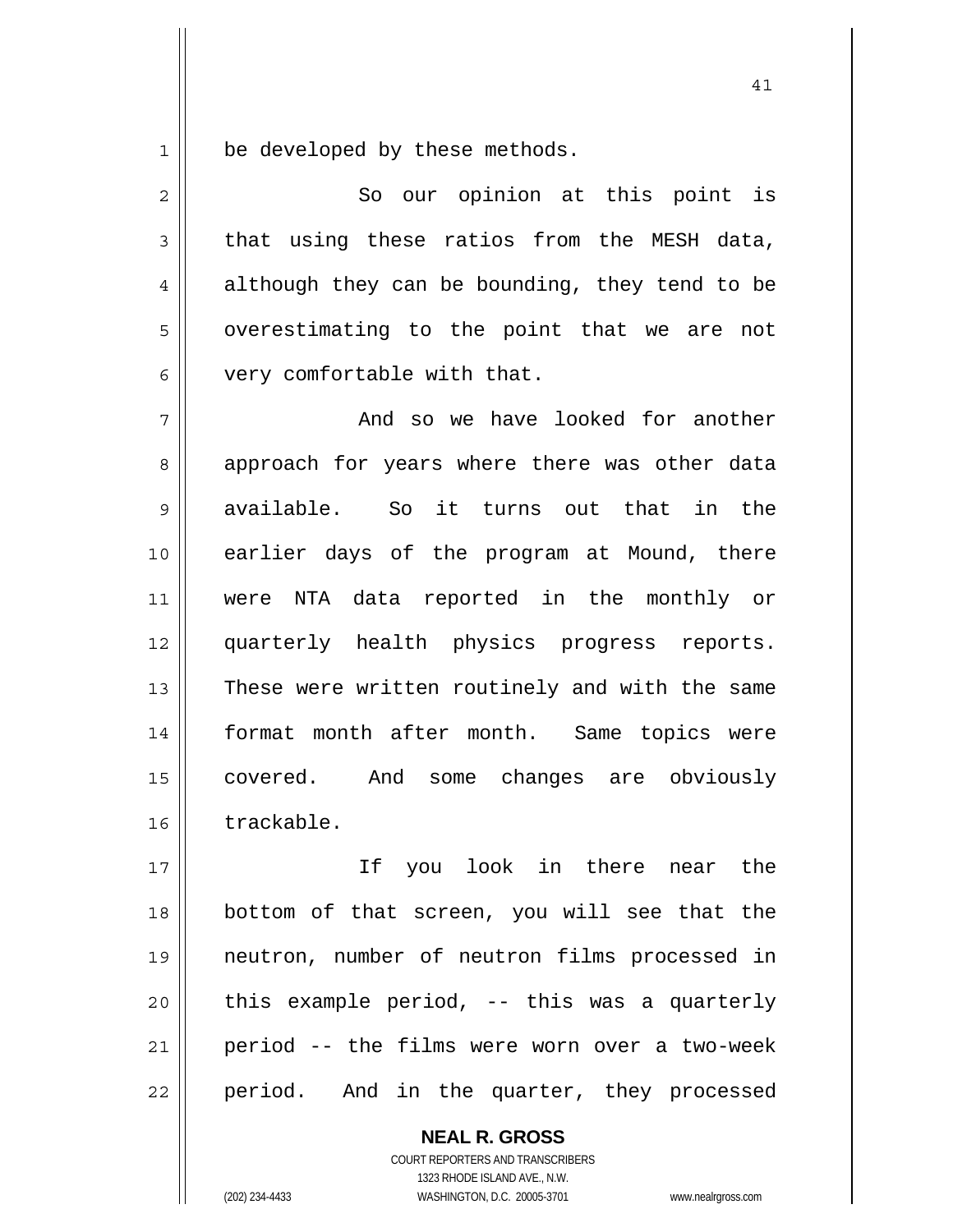1 2 3 4 5 6 7 8 9 10 11 12 13 14 15 16 17 18 19 20 21 22 818 NTA films. Seven hundred ninety-eight of those read less than 100 millirem. Now, this is contemporaneous. The correction factors that we have discussed were not applied. But, nevertheless, the people who were counting the grades in a row came to the conclusion that only 20 out of the 818 films that they saw had doses recorded on them in excess of 100 millirem. So what that really does tell us is that most of the doses were substantially low, even after correction factors were made. It's possible to take this data and actually force-fed into a log-normal distribution. And, you know, granted, we don't have the kind of number resolution that you would get from real number data. In this case we've got what you might describe more as categorical data as bin data, this low bin, this middle bin, and this high bin. But, nevertheless, that is still a lot of information. Seven hundred

42

**NEAL R. GROSS** COURT REPORTERS AND TRANSCRIBERS 1323 RHODE ISLAND AVE., N.W.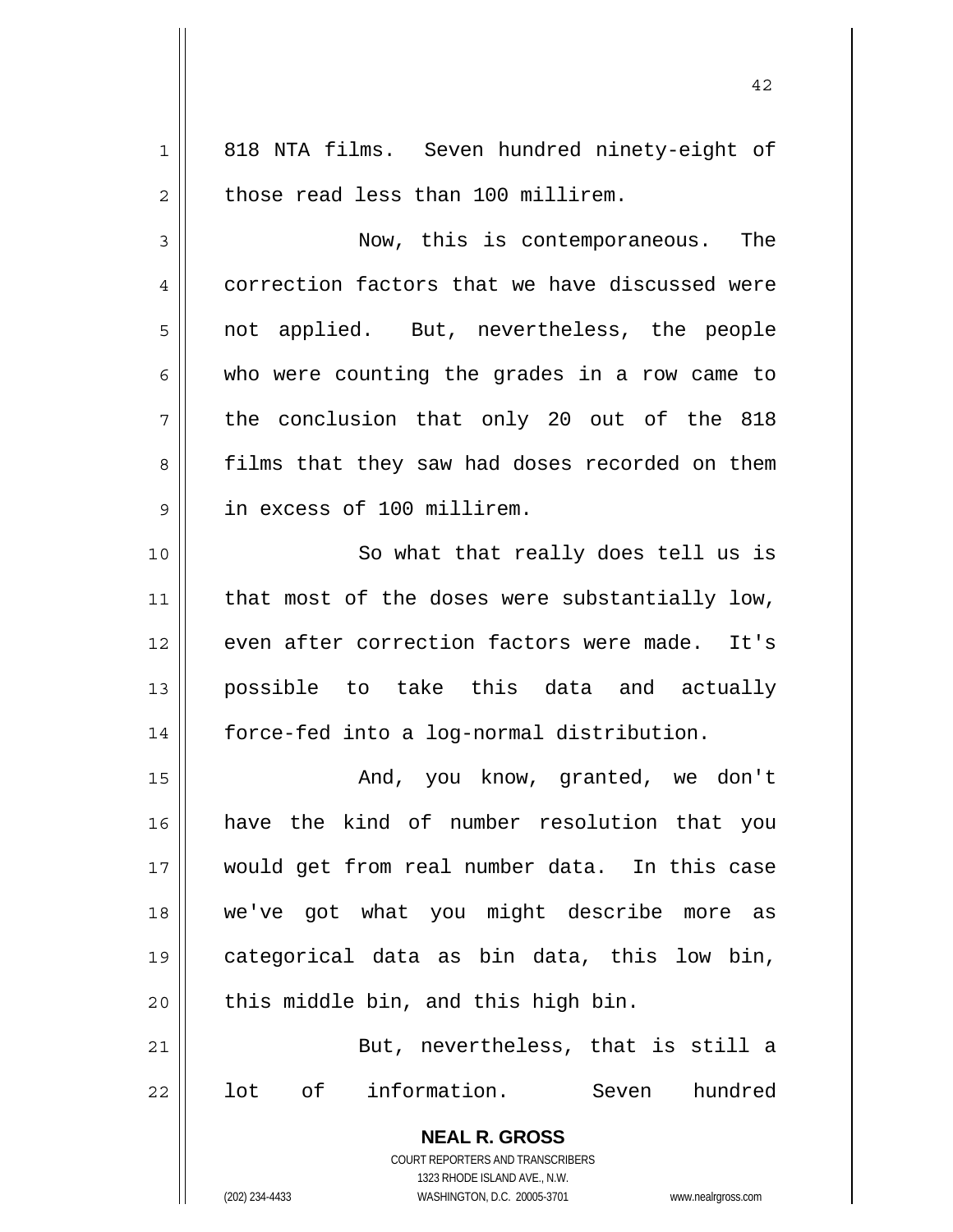1 2 ninety-eight out of 818 were below this threshold of dose.

3 4 5 6 7 8 9 10 11 12 13 14 15 And so when you take that kind of information, it's possible to fit it with a significant uncertainty. When you do that, it's possible then to -- one more slide, please -- calculate the geometric mean of standard deviation and actually come up with that 50th and 95th percentile number value after corrections and misdoses are applied. And you'll see just by a quick look of this monthly data from 1951 and '52 that the numbers are going to be about 400 or 200 depending on the time changed and the practices of calibration change.

16 17 18 19 So we can come up with a 95th percentile dose for these 10 or so years, 10 or 12 years, that we've got quarterly report data for.

20 21 22 So the big picture is this is our approach. We've got, as Brad said, to start with, a hybrid model. Some periods we've got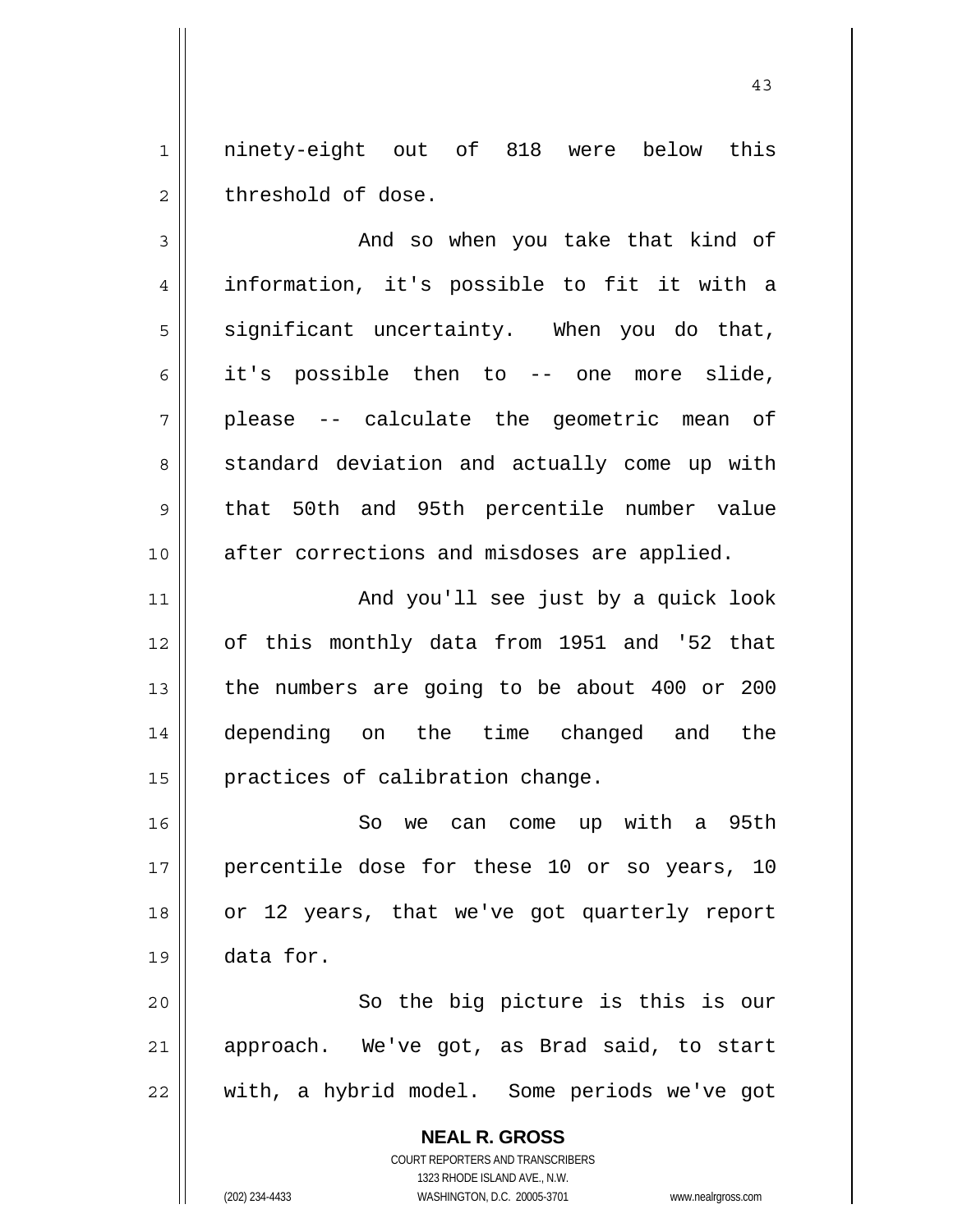**NEAL R. GROSS** COURT REPORTERS AND TRANSCRIBERS 1323 RHODE ISLAND AVE., N.W. 1 2 3 4 5 6 7 8 9 10 11 12 13 14 15 16 17 18 19 20 21 22 more refined data. Some periods we've got data out of the MESH database. And in some cases we've got real data for real individuals from the NTA film. So we will apply some combination of that. And I think that we can make a case at this point that we bound in dose for a neutron. (\*\*\*PART 2, 10:22:06\*\*\*) CHAIR BEACH: Thanks, Bob. MR. MORRIS: You're welcome. CHAIR BEACH: Are there any questions? I'm sure SC&A wants to respond, but any questions before of the slides or Bob's presentation? MEMBER ZIEMER: Josie, Ziemer here. CHAIR BEACH: Yes. Hi, Paul. MEMBER ZIEMER: First let me thank Bob for the presentation. It was very, very well-done. Can you e-mail me a copy of the PowerPoint? CHAIR BEACH: Yes. I am having one downloaded to my Flash drive right now.

(202) 234-4433 WASHINGTON, D.C. 20005-3701 www.nealrgross.com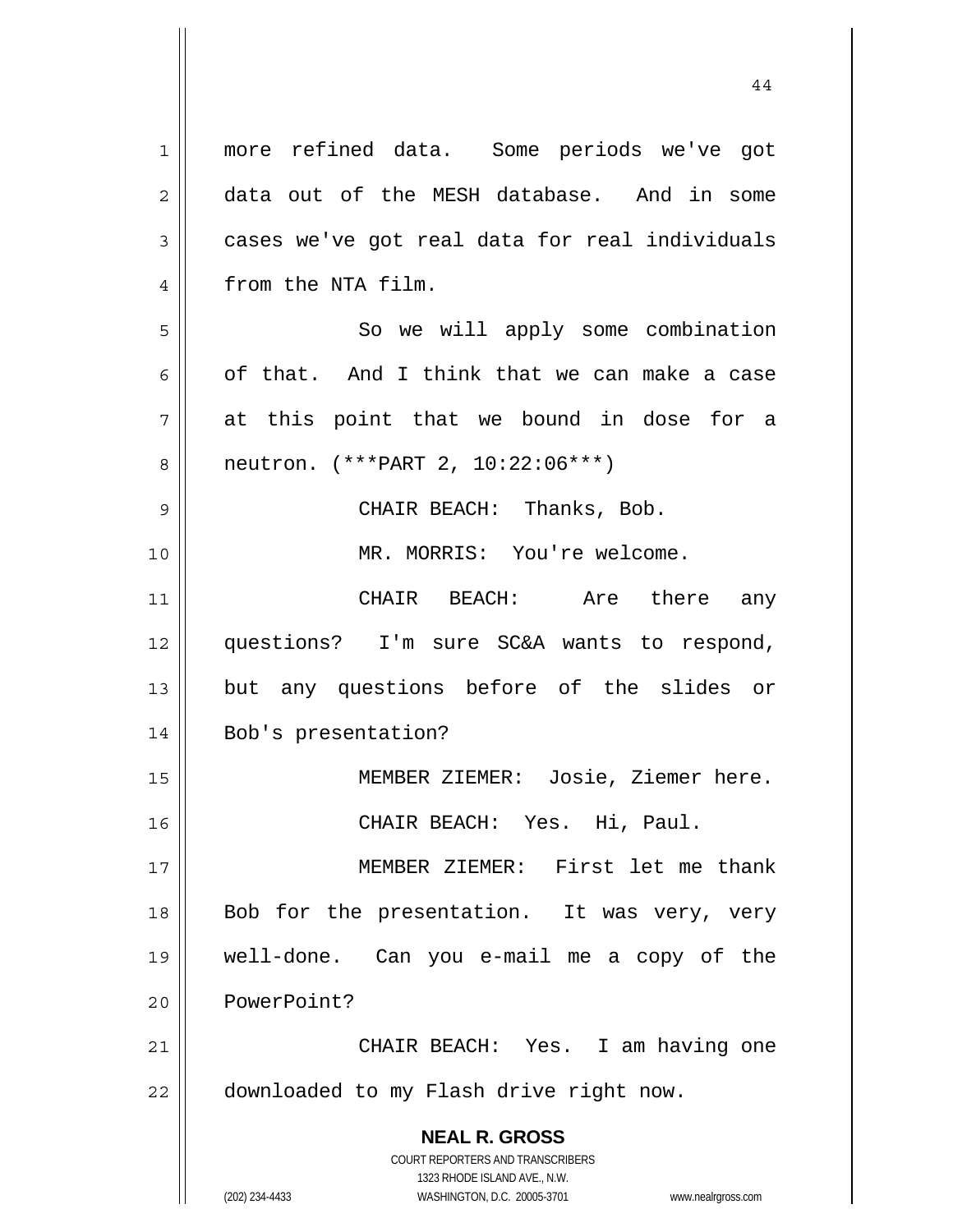**NEAL R. GROSS** COURT REPORTERS AND TRANSCRIBERS 1 2 3 4 5 6 7 8 9 10 11 12 13 14 15 16 17 18 19 20 21 22 MEMBER ZIEMER: I am looking at the paper itself. I think the shotgun pattern is probably not so surprising for the field measurements. You have got all kinds of scattering situations, which are very different in every field measurement. So I like the approach that you used here: use the NTA film and do the correlation. And I think that's a good approach. I assume on the field measurements, many of these neutron instruments are also gamma-sensitive. So unless they're correcting for the gamma or they have set the sensitivity setting high, you actually get neutron plus gamma to compare. You have to correct that back out. I assume they have done that. Is that correct? MR. MORRIS: Well, Paul, thank you for the comment. We didn't try to do anything as subtle as finding out what the interference --

1323 RHODE ISLAND AVE., N.W.

(202) 234-4433 WASHINGTON, D.C. 20005-3701 www.nealrgross.com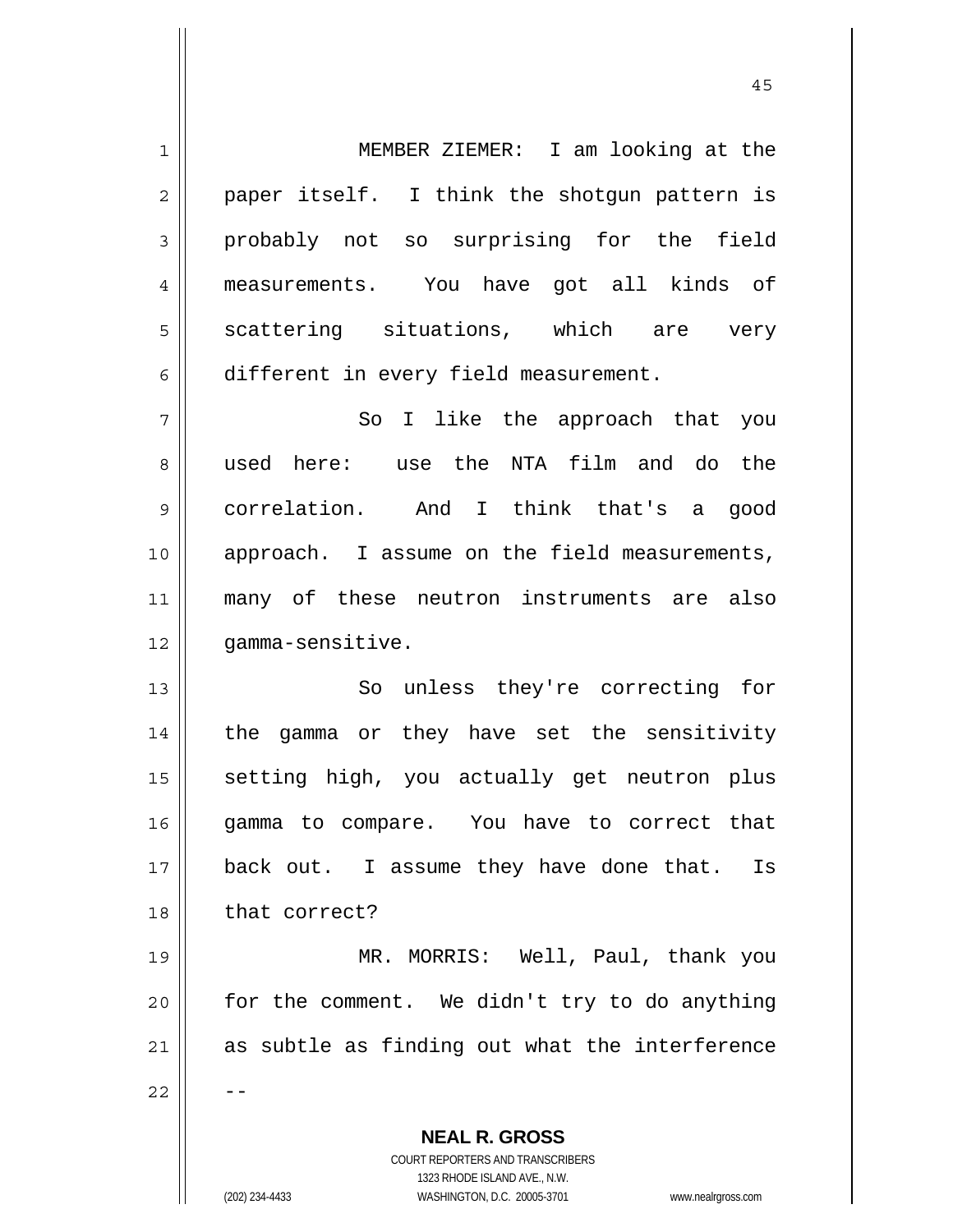**NEAL R. GROSS** COURT REPORTERS AND TRANSCRIBERS 1323 RHODE ISLAND AVE., N.W. (202) 234-4433 WASHINGTON, D.C. 20005-3701 www.nealrgross.com 1 2 3 4 5 6 7 8 9 10 11 12 13 14 15 16 17 18 19 20 21 22 MEMBER ZIEMER: Yes. It probably wouldn't have made much difference on that. MR. MORRIS: Right. I think probably what drives our large differences, as much as anything, is the actual radiation protection practices that were applied after the measurements were taken. If you think about how you would shield with a lead blanket, for example, -- MEMBER ZIEMER: Right. MR. MORRIS: -- you can drastically alter the photon -- MEMBER ZIEMER: Right. MR. MORRIS: -- to neutron ratio with  $a$   $-$  MEMBER ZIEMER: Once you get the reading, you go ahead and make some changes. MR. MORRIS: That's right. MEMBER ZIEMER: Yes. And so the reality is that we probably did see those kinds of ranges of photon to neutron doses all over the facility just because some places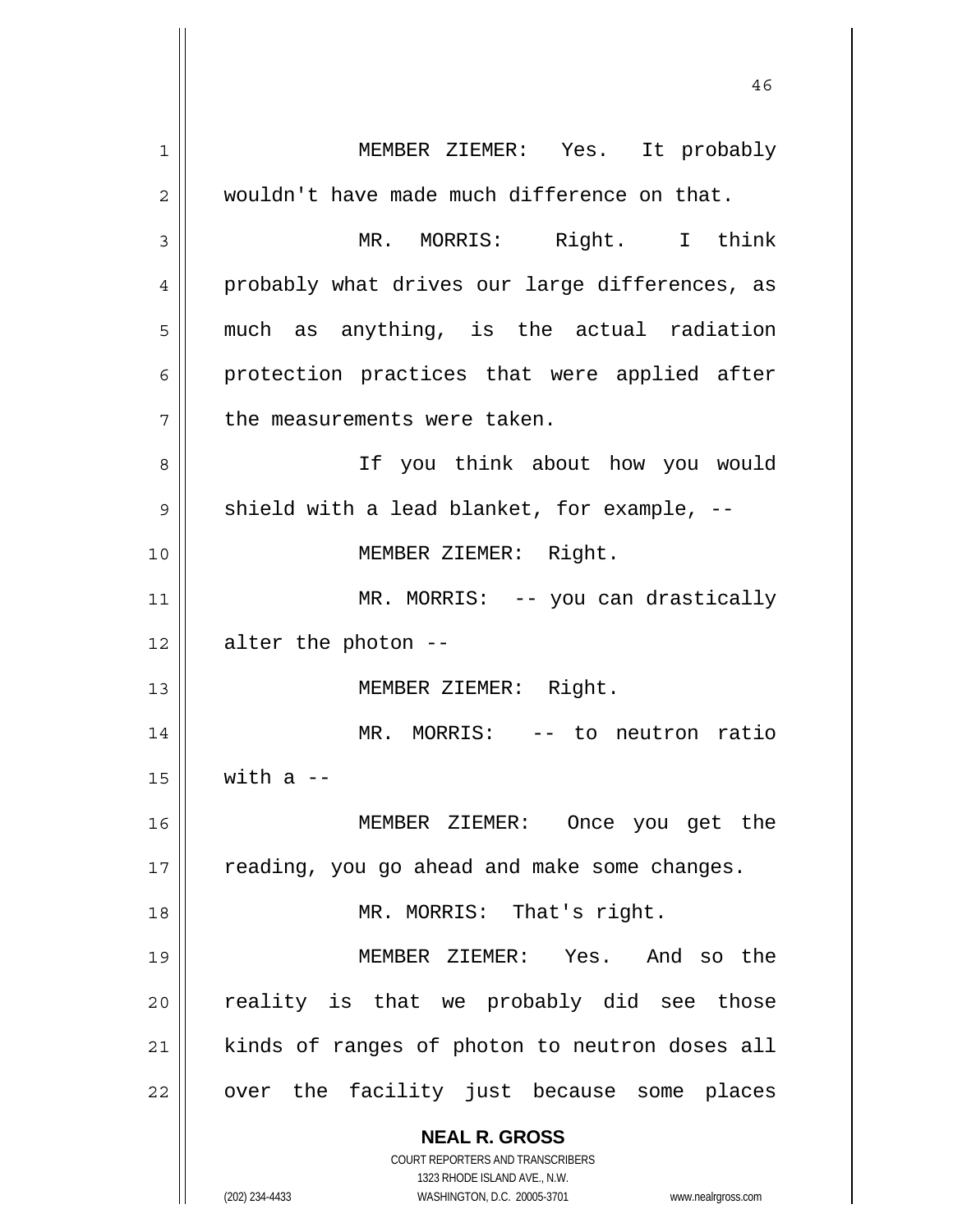**NEAL R. GROSS** COURT REPORTERS AND TRANSCRIBERS 1323 RHODE ISLAND AVE., N.W. (202) 234-4433 WASHINGTON, D.C. 20005-3701 www.nealrgross.com 47 1 2 3 4 5 6 7 8 9 10 11 12 13 14 15 16 17 18 19 20 21 22 were easily shielded, some places were not. MEMBER ZIEMER: Thank you. CHAIR BEACH: Thanks, Paul. Did you have -- MEMBER CLAWSON: I was wondering. This construction coworker that you were talking about -- MR. MORRIS: Yes. MEMBER CLAWSON: -- explain that a little bit to me. MR. MORRIS: Sure. I'll be glad to unless you would like to, Mel. Why don't you go ahead and do that. MR. CHEW: Okay. MR. MORRIS: I've been talking about -- MR. CHEW: What was the question? MEMBER CLAWSON: Well, I got this 140 times the coworker dose for the construction workers. MR. CHEW: Yes, sure. Yes. Let's go back to OTIB-0052. I'm glad you asked the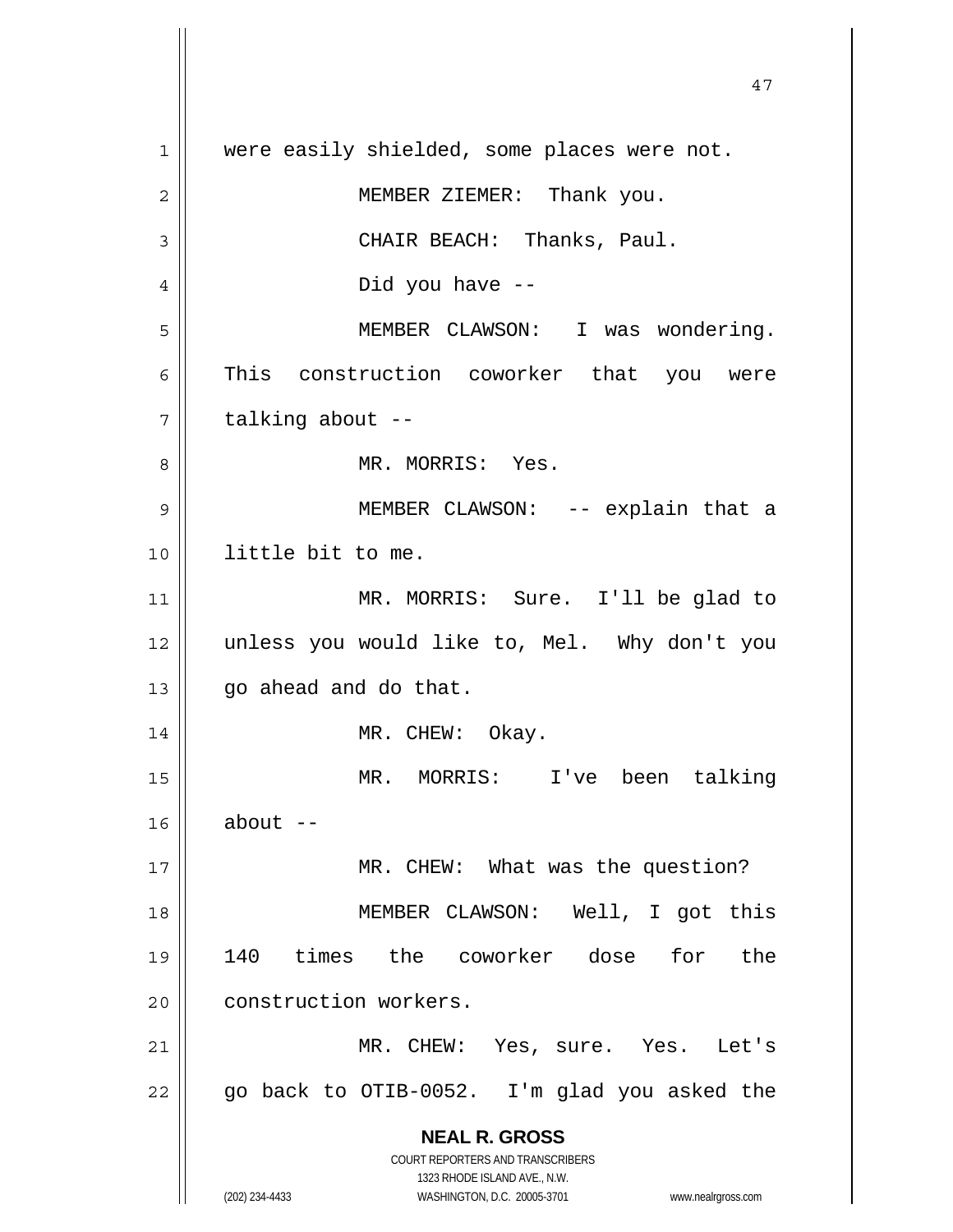question. Remember when we did OTIB-0052, the key was, how do you apply an exposure to a construction worker that apparently either the data was missing or should have been monitored if it was not monitored.

6 7 8 9 So that is the focus. It was not the person who was monitored. You are a construction worker who is monitored. You took your actual information.

10 11 12 13 14 So we went across the complex, as you probably already all know, and looked at many, many data of people who were monitored and tried to compare that to exposures of construction workers who were monitored.

15 16 17 18 19 And so now you can think of this because Idaho was a good example, Savannah River was a good example, the big sites here, where a lot of construction went on, Hanford, example, Y-12, Oak Ridge.

20 21 22 So you do a coworker model of the full people that were monitored. You can see at some point in time almost everyone was

> **NEAL R. GROSS** COURT REPORTERS AND TRANSCRIBERS 1323 RHODE ISLAND AVE., N.W. (202) 234-4433 WASHINGTON, D.C. 20005-3701 www.nealrgross.com

1

2

3

4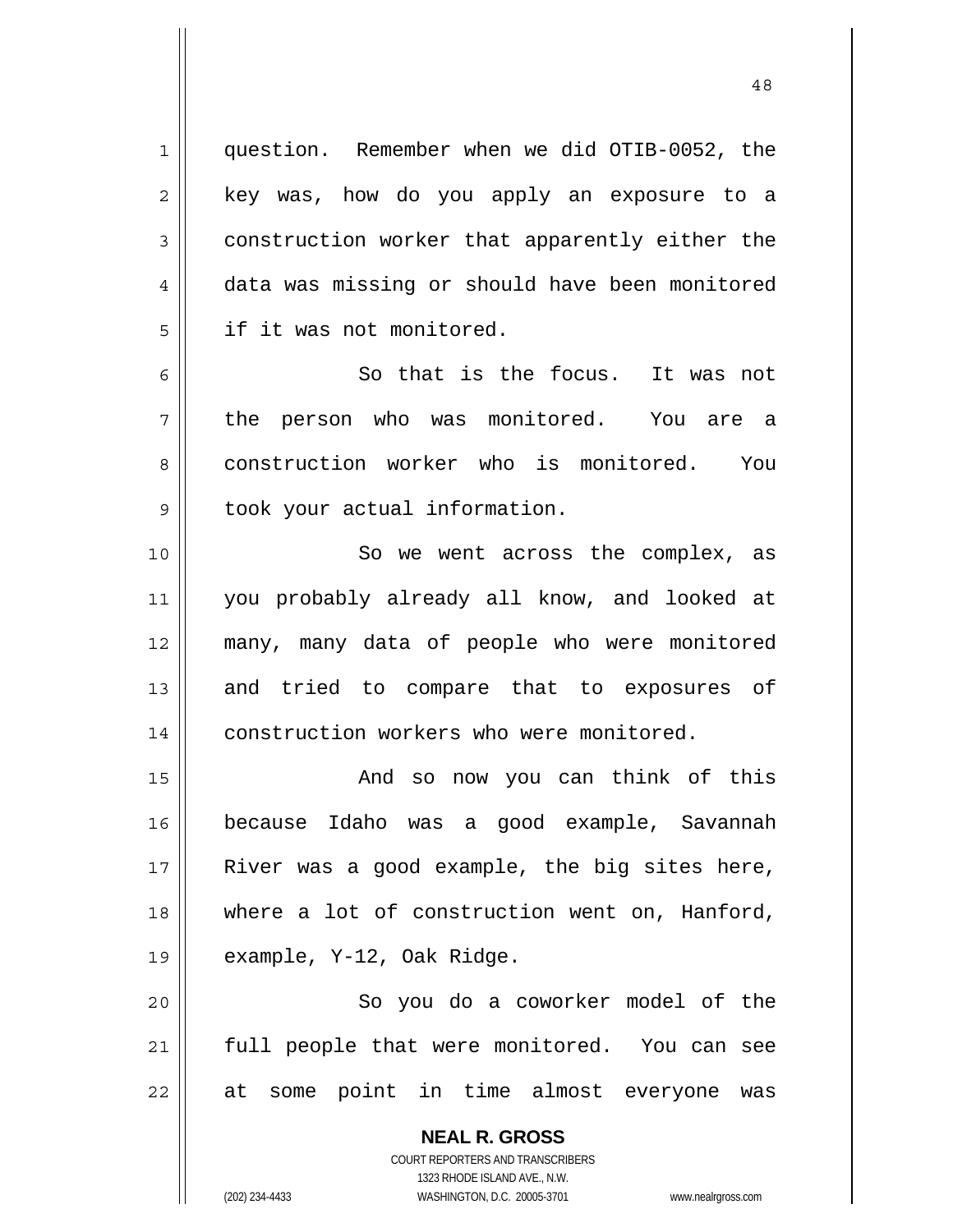1 2 3 4 5 6 7 8 9 10 11 12 13 14 15 16 17 18 19 20 21 monitored. They first started monitoring some people. Then the monitored everyone, you know, how the things change. And so we look at it. Secretaries are monitored. Clerical workers are monitored because it came along with their badge. So you can see how a coworker study could be skewed a little bit on the lower end here, especially if you had a construction worker who actually went into a process area. Example, if he was not monitored, which is highly unusual, but anyway he wasn't monitored, his exposure could have been higher than the average or the 50th percentile, the 90th percentile, how you are going to look at, of everyone who was monitored. You can see where that is going. So that is why when we looked at all of the data, the majority of the sties here are construction workers. If we pulled it out of even everyone who was monitored, you

22 can tell generally they were even lower than

**NEAL R. GROSS**

COURT REPORTERS AND TRANSCRIBERS 1323 RHODE ISLAND AVE., N.W. (202) 234-4433 WASHINGTON, D.C. 20005-3701 www.nealrgross.com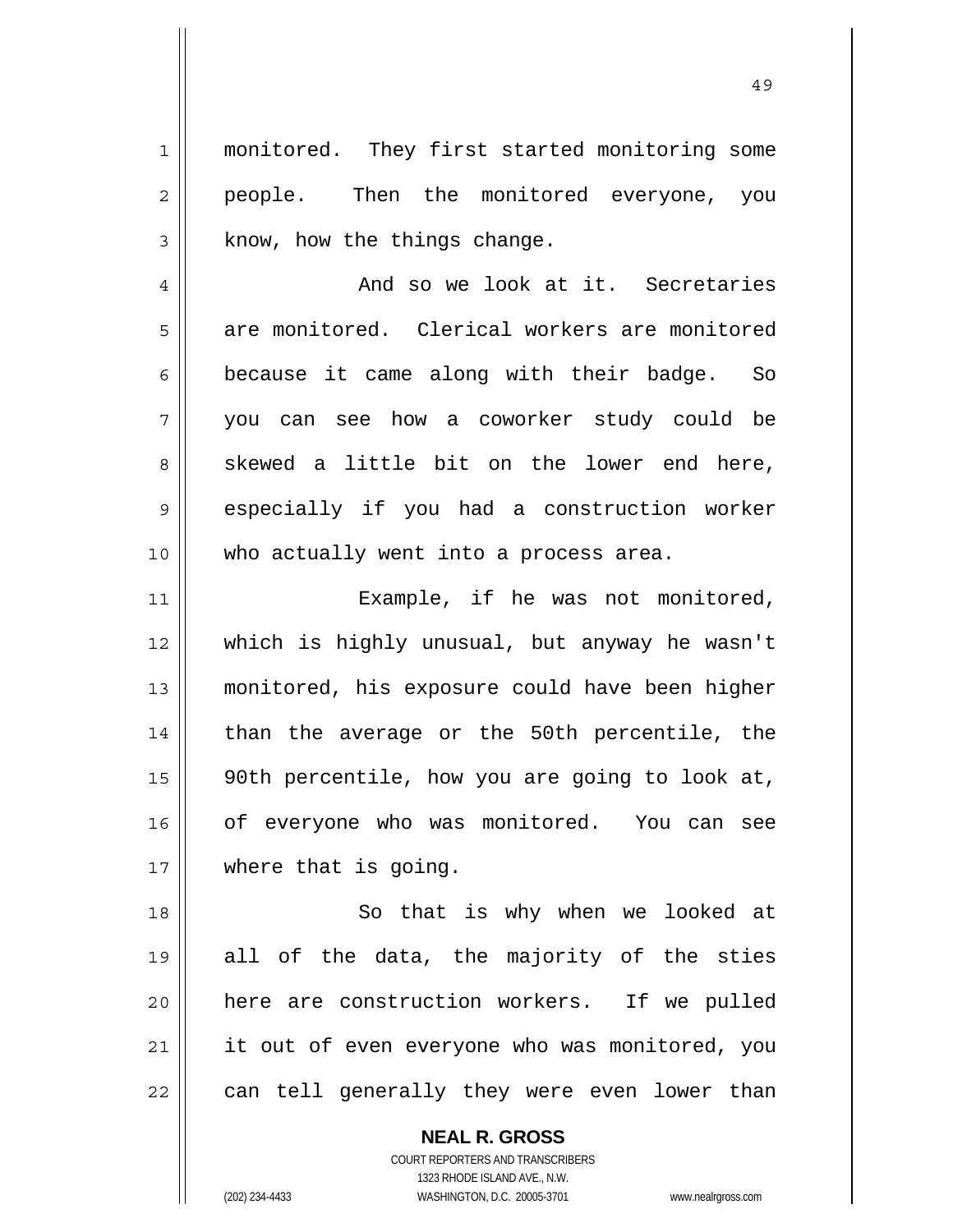1 even the coworkers studied.

| $\overline{2}$ | However, in a few incidences, you              |
|----------------|------------------------------------------------|
| 3              | know, we can point them out. In certain        |
| 4              | years, they were higher. Example, Savannah     |
| 5              | River was the one that kind of jumped out at   |
| 6              | And we talked a lot about that in<br>us.       |
| 7              | discussions here.                              |
| 8              | The pipe-fitters went in. And the              |
| 9              | people who drilled the holes into the concrete |
| 10             | and things like this got higher exposures than |
| 11             | you would have applied to everyone who was     |
| 12             | monitored this time.                           |
| 13             | So that's why when we sat back and             |
| 14             | looked at it, it appeared that it was much     |
| 15             | easier to just go ahead and apply a correction |
| 16             | factor.                                        |
| 17             | We looked at all of the factors of             |
| 18             | the people who were monitored for the          |
| 19             | construction worker, as compared to the whole  |
| 20             | set. And it showed that there were higher      |
| 21             | exposures for those particular constructions   |
| 22             | for those few years. And we determined that    |
|                | <b>NEAL R. GROSS</b>                           |

COURT REPORTERS AND TRANSCRIBERS 1323 RHODE ISLAND AVE., N.W.

(202) 234-4433 WASHINGTON, D.C. 20005-3701 www.nealrgross.com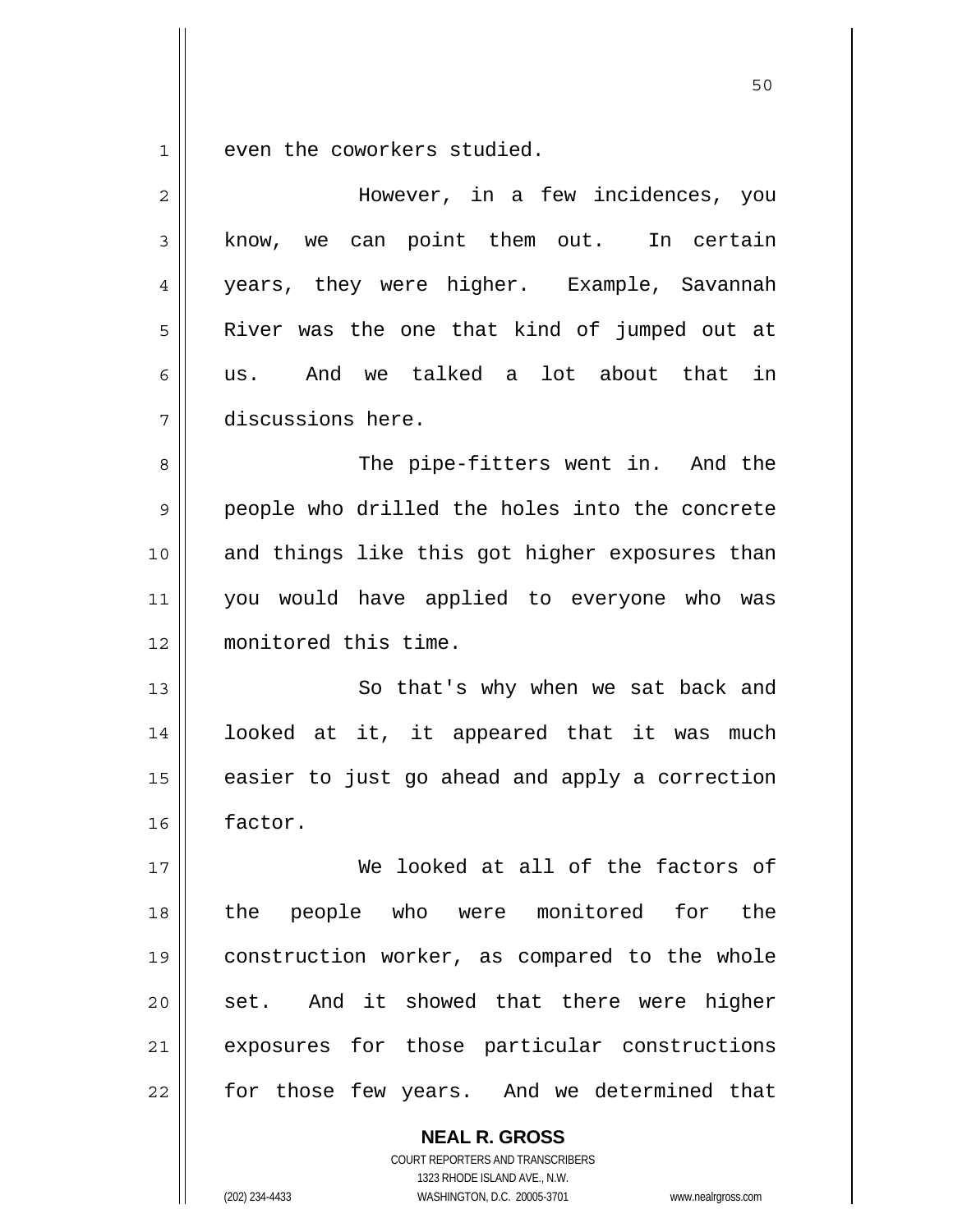1 2 the correction factor of 1.4 should be applied to the construction worker.

3 4 5 6 7 8 9 10 Don't forget this is applied to the people who were not monitored or should have been monitored and for who, let's say, information was missing. So that's where the correction factor came in. So it basically helps that we can apply that to just the construction workers over and be doing the coworker for that entire site.

11 12 13 14 MR. MORRIS: So it becomes a complex-wide policy decision-level correction that applies to any coworker model on any site if you were a construction trade worker.

15 16 MR. CHEW: Does that help, Brad? Do you need more detail?

17 18 19 20 21 22 MEMBER CLAWSON: No. It does. I'm just thinking about the worker that was there that was dealing with this on and off all through the thing. All of a sudden a construction worker comes in that is getting 1.4 more than what he does. He's actually

> **NEAL R. GROSS** COURT REPORTERS AND TRANSCRIBERS 1323 RHODE ISLAND AVE., N.W. (202) 234-4433 WASHINGTON, D.C. 20005-3701 www.nealrgross.com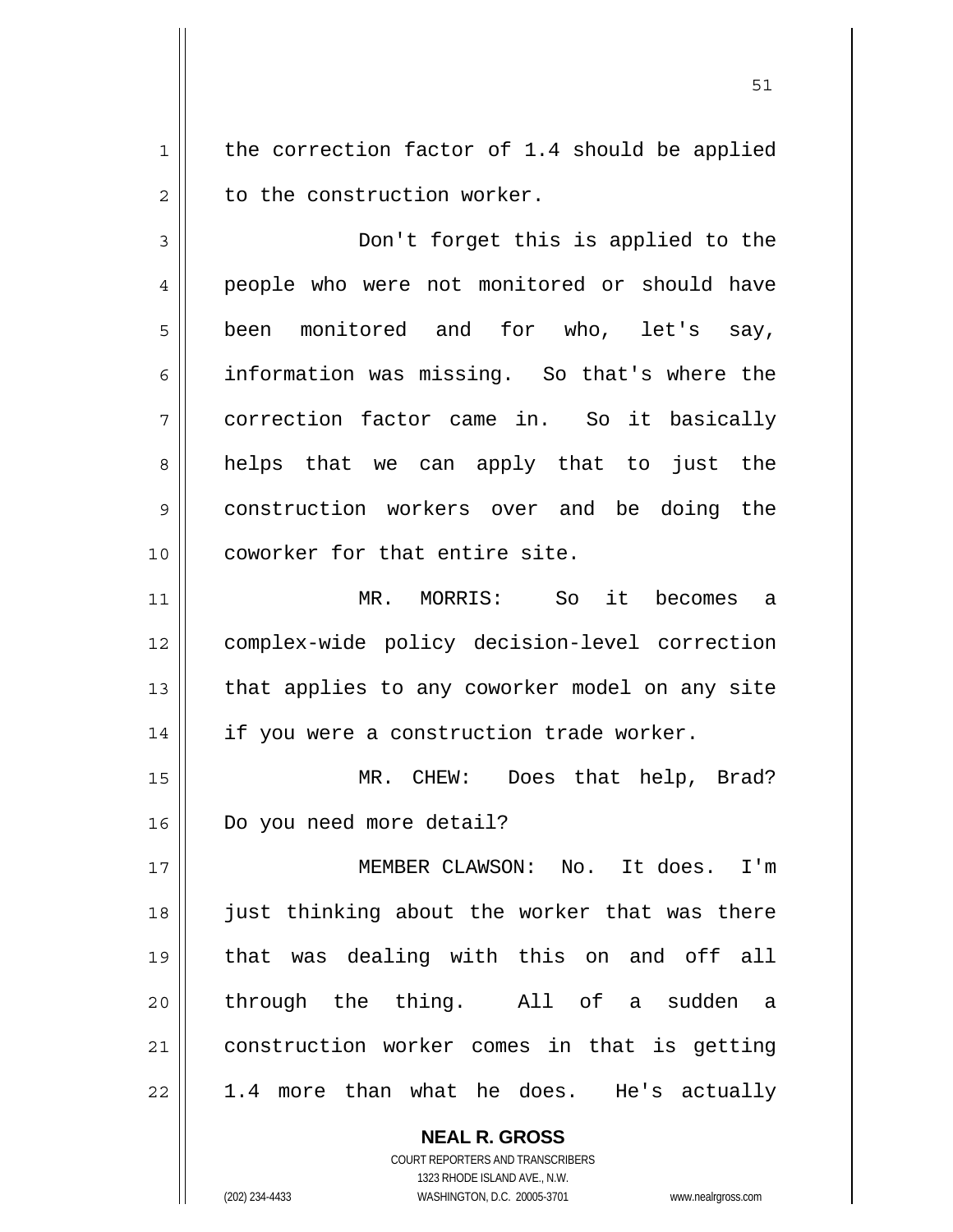1 working for it.

**NEAL R. GROSS** COURT REPORTERS AND TRANSCRIBERS 1323 RHODE ISLAND AVE., N.W. 2 3 4 5 6 7 8 9 10 11 12 13 14 15 16 17 18 19 20 21 22 MR. CHEW: Well, looking at that, if a worker was in there, most likely he would have been monitored. MEMBER CLAWSON: Yes. MR. CHEW: Okay. So you would have used his actual data, right? The coworker study really is to try to give some assessment to people who should have been monitored who were not monitored or, for some reason, the information was not there. MEMBER CLAWSON: Okay. You said that you found in this data -- and this is probably from Mound or whatever -- that for ten years there, they timesed everything by two? MR. MORRIS: There was a memo that we found that instructed that data to be multiplied by a factor of two. Retrospectively, they took the database and increased the number of the dose of record. MEMBER CLAWSON: For the whole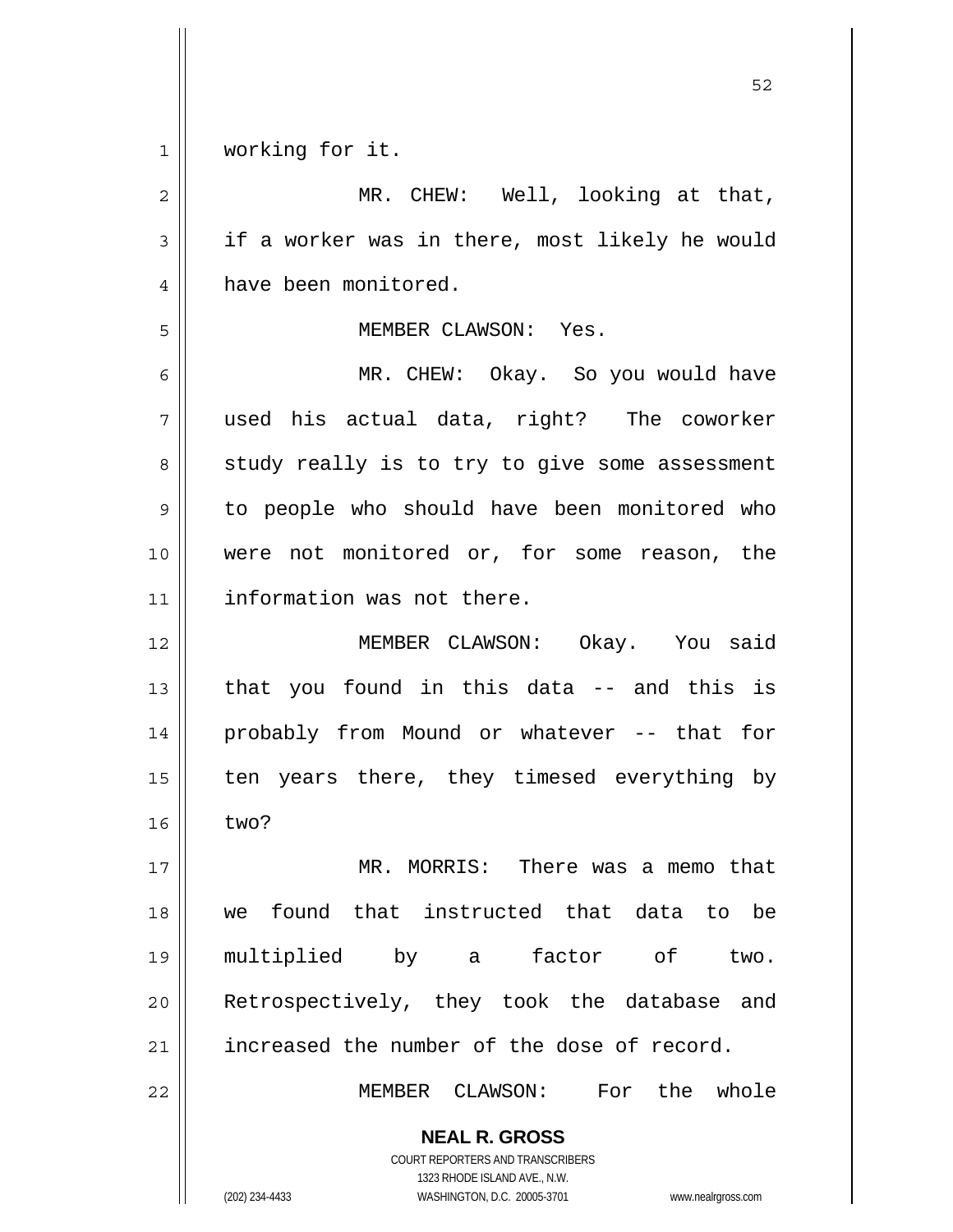**NEAL R. GROSS**  $\sim$  53 1 2 3 4 5 6 7 8 9 10 11 12 13 14 15 16 17 18 19 20 21 22 everybody? MR. MORRIS: All neutron. It was NTA neutron numbers. MEMBER CLAWSON: Right. MR. STEWART: And that was actually only for the PP building. What they found was their neutron calibration was slightly underestimating dose to the PP building, so large amounts of shielding there. So they retroactively realized it's just simpler to run a factor of two for those workers in the PP building. MEMBER CLAWSON: Okay. Because what I got out of this is that you guys basically took that times two off, right, to bring it back to normal to everybody else? MR. MORRIS: And then we reapplied it as a specific factor that we could actually account for, instead of being, let's just multiply everything by two. Our factor comes out very close to two at the end, but now we know why it does.

> COURT REPORTERS AND TRANSCRIBERS 1323 RHODE ISLAND AVE., N.W.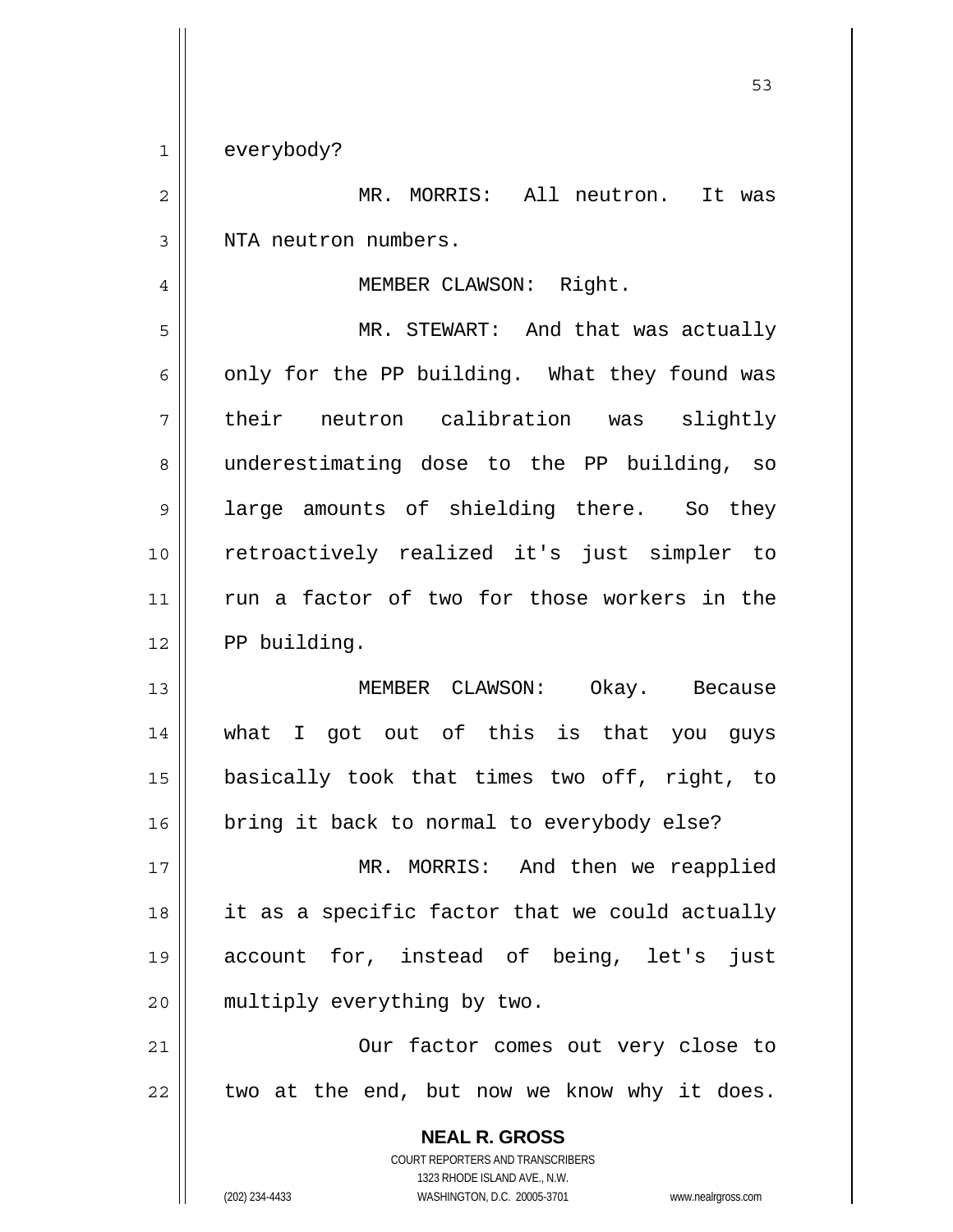1 You can pull out each factor.

| $\overline{2}$ | DR. ULSH: So it's actually kind of                                                                                                                              |
|----------------|-----------------------------------------------------------------------------------------------------------------------------------------------------------------|
| 3              | reassuring that at the time that they were                                                                                                                      |
| 4              | proposing to do this, what was it, early '70s?                                                                                                                  |
| 5              | MR. MORRIS: '77.                                                                                                                                                |
| 6              | MR. STEWART: When the memo came                                                                                                                                 |
| 7              | out.                                                                                                                                                            |
| 8              | DR. ULSH: We've got all these                                                                                                                                   |
| $\mathsf 9$    | issues, and we think it's about two. But they                                                                                                                   |
| 10             | didn't really break it up. So we took that                                                                                                                      |
| 11             | off, and we looked at those issues                                                                                                                              |
| 12             | specifically, combined all of those correction                                                                                                                  |
| 13             | factors. And it actually came out pretty                                                                                                                        |
| 14             | close to what they had estimated, which I                                                                                                                       |
| 15             | guess considering the caliber of neutron                                                                                                                        |
| 16             | dosimetrists and neutron scientists at Mound                                                                                                                    |
| 17             | is not too surprising. They were among the                                                                                                                      |
| 18             | best in the country.                                                                                                                                            |
| 19             | MEMBER CLAWSON: So on this data,                                                                                                                                |
| 20             | you're saying that you had ten years worth of                                                                                                                   |
| 21             | data, this y-axis MESH data?                                                                                                                                    |
| 22             | MR. MORRIS: I'm sorry. Say it                                                                                                                                   |
|                | <b>NEAL R. GROSS</b><br>COURT REPORTERS AND TRANSCRIBERS<br>1323 RHODE ISLAND AVE., N.W.<br>(202) 234-4433<br>WASHINGTON, D.C. 20005-3701<br>www.nealrgross.com |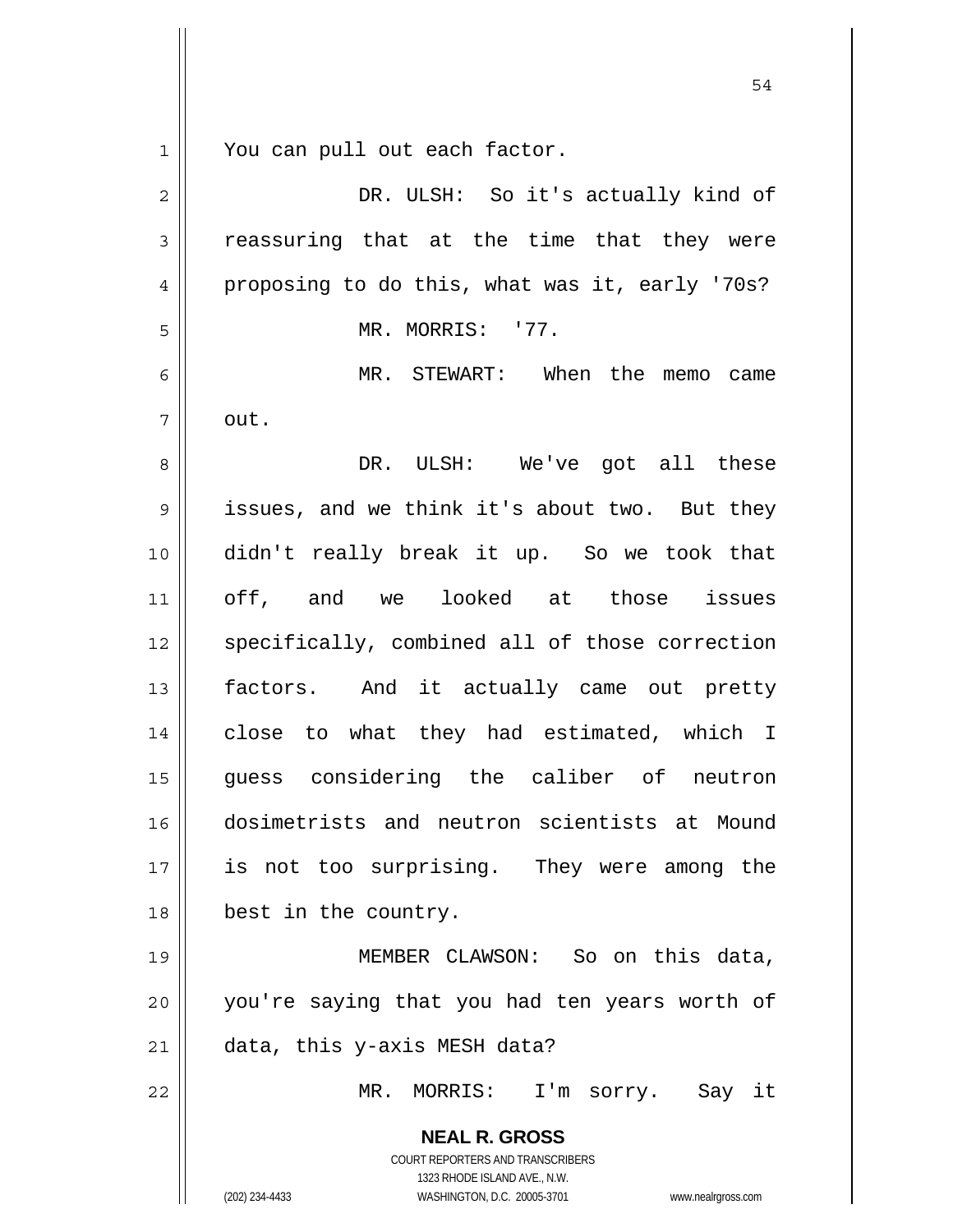1 again.

| $\mathbf{2}$ | MEMBER CLAWSON: You had ten years                                                                                                                                      |
|--------------|------------------------------------------------------------------------------------------------------------------------------------------------------------------------|
| 3            | of this y-axis? I'm trying to --                                                                                                                                       |
| 4            | MR. MORRIS: So you're talking                                                                                                                                          |
| 5            | about the last few slides I showed.                                                                                                                                    |
| 6            | MEMBER CLAWSON: Yes. You were                                                                                                                                          |
| 7            | talking about you have ten years.                                                                                                                                      |
| 8            | MR. MORRIS: Yes, ten years from                                                                                                                                        |
| $\mathsf 9$  | the early '50s to the early '60s for the                                                                                                                               |
| 10           | health physics quarterly or monthly progress                                                                                                                           |
| 11           | reports provided us in that categorical zero                                                                                                                           |
| 12           | to 100, 100-300 millirem data or neutrons.                                                                                                                             |
| 13           | MEMBER CLAWSON: What did you use                                                                                                                                       |
| 14           | after that? Did they have --                                                                                                                                           |
| 15           | MR. MORRIS: That was a good                                                                                                                                            |
| 16           | question. The MESH data ratios --                                                                                                                                      |
| 17           | MEMBER CLAWSON: Okay. So then we                                                                                                                                       |
| 18           | were able to use the MESH database.                                                                                                                                    |
| 19           | MR. MORRIS: We still think that is                                                                                                                                     |
| 20           | a larger number than we think is appropriate,                                                                                                                          |
| 21           | but that is the data we have got.                                                                                                                                      |
| 22           | DR. ULSH: Another way to say it is                                                                                                                                     |
|              | <b>NEAL R. GROSS</b><br><b>COURT REPORTERS AND TRANSCRIBERS</b><br>1323 RHODE ISLAND AVE., N.W.<br>(202) 234-4433<br>WASHINGTON, D.C. 20005-3701<br>www.nealrgross.com |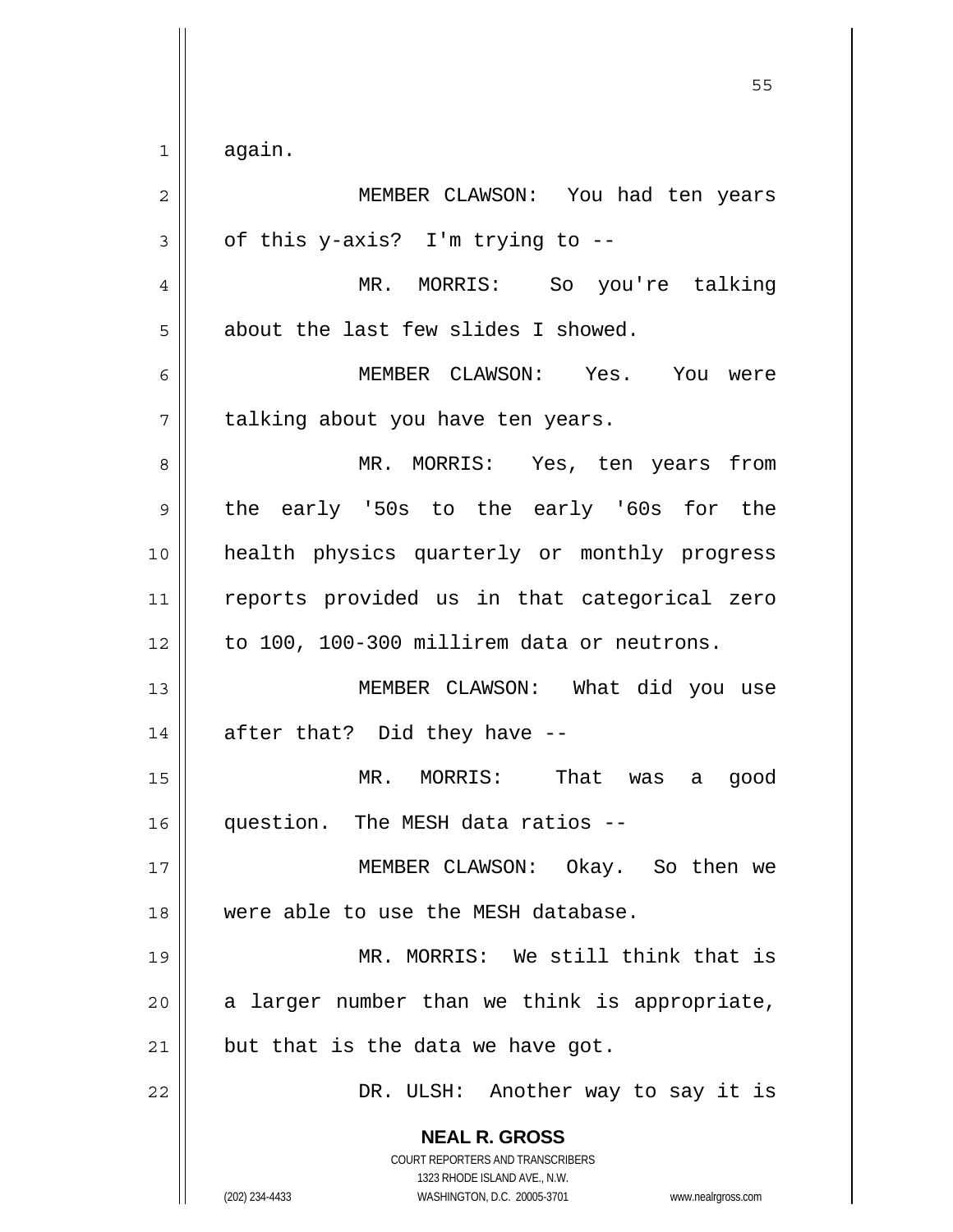**NEAL R. GROSS** COURT REPORTERS AND TRANSCRIBERS 1323 RHODE ISLAND AVE., N.W. 1 2 3 4 5 6 7 8 9 10 11 12 13 14 15 16 17 18 19 20 21 22 when we got this data from the health physics reports, it is preferable to the MESH data because certainly it sets a bounding number, but it is a very high bounding number. We think that the health physics reports gives us a bounding number, but it is a more restrictive number. It is a more realistic number. So when we've got that data, we'll use it over the MESH. CHAIR BEACH: Does SC&A want to present or -- MR. FITZGERALD: Yes, I think just briefly. I certainly want to acknowledge the amount of progress work that has been done over the past year. And this sort of started out as a bit of a blank slate. There has been a lot of progress on it. So it's very positive. We had a technical call. And as was mentioned, we covered a lot of details which had been addressed. And there will be notes from that call available.

(202) 234-4433 WASHINGTON, D.C. 20005-3701 www.nealrgross.com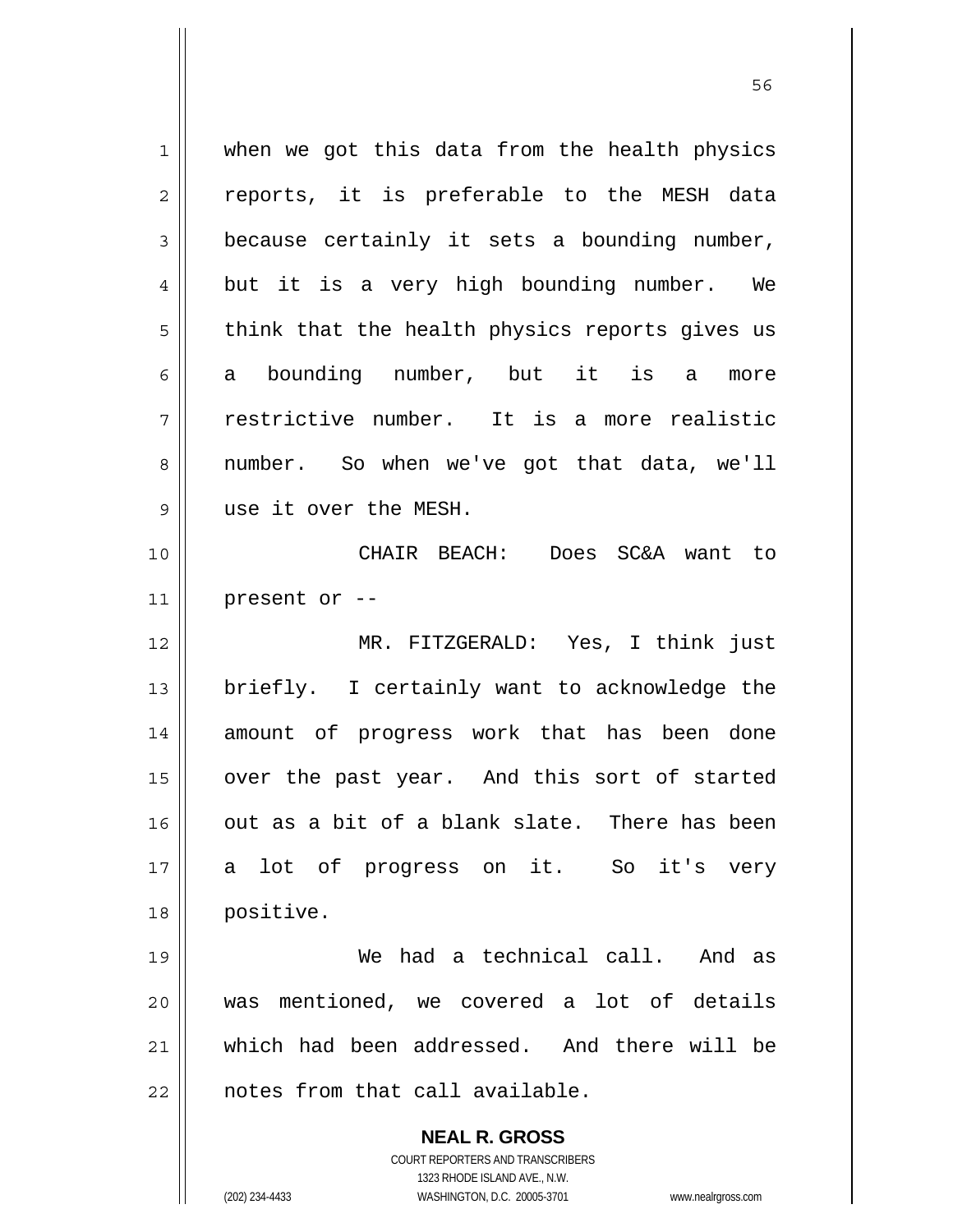| 1              | I think, really, there are two                                                                      |
|----------------|-----------------------------------------------------------------------------------------------------|
| $\overline{2}$ | novel approaches. I don't know if I can call                                                        |
| 3              | it novel but certainly ones we haven't seen.                                                        |
| 4              | NTA film, of course, was rather universal                                                           |
| 5              | across the Department.                                                                              |
| 6              | So we've kept this issue almost in                                                                  |
| 7              | every SEC. And different approaches were                                                            |
| 8              | posed in terms of how does one deal with the                                                        |
| 9              | same issues as fading and energy dependence?                                                        |
| 10             | And the two aspects that I've --                                                                    |
| 11             | and Ron I think will go through in detail, but                                                      |
| 12             | the two aspects that we want to clarify and                                                         |
| 13             | understand better, one is the -- I don't know                                                       |
| 14             | if this has been applied before, but the MCNP                                                       |
| 15             | model, you know, certainly a well-thought-out,                                                      |
| 16             | well-researched, and respected model, I don't                                                       |
| 17             | think I've seen it applied for this purpose at                                                      |
| 18             | other sites. So I think we want to understand                                                       |
| 19             | that better.                                                                                        |
| 20             | And the second thing is the                                                                         |
| 21             | constructive coworker model, which we didn#t                                                        |
| 22             | get into in our technical call, I think we                                                          |
|                | <b>NEAL R. GROSS</b>                                                                                |
|                | <b>COURT REPORTERS AND TRANSCRIBERS</b>                                                             |
|                | 1323 RHODE ISLAND AVE., N.W.<br>(202) 234-4433<br>WASHINGTON, D.C. 20005-3701<br>www.nealrgross.com |
|                |                                                                                                     |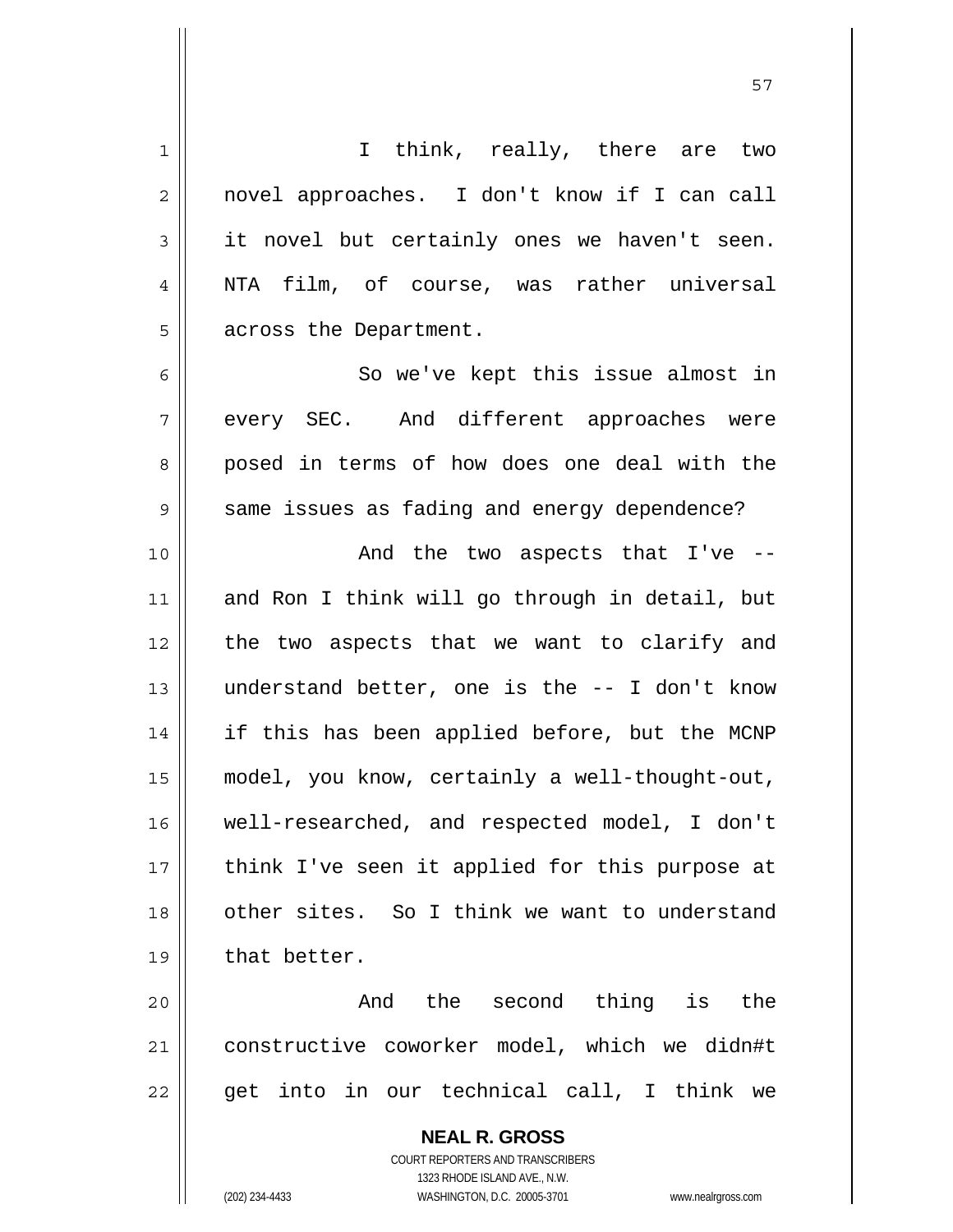1 2 want to expand upon it a little more, certainly those two issues.

3 4 5 6 7 8 9 The rest I think as we I thought made clear we felt were constructive to the site profile that you're revising. And I think we don't need to get into those specific details now. If anyone is interested, we will have some in this meeting, and we'll lay out those issues.

10 11 12 13 Ron, if you want to tee it off certainly first on those two issues or any other issues you think ought to be raised? And then others can get started on it.

14 15 16 17 MR. BUCHANAN: Okay. Well, thank you. And I thought that NIOSH did a very good presentation of what we plan on doing on the neutron issue.

18 19 20 21 For those who might not be familiar with it, I would like to put it in compartments so that you can wrestle with it maybe a little better.

We have the issue that the neutron

**NEAL R. GROSS** COURT REPORTERS AND TRANSCRIBERS 1323 RHODE ISLAND AVE., N.W. (202) 234-4433 WASHINGTON, D.C. 20005-3701 www.nealrgross.com

22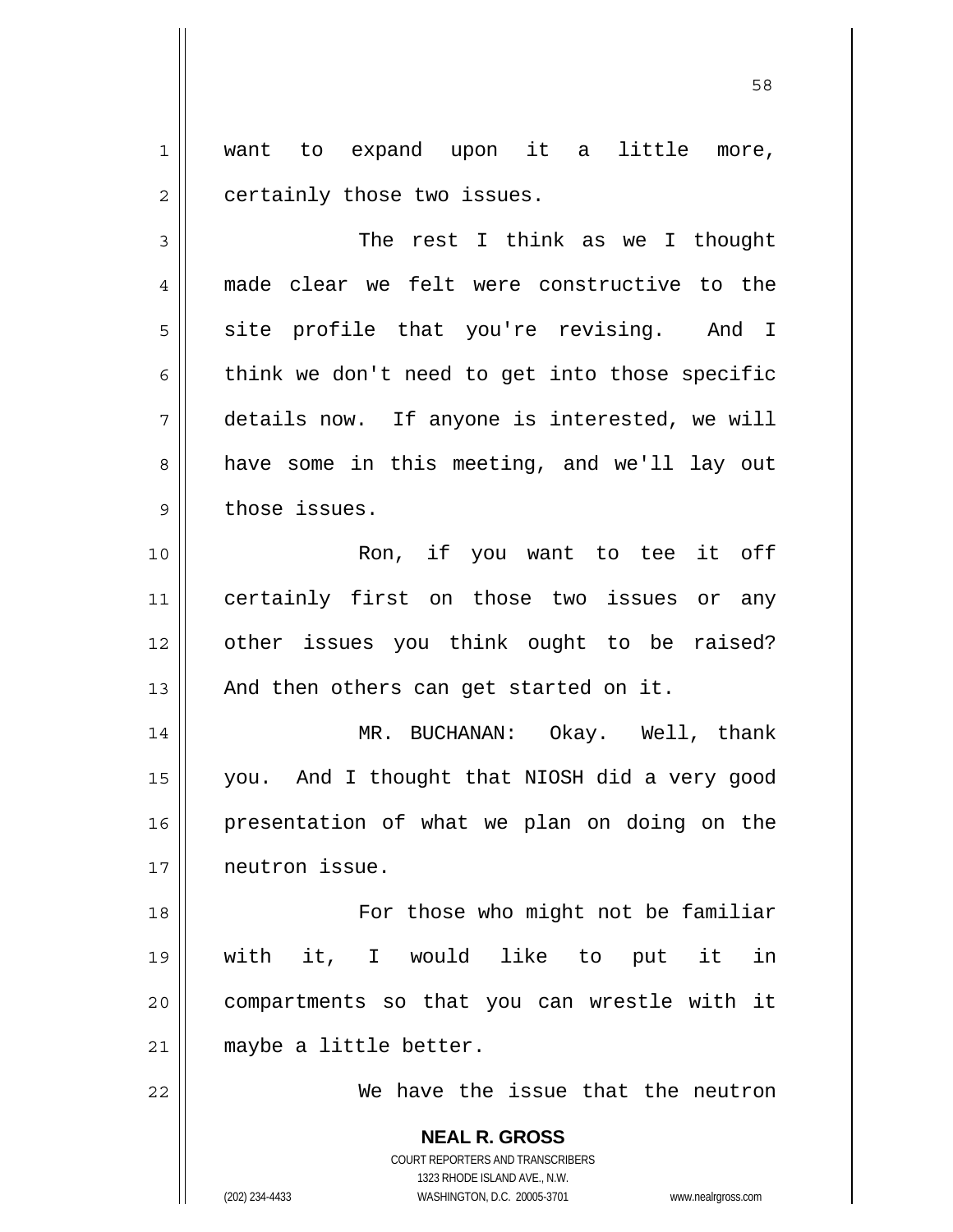| $\mathbf 1$    | film measured the dose above half MeV. What    |
|----------------|------------------------------------------------|
| $\overline{2}$ | do we do with the dose that wasn't measured    |
| 3              | below a half MeV? And so what kind of          |
| 4              | correction factors are appropriate to apply to |
| 5              | the recorded dose to make sure the worker is   |
| 6              | assigned his full neutron dose? That is issue  |
| 7              | number one, which we'll get into the detail.   |
| 8              | Issue number two is for the worker             |
| 9              | should have been monitored for the<br>that     |
| 10             | neutrons and was not monitored for neutrons.   |
| 11             | Then what model can we use to assign him       |
| 12             | neutron dose? Okay.                            |
| 13             | So those are the two issues.<br>And            |
| 14             | in<br>the<br>latter part, where the person was |
| 15             | unmonitored but should have been monitored,    |
| 16             | there are two parts.                           |
| 17             | What they are doing here is looking            |
| 18             | at using the n/p ratio obtained from people    |
| 19             | who were monitored and apply it to that        |
| 20             | unmonitored worker or going back and looking   |
| 21             | at the neutron doses of people that were       |
| 22             | monitored and creating a coworker model.       |

<u>59 September 2005 September 2005 September 2005 September 2005 September 2005 September 2005 September 2005 S</u>

COURT REPORTERS AND TRANSCRIBERS 1323 RHODE ISLAND AVE., N.W. (202) 234-4433 WASHINGTON, D.C. 20005-3701 www.nealrgross.com

**NEAL R. GROSS**

 $\mathsf{II}$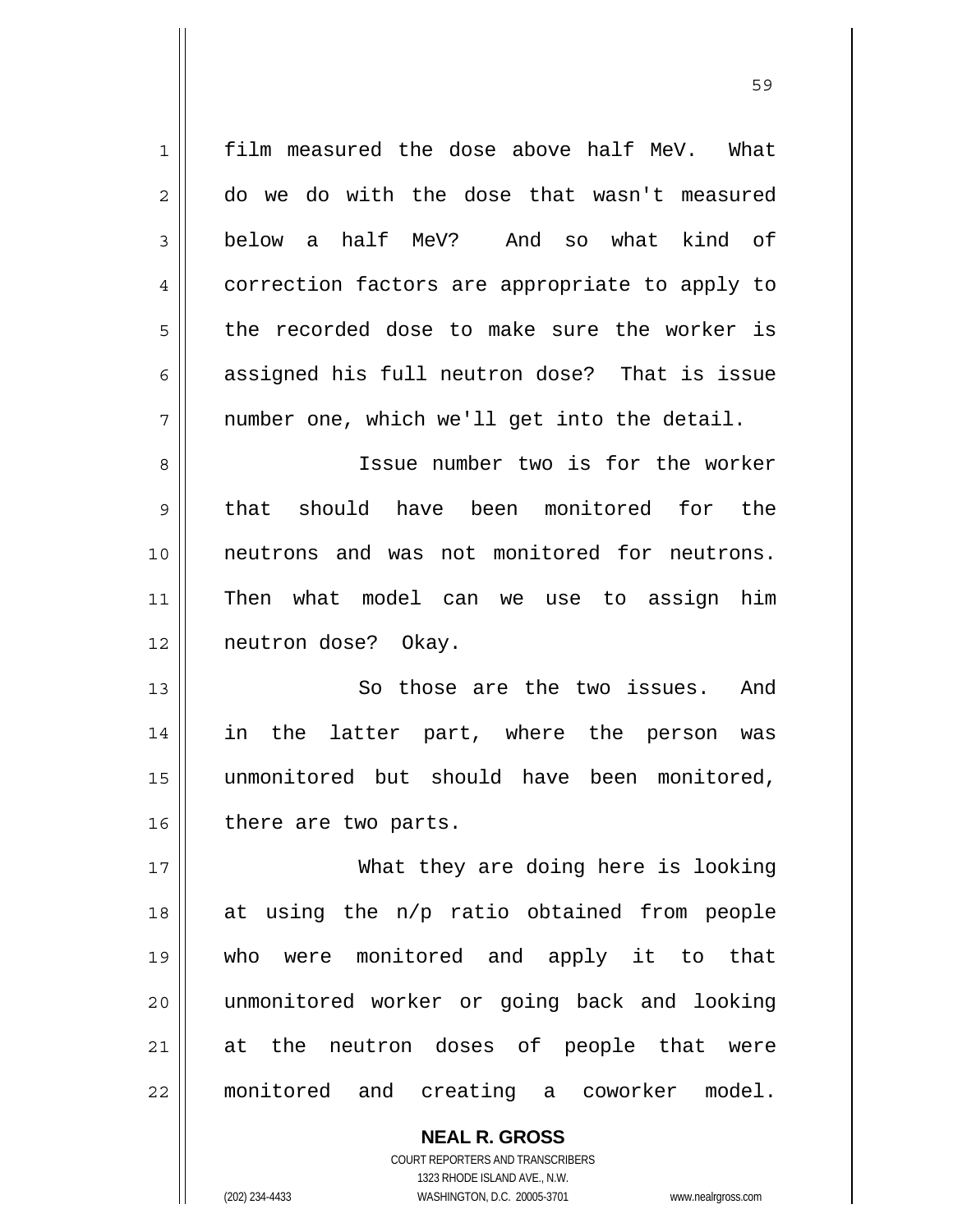| 1  | Unfortunately, that is in categorical          |
|----|------------------------------------------------|
| 2  | intervals, rather than exact doses.            |
| 3  | And so those are the three areas I             |
| 4  | would like to expand on a little more and make |
| 5  | SC&A's comments on. And so the first one is    |
| 6  | what do you do with the missed neutron dose    |
| 7  | below a half MeV?                              |
| 8  | Now, granted, the NTA film monitors            |
| 9  | the dose above a half MeV. And so sometimes    |
| 10 | the dose below a half MeV is rather small,     |
| 11 | like he illustrated, because the amount of     |
| 12 | neutrons needed to create a substantial dose   |
| 13 | that's small. As energy goes down, it does     |
| 14 | less damage to the tissue.                     |
| 15 | And if you have a bare neutron                 |
| 16 | source and it's a small amount that's over     |
| 17 | dose, if the person is working around a very   |
| 18 | moderated source where the neutrons are        |
| 19 | thermalized a lot and get lower energy, then a |
| 20 | lot of them fall below that threshold level.   |
| 21 | And so that could be a substantial person, a   |
| 22 | person's total dose.                           |

 $\sim$  60

**NEAL R. GROSS** COURT REPORTERS AND TRANSCRIBERS

1323 RHODE ISLAND AVE., N.W.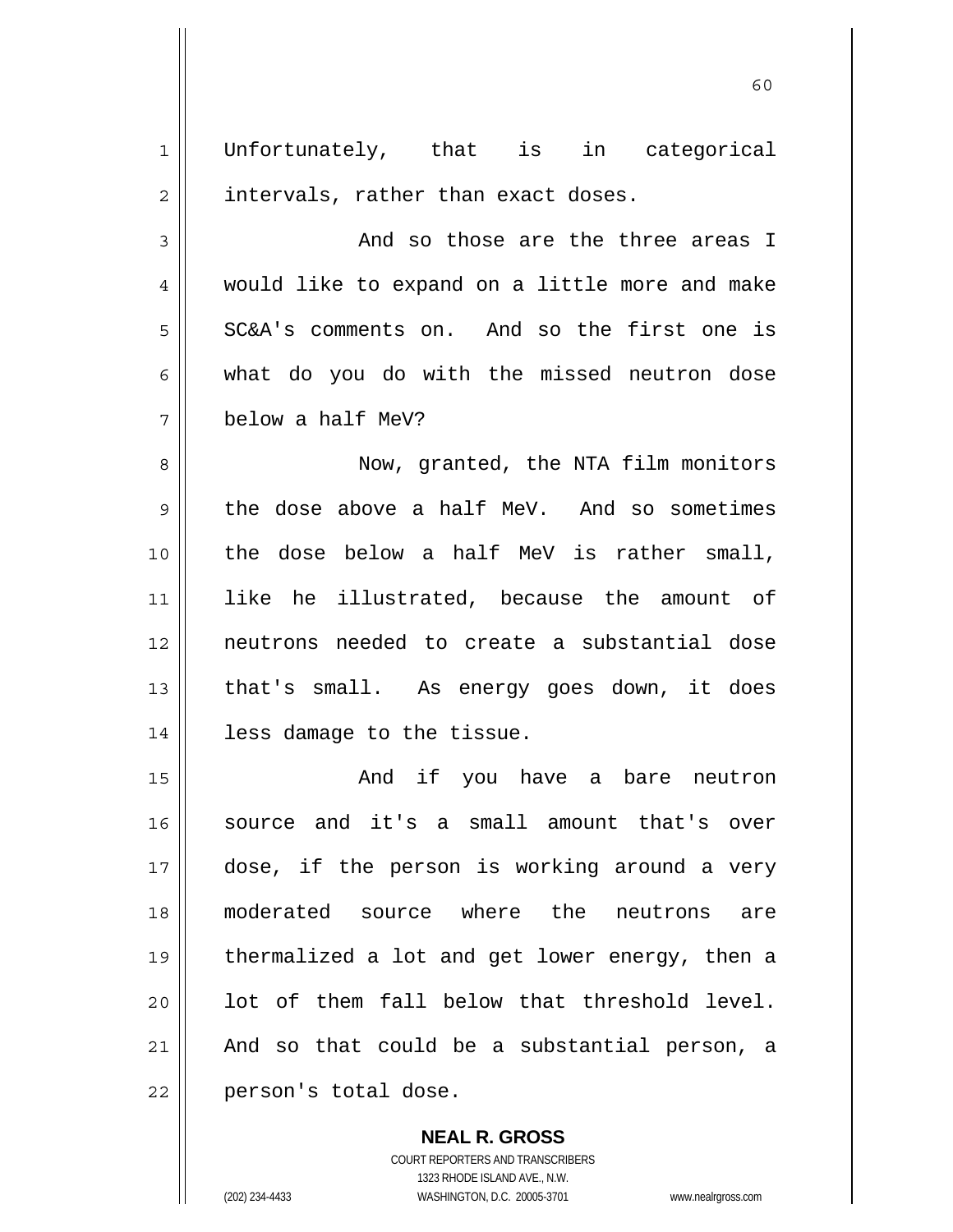| 1  | Generally at Mound, you would not                        |
|----|----------------------------------------------------------|
| 2  | have 100 percent dose below the half MeV                 |
| 3  | threshold. And so it's going to be<br>some               |
| 4  | fraction of whole dose.                                  |
| 5  | And so what they did, I would like                       |
| 6  | to briefly go over their table 4-3. Would                |
| 7  | that be too much trouble to bring table 4-3              |
| 8  | back up?                                                 |
| 9  | DR. ULSH: Yes.                                           |
| 10 | MR. BUCHANAN: It would? Okay.                            |
| 11 | DR. ULSH: I do have hard copies.                         |
| 12 | MR. BUCHANAN: Because they broke                         |
| 13 | it down into five factors there. And I want              |
| 14 | you to be aware of what factors we're                    |
| 15 | discussing because they can all kind of run              |
| 16 | together.                                                |
| 17 | If you turn to page 16, if you turn                      |
| 18 | to page 16, table 4-3 -- and from Brad's                 |
| 19 | question, I want to clarify something there.             |
| 20 | If you look at column 1, it is the year. And             |
| 21 | so then you look, column 2 is a correction               |
| 22 | factor that was applied by Meyers and his                |
|    |                                                          |
|    | <b>NEAL R. GROSS</b><br>COURT REPORTERS AND TRANSCRIBERS |

1323 RHODE ISLAND AVE., N.W.

 $\prod$ 

(202) 234-4433 WASHINGTON, D.C. 20005-3701 www.nealrgross.com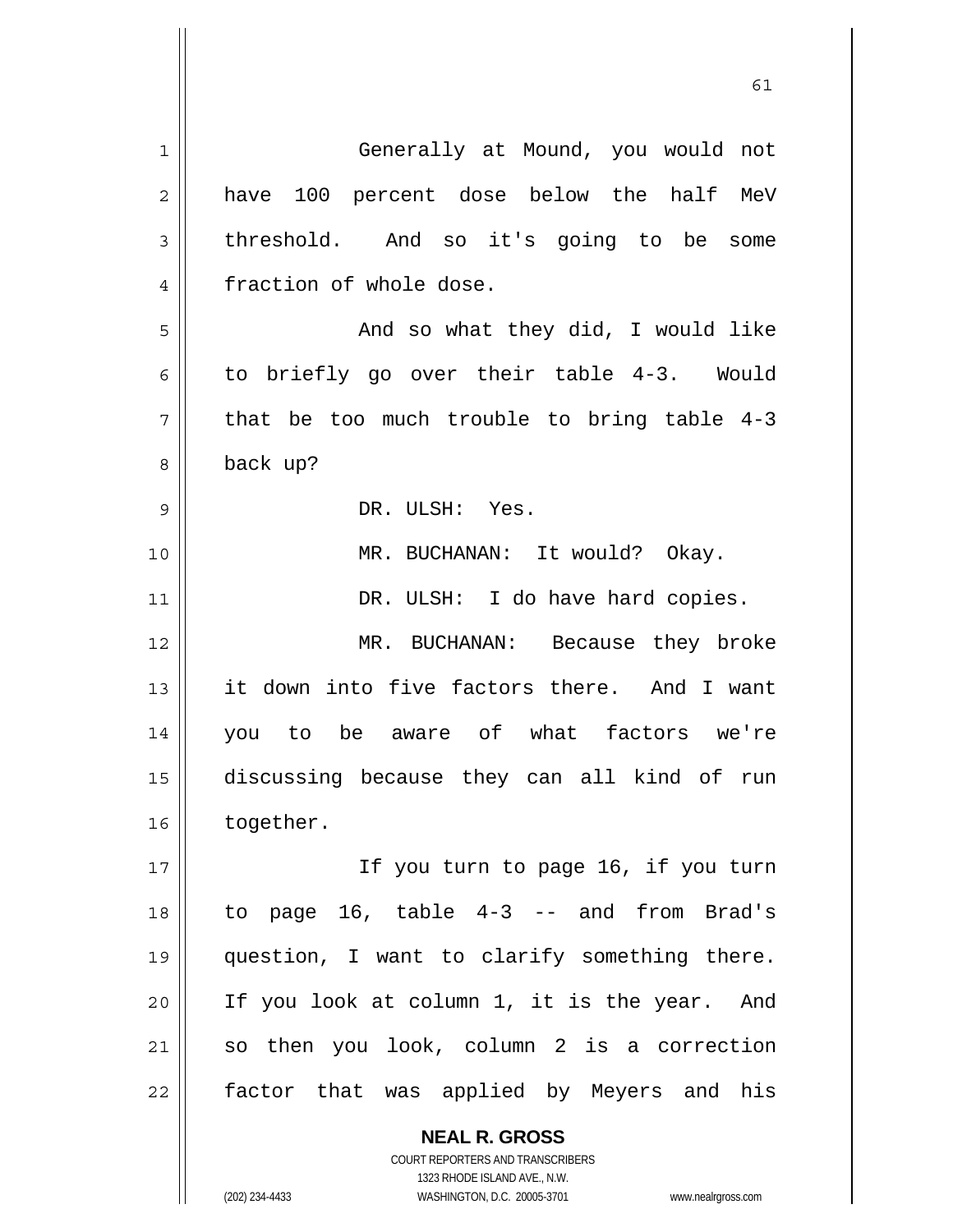**NEAL R. GROSS** COURT REPORTERS AND TRANSCRIBERS 1323 RHODE ISLAND AVE., N.W. 1 2 3 4 5 6 7 8 9 10 11 12 13 14 15 16 17 18 19 20 21 22 group or recommended by the -- Meyers noted it. It was recommended by the health physics group. In 1970 to '77 -- this is kind of an important factor because, you see, it's one down to 1969, which we agree with, and then they divided it by 2 because it had been doubled in the past. So we want to take that back out. That's 1970 to 1977. So that was the period you were talking about, Brad. DR. ULSH: Right. MR. BUCHANAN: And so that is the reason that .15 appears there is that in the record, it has been doubled. So we want to unfold that and bring it back to where it should be. And we have some site profile issues about that, but they are minor, not fancy issues. And so you will see that there are five columns there. And then there is a sixth column, which is all the correction factors

 $\sim$  62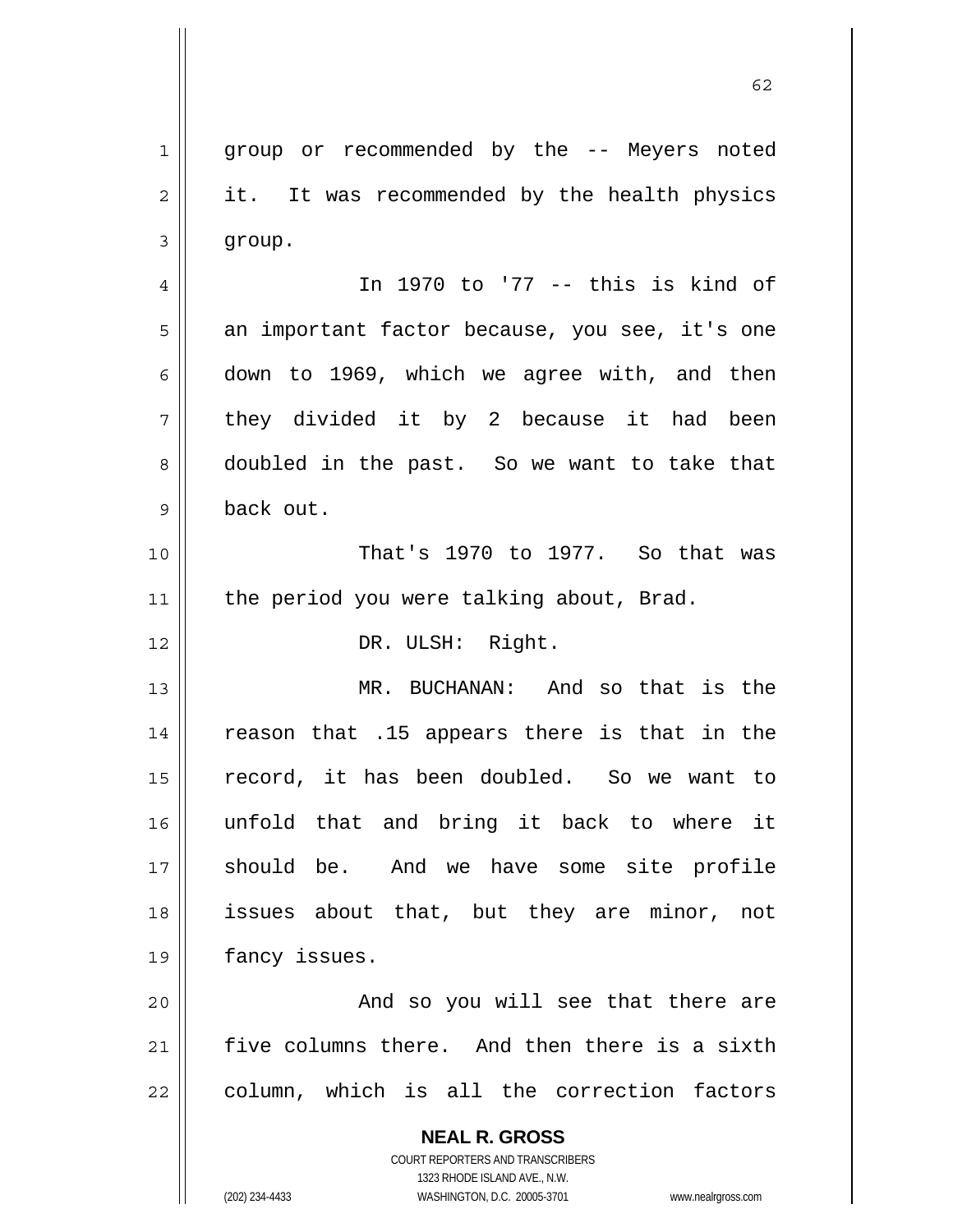1 rolled into one.

| $\overline{2}$ | Now, SC&A would like to discuss                |
|----------------|------------------------------------------------|
| 3              | column 3, which the NTA film threshold         |
| 4              | response, from which this was derived using    |
| 5              | the Monte Carlo NP model. And so this is the   |
| 6              | one we want to discuss.                        |
| 7              | Column 4 is the neutron energy                 |
| 8              | calibration source. And we do not have a       |
| 9              | problem with this because what this is saying  |
| 10             | is that the neutron source that was used for   |
| 11             | calibrating the film matched what was being    |
| 12             | used in the field.                             |
| 13             | Now, this is the raw source of                 |
| 14             | neutrons, not what the worker was exposed to,  |
| 15             | but the origination, the nuclear reactor that  |
| 16             | created the neutron to begin with. So we       |
| 17             | don't have a problem with that.                |
| 18             | The next one is track fading, as               |
| 19             | Bob alluded to. We do have some issues with    |
| 20             | that from 1963 to 1969, which can be resolved. |
| 21             | Those were some more site profile issues,      |
| 22             | rather than SEC issues. However, if they       |
|                |                                                |

**NEAL R. GROSS** COURT REPORTERS AND TRANSCRIBERS 1323 RHODE ISLAND AVE., N.W.

(202) 234-4433 WASHINGTON, D.C. 20005-3701 www.nealrgross.com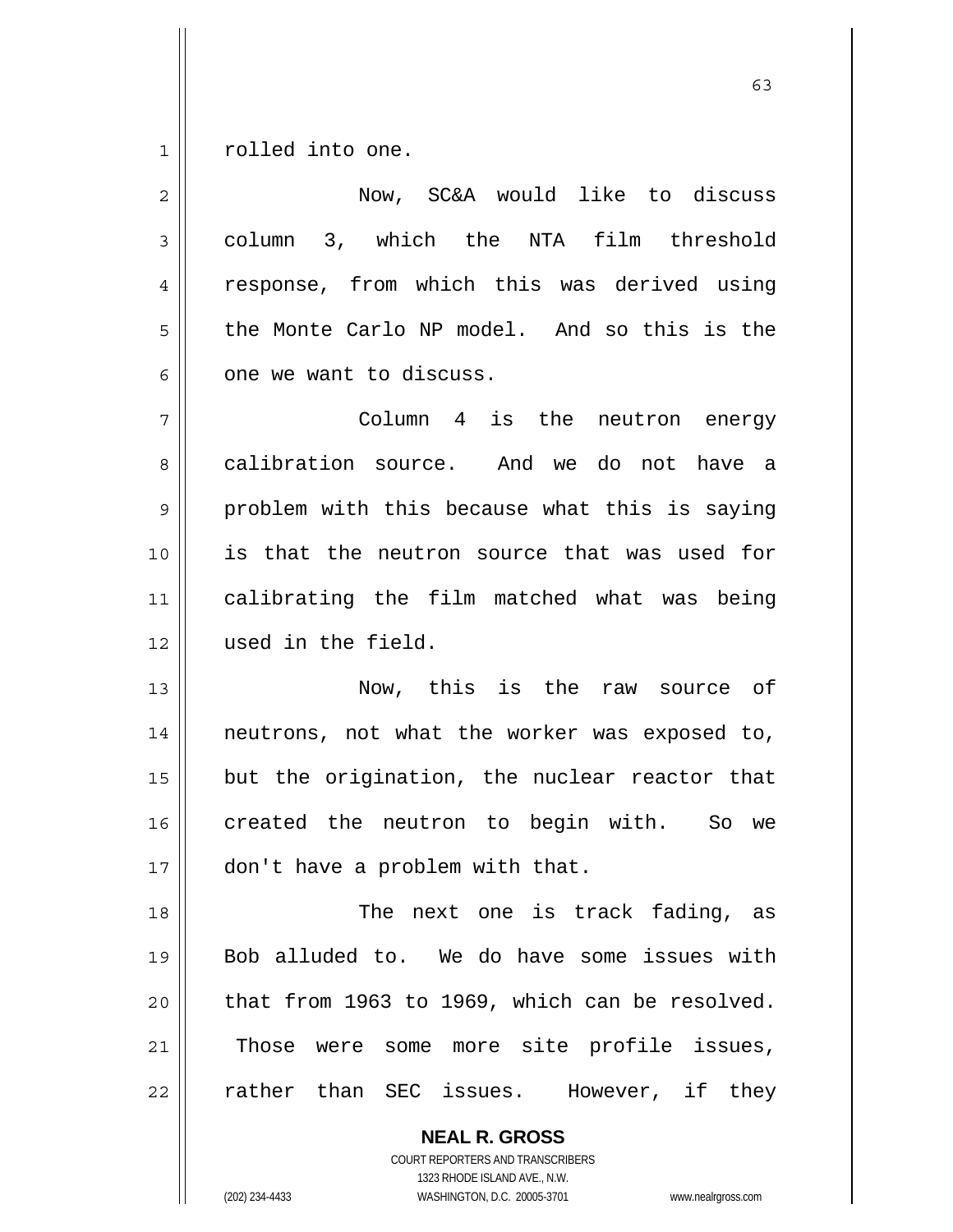| $\mathbf 1$  | remain the way they are, I would consider them           |
|--------------|----------------------------------------------------------|
| $\mathbf{2}$ | not reconstructing doses with accuracy.                  |
| 3            | And an angular response in the next                      |
| 4            | column, 1.3.3; that is, if you are getting               |
| 5            | irradiated from the side, rather than directly           |
| 6            | on, that's fairly published literature. We do            |
| 7            | not have a problem with that.                            |
| 8            | And we feel that column 7 is a good                      |
| 9            | move for the dose reconstructor. These are               |
| 10           | all multiplied out. And that's his final                 |
| 11           | number over to the right there at what you               |
| 12           | would multiply it by, their recorded dose.               |
| 13           | So what I would like to concentrate                      |
| 14           | on is the third column. And then after we                |
| 15           | discuss that, I would like to move on to the             |
| 16           | NP models and the coworker dose models.                  |
| 17           | So factor 3 is the factor you can                        |
| 18           | multiply the workers', the monitored workers',           |
| 19           | neutron dose by to arrive at his true dose,              |
| 20           | which includes the dose that was missed below            |
| 21           | the half MeV mark.                                       |
| 22           | And so what NIOSH is proposing is                        |
|              |                                                          |
|              | <b>NEAL R. GROSS</b><br>COURT REPORTERS AND TRANSCRIBERS |
|              | 1323 DHODE ISLAND AVE N.W.                               |

64

1323 RHODE ISLAND AVE., N.W.

 $\prod_{i=1}^{n}$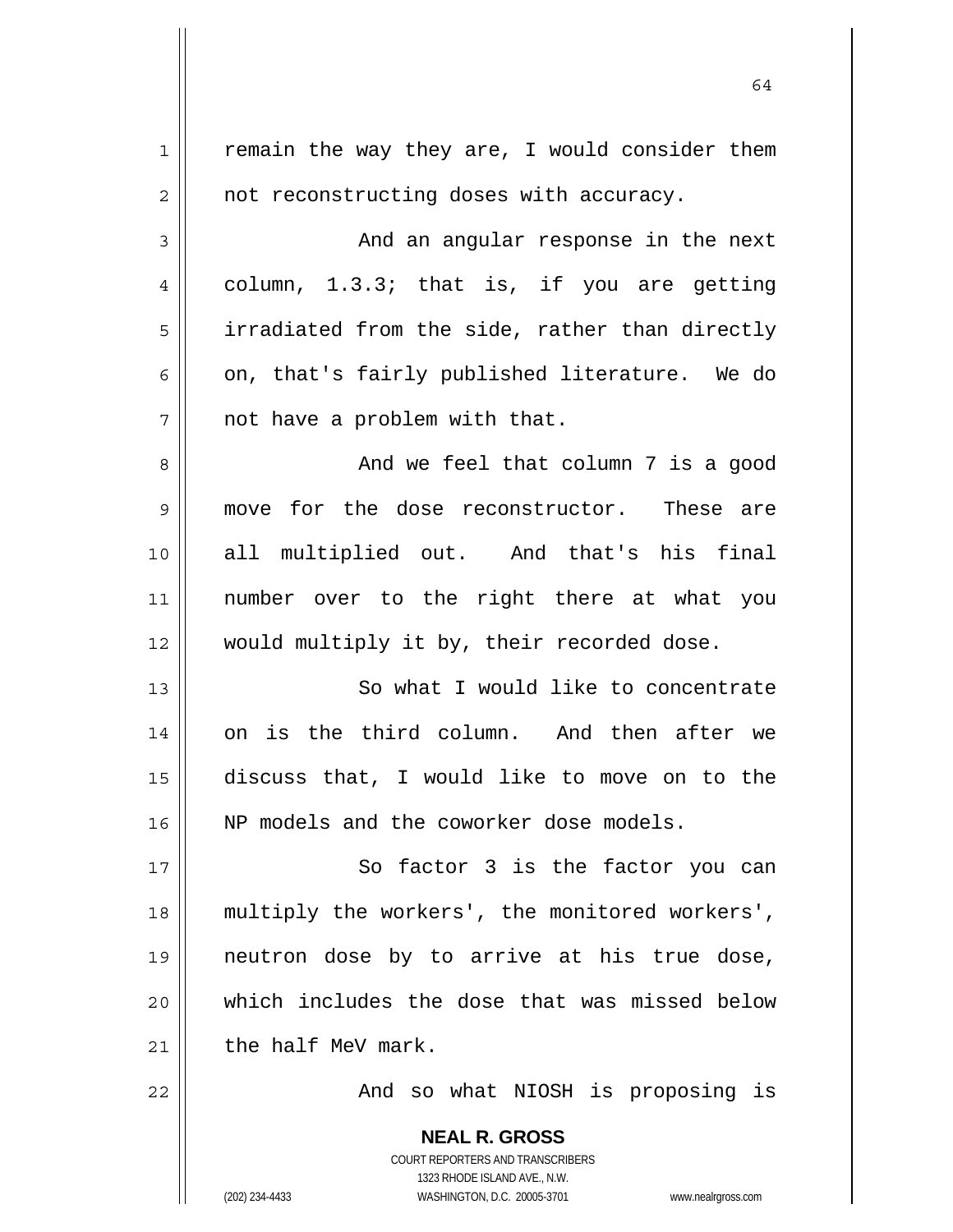| $\mathbf 1$ | the MCNP model, which SC&A does not have a     |
|-------------|------------------------------------------------|
| 2           | problem with the model itself. This is a       |
| 3           | fairly well-known worldwide model that you     |
| 4           | take data in, you sit up a parameter, you      |
| 5           | determine what amount of dose is missed below  |
| 6           | a certain dose amount. And then that gives     |
| 7           | you a factor, the output, 19 percent or 33     |
| 8           | percent, 36 percent, or whatever.              |
| 9           | And so the two issues that SC&A has            |
| 10          | are the input parameters and comparing any of  |
| 11          | the output to real Mound-reported data. And I  |
| 12          | would like to explain that at this point,      |
| 13          | then.                                          |
| 14          | The way this MCNP model was                    |
| 15          | constructed was they said, what was the likely |
| 16          | moderation and scattering situation at Mound?  |
| 17          | And as you get more scatter, it decreases      |
| 18          | energy neutron. And so you register less and   |
| 19          | get more moderation. It moderates the          |
| 20          | neutrons. And you register less by NTA film.   |
| 21          | So what they did was take a                    |
| 22          | wall-less source, point source, surround it    |
|             | <b>NEAL R. GROSS</b>                           |

COURT REPORTERS AND TRANSCRIBERS 1323 RHODE ISLAND AVE., N.W.

 $\mathop{\text{||}}$ 

(202) 234-4433 WASHINGTON, D.C. 20005-3701 www.nealrgross.com

 $\sim$  65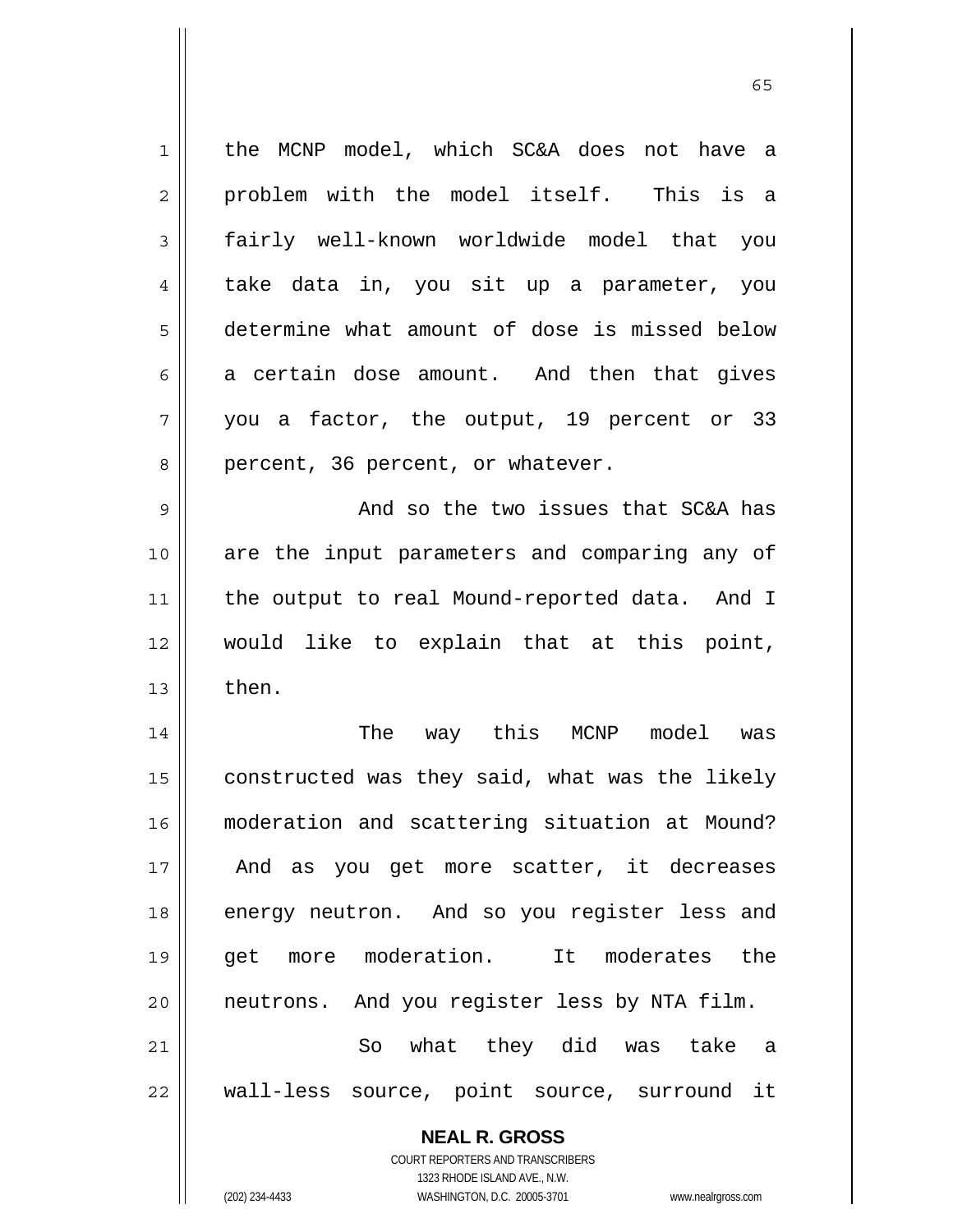| $\mathbf 1$    | with none, 2, 4, 6 inches of water in the      |
|----------------|------------------------------------------------|
| $\overline{2}$ | middle of a concrete silo and take 12 inches   |
| $\mathfrak{Z}$ | of concrete -- and if I am wrong on any of     |
| 4              | this, jump in $-$ 12 inches of concrete on the |
| 5              | floor, 12 inches on the wall, and 12 inches on |
| 6              | the ceiling, 3 meters in diameter and 3 meters |
| 7              | high, or something like that.                  |
| 8              | Anyway, it would simulate a person             |
| 9              | working in an environment with a source and    |
| 10             | the neutrons being thermalized or moderated.   |
| 11             | Thermalized should be moderated.               |
|                |                                                |
| 12             | And then what would the operator               |
| 13             | get, 60 centimeters, and an observer, say, a   |
| 14             | rad tech or something out here, 240            |
| 15             | centimeters because he would be closer to the  |
|                | wall. How much of his dose would be missed     |
| $17$           | because of the scattering and moderation?      |
| 16<br>18       | And in that handout they showed                |
| 19             | you, it shows some tables showing the percent  |
| 20             | missed. And what they found out was the        |
| 21             | observer actually missed more on his film      |

**NEAL R. GROSS** COURT REPORTERS AND TRANSCRIBERS 1323 RHODE ISLAND AVE., N.W.

 $\mathsf{II}$ 

(202) 234-4433 WASHINGTON, D.C. 20005-3701 www.nealrgross.com

 $\sim$  66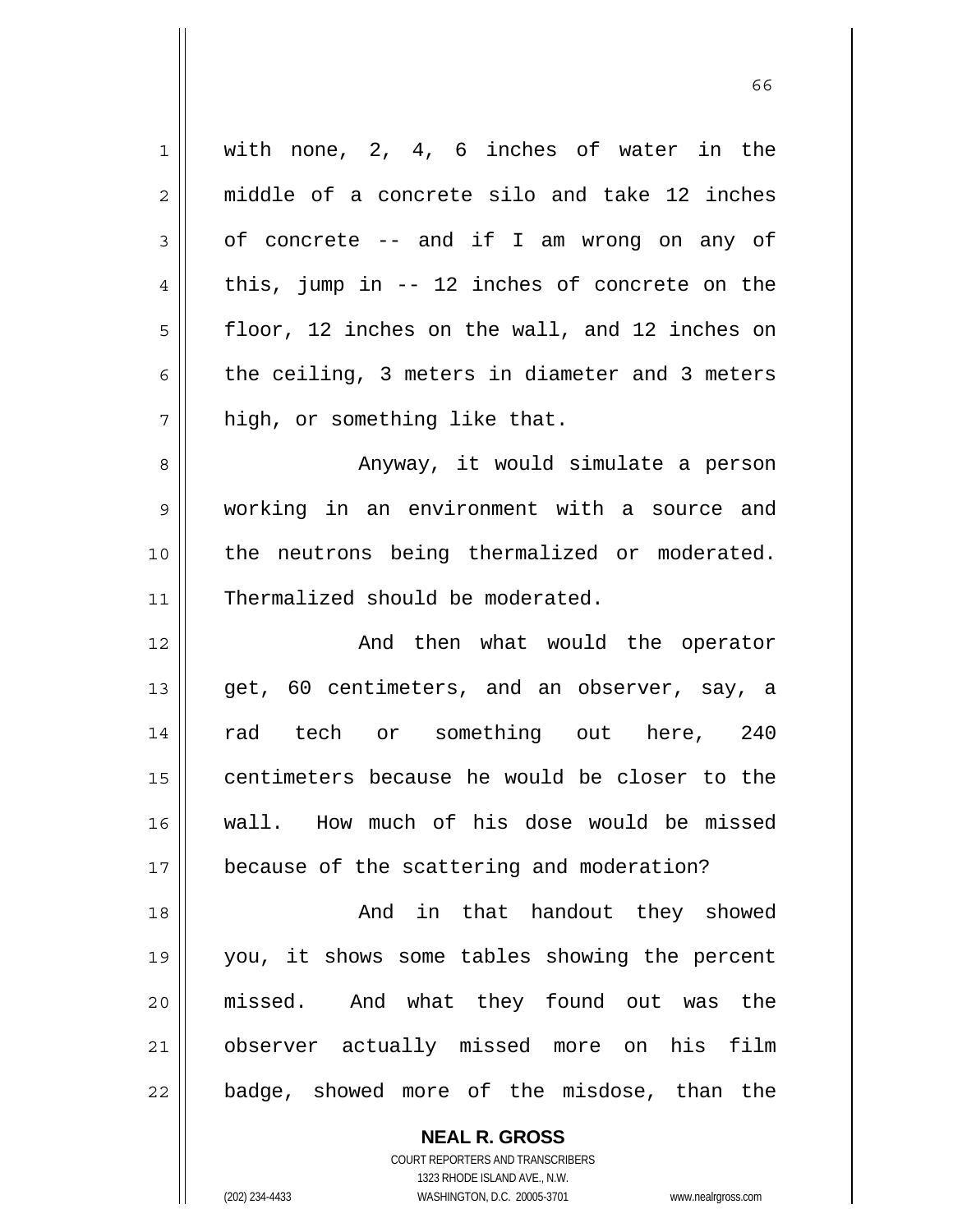1 2 operator because he was standing by the scatter from the wall.

3 4 5 6 7 8 And this amounted to 19 percent for the polonium beryllium sources, which were used in an early part of Mound's operation, and would be 36 percent would not be registered during the polonium operations, such as the PP building.

9 10 11 12 13 14 15 16 17 And so if you take 1-19/1, you get this factor 1.23 you see in the third column there up through '63. Then in the mid '63, Mound went to using strictly a plutonium-like calibration because it's a lower-energy source. And so they looked at a use of plutonium factor of 36 percent. 1-36/1 is 1.56, which you see is the rest of the years that the NTA film was used.

 Well, that's where the 1.23 factor and 1.56 factor come from. And we don't really have any heartburn with the NTA MCNP model and what they put in and what they got out.

> **NEAL R. GROSS** COURT REPORTERS AND TRANSCRIBERS 1323 RHODE ISLAND AVE., N.W.

18

19

20

21

22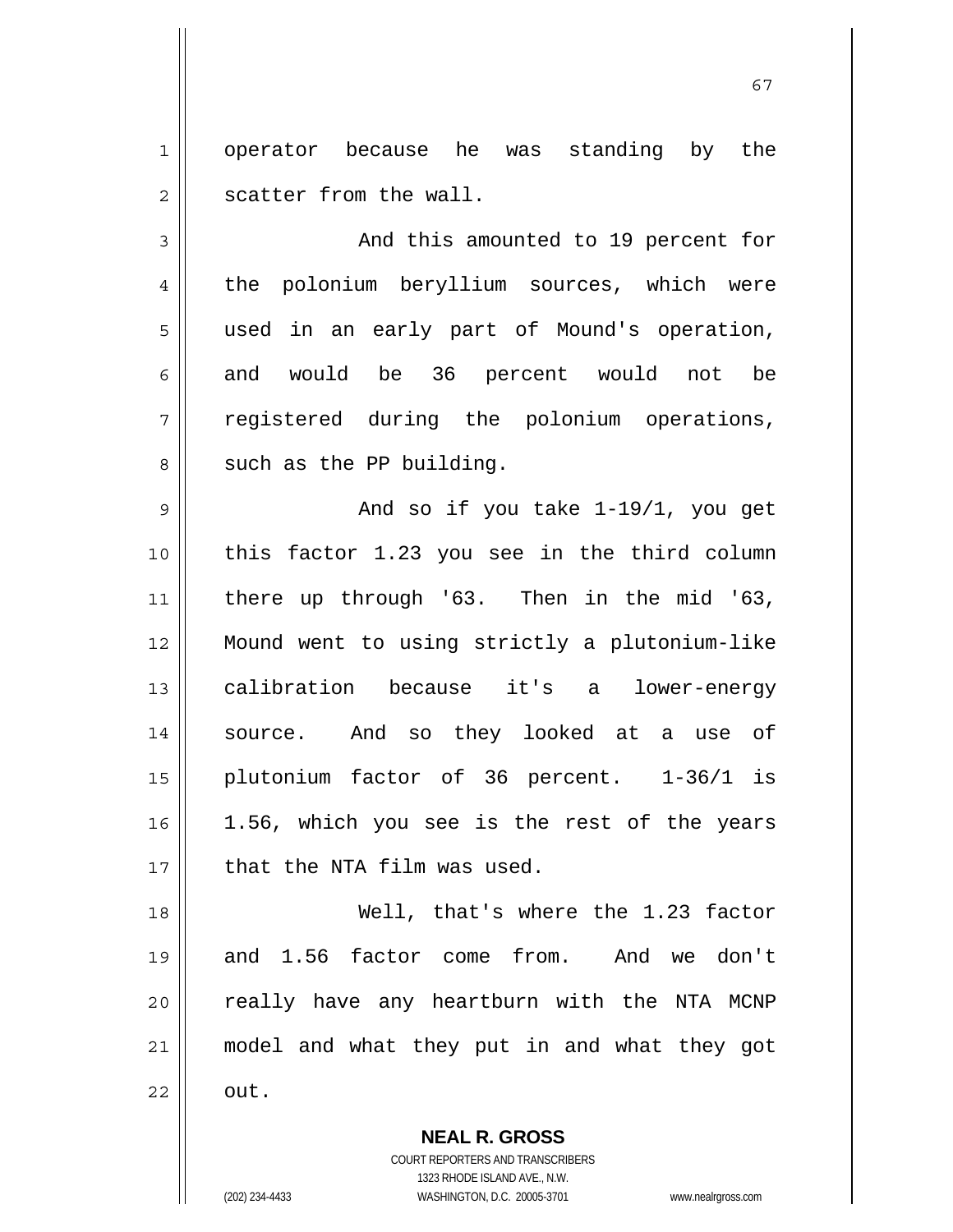1 2 3 4 5 6 7 8 9 10 11 12 13 14 Our two contentions are that we do not see that the input parameters, this concrete silo I was talking about, was actually taken from the Mound operating conditions. It is a generic. This would fulfill most conditions at Mound of what happened, but we did not see, for example, say, five situations, a glove box worker, an RTG worker, whatever the operations were, say, and put into the model and see what the misdose below half MeV was on the output. That's a number one question on this. Is there a direct tie to Mound operations to set aside the SEC requirement?

15 16 17 18 19 20 Number two is, then once you got this output, it would be more substantial if we could compare that to some kind of benchmark pattern. I know that the reason we are creating this model is that there is not a whole lot of this information available.

21 22 But, as Bob pointed out, there were some measurements made. There is one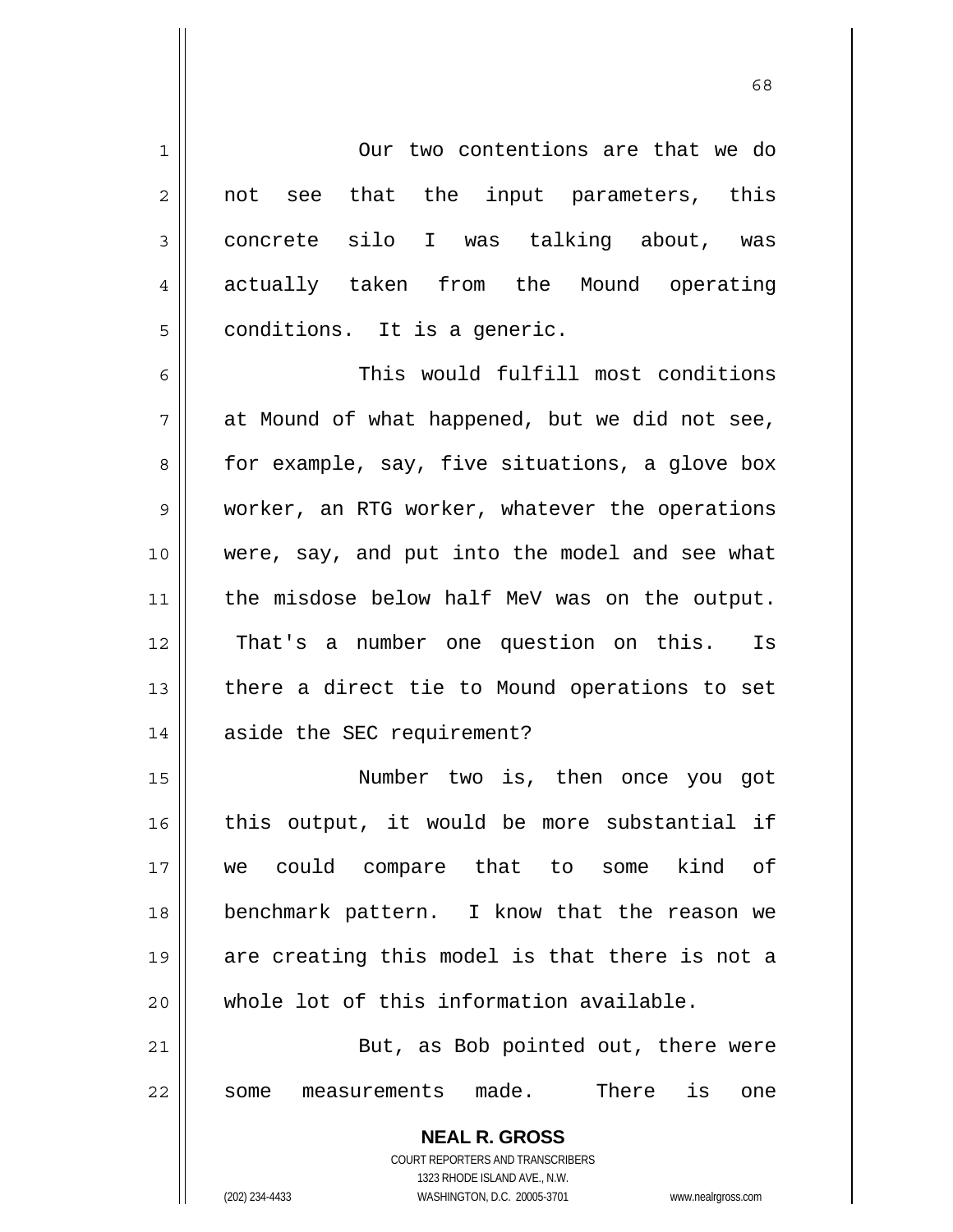1 2 3 4 5 6 7 particular measurement that was made. In 1978, where they took NTA film and TLD dosimeters -- of course, the TLDs do not suffer from a half MeV threshold. In fact, it is more responsive at lower energy and less responsive at higher energies. Some develop a huge dose.

8 9 10 11 12 13 14 15 Anyway, they did a ratio. And this is where this magic number two came from originally to correct the 1970 to 1977 data was that when they were switching over to TLDs, they did NTA film and TLD badges simultaneously in the PP building and found out that they were missing about half the dose.

16 17 18 19 The NTA was reading about half of what the TLD was reading. And so that is the reason that they had a directive to go back and increase this dose by two.

20 21 22 So that is one benchmark that our MCNP model could be compared to. And I think it misses the mark some because they came out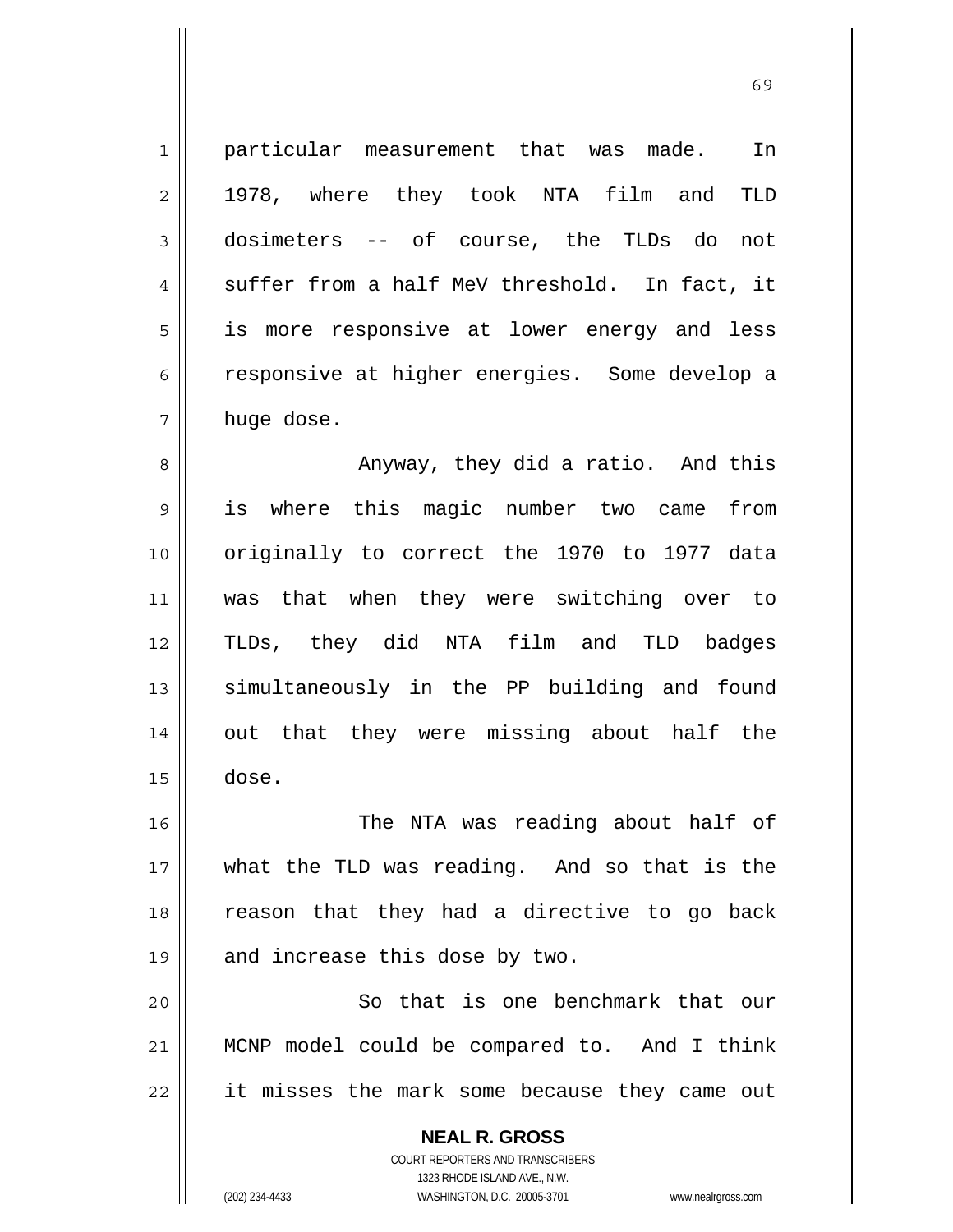1 2 3 4 5 6 7 8 9 10 11 12 13 14 15 16 17 18 19 20 21 22 with a factor of two just for the energy correction. This did not include the angular dependency and some of the other things that are in here. And so SC&A's point is that we don't have a problem with the Monte Carlo model. We just have a problem with tying the inputs to actual Mound situations, validating some benchmarks on the output to show that the results limit or where do the results fall within the actual data. Such tasks as OTIB-0049 were able to show that this bounded the situation. And how does it compare? If we did some real life in and out, would we see some trends we didn't expect or just some sort of physical real world validation of an input and output? So that is where we stand on determining the misdose below a half MeV. Now, the other issue is, what if the person did not have NTA film and should have been monitored?

70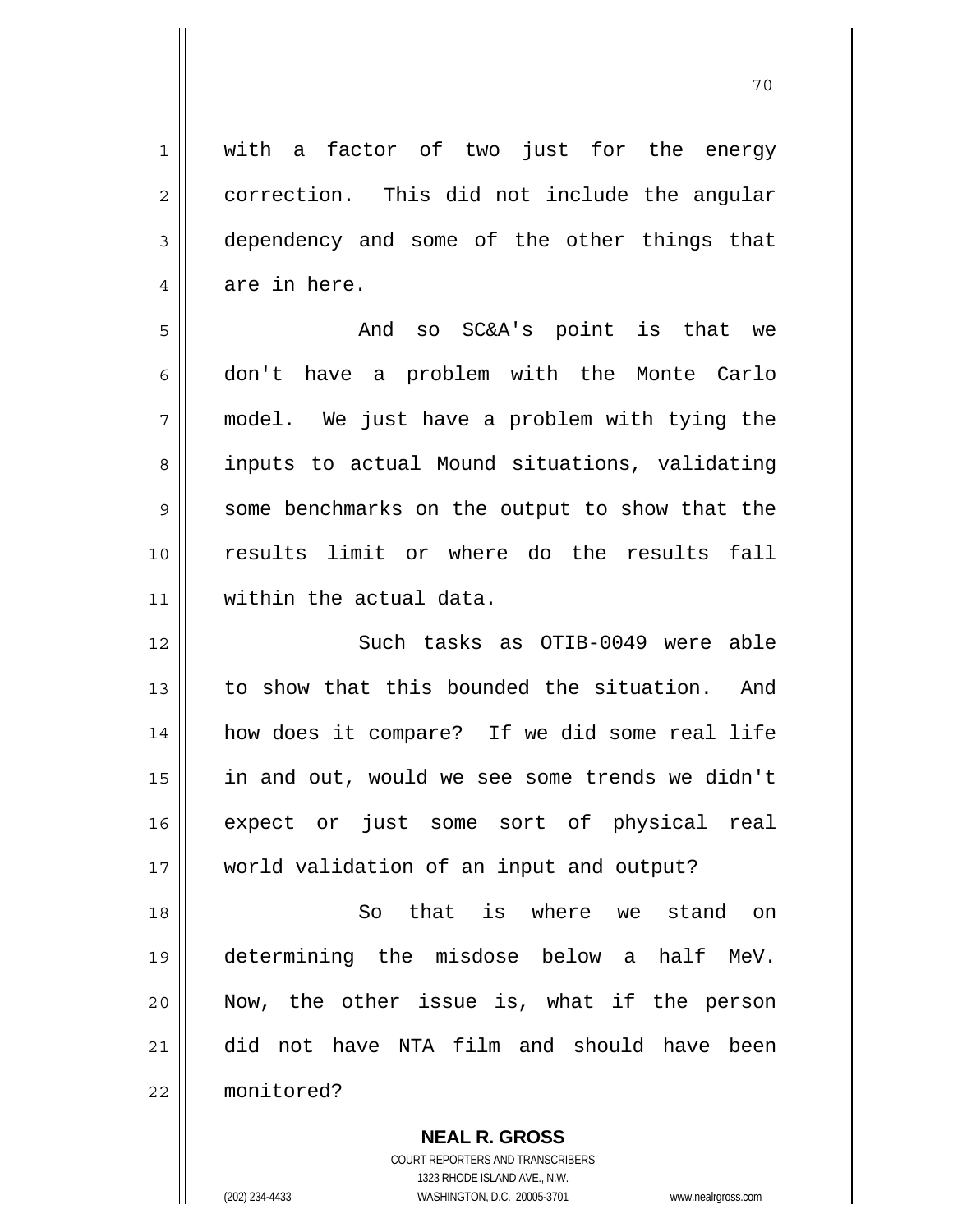| 1              | Yes?                                                     |
|----------------|----------------------------------------------------------|
| $\overline{2}$ | MR. KATZ: I'm just going to                              |
| 3              | suggest since that is a chunk right there                |
| 4              | maybe. That's --                                         |
| 5              | MR. BUCHANAN: Okay.                                      |
| 6              | DR. ULSH: Well, we discussed this                        |
| 7              | to some extent, where these parameter values             |
| 8              | came from. I'll let Bob expand on that, but              |
| $\mathsf 9$    | these were meant to represent realistic                  |
| 10             | situations at Mound.                                     |
| 11             | And I think I even remember Joe and                      |
| 12             | I having a discussion about could you come up            |
| 13             | with worse conditions; in other words,                   |
| 14             | conditions that would have led to more                   |
| 15             | misdose? And the answer is, sure, you could              |
| 16             | have, but our response was that wouldn't be              |
| 17             | realistic for Mound.                                     |
| 18             | So as you are no doubt aware, with                       |
| 19             | any model, you want to kind of approach this             |
| 20             | from a sensitivity standpoint. And I think               |
| 21             | Bob has done some of that in terms of, well,             |
| 22             | what if the moderator was thicker than what we           |
|                | <b>NEAL R. GROSS</b><br>COURT REPORTERS AND TRANSCRIBERS |

71

1323 RHODE ISLAND AVE., N.W.

 $\prod$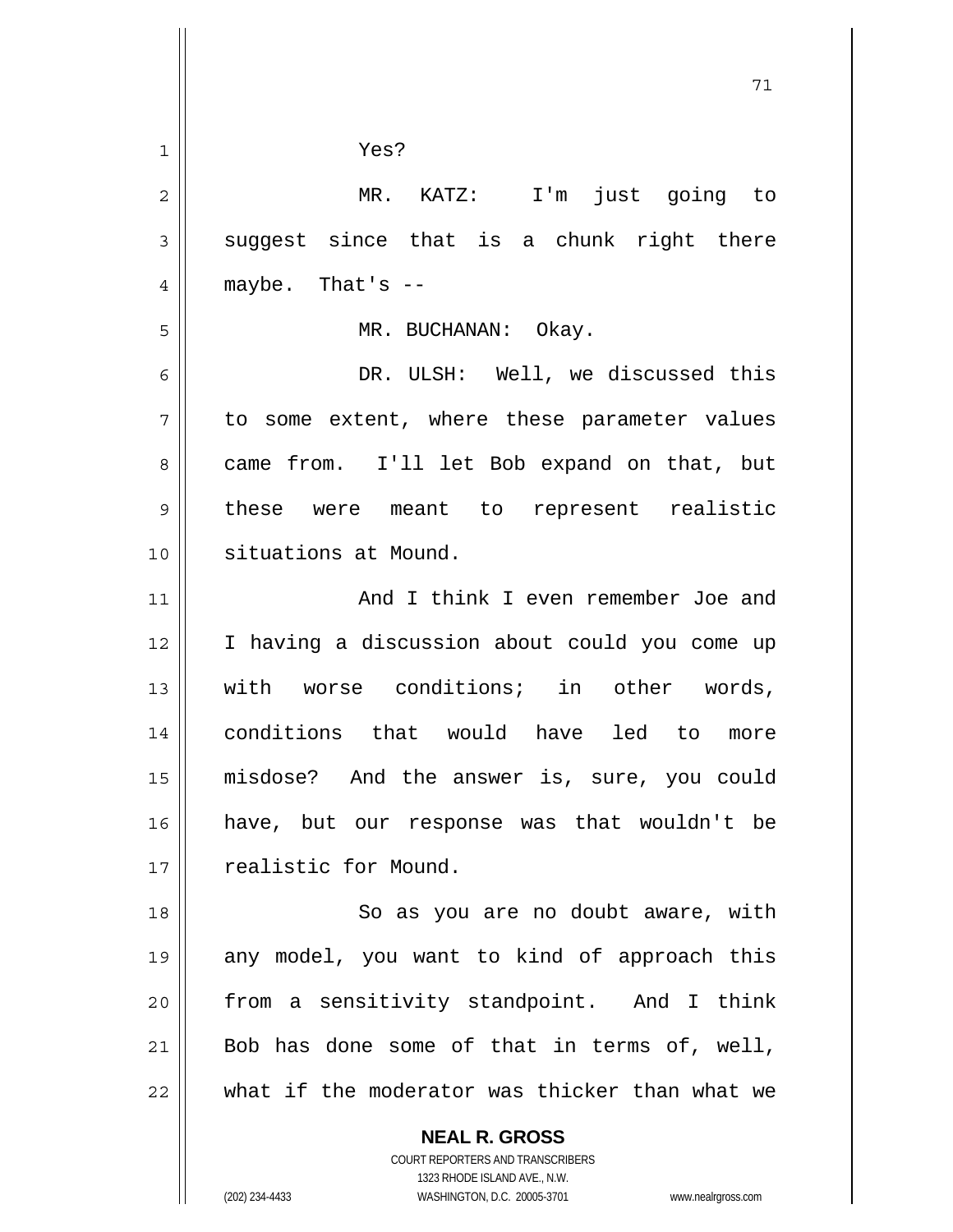**NEAL R. GROSS** COURT REPORTERS AND TRANSCRIBERS 1323 RHODE ISLAND AVE., N.W. (202) 234-4433 WASHINGTON, D.C. 20005-3701 www.nealrgross.com 1 2 3 4 5 6 7 8 9 10 11 12 13 14 15 16 17 18 19 20 21 22 have modeled? How much of an impact would it have had? And it turns out not much. In fact, the parameter values that we picked, that was one of the specific questions that we asked the nonworkers that we met with during that outreach meeting. Take a look at the parameter values that we picked, the conditions, the scenarios that we have envisioned. Are we off the mark here? Do these represent the kinds of situations that you had worked in? The answer was, by and large, yes. I think they did suggest that we model a different physical form of plutonium. MR. MORRIS: They did. They suggested that we use a plutonium oxide in aqueous solution. DR. ULSH: Right. MR. MORRIS: But the problem with that model is that the amount of plutonium that was ever in aqueous solution is so much less that it probably is sort of a trivial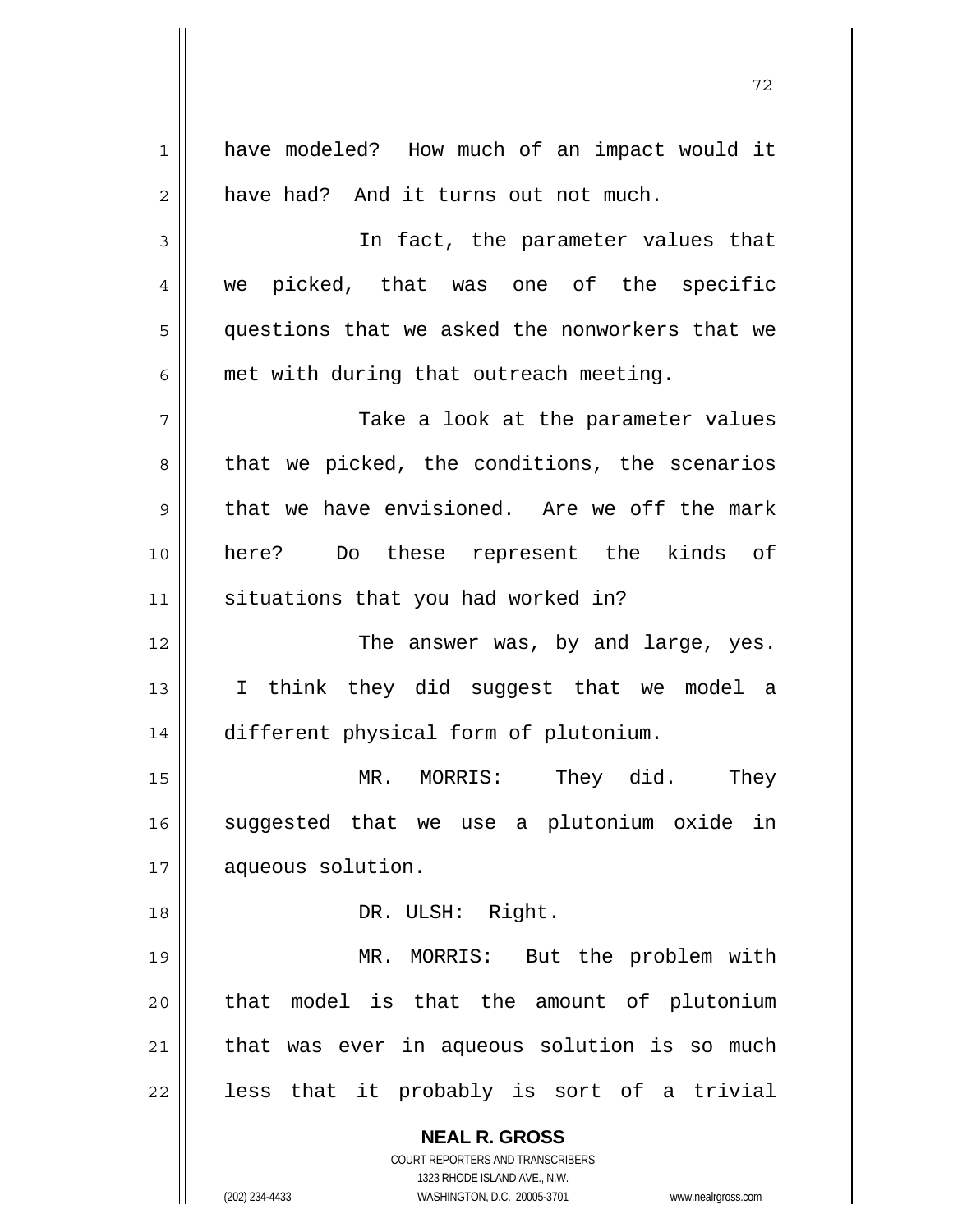1 example.

| $\overline{2}$ | DR. ULSH: So these are not meant                         |
|----------------|----------------------------------------------------------|
| $\mathfrak{Z}$ | necessarily to be worst case in the terms of             |
| $\overline{4}$ | could you sit in an office somewhere and dream           |
| 5              | up a worst scenario, sure, but they're meant             |
| 6              | to be the worst kind of bounding cases that              |
| 7              | are realistic for Mound.                                 |
| 8              | MR. FITZGERALD: Well, I will just                        |
| $\mathsf 9$    | interject. That's kind of where we're coming             |
| 10             | from. This is a generalized model, where                 |
| 11             | you're picking admittedly conservative                   |
| 12             | parameters. And we did have this                         |
| 13             | conversation.                                            |
| 14             | And you're trying to come up with                        |
| 15             | this generalized model because there isn't               |
| 16             | sufficient site-specific data to allow you to            |
| 17             | model for Mound directly; in other words, be             |
| 18             | able to actually take actual geometry, actual            |
| 19             | operations. That would be a big job.                     |
| 20             | So I understand where this is                            |
| 21             | headed, but I guess as I prefaced my remarks             |
| 22             | earlier, I don't think we have actually had              |
|                | <b>NEAL R. GROSS</b><br>COURT REPORTERS AND TRANSCRIBERS |

73

 $\mathop{\text{||}}$ 

1323 RHODE ISLAND AVE., N.W. (202) 234-4433 WASHINGTON, D.C. 20005-3701 www.nealrgross.com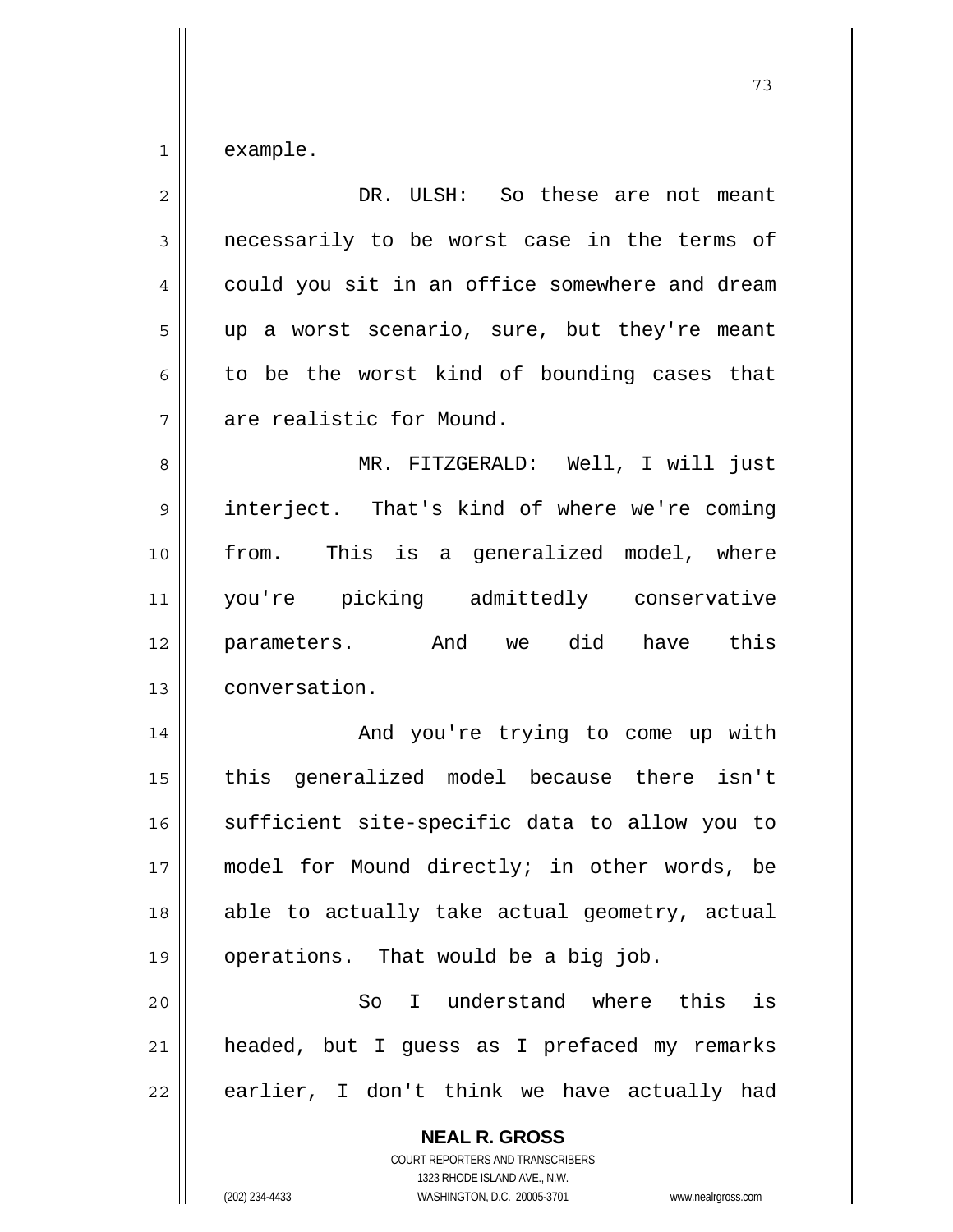this recommended or proposed for the same kinds of issues that other sites and SEC -- I just want to step back and say, this is a generalized model where you have clearly selected conservative values.

1

2

3

4

5

6 7 8 9 10 11 12 13 But at least it makes us pause a moment and say, they're conservative values, but how is one able to establish an upper bound for the doses or exposures at the site?; which is usually the point we get to in these SEC conversations. And we're having some difficulty on that because it doesn't link back.

14 15 16 17 18 I think Ron actually sort of cited this. It doesn't link back to the site and benchmark in such a way that not only can we say, Yes. Certainly you did try to put conservative values in here.

19 20 21 22 But given the fact this is being proposed because there isn't site-specific data sufficient to allow dose estimation more directly and you're applying a generalized

> **NEAL R. GROSS** COURT REPORTERS AND TRANSCRIBERS 1323 RHODE ISLAND AVE., N.W. (202) 234-4433 WASHINGTON, D.C. 20005-3701 www.nealrgross.com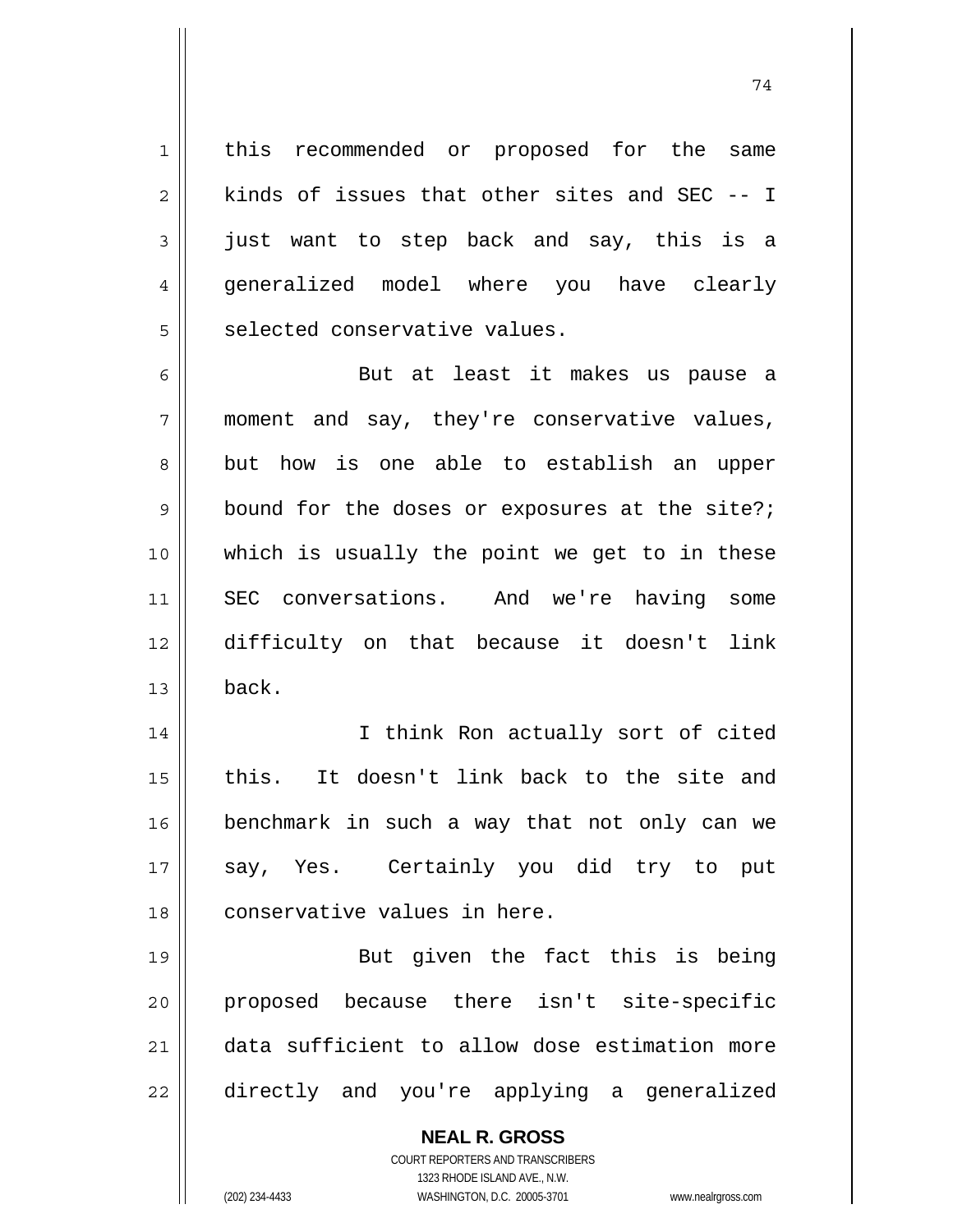1 2 3 4 5 6 7 8 9 10 11 12 13 14 15 16 17 18 19 20 21 model that isn't founded on specific Mound data, I think -- and this really is reminiscent of the surrogate data debate, where what kind of justification or how can one demonstrate that it is truly not just simply conservative but we bound the doses you would expect at the site. I think that would lead us to saying it almost appears that one would have to benchmark against something that would demonstrate that not only is this conservative, but it's bounding. MR. MORRIS: If you recall, one of the reasons -- we said this explicitly. Probably one of the most important reasons we chose to have a Mound outreach meeting on this topic was exactly to get the feedback that you're hoping to get in some context of saying, is this realistic for the workplace that you folks were working in? I think we got that affirmation

75

22 from them, don't you?

> **NEAL R. GROSS** COURT REPORTERS AND TRANSCRIBERS 1323 RHODE ISLAND AVE., N.W. (202) 234-4433 WASHINGTON, D.C. 20005-3701 www.nealrgross.com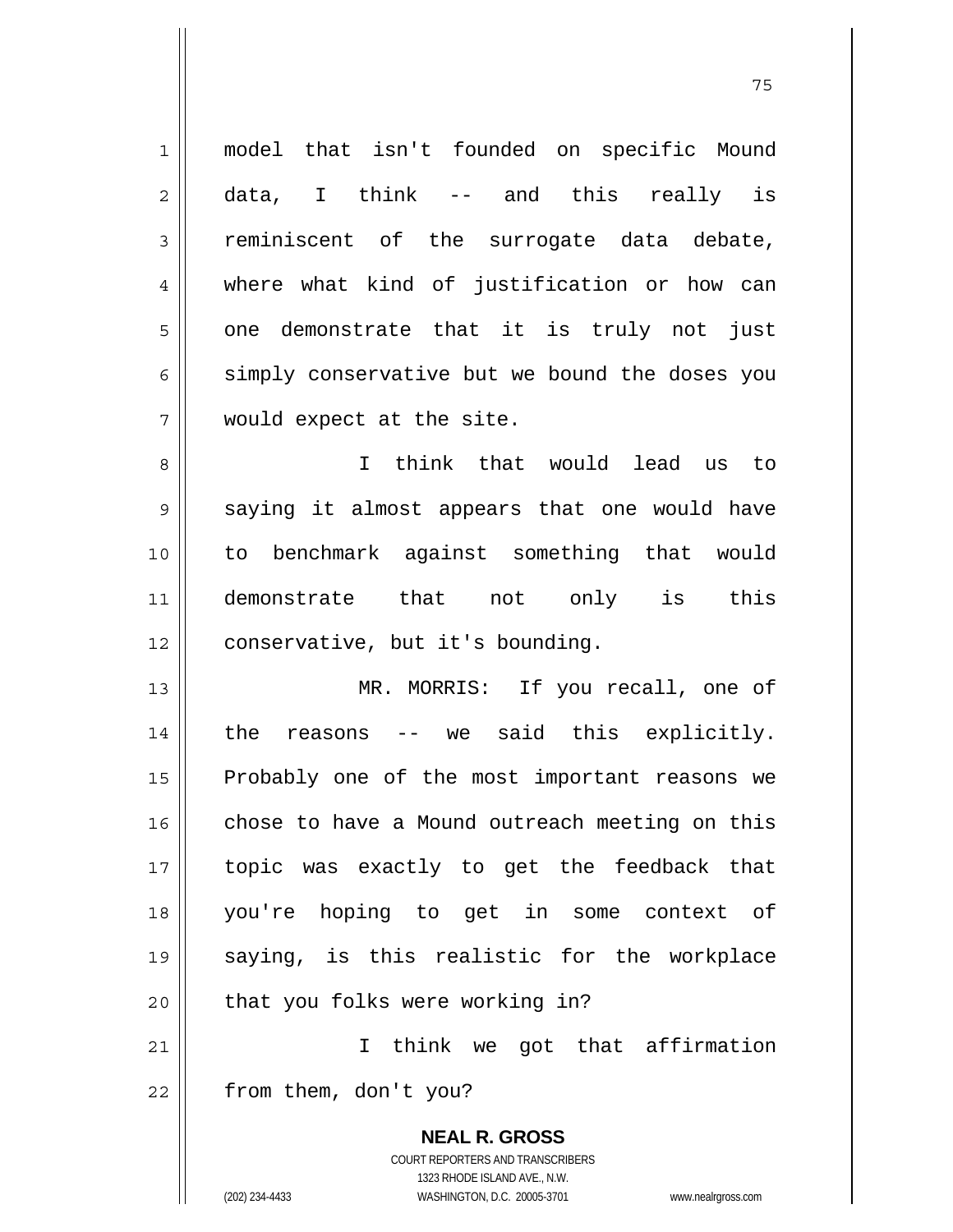|    | 76                                                                  |
|----|---------------------------------------------------------------------|
| 1  | DR. ULSH: Absolutely.                                               |
| 2  | MR. MORRIS: Yes.                                                    |
| 3  | CHAIR BEACH: Well, could we                                         |
| 4  | request NIOSH to validate its MCNP dose                             |
| 5  | estimate by modeling against actual Mound                           |
| 6  | data?                                                               |
| 7  | DR. ULSH: What actual Mound data                                    |
| 8  | would you like us to --                                             |
| 9  | MR. MORRIS: You mean like get a                                     |
| 10 | blueprint of a room and room cuts? Once you                         |
| 11 | starting putting in turn of this corner or                          |
| 12 | that ventilation duct, the models get                               |
| 13 | extremely complicated and become a Master's                         |
| 14 | dissertation.                                                       |
| 15 | CHAIR BEACH: It would be nice for                                   |
| 16 | us to look at site-specific data. And the                           |
| 17 | technical part of it is a little probably                           |
| 18 | above me, but I would like to see something                         |
| 19 | modeled that we can look at that is actually                        |
| 20 | $from --$                                                           |
| 21 | MR. FITZGERALD: Even further back                                   |
| 22 | than that, you know, certainly it is a                              |
|    | <b>NEAL R. GROSS</b>                                                |
|    | COURT REPORTERS AND TRANSCRIBERS<br>1323 RHODE ISLAND AVE., N.W.    |
|    | (202) 234-4433<br>WASHINGTON, D.C. 20005-3701<br>www.nealrgross.com |

 $\mathsf{I}$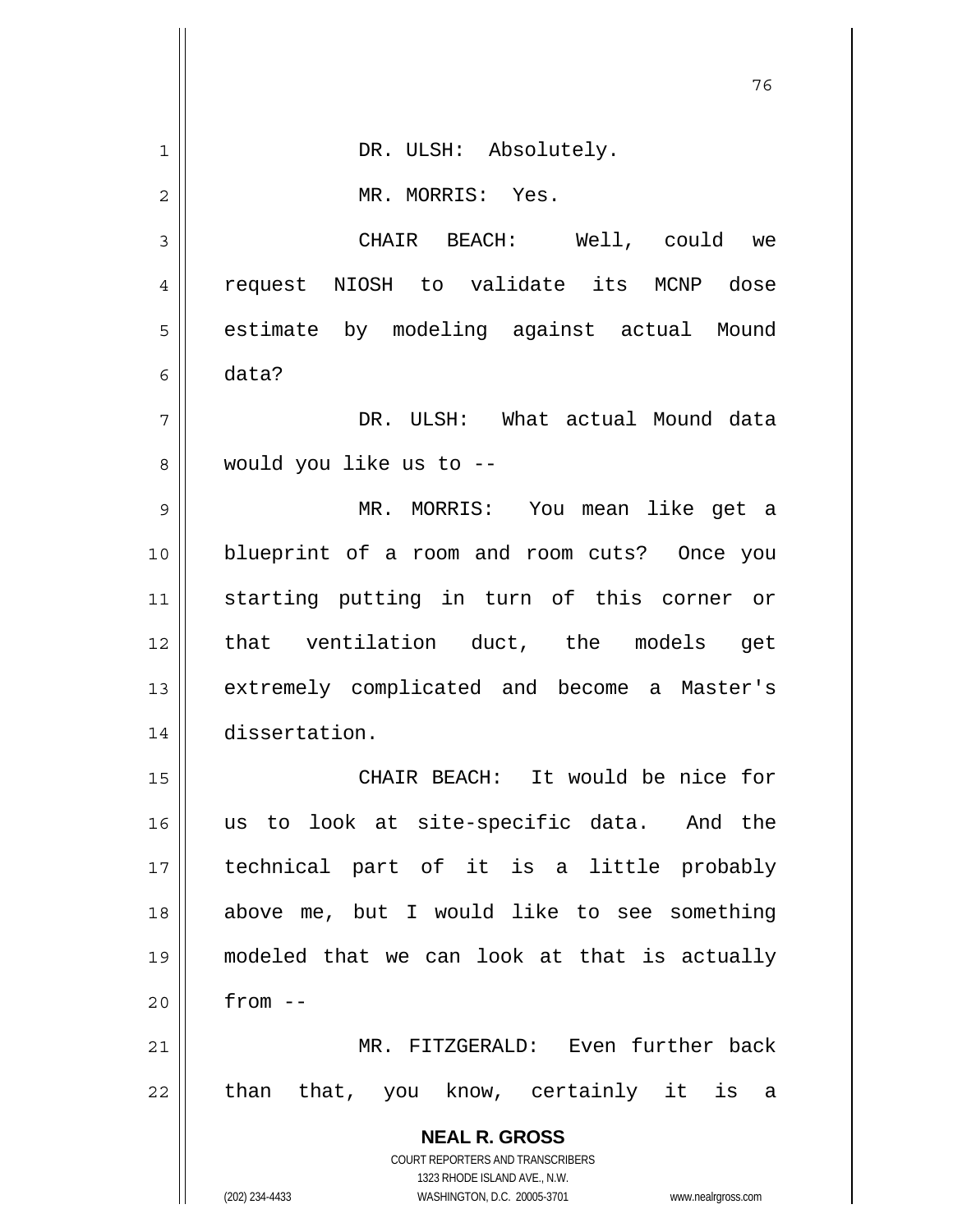1 2 laudatory thing to actually try to benchmark against the workers.

3 4 5 6 7 But I'm a little concerned about given how many years back we are trying to go back with the neutron issue, trying to recollect 30 or 40 years of history in providing that.

8 9 10 11 12 I haven't seen the interview notes. I think that would be useful for the Work Group to see the interview notes to understand how that all fed into this. But it's the one part of your framework.

13 14 15 16 17 18 19 I think the framework certainly has come together quite well. It's the one part of the framework which is somewhat novel to us. And we're trying to understand how that's going to present a bounding approach for that level below 500. And I think it contributes by having workers give testimonials.

20 21 22 But I just don't think that has quite the edge that would allow you to say it is bounding and there's not a concern over

> **NEAL R. GROSS** COURT REPORTERS AND TRANSCRIBERS 1323 RHODE ISLAND AVE., N.W.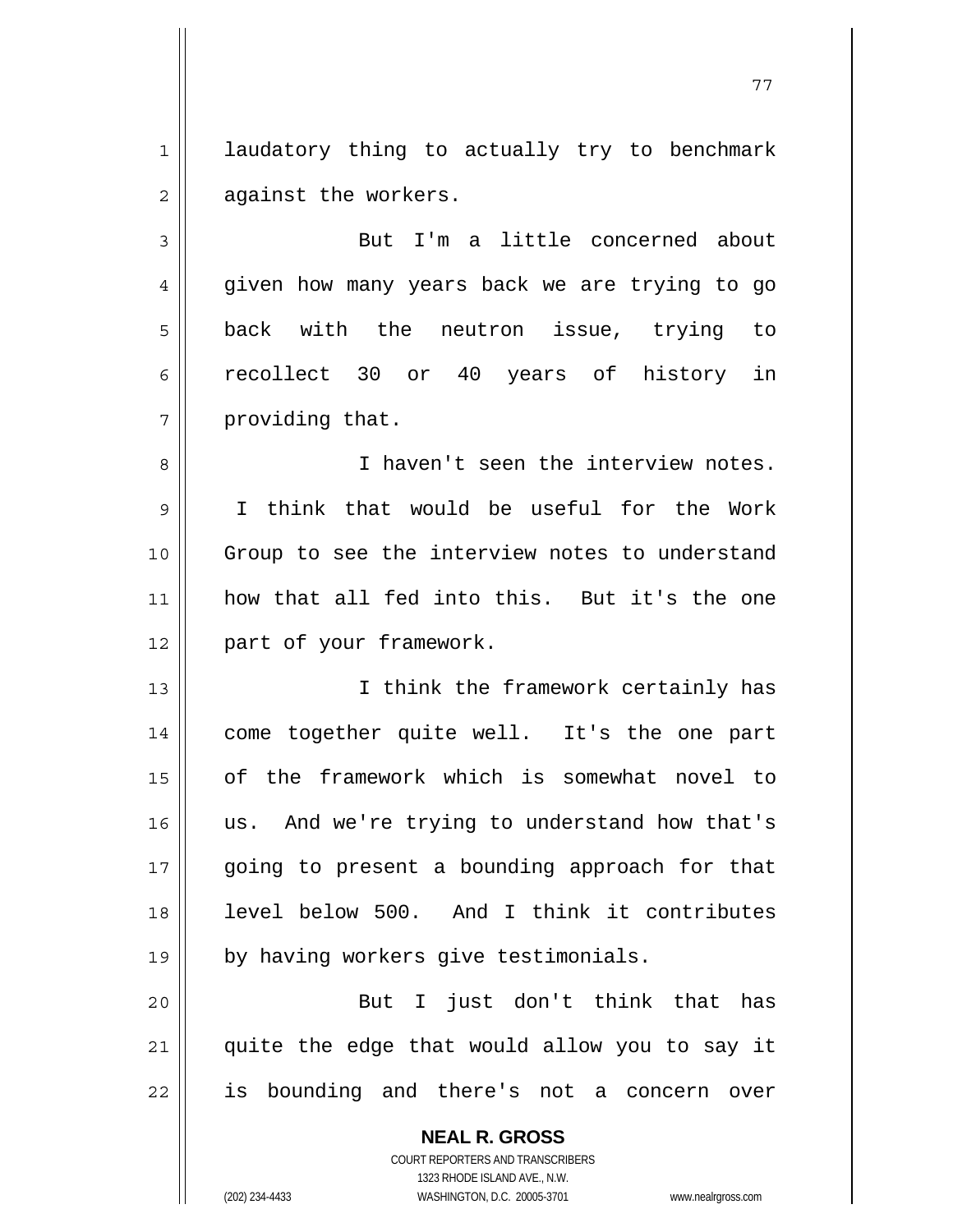| 1  | whether this is representative of the site.                         |
|----|---------------------------------------------------------------------|
| 2  | I think it is conservative. I am                                    |
| 3  | not saying it isn't. I think this is the one                        |
| 4  | element of the framework we're just not quite                       |
| 5  | there with yet.                                                     |
| 6  | MR. MORRIS: My problem is I can't                                   |
| 7  | take -- I understand the concern. I'm not                           |
| 8  | sure exactly how to specifically --                                 |
| 9  | MR. FITZGERALD: That's what I'm                                     |
| 10 | saying because I'm looking at this thing and                        |
| 11 | saying I think that would be the caution I                          |
| 12 | would have, but I don't have a proposal at the                      |
| 13 | table.                                                              |
| 14 | I'm just saying how -- you know,                                    |
| 15 | you certainly considered that. And<br>you                           |
| 16 | certainly went to the workers as an avenue of                       |
| 17 | trying to get some testimonials that this                           |
| 18 | seems to be a pretty conservative approach and                      |
| 19 | representative.                                                     |
| 20 | MEMBER ZIEMER: Josie?                                               |
| 21 | CHAIR BEACH: Yes, Paul? Go ahead.                                   |
| 22 | MEMBER ZIEMER: Well, of course --                                   |
|    | <b>NEAL R. GROSS</b>                                                |
|    | COURT REPORTERS AND TRANSCRIBERS                                    |
|    | 1323 RHODE ISLAND AVE., N.W.                                        |
|    | (202) 234-4433<br>WASHINGTON, D.C. 20005-3701<br>www.nealrgross.com |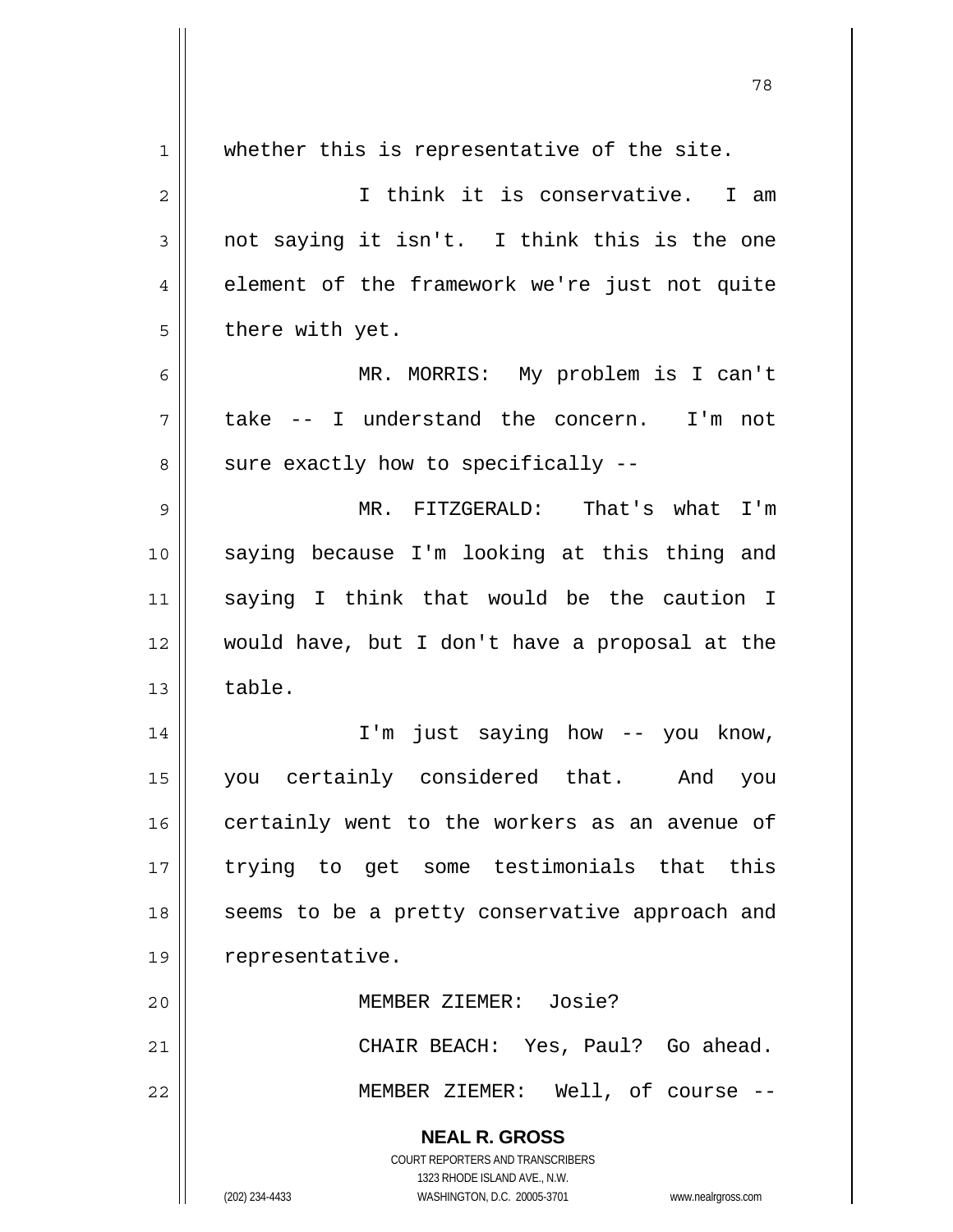| 1              | well, this is for Ron. I'm trying to                                |
|----------------|---------------------------------------------------------------------|
| $\overline{2}$ | understand a little better the issue that SC&A                      |
| 3              | has raised. As I understand it, Ron, you're                         |
| $\overline{4}$ | asking, could the misdose below a half MeV                          |
| 5              | have been much greater than NIOSH<br>is                             |
| 6              | projecting from the model? Is that the issue?                       |
| 7              | In other words, are there                                           |
| 8              | geometries that would cause a much greater                          |
| $\mathsf 9$    | amount of, well, I won't call it thermal but                        |
| 10             | at least below half MeV neutrons that would                         |
| 11             | result in a significantly higher misdose? Is                        |
| 12             | that the issue?                                                     |
| 13             | MR. BUCHANAN: Yes, Paul, that's                                     |
| 14             | the issue.                                                          |
| 15             | MEMBER ZIEMER: And so that goes to                                  |
| 16             | I think the geometry assumptions and how                            |
| 17             | realistic they are. How much moderation could                       |
| 18             | you get?                                                            |
| 19             | Well, for example, could you show                                   |
| 20             | no spectra -- what was it, two and a half                           |
| 21             | millirem, fast neutron cutoff, and still have                       |
| 22             | a significant amount of some .5 MeV neutrons?                       |
|                | <b>NEAL R. GROSS</b>                                                |
|                | COURT REPORTERS AND TRANSCRIBERS<br>1323 RHODE ISLAND AVE., N.W.    |
|                | (202) 234-4433<br>WASHINGTON, D.C. 20005-3701<br>www.nealrgross.com |

79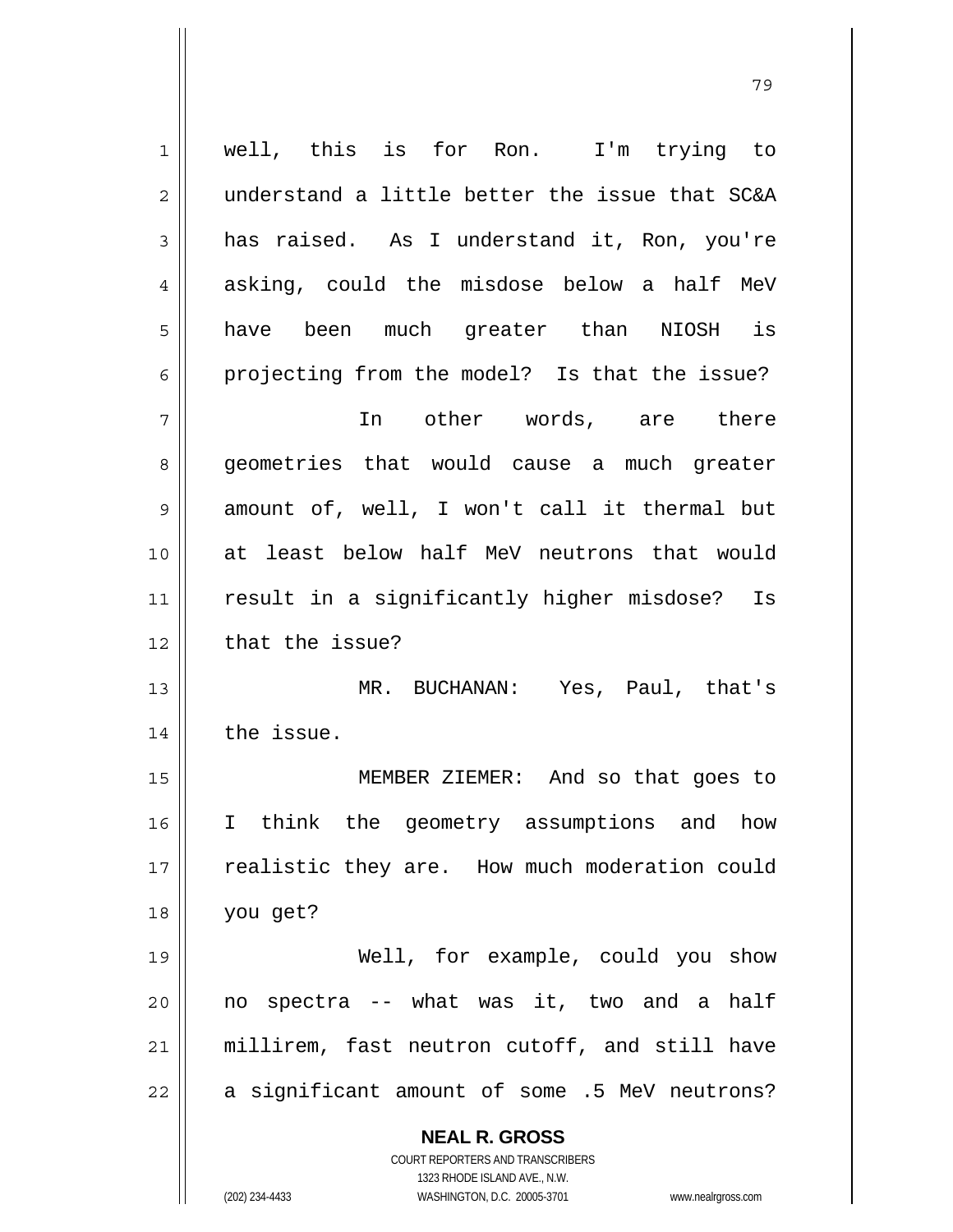1 2 Are there some geometries that would do that? Is that what you're asking?

80

3 4 5 6 7 8 9 10 MR. BUCHANAN: No. I don't think at Mound we are proposing that the NTA film would rest or nothing above the half MeV and you would have a large dose totally below the half MeV. Our question is that below half MeV, we can't read that dose. So what do we assign? And it could be a reasonable portion of the total dose.

11 12 13 14 15 In this case, their MCNP model models that amount of dose below the half MeV, but we don't have any benchmark to show that it's directly related to Mound operation and data that was actually taken at --

16 17 18 19 20 MEMBER ZIEMER: It appears that one of your concerns is that the starting spectra may have been different than the calibration spectra or spectrum as the case may be. Is that right?

21 22 CHAIR BEACH: A lot of heads shaking no there, Paul.

> **NEAL R. GROSS** COURT REPORTERS AND TRANSCRIBERS 1323 RHODE ISLAND AVE., N.W. (202) 234-4433 WASHINGTON, D.C. 20005-3701 www.nealrgross.com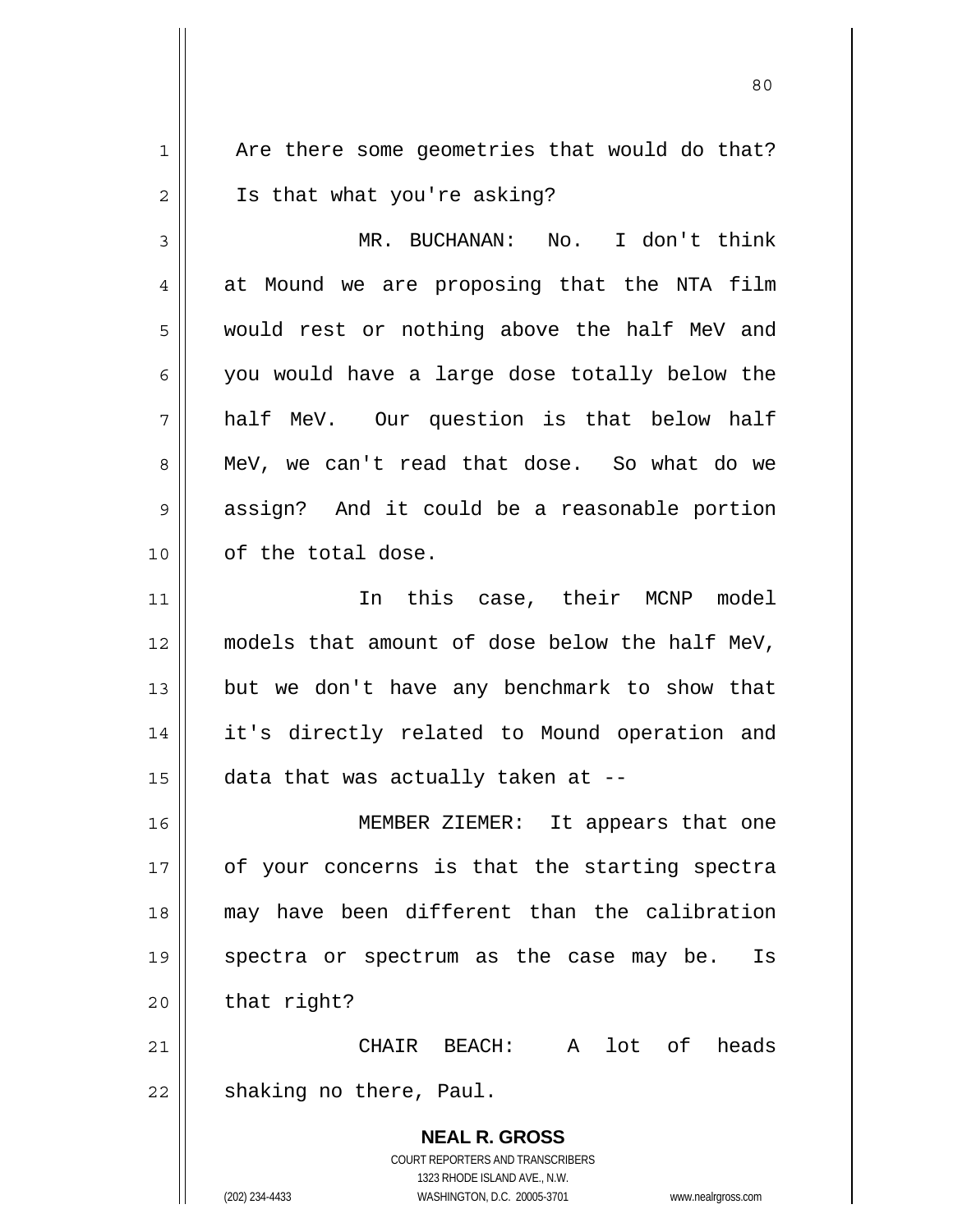**NEAL R. GROSS** COURT REPORTERS AND TRANSCRIBERS 1323 RHODE ISLAND AVE., N.W. (202) 234-4433 WASHINGTON, D.C. 20005-3701 www.nealrgross.com <u>81</u> 1 2 3 4 5 6 7 8 9 10 11 12 13 14 15 16 17 18 19 20 21 22 MEMBER ZIEMER: Pardon me? CHAIR BEACH: A lot of heads shaking no on that one. MR. BUCHANAN: No. We don't have an issue with the neutron spectrum they're feeding into the model. MEMBER ZIEMER: Okay. I thought you were concerned about the one column that -- MR. BUCHANAN: The correction factor, column 3, which is the correction factor that is applied to the recorded dose. Does this represent the correct amount of misdose below the half MeV threshold? And we agree that it is conservative. And in most cases it probably does compensate for it, but we have not seen any proof in the pudding that it does compensate from examples taken from actual operations and recorded dose at Mound. Whether the Board accepts a model that hasn't been validated anywhere with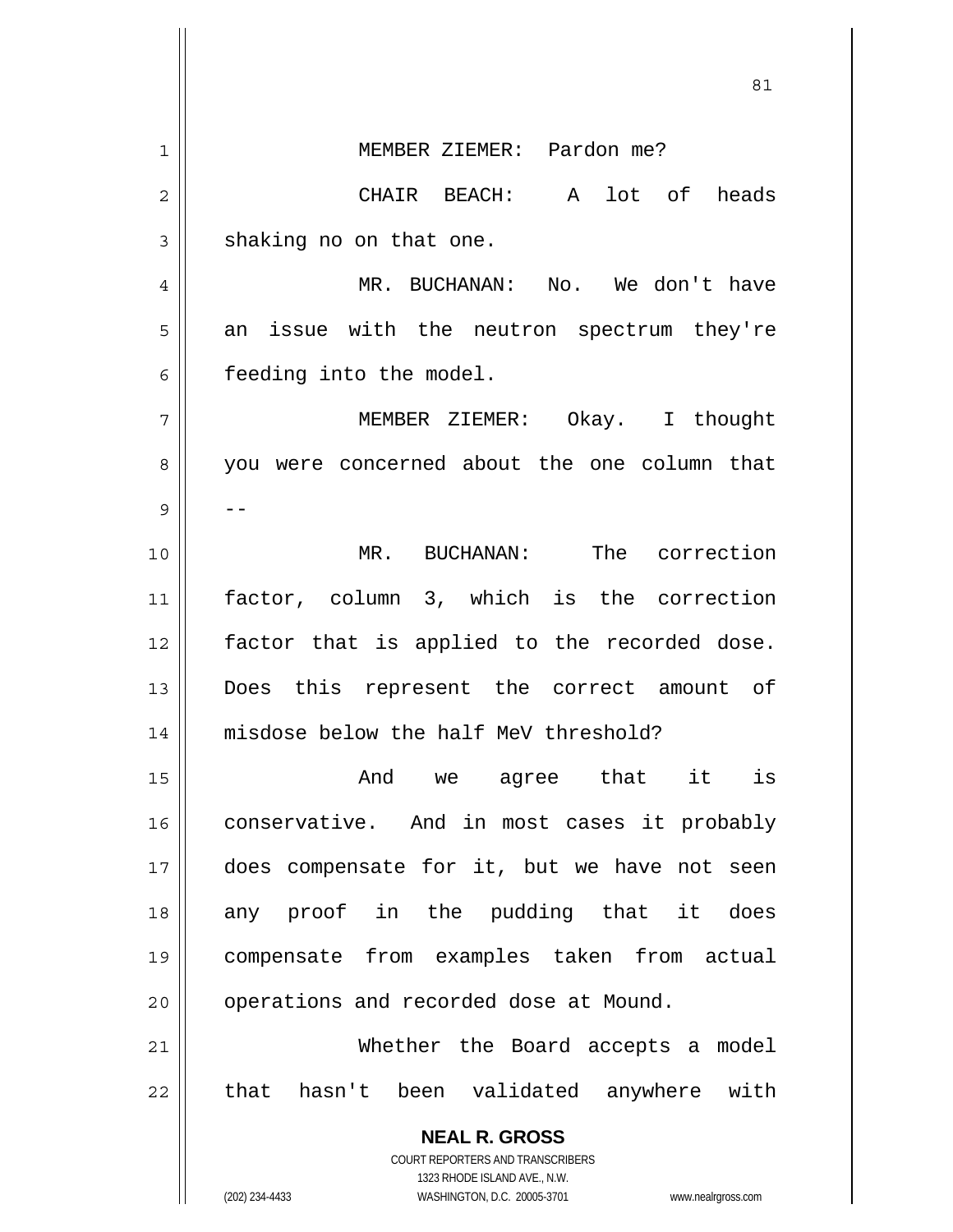1 2 benchmarks, that's more up to them. We would like to bring that point out.

3 4 5 6 7 8 9 10 11 DR. ULSH: Well, I've got a couple of thoughts on a number of things that have been said sort of a test. The first is the concern that we're asking workers to remember information from decades ago. And I think there is a bit of a double standard here because in other situations, concerns of workers have been raised up as almost the sole basis for SEC issues.

12 13 14 15 16 17 18 19 20 I would contend here that the group of workers that we picked were explicitly picked to be representative of the neutron expertise at Mound. These include people like [identifying information redacted], who I would say along with [identifying information redacted], Roger Falk are probably -- I mean, this is the foremost neutron expert in the country.

21 22 These are people who were hands-on. They were in the buildings. We aren't asking

> **NEAL R. GROSS** COURT REPORTERS AND TRANSCRIBERS 1323 RHODE ISLAND AVE., N.W. (202) 234-4433 WASHINGTON, D.C. 20005-3701 www.nealrgross.com

<u>82</u>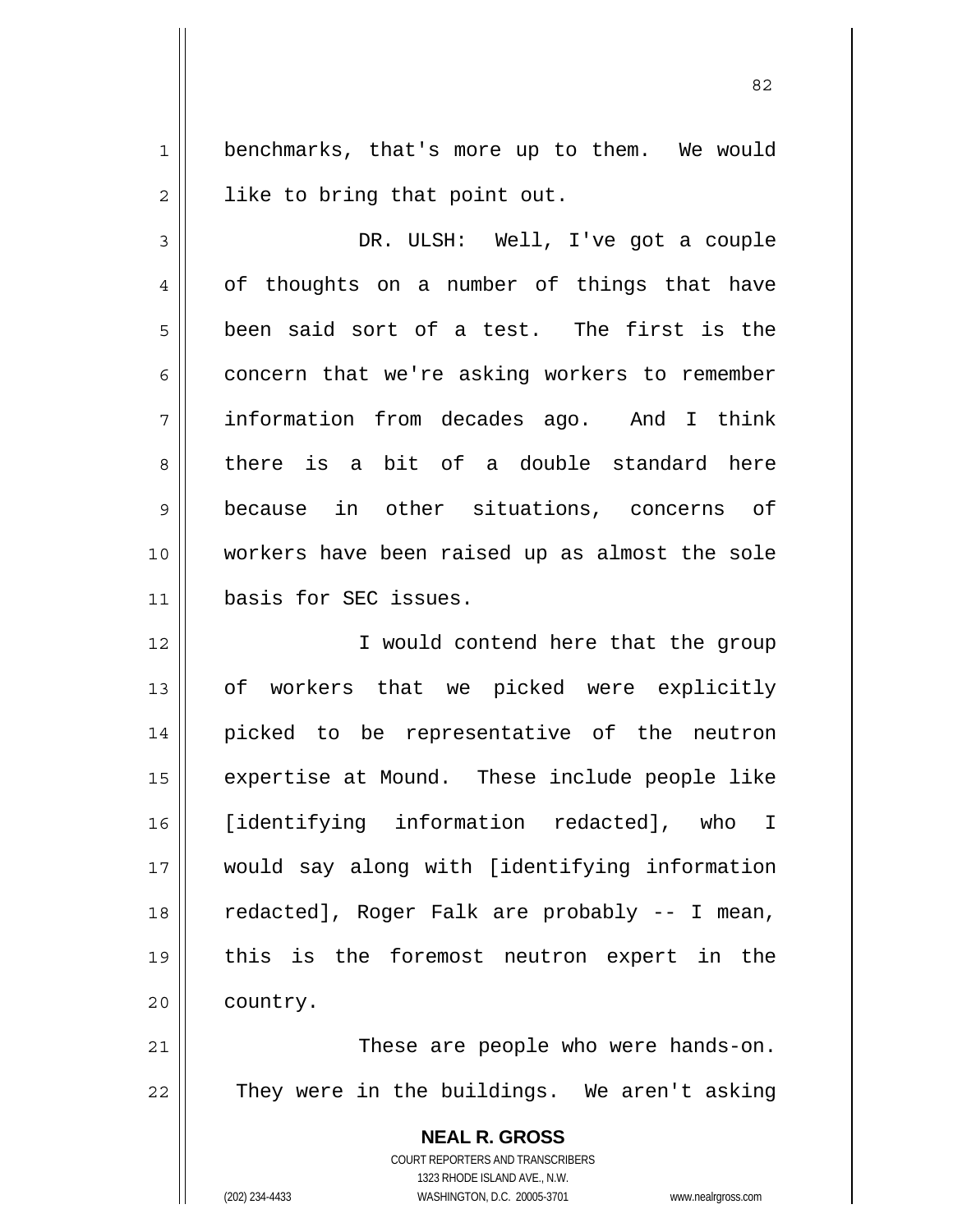| $\mathbf 1$    | them to remember exactly where they were at a  |
|----------------|------------------------------------------------|
| $\overline{c}$ | particular point in time. We're asking them    |
| $\mathfrak{Z}$ | to remember essentially what kind of           |
| 4              | conditions they worked in on a day-in/day-out  |
| 5              | basis.                                         |
| 6              | So I would say that that carries a             |
| 7              | lot of weight in this situation. Number one,   |
| 8              | it's the expertise of the people, but number   |
| 9              | two is the breadth of the people we consulted. |
| 10             | So I would give a lot of weight to that.       |
| 11             | In terms of could there be a large             |
| 12             | fraction of the neutron dose that fell below   |
| 13             | what we're detecting, you've got to keep in    |
| 14             | mind here that there are limits on how much    |
| 15             | moderation you can have.                       |
| 16             | I mean, you can't reach through an             |
| 17             | infinitely thick moderation. You can only      |
| 18             | reach through about six inches or so before    |
| 19             | you can't reach through it anymore. I mean,    |
| 20             | that's what we're talking about: shields that  |
| 21             | were placed in front of essentially glove      |
|                |                                                |

<u>83</u>

**NEAL R. GROSS** COURT REPORTERS AND TRANSCRIBERS 1323 RHODE ISLAND AVE., N.W. (202) 234-4433 WASHINGTON, D.C. 20005-3701 www.nealrgross.com

 $\mathsf{II}$ 

Ш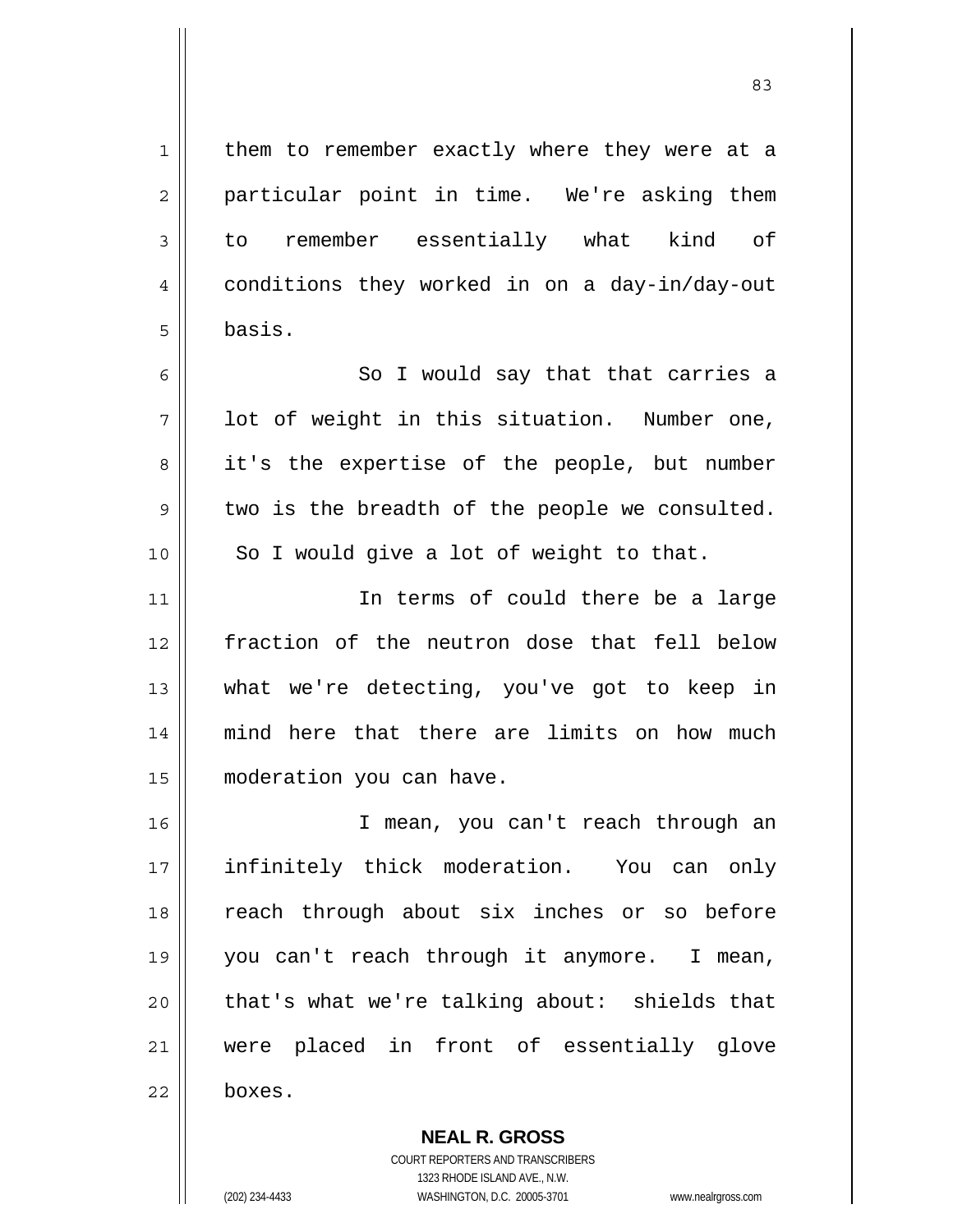| $\mathbf{1}$   | So there are practical physical                                                                     |
|----------------|-----------------------------------------------------------------------------------------------------|
| $\overline{2}$ | limits on how much moderation you could have.                                                       |
| 3              | And I think Bob clearly laid out that the                                                           |
| $\overline{4}$ | dosimetric significance of these very                                                               |
| 5              | low-energy neutrons is trivial. I mean, they                                                        |
| 6              | just don't give you any dose, even if the flux                                                      |
| 7              | is higher, to any great extent. And in terms                                                        |
| 8              |                                                                                                     |
| 9              | MEMBER ZIEMER: Well, the flux has                                                                   |
| 10             | to be about three orders of magnitude higher                                                        |
| 11             | per neutron to give you equivalent doses for                                                        |
| 12             | thermals. It's a tremendous difference.                                                             |
| 13             | DR. ULSH: And I would say that                                                                      |
| 14             | that is an unrealistic expectation that there                                                       |
| 15             | would be three orders of magnitude more flux                                                        |
| 16             | at those lower energies. That is just not                                                           |
| 17             | realistic.                                                                                          |
| 18             | CHAIR BEACH: And I think you have                                                                   |
| 19             | a comment while we continue. Sorry.                                                                 |
| 20             | DR. ULSH: One last point. Sorry.                                                                    |
| 21             | With regards to this being a unique approach,                                                       |
| 22             | I mean, it is really not much different from                                                        |
|                | <b>NEAL R. GROSS</b>                                                                                |
|                | COURT REPORTERS AND TRANSCRIBERS                                                                    |
|                | 1323 RHODE ISLAND AVE., N.W.<br>(202) 234-4433<br>WASHINGTON, D.C. 20005-3701<br>www.nealrgross.com |
|                |                                                                                                     |

84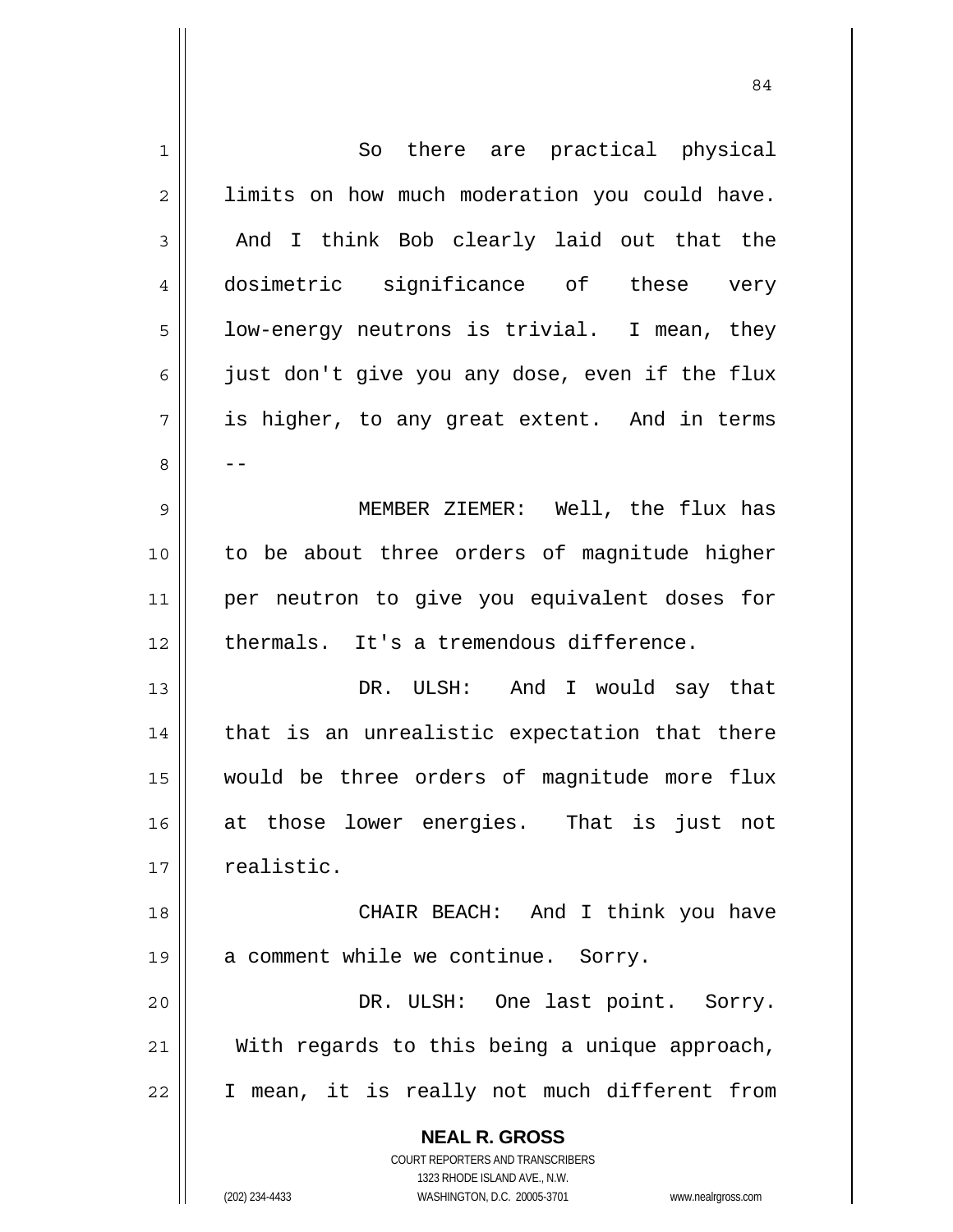**NEAL R. GROSS** COURT REPORTERS AND TRANSCRIBERS 1323 RHODE ISLAND AVE., N.W. (202) 234-4433 WASHINGTON, D.C. 20005-3701 www.nealrgross.com 1 2 3 4 5 6 7 8 9 10 11 12 13 14 15 16 17 18 19 20 21 22 the way we approach any site. It depends on the data that is available. And this is the particular data that we have available at Mound. MCNP has been used, not just in industry in general but specifically in the dose reconstruction program. I think, although don't hold me to this, it was used in the glove box TIB, although that might have been another code similar to it. MR. MORRIS: Similar code. DR. ULSH: It was a TILA? MR. MORRIS: A TILA. That's right. DR. ULSH: Okay. Well, MCNP I think was used at the Hanford neutron dose approach certainly. MR. MORRIS: Yes. MR. BUCHANAN: Industry approach. DR. ULSH: Yes. So it has been used. It's just not a completely out of the blue-type approach. It is specific to Mound, just like the neutron approach at Hanford is

<u>85 and 2001 and 2001 and 2001 and 2001 and 2001 and 2001 and 2001 and 2001 and 2001 and 2001 and 2001 and 200</u>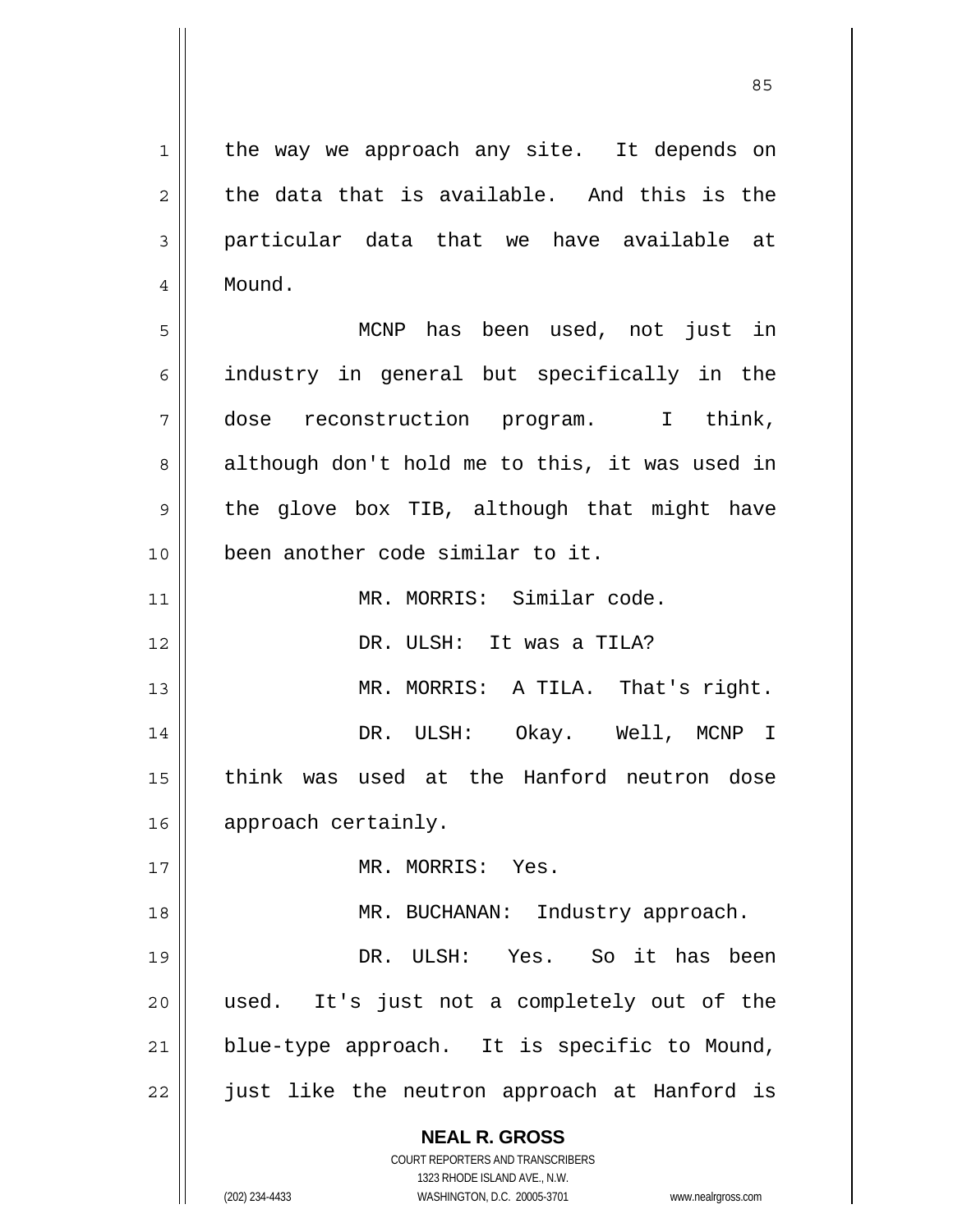**NEAL R. GROSS** COURT REPORTERS AND TRANSCRIBERS 1323 RHODE ISLAND AVE., N.W. (202) 234-4433 WASHINGTON, D.C. 20005-3701 www.nealrgross.com 1 2 3 4 5 6 7 8 9 10 11 12 13 14 15 16 17 18 19 20 21 22 specific to Hanford or the neutron approach at Y-12 is specific to Y-12. CHAIR BEACH: One last comment from Kathy. And then we're going to need to take a ten-minute comfort break at this time. So Kathy? MS. ROBERTSON-DeMERS: All I was going to say is I would reemphasize what Joe said, that we would like to see the notes from this worker outreach meeting. DR. ULSH: And I don't know. Have those been put on the SRDB, Karin? Do you know? MS. JESSEN: When I looked last time, they weren't there. DR. ULSH: But we have them in the queue for loading up or -- MS. JESSEN: I would have to double-check that. DR. ULSH: All right. We'll make sure that those -- MR. FITZGERALD: And, Josie, before

<u>86 and 2001 and 2002 and 2003 and 2003 and 2003 and 2003 and 2003 and 2003 and 2003 and 2003 and 2003 and 200</u>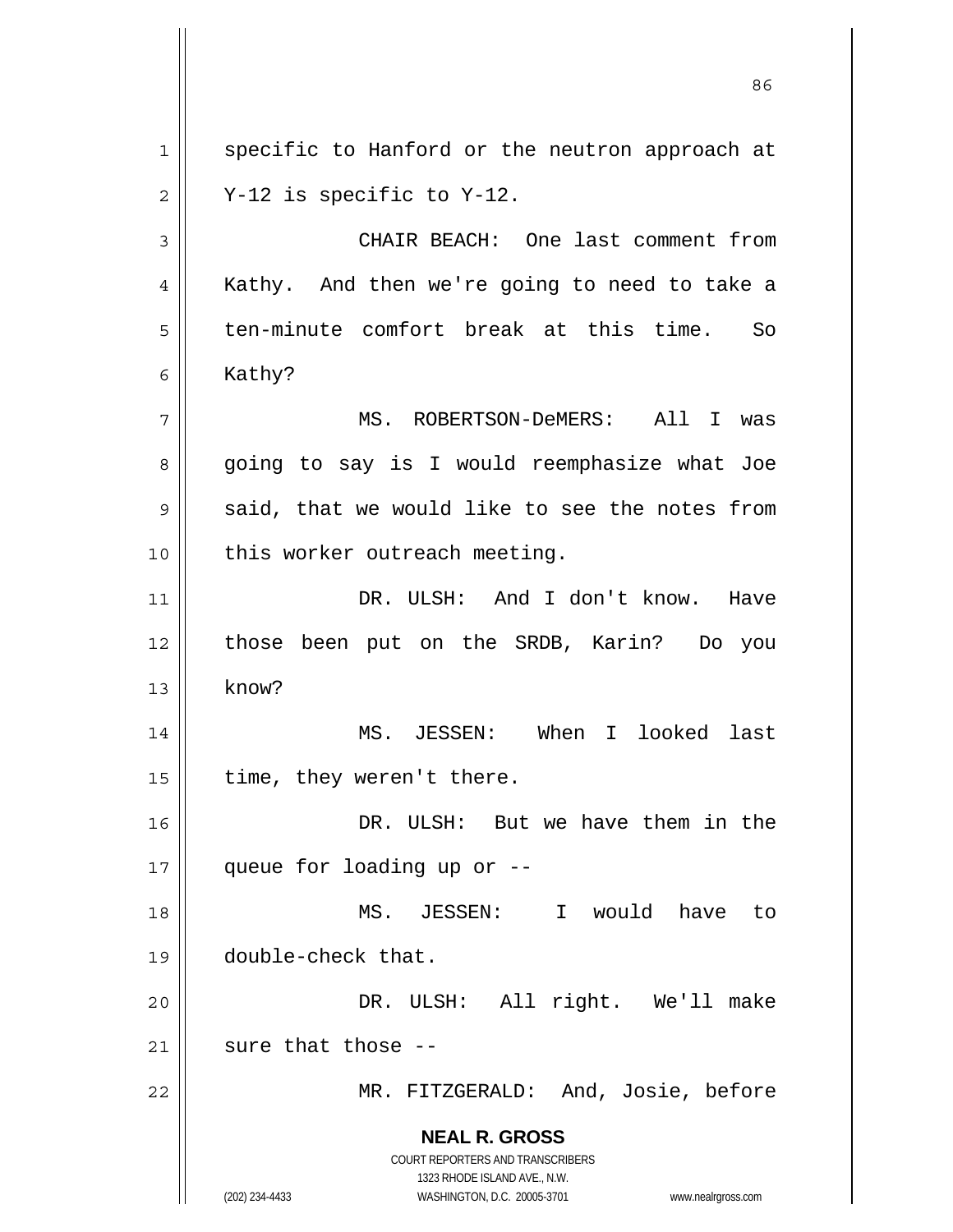1 2 we lose the thread -- this will take 30 seconds.

CHAIR BEACH: Okay.

4 5 6 7 8 9 MR. FITZGERALD: First, as I said, I think the interviewing of the HPs and former workers is not only laudatory. It is a very good approach for benchmarking. What we're saying, though, is: is it sufficient? That's what we're telling the Work Group.

10 11 12 13 14 15 16 17 The second thing is certainly the MCNP as a proposed avenue of doing what it is being proposed to do for Mound is certainly the first time for the SEC discussion that we have seen. And that is the reason we want to certainly explore that and understand it better. And that's why I prefaced my remarks before.

18 19 20 21 So we're not saying it doesn't have applications. In fact, we know it has been applied in the commercial sector and is a well-recognized, respected model.

It is a generalized model. And one

**NEAL R. GROSS** COURT REPORTERS AND TRANSCRIBERS 1323 RHODE ISLAND AVE., N.W. (202) 234-4433 WASHINGTON, D.C. 20005-3701 www.nealrgross.com

22

3

<u>87 and 2014 and 2014 and 2014 and 2014 and 2014 and 2014 and 2014 and 2014 and 2014 and 2014 and 2014 and 201</u>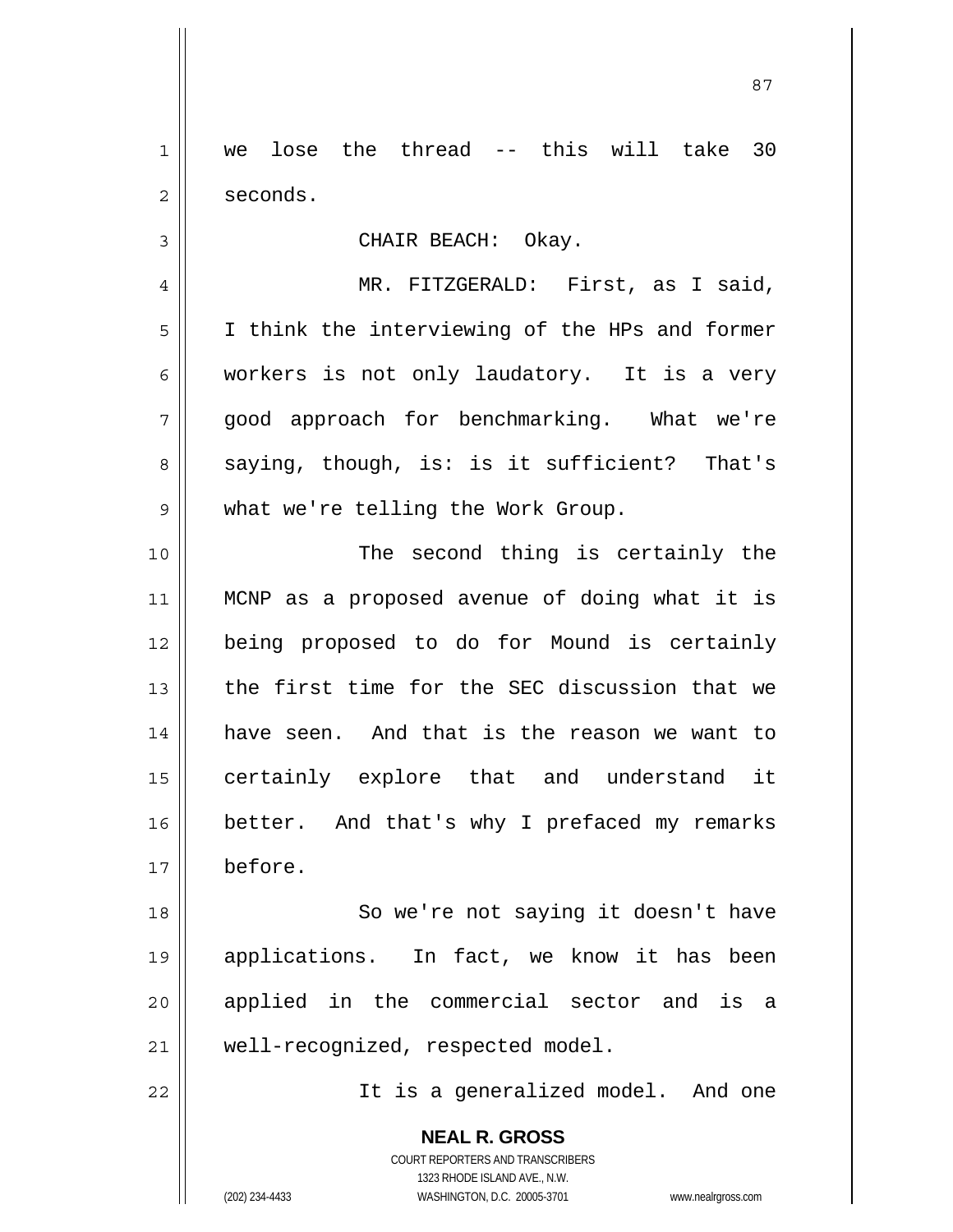**NEAL R. GROSS** COURT REPORTERS AND TRANSCRIBERS 1323 RHODE ISLAND AVE., N.W. 1 2 3 4 5 6 7 8 9 10 11 12 13 14 15 16 17 18 19 20 21 22 had to take these parameters as we discussed, so just to make those comments. Let's take a break. CHAIR BEACH: I probably won't let it go out either because I would like to see that in practice for my own benefit. DR. ULSH: What do you mean in practice? CHAIR BEACH: As a model to validate your model with Mound data. DR. ULSH: Okay. I'm just trying to be clear about what it is you would like to see. What Mound data do you wish to compare against? I mean, as we have talked about, the reason that we are taking this modeling approach, instead of using Mound data, is because there are problems with the Mound data. So if you can give us some idea of what data you would like to see us benchmark against, that would certainly help us to

88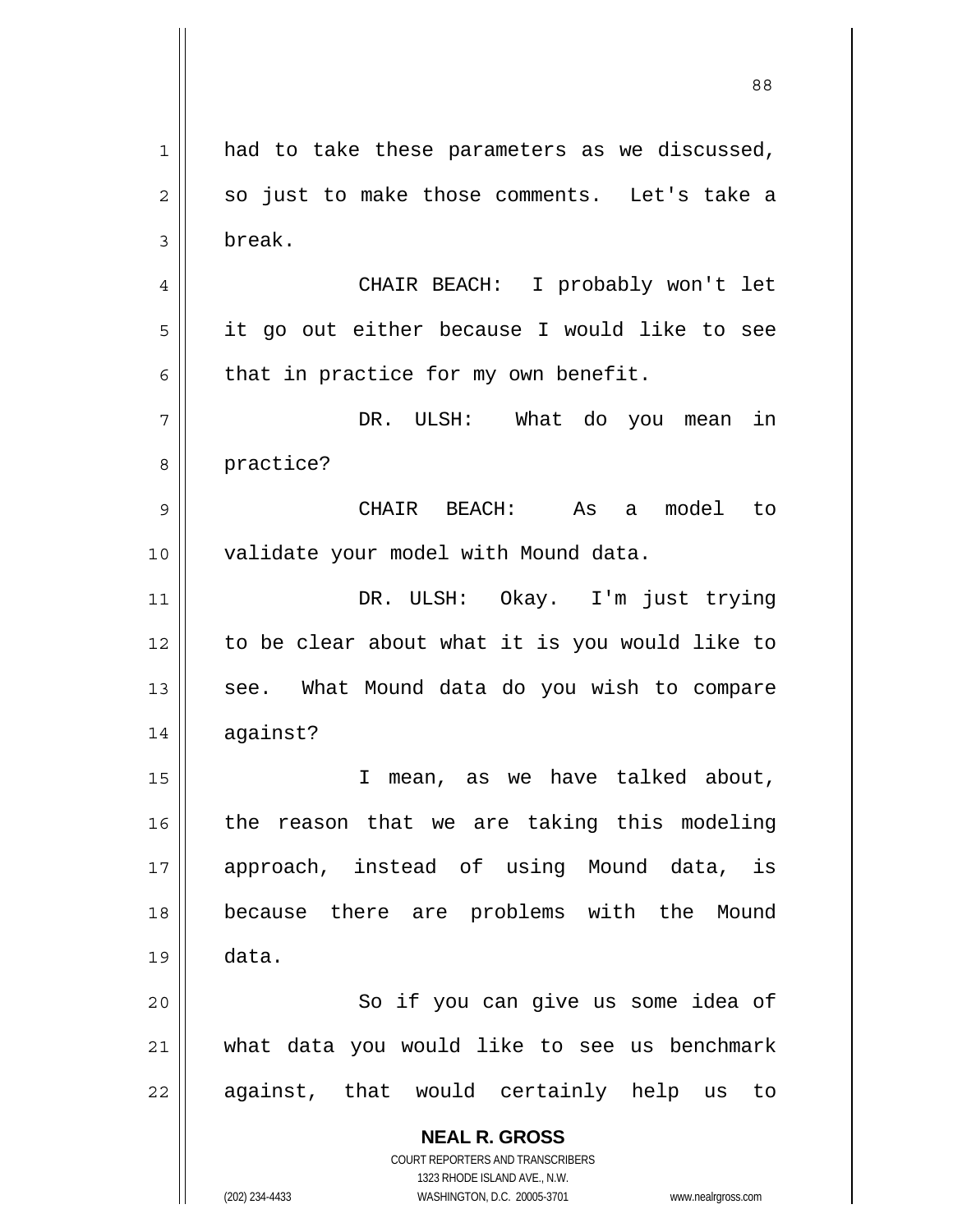1 respond.

**NEAL R. GROSS** COURT REPORTERS AND TRANSCRIBERS 1323 RHODE ISLAND AVE., N.W. (202) 234-4433 WASHINGTON, D.C. 20005-3701 www.nealrgross.com 2 3 4 5 6 7 8 9 10 11 12 13 14 15 16 17 18 19 20 21 22 CHAIR BEACH: Let's go ahead and take a ten-minute break -- MR. MORRIS: And think about that. CHAIR BEACH: -- and come back about a quarter after. Does that work? (\*\*\*PART 3, 11:21:54\*\*\*) (Whereupon, the above-entitled matter went off the record at 11:05 a.m. and resumed at 11:21 a.m.) MR. KATZ: This is the Mound Working Group. And we're coming back online. And I think we're still in the discussion about neutron doses. CHAIR BEACH: Yes. And if there are no further comments on the first item that Bob presented -- Bob, you did have two other points to present? MR. BUCHANAN: One other, I think. CHAIR BEACH: Ron. Sorry. MR. BUCHANAN: Two other points. Yes. One other major point with two parts.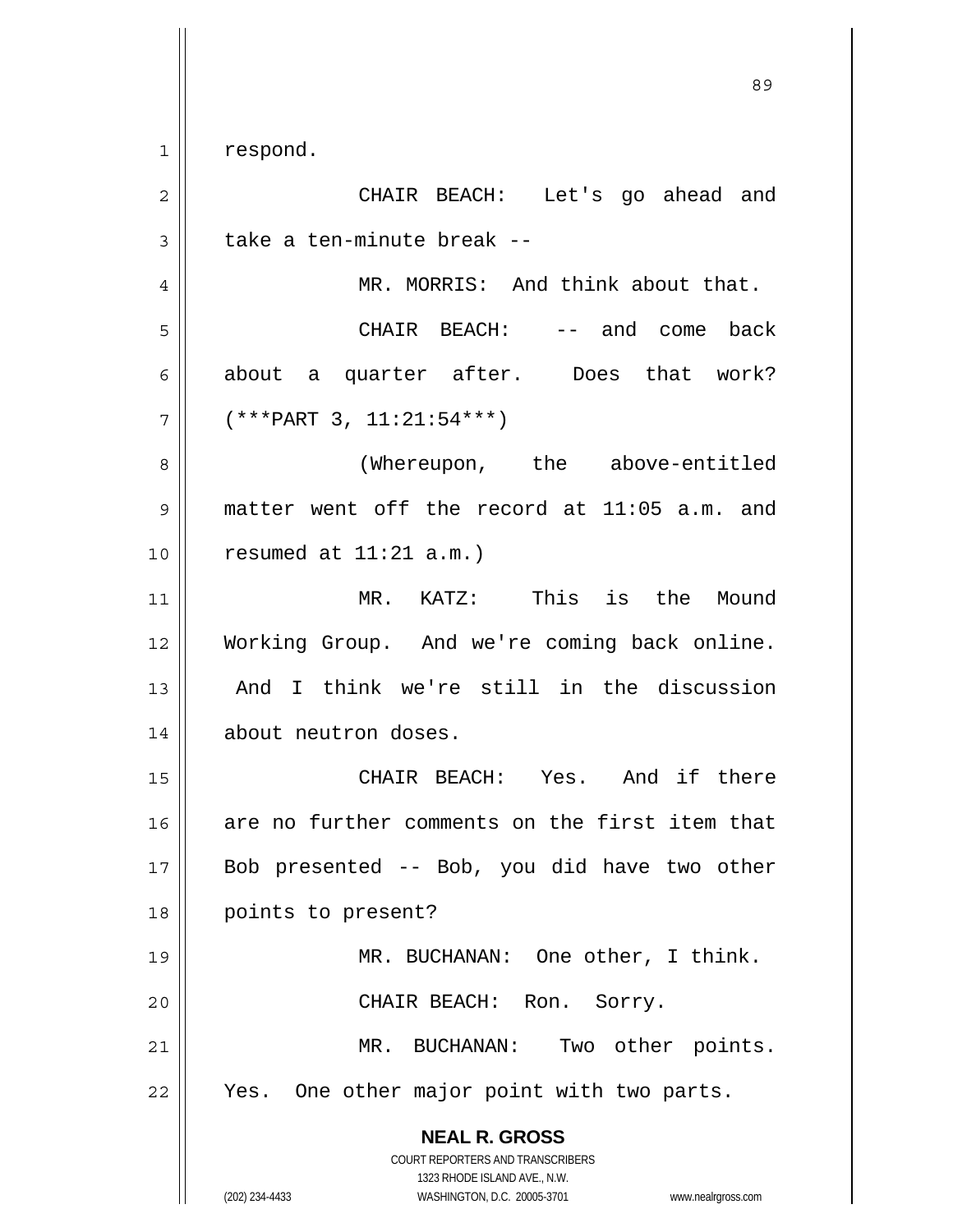1 2 CHAIR BEACH: So Ron, instead of Bob. Thank you. Excuse me.

90

 MR. BUCHANAN: Okay. Now, we talked about the one subject of missing the dose under half MeV. The second part was for the person that wasn't badged wanting to assign them for neutron dose that should have been monitored.

9 10 11 12 13 14 And there was the possibility of using the badged people's information and determining coworker dose and then also using some records that were categorical and then also using the person's photon reported dose and assigning an n/p ratio.

15 16 17 18 19 20 21 22 So SC&A's stand on those two issues was, number one, we look at determining an n/p value from the recorded doses. And we do not have a problem with this method. We discussed on the phone some reservations about the values that are showing in the table of the handout that they fluctuated quite a bit and such.

> **NEAL R. GROSS** COURT REPORTERS AND TRANSCRIBERS 1323 RHODE ISLAND AVE., N.W. (202) 234-4433 WASHINGTON, D.C. 20005-3701 www.nealrgross.com

3

4

5

6

7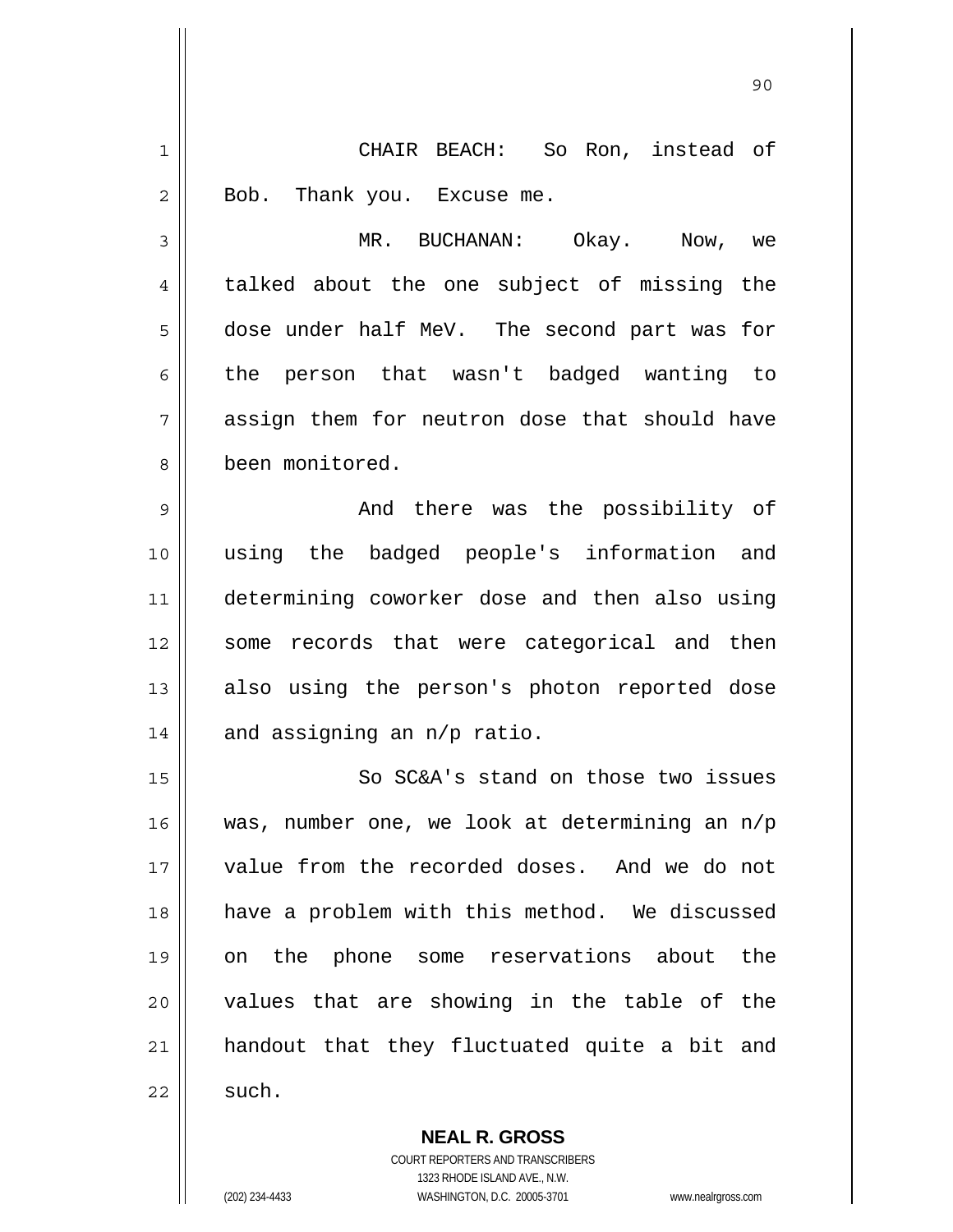1 2 3 4 5 6 7 8 9 10 11 12 13 14 15 16 17 18 19 20 21 22 This was not addressed in this meeting to any degree, but we don't have a problem with the method. It's just the actual values that appear there. And I was trying to find which table that is because also we have the handout. This is on page 21, table 4-4. And this would cover the '49 to '77 time frame. And you see there in the column there the 50 percentile, the 95th percentile. We have ranging of .6 to 18.6 as the n/p ratio for the 50th percentile and the 95th percentile 1.137. Realistically this is quite a wide swing. And so we would like to see further work or comments on that as far as using it for an actual dose reconstruction. Generally your n/p ratio in working environments, these types of sources would probably run from one or less up to 10, maybe on the outside 20. So we figured it would be 37, 34 values are probably extremes. But we do not feel that, like the 2.6 or 2.8 and the

<u>91</u>

COURT REPORTERS AND TRANSCRIBERS 1323 RHODE ISLAND AVE., N.W. (202) 234-4433 WASHINGTON, D.C. 20005-3701 www.nealrgross.com

**NEAL R. GROSS**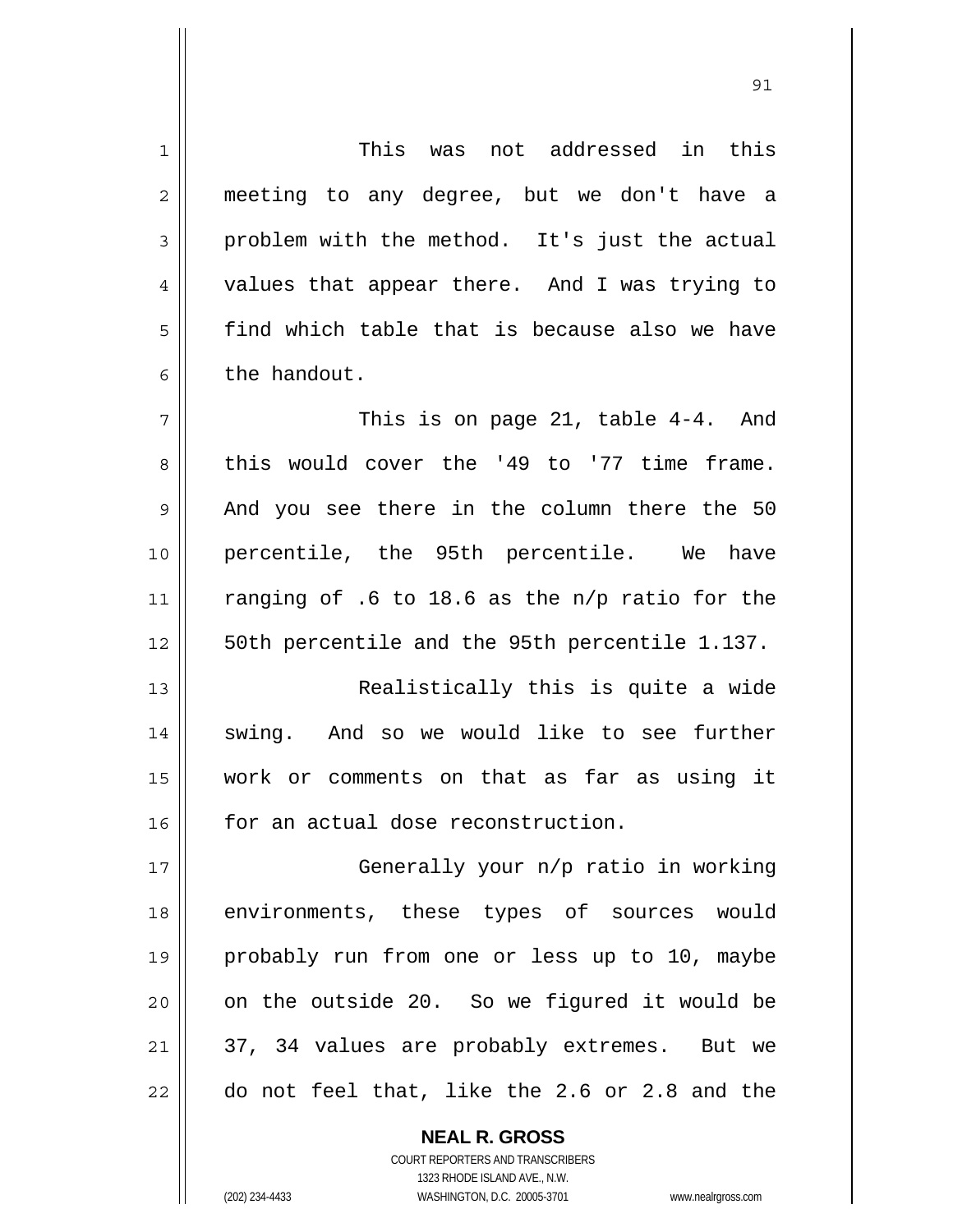**NEAL R. GROSS** COURT REPORTERS AND TRANSCRIBERS 1323 RHODE ISLAND AVE., N.W. 1 2 3 4 5 6 7 8 9 10 11 12 13 14 15 16 17 18 19 20 21 22 lower values would bound doses for some situation. So that would be one way to assign dose if you did not have recorded dose. Now, I understand NIOSH to say they felt these were maybe high using this. Perhaps I would like to ask a question of NIOSH because it was kind of conflicting in the white paper. Do you propose that table 4-4, the 95th percentile is bounding or just conservative? MR. MORRIS: We think that it's useful for dose reconstruction. And we have taken your comments under consideration. And we will probably revise those upper 95th percentile numbers as bounding. MR. BUCHANAN: Okay. MR. MORRIS: This is different from what we discussed. Is that right, Ron? MR. BUCHANAN: Yes, that's right. We just wanted to make the --MR. MORRIS: We're taking your --

<u>92 and 2014 and 2014 and 2014 and 2014 and 2014 and 2014 and 2014 and 2014 and 2014 and 2014 and 2014 and 201</u>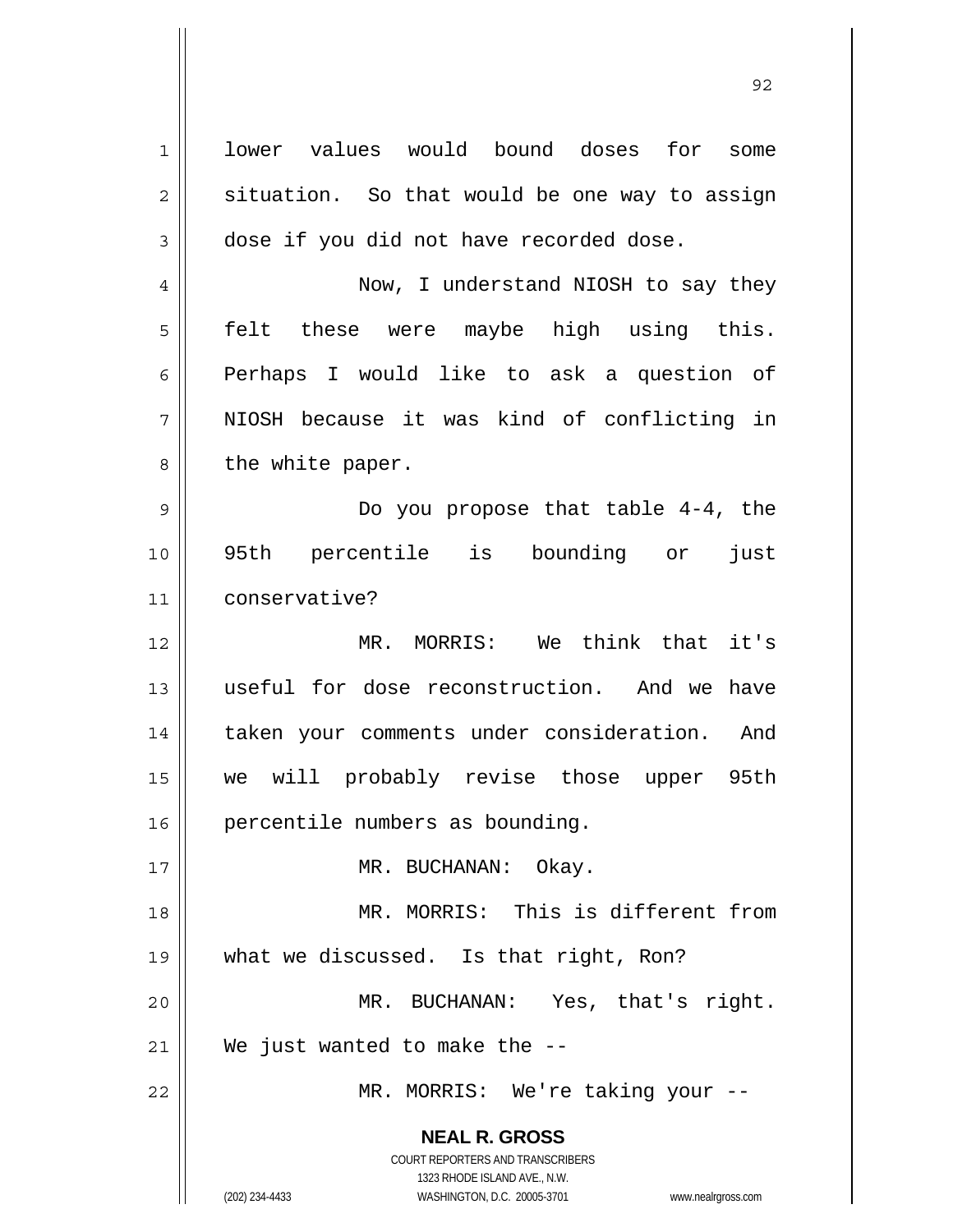| 1              | MR. BUCHANAN: In the white paper,                                                                   |
|----------------|-----------------------------------------------------------------------------------------------------|
| $\overline{2}$ | it does make a statement that these n/p ratios                                                      |
| 3              | are maximum or I assume that means bounding.                                                        |
| 4              | And I want to clarify that at this point. Do                                                        |
| 5              | you feel that they will be when you revise                                                          |
| 6              | them?                                                                                               |
| 7              | MR. MORRIS: We think they will be                                                                   |
| 8              | when they are revised.                                                                              |
| 9              | MR. BUCHANAN: Okay.                                                                                 |
| 10             | MR. MORRIS: They will be useful as                                                                  |
| 11             | an SEC bounding calculation.                                                                        |
| 12             | MR. BUCHANAN: Okay. That's all I                                                                    |
| 13             | the coworker derived from reported<br>had<br>on                                                     |
| 14             | dose.                                                                                               |
| 15             | CHAIR BEACH: Okay. Any follow-up                                                                    |
| 16             | from NIOSH other than what Ron has said?                                                            |
| 17             | DR. ULSH: Are there more issues                                                                     |
| 18             | that you are going to --                                                                            |
| 19             | MR. BUCHANAN: They're half of it.                                                                   |
| 20             | It's coworker from the categorical I wanted                                                         |
| 21             | to address.                                                                                         |
| 22             | CHAIR BEACH: Go ahead.                                                                              |
|                | <b>NEAL R. GROSS</b>                                                                                |
|                | <b>COURT REPORTERS AND TRANSCRIBERS</b>                                                             |
|                | 1323 RHODE ISLAND AVE., N.W.<br>(202) 234-4433<br>WASHINGTON, D.C. 20005-3701<br>www.nealrgross.com |

<u>93 and 200 and 200 and 200 and 200 and 200 and 200 and 200 and 200 and 200 and 200 and 200 and 200 and 200 an</u>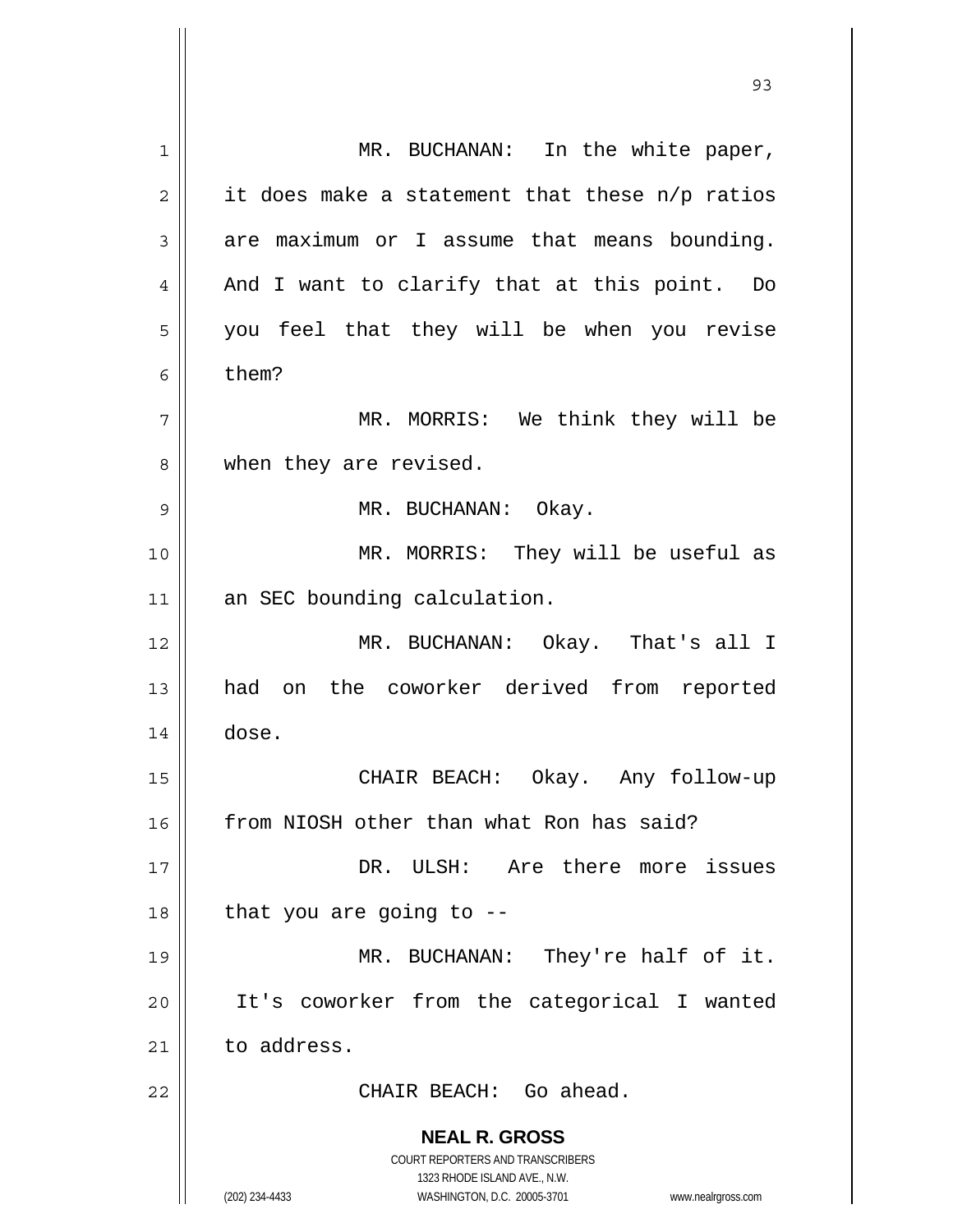**NEAL R. GROSS** COURT REPORTERS AND TRANSCRIBERS 1323 RHODE ISLAND AVE., N.W. (202) 234-4433 WASHINGTON, D.C. 20005-3701 www.nealrgross.com 1 2 3 4 5 6 7 8 9 10 11 12 13 14 15 16 17 18 19 20 21 22 MR. BUCHANAN: Okay. So the second half of determining the dose to an unbadged worker was NIOSH feels that the n/p values were somewhat excessive. So they went and got the categorical data and looked at it. Categorical data is film badge results from actual workers that did not have the actual dose. It is actually when they made these reports, they put it in bins or categories zero to 100, 100 to 300, or above 300, this sort of thing. And so what this does is give you an idea of how many people were in a certain dose range but not the actual dose. So what I did is I analyzed this table. And in your handout NIOSH provided, that is in table 6-2. What I would like to do is to look at -- I understand the definition of coworker dose. CHAIR BEACH: Do you have a page number for 6-2? MR. BUCHANAN: Oh, 28.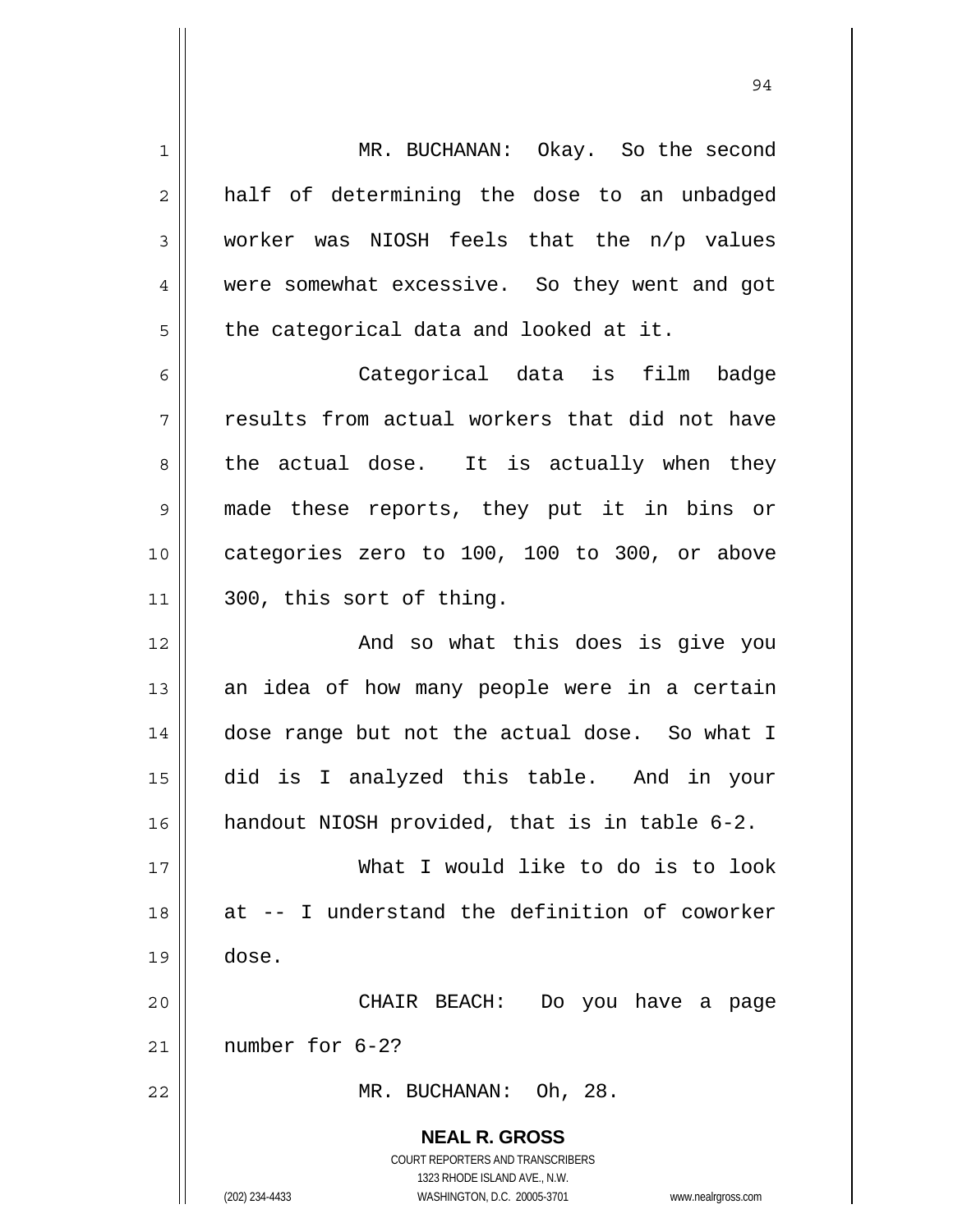| 1  | CHAIR BEACH: Thank you. Sorry.                                      |
|----|---------------------------------------------------------------------|
| 2  | MR. BUCHANAN: Page 28, table 6-2.                                   |
| 3  | My understanding of coworker dose is that                           |
| 4  | some were monitored and some were not                               |
| 5  | monitored. So you would use the ones that                           |
| 6  | were monitored. And that would reflect the                          |
| 7  | dose of the average worker in that group at                         |
| 8  | that time or the person that wasn't monitored.                      |
| 9  | So there should be some correlation                                 |
| 10 | between the dose that the person received and                       |
| 11 | the person that wasn't monitored. It should                         |
| 12 | follow some trend on dose values.                                   |
| 13 | If you look at table 6-2, you will                                  |
| 14 | see that the numbers they will use, the median                      |
| 15 | value in column 5 or the 95 percentile in                           |
| 16 | column 6, if you look there, you can                                |
| 17 | categorize the first full increase as around                        |
| 18 | 360. You can categorize the next entries down                       |
| 19 | through March as around 200. And you can                            |
| 20 | categorize the rest of the order entries                            |
| 21 | around 600.                                                         |
| 22 | What you find out is that these                                     |
|    | <b>NEAL R. GROSS</b>                                                |
|    | COURT REPORTERS AND TRANSCRIBERS                                    |
|    | 1323 RHODE ISLAND AVE., N.W.                                        |
|    | (202) 234-4433<br>WASHINGTON, D.C. 20005-3701<br>www.nealrgross.com |

<u>95 and 2001 and 2001 and 2001 and 2001 and 2001 and 2001 and 2001 and 2001 and 2001 and 2001 and 2001 and 200</u>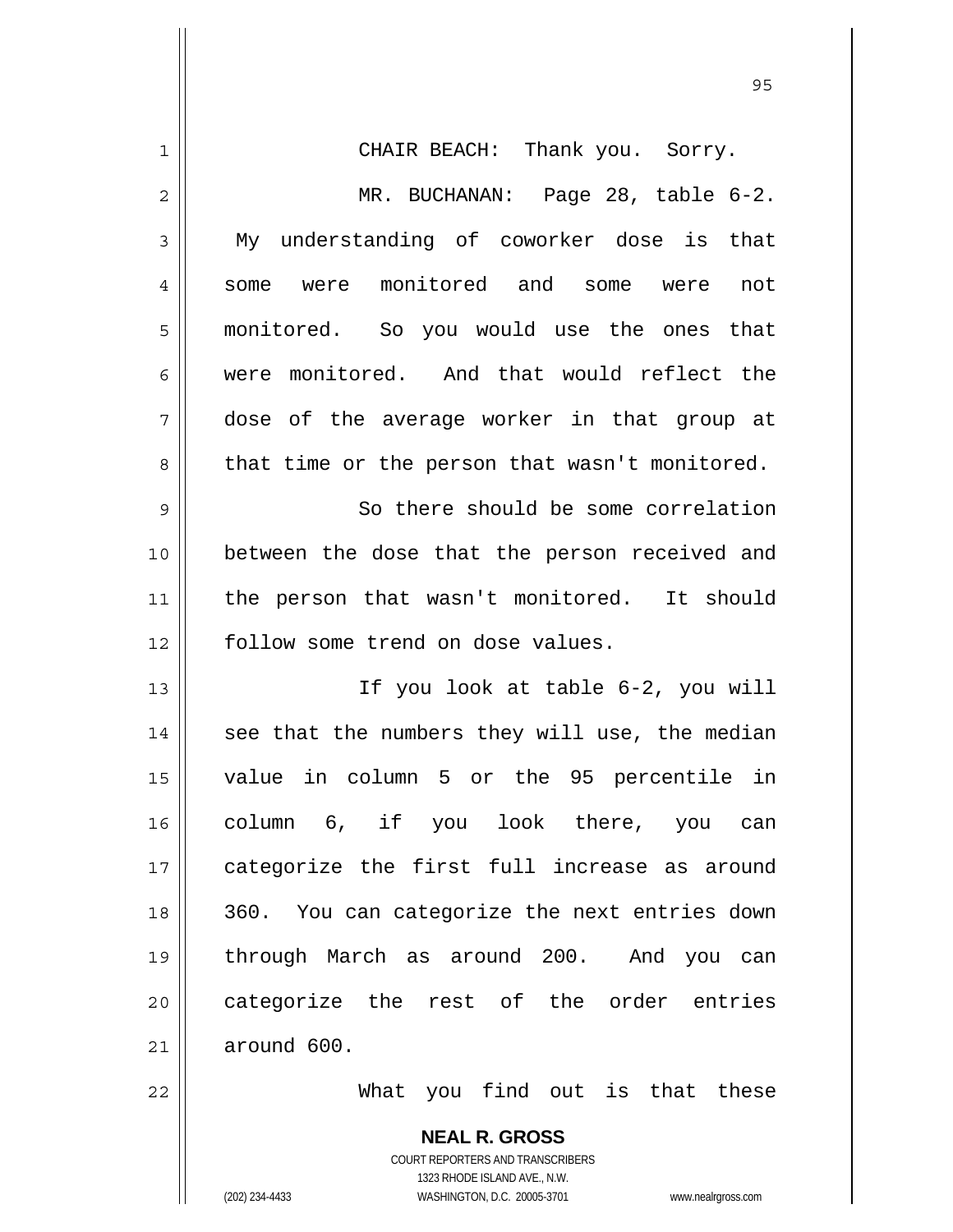| $\mathbf{1}$ | values follow the exchange recordkeeping                            |
|--------------|---------------------------------------------------------------------|
| 2            | cycle, as opposed to a measured dose. So that                       |
| 3            | if it was weekly, it ran around 360. If it                          |
| 4            | was on a monthly recordkeeping basis, if it                         |
| 5            | was an exchange, it was every two weeks. And                        |
| 6            | if it was a monthly recordkeeping cycle, it                         |
| 7            | was 200. And if it was quarterly and every 2                        |
| 8            | weeks exchange, then it was around 600-700                          |
| $\mathsf 9$  | millirem.                                                           |
| 10           | amount in the upper brackets<br>The                                 |
| 11           | above, so essentially it boils down to the 100                      |
| 12           | millirem interval multiplied by the, adjusted                       |
| 13           | by the, exchange in recordkeeping cycle, that                       |
| 14           | it does not really reflect much on what is                          |
| 15           | above 100, in the 100 to 300 or above.                              |
| 16           | The 95th percentile reflects it a                                   |
| 17           | little more. Because you get some of the                            |
| 18           | upper extremes, but it still follows<br>that                        |
| 19           | general cycle.                                                      |
| 20           | SC&A's position is that<br>the                                      |
| 21           | coworker dose based upon this categorical data                      |
| 22           | at this point is not sustainable as a<br>good                       |
|              | <b>NEAL R. GROSS</b>                                                |
|              | <b>COURT REPORTERS AND TRANSCRIBERS</b>                             |
|              | 1323 RHODE ISLAND AVE., N.W.                                        |
|              | (202) 234-4433<br>WASHINGTON, D.C. 20005-3701<br>www.nealrgross.com |

<u>96 and 200 million and 200 million and 200 million and 200 million and 200 million and 200 million and 200 million and 200 million and 200 million and 200 million and 200 million and 200 million and 200 million and 200 mi</u>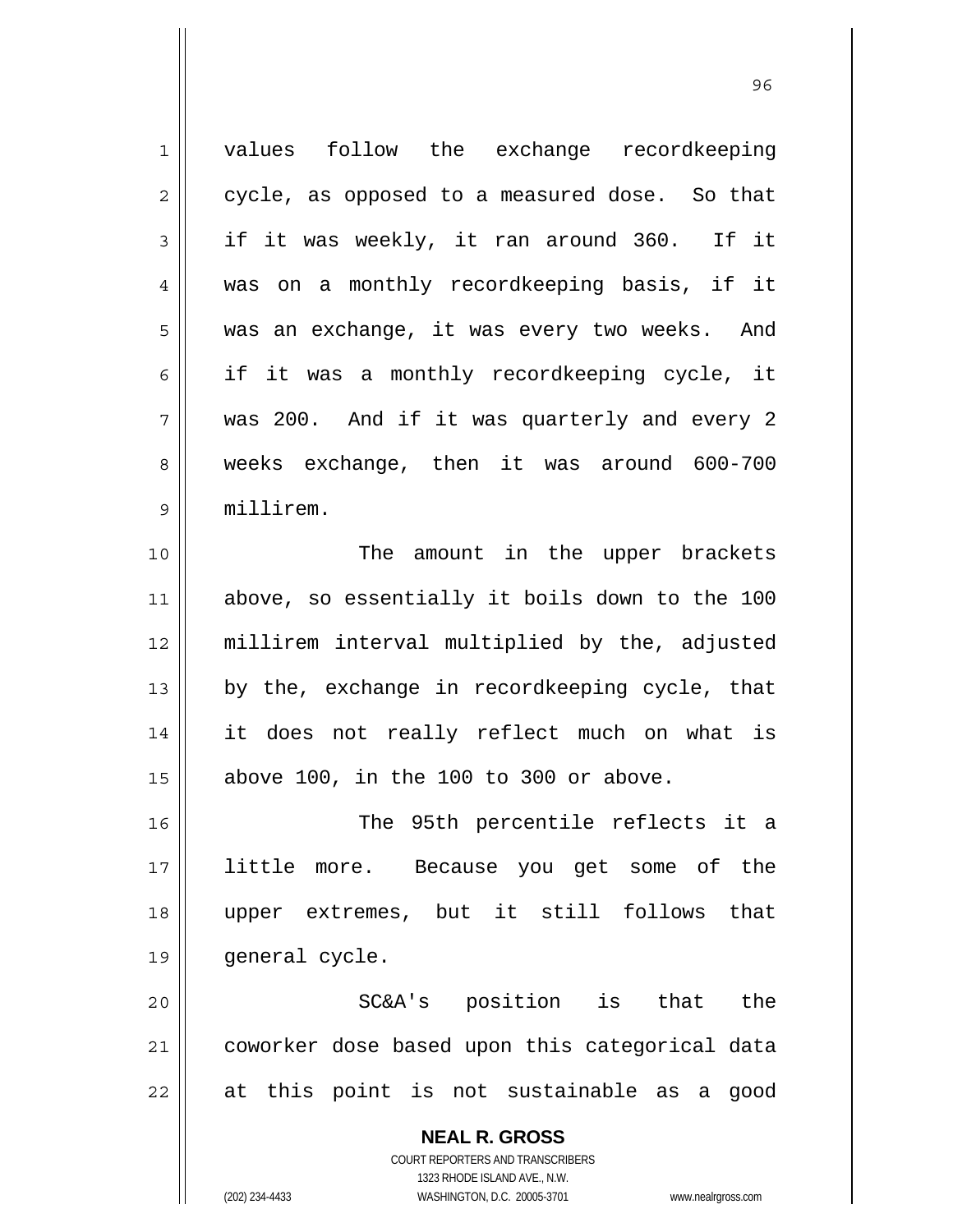working model. CHAIR BEACH: Thank you, Ron. NIOSH?

4 5 6 7 8 DR. ULSH: I think you hit the nail on the head, Ron, that the medium dose tends to be influenced heavily by the badge exchange cycle. And that's because most of the badge reads resulted in non-detect.

9 10 11 So I think you've got that part of it right. I didn't quite follow why that is not valid to use for coworker data, though.

12 13 14 15 MR. BUCHANAN: Well, the coworker data in a medium neutron dose is a function of the exchange cycle and the read cycle, which doesn't really reflect actual recorded dose.

16 17 MR. MORRIS: It does reflect recorded dose as corrected or missed dose.

18 19 20 21 22 DR. ULSH: Right. It reflects the fact that those badges were in less than detect. And that would tell you that unless the median is right around the limited detection, it would tell you that 50 percent

> **NEAL R. GROSS** COURT REPORTERS AND TRANSCRIBERS 1323 RHODE ISLAND AVE., N.W. (202) 234-4433 WASHINGTON, D.C. 20005-3701 www.nealrgross.com

1

2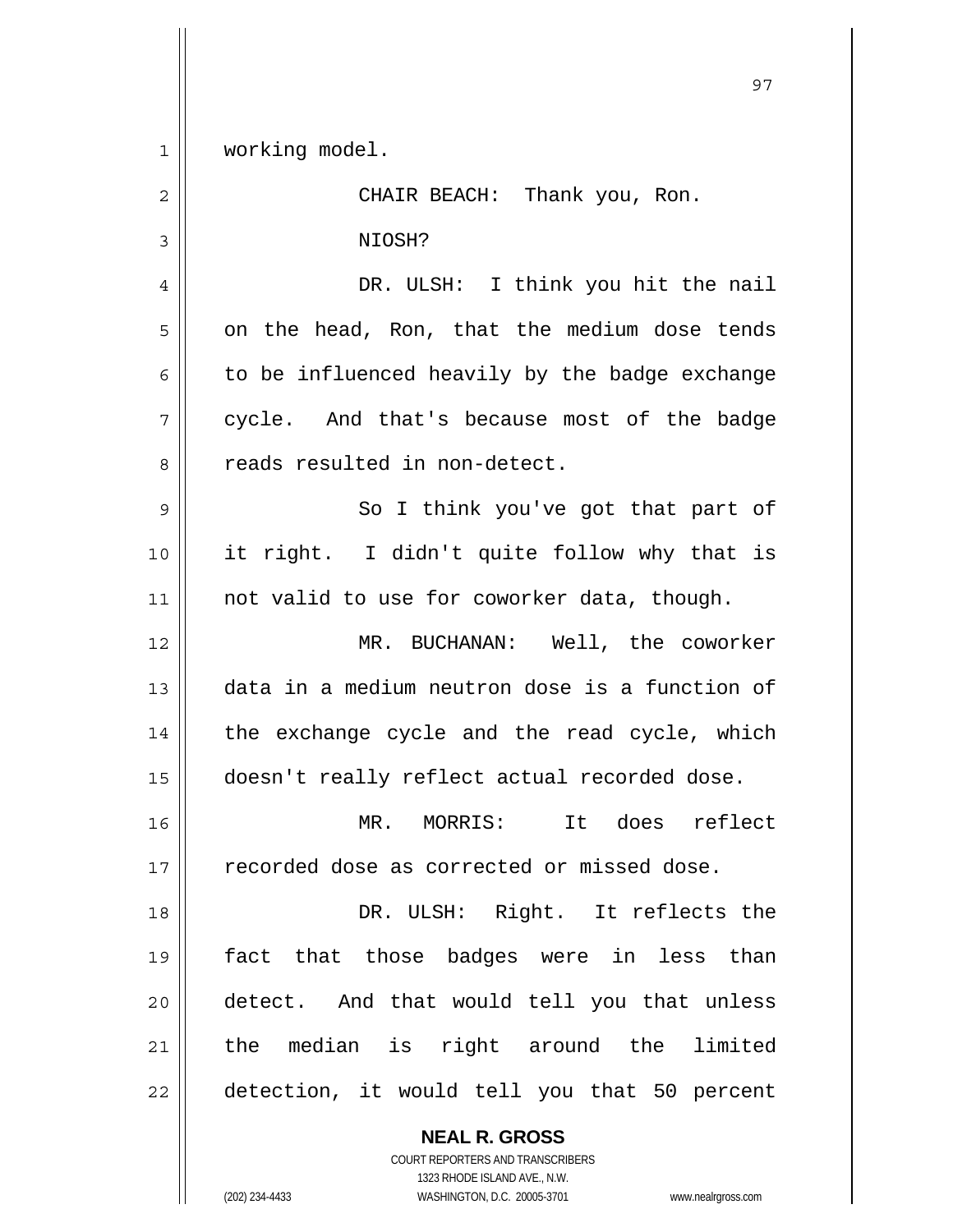1

of the people got right around the LOD.

2 3 4 5 6 7 8 And, furthermore, I mean, what we are talking about here, these are the people who are permanently stationed in, say, for instance, SM building. It's reasonable to presume that the monitored workers were ones that were at least judged to be at highest exposure potential.

9 10 11 12 13 14 15 16 So when we are talking about an unmonitored worker, in the Mound-specific situation, what we are talking about is someone who went into, say, for instance, SM building, maybe a plumber, maybe a carpenter, who was not permanently stationed in SM building but was a visitor to that building, not to the site but to that building.

17 18 19 20 21 And they picked up a visitor badge, a visitor photon and neutron badge. They went into the site. They came back out. Unless their photon badge read above a certain level, they didn't bother to read the neutron badge.

So I would propose to you that

**NEAL R. GROSS** COURT REPORTERS AND TRANSCRIBERS 1323 RHODE ISLAND AVE., N.W. (202) 234-4433 WASHINGTON, D.C. 20005-3701 www.nealrgross.com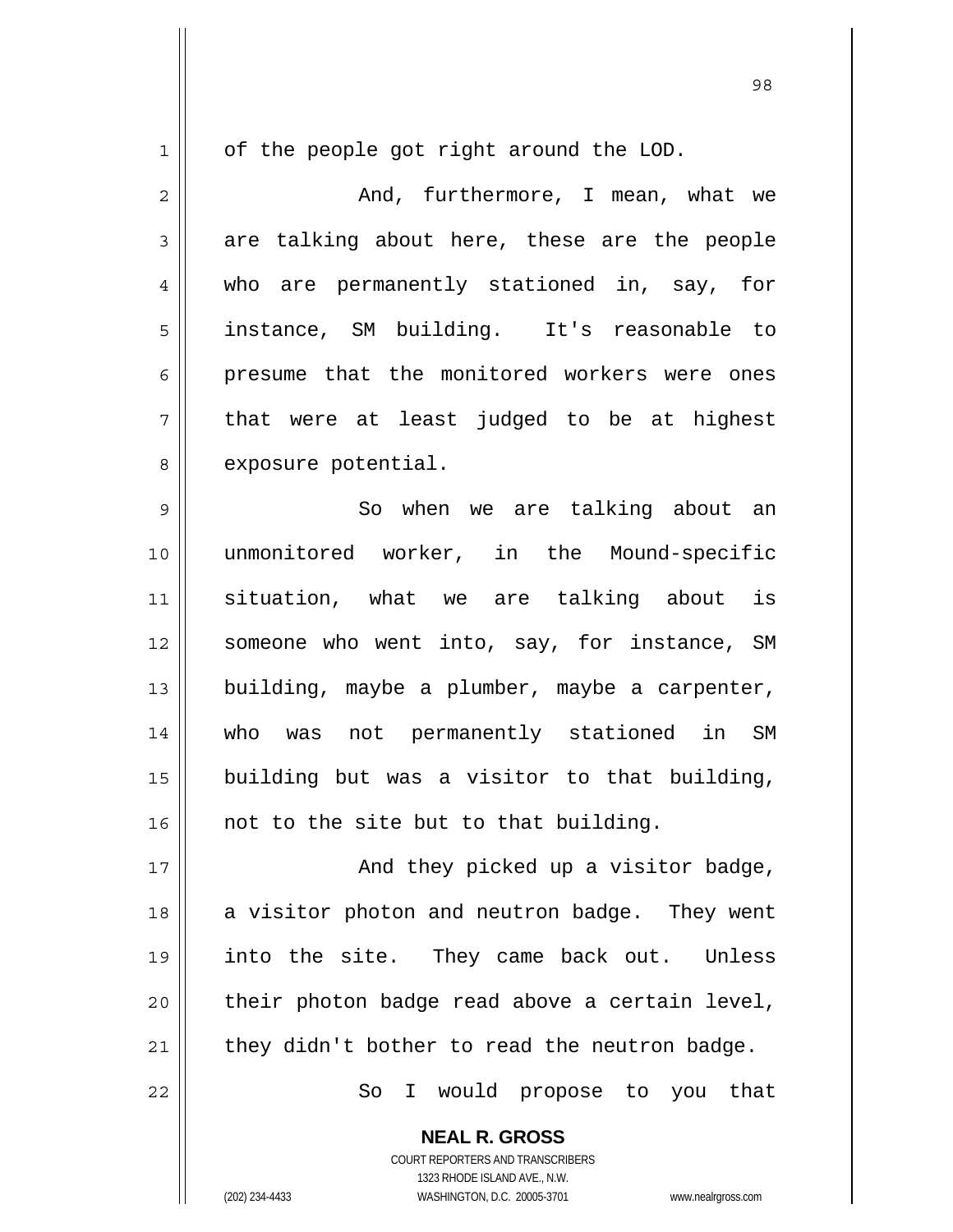those people that fall into that visitor-type category were certainly at far lower exposure potential than the people who were badge and permanently stationed in SM.

5 6 7 8 9 10 11 12 13 14 15 16 Therefore, if we're applying a coworker model based on the people who wore badges who were, in fact, overestimating by quite a bit the dose that those unmonitored people could have gotten on a one or two-day entry into that building, the fact that even the monitored workers got right around the LOD just simply indicates that, well, I would say it indicates that, number one, they were badged frequently and, number two, it indicates success somewhat in limiting neutron dose.

17 18 19 20 21 22 I don't see why even at 100 percent or more LOD, why it would not be bounding or sufficient to estimate the unmonitored workers' dose at the LOD. I mean, that's -- MR. BUCHANAN: Well, because in this case the dose you would assign would

> **NEAL R. GROSS** COURT REPORTERS AND TRANSCRIBERS 1323 RHODE ISLAND AVE., N.W. (202) 234-4433 WASHINGTON, D.C. 20005-3701 www.nealrgross.com

1

2

3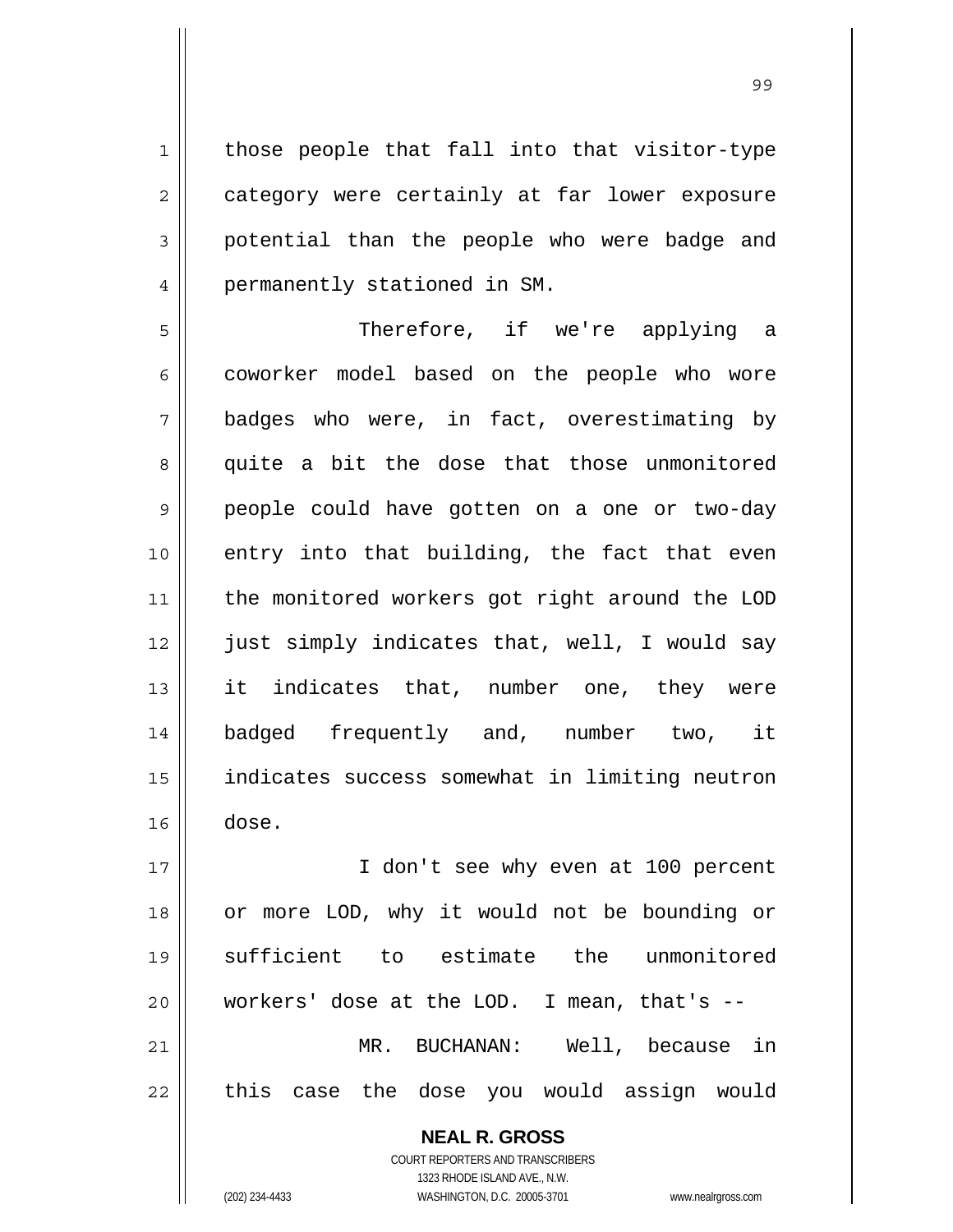**NEAL R. GROSS** 1 2 3 4 5 6 7 8 9 10 11 12 13 14 15 16 17 18 19 20 21 22 depend upon the exchange cycle and the degree of the cycle of the recordkeeping, as opposed to any measured dose -- MR. MORRIS: That's what it is when we do a dose reconstruction with this data right now. If there is an identified monitored worker who shows up with this NTA film right now we assign, most of the doses are driven by the missed dose concept. MR. STEWART: Measured dose is a small fraction of the dose we assign in Mound claims. DR. ULSH: In any claims, really. MR. SHARFI: It's true for any assignment. They're driven by this list. MR. STEWART: There are exceptions. If the person worked exclusively with neutron sources, then their measured dose may eclipse in this dose to a greater or lesser degree. DR. ULSH: There are very few situations across the complex where most of the dose if you look at a coworker

100

COURT REPORTERS AND TRANSCRIBERS 1323 RHODE ISLAND AVE., N.W.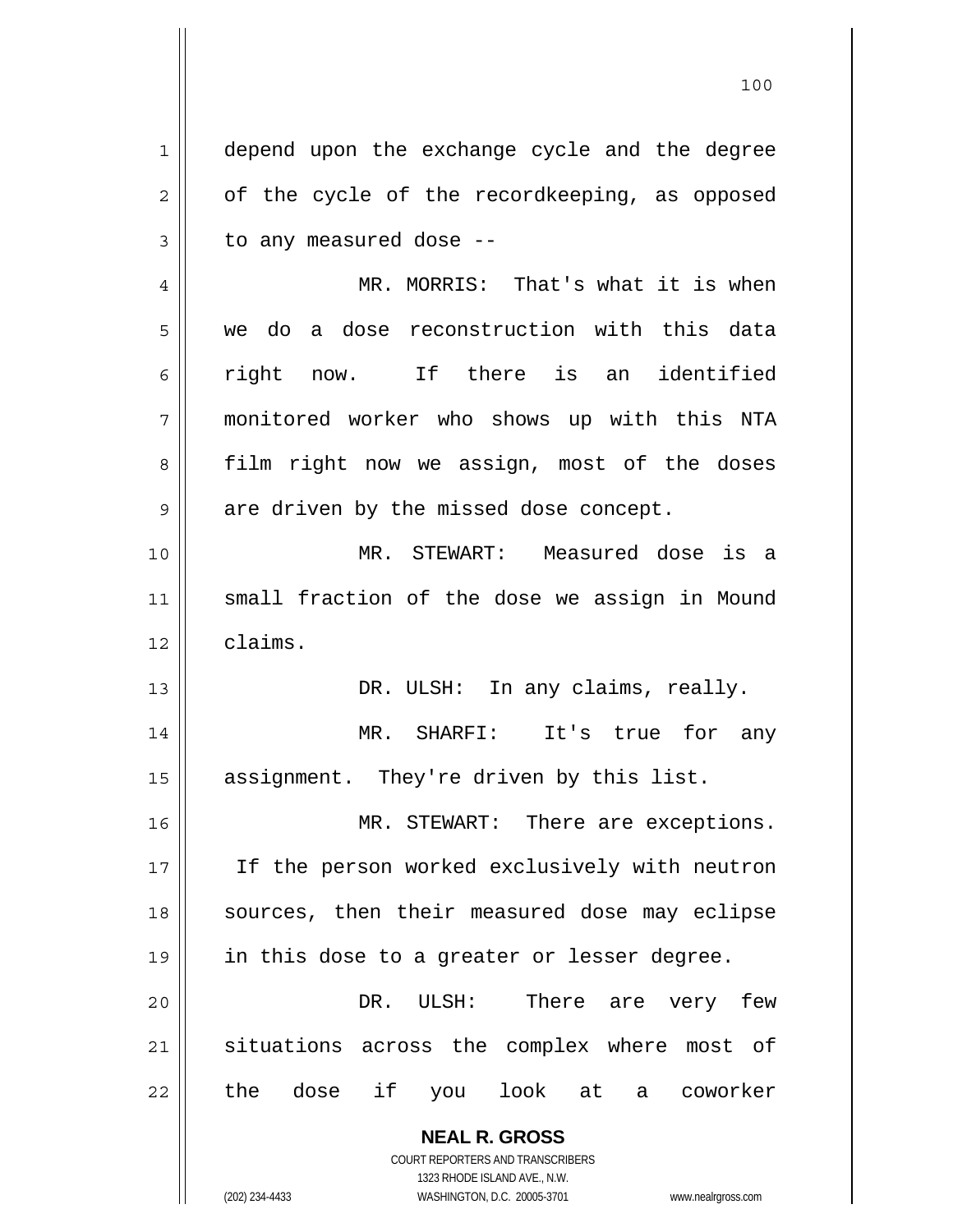$\begin{array}{c|c|c|c} 1 & 1 \end{array}$ distribution is above the LOD.

| $\overline{2}$ | There probably are some, but I                                                                                                                                  |
|----------------|-----------------------------------------------------------------------------------------------------------------------------------------------------------------|
| $\mathfrak{Z}$ | would say they are pretty darned rare. This                                                                                                                     |
| $\overline{4}$ | is not a Mound-specific situation.                                                                                                                              |
| 5              | MR. BUCHANAN: But if you step back                                                                                                                              |
| 6              | for a minute, you are essentially saying if a                                                                                                                   |
| 7              | person is unmonitored, you are going to assign                                                                                                                  |
| 8              | them misdose.                                                                                                                                                   |
| 9              | DR. ULSH: Correct.                                                                                                                                              |
| 10             | MR. STEWART: We don't have much --                                                                                                                              |
| 11             | there are two kinds of unmonitored doses.                                                                                                                       |
| 12             | Those doses that have a zero in that column                                                                                                                     |
| 13             | for that year because we only have annual data                                                                                                                  |
| 14             | are assumed to be monitored and, therefore,                                                                                                                     |
| 15             | get misdose.                                                                                                                                                    |
| 16             | If they state that they are not                                                                                                                                 |
| 17             | monitored in that year, which some records do,                                                                                                                  |
| 18             | or if that year is missing from the MESH                                                                                                                        |
| 19             | printout, that worker is assumed to<br>be                                                                                                                       |
| 20             | unmonitored in that year and does not receive                                                                                                                   |
| 21             | misdose.                                                                                                                                                        |
| 22             | MR. BUCHANAN: But in this case,                                                                                                                                 |
|                | <b>NEAL R. GROSS</b><br>COURT REPORTERS AND TRANSCRIBERS<br>1323 RHODE ISLAND AVE., N.W.<br>(202) 234-4433<br>WASHINGTON, D.C. 20005-3701<br>www.nealrgross.com |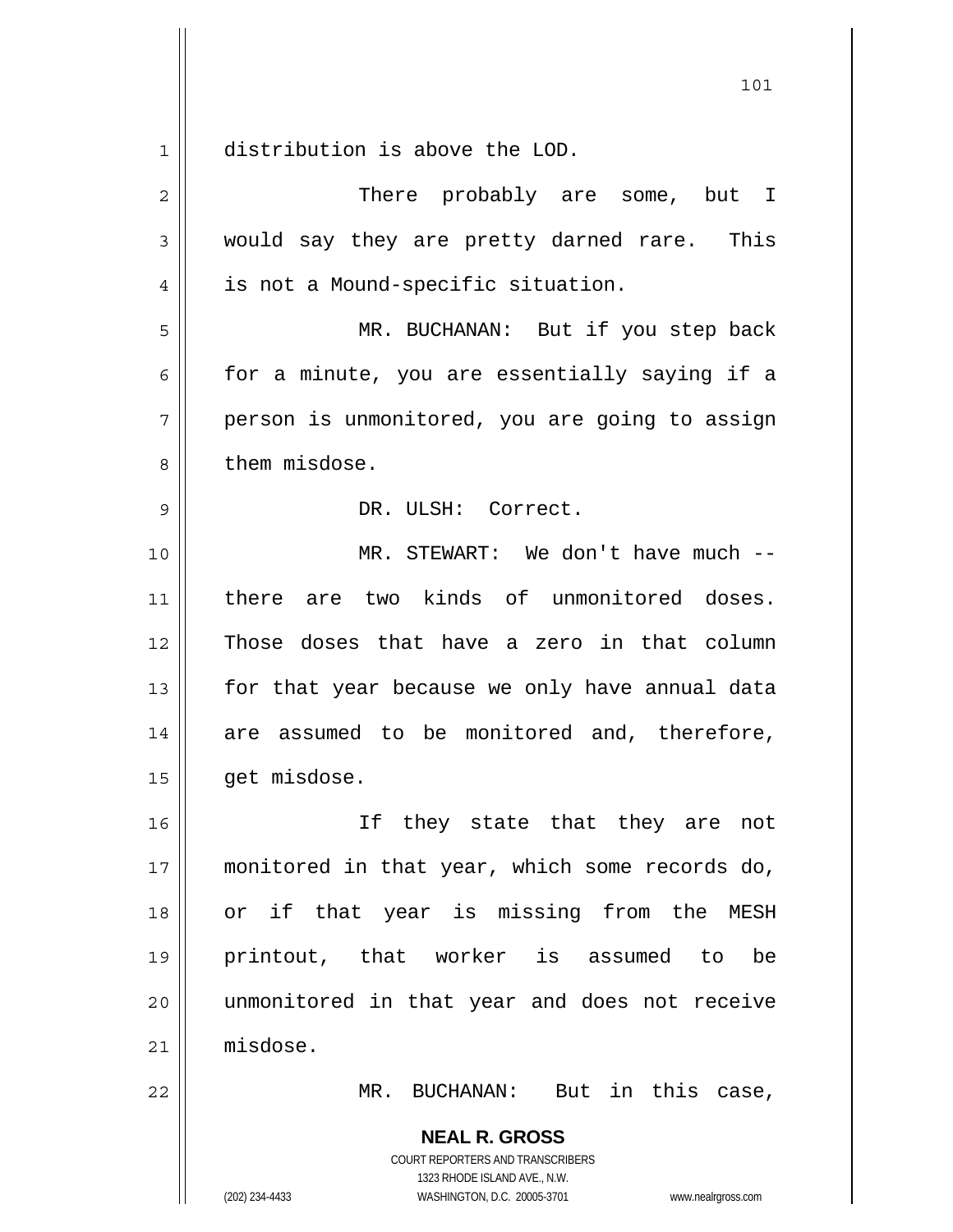**NEAL R. GROSS** COURT REPORTERS AND TRANSCRIBERS 1323 RHODE ISLAND AVE., N.W. (202) 234-4433 WASHINGTON, D.C. 20005-3701 www.nealrgross.com 1 2 3 4 5 6 7 8 9 10 11 12 13 14 15 16 17 18 19 20 21 22 this would be used for workers which should have been monitored, not monitored -- MR. STEWART: Correct. DR. ULSH: It would be used for workers in that situation that I described. It went in on a visitor badge because their gamma dose didn't exceed that threshold. They didn't bother to read the neutron badge, the assumption being that, well, if the gamma is not passing that number, then the neutron certainly wouldn't. We are not accepting that rationale at face value. We're saying no. We're going to go back and assign the neutron dose. MR. BUCHANAN: Okay. And so we went back and assigned a misdose on their badge cycles would be a simpler process and essentially what we're doing here. MR. MORRIS: Except at the 95th percentile. DR. ULSH: Well, in some situations.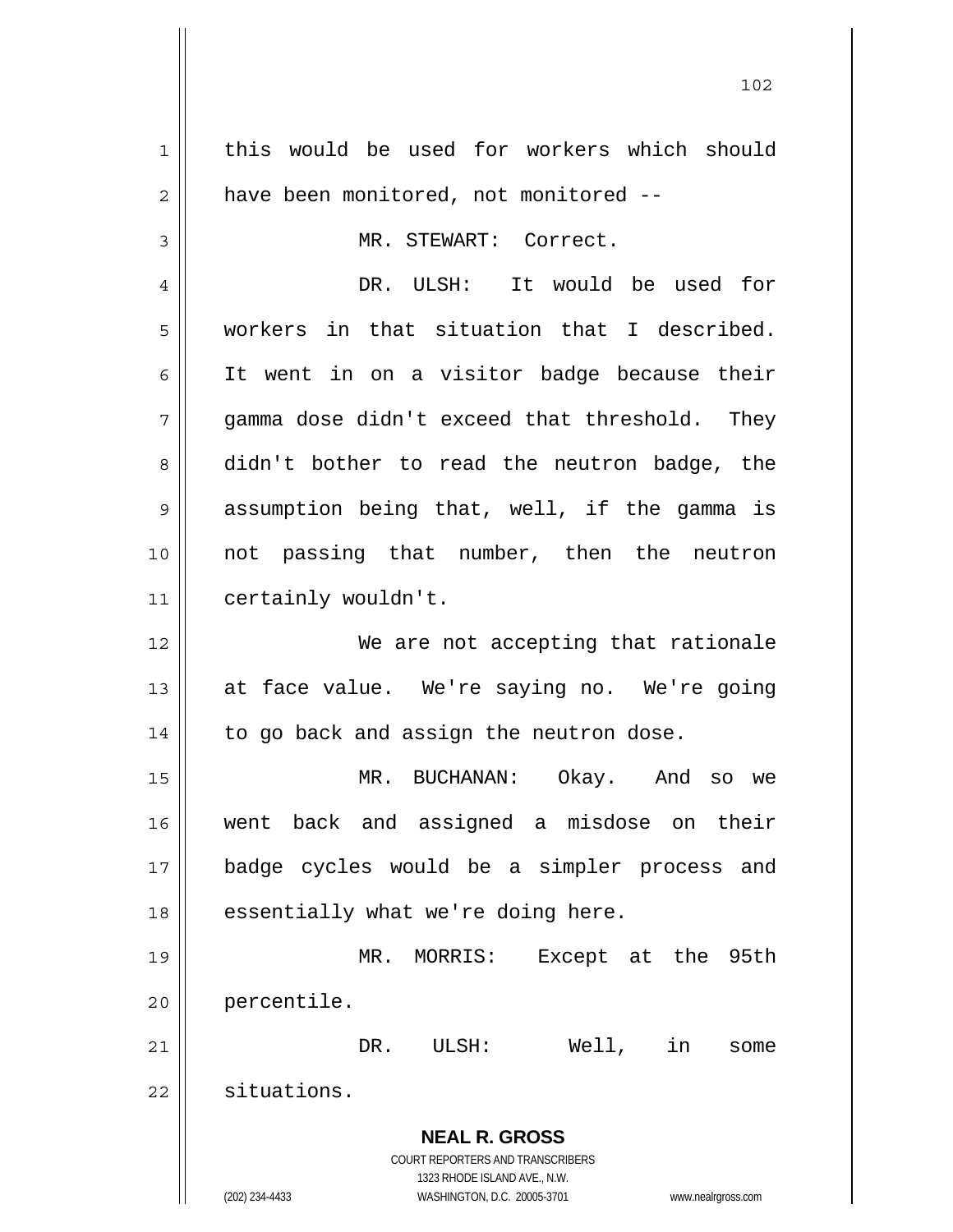| $\mathbf 1$    | MR. MORRIS: I think generally                  |
|----------------|------------------------------------------------|
| $\overline{2}$ | you're probably close to right except for the  |
| 3              | median value. Ninety-fifth percentile value    |
| $\overline{4}$ | tends to be a little higher than that.         |
| 5              | MR. BUCHANAN: I don't disagree.                |
| 6              | just saying, is that an acceptable<br>$I'$ m   |
| 7              | practice when it boils down to when you have   |
| 8              | an unmonitored worker which you want to assign |
| 9              | dose to, essentially, say that we're going to  |
| 10             | assign him misdose because that's what the     |
| 11             | badge results showed on a general categorized  |
|                |                                                |
| 12             | basis? Is that an acceptable practice?         |
| 13             | DR. ULSH: I don't think that would             |
| 14             | be acceptable if the actual coworker           |
| 15             | distribution of the monitored workers showed a |
| 16             | median dose that was above the LOD. In that    |
| 17             | situation, if we said, "No. We're going to     |
| 18             | give a misdose," that would not<br>be          |
| 19             | appropriate. But the fact that we have looked  |
| 20             | at the actual monitored worker population and  |
| 21             | the median dose is at the LOD, then that's     |

**NEAL R. GROSS** COURT REPORTERS AND TRANSCRIBERS 1323 RHODE ISLAND AVE., N.W. (202) 234-4433 WASHINGTON, D.C. 20005-3701 www.nealrgross.com

 $\prod$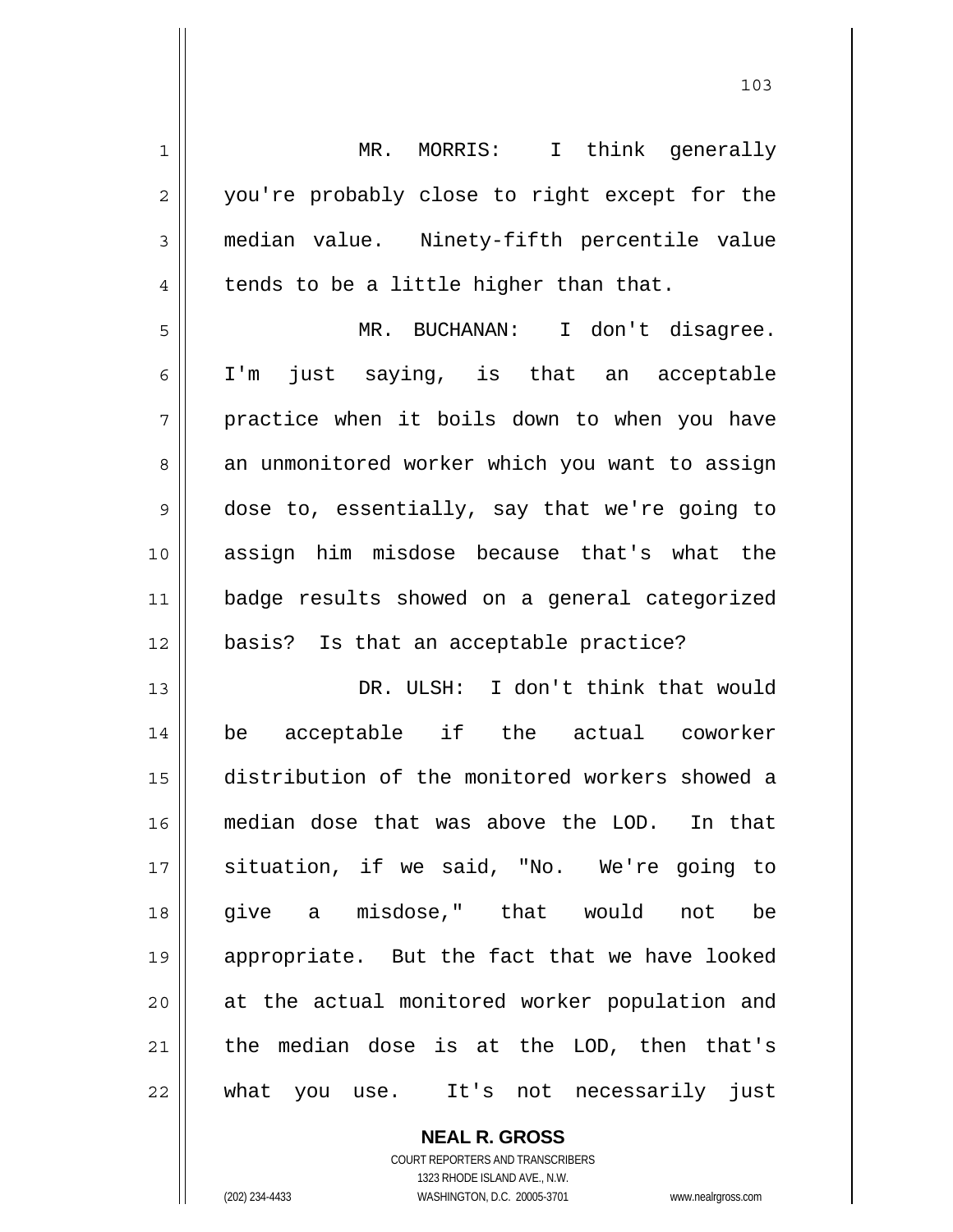| $\mathbf{1}$   | applying misdose. It's based on<br>the                              |
|----------------|---------------------------------------------------------------------|
| $\mathbf{2}$   | experience of the actual worker population.                         |
| 3              | Now, that happens to be at the LOD,                                 |
| $\overline{4}$ | but that's reflective of the situation at the                       |
| 5              | site. I don't know what else we could do. We                        |
| 6              | can't make the median something different than                      |
| 7              | it actually is.                                                     |
| 8              | MR. BUCHANAN: We do have<br>some                                    |
| 9              | detailed data. I mean, for years -- this                            |
| 10             | covers '51 through '60 or you say it will from                      |
| 11             | the phone conference. You have some more data                       |
| 12             | to fill in some of these months that aren't                         |
| 13             | available as we went to a period of time, say,                      |
| 14             | '62 or something and saying, how does this                          |
| 15             | apply during this period when we do have some                       |
| 16             | other data? Have we checked to see if this is                       |
| 17             | realistic?                                                          |
| 18             | MR. MORRIS: Are you saying have we                                  |
| 19             | taken a monitored worker whom we have data for                      |
| 20             | and reconstructed the dose --                                       |
| 21             | Right and compared<br>MR. BUCHANAN:                                 |
| 22             | it.                                                                 |
|                |                                                                     |
|                | <b>NEAL R. GROSS</b><br>COURT REPORTERS AND TRANSCRIBERS            |
|                | 1323 RHODE ISLAND AVE., N.W.                                        |
|                | (202) 234-4433<br>WASHINGTON, D.C. 20005-3701<br>www.nealrgross.com |

 $\mathsf{I}$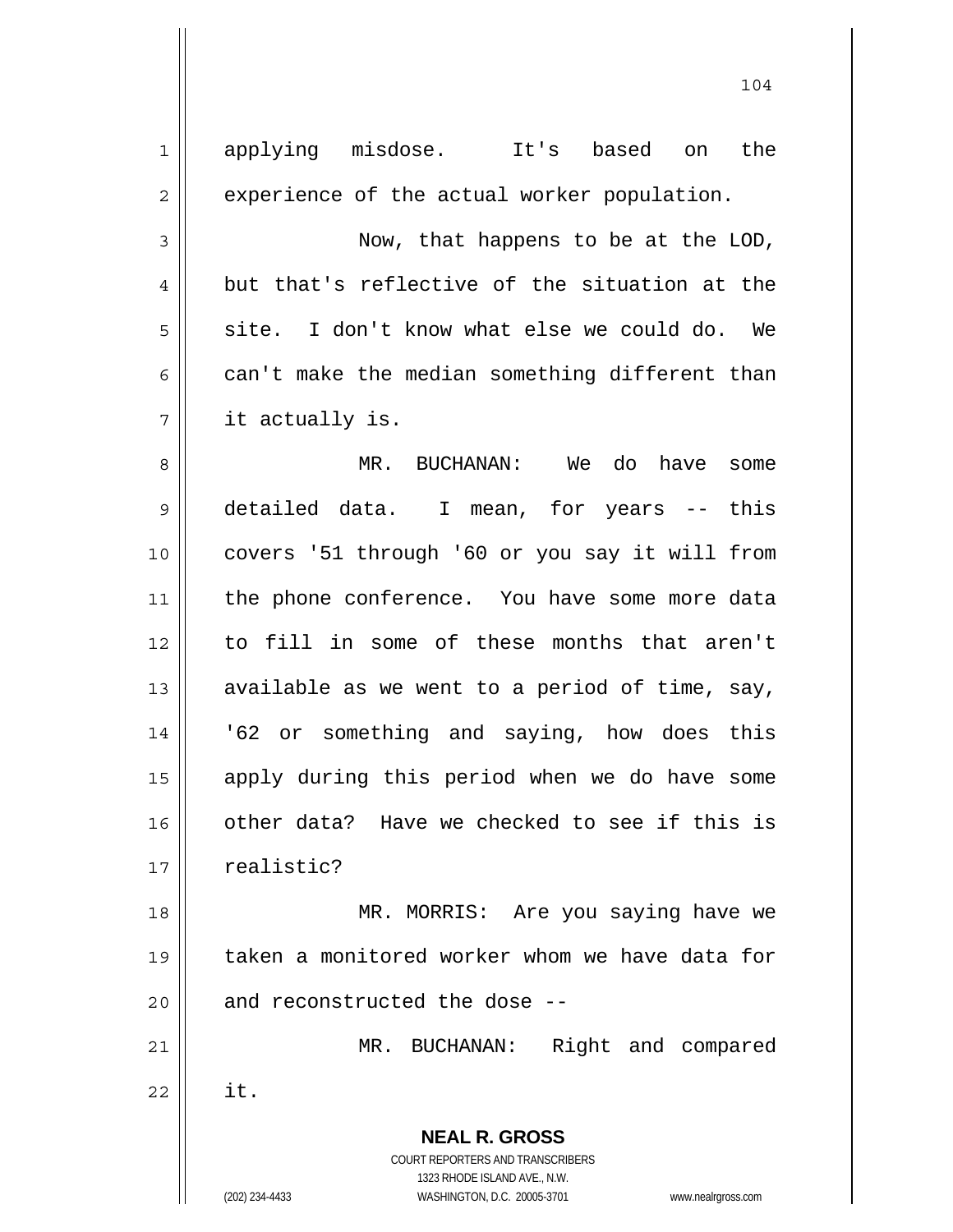| 1              | MR. MORRIS: Well, of course, you                                                                    |
|----------------|-----------------------------------------------------------------------------------------------------|
| 2              | will find that some people have more and some                                                       |
| 3              | people have less. That's the definition of                                                          |
| $\overline{4}$ | median and 95th percentile.                                                                         |
| 5              | MR. BUCHANAN:<br>This is the first                                                                  |
| 6              | time, just like the Monte Carlo monitoring,                                                         |
| 7              | this is the first time I have seen the                                                              |
| 8              | categorical badge data used for coworker.                                                           |
| $\mathsf 9$    | The only question<br>MR. MORRIS:                                                                    |
| 10             | really is, how do you take numbers that were                                                        |
| 11             | traditionally are integer values and we end up                                                      |
| 12             | making an assumption that it's the middle of a                                                      |
| 13             | distribution, instead of an actual number                                                           |
| 14             | lower or above the middle of the distribution?                                                      |
| 15             | But our bands are pretty tight.                                                                     |
| 16             | It's not like they're spanning from zero to                                                         |
| 17             | five to ten rem.<br>five<br>and<br>They're<br>rem                                                   |
| 18             | fractions of a rem.                                                                                 |
| 19             | So I don't think that there's a lot                                                                 |
| 20             | of lost information by the fact that it's                                                           |
| 21             | categorized. It's still pretty tightly binned                                                       |
| 22             | data.                                                                                               |
|                | <b>NEAL R. GROSS</b><br>COURT REPORTERS AND TRANSCRIBERS                                            |
|                | 1323 RHODE ISLAND AVE., N.W.<br>(202) 234-4433<br>WASHINGTON, D.C. 20005-3701<br>www.nealrgross.com |

105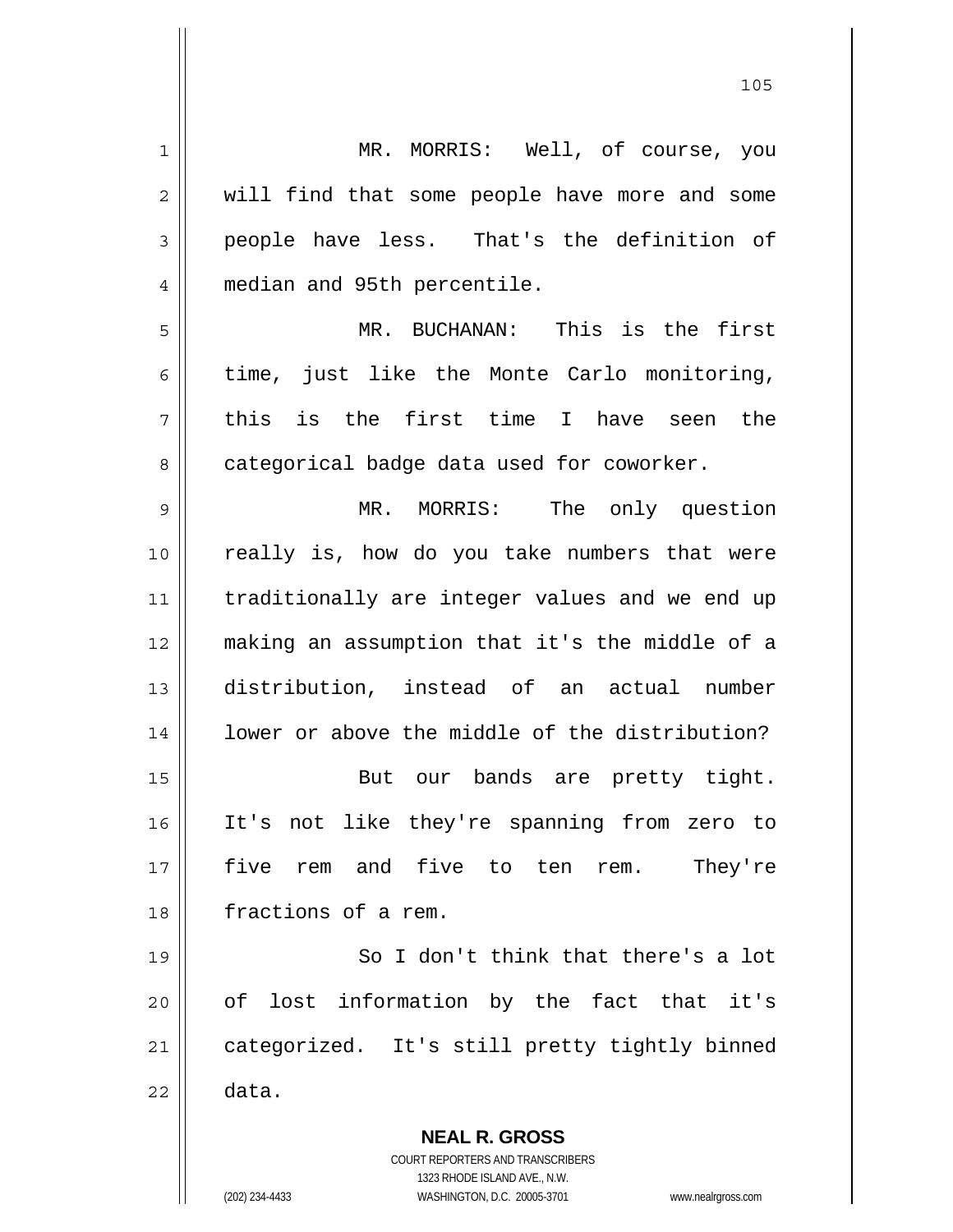| 1              | DR. ULSH: In fact, since it's a                                     |
|----------------|---------------------------------------------------------------------|
| $\overline{c}$ | log-normal distribution, almost certainly if                        |
| 3              | you actually had the data to look inside those                      |
| 4              | bins and see how many -- see, the first bin is                      |
| 5              | zero to 100. If you had the power to look                           |
| 6              | inside those bins, you're going to find that                        |
| 7              | most of them are clustered right around zero.                       |
| 8              | So by using categorical data, we're                                 |
| 9              | being claimant-favorable.                                           |
| 10             | CHAIR BEACH: So can you provide                                     |
| 11             | the Work Group with a model that has been                           |
| 12             | validated against representative Mound doses,                       |
| 13             | actual doses of record?                                             |
| 14             | MR. STEWART: We have data for some                                  |
| 15             | In some claims, we have actual<br>years.                            |
| 16             | individual cycle data. And that I don't                             |
| 17             | remember whether the later years have neutron                       |
| 18             | data or not, but form 1015 in some of the                           |
| 19             | claims has this information in it.                                  |
| 20             | DR. ULSH: So what kind of a test                                    |
| 21             | are you looking for here? If we take a worker                       |
| 22             | who is monitored and we have his gamma and his                      |
|                | <b>NEAL R. GROSS</b>                                                |
|                | <b>COURT REPORTERS AND TRANSCRIBERS</b>                             |
|                | 1323 RHODE ISLAND AVE., N.W.                                        |
|                | (202) 234-4433<br>WASHINGTON, D.C. 20005-3701<br>www.nealrgross.com |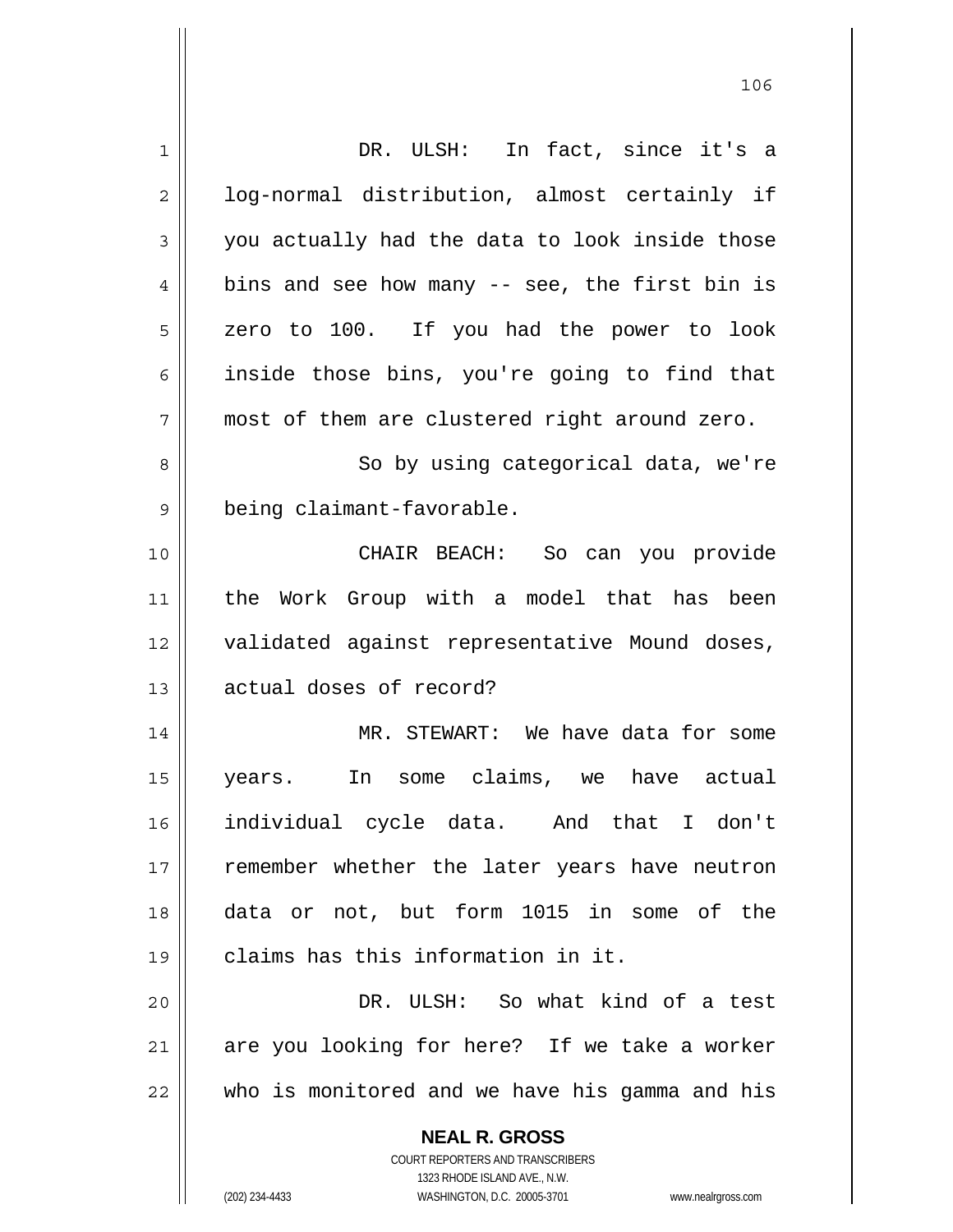**NEAL R. GROSS** COURT REPORTERS AND TRANSCRIBERS 1323 RHODE ISLAND AVE., N.W. 1 2 3 4 5 6 7 8 9 10 11 12 13 14 15 16 17 18 19 20 21 22 neutron but we just say, "Well, let's just pretend that we don't have the neutron" and estimate it using this coworker model, does it over or under-predict the dose that we actually got? Is that kind of what you're asking here? Well, half the time it will and half the time it won't. MR. SHARFI: What's the value? He's a monitored worker. You can't treat him as a non-monitored worker, unmonitored worker, because he should have had dose because that's why he was monitored. You can't put someone in a position where you would expect him not to have dose when he actually worked in a position that did have dose. CHAIR BEACH: I just need to be able to validate what you're doing with the coworker model. MR. SHARFI: We've done this before. This is not the first time where we

107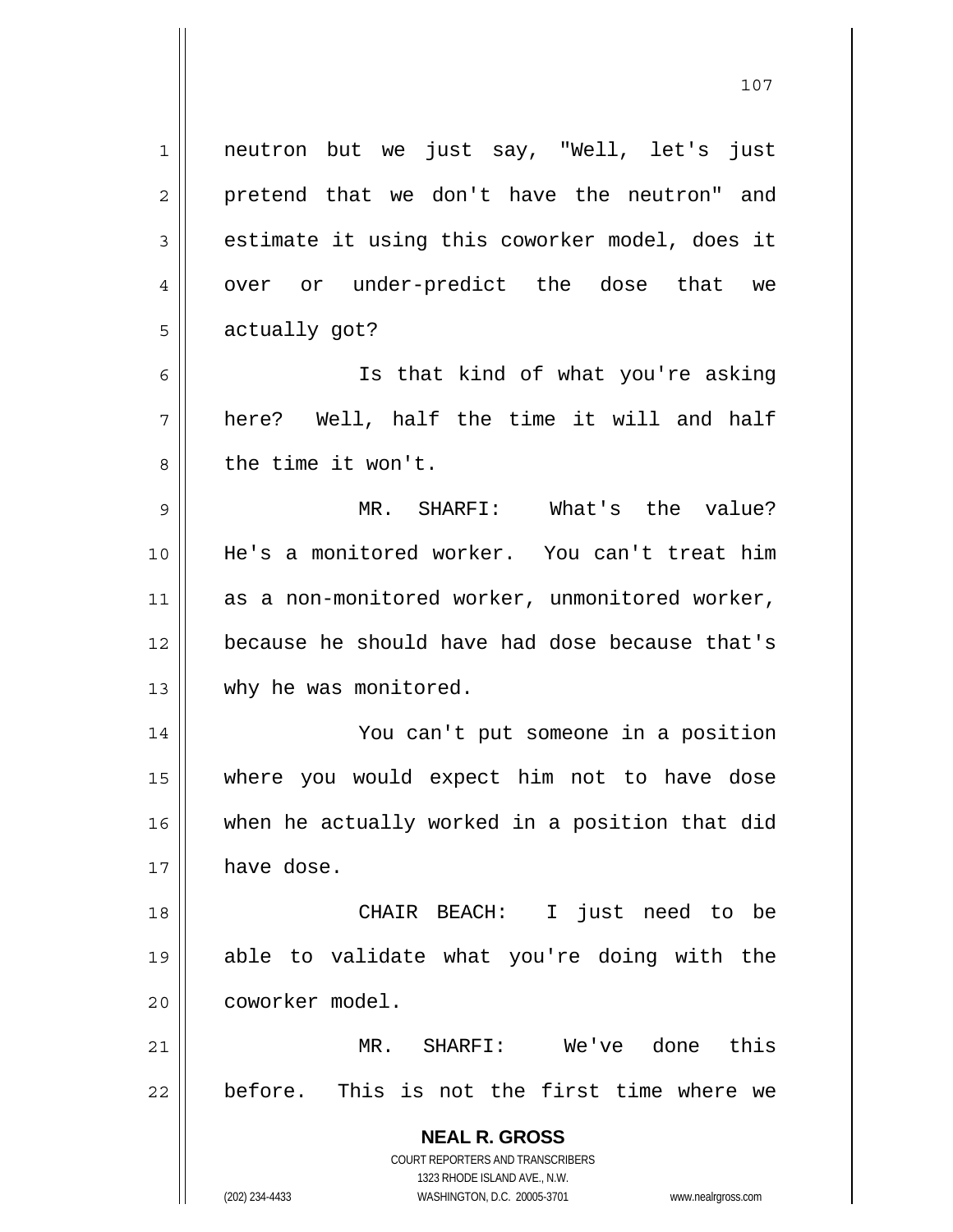1 have seen a median zero dose.

| $\overline{2}$ | DR. ULSH: Pretty much every other                                                                                                                                      |
|----------------|------------------------------------------------------------------------------------------------------------------------------------------------------------------------|
| 3              | site where you have a coworker distribution.                                                                                                                           |
| 4              | There might be a few where the median --                                                                                                                               |
| 5              | MR. SHARFI: On the DOE site,                                                                                                                                           |
| 6              | especially in the AWEs, you see a lot of sites                                                                                                                         |
| 7              | where you can find median doses were all below                                                                                                                         |
| 8              | the limited detection. So then your coworker,                                                                                                                          |
| 9              | really, your median coworker, would be all                                                                                                                             |
| 10             | missed steps.                                                                                                                                                          |
| 11             | DR. ULSH: I think what you are                                                                                                                                         |
| 12             | asking us to do is test the coworker model                                                                                                                             |
| 13             | against the data which was used to build the                                                                                                                           |
| 14             | coworker model.                                                                                                                                                        |
| 15             | CHAIR BEACH: Actual data.                                                                                                                                              |
| 16             | DR. ULSH: But you can't test the                                                                                                                                       |
| 17             | model against the data that was used to build                                                                                                                          |
| 18             | the model. It doesn't tell you anything.                                                                                                                               |
| 19             | MEMBER ZIEMER: You are testing it                                                                                                                                      |
| 20             | against itself if you do that --                                                                                                                                       |
| 21             | DR. ULSH: It is a tautology.                                                                                                                                           |
| 22             | MEMBER ZIEMER: Yes.                                                                                                                                                    |
|                | <b>NEAL R. GROSS</b><br><b>COURT REPORTERS AND TRANSCRIBERS</b><br>1323 RHODE ISLAND AVE., N.W.<br>WASHINGTON, D.C. 20005-3701<br>(202) 234-4433<br>www.nealrgross.com |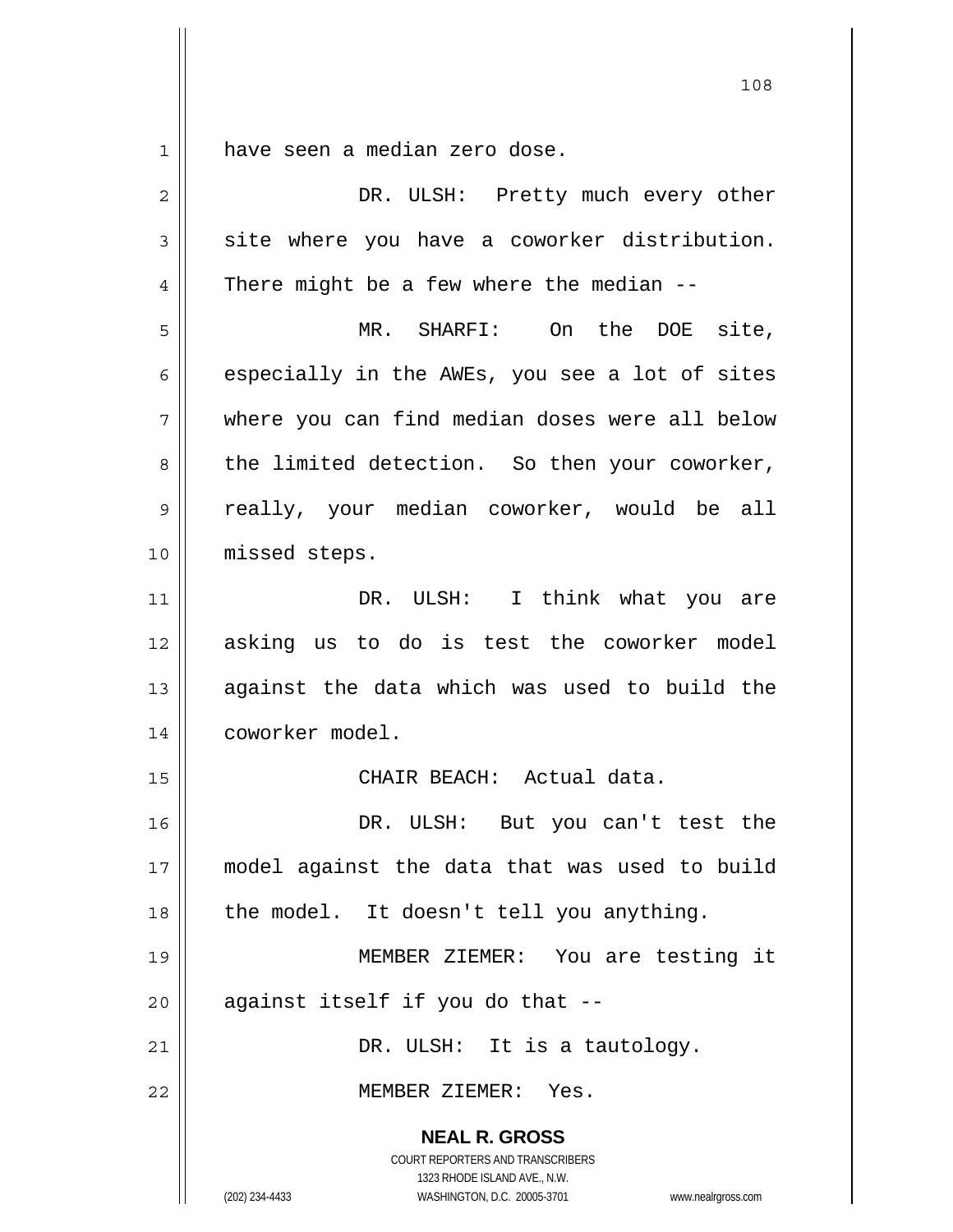| 1              | MR. BUCHANAN: What I think it                  |
|----------------|------------------------------------------------|
| $\overline{2}$ | boils down to is, the end concept -- and I     |
| 3              | haven't seen the category-type data used       |
| 4              | before for coworker, but the end concept is,   |
| 5              | is it allowable to assign misdose to people    |
| 6              | that weren't badged because essentially that's |
| 7              | what it boils down to.                         |
| 8              | MR. SHARFI: Theoretically you're               |
| $\mathsf 9$    | not really assigning misdose to them. You're   |
| 10             | saying that misdose is about as bounding as    |
| 11             | you can get for the 50th percentile. And       |
| 12             | you're saying that I can't see anything below  |
| 13             | the limit of detection. And, therefore,        |
| 14             | really the coworker dose is something under    |
| 15             | misdose, but that's about as good as<br>I can  |
| 16             | bound it.                                      |
| 17             | DR. ULSH: It's an overestimate.                |
| 18             | MR. SHARFI: Really, it is an                   |
| 19             | overestimate because you don't have the        |
| 20             | numbers below the limit of detection.<br>So,   |
| 21             | really, their real coworker dose is something  |
| 22             | under the limit of detection. All we can do    |
|                | <b>NEAL R. GROSS</b>                           |

COURT REPORTERS AND TRANSCRIBERS 1323 RHODE ISLAND AVE., N.W.

 $\mathsf{II}$ 

(202) 234-4433 WASHINGTON, D.C. 20005-3701 www.nealrgross.com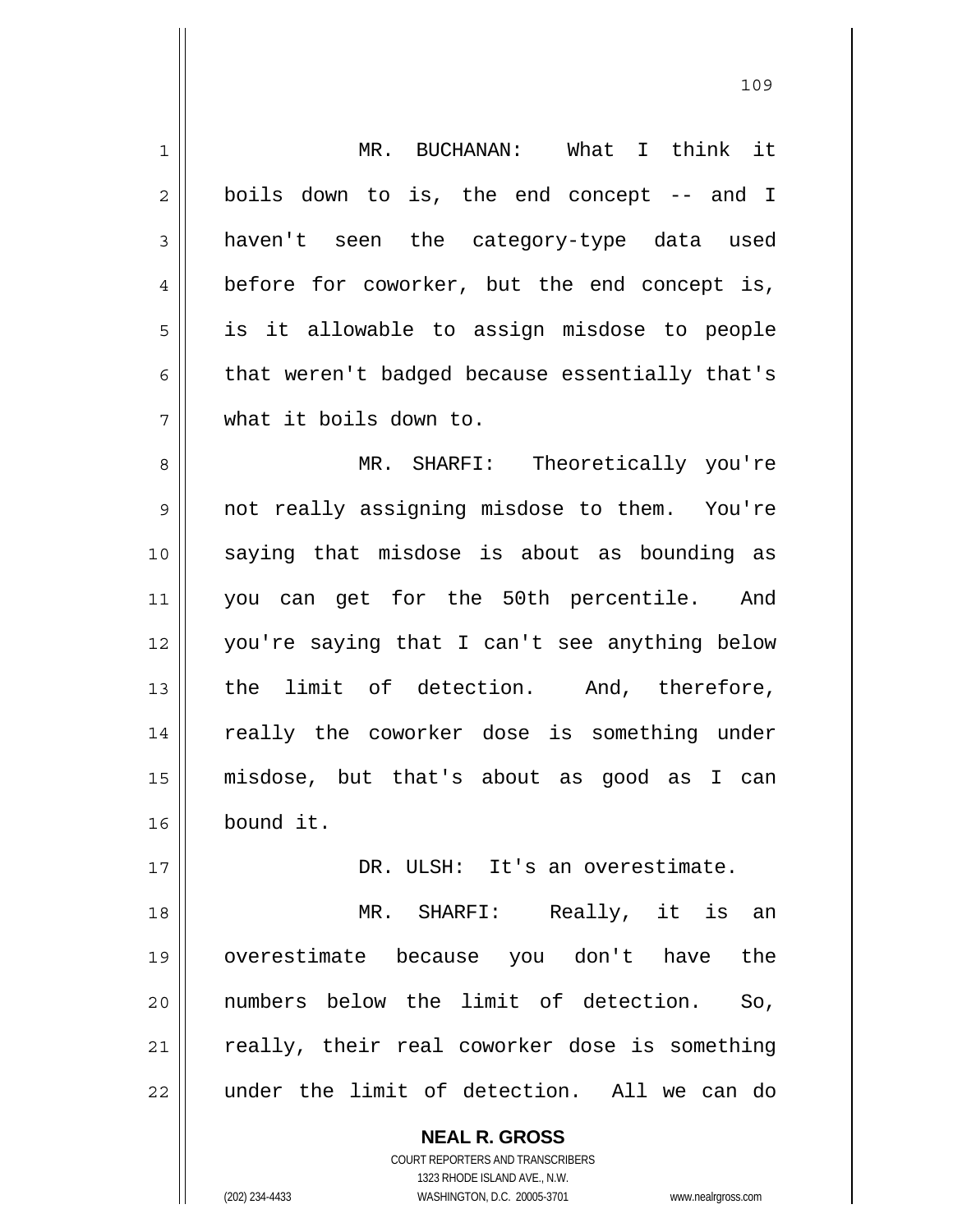**NEAL R. GROSS** COURT REPORTERS AND TRANSCRIBERS 1323 RHODE ISLAND AVE., N.W. (202) 234-4433 WASHINGTON, D.C. 20005-3701 www.nealrgross.com 1 2 3 4 5 6 7 8 9 10 11 12 13 14 15 16 17 18 19 20 21 22 is since it's under the limit of detection, all we can do is give them misdose. MR. FITZGERALD: You're purposely overestimating, really, is what you are doing. That is as tight as we can get. MR. SHARFI: That is as tight as you can get. MR. FITZGERALD: I think that helps. DR. ULSH: And that's the situation at every site because dosimeters at every site have a limited detection. MR. BUCHANAN: At other sites have ended up with neutron coworker dose being assigned, mainly by misdose. MR. STEWART: Well, all external coworker dose models include misdose, neutron or photon. MR. BUCHANAN: But this is the first time I've seen it. And maybe this is standard practice, but at Rocky Flats and such, did we run into where the coworker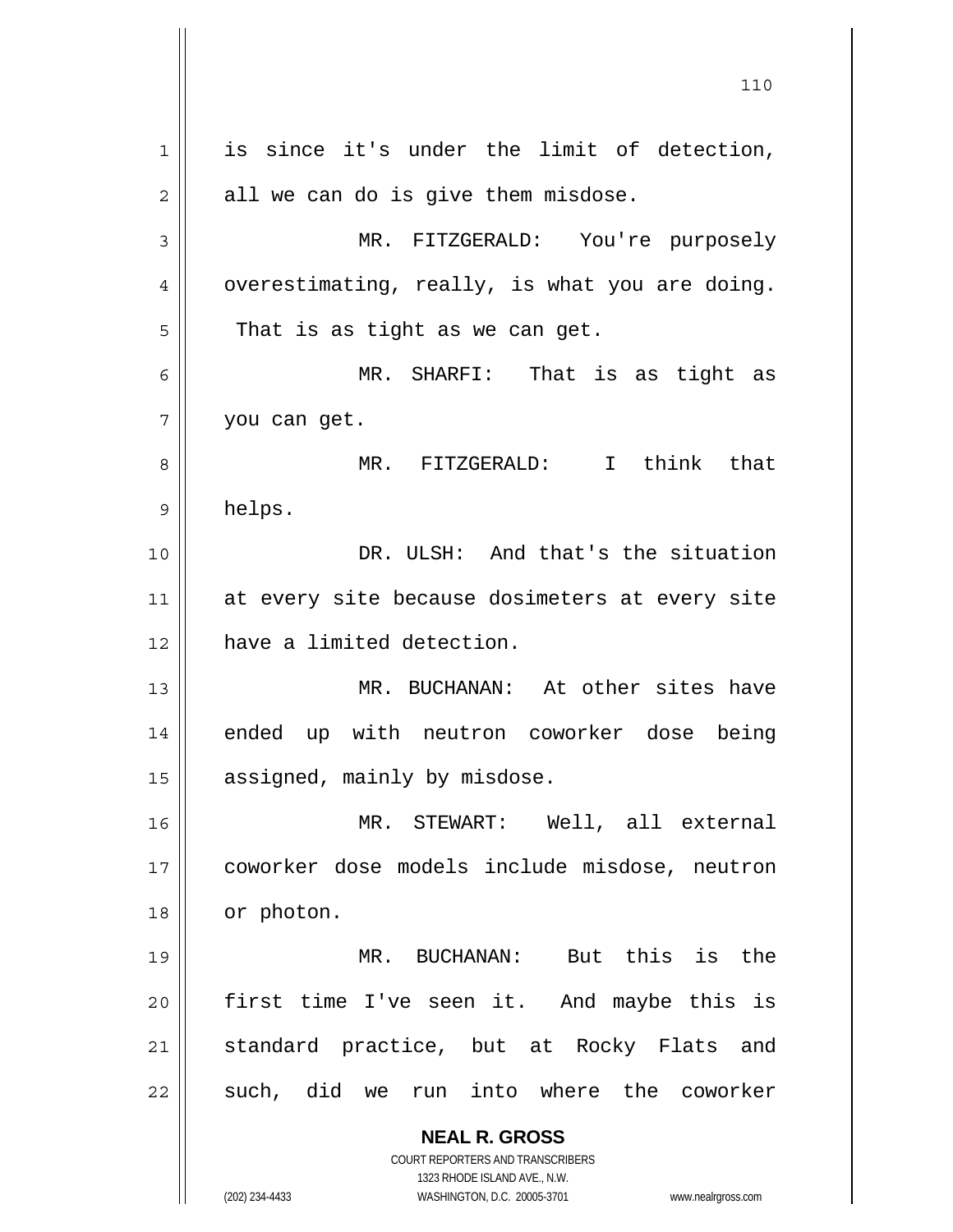1 2 neutron model essentially boiled down to misdose?

3 4 5 6 7 DR. ULSH: Well, the problem with Rocky Flats was we were told that we couldn't estimate neutron dose as the basis of the Rocky Flats SEC. So that is probably not a good --

8 9 10 MR. BUCHANAN: Well, whatever. Hanford is coworker neutron dose usually boiled down to just misdose.

11 12 13 14 MR. SHARFI: That would vary site by site. I mean, I can tell you I have seen gamma doses where the median for gamma dose was misdose in certain years alone.

15 16 17 18 19 20 21 So if you had neutron dose, I would imagine neutron dose probably would be, too, not for all years, but I have seen years where the 95th is the only thing that is really above the limit of detection. The median doses are all below the limit of detection.

22 So this isn't something we haven't seen before, probably more common. I would

> **NEAL R. GROSS** COURT REPORTERS AND TRANSCRIBERS 1323 RHODE ISLAND AVE., N.W. (202) 234-4433 WASHINGTON, D.C. 20005-3701 www.nealrgross.com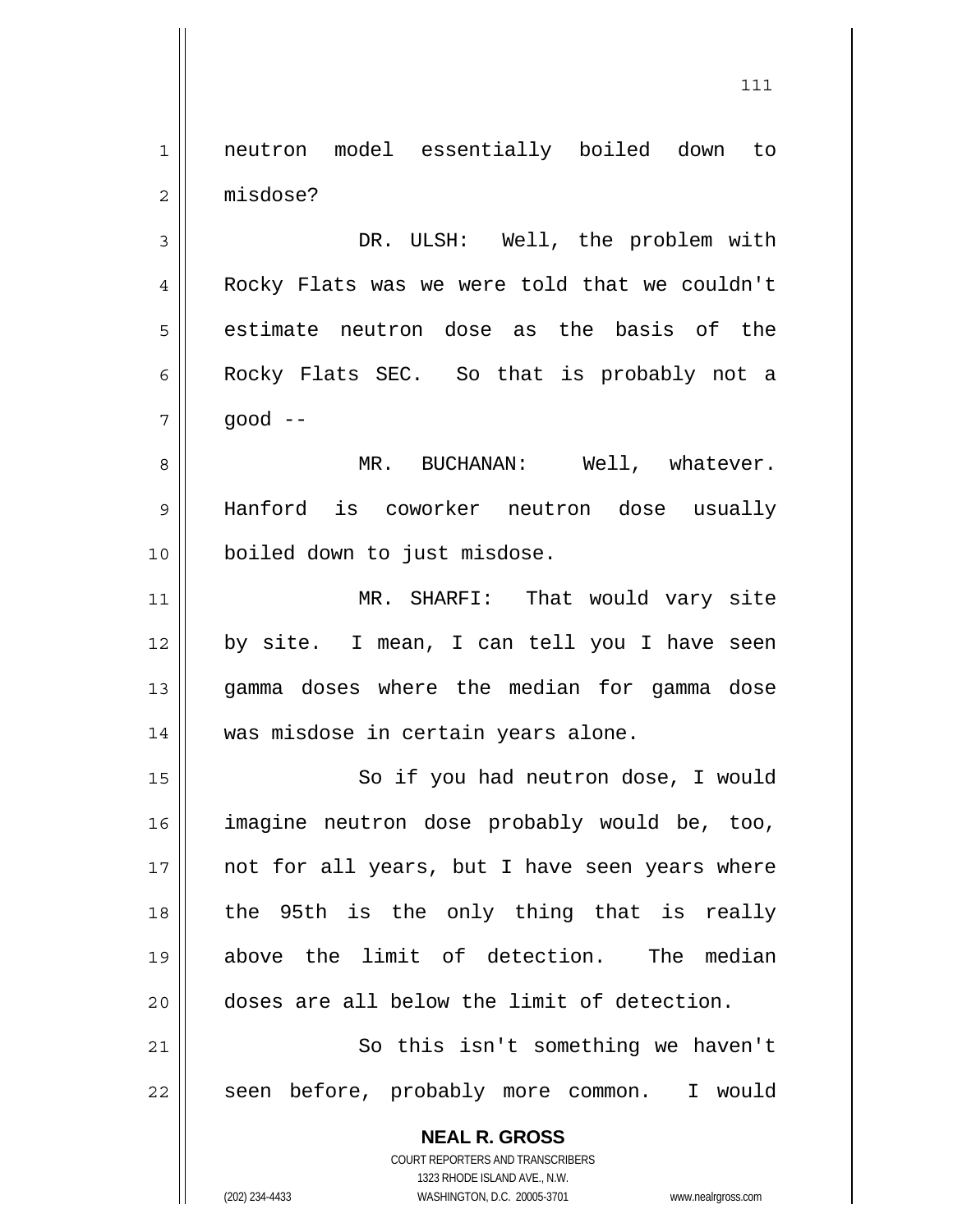**NEAL R. GROSS** COURT REPORTERS AND TRANSCRIBERS 1323 RHODE ISLAND AVE., N.W. (202) 234-4433 WASHINGTON, D.C. 20005-3701 www.nealrgross.com 1 2 3 4 5 6 7 8 9 10 11 12 13 14 15 16 17 18 19 20 21 22 imagine it would be more common with neutron because a lot of sites badged, over-badged, people that didn't require neutron dosimetry. So you are going to see a lot more zeros. DR. ULSH: And the LOD is higher. MR. SHARFI: Yes. And the LOD is much higher. So if you are badging people on a weekly basis, you are probably never going to see enough exposure to hit those limit of detections. Really, if they were to badge people quarterly, annually, the cumulative dose would kind of get enough to see above the limit of detection. So by badging people more frequently, you're really over-assigning dose by giving them misdose because you never really hit that cumulative dose enough to hit the limit of detection. DR. ULSH: That is the last issue you were -- MR. BUCHANAN: Yes. DR. ULSH: If I could be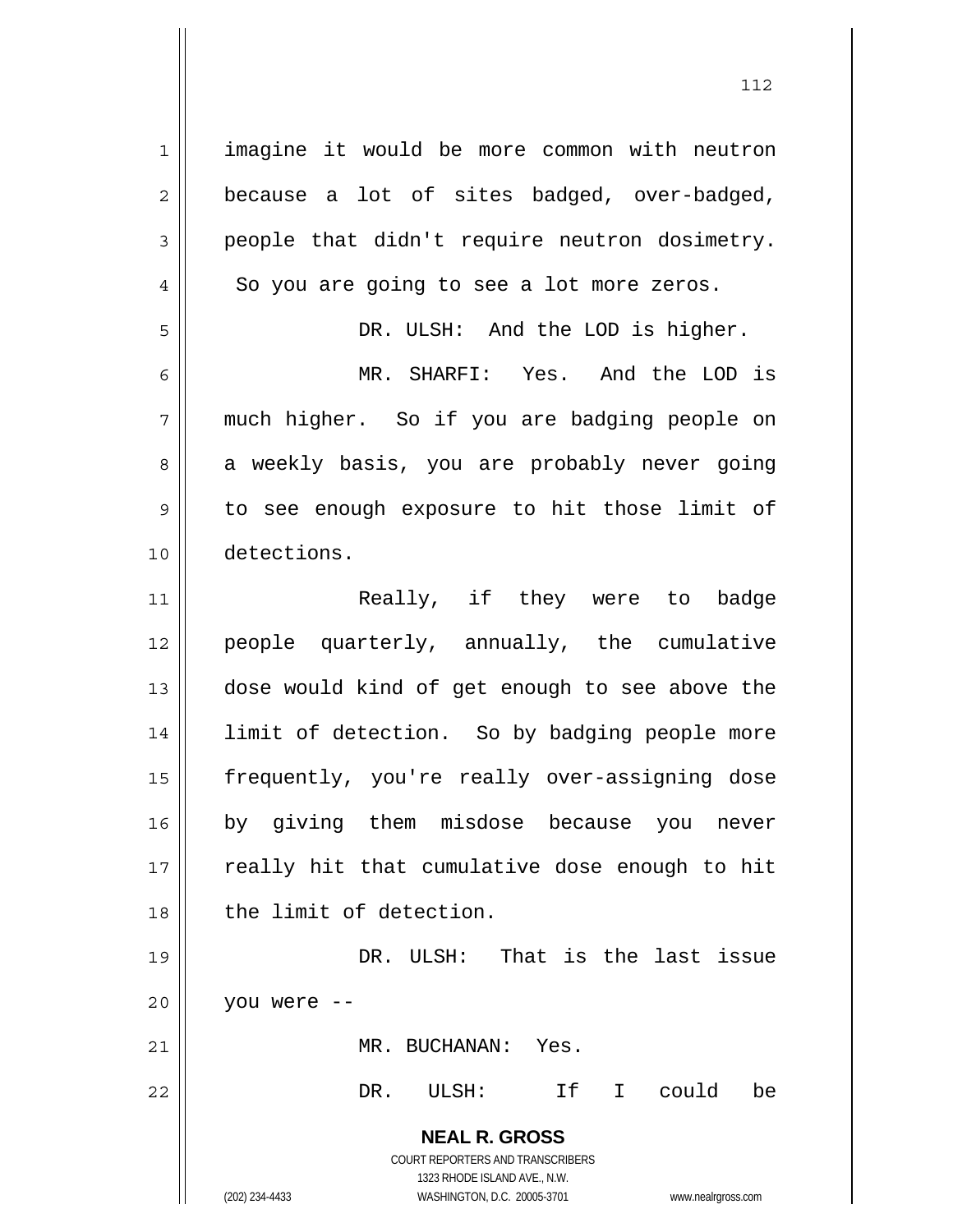**NEAL R. GROSS** COURT REPORTERS AND TRANSCRIBERS 1323 RHODE ISLAND AVE., N.W. (202) 234-4433 WASHINGTON, D.C. 20005-3701 www.nealrgross.com 1 2 3 4 5 6 7 8 9 10 11 12 13 14 15 16 17 18 19 20 21 22 presumptive here, what I might -- CHAIR BEACH: Go ahead. DR. ULSH: What I might suggest is that during our conference call a few weeks back, there were some action items that came out of that. They're going to form the basis of a revision to the white paper. I would say I've talked to Bob. And a realistic estimate is two, maybe three weeks for us to revise the white paper to address those points that were raised in the conference call. We will issue that white paper. CHAIR BEACH: Now, does that need to go to DOE? DR. ULSH: Yes. CHAIR BEACH: Yes. So two to three weeks pretty -- DR. ULSH: Yes. CHAIR BEACH: So four to five weeks, I mean, really. DR. ULSH: It's been pretty quick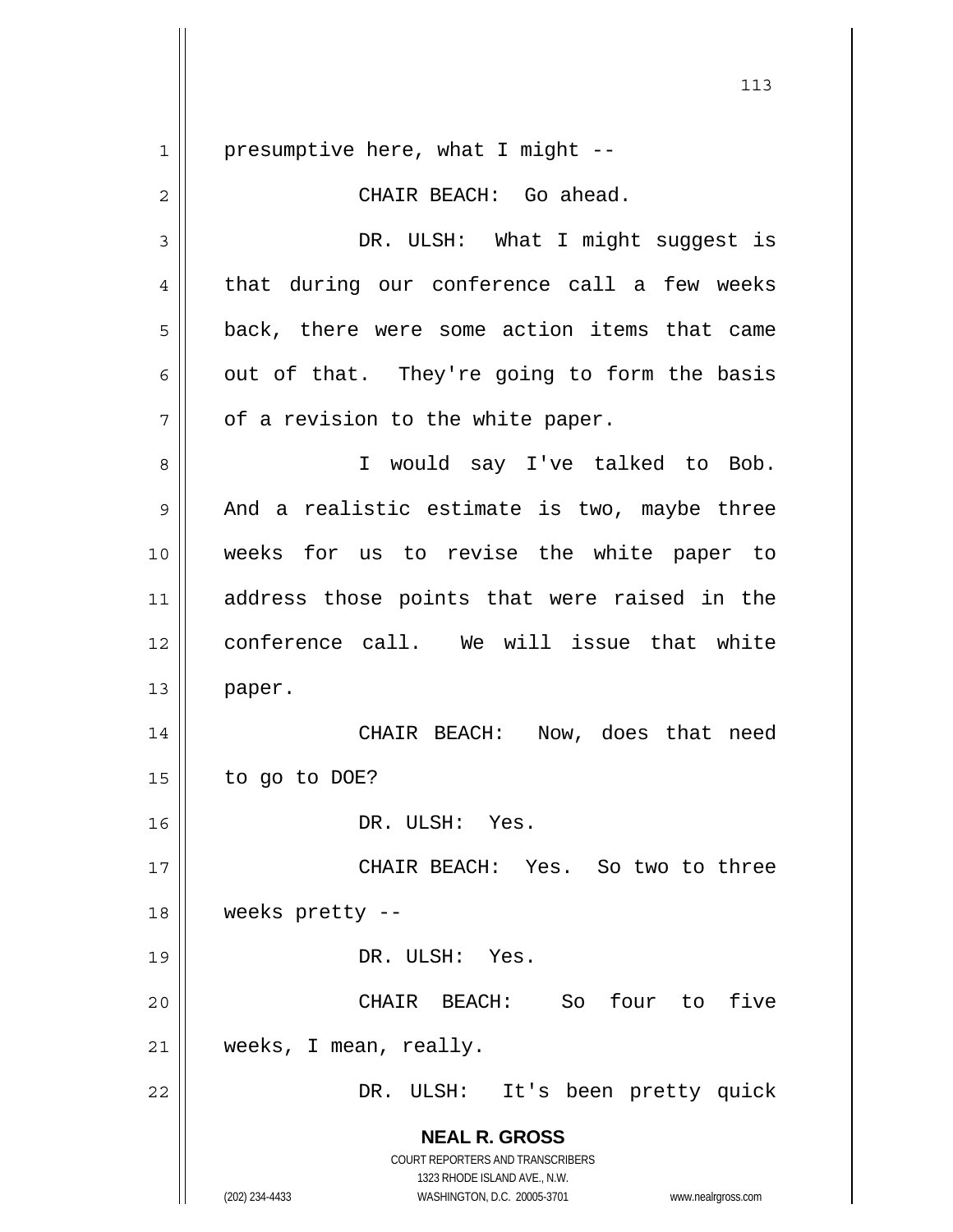**NEAL R. GROSS** COURT REPORTERS AND TRANSCRIBERS 1323 RHODE ISLAND AVE., N.W. (202) 234-4433 WASHINGTON, D.C. 20005-3701 www.nealrgross.com 114 1 2 3 4 5 6 7 8 9 10 11 12 13 14 15 16 17 18 19 20 21 22 lately, but I don't know that we can -- CHAIR BEACH: Okay. DR. ULSH: We will get it out as soon as we possibly can. CHAIR BEACH: Okay. DR. ULSH: And then if there are continuing points you want to raise, like, say, for instance, those that you raised today -- CHAIR BEACH: And that's where I was going to get to, is NIOSH has agreed to update their white paper based on your technical call and the action items that came out of that. They're also going to place on the O: drive the interview notes from the April meeting. First week of April I believe is what you said. DR. ULSH: Yes. CHAIR BEACH: So we should see those on the O: drive relatively soon, I am assuming.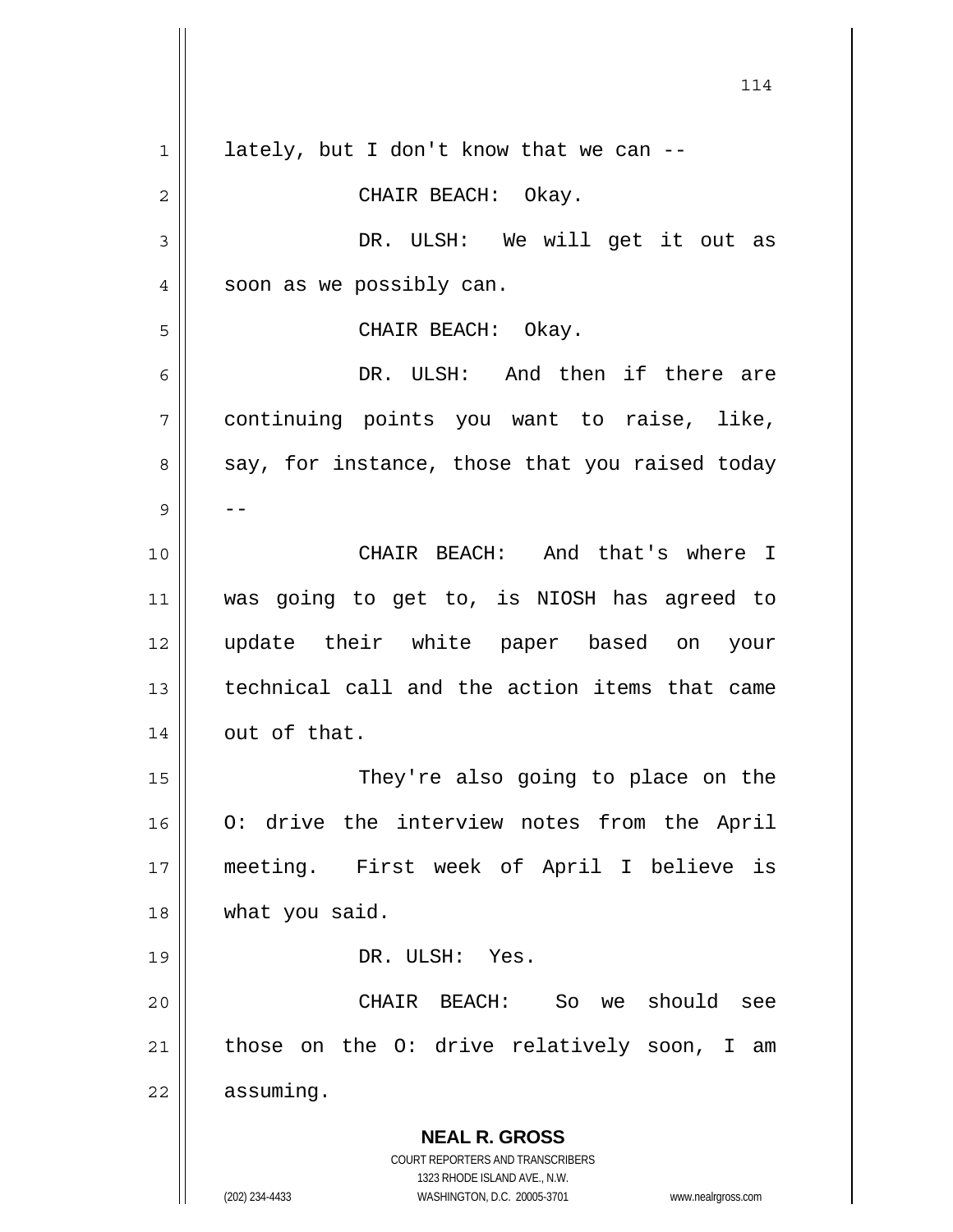| 1              | DR. ULSH: Right.                                                    |
|----------------|---------------------------------------------------------------------|
| $\overline{2}$ | CHAIR BEACH: And then, SC&A, are                                    |
| 3              | you planning on a white paper or are you going                      |
| 4              | to wait for the updated white paper before you                      |
| 5              | add your comments?                                                  |
| 6              | MR. FITZGERALD: Well, one, I think                                  |
| 7              | we sent a draft set of interview notes -- not                       |
| 8              | interview notes, meeting notes that would be                        |
| 9              | helpful. I think it would be a help just to                         |
| 10             | -- I think that was a pretty productive                             |
| 11             | meeting just sort of to benchmark what you may                      |
| 12             | see as changes in the white paper. That would                       |
| 13             | be helpful for the Work Group to have.                              |
| 14             | In terms of what we would do, you                                   |
| 15             | know, we always speak of the issues. You sort                       |
| 16             | of lose the forest. In this case, I thought                         |
| 17             | we pretty much agreed with the factors that                         |
| 18             | were being proposed and whatnot that would be                       |
| 19             | reflected in these minutes.                                         |
| 20             | So, really, I thought what we did                                   |
| 21             | today, just kind of highlight what would be                         |
| 22             | the remaining questions or concerns. And I'm                        |
|                | <b>NEAL R. GROSS</b>                                                |
|                | COURT REPORTERS AND TRANSCRIBERS                                    |
|                | 1323 RHODE ISLAND AVE., N.W.                                        |
|                | (202) 234-4433<br>WASHINGTON, D.C. 20005-3701<br>www.nealrgross.com |

<u>115</u>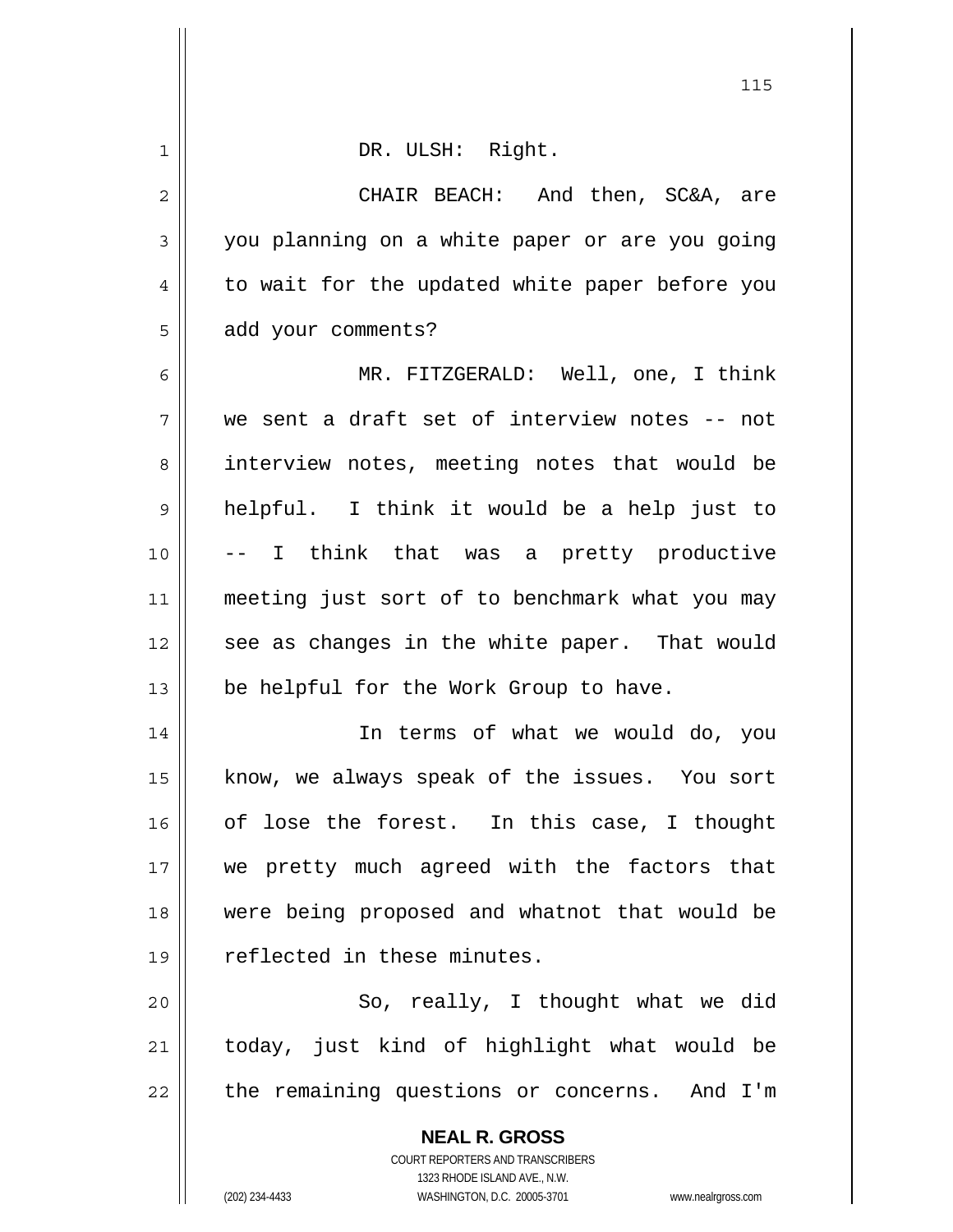1 2 3 not sure -- you know, in terms of a white paper, I think we've said just about what we can say at this stage.

4 5 6 7 8 9 10 I do agree that I don't have a ready answer, not to reopen this whole big, long discussion, but on the MCNP in terms of generalized model, I don't have a real good answer about how one would benchmark. Perhaps there is an avenue by which one could look at that issue.

11 12 I mean, I don't see a white paper saying that.

CHAIR BEACH: Right.

14 15 16 MR. FITZGERALD: But I think that would be the question at this point, whether there is any way to do that.

17 18 19 20 21 22 The only other thing I would add to that just so it's a complete record is in terms of picking the conservative representative sources, you mentioned three sources, did those include the and for the folks that worked at Mound, the special

> **NEAL R. GROSS** COURT REPORTERS AND TRANSCRIBERS 1323 RHODE ISLAND AVE., N.W.

13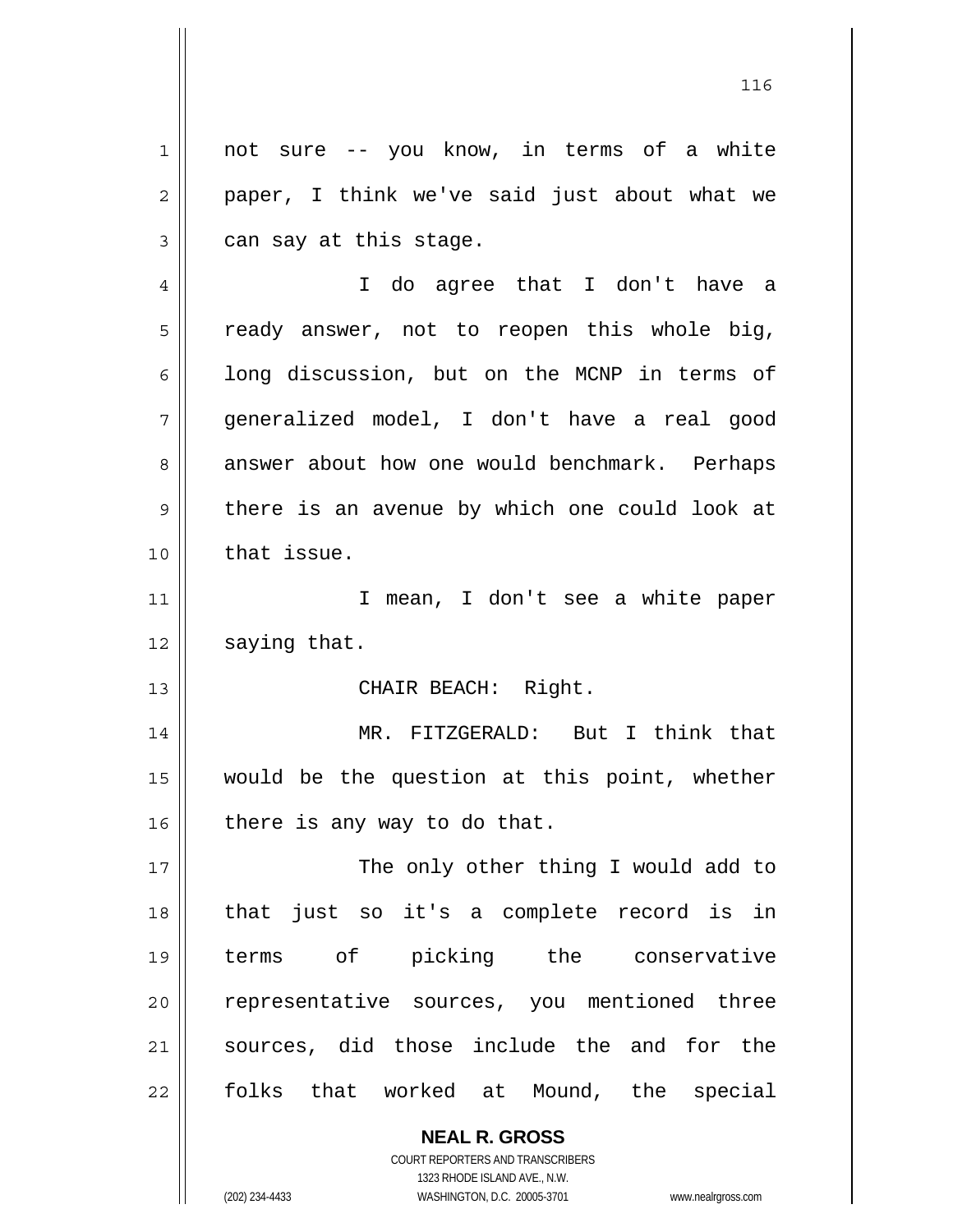operations and the SM, sort of military application activities? Because that would certainly be something I would be concerned about, making sure that in terms of sources that they are representative of all of the sources.

**NEAL R. GROSS** 7 8 9 10 11 12 13 14 15 16 17 18 19 20 21 22 DR. ULSH: It would certainly include -- well, the group of workers in the top certainly included people who would have been involved in overseeing that kind of work. I mean, we didn't talk explicitly about that. MR. FITZGERALD: Right. It's classified, some of it. DR. ULSH: Well, with good reason. MR. FITZGERALD: Yes, right. And I just wanted to make sure that, you know, since that would have been a source, that that's -- DR. ULSH: Well, we didn't talk about it specifically in those terms during the outreach meeting. The outreach meeting would have certainly included people who would have been familiar with that work.

> COURT REPORTERS AND TRANSCRIBERS 1323 RHODE ISLAND AVE., N.W.

1

2

3

4

5

6

(202) 234-4433 WASHINGTON, D.C. 20005-3701 www.nealrgross.com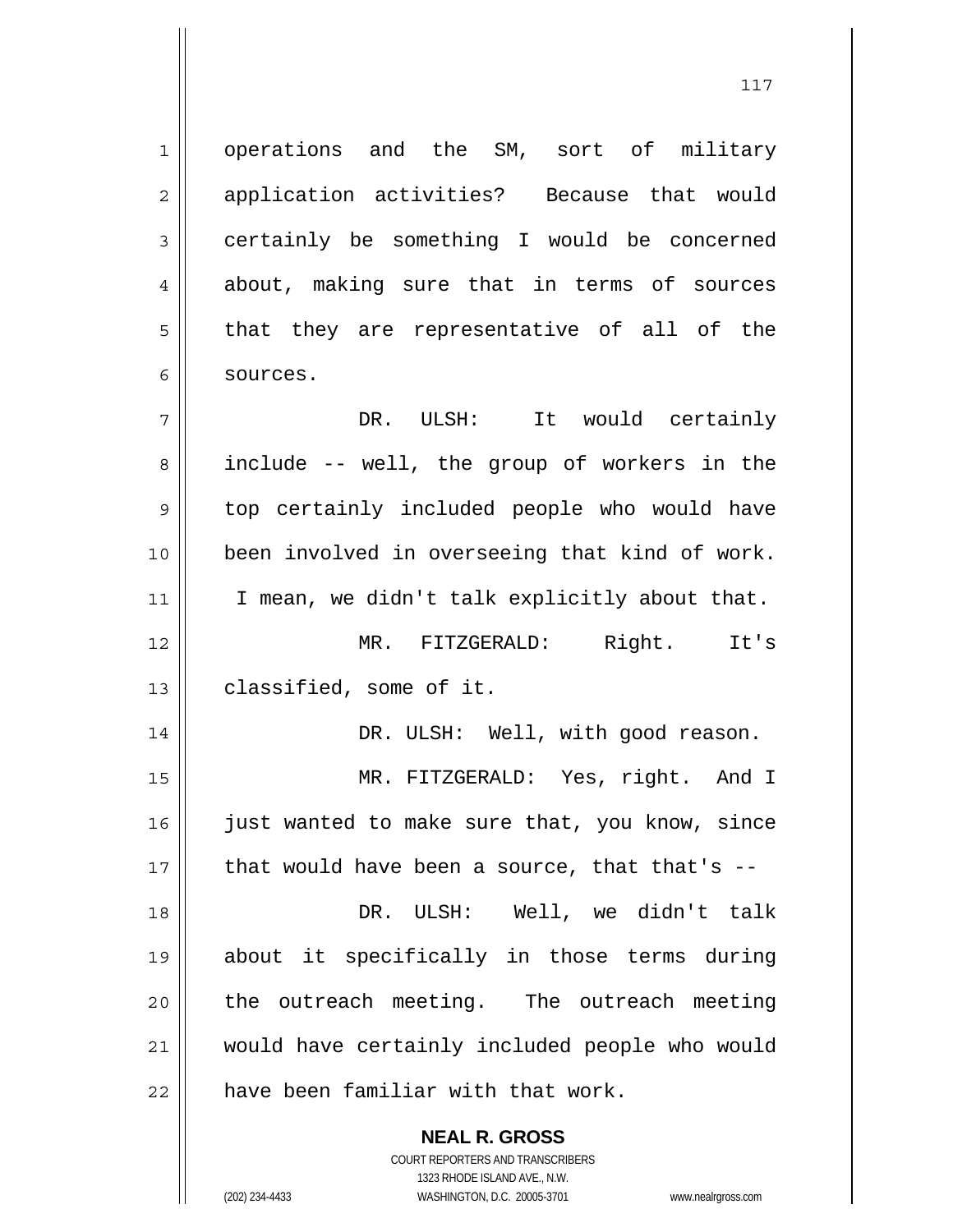| 1  | And we put the question out. Due                                                                    |
|----|-----------------------------------------------------------------------------------------------------|
| 2  | to parameters that we pick, the scenarios that                                                      |
| 3  | we pick represent what you have experienced?                                                        |
| 4  | And the answer was yes. It wasn't                                                                   |
| 5  | yes except for some situations.                                                                     |
| 6  | MR. FITZGERALD: Right.                                                                              |
| 7  | DR. ULSH: It was just yes.                                                                          |
| 8  | MR. FITZGERALD: I think that's the                                                                  |
| 9  | nature of our comments. I mean, those are the                                                       |
| 10 | comments we would have. You know, beyond what                                                       |
| 11 | Ron mentioned on the coworker model, I think                                                        |
| 12 | the question of applying the general model and                                                      |
| 13 | upper bound, I think that is kind of one                                                            |
| 14 | concern remaining for the overall framework.                                                        |
| 15 | So we would weight the white paper.                                                                 |
|    |                                                                                                     |
| 16 | But certainly at this stage, I would see that                                                       |
| 17 | one as being probably the one that, you know,                                                       |
| 18 | takes some effort or some discussion.                                                               |
| 19 | CHAIR BEACH: Right.                                                                                 |
| 20 | DR. ULSH: Well, our white paper                                                                     |
| 21 | doesn't reflect what we talked about in the                                                         |
| 22 | conference call.                                                                                    |
|    | <b>NEAL R. GROSS</b>                                                                                |
|    | <b>COURT REPORTERS AND TRANSCRIBERS</b>                                                             |
|    | 1323 RHODE ISLAND AVE., N.W.<br>(202) 234-4433<br>WASHINGTON, D.C. 20005-3701<br>www.nealrgross.com |
|    |                                                                                                     |

118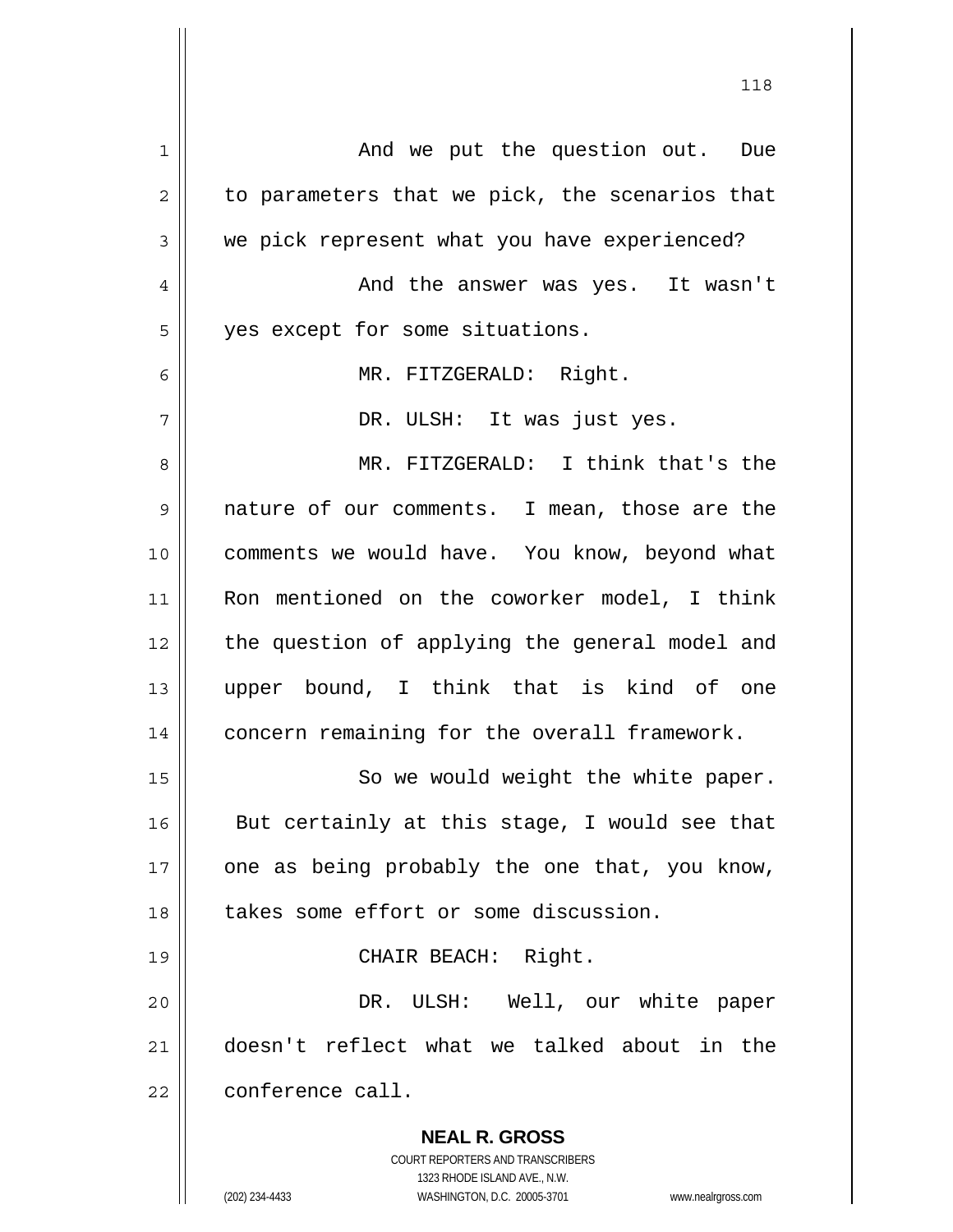| 1  | MR. FITZGERALD: Right.                                                                              |
|----|-----------------------------------------------------------------------------------------------------|
| 2  | DR. ULSH: They're probably not                                                                      |
| 3  | going to talk to the issues that we have                                                            |
| 4  | discussed today. It would be much easier for                                                        |
| 5  | us to respond appropriately if we had a more                                                        |
| 6  | solid feel for what you are proposing, what                                                         |
| 7  | kind of issues.                                                                                     |
| 8  | And we talked about it. If we had                                                                   |
| 9  | something in writing, it would help us get our                                                      |
| 10 | arms around. These are exactly the points.                                                          |
| 11 | MR. FITZGERALD: Why don't we write                                                                  |
| 12 | -- a white paper sounds enormous. Why don't                                                         |
| 13 | we write a memo through the Work Group and                                                          |
| 14 | with a copy to you, obviously, to sort of                                                           |
| 15 | articulate the two or three-part -- okay,                                                           |
| 16 | two-part with a second to highlight what we                                                         |
| 17 | have talked about in the table for the record                                                       |
| 18 | in writing and go from there.                                                                       |
| 19 | DR. ULSH: Will that come after our                                                                  |
| 20 | white papers?                                                                                       |
| 21 | CHAIR BEACH: That was my<br>next                                                                    |
| 22 | question. After --                                                                                  |
|    | <b>NEAL R. GROSS</b>                                                                                |
|    | <b>COURT REPORTERS AND TRANSCRIBERS</b>                                                             |
|    | 1323 RHODE ISLAND AVE., N.W.<br>(202) 234-4433<br>WASHINGTON, D.C. 20005-3701<br>www.nealrgross.com |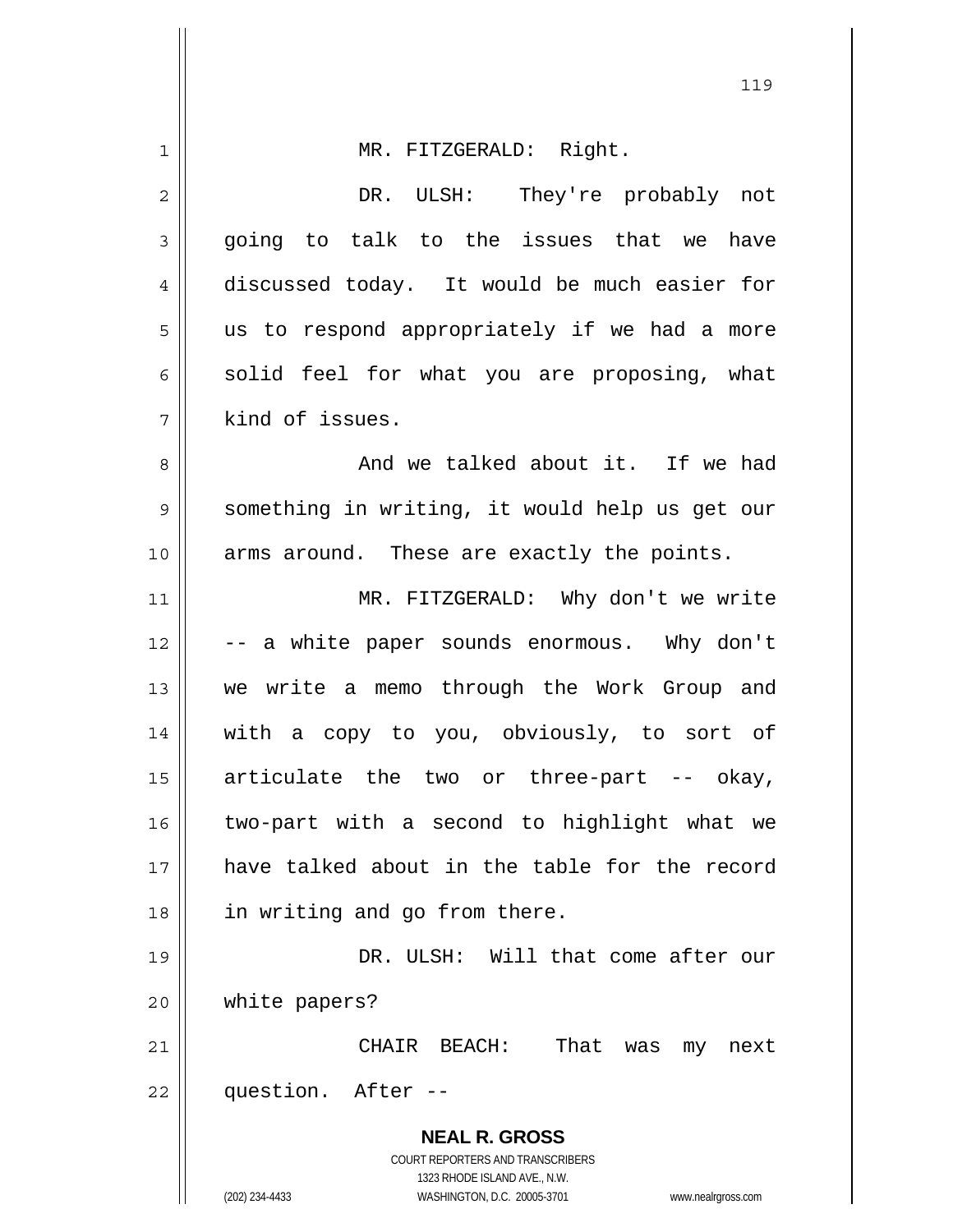**NEAL R. GROSS** COURT REPORTERS AND TRANSCRIBERS 1323 RHODE ISLAND AVE., N.W. 1 2 3 4 5 6 7 8 9 10 11 12 13 14 15 16 17 18 19 20 21 22 MR. FITZGERALD: I don't see why we have to have a white paper. White paper is based on the technical call. The worker will have to administer that call. And you can see where we are going with that. This is a derivative from that conversation, but these are more getting down to sort of the end issues of SEC's importance. I think that we can do in parallel, get to the worker and Brant and his team probably in the next week or two, couple of weeks, no more than that. CHAIR BEACH: And if it's needed, we can always convene a conference call Work Group meeting over the phone to address some of those issues. MR. FITZGERALD: I mean, we have winnowed down quite a bit. CHAIR BEACH: Yes. MR. FITZGERALD: I mean, I think these are more or less where the implications are applying this and trying to understand

120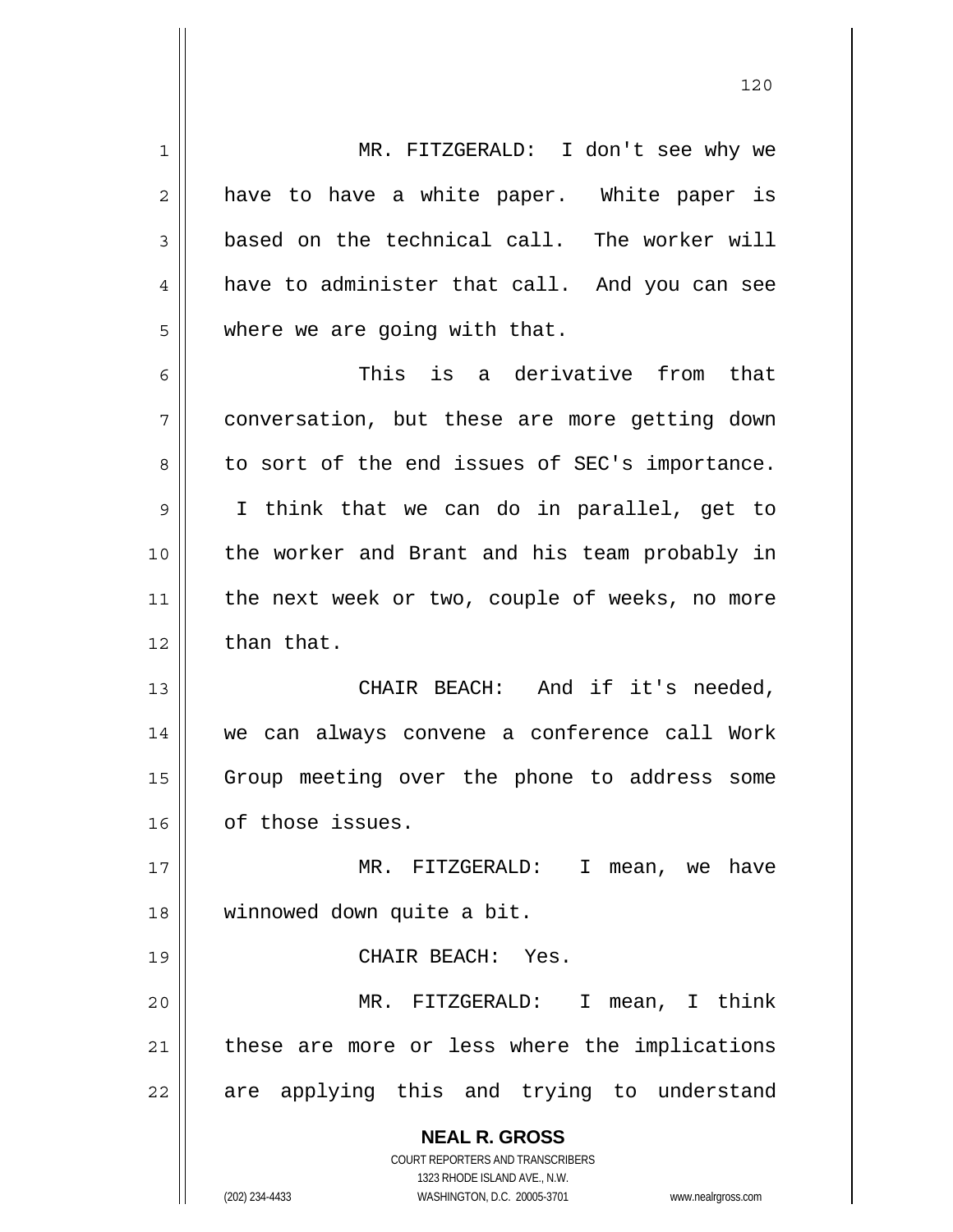1 2 whether it answers all the big questions or not.

3 4 5 6 MR. KATZ: So, Joe, when you go back and compile this memo, are you going to consider whether you have any suggestions about benchmarking?

7 8 9 10 11 MR. FITZGERALD: Like I said, I think that's -- you know, I agree it's not an easy question, but, you know, it's sort of a circuitous logic thing. If you don't have site data --

MR. KATZ: Right. I understand.

13 14 15 16 MR. FITZGERALD: -- you're coming at this model. And then you kind of benchmark what you know is not there. So I talked to Ron. He mentioned one data point.

17 18 19 20 I'm just trying to -- I think it's one of these things, can you, in fact, do it or not? And what value would it be? I think that's something that we --

21 22 MR. MORRIS: Let me suggest that there might be more value in thinking of it in

> **NEAL R. GROSS** COURT REPORTERS AND TRANSCRIBERS 1323 RHODE ISLAND AVE., N.W.

12

(202) 234-4433 WASHINGTON, D.C. 20005-3701 www.nealrgross.com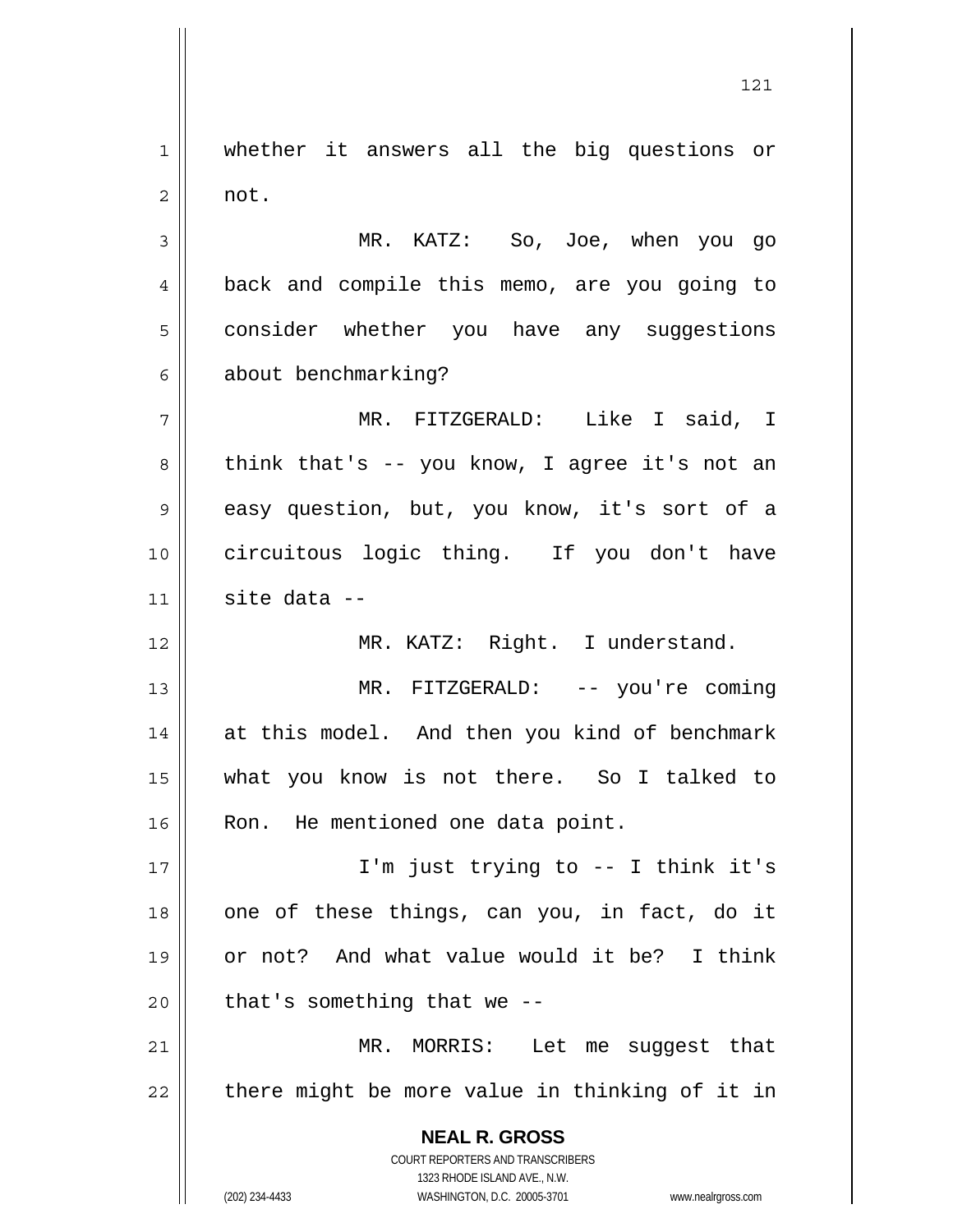**NEAL R. GROSS** COURT REPORTERS AND TRANSCRIBERS 1 2 3 4 5 6 7 8 9 10 11 12 13 14 15 16 17 18 19 20 21 22 terms of sensitivity analysis. It's like, how different would things have to be before they change much? MR. FITZGERALD: Right. MR. MORRIS: And I think to some extent, we did that with the table that shows the different shielding thicknesses for each of the observer positions, the operator observer positions. MR. FITZGERALD: Right. MR. MORRIS: You can see that a six-inch water shielding is probably an overestimate of reality of the thickest shield that was there. And so you can see that the changes start to plateau out. MR. FITZGERALD: Yes. I think the thing that would help would be to actually take some representative Mound geometries. I mean, there's one, not to keep going back to that example, but this SM activity had a neutron source. What would you expect from

1323 RHODE ISLAND AVE., N.W.

(202) 234-4433 WASHINGTON, D.C. 20005-3701 www.nealrgross.com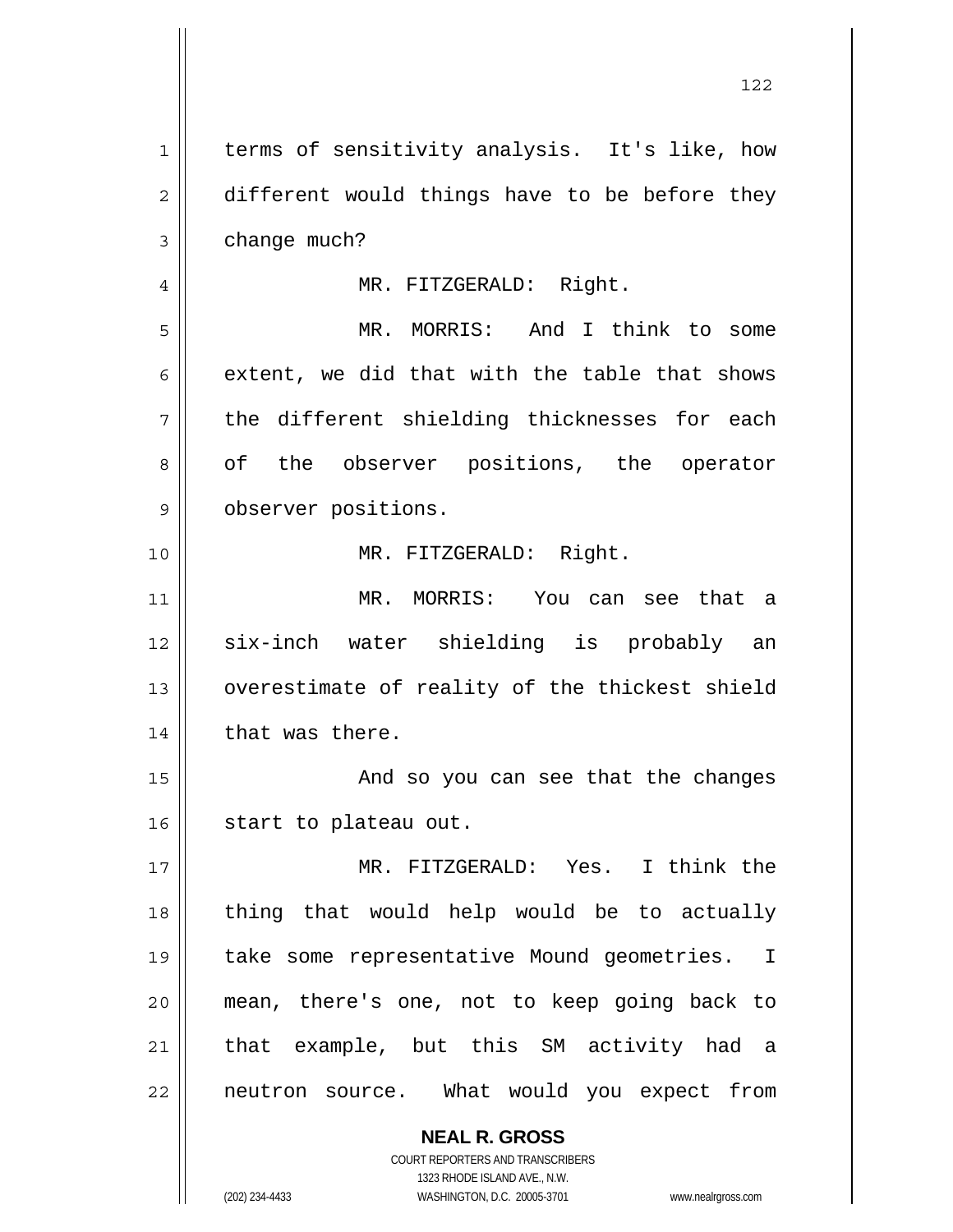**NEAL R. GROSS** 1 2 3 4 5 6 7 8 9 10 11 12 13 14 15 16 17 18 19 20 21 22 that? And why would you feel that this would, in fact -- MR. MORRIS: Perhaps we should just invite you to say what other sensitivity parameters do you think we should test? I know we have tested water, for instance. MR. MORRIS: Right. MR. FITZGERALD: Are there other parameters that you think we ought to iterate on? MR. MORRIS: Well, I think there is a lead-in question, which is, is there any way one can demonstrate an upper bound without going back to the site in terms of specific data? That is sort of a lead-in question. The second thing is, if one cannot do that, can you use the approach you're talking about, which is achieve a degree of conservatism, which would give you confidence that even without being able to demonstrate an upper bound, you feel pretty conservative that the sources had been enveloped and are

123

COURT REPORTERS AND TRANSCRIBERS 1323 RHODE ISLAND AVE., N.W.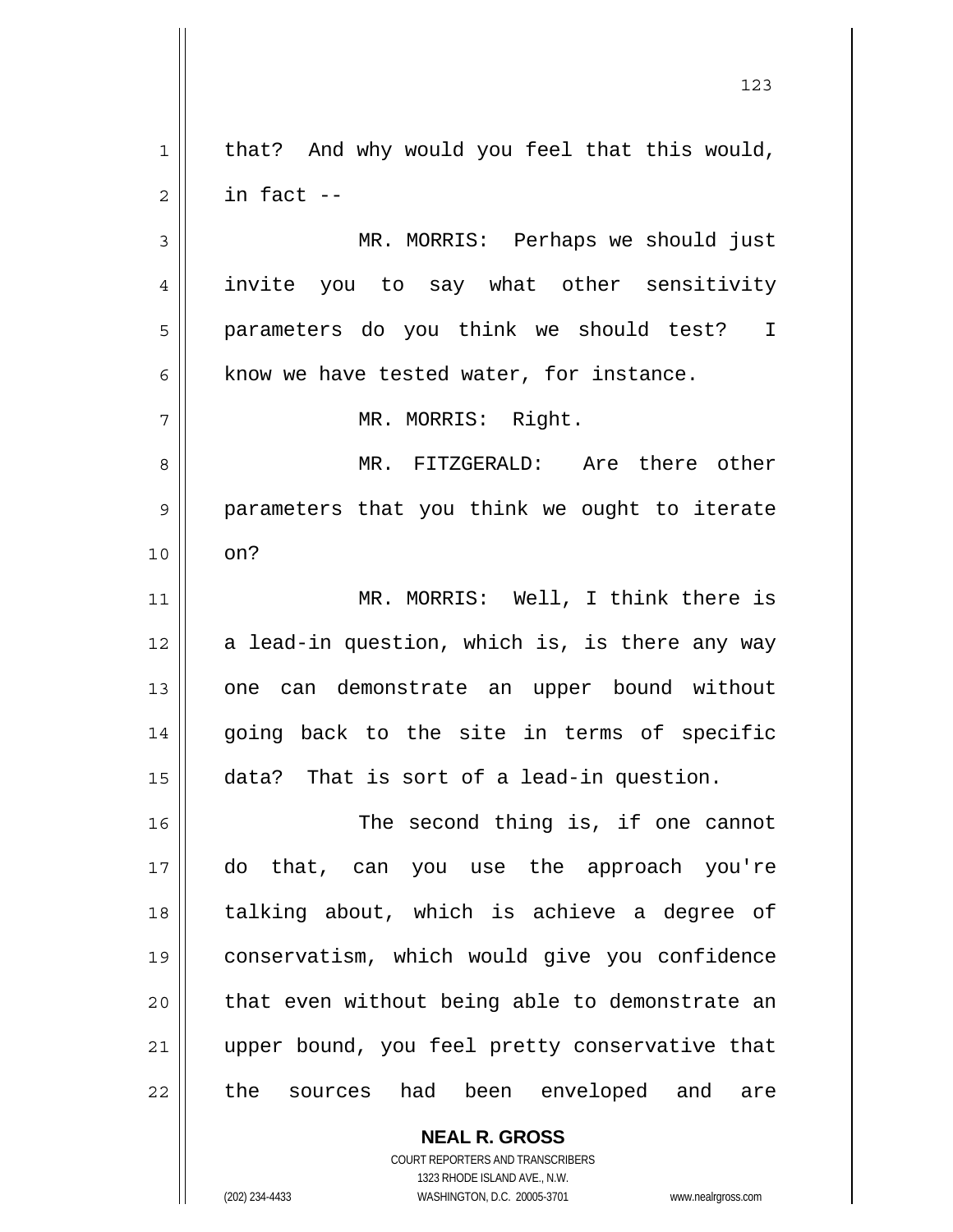1

representative and that kind of thing?

2 3 4 5 I think as a two-part thing, can one establish an upper bound based on actual site data? Right now I would say it looks awfully difficult for reasons we discussed.

6 7 8 9 10 11 12 The second thing is, then, if one defaults to a sensitivity analysis, saying let's make this as conservative as possible based on what we know and the people we've talked to, then I think we can explore. Are there ways to do that better than have been done?

13 14 15 16 17 18 I think we would take it as a two-part approach, saying let's address the first one, then address the second one as a fallback because, again, this is kind of a relatively new issue. I don't have the answers.

19 20 21 22 MEMBER ZIEMER: Joe this is Ziemer. I think it makes sense to use the sensitivity analysis because that will at least give you some level of confidence as to whether or not

> **NEAL R. GROSS** COURT REPORTERS AND TRANSCRIBERS 1323 RHODE ISLAND AVE., N.W.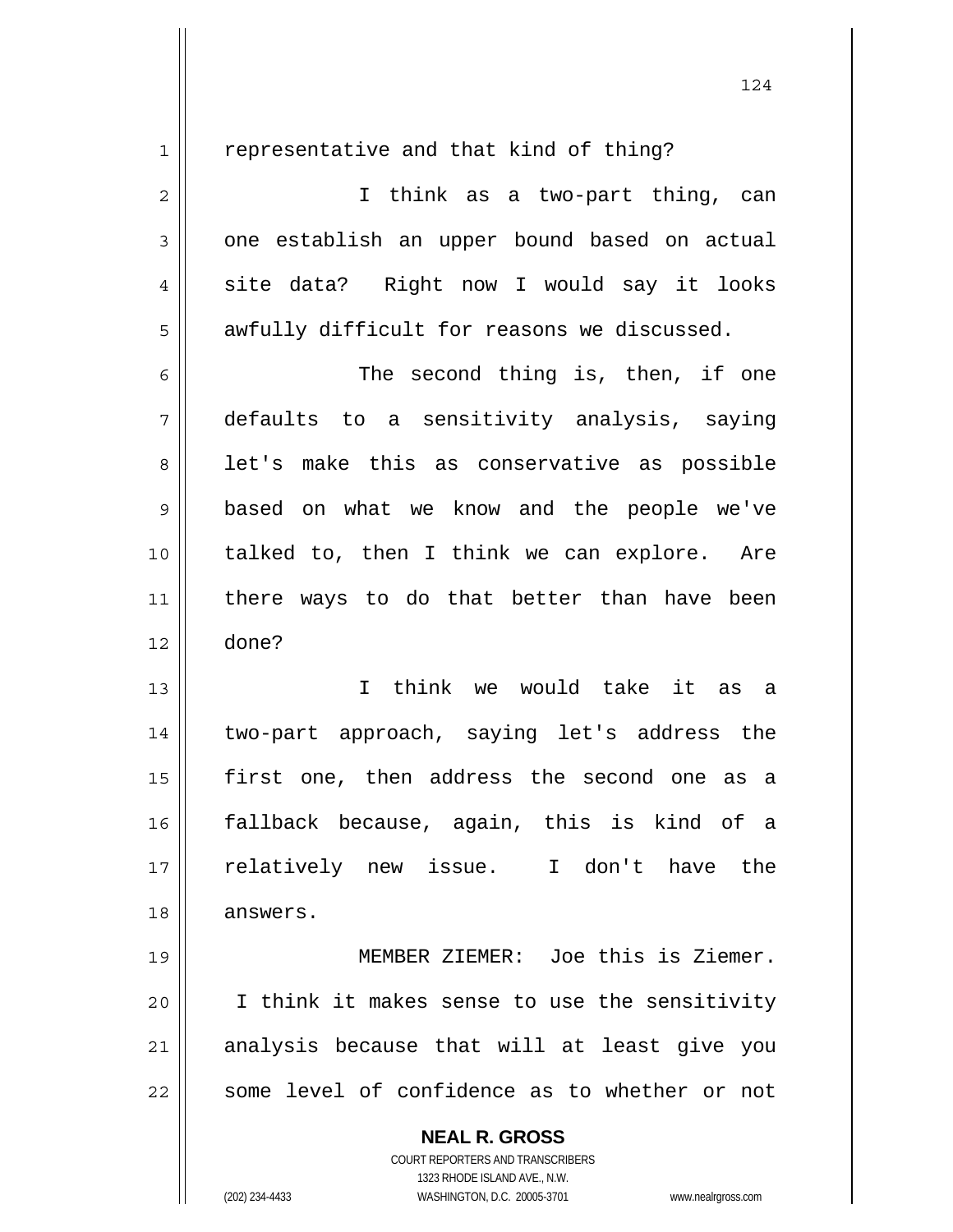**NEAL R. GROSS** COURT REPORTERS AND TRANSCRIBERS <u>125</u> 1 2 3 4 5 6 7 8 9 10 11 12 13 14 15 16 17 18 19 20 21 22 the bounding is reasonable. MR. FITZGERALD: Well, there's no bounding. I mean, the dilemma is -- MEMBER ZIEMER: Well, you're asking whether you can bound the doses. The sensitivity analysis will at least give you a feeling for whether your -- MR. FITZGERALD: Yes, confidence. MEMBER ZIEMER: -- you are close. MR. FITZGERALD: Right, right. That's what I'm saying, that without the first, this would give us additional confidence -- MEMBER ZIEMER: Right. MR. FITZGERALD: -- on the conservatism. Right. MEMBER ZIEMER: Right. MR. FITZGERALD: We're in agreement. MEMBER ZIEMER: And I am not sure what other approach NIOSH could take. I don't think we're talking about validating the model

1323 RHODE ISLAND AVE., N.W. (202) 234-4433 WASHINGTON, D.C. 20005-3701 www.nealrgross.com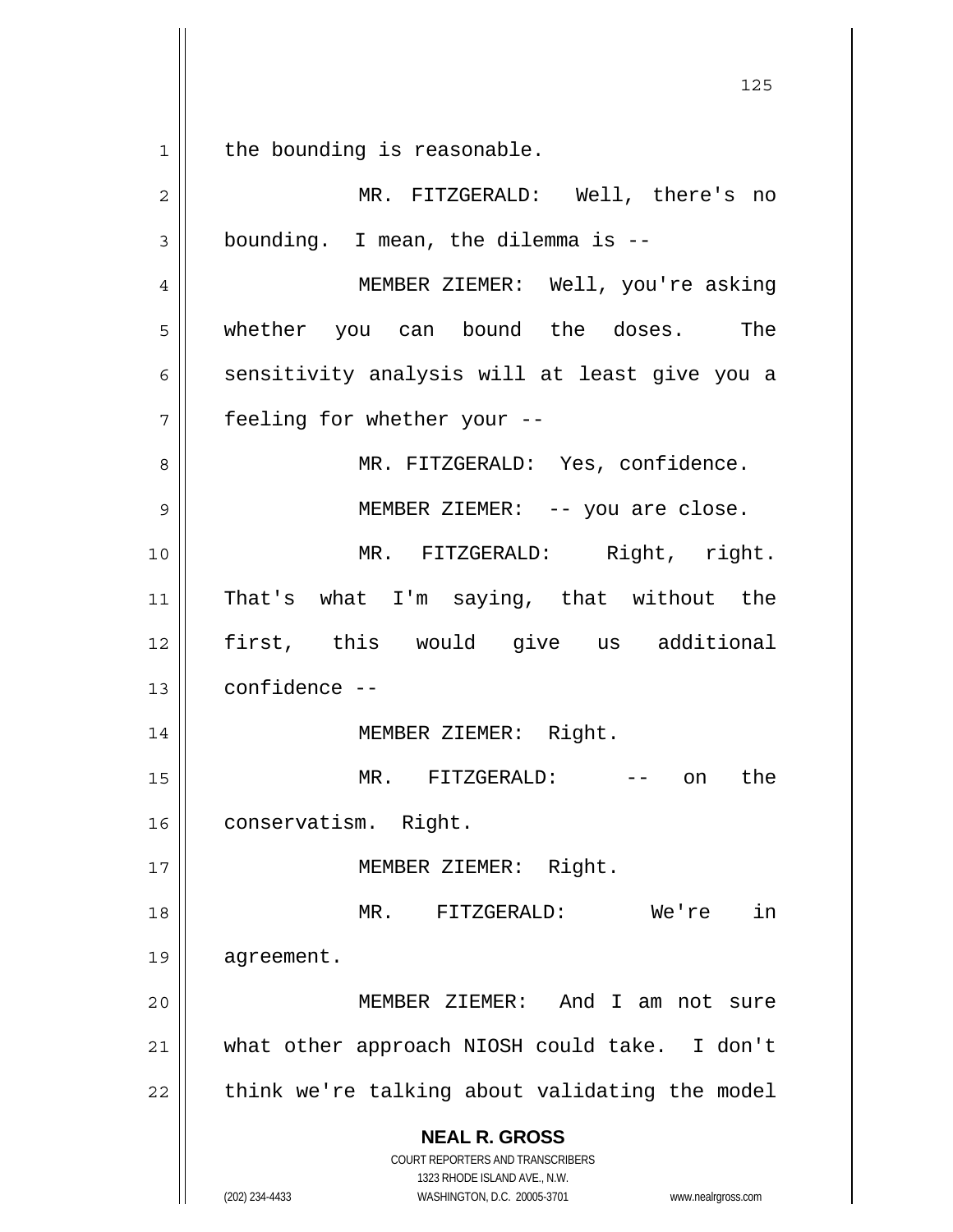| $\mathbf 1$    | per se. We're really talking about whether or            |
|----------------|----------------------------------------------------------|
| $\overline{2}$ | not the model is giving you useful information           |
| 3              | for this situation.                                      |
| 4              | MR. FITZGERALD: Agreed.                                  |
| 5              | DR. ULSH: I still want to get into                       |
| 6              | this bring me a rock situation. Let me try to            |
| 7              | kind of guess where you are headed and                   |
| 8              | anticipate that. And then it turns out that              |
| 9              | is not really kind of what you are looking               |
| 10             | for. It would be helpful to us if you could              |
| 11             | give us a pretty clear picture on what you're            |
| 12             | looking for. And then we'll --                           |
| 13             | MR. FITZGERALD: We may have a                            |
| 14             | technical call if we get to a certain point              |
| 15             | where we'll discuss this. I used the word                |
| 16             | explore because, really, I think this is a               |
| 17             | difficult question. I think this is a lot                |
| 18             | worse than was done to push this in the right            |
| 19             | direction.                                               |
| 20             | But I think validate is probably                         |
| 21             | not the right word but just looking at the               |
| 22             | bounding nature of the confidence. And that              |
|                | <b>NEAL R. GROSS</b><br>COURT REPORTERS AND TRANSCRIBERS |

1323 RHODE ISLAND AVE., N.W.

 $\begin{array}{c} \hline \end{array}$ 

(202) 234-4433 WASHINGTON, D.C. 20005-3701 www.nealrgross.com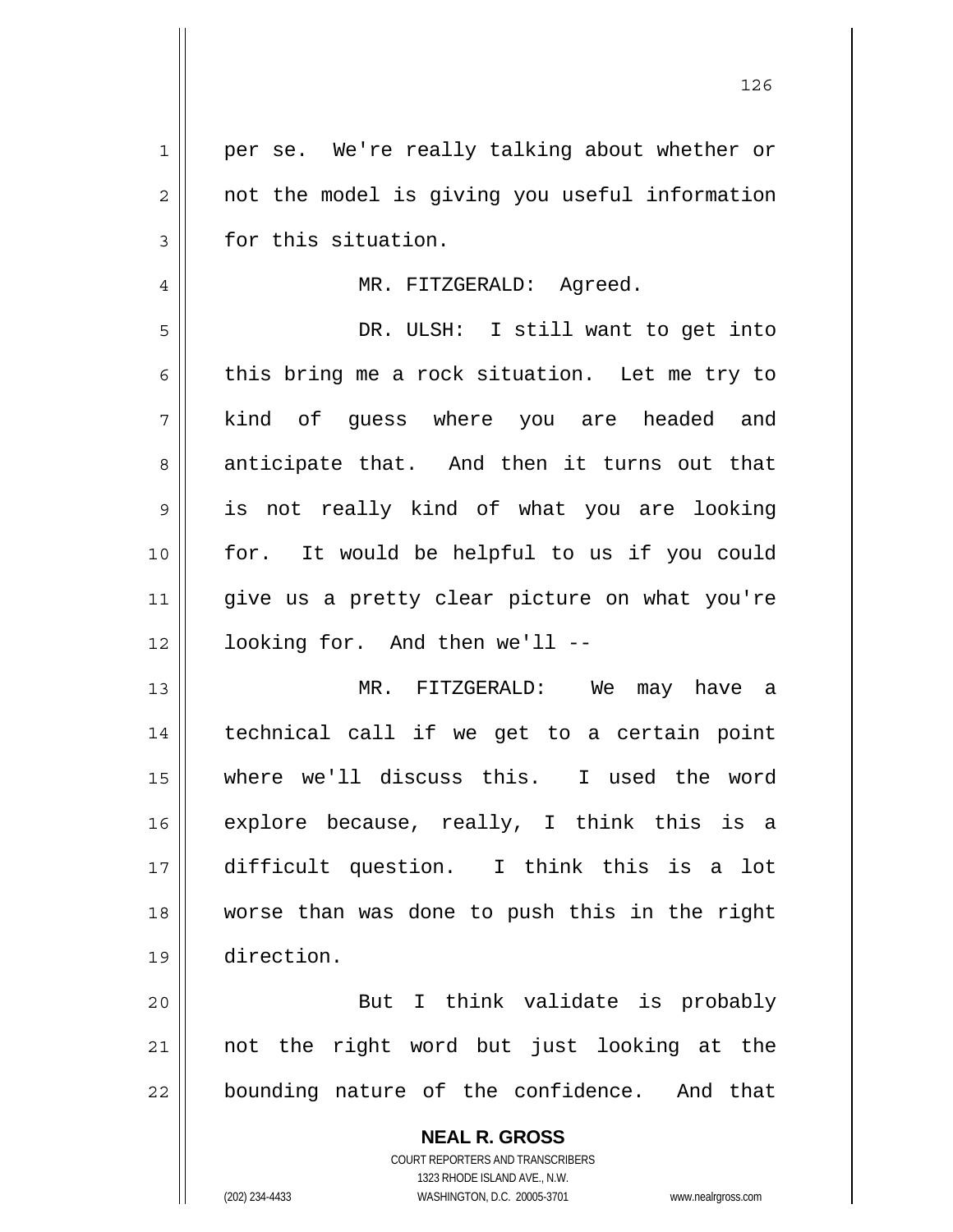| 1  | bounding nature is kind of where we are at.                         |
|----|---------------------------------------------------------------------|
| 2  | MR. MORRIS: This will approach                                      |
| 3  | diminishing returns real quick on --                                |
| 4  | MR. FITZGERALD: Yes.                                                |
| 5  | MR. MORRIS: -- how much effort it                                   |
| 6  | takes to get a little bit more data.                                |
| 7  | CHAIR BEACH: Yes. Are there any                                     |
| 8  | other issues or action items that I may have                        |
| 9  | missed that we need? And then if everybody is                       |
| 10 | in agreement, we can move on to our next                            |
| 11 | topic, which the question of the day is, do we                      |
| 12 | go ahead and start with NIOSH's presentation                        |
| 13 | and then take a break in the middle of it?                          |
| 14 | I know we have people joining us                                    |
| 15 | via phone. I hate to go to lunch so early.                          |
| 16 | MR. FITZGERALD: Why don't we check                                  |
| 17 | and see if they're on?                                              |
| 18 | CHAIR BEACH: Okay.                                                  |
| 19 | MR. FITZGERALD: Is Joyce Lipsztein                                  |
| 20 | and Bill Leggett, are you on? Is Joyce                              |
| 21 | Lipsztein or Bill Leggett on the phone from                         |
| 22 | SC&A?                                                               |
|    | <b>NEAL R. GROSS</b>                                                |
|    | <b>COURT REPORTERS AND TRANSCRIBERS</b>                             |
|    | 1323 RHODE ISLAND AVE., N.W.                                        |
|    | (202) 234-4433<br>WASHINGTON, D.C. 20005-3701<br>www.nealrgross.com |

127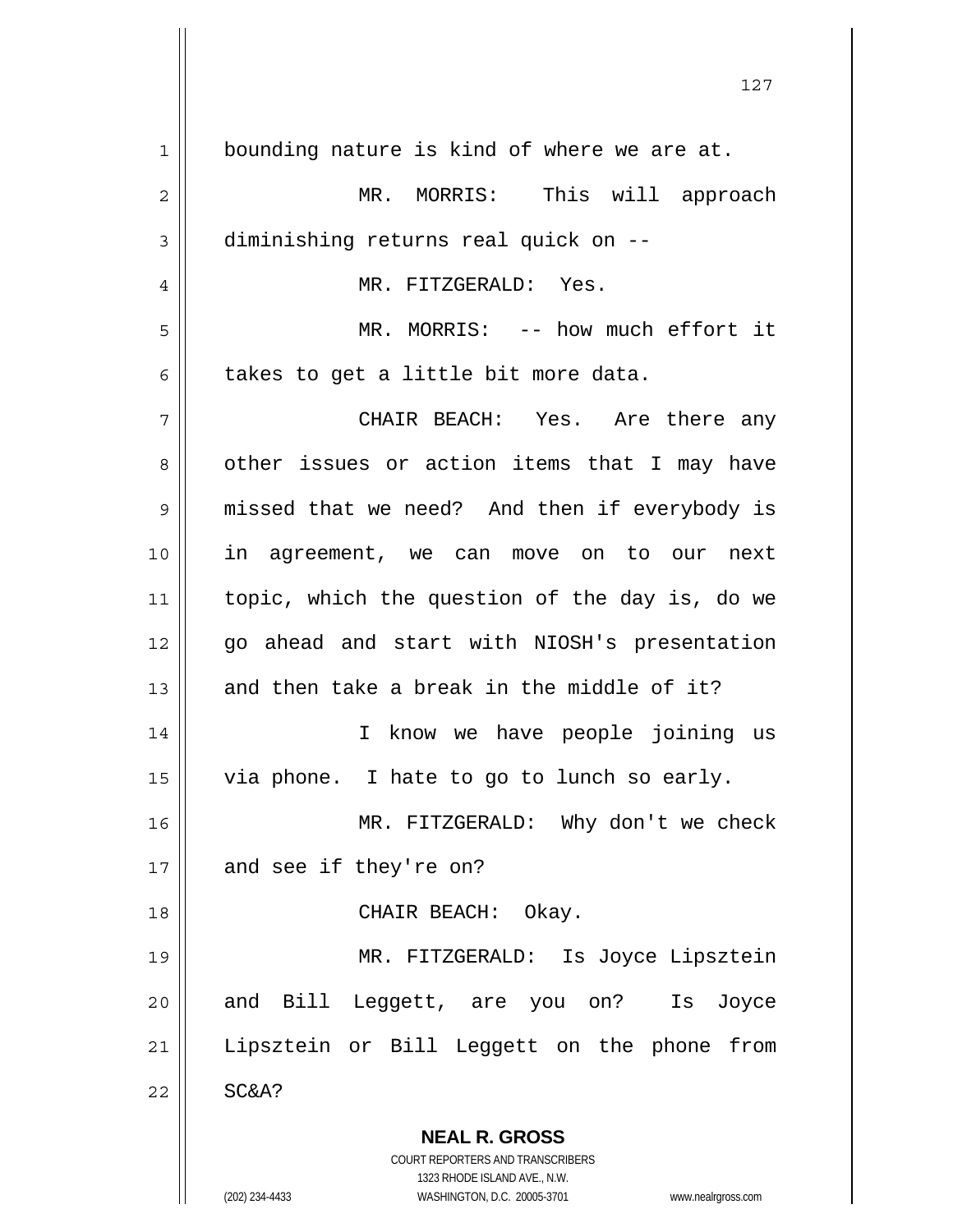|                | 128                                                                                                                                            |
|----------------|------------------------------------------------------------------------------------------------------------------------------------------------|
| 1              | DR. LIPSZTEIN: I'm on the phone.                                                                                                               |
| $\overline{2}$ | CHAIR BEACH: Okay.                                                                                                                             |
| 3              | DR. LIPSZTEIN: I<br>just saw<br>an                                                                                                             |
| 4              | e-mail from Rich that the Work Group was                                                                                                       |
| 5              | behind schedule. So I can reply to him saying                                                                                                  |
| 6              | that.                                                                                                                                          |
| 7              | MR. FITZGERALD: Yes. Josie is                                                                                                                  |
| 8              | trying to determine how to schedule the                                                                                                        |
| 9              | discussion on PU-238. So you are<br>very                                                                                                       |
| 10             | important for that.                                                                                                                            |
| 11             | Josie?                                                                                                                                         |
| 12             | CHAIR BEACH: Well, I would propose                                                                                                             |
| 13             | that NIOSH present. I don't believe your                                                                                                       |
| 14             | presentation will take more than a half-hour                                                                                                   |
| 15             | or so. Okay. If NIOSH presents? And then we                                                                                                    |
| 16             | will see where we are on time.                                                                                                                 |
| 17             | MR. FITZGERALD: As<br>long as Joyce                                                                                                            |
| 18             |                                                                                                                                                |
| 19             | CHAIR BEACH: As<br>long as Joyce is                                                                                                            |
| 20             | okay with that or we can just push on through.                                                                                                 |
| 21             | Is your schedule<br>MR. FITZGERALD:                                                                                                            |
| 22             | flexible, Joyce?                                                                                                                               |
|                | <b>NEAL R. GROSS</b>                                                                                                                           |
|                | <b>COURT REPORTERS AND TRANSCRIBERS</b><br>1323 RHODE ISLAND AVE., N.W.<br>(202) 234-4433<br>WASHINGTON, D.C. 20005-3701<br>www.nealrgross.com |
|                |                                                                                                                                                |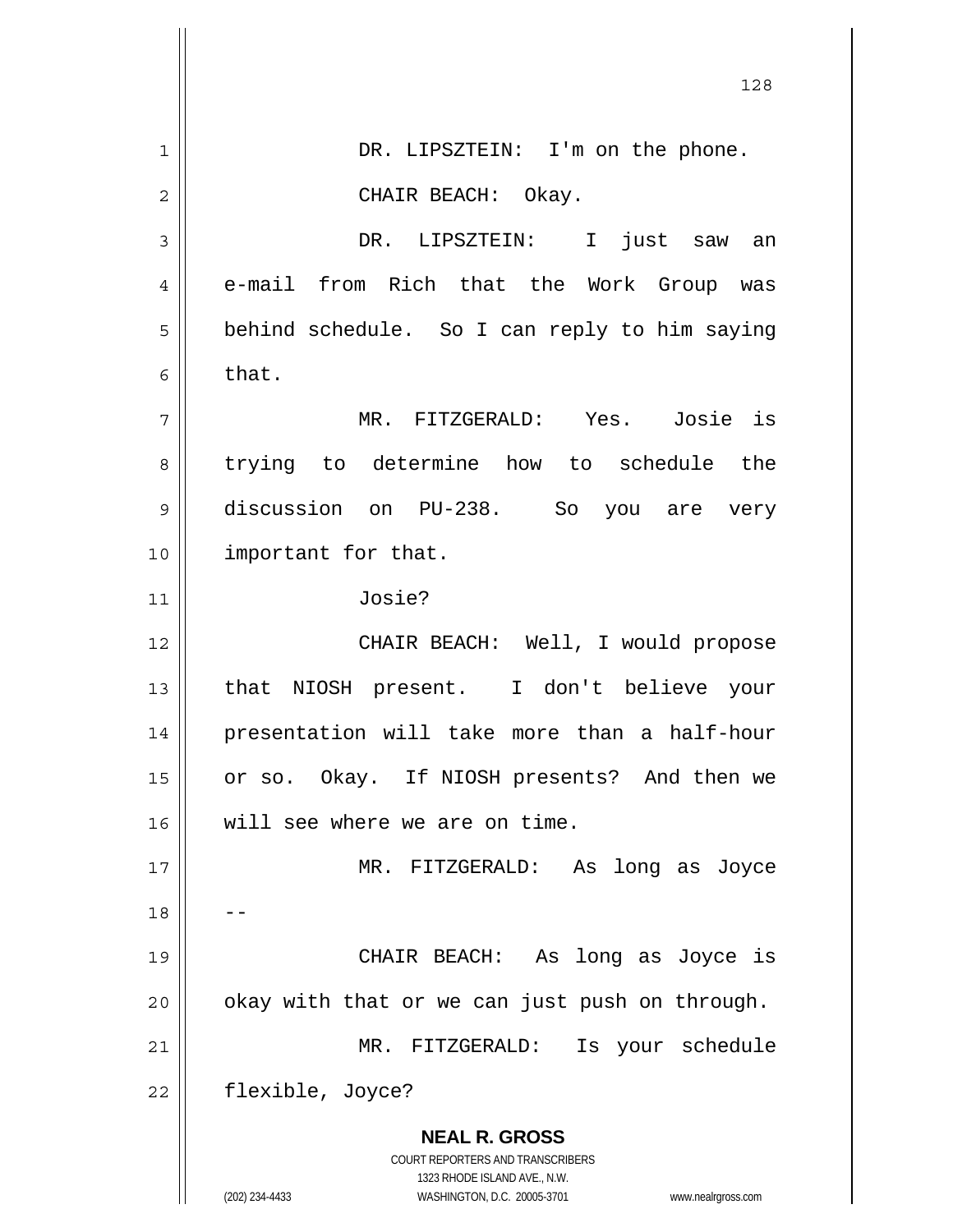|    | 129                                                                                                 |
|----|-----------------------------------------------------------------------------------------------------|
| 1  | DR. LIPSZTEIN: Yes.                                                                                 |
| 2  | MR. FITZGERALD: Okay. So we can.                                                                    |
| 3  | If we have to break for lunch, you can come                                                         |
| 4  | back?                                                                                               |
| 5  | DR. LIPSZTEIN: Yes.                                                                                 |
| 6  | MR. KATZ: Let me make sure. Liz                                                                     |
| 7  | and Tom LaBone, are you on the phone?                                                               |
| 8  | MS. BRACKETT: I'm here.                                                                             |
| 9  | MR. LaBONE: I'm here, too.                                                                          |
| 10 | MR. KATZ: Okay. They're both                                                                        |
| 11 | here.                                                                                               |
| 12 | CHAIR BEACH: And then before we go                                                                  |
| 13 | on, you had your hand up earlier. Did --                                                            |
| 14 | MS. JESSEN:<br>No.<br>$\mathbf{I}$                                                                  |
|    | was                                                                                                 |
| 15 | acknowledging.                                                                                      |
| 16 | Okay. Perfect.<br>CHAIR BEACH:                                                                      |
| 17 | Okay. Sorry. I just want to make sure.                                                              |
| 18 | Okay. Then we'll let NIOSH get                                                                      |
| 19 | started.                                                                                            |
| 20 | DR. ULSH: All right. To give a                                                                      |
| 21 | brief history of this issue, this high-fired                                                        |
| 22 | plutonium-238 issue, I think SC&A raised this                                                       |
|    | <b>NEAL R. GROSS</b>                                                                                |
|    | COURT REPORTERS AND TRANSCRIBERS                                                                    |
|    | 1323 RHODE ISLAND AVE., N.W.<br>(202) 234-4433<br>WASHINGTON, D.C. 20005-3701<br>www.nealrgross.com |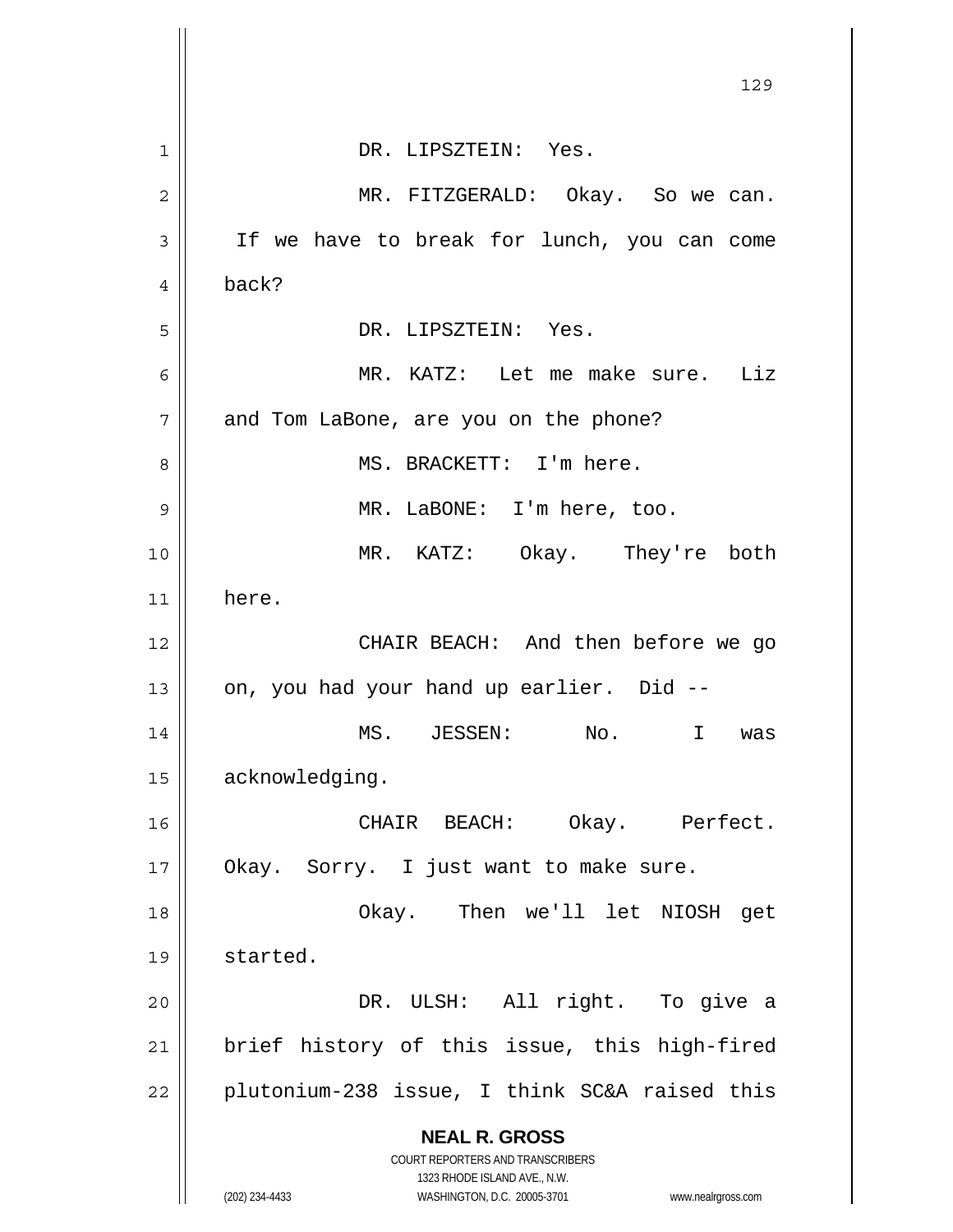**NEAL R. GROSS** COURT REPORTERS AND TRANSCRIBERS 1323 RHODE ISLAND AVE., N.W. 1 2 3 4 5 6 7 8 9 10 11 12 13 14 15 16 17 18 19 20 21 22 concern about high-fired plutonium-238 and its possible presence at Mound based, I guess, largely probably on the situation that was observed at Los Alamos, the Wing 9 incident. Basically the Wing 9 incident involved the destruction of an RTG. This RTG had been subjected to some vibration tests. By the way, RTG is radioisotope thermoelectric generator. So if you think space power; in other words, satellites, they put these devices on them to power them. And Mound was heavily involved in making these things. So they took one apart at Los Alamos. And it resulted in some of what we considered unusual biokinetic behavior of this material. There were some workers that were exposed. And the excretion patterns were not typical of what you might expect from plutonium-238. I think that was kind of at least

(202) 234-4433 WASHINGTON, D.C. 20005-3701 www.nealrgross.com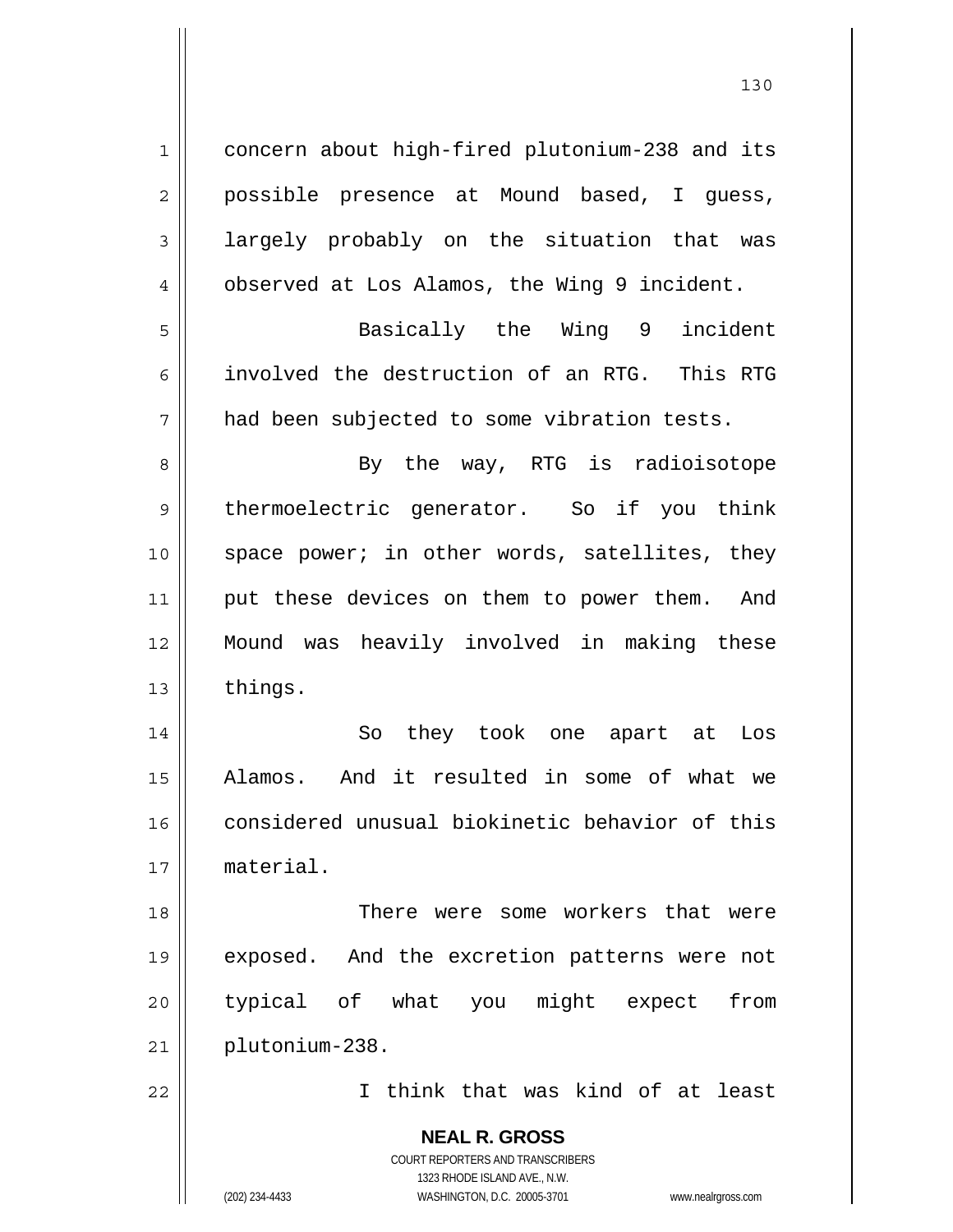1 2 3 one of the initiating events, for SC&A to ask that question about, might this be an issue with Mound.

4 5 6 7 8 9 There have been a number of iterations back and forth. We have issued, we, meaning NIOSH/ORAU, have issued, a white paper that proposes a model to handle this situation at Mound. SC&A has issued a response to that.

10 11 12 13 14 15 16 17 18 One of the issues I think continues to vex us. At least it is my observation that we say that we haven't seen the Los Alamos-type material at Mound. And SC&A presents examples, what they consider to be examples, of exactly that. And I think -- MR. FITZGERALD: Not exactly that. DR. ULSH: Not exactly. MR. FITZGERALD: Right.

19 20 21 22 DR. ULSH: But I think we might be talking past each other on that one. What we mean when we say that we haven't seen this kind of behavior at Mound, I think we would

**NEAL R. GROSS**

COURT REPORTERS AND TRANSCRIBERS 1323 RHODE ISLAND AVE., N.W. (202) 234-4433 WASHINGTON, D.C. 20005-3701 www.nealrgross.com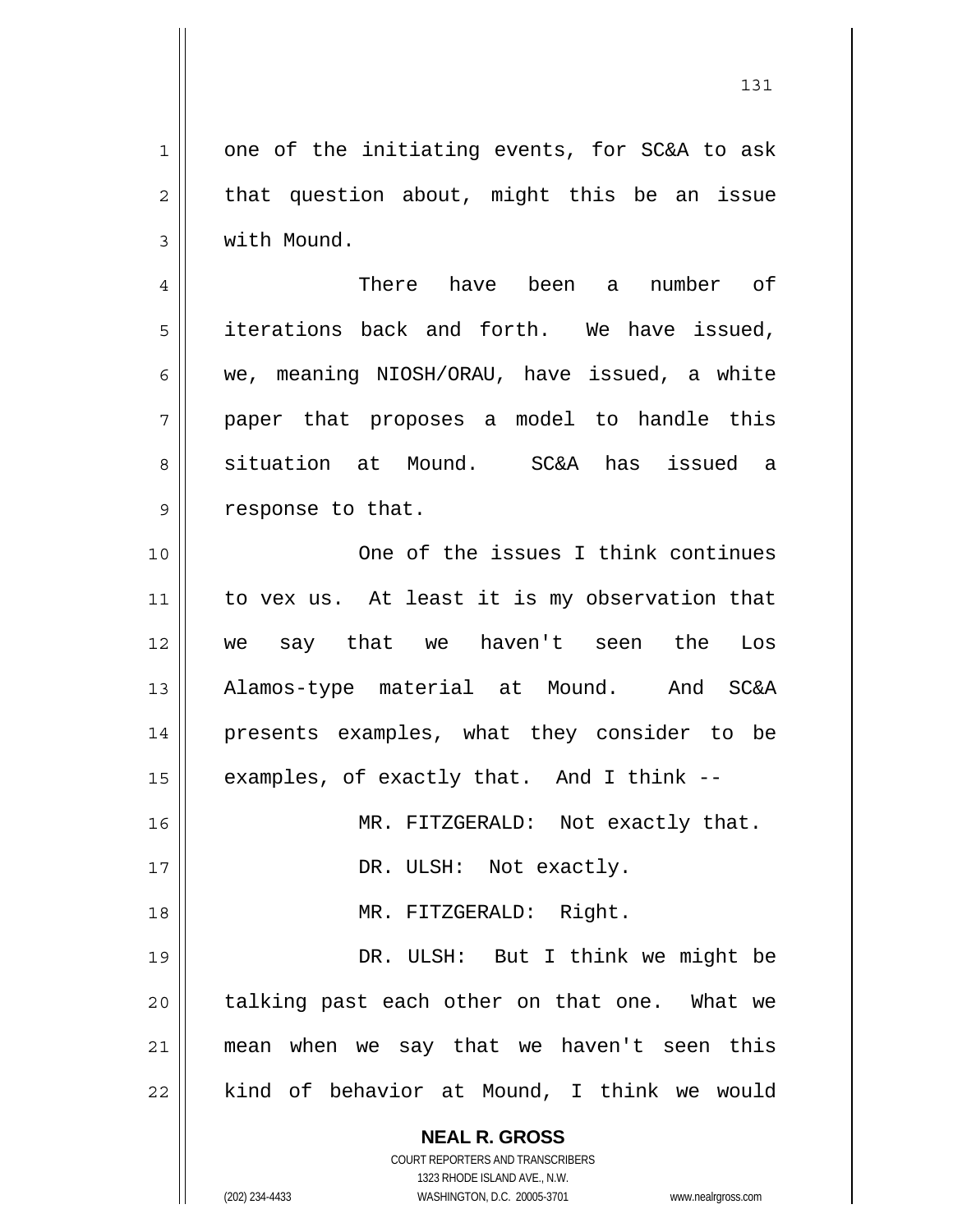**NEAL R. GROSS** COURT REPORTERS AND TRANSCRIBERS 1323 RHODE ISLAND AVE., N.W. 1 2 3 4 5 6 7 8 9 10 11 12 13 14 15 16 17 18 19 20 21 22 grant, certainly we would grant, that there is non-monotonic behavior, which means that if you were to measure the concentration of plutonium-238 in the urine following an intake, non-monotonic would mean that you see a level and then you test a little bit later and throughout time and it rises, initially rises, the concentration in urine rises and then levels off and tapers off. We would certainly grant that you see that kind of behavior at Mound. But it's that initial -- degree to which it doesn't show up in the urine. We don't see the same kind of behavior at Mound that is seen in the Los Alamos incident. So the material at Los Alamos was extremely insoluble initially. You almost saw nothing in the urine. I think we don't see that at Mound, but we do see this non-monotonic behavior. So I think to some extent our two statements are talking --

132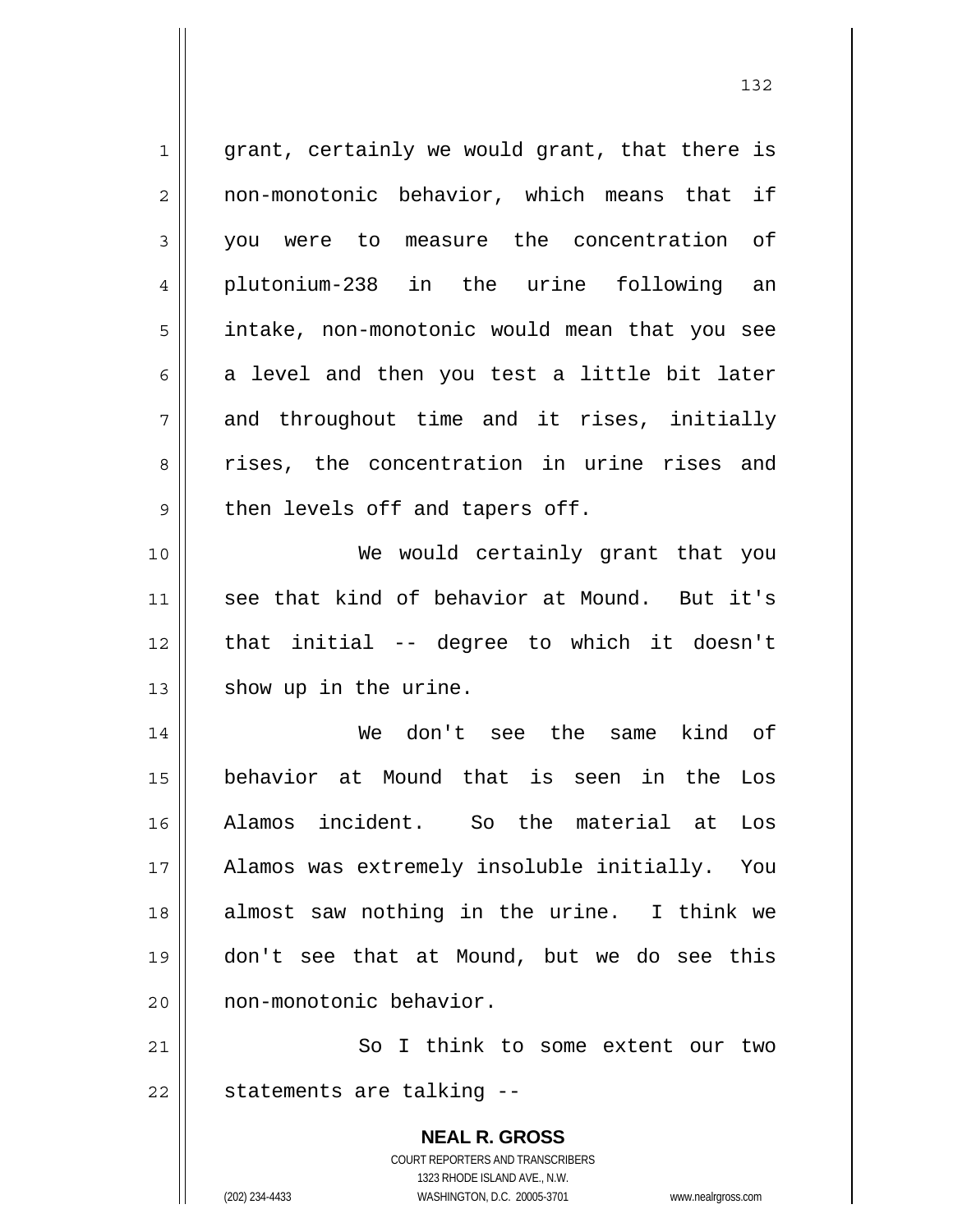**NEAL R. GROSS** COURT REPORTERS AND TRANSCRIBERS 1 2 3 4 5 6 7 8 9 10 11 12 13 14 15 16 17 18 19 20 21 22 MR. FITZGERALD: Well, because of the genesis of the issue, I think. DR. ULSH: Yes. So we have issued our white paper. And SC&A has issued a response to that. At this point I think I would like to turn it over to Liz and/or Tom. I'll let you guys flip for it and walk through some of the points that were raised. (\*\*\*PART 4, 12:02:50\*\*\*) MS. BRACKETT: I will start with this. I would just like to expand a little on what Brant said in that I would think probably the initiator of this at Mound was that there was an incident at Mound, in particular, that involved several people that showed this non-monotonic behavior. It's just that there had been a paper published on the Los Alamos data with material that appeared as though it could be similar. So we do have quite a few Mound-specific cases with data that we used to develop the model. It's not necessary to look

133

1323 RHODE ISLAND AVE., N.W.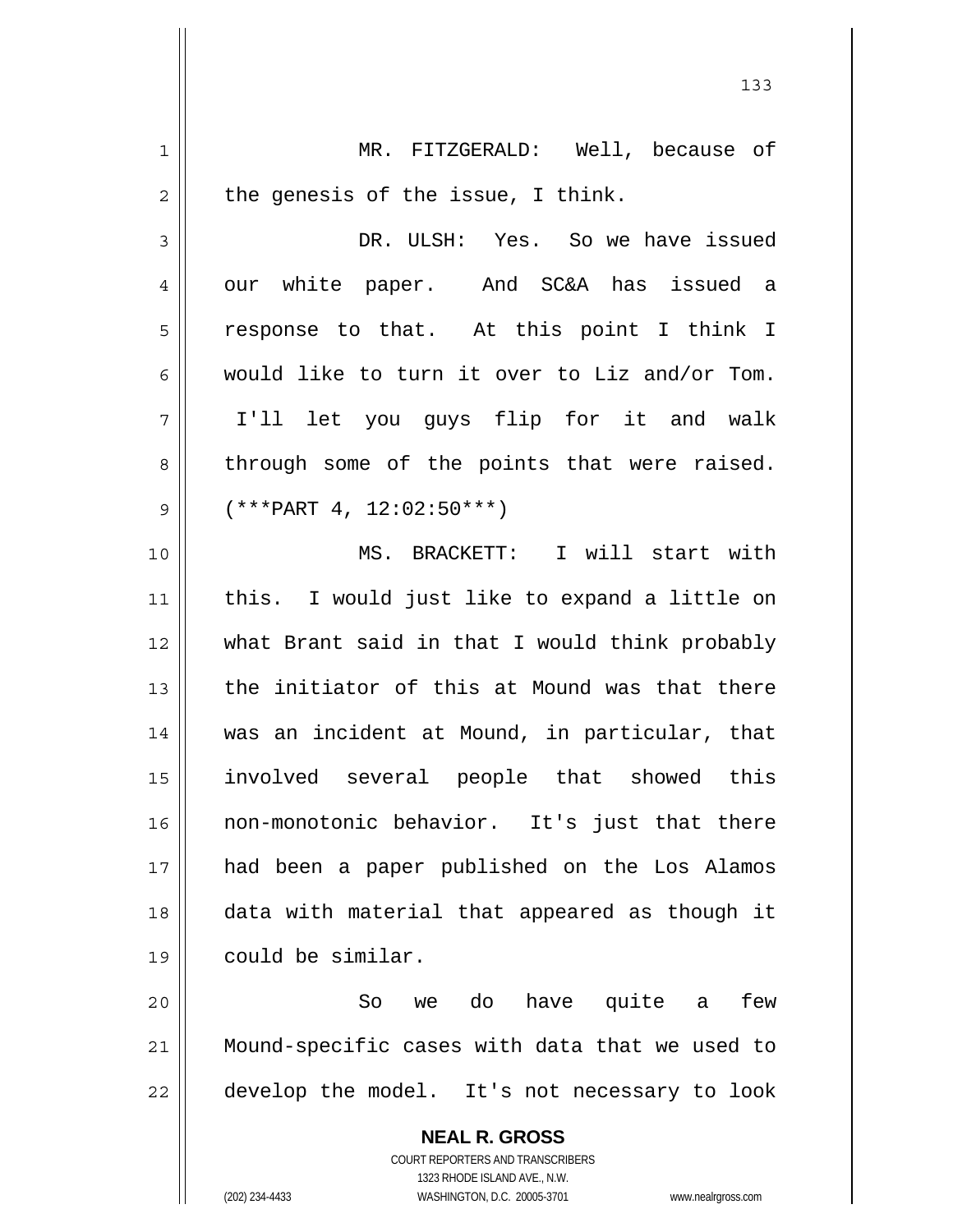1 2 to Los Alamos. We could use Mound-specific data.

3 4 5 6 7 8 9 10 11 We can get more into the model itself later. And I will let Tom do that because he actually developed the model. But the white paper that SC&A wrote, they stated in a few different places that they agreed conceptually that a bounding model could be developed. But their issue was its application. And they questioned the ability to meet the sufficient accuracy test.

12 13 14 15 So from a standpoint of an SEC, then, the model development wouldn't be an issue if there is agreement that we could actually develop a model.

16 17 18 19 20 We feel that we have developed it, as Brant mentioned. And we based it on the Mound data. But the white paper then goes on to state; the SC&A white paper, that is, that a similar model is developed.

21 22 Several items need to be addressed. And I will go through these here. We don't

> **NEAL R. GROSS** COURT REPORTERS AND TRANSCRIBERS 1323 RHODE ISLAND AVE., N.W. (202) 234-4433 WASHINGTON, D.C. 20005-3701 www.nealrgross.com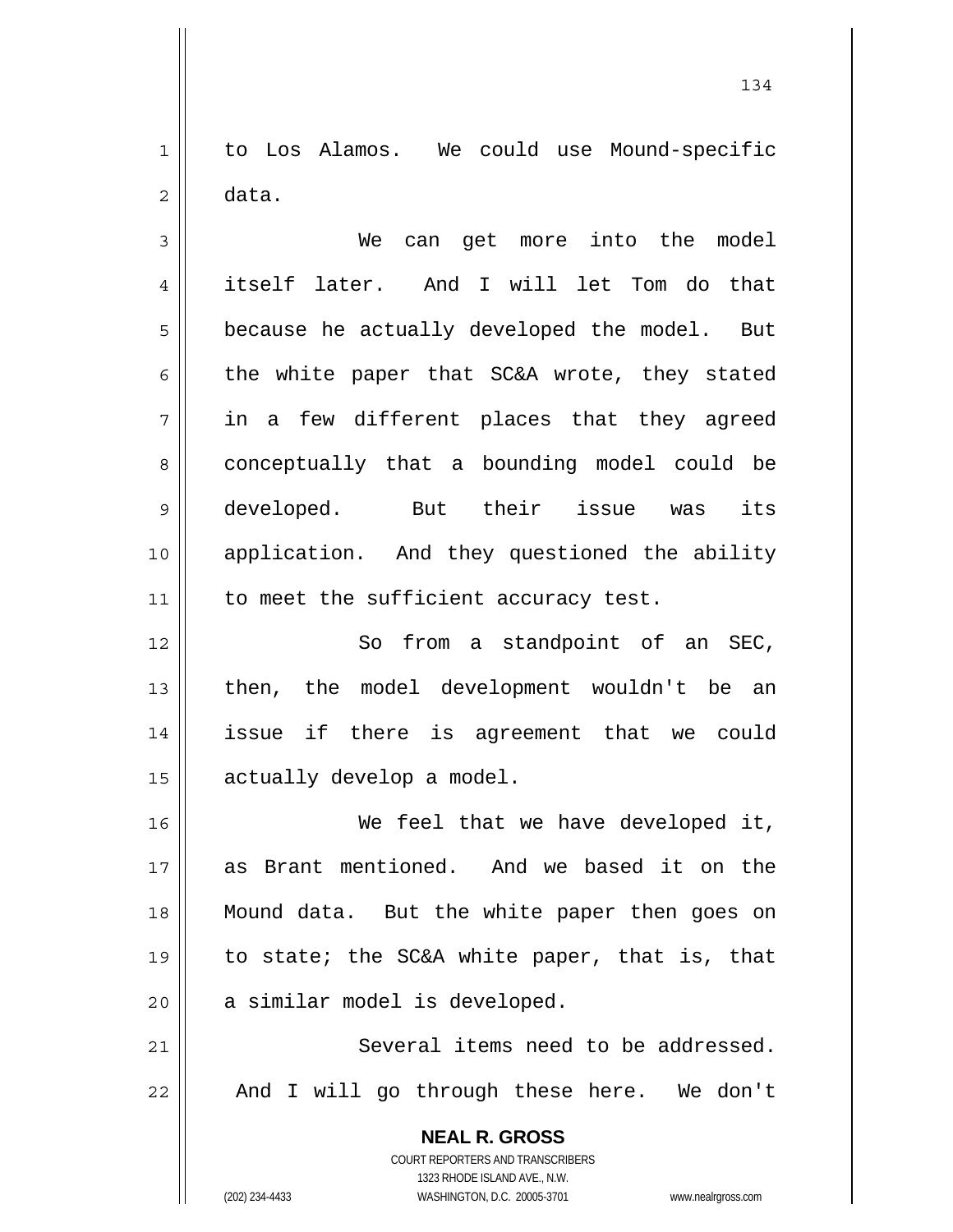1 2 3 4 feel that any of these issues are actually plutonium-238 or in some cases even Mound-specific. They're somewhat generic issues

7 that we deal with across the complex. And we addressed some of them yesterday in other conversations and other topics, such as the stable metal tritides.

9 10 11 12 The first item, they say that we need to explicitly state to whom the model will be applied. I believe we addressed this in the last Work Group meeting in October.

13 14 15 16 17 18 19 And we said that we would apply that to anyone who had the potential for intakes of plutonium-238. So that would be anybody who had a bioassay result indicating that they had or were indicated to be for plutonium-238 or someone who worked in an area where plutonium-238 was handled.

20 21 22 Again, this issue was somewhat discussed yesterday and when we were talking about how we determined what nuclide to apply

> **NEAL R. GROSS** COURT REPORTERS AND TRANSCRIBERS 1323 RHODE ISLAND AVE., N.W. (202) 234-4433 WASHINGTON, D.C. 20005-3701 www.nealrgross.com

5

6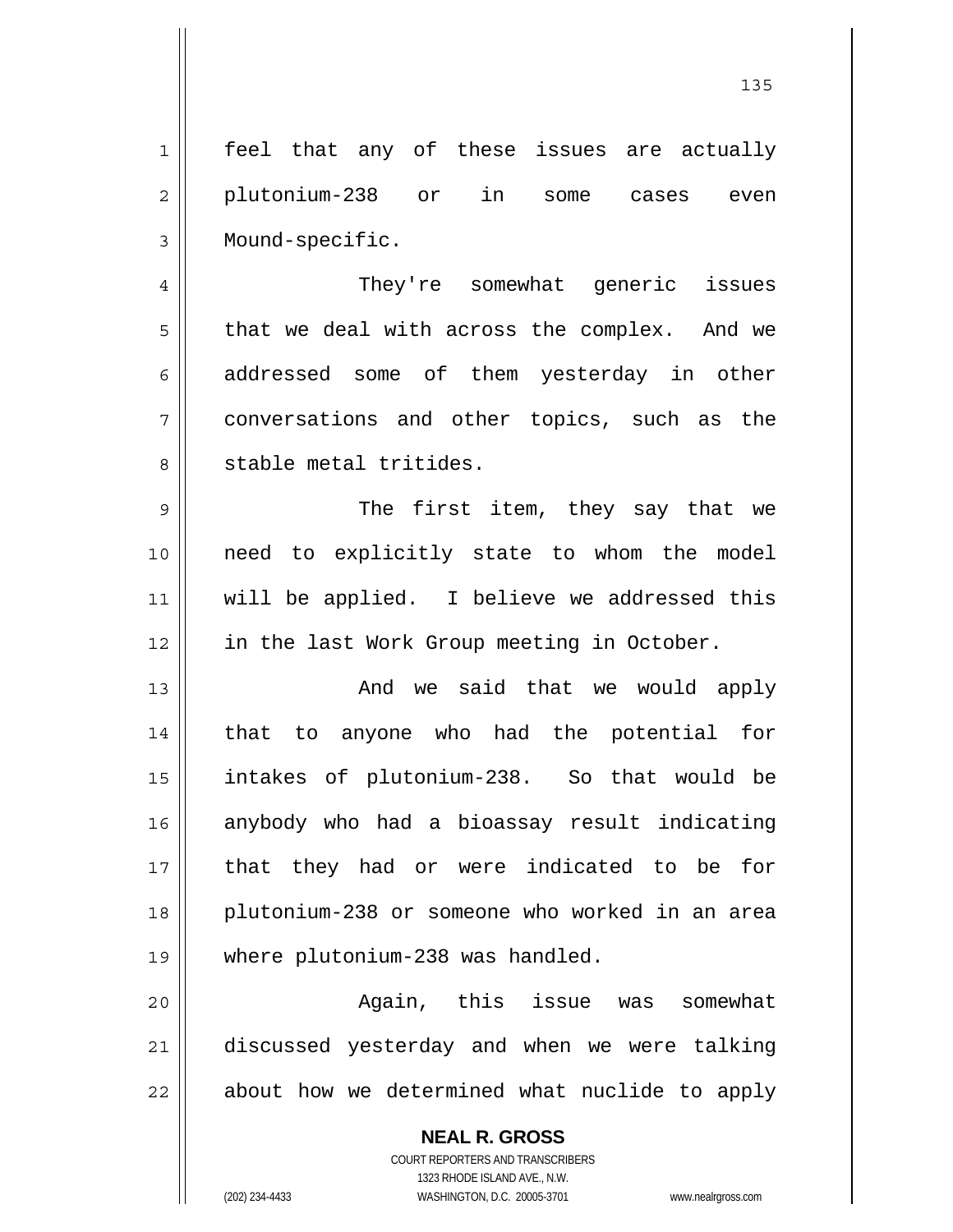1 to an individual.

| $\overline{2}$ | The second item was how we would              |
|----------------|-----------------------------------------------|
| $\mathfrak{Z}$ | recognize the occurrence of ceramic           |
| 4              | plutonium-238. We have stated that this would |
| 5              | be just another material type that we would   |
| 6              | use to model the plutonium.                   |
| 7              | The SC&A document states that there           |
| 8              | were ample opportunities for exposure to the  |
| $\mathsf 9$    | special absorption type and that, in fact,    |
| 10             | there were uptakes of it.                     |
| 11             | So, given that, if there exists a             |
| 12             | possibility that people would have been       |
| 13             | exposed to it, then we feel it's appropriate  |
| 14             | to just add it to the M and S types that we   |
| 15             | would normally assess for plutonium-238 and   |
| 16             | make this a third type that the dose          |
| 17             | reconstructor would evaluate. And they would  |
| 18             | select the one that gave the largest dose.    |
| 19             | I believe there was some concern              |
| 20             | that this would result in too large of a dose |
| 21             | and, therefore, not be a sufficient accuracy  |
| 22             | requirement.                                  |
|                | <b>NEAL R. GROSS</b>                          |

COURT REPORTERS AND TRANSCRIBERS 1323 RHODE ISLAND AVE., N.W. (202) 234-4433 WASHINGTON, D.C. 20005-3701 www.nealrgross.com

 $\mathsf{I}$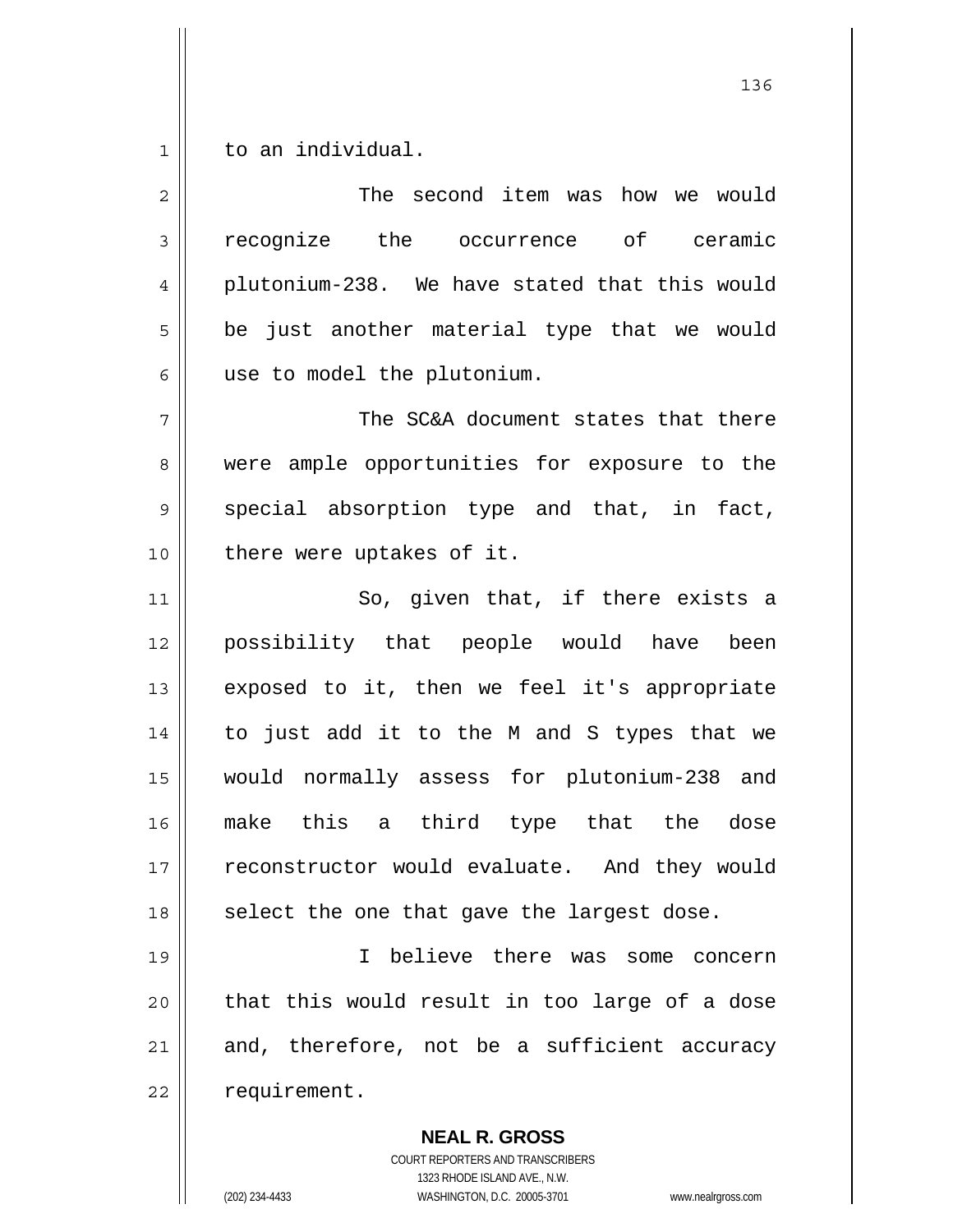**NEAL R. GROSS** COURT REPORTERS AND TRANSCRIBERS 1323 RHODE ISLAND AVE., N.W. (202) 234-4433 WASHINGTON, D.C. 20005-3701 www.nealrgross.com 1 2 3 4 5 6 7 8 9 10 11 12 13 14 15 16 17 18 19 20 21 22 But this form, this type set, the model that we have developed, does not result in extremely large doses relative to the other material types. And, in fact, types M and S will give a larger dose in many situations. The white paper that we developed goes through different scenarios of acute and chronic intakes and bioassay collected at varying times following intake. And this type does not always yield the largest dose to a particular ordinance. The third issue was how we would handle results below the MDA. Well, we have a standard method for assessing results below the MDA. And we see no reason why this would be any different from any other material type. And this is addressed in OTIB-0060. It's called assumptions that the dose reconstructor uses in how the MDA or less than MDA results are handled. The fourth item is, how do we differentiate bioassay results for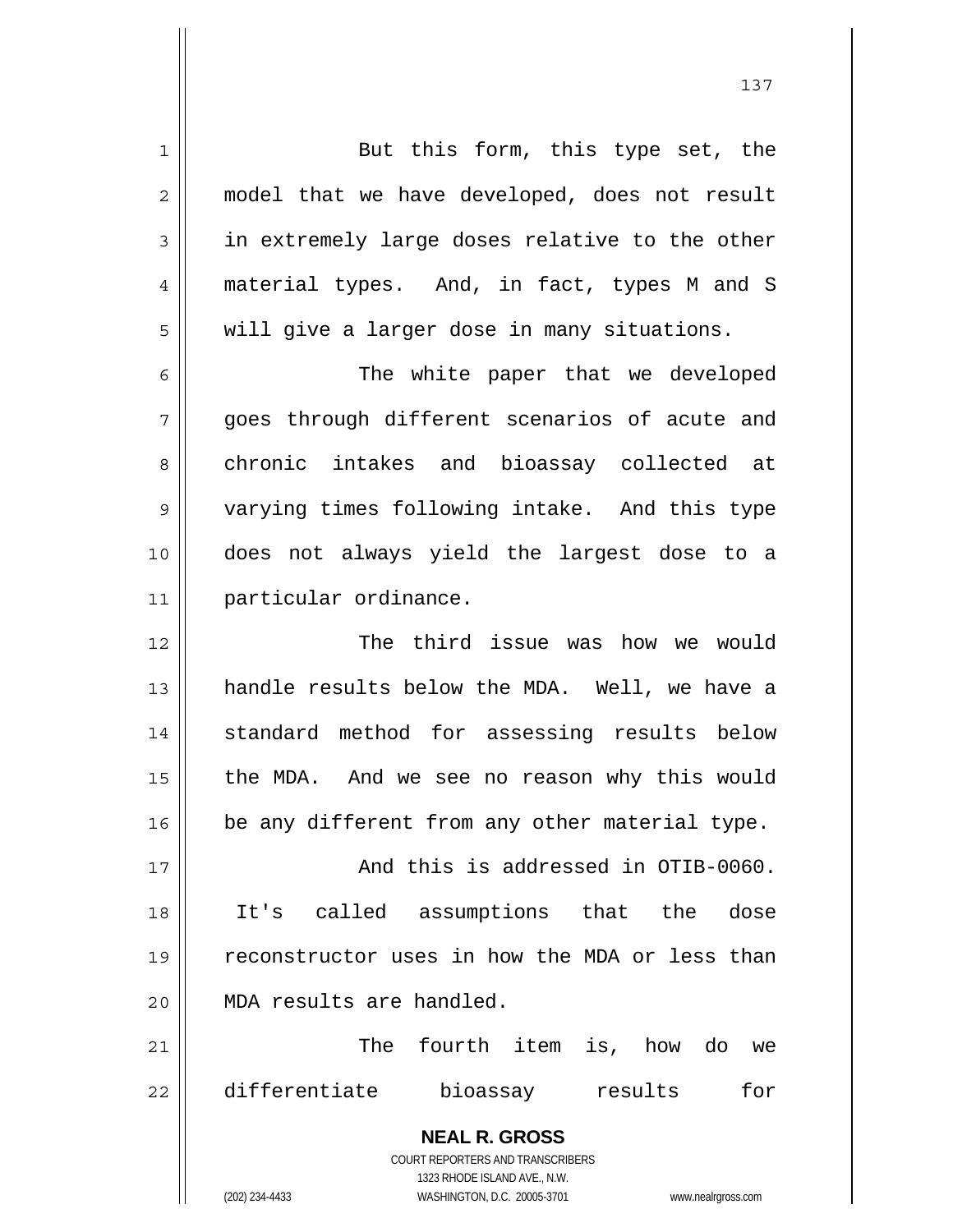**NEAL R. GROSS** 1 2 3 4 5 6 7 8 9 10 11 12 13 14 15 16 17 18 19 20 21 22 plutonium-238 versus other alpha-emitting radionuclides, including plutonium-239? There was an extensive discussion yesterday about this subject regarding gross alpha results or results that were specific for plutonium-238. So I believe this was addressed at length. Then we can go back and revisit it if necessary, but I won't do that right now. DR. ULSH: It was also addressed in the October Working Group meeting. It was raised and addressed there, too, as were a number of -- MS. BRACKETT: Right. And the fifth and final issue on this list of items in the white paper is how we would use bioassay results to use a coworker model for plutonium-238 if solubility types of compounds are unknown. Again, this relates to some of the other issues. We would treat it as just a third solubility type for plutonium-238. The coworker studies when we do

138

COURT REPORTERS AND TRANSCRIBERS 1323 RHODE ISLAND AVE., N.W.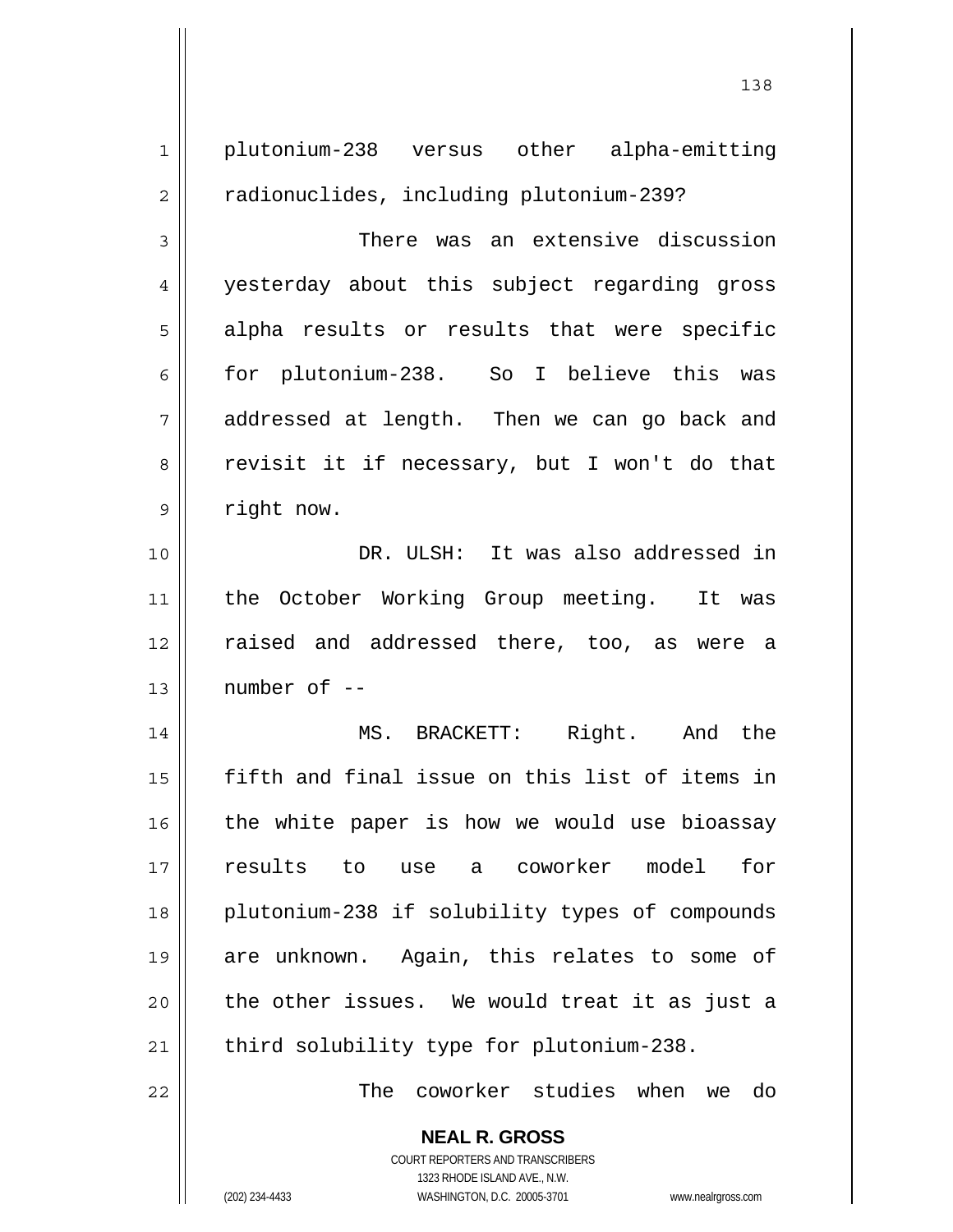them, we come up with the set of bioassay results. And then those results are modeled with each possible material type for that given nuclide.

 And all of them are presented in the coworker OTIB. And the dose reconstructor would run each of them for the particular case and assign the intakes that yield the largest dose for the particular situation.

10 11 12 13 14 15 16 17 I think one thing that I would like to point out is that there has been some discussion in this white paper about having to look at different scenarios because this material behaves differently. And while that's true it does behave differently, that is not a reason to change our default assumptions.

18 19 20 21 22 I think one issue is that when I personally think of applying these models, I am envisioning more of the people who have mostly no results greater than the MDA or at most one or two because that is the majority

> **NEAL R. GROSS** COURT REPORTERS AND TRANSCRIBERS 1323 RHODE ISLAND AVE., N.W. (202) 234-4433 WASHINGTON, D.C. 20005-3701 www.nealrgross.com

1

2

3

4

5

6

7

8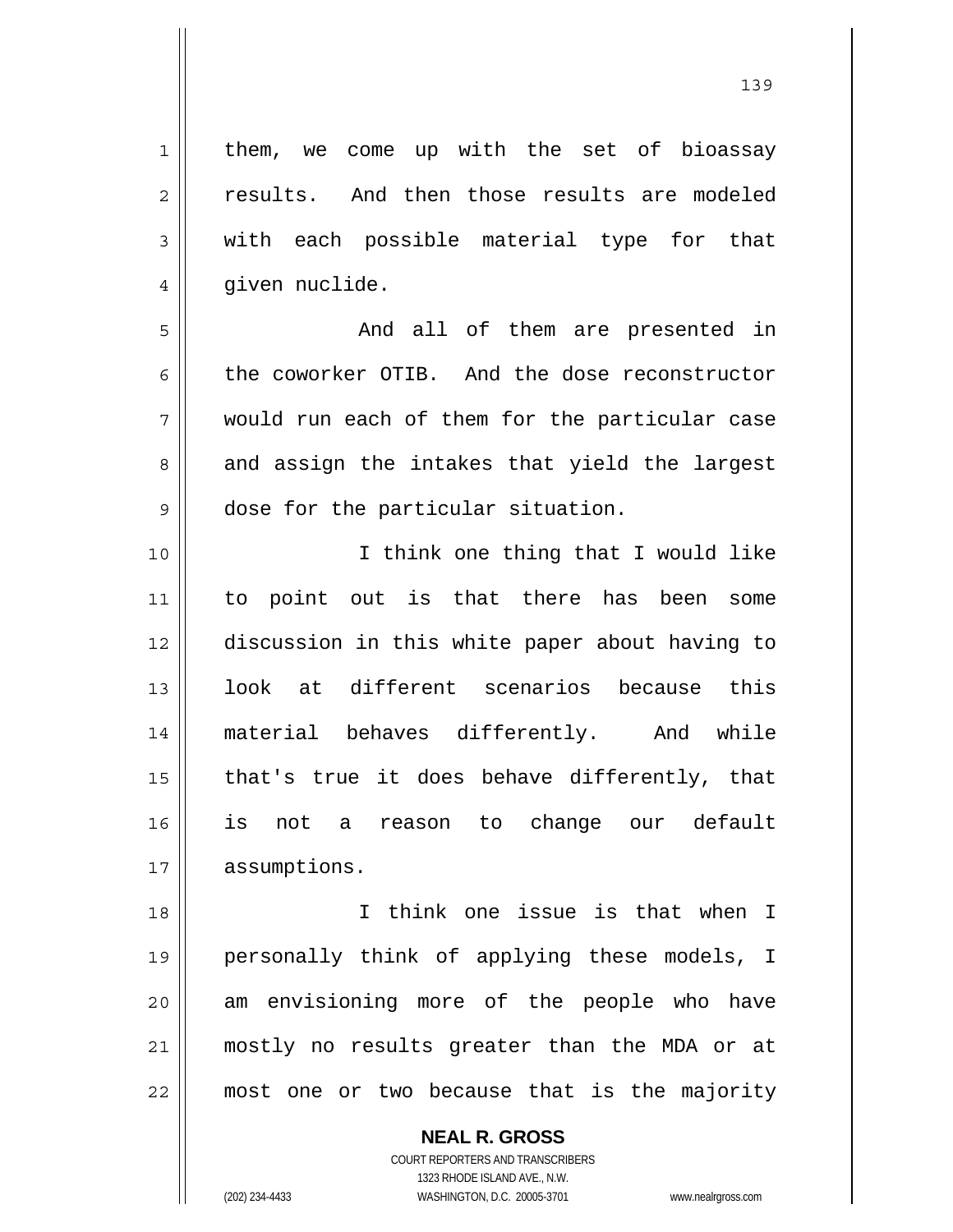1 2 3 4 5 6 7 8 9 10 of cases that we see, people who didn't have large potentials for intake or large intakes where they have positive results. And so we used the false assumptions to model those people given a lack of any information at all. These are standard default assumptions that you would use, even outside of the project, for example, when you would assume an acute intake occurred. If there were more positive results

140

11 12 13 14 15 16 for a person, then certainly we would look at the individual's data. We wouldn't necessarily apply default assumptions. The dose reconstructor would have to look at the pattern of results for the person and make decisions based on that.

17 18 19 20 21 22 But also keep in mind that most cases don't require what we call a best estimate. Don Stewart discussed this yesterday. I forget what issue we were discussing. In many cases an under or an overestimate is sufficient for the requirement

> COURT REPORTERS AND TRANSCRIBERS 1323 RHODE ISLAND AVE., N.W. (202) 234-4433 WASHINGTON, D.C. 20005-3701 www.nealrgross.com

**NEAL R. GROSS**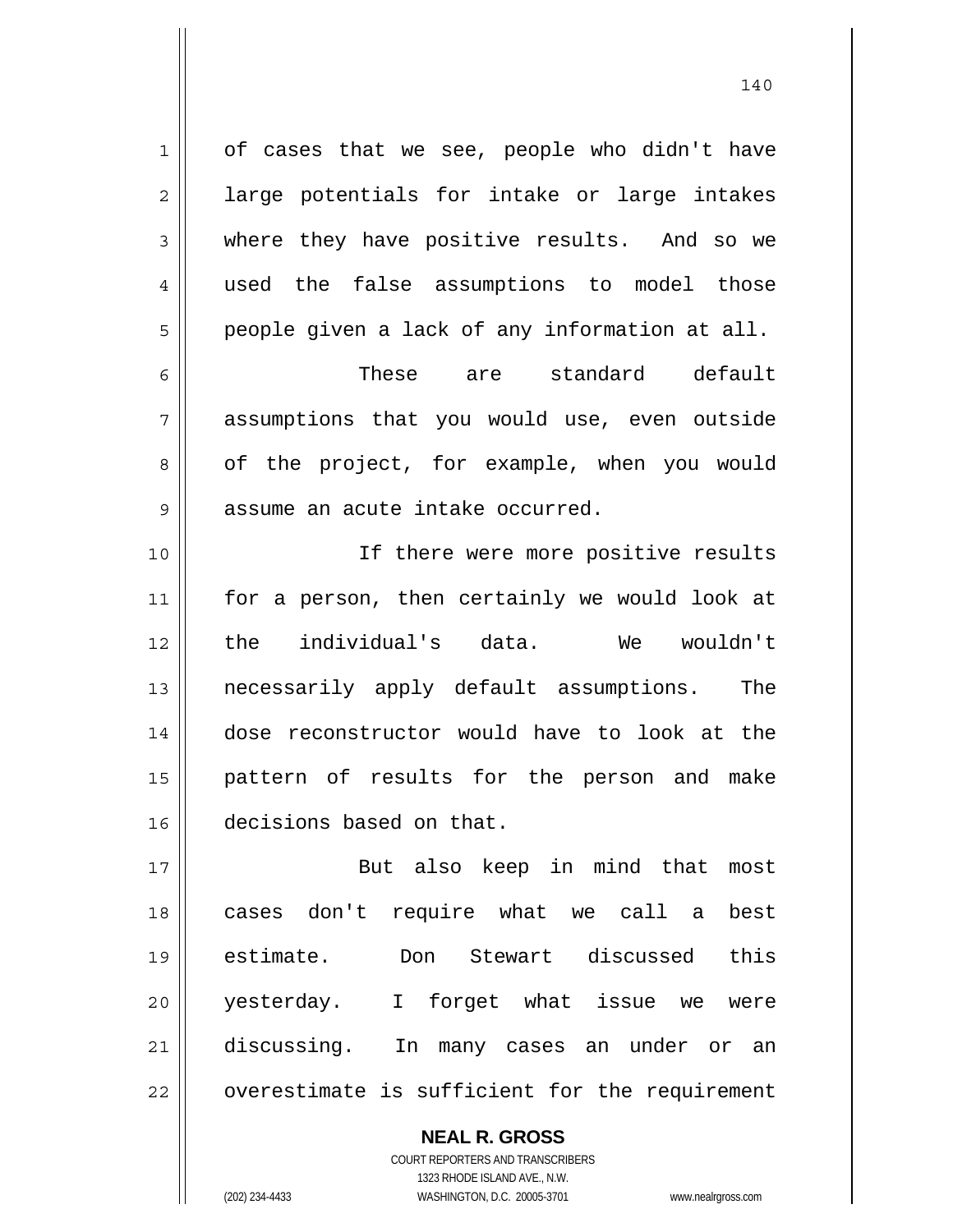1 for this program.

| $\overline{2}$ | So you don't need to get into the                                                                   |
|----------------|-----------------------------------------------------------------------------------------------------|
| 3              | fine detail of the specific pattern for the                                                         |
| 4              | You can do the claim<br>in<br>an<br>person.                                                         |
| 5              | expeditious manner by making some assumptions                                                       |
| 6              | without having to get into a long complicated                                                       |
| 7              | process and doing the best estimate.                                                                |
| 8              | $MR.$ $KATZ:$<br>Liz, can I<br>just                                                                 |
| $\mathsf 9$    | interrupt you for a second? It's not such a                                                         |
| 10             | bother in the room, but it might be for other                                                       |
| 11             | people on the phone. Someone's phone is not                                                         |
| 12             | on mute, and we have some music in the                                                              |
| 13             | background. So somebody needs to mute their                                                         |
| 14             | phone unless that is on your end, Liz.                                                              |
| 15             | MS. BRACKETT: It's not me.<br>I can                                                                 |
| 16             | just barely hear it.                                                                                |
| 17             | DR. ULSH: We've had enough Time-                                                                    |
| 18             | Life background music                                                                               |
| 19             | It just went away.<br>MR. KATZ:                                                                     |
| 20             | Thank you, somebody. Oh, no, it didn't.                                                             |
| 21             | MS. BRACKETT: Well, actually, that                                                                  |
| 22             | was the end of what I had to say. Those were                                                        |
|                | <b>NEAL R. GROSS</b><br><b>COURT REPORTERS AND TRANSCRIBERS</b>                                     |
|                | 1323 RHODE ISLAND AVE., N.W.<br>(202) 234-4433<br>WASHINGTON, D.C. 20005-3701<br>www.nealrgross.com |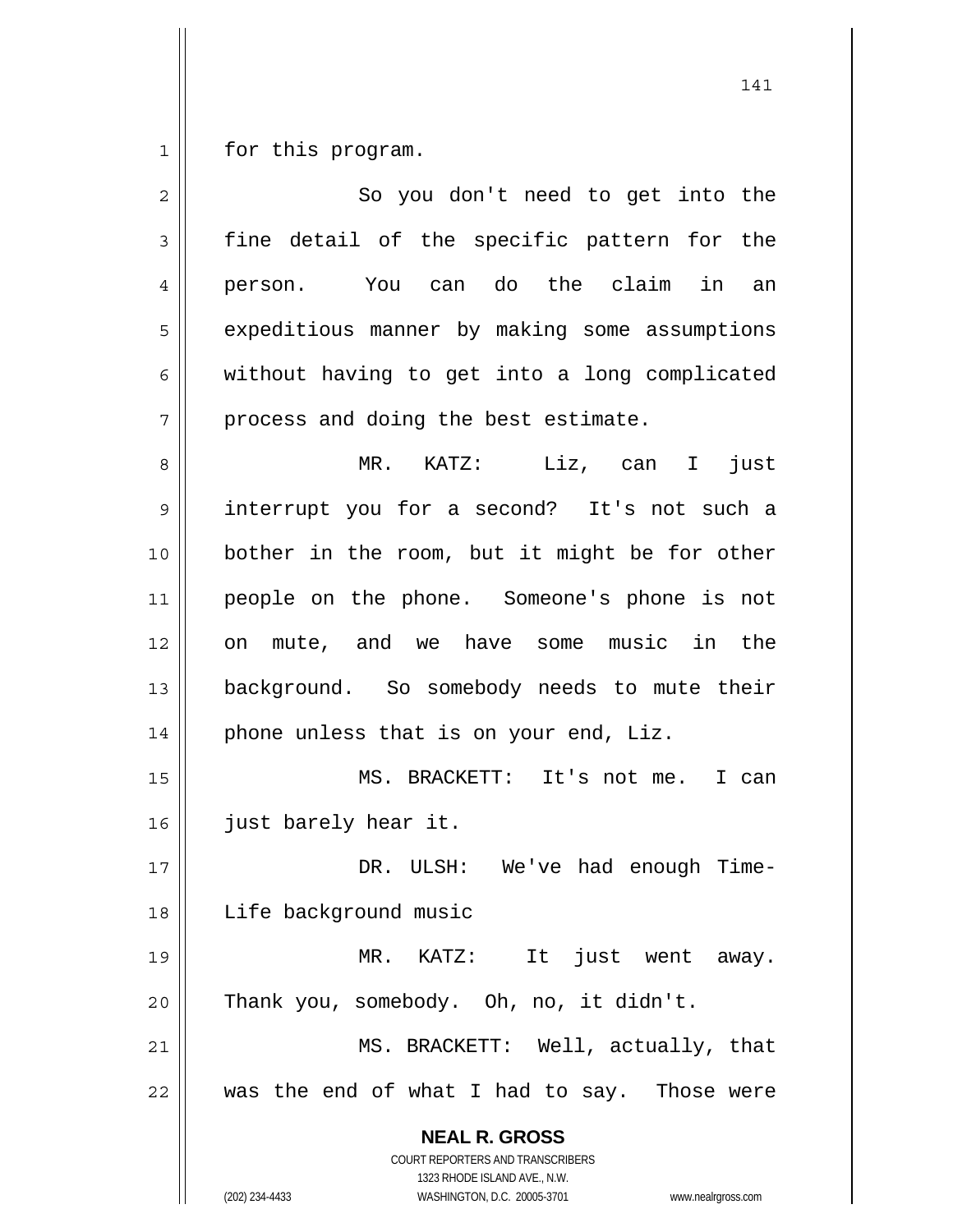1 2 3 4 5 6 7 8 9 10 11 12 13 14 15 16 17 18 19 20 21 22 the five that had been stated in the documents that we would need to address. MR. FITZGERALD: Can we do these in pieces? Joyce? DR. LIPSZTEIN: Hello? MR. FITZGERALD: Did you want to comment on Liz's remarks? DR. LIPSZTEIN: I would like to. Actually, I would like to see it written all the amounts she is talking about. I think that differently from what was first presented, I think we think that there were many opportunities for exposure to this special absorption type of plutonium-238. And they were different from the ceramic plutonium from what we had seen from other data besides that accident that was examined by NIOSH/ORAU. While we agree, we agree that probably there is a bounding model that can be developed for a special solubility type of plutonium, but we didn't see it yet. So we are waiting for one that will really be a

142

**NEAL R. GROSS** COURT REPORTERS AND TRANSCRIBERS 1323 RHODE ISLAND AVE., N.W. (202) 234-4433 WASHINGTON, D.C. 20005-3701 www.nealrgross.com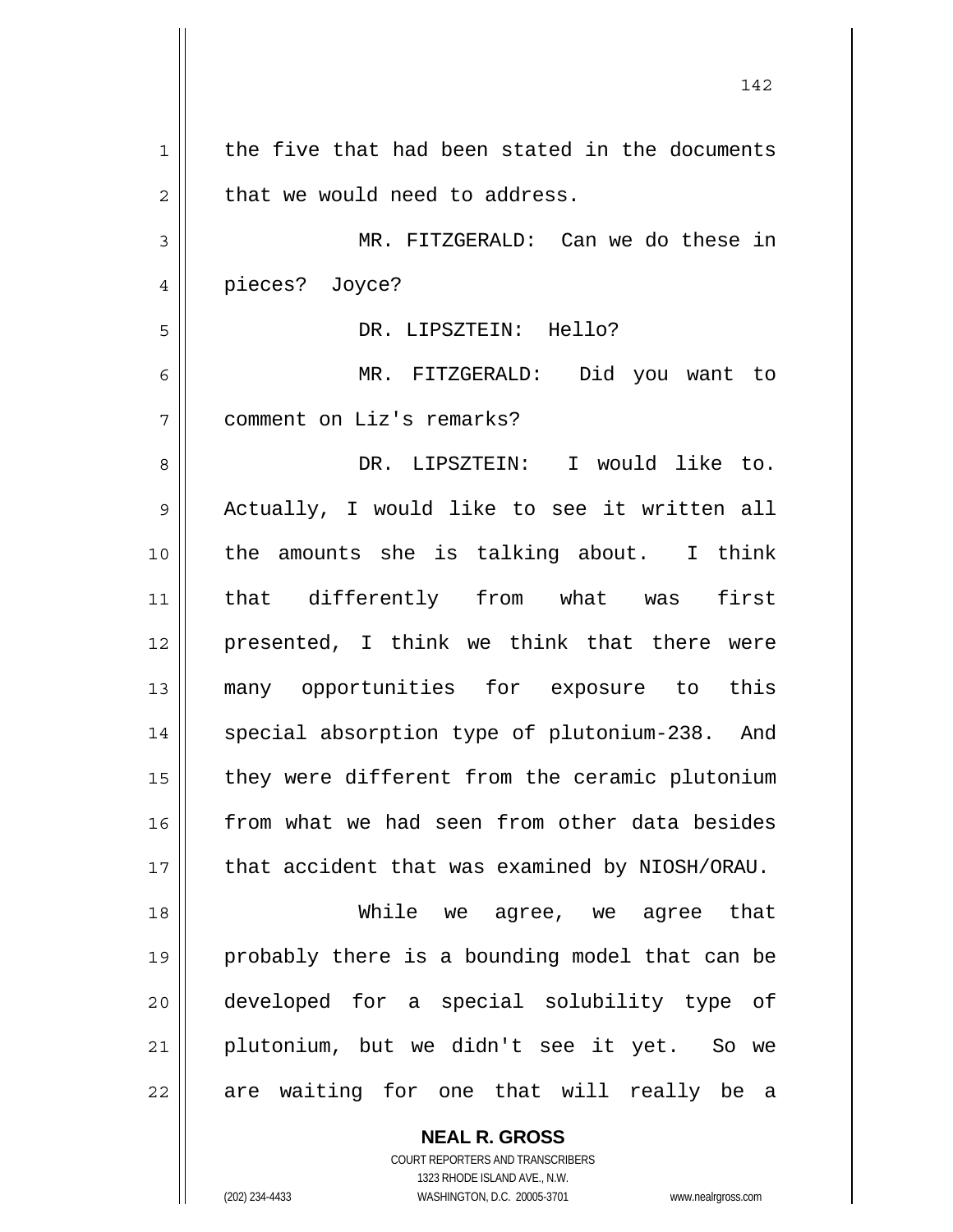1 bounding one.

| I really think the model is not an                                                                                                                              |
|-----------------------------------------------------------------------------------------------------------------------------------------------------------------|
| SEC question. I think that eventually it's                                                                                                                      |
| going to be a bounding model for ceramic                                                                                                                        |
| plutonium. But it has not yet come. So NIOSH                                                                                                                    |
| has to show us that there is a bounding model.                                                                                                                  |
| is<br>With relation to what Liz                                                                                                                                 |
| saying, I think it's very difficult to                                                                                                                          |
| recognize the occurrence of ceramic plutonium                                                                                                                   |
| exactly because of the delays which are                                                                                                                         |
| patterned. So we don't know if your data may                                                                                                                    |
| fit a chronic intake or may fit this special                                                                                                                    |
| type of intake.                                                                                                                                                 |
| And especially when there is<br>not                                                                                                                             |
| much data or the results are below the                                                                                                                          |
| detection limits, where you have very few                                                                                                                       |
| sporadic positive data that are slightly above                                                                                                                  |
| the detection levels, it is very difficult to                                                                                                                   |
| differentiate between acute and chronic                                                                                                                         |
| intakes.                                                                                                                                                        |
| So I think the scenarios that have                                                                                                                              |
| to be compared are acute intake and granted                                                                                                                     |
| <b>NEAL R. GROSS</b><br>COURT REPORTERS AND TRANSCRIBERS<br>1323 RHODE ISLAND AVE., N.W.<br>(202) 234-4433<br>WASHINGTON, D.C. 20005-3701<br>www.nealrgross.com |
|                                                                                                                                                                 |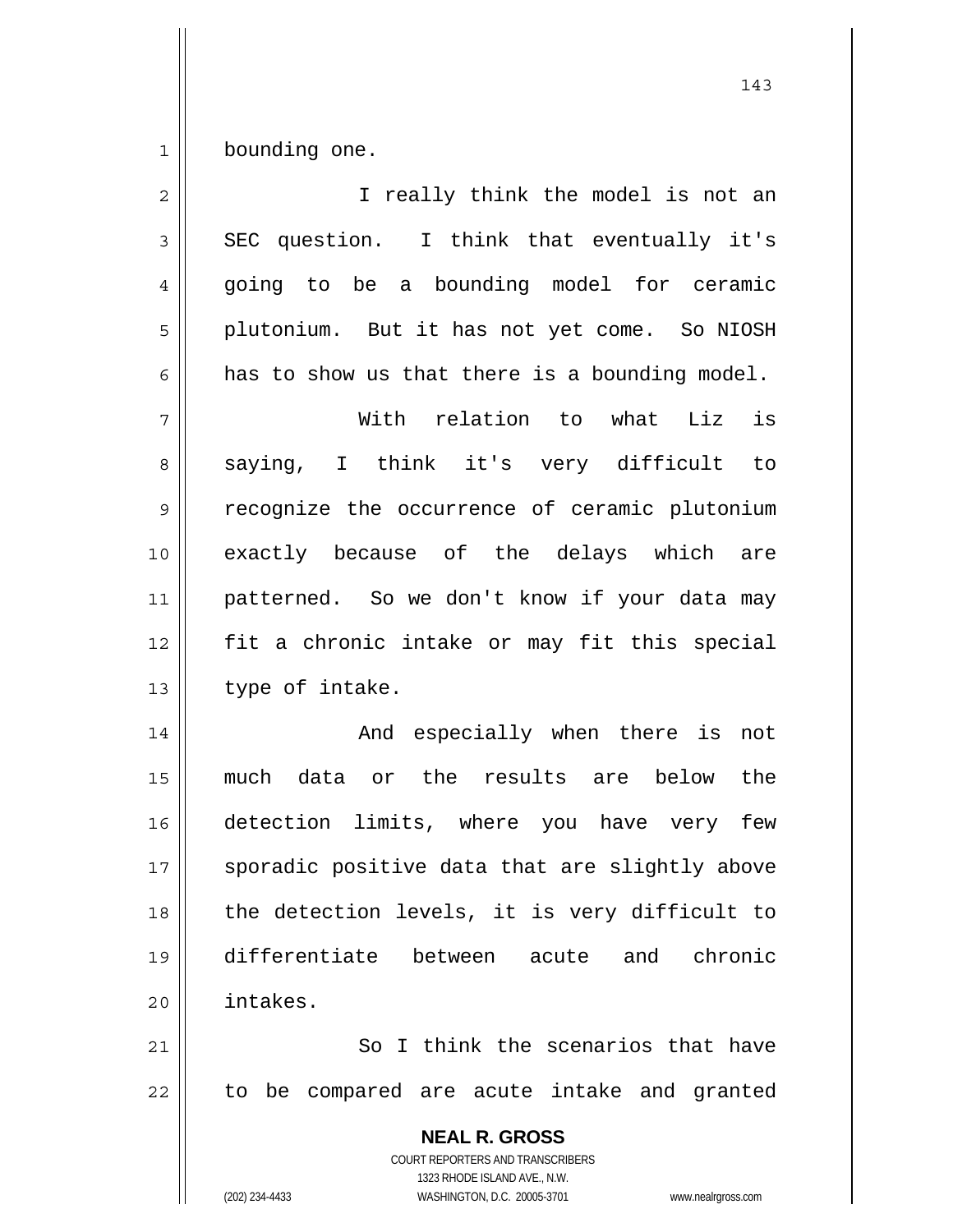intakes using different types, it is very difficult to deal with all of those scenarios at the same time to find a bounding assumption to be made, especially exactly when results are very low and you have a lot of results below detection levels.

1

2

3

4

5

6

144

7 8 9 10 11 12 13 14 So I didn't see a reason to analyze exactly how NIOSH can handle these results. And I think that SC&A will be happy to see in the white paper an explanation of all of that so we can see that, really, it's feasible to do dose reconstruction with any model that NIOSH presents and a model that is bounded especially.

15 16 17 18 19 20 21 22 So the problems on building a correct model, I know that we have to interpret results in terms of this particular type of compound. It is not just one more because it is a question of how to interpret the data that you have as chronic, as acute, what gives a higher dose. So it's not as simple as is expressed here today.

> **NEAL R. GROSS** COURT REPORTERS AND TRANSCRIBERS 1323 RHODE ISLAND AVE., N.W. (202) 234-4433 WASHINGTON, D.C. 20005-3701 www.nealrgross.com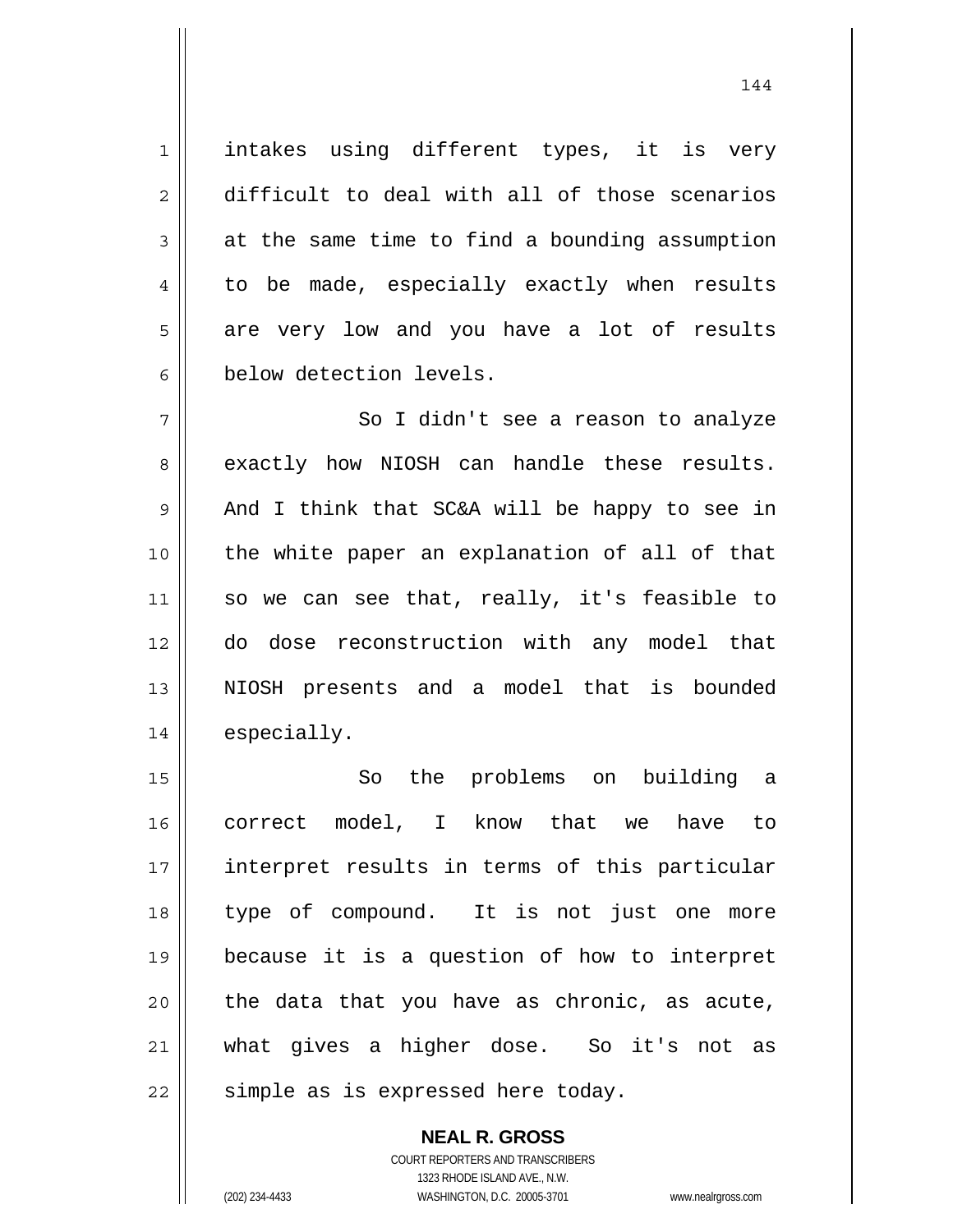**NEAL R. GROSS** COURT REPORTERS AND TRANSCRIBERS 1323 RHODE ISLAND AVE., N.W. 1 2 3 4 5 6 7 8 9 10 11 12 13 14 15 16 17 18 19 20 21 22 So I think I say I would like to give credit to NIOSH to develop and to answer our questions, but we would like to have it written so that we can analyze each point that NIOSH is making. In summary, I don't think there is too much to discuss here in this meeting, but we would like to have our white paper answered by NIOSH in a written way how they are going to handle, how they are going to do, give examples on how so that we are satisfied that, really, it can be applied to Mound dose reconstruction and that it is feasible to do dose reconstruction. CHAIR BEACH: Joyce, this is Josie. I was going to ask NIOSH to respond in detail to the white paper. I'm hoping Brant is going to tell us about that now. DR. ULSH: Actually, I was just going to ask if Jim Neton is on the line. DR. NETON: Yes, I am. DR. ULSH: Do you have any? I

145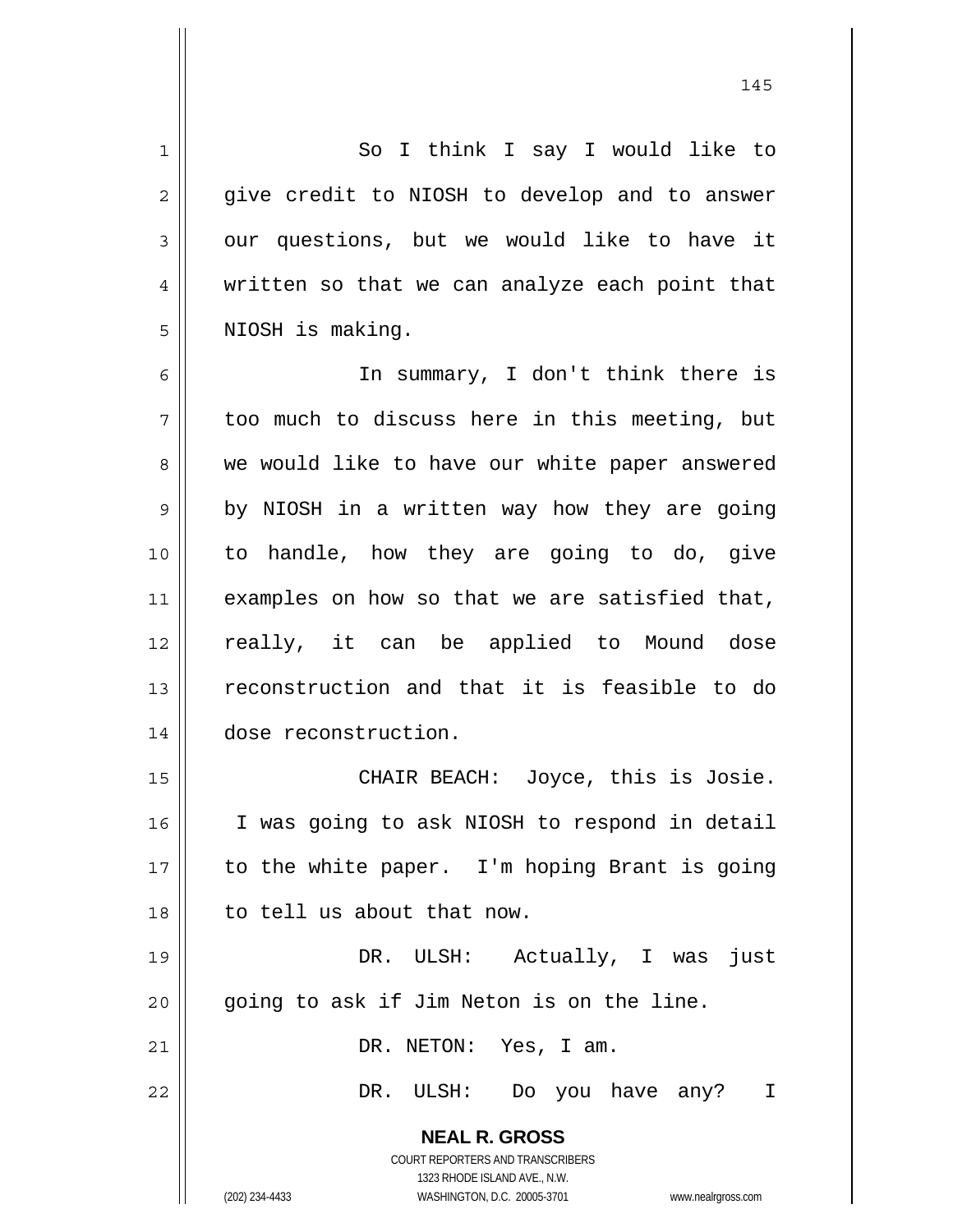**NEAL R. GROSS** COURT REPORTERS AND TRANSCRIBERS 1323 RHODE ISLAND AVE., N.W. (202) 234-4433 WASHINGTON, D.C. 20005-3701 www.nealrgross.com 1 2 3 4 5 6 7 8 9 10 11 12 13 14 15 16 17 18 19 20 21 22 mean, Joyce, when you say that you agree that there is a bounding model but you're still waiting to see it, we have presented our model in the white paper that you have responded to, you know. DR. LIPSZTEIN: Yes. But we didn't agree it was a bounding model. DR. ULSH: Well, it bounds 896 cases at Mound. DR. LIPSZTEIN: Yes, but it didn't bound other cases that apparently had also the same type of exposures. The problems is that at Mound, probably there were different types of, different forms of ceramic plutonium, not just one. So each incident means a different form of plutonium. MR. FITZGERALD: Joyce? DR. LIPSZTEIN: But I really think it's a question of doing modeling. DR. NETON: Joyce, this is Jim Neton. I think Tom LaBone actually looked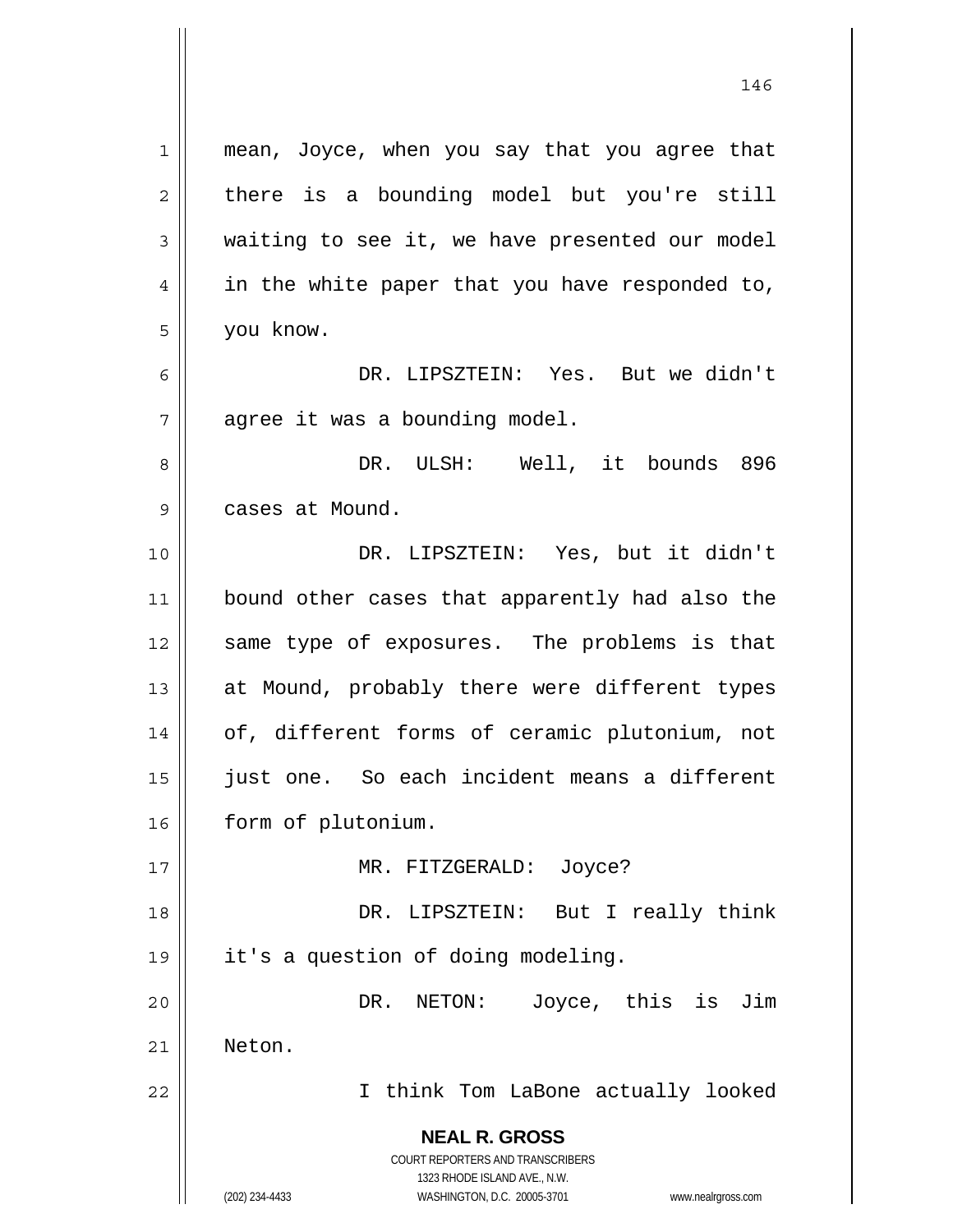1 2 3 4 5 6 7 8 9 10 11 12 13 14 15 16 17 18 19 20 21 22 at all of the cases at Mound that he could find. He could find no evidence -- Tom is on the phone, he can speak to this -- that there was a ceramic form that was similar to the one that you're citing that existed at Los Alamos. DR. LIPSZTEIN: No. I'm saying that we found some different forms of plutonium exposure and different than the ones that were presented as type L in the white paper. DR. NETON: You mean the -- DR. LIPSZTEIN: And the model that was presented as type L in the white paper didn't bound to two cases that we had a very big suspicion that were exposures to this kind of plutonium. There are several urinary plots that we have presented that could look either to an exposure to this kind of plutonium or to a chronic intake. And we don't know. We don't think it's possible to distinguish between the both of them, --

> COURT REPORTERS AND TRANSCRIBERS 1323 RHODE ISLAND AVE., N.W. (202) 234-4433 WASHINGTON, D.C. 20005-3701 www.nealrgross.com

**NEAL R. GROSS**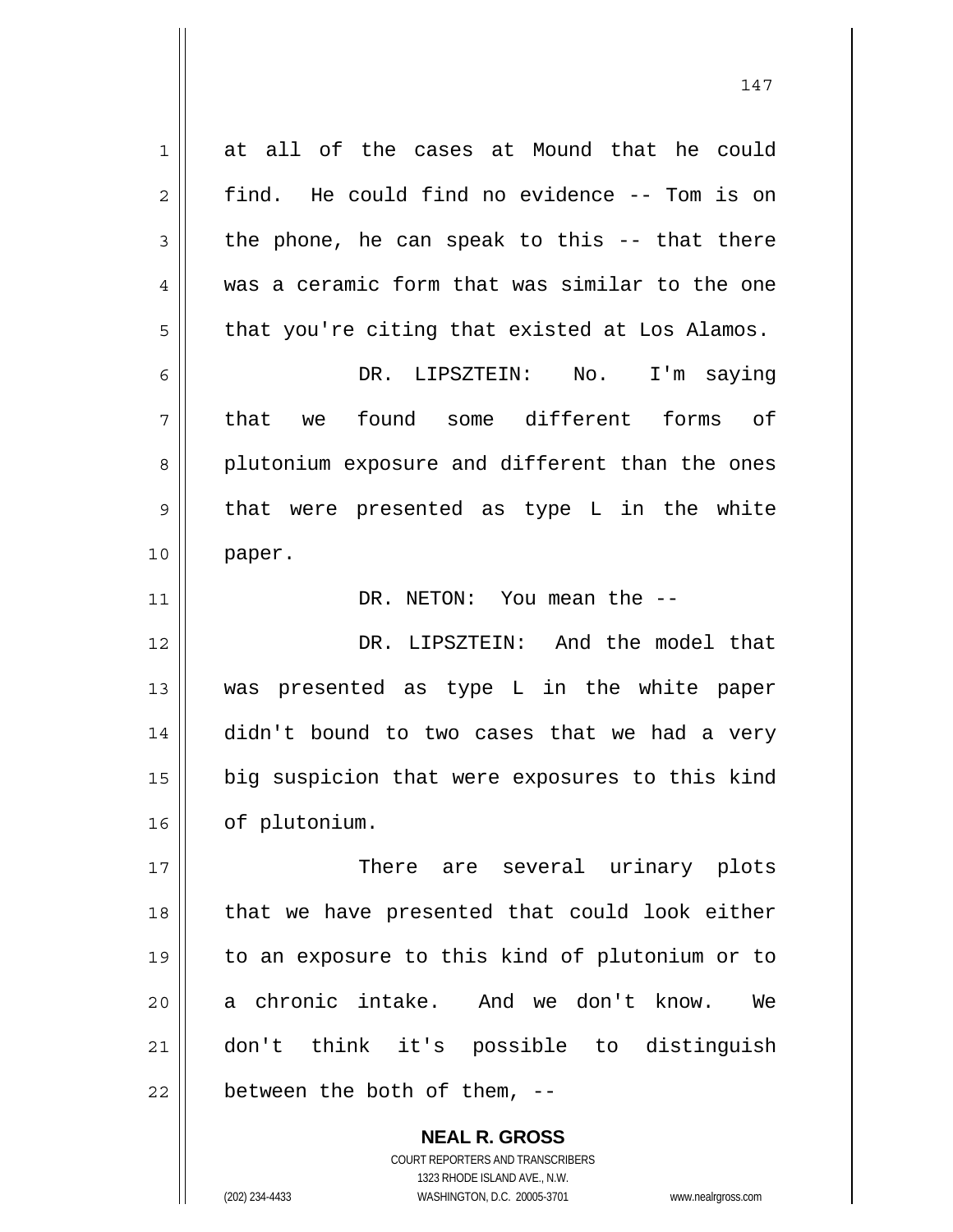|                | 148                                                                 |
|----------------|---------------------------------------------------------------------|
| $\mathbf 1$    | DR. ULSH: All right. I think.                                       |
| $\overline{c}$ | DR. LIPSZTEIN: -- those kinds. So                                   |
| 3              | they have to be a bounding type that is good                        |
| 4              | for all possible forms of plutonium at Mound.                       |
| 5              | Until now we haven't seen that.                                     |
| 6              | DR. ULSH: Okay. I think I know                                      |
| 7              | what you are talking about now, Joyce. Tom                          |
| 8              | modeled the 900 or so cases. And I think in                         |
| 9              | your response to our white paper you presented                      |
| 10             | two particular cases where you felt our                             |
| 11             | moderate model did not adequately account of                        |
| 12             | those two cases, right?                                             |
| 13             | Right.<br>DR. LIPSZTEIN: Yes.                                       |
| 14             | Right.                                                              |
| 15             | DR. ULSH: Tom, do you want to                                       |
| 16             | speak to that?                                                      |
| 17             | MR. LaBONE: Yes. I sent you,                                        |
| 18             | Brant, a little note on the 18th of May that                        |
| 19             | went through and modeled case 2 from the 1960                       |
| 20             | incident. And I guess W-1 is the reference in                       |
| 21             | the SC&A white paper if that's correct.                             |
| 22             | So, anyway, I went through and                                      |
|                | <b>NEAL R. GROSS</b><br>COURT REPORTERS AND TRANSCRIBERS            |
|                | 1323 RHODE ISLAND AVE., N.W.                                        |
|                | (202) 234-4433<br>WASHINGTON, D.C. 20005-3701<br>www.nealrgross.com |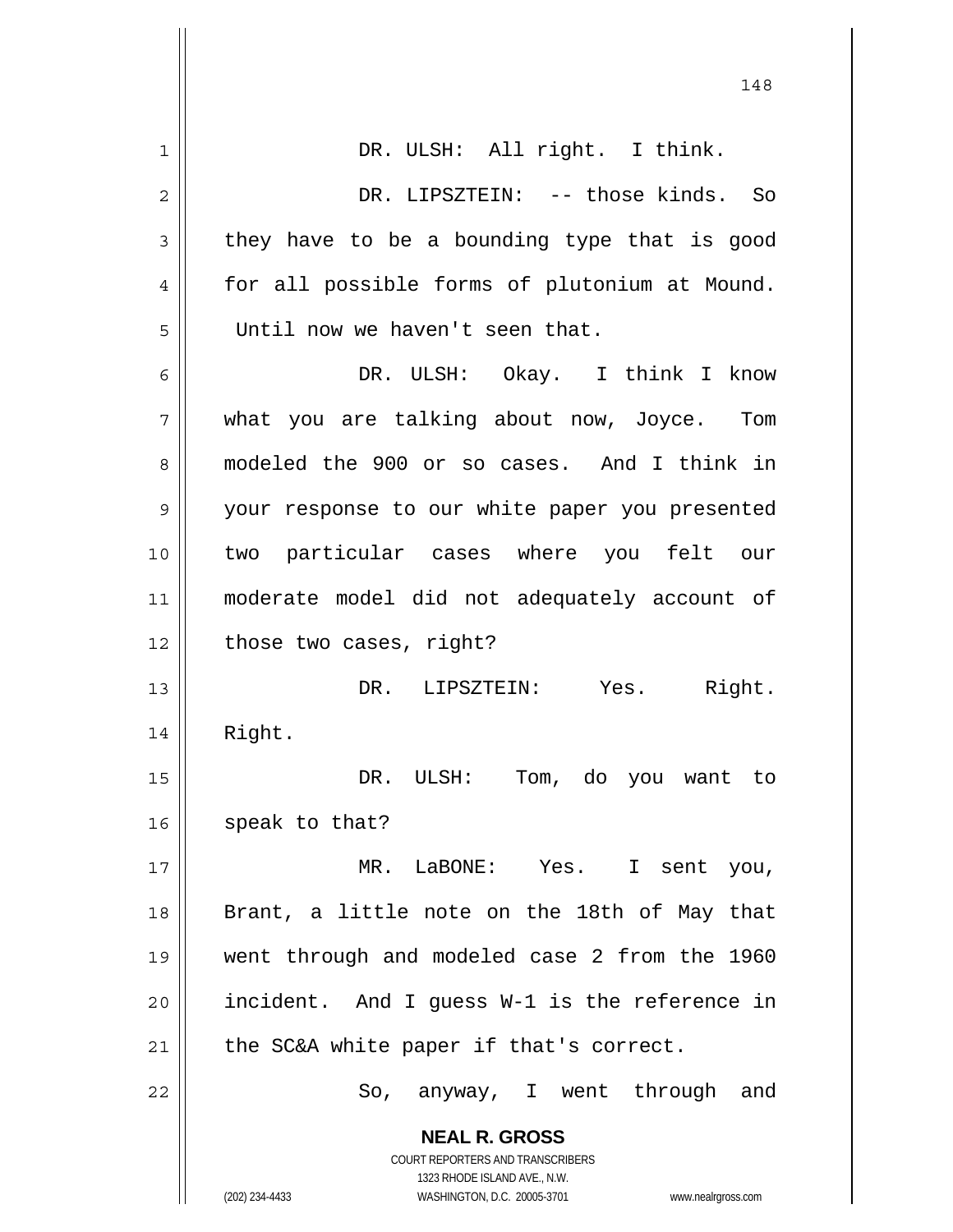**NEAL R. GROSS** COURT REPORTERS AND TRANSCRIBERS 1 2 3 4 5 6 7 8 9 10 11 12 13 14 15 16 17 18 19 20 21 22 modeled the two of those and compared them. And I sent that to you. And basically I think that those are fundamentally the same curves. I don't know if you have that with you and you can show the people there what I am talking about or -- DR. ULSH: No. I'm just looking for a high-level response, Tom. I think Josie is going to task us with responding to SC&A's white paper. And that level of detail would go in there. DR. NETON: I think that we probably would choose to send that in writing over to SC&A and present that to them. And it might actually require a technical call because I think it would benefit from some one-on-one discussions of people looking at the same set of data in my mind. DR. LIPSZTEIN: And the other thing, Jim, you said there was no exposure to the same form that people were exposed at Los Alamos. I don't know. I think that this has

149

1323 RHODE ISLAND AVE., N.W.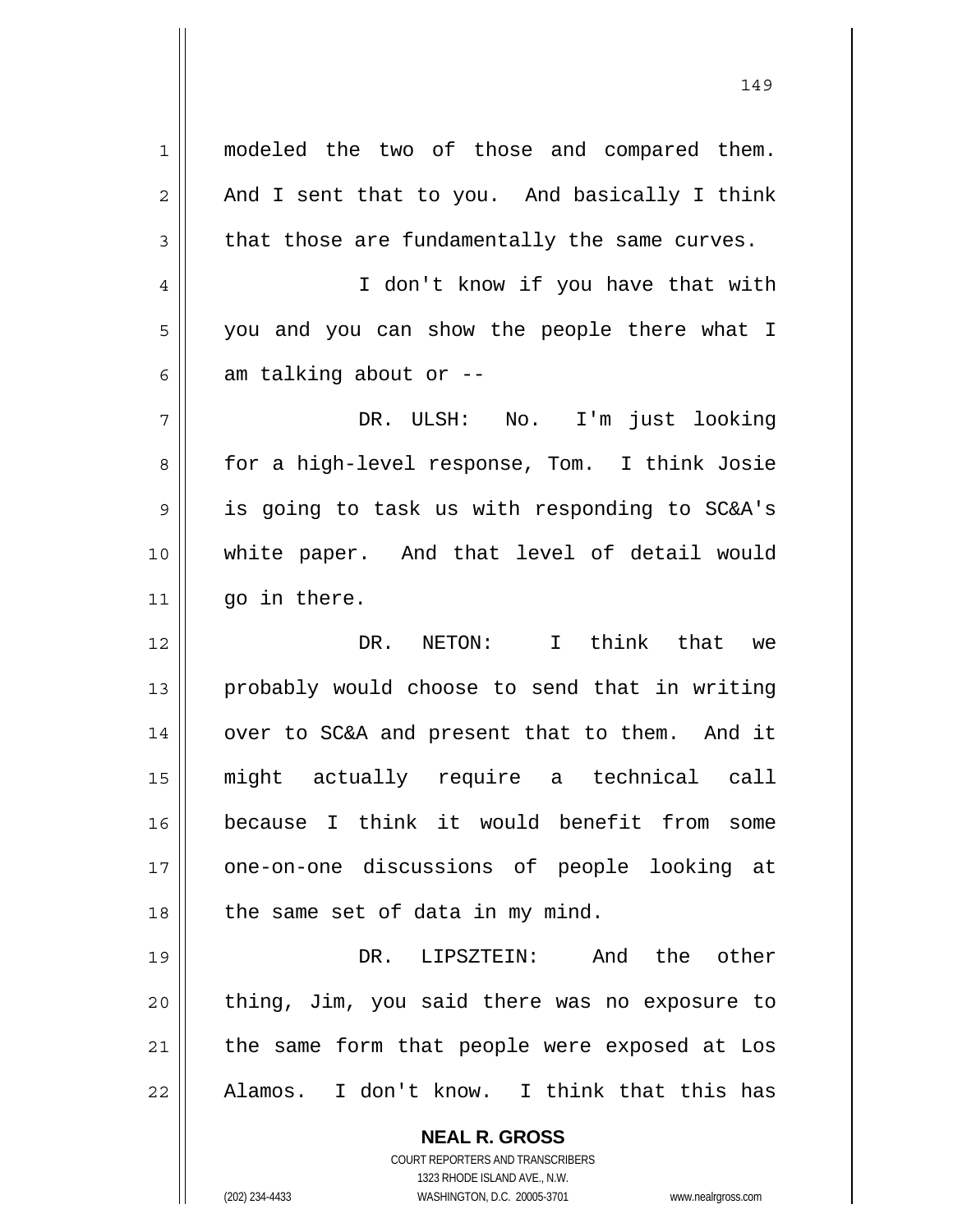1 to be demonstrated also.

| $\overline{2}$ | Jim, I really think that the                  |
|----------------|-----------------------------------------------|
| 3              | modeling question is not just a question of   |
| 4              | SC&A and NIOSH to discuss. And I think the    |
| 5              | most important thing is the NIOSH to -- I     |
| 6              | think we will come up with a bounding model   |
| 7              | because I think this is something that        |
| 8              | probably can be done.                         |
| $\mathsf 9$    | I think that the important thing is           |
| 10             | that NIOSH answers all the other questions to |
| 11             | see that even if we have a bounding model, if |
| 12             | this is feasible to do the dose               |
| 13             | reconstruction.                               |
| 14             | Joyce, this is<br>MR. FITZGERALD:             |
| 15             | Joe.                                          |
| 16             | I think what we have been trying to           |
| 17             | do, actually, by coming up with these events  |
| 18             | and highlighting these events for NIOSH to    |
| 19             | model is to try to look at that upper bound.  |
| 20             | I mean, we did find two cases that we thought |
| 21             | weren't covered in the original analysis that |
| 22             | may, in fact, demonstrate that it wasn't      |
|                | <b>NEAL R. GROSS</b>                          |

COURT REPORTERS AND TRANSCRIBERS 1323 RHODE ISLAND AVE., N.W.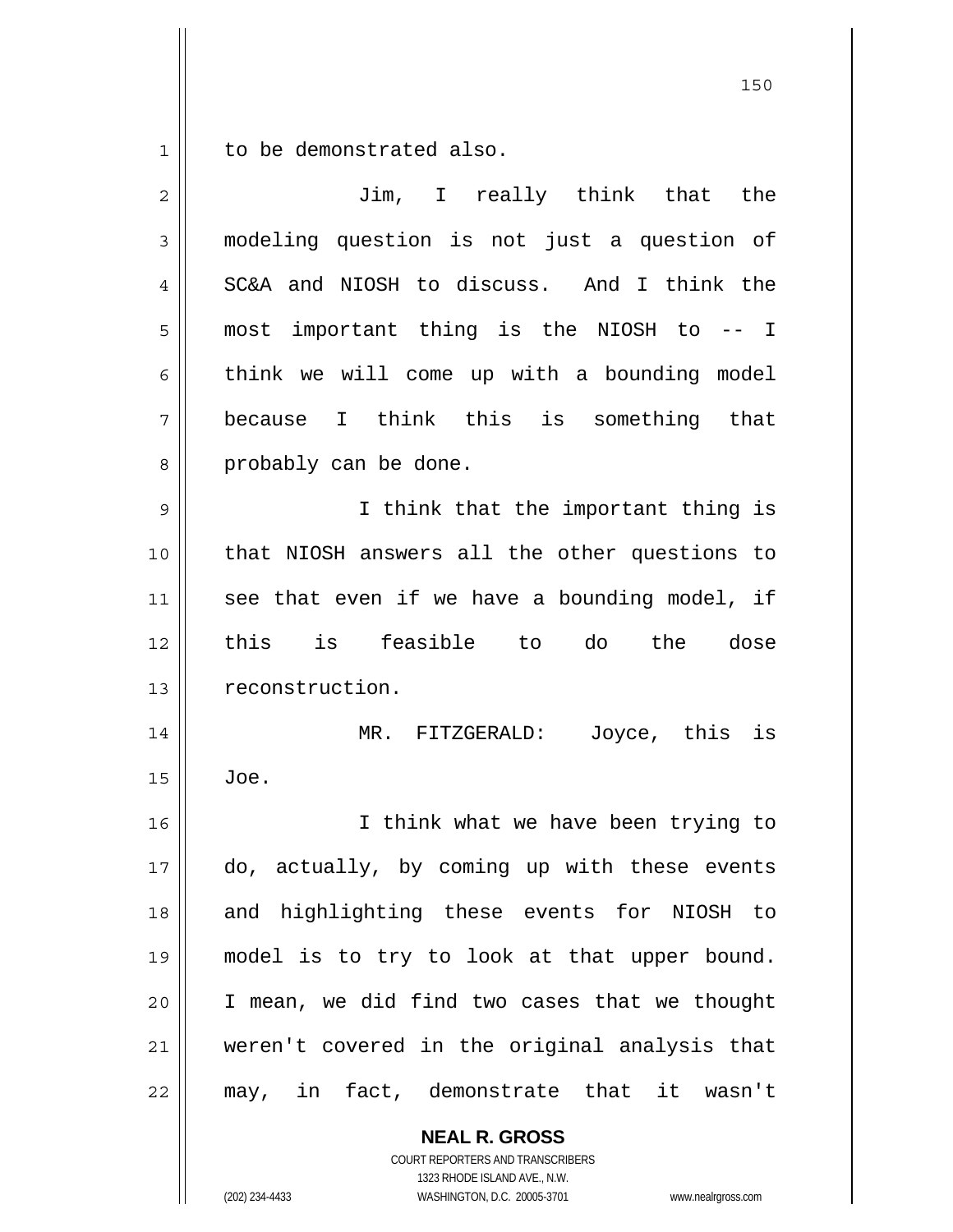1 bounded by the model.

| 2  | That was a lot of what was in the                                                                                                                                      |
|----|------------------------------------------------------------------------------------------------------------------------------------------------------------------------|
| 3  | white paper that we just gave. I think what                                                                                                                            |
| 4  | we heard from Tom LaBone is that they, in                                                                                                                              |
| 5  | fact, have looked at this and feel, in fact,                                                                                                                           |
| 6  | it is bounded. We haven't seen that, but I                                                                                                                             |
| 7  | think that would go a long ways to moving this                                                                                                                         |
| 8  | thing forward.                                                                                                                                                         |
| 9  | I think Jim's comment about, you                                                                                                                                       |
| 10 | know, we were actually proposing a technical                                                                                                                           |
| 11 | call on this issue for obvious reasons. I                                                                                                                              |
| 12 | still think it would benefit from having a                                                                                                                             |
| 13 | technical call because there are a lot of ins                                                                                                                          |
| 14 | and outs on this thing.                                                                                                                                                |
| 15 | I think, really, at this stage we                                                                                                                                      |
| 16 | have gone a long ways. And I don't think                                                                                                                               |
| 17 | there is any disagreement. Conceptually I                                                                                                                              |
| 18 | think this can be modeled.                                                                                                                                             |
| 19 | Now, we hesitated to say it's not                                                                                                                                      |
| 20 | an SEC issue because, you know, we wanted to                                                                                                                           |
| 21 | test whether or not it is upper bounding. And                                                                                                                          |
| 22 | I think that is part of what we have been                                                                                                                              |
|    | <b>NEAL R. GROSS</b><br><b>COURT REPORTERS AND TRANSCRIBERS</b><br>1323 RHODE ISLAND AVE., N.W.<br>(202) 234-4433<br>WASHINGTON, D.C. 20005-3701<br>www.nealrgross.com |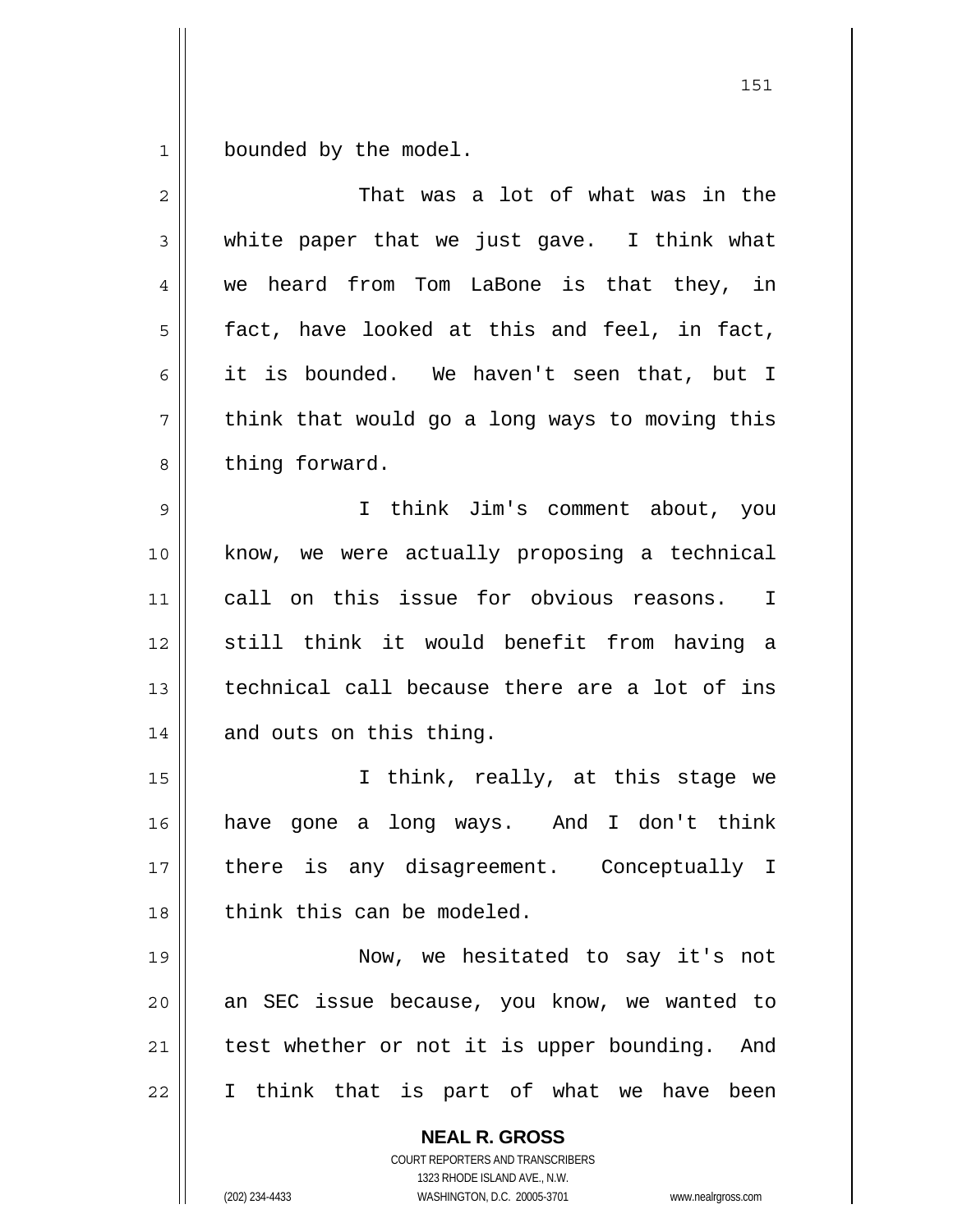$1$ doing.

| $\overline{2}$ | DR. LIPSZTEIN: Yes.                                                                                                                                             |
|----------------|-----------------------------------------------------------------------------------------------------------------------------------------------------------------|
| 3              | MR. FITZGERALD: There are<br>some                                                                                                                               |
| $\overline{4}$ | application issues as well. But I think maybe                                                                                                                   |
| 5              | the next step is to go ahead and have that                                                                                                                      |
| 6              | technical call with the information from Tom                                                                                                                    |
| 7              | as a starting point and see where that takes                                                                                                                    |
| 8              | us and then maybe get back to the Work Group                                                                                                                    |
| 9              | as far as do we think we have crossed a t or                                                                                                                    |
| 10             | not.                                                                                                                                                            |
| 11             | I mean, it has been moving forward.                                                                                                                             |
| 12             | I think part of this issue is just one of                                                                                                                       |
| 13             | looking at this model and, as Joyce was                                                                                                                         |
| 14             | pointing out, feeling confident that it is an                                                                                                                   |
| 15             | upper bound model.                                                                                                                                              |
| 16             | I think a lot of the testing that                                                                                                                               |
| 17             | she is referring to we have done. So, really,                                                                                                                   |
| 18             | I think we've moved this thing forward.                                                                                                                         |
| 19             | DR. ULSH: I would propose that in                                                                                                                               |
| 20             | response to this white paper, we would prepare                                                                                                                  |
| 21             | that, give it to you, give you some time to                                                                                                                     |
| 22             | look at it. And then we will<br>have<br>a                                                                                                                       |
|                | <b>NEAL R. GROSS</b><br>COURT REPORTERS AND TRANSCRIBERS<br>1323 RHODE ISLAND AVE., N.W.<br>WASHINGTON, D.C. 20005-3701<br>(202) 234-4433<br>www.nealrgross.com |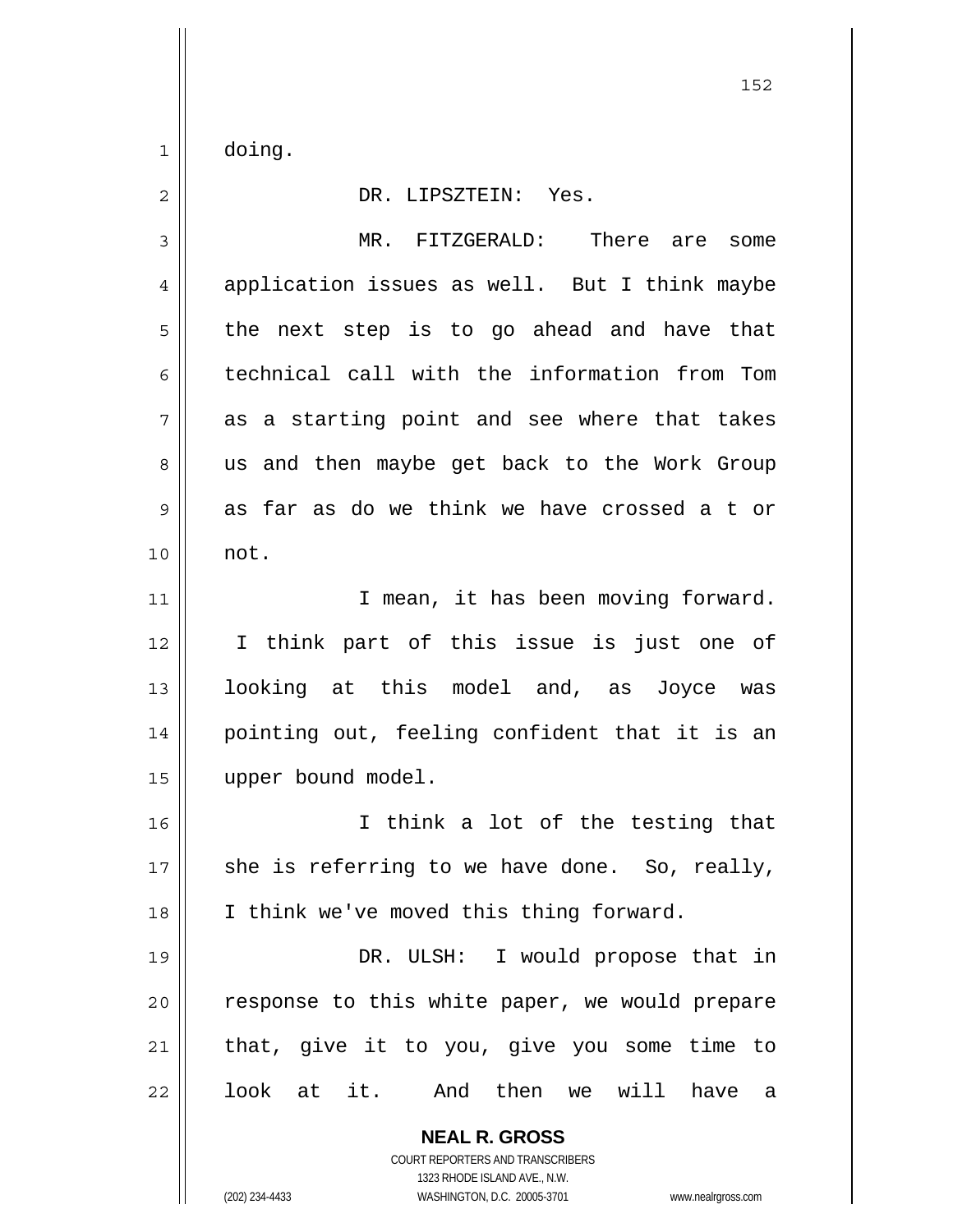**NEAL R. GROSS** COURT REPORTERS AND TRANSCRIBERS 1323 RHODE ISLAND AVE., N.W. (202) 234-4433 WASHINGTON, D.C. 20005-3701 www.nealrgross.com 153 1 2 3 4 5 6 7 8 9 10 11 12 13 14 15 16 17 18 19 20 21 22 conference call to discuss it. MR. FITZGERALD: Okay. CHAIR BEACH: I agree with that approach. What about the other Work Group members? MEMBER CLAWSON: That's fine. MEMBER SCHOFIELD: Sounds good to me. MEMBER ZIEMER: That makes sense to me. CHAIR BEACH: Okay. MEMBER CLAWSON: We will get a copy of that white paper? MR. FITZGERALD: Well, yes. It will be  $-$  MR. KATZ: And, Brant, you will let the Working Group know about the technical call, when it is going to be held? DR. ULSH: Sure. CHAIR BEACH: And to be fair, I will have to ask NIOSH how soon they think that they can get that out.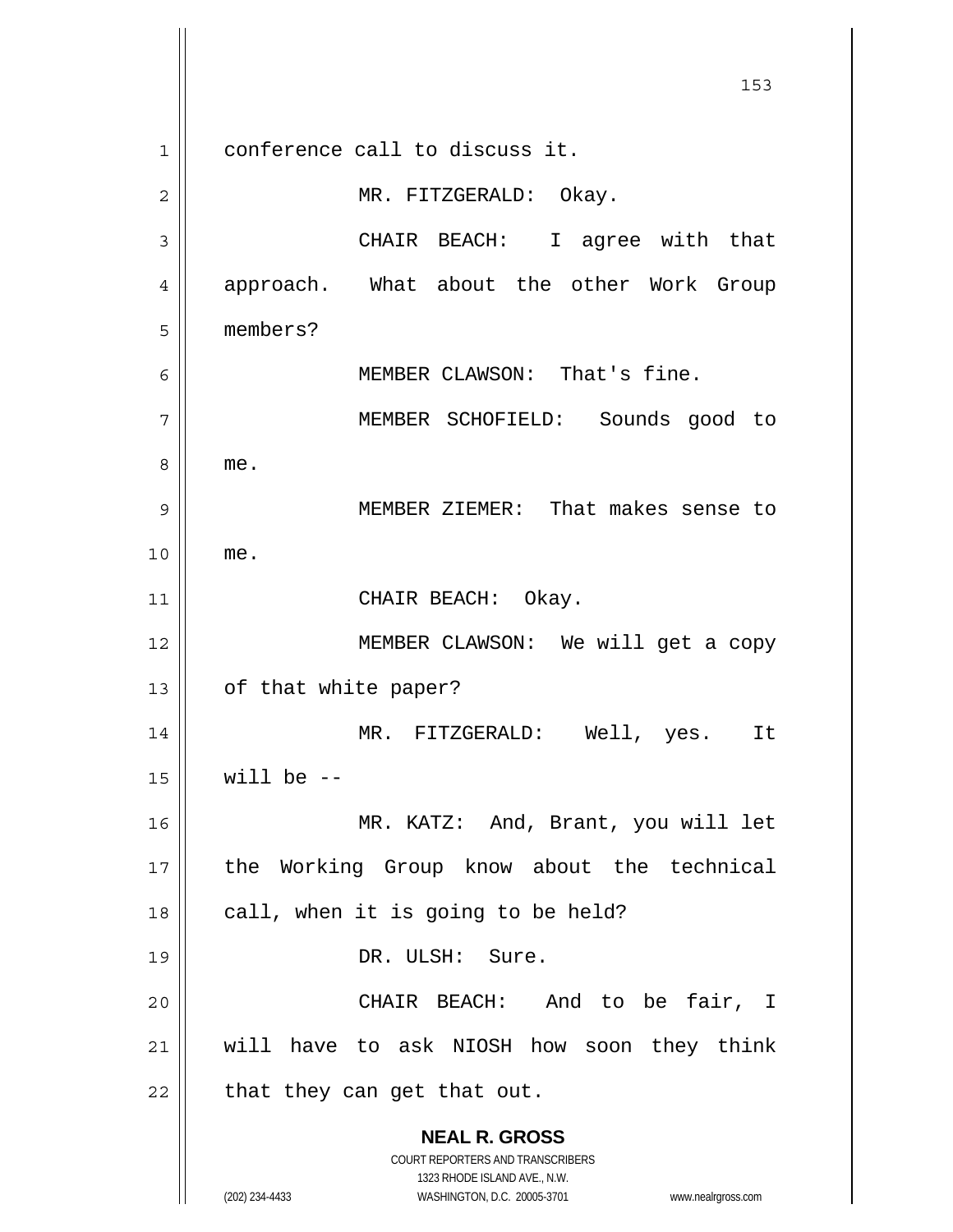**NEAL R. GROSS** COURT REPORTERS AND TRANSCRIBERS 154 1 2 3 4 5 6 7 8 9 10 11 12 13 14 15 16 17 18 19 20 21 22 DR. ULSH: Tom and Liz, you are on the hot seat here. (Laughter.) DR. ULSH: It sounded like someone hung up. MR. KATZ: Tom or Liz, did you hear that question? MS. BRACKETT: Yes. And the technical issues are few. You've got a lot of this already done. MR. LaBONE: As far as about what the best parameters are for the model? DR. ULSH: Well, Tom, I think what we are looking for here is you have SC&A's response to our white paper. And I would envision that we would prepare a response to that document, where we go through kind of on a point-by-point basis and examine the issues that SC&A has raised and give our take on it. I think Liz is right. You have done a lot of the analytical work in terms of these two particular cases. We just have to

1323 RHODE ISLAND AVE., N.W.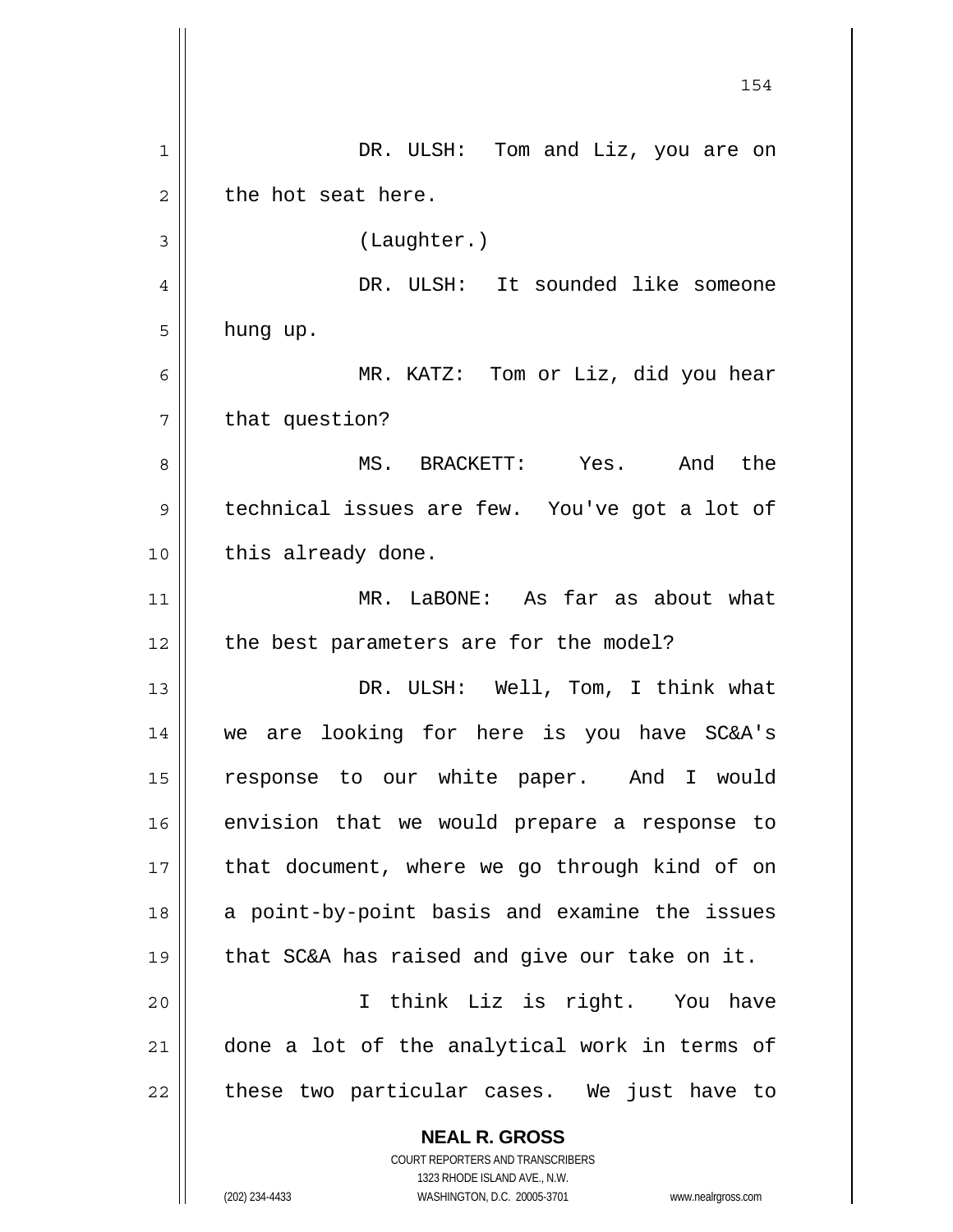1 2 format it and then, of course, run it through the review cycles.

3 4 5 6 DR. NETON: I think that piece is probably sufficient to get the ball rolling. The other items, you know, Liz had gone through in my mind are fairly simple.

7 8 9 10 The only concern I have outstanding is Joyce's issue with chronic versus acute. It seems to be raising an issue that I thought we put to bed about five years ago.

11 12 13 14 15 So that may require some revisiting, but I don't know that we need to start rewriting that position. I mean, I think it's pretty clear what we're doing and why.

16 17 18 19 I think that to get the bounding nature of the model on the table, I think Tom has gotten his analyses done pretty much. We can just button that up and send it on.

20 21 22 And then we can reserve the other questions and discuss them point by point maybe on the call because I think most of

> **NEAL R. GROSS** COURT REPORTERS AND TRANSCRIBERS 1323 RHODE ISLAND AVE., N.W. (202) 234-4433 WASHINGTON, D.C. 20005-3701 www.nealrgross.com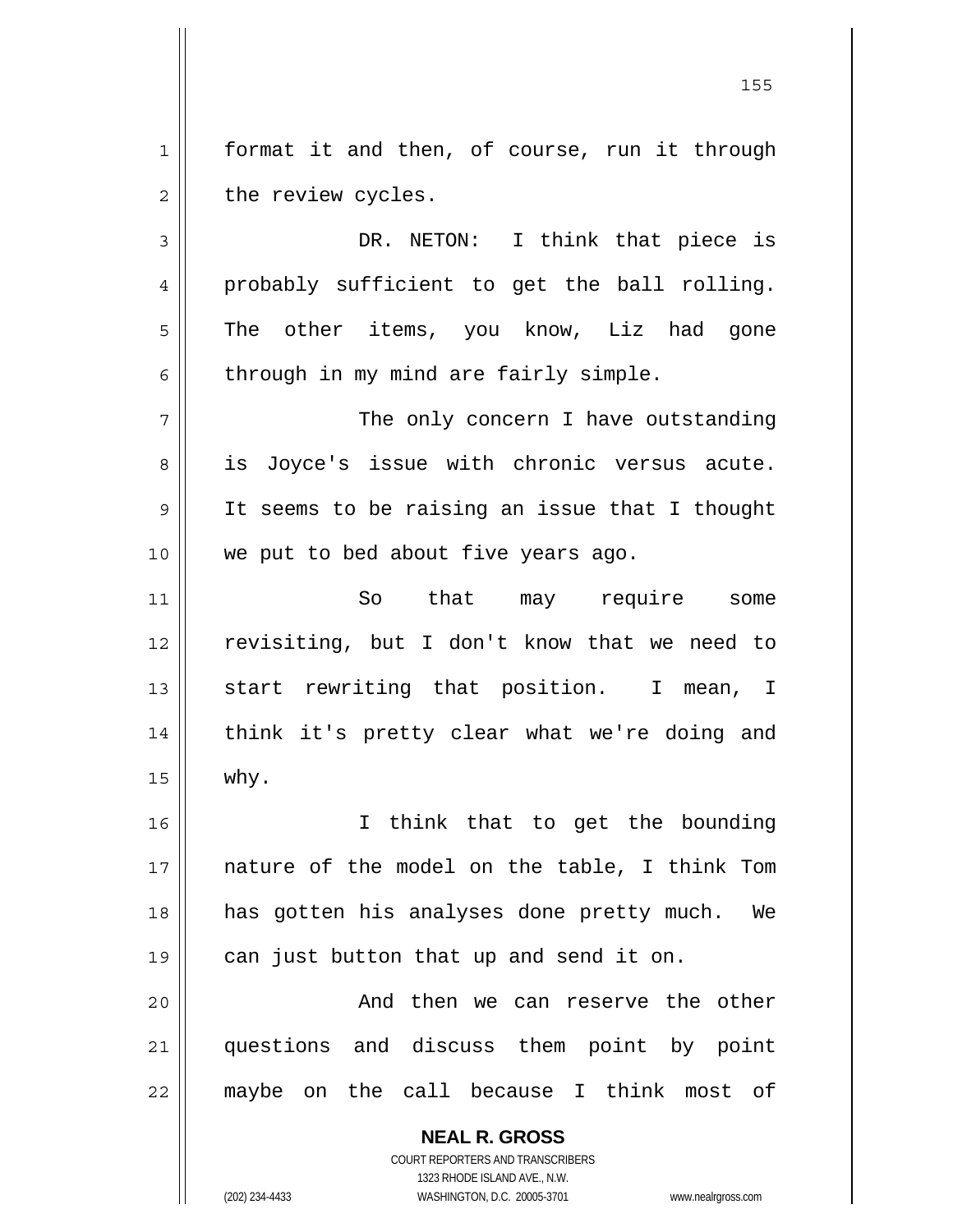1 2 these in my mind, the rest of them, go away pretty rapidly.

3 4 5 6 7 DR. ULSH: Okay. So, Jim, you're suggesting that we just go ahead with what Tom has already proposed, have the call, and then we'll issue our response to SC&A's white paper.

8 9 10 11 12 DR. NETON: Well, I think so because I think the other issue that I'm hearing on the call to be addressed, from our perspective, I think we feel that they are very simple and can be answered very quickly.

13 14 15 16 I'm afraid if we put something together, we're going to say, "Well, that's not what we were talking about." I think we're missing maybe something here.

17 18 19 20 21 22 MR. FITZGERALD: What I would propose, then, is that -- it's kind of straightforward. I think what Joyce is asking for is maybe a chance to have that dialogue. Why not talk about those issues as part of the call?

> COURT REPORTERS AND TRANSCRIBERS 1323 RHODE ISLAND AVE., N.W. (202) 234-4433 WASHINGTON, D.C. 20005-3701 www.nealrgross.com

**NEAL R. GROSS**

<u>156 - Animal Stephen Barbara, amerikan pendadaran pengaran pengaran pengaran pengaran pengaran pengaran penga</u>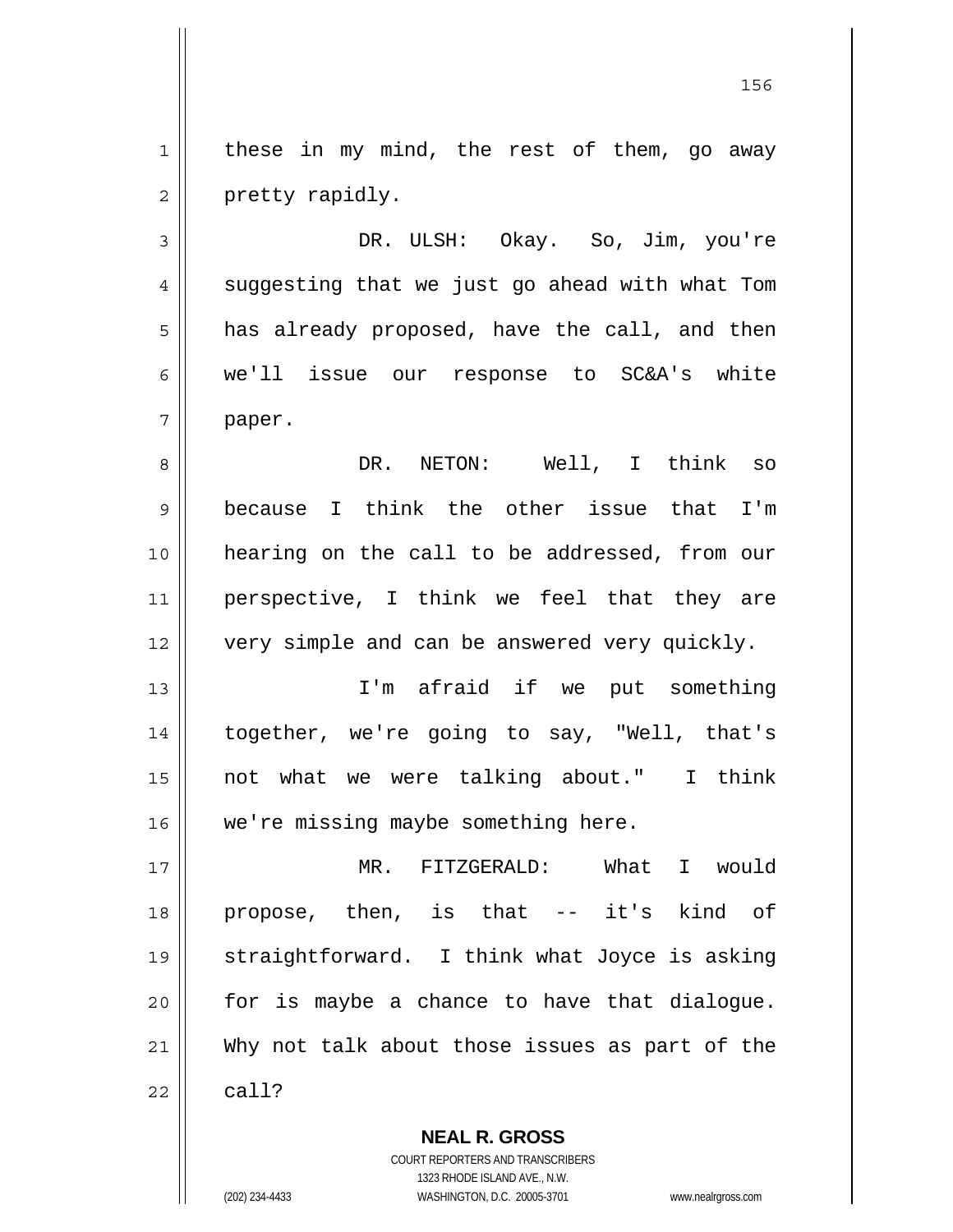1 2 3 4 5 6 7 8 9 10 11 12 13 14 15 16 17 18 19 20 21 22 DR. NETON: Right. But, frankly, I don't see us putting together anything substantive other than the bounding nature of the model. The other issues are fairly simplistic in our minds. MR. FITZGERALD: Well, then I think we would benefit from the call. And I would just keep the paper focused on it, too, the two cases. DR. LIPSZTEIN: Yes. And when you do the bounding model, look at all of the plots that we have presented. We presented a lot of plots of variable that could be in intake plutonium-238 from this. It could either be a chronic intake or could be an acute intake involving this ceramic plutonium-238 compound. And your bounding model has to respond to all those plots, not only for a case that was published in the literature. So it has to be a real bounding model that would bound either using chronic or using acute or

157

COURT REPORTERS AND TRANSCRIBERS 1323 RHODE ISLAND AVE., N.W. (202) 234-4433 WASHINGTON, D.C. 20005-3701 www.nealrgross.com

**NEAL R. GROSS**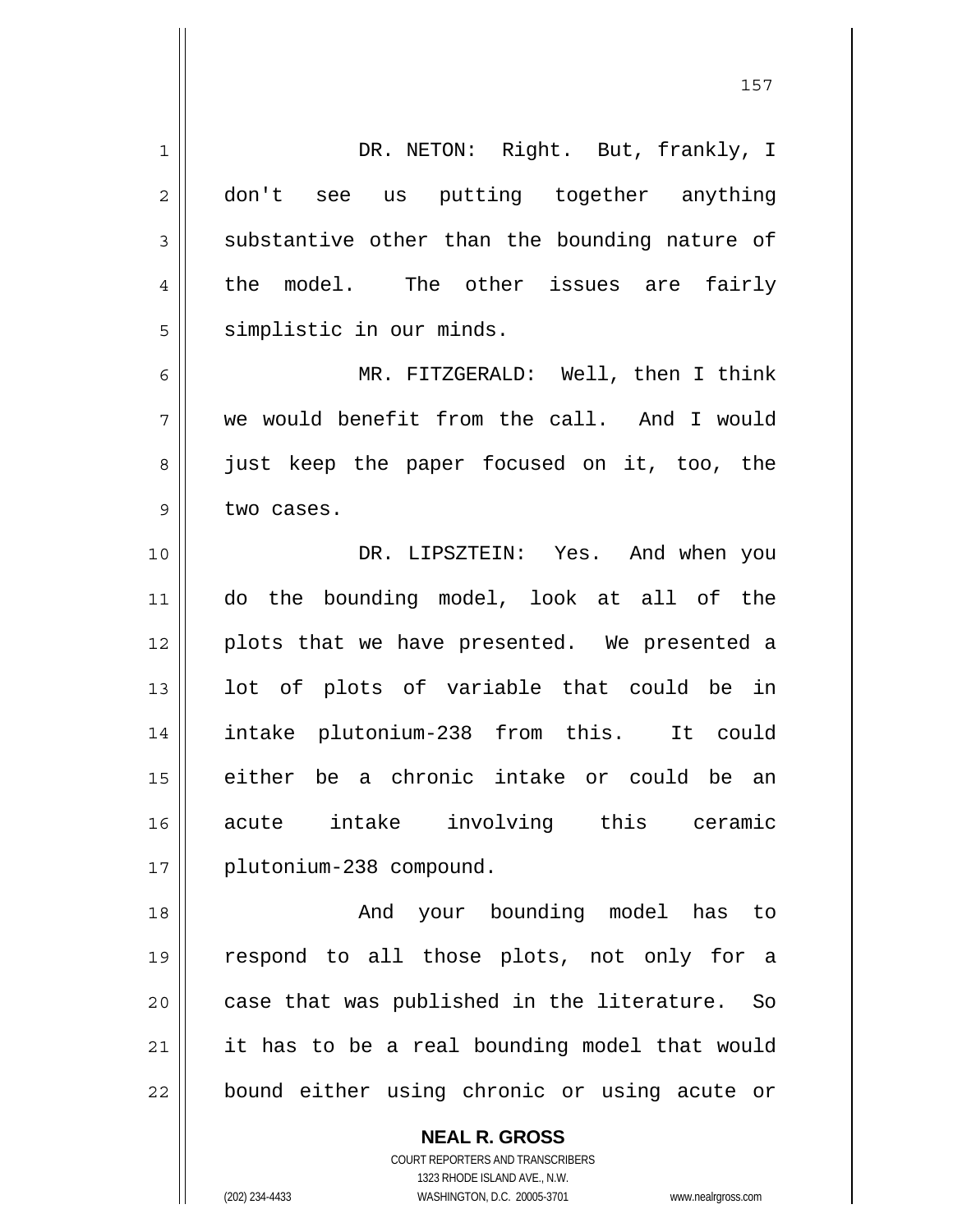**NEAL R. GROSS** COURT REPORTERS AND TRANSCRIBERS 1 2 3 4 5 6 7 8 9 10 11 12 13 14 15 16 17 18 19 20 21 22 using everything. There must be something that -- MR. LaBONE: I'm not sure. We might disagree there. We can talk about that more on our call. DR. ULSH: Okay. So I will send over to you the little piece that Tom has prepared. Joe, how about you and I then will get together and discuss it when it makes sense to -- MR. FITZGERALD: Yes, right. CHAIR BEACH: That works for me. Is everybody in agreement to close or not to close but actually to -- (Laughter.) CHAIR BEACH: Sorry. Misspoke. I think it's lunchtime. MR. KATZ: At the end of that, after the technical call, then there will be a memo or something from you to the Work Group about where things stand for the focus group. CHAIR BEACH: Right.

1323 RHODE ISLAND AVE., N.W.

158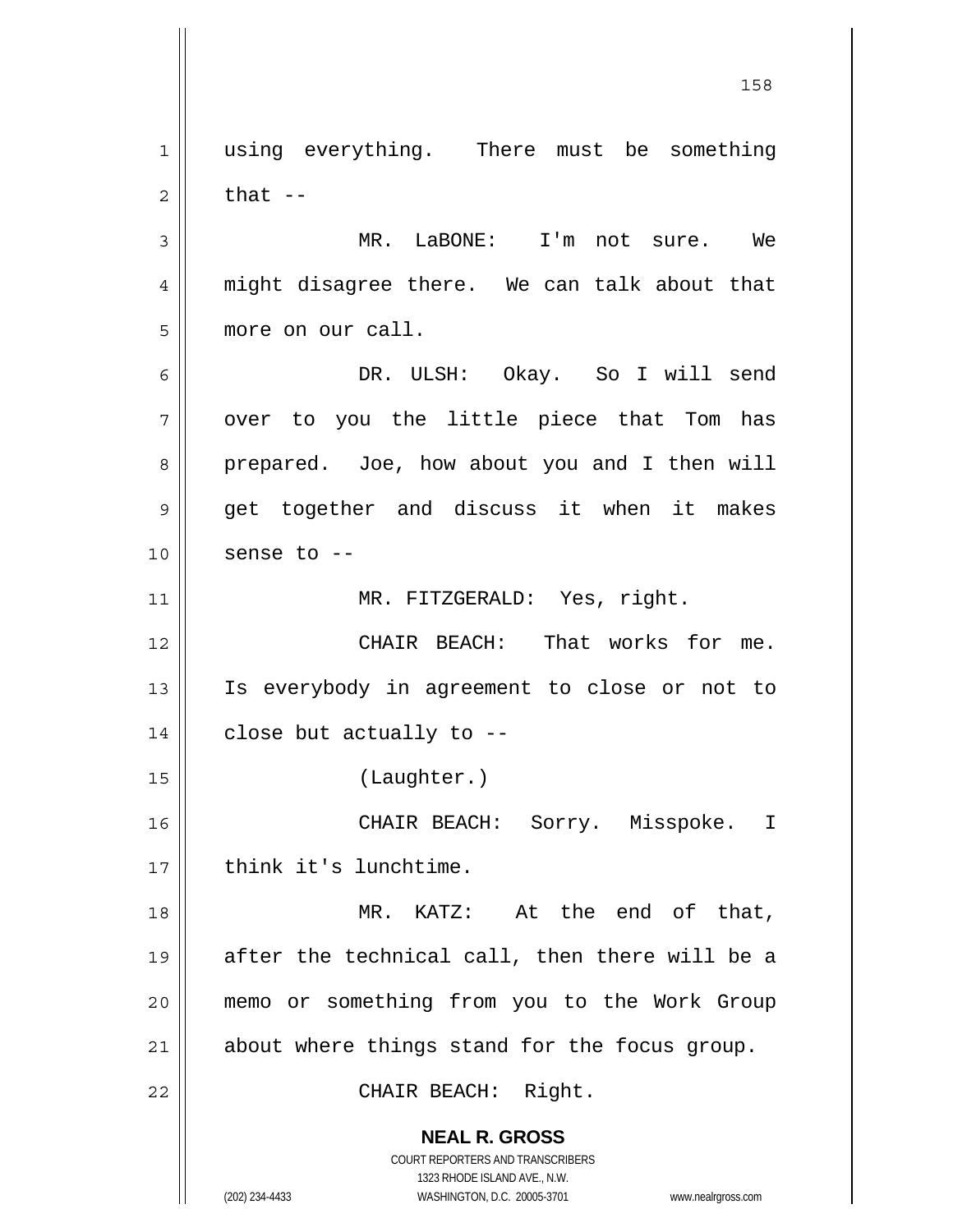|    | 159                                                                     |
|----|-------------------------------------------------------------------------|
| 1  | DR. NETON: Sounds good.                                                 |
| 2  | CHAIR BEACH: So let's take an hour                                      |
| 3  | lunch break. It's 12:30 now. And reconvene                              |
| 4  | at $1:30$ .                                                             |
| 5  | DR. LIPSZTEIN: One question. Are                                        |
| 6  | we going to go back to plutonium or not?                                |
| 7  | CHAIR BEACH: I believe we<br>are                                        |
| 8  | going to wait, Joyce. Unless you have                                   |
| 9  | something else you want to discuss, we are                              |
| 10 | going to wait until the technical call.                                 |
| 11 | DR. LIPSZTEIN: Okay. Thank you.                                         |
| 12 | CHAIR BEACH: Okay.                                                      |
| 13 | DR. LIPSZTEIN: That's good for me.                                      |
| 14 | CHAIR BEACH: Thank you, Joyce.                                          |
| 15 | DR. LIPSZTEIN: Thank you.                                               |
| 16 | CHAIR BEACH: Okay. Lunch.                                               |
| 17 | MR. KATZ: Okay. So we'll be back                                        |
| 18 | on around 1:30.                                                         |
| 19 | CHAIR BEACH: Around.                                                    |
| 20 | MR. KATZ: Around 1:30. Thank you,                                       |
| 21 | everyone on the line.                                                   |
| 22 | (Whereupon, a luncheon recess was                                       |
|    | <b>NEAL R. GROSS</b>                                                    |
|    | <b>COURT REPORTERS AND TRANSCRIBERS</b><br>1323 RHODE ISLAND AVE., N.W. |
|    | (202) 234-4433<br>WASHINGTON, D.C. 20005-3701<br>www.nealrgross.com     |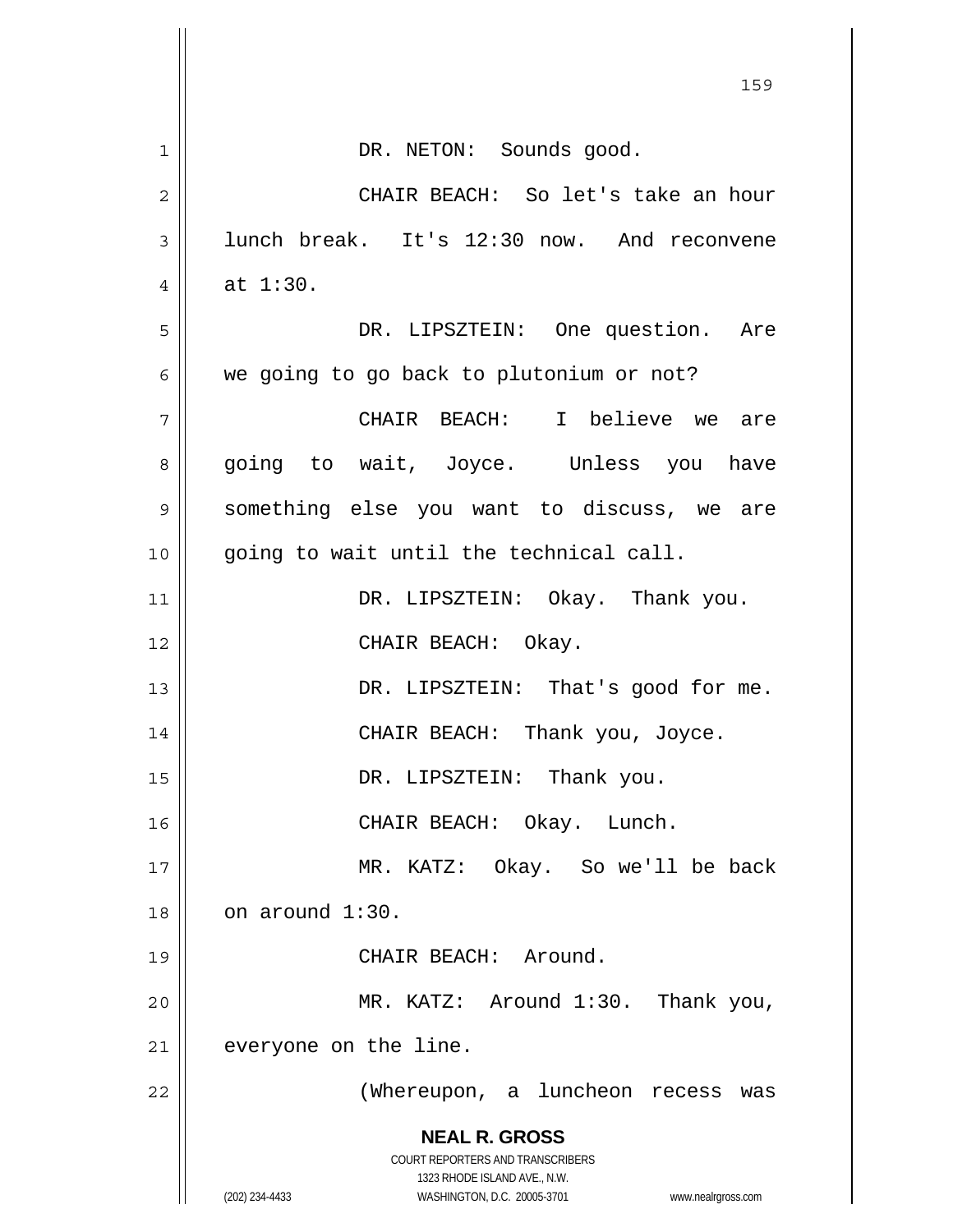1

taken at 12:29 p.m.)

- 3 4
- 5

## **NEAL R. GROSS**

COURT REPORTERS AND TRANSCRIBERS 1323 RHODE ISLAND AVE., N.W. (202) 234-4433 WASHINGTON, D.C. 20005-3701 www.nealrgross.com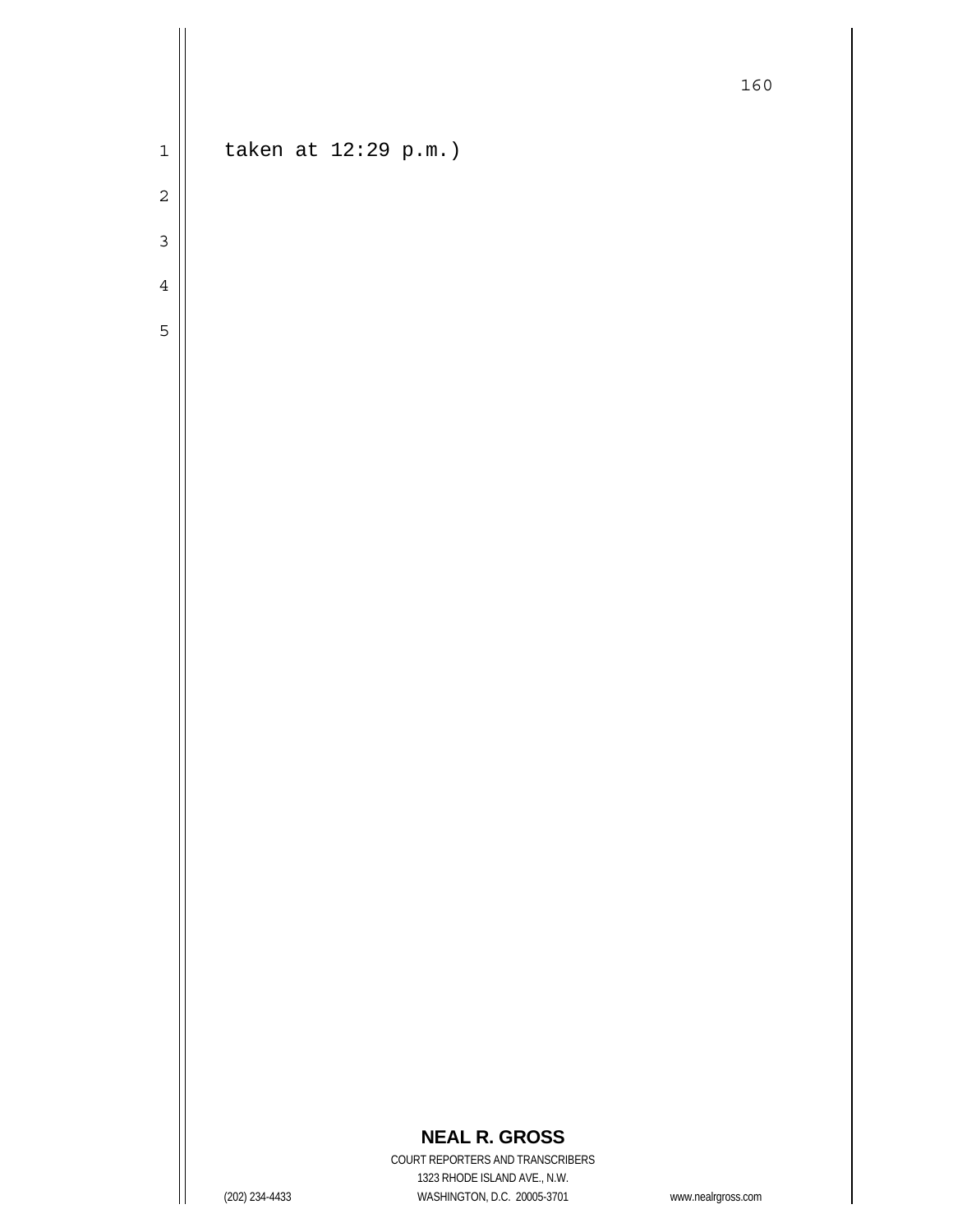**NEAL R. GROSS** COURT REPORTERS AND TRANSCRIBERS 1323 RHODE ISLAND AVE., N.W. (202) 234-4433 WASHINGTON, D.C. 20005-3701 www.nealrgross.com 161 1 2 3 4 5 6 7 8 9 10 11 12 13 14 15 16 17 18 19 20 21 22 A-F-T-E-R-N-O-O-N S-E-S-S-I-O-N (1:36 p.m.) MR. KATZ: This is the Mound Working Group of the Advisory Board of Radiation Worker Health. And we are just reconvening after a lunch break. Let me just check on the phone. Dr. Ziemer, are you with us? (No response.) MR. KATZ: Let me check. Is there anyone on the line who can hear us? DR. NETON: I can hear you, Ted. MR. KATZ: Okay. Great, Jim. So Dr. Ziemer again? (No response.) MR. KATZ: Okay. How about Bob Presley? (No response.) MR. KATZ: He never made it yesterday. CHAIR BEACH: Yes. MR. KATZ: Okay. Okay, then.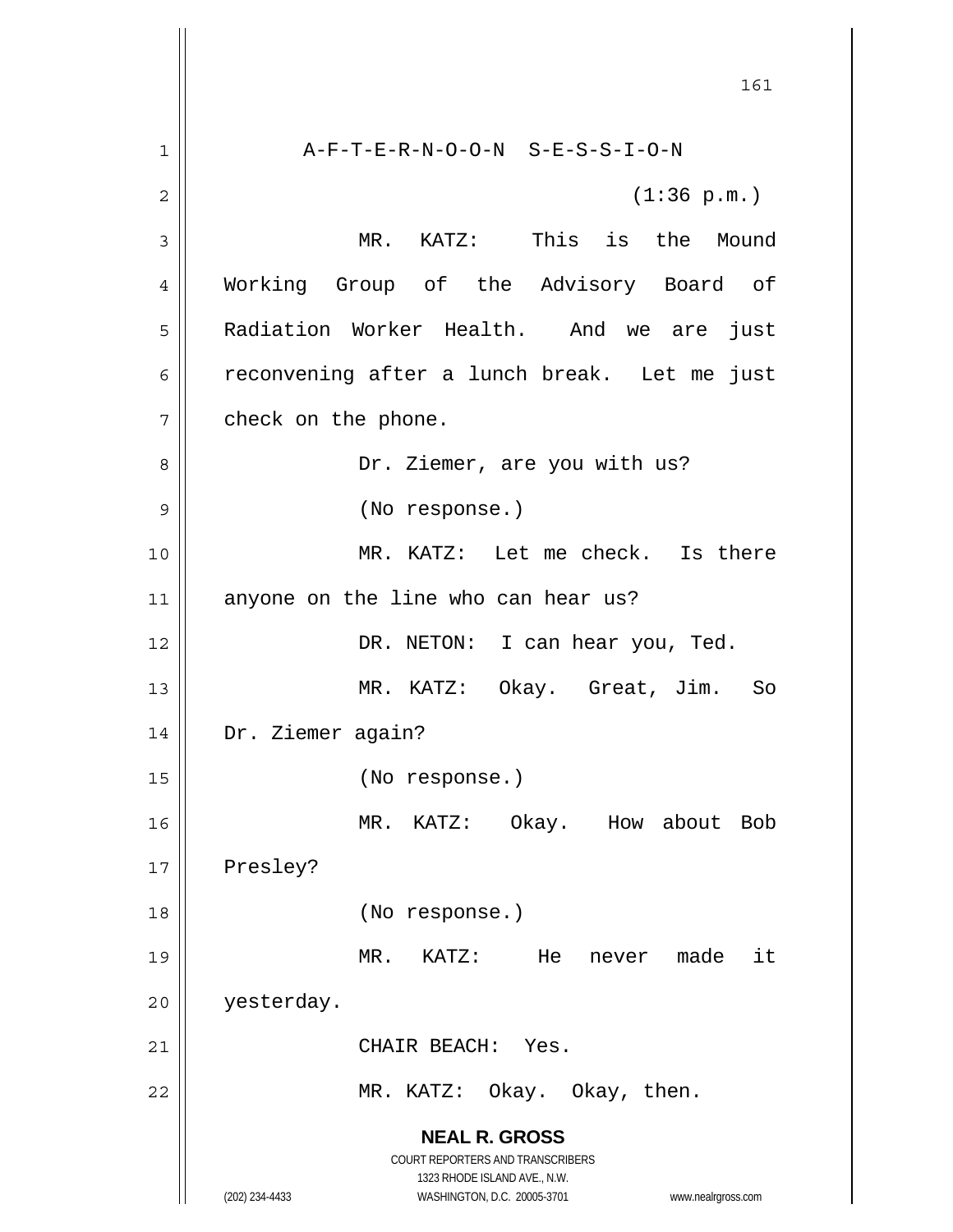**NEAL R. GROSS** COURT REPORTERS AND TRANSCRIBERS 1 2 3 4 5 6 7 8 9 10 11 12 13 14 15 16 17 18 19 20 21 22 CHAIR BEACH: Okay. So we will go ahead and get started with our agenda item, "Radon issue number 2." And SC&A is going to take the lead on this. MR. FITZGERALD: Well, I think I will get the background. And since NIOSH has been, I guess, the last round issued a white paper, maybe they can explain what the white paper says. And then we can go from there. CHAIR BEACH: Sounds good. MR. FITZGERALD: Okay. Really, as far as background, in the ER, there was a reference to, frankly, radon values in various buildings during Mound's history. And the concern we expressed was a particular location, the SW building, where there essentially was one radon value that was highlighted. And that did not address the limited measurements before the events. If you can imagine, this was a laboratory space that was constructed over where the old cave at the Mound was located.

<u>162</u>

1323 RHODE ISLAND AVE., N.W.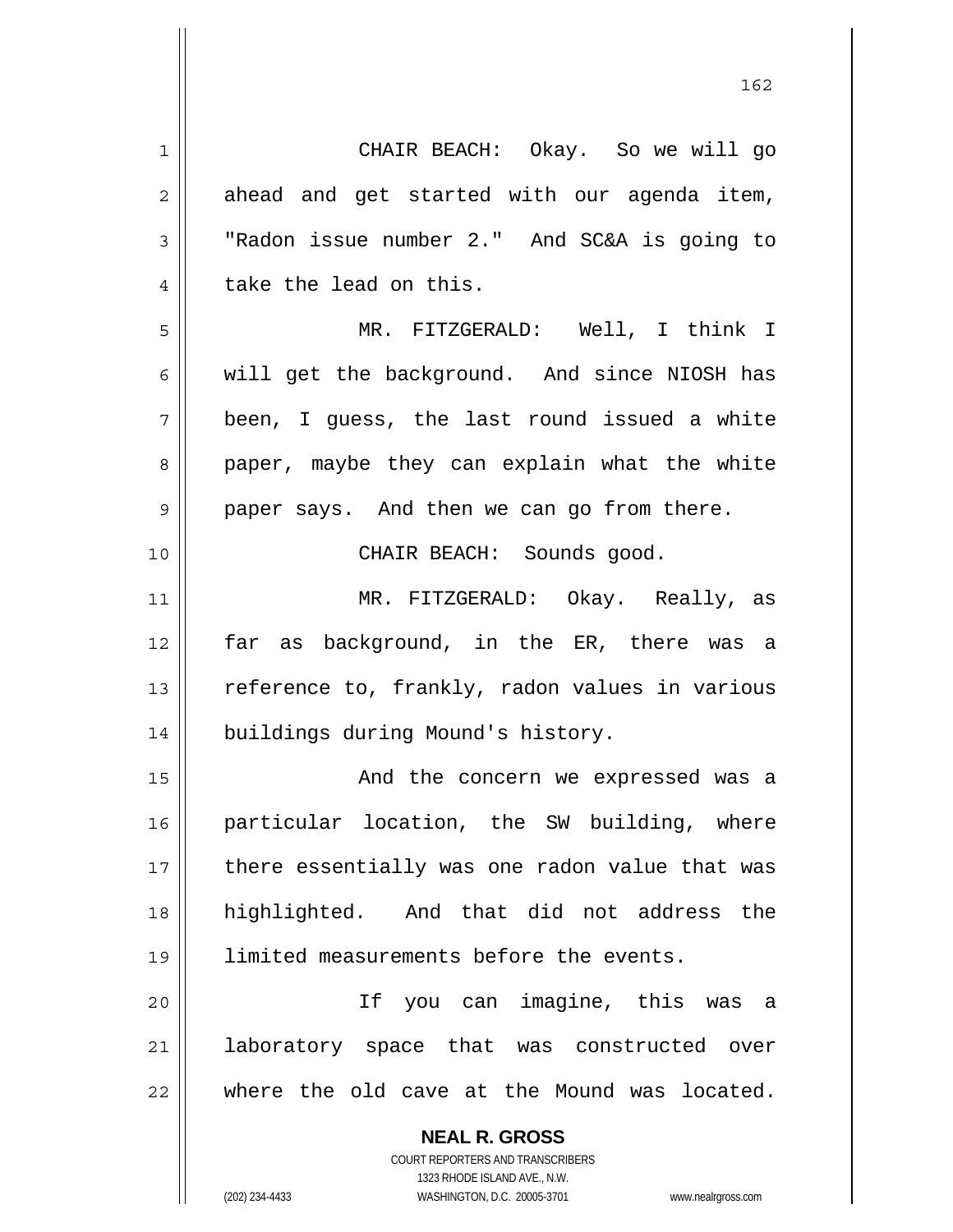**NEAL R. GROSS** COURT REPORTERS AND TRANSCRIBERS 1 2 3 4 5 6 7 8 9 10 11 12 13 14 15 16 17 18 19 20 21 22 And they had an individual who exhibited elevated lung counts. And they thought it might be Pu perhaps contamination. They were concerned. They traced it back and I think established that there was a potential for exhalation of radon into his space. And they did a grab sample and found a fairly elevated flow of radon into a space. And his desk was right by the hole to which the radon was apparently coming through. So they did at that point in time, one point in time, a grab sample, established radon flow. They did some monitoring in the tunnel underneath and pretty much established that this individual had elevated counts, probably due to that, and proceeded to come up with certain control measures, proposals, and effectively ran a vent to the underlying tunnel and were able to mitigate most of the radon. So, really, after 1980, much of that issue went away. But before '80 and

1323 RHODE ISLAND AVE., N.W.

(202) 234-4433 WASHINGTON, D.C. 20005-3701 www.nealrgross.com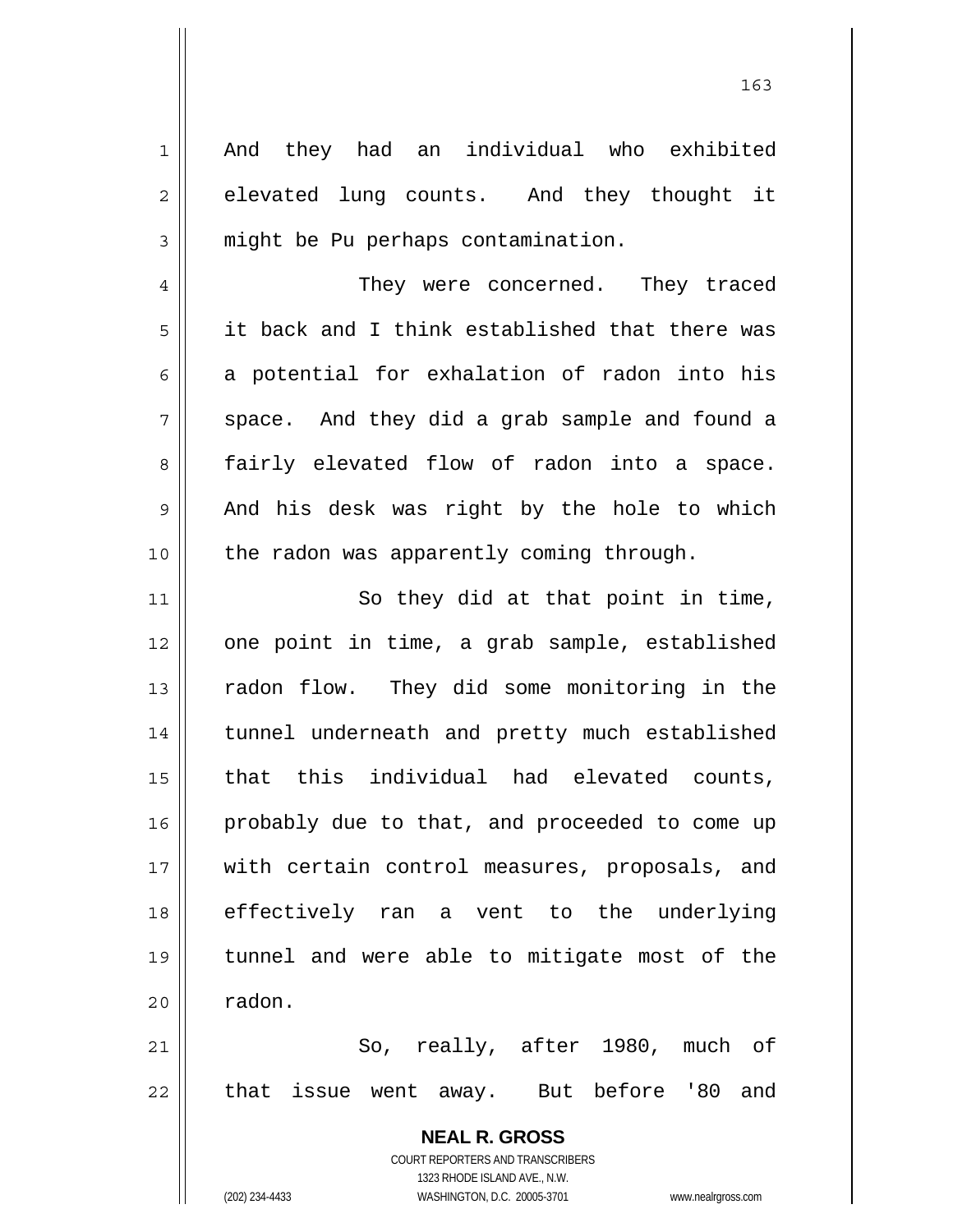after the SW complex was built, there's a period of time where clearly radon, elevated radon, levels may have been implicated.

4 5 6 7 8 9 10 So we had raised that issue from that standpoint and also noted that a confounding issue was there were other radon isotopes, actinon and thoron, that were apparently present in appreciable quantities based on this one sampling they did on the tunnel.

11 12 13 14 15 16 17 And our point was with only effectively the one sample that was taken, we didn't believe that was a reliable characterization of how much radon exposure; in fact, workers in this particular area, were being exposed to. That was, again, some time ago.

18 19 20 21 22 In response, NIOSH indicated it found quite a few records from an earlier period that would be relevant to the issue. And that was the core of the white paper that came back, a method to apply that data.

> **NEAL R. GROSS** COURT REPORTERS AND TRANSCRIBERS 1323 RHODE ISLAND AVE., N.W. (202) 234-4433 WASHINGTON, D.C. 20005-3701 www.nealrgross.com

1

2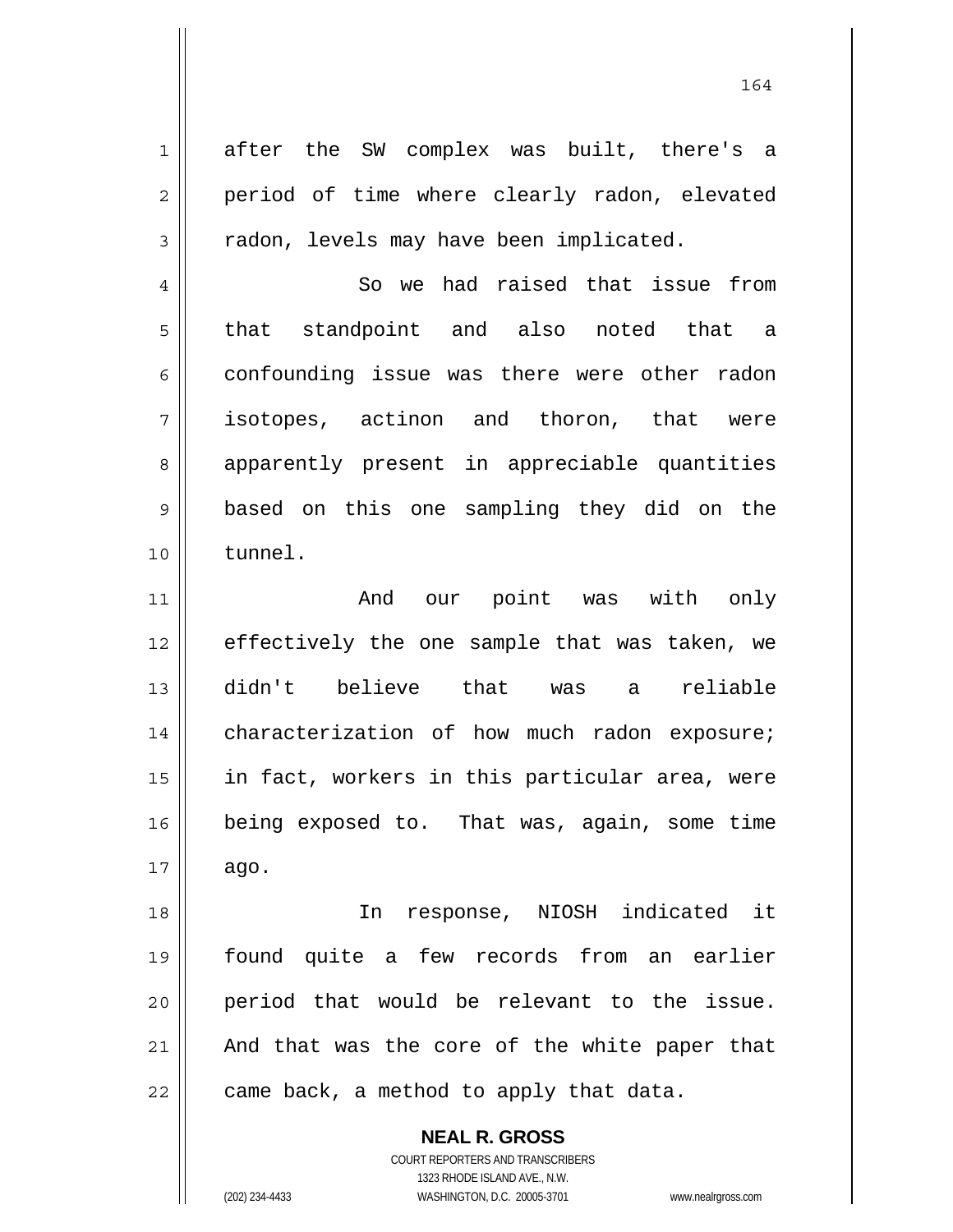| 1  | I'll leave it to Brant to walk                           |
|----|----------------------------------------------------------|
| 2  | through the white paper or Don to walk through           |
| 3  | the white paper that we just received.                   |
| 4  | MR. STEWART: Sure. You know,                             |
| 5  | first of all, we don't have radon data for               |
| 6  | every year. So what we are attempting to do              |
| 7  | is to bound this with the large measurements             |
| 8  | that we have found.                                      |
| 9  | What we found was when they began                        |
| 10 | the old cave operation, they had spread                  |
| 11 | airborne contamination on an unprecedented               |
| 12 | scale.                                                   |
| 13 | fact, that led to the early<br>In                        |
| 14 | termination of that process, early remediation           |
| 15 | of the cave. So they had intended to use it              |
| 16 | for other activities but found that wasn't               |
| 17 | tenable given the large amounts of alpha                 |
| 18 | contamination in the air. So radon was a                 |
| 19 | continuing problem for this.                             |
| 20 | After they terminated the process                        |
| 21 | in '54, they took some mitigation measurements           |
| 22 | to clean out the operation. And they kept                |
|    | <b>NEAL R. GROSS</b><br>COURT REPORTERS AND TRANSCRIBERS |

1323 RHODE ISLAND AVE., N.W.

 $\mathsf{I}$  $\prod_{i=1}^{n}$ 

(202) 234-4433 WASHINGTON, D.C. 20005-3701 www.nealrgross.com

<u>165</u>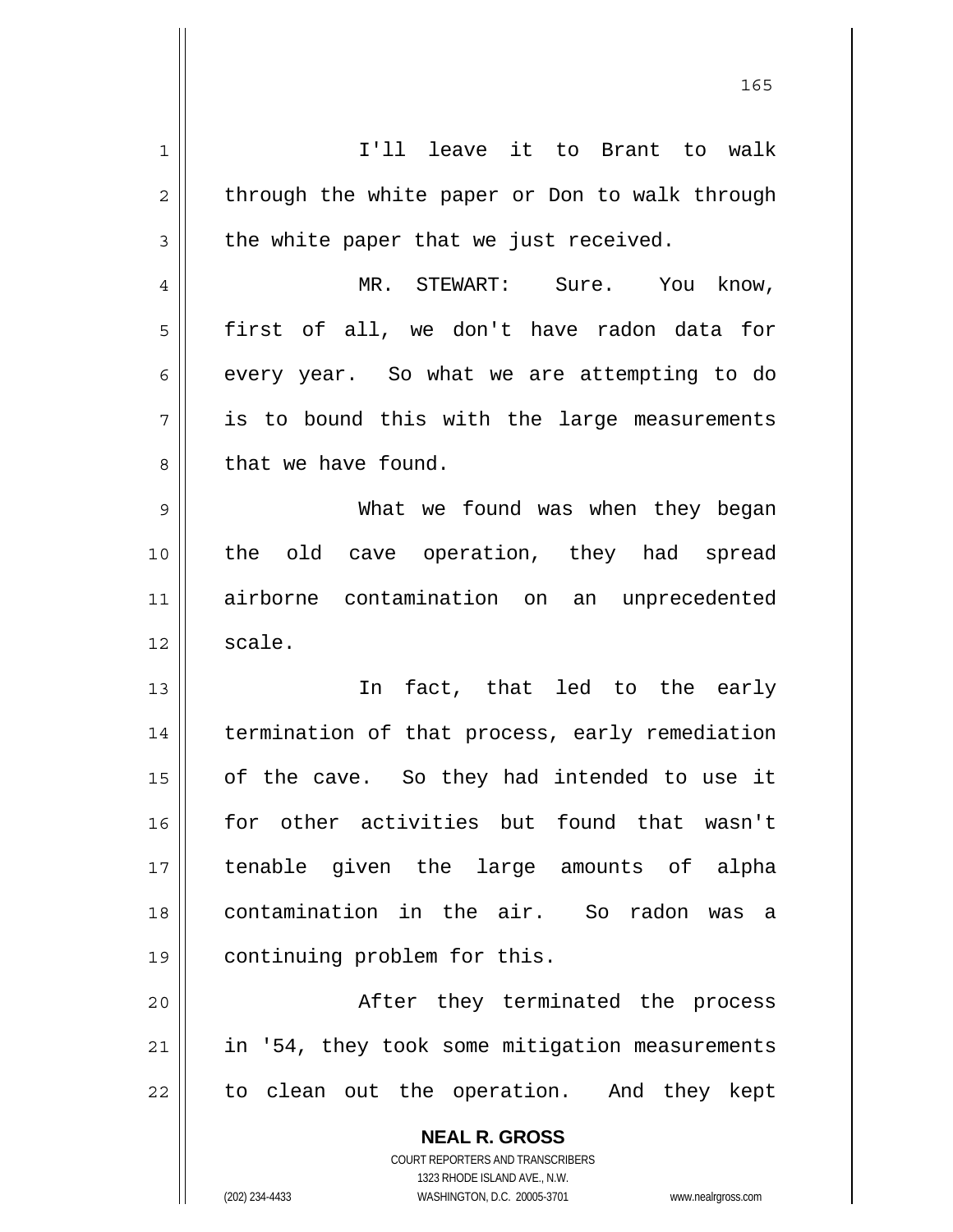1 2 3 4 5 6 7 8 9 10 11 12 13 14 15 16 17 18 19 20 21 22 finding it wasn't all that cleanable. And they actually ended up four years later completely disassembling the facility and capping it with concrete. That room went from being SW 1A to SW 19 at some point. It was a laboratory that was built on a cap over the old SW 1 building. But being porous, of course, they still had a radon problem there. The data we have are the values. Once they saw that they had this issue, they began keeping track of short-lived daughter products in the air. And we used those data, compared those, and simply just took the largest we could find during the era of operation and considered that a bounding dose. We have one measurement that actually separates the concentrations into the reconstituents thoron, radon, and actinon. So we used that to go back and set up ratios, proportions year by year for those values. And we assigned working-level values based on

**NEAL R. GROSS**

COURT REPORTERS AND TRANSCRIBERS 1323 RHODE ISLAND AVE., N.W. (202) 234-4433 WASHINGTON, D.C. 20005-3701 www.nealrgross.com

<u>166</u>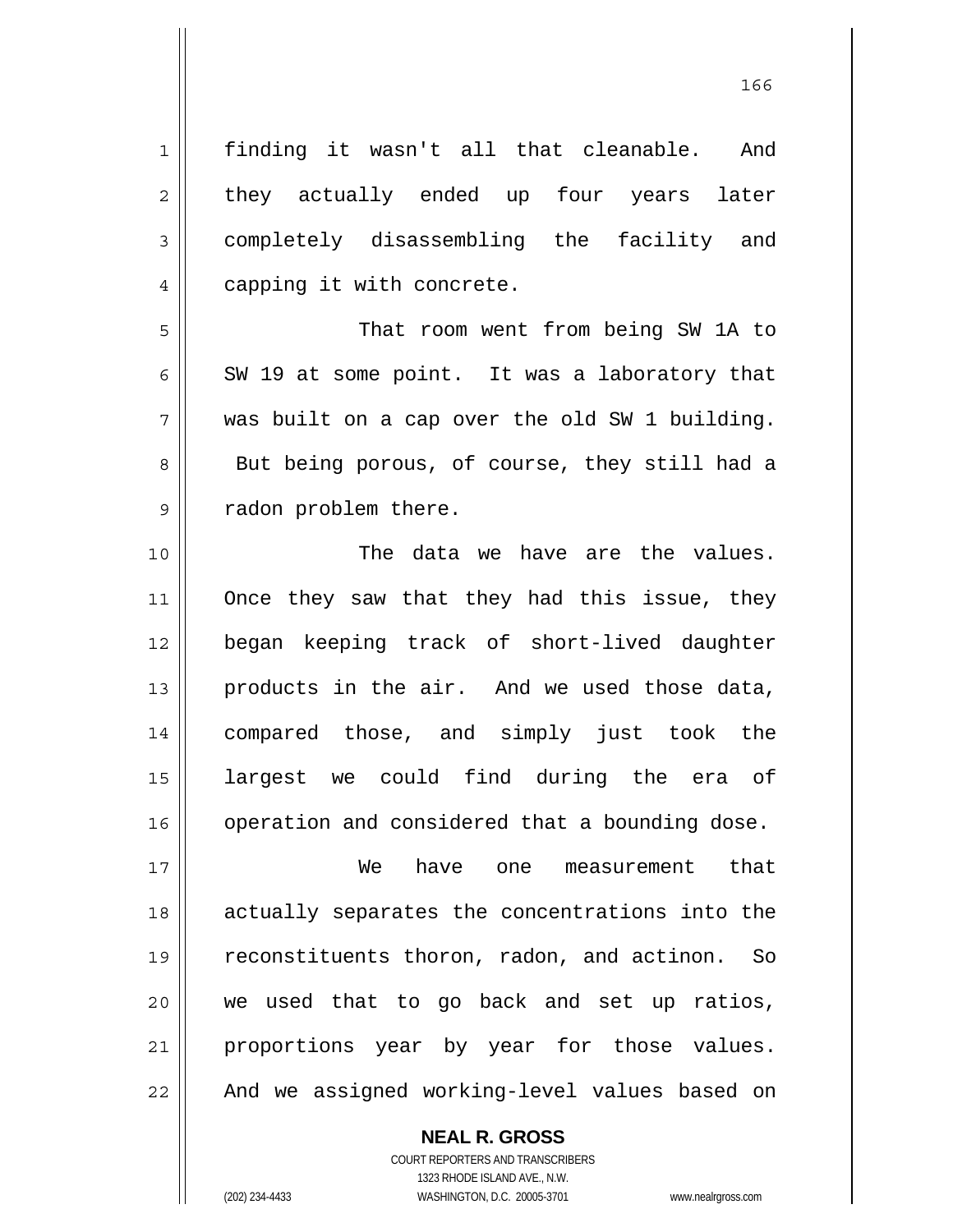1 those calculations.

**NEAL R. GROSS** COURT REPORTERS AND TRANSCRIBERS 2 3 4 5 6 7 8 9 10 11 12 13 14 15 16 17 18 19 20 21 22 CHAIR BEACH: So, Don, those are based on one sample? MR. STEWART: What we used was the largest measured value for short-lived daughter products in the air in the operational period of the old cave. And the old cave I think we picked that because we thought that that would surely be a bounding scenario. The material that was used in the old cave was largely composed of thorium and had a very high radon emission rate. MR. FITZGERALD: Don, you may be referring to the sample that broke out the different isotopes. MR. STEWART: Yes, a single sample. CHAIR BEACH: I thought you had mentioned that. I just wanted to make sure I was clear. MR. STEWART: Yes. What they had was they had a -- there was a ventilation

1323 RHODE ISLAND AVE., N.W.

(202) 234-4433 WASHINGTON, D.C. 20005-3701 www.nealrgross.com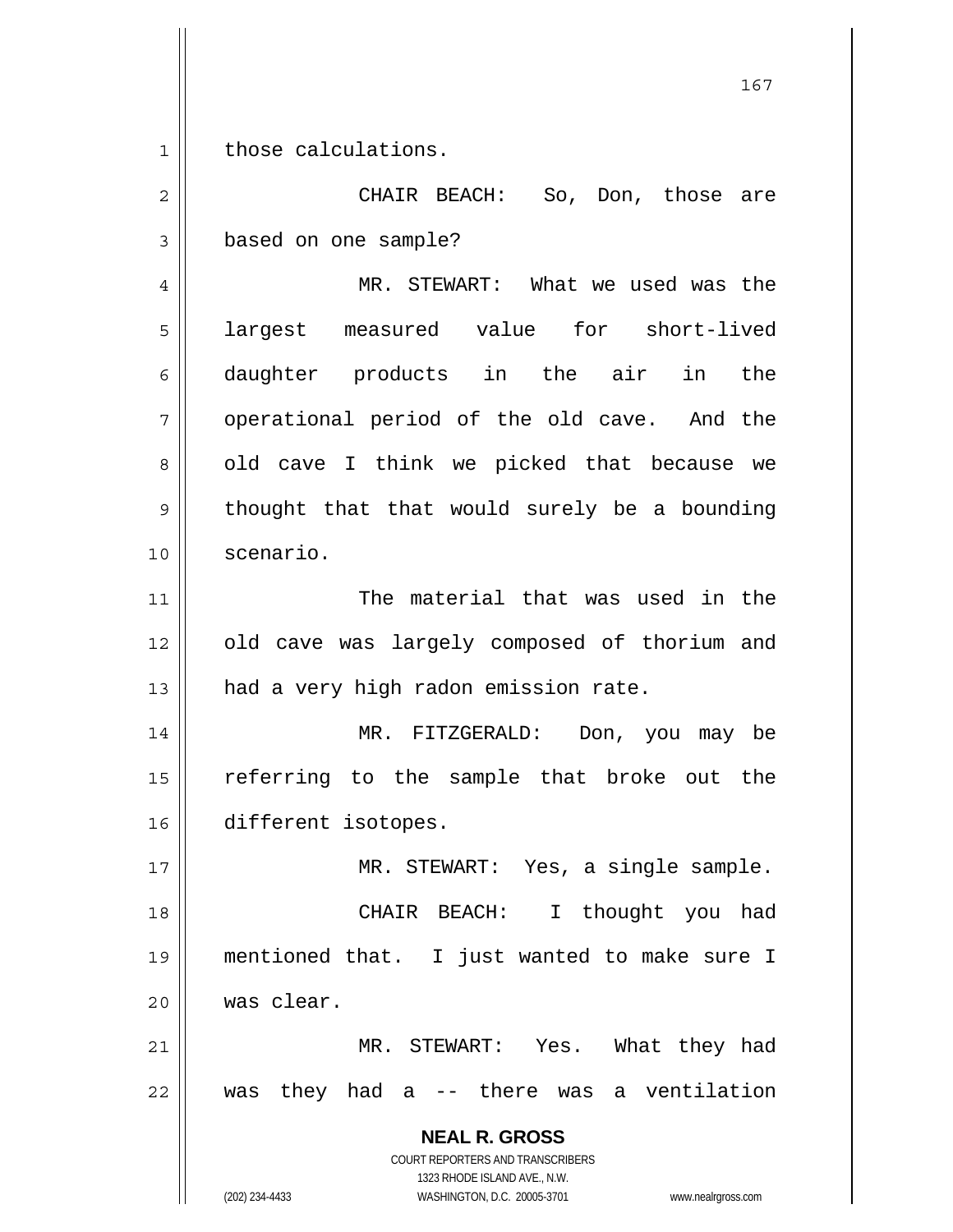1 2 3 4 5 6 7 8 9 10 11 12 13 14 15 16 17 18 19 tunnel underneath this room that stayed intact. CHAIR BEACH: Right. MR. STEWART: And that was kind of the worst case scenario as far as their measurements went, very, very high working levels in that room. CHAIR BEACH: Right. MR. STEWART: People weren't in there breathing that, but we thought that was the only data point that we had to establish the mix of radionuclides of the different isotopes of radon after that. We just back-calculated it. We assigned working-level month dose values by year. Assignment, individuals were assigned to R and SW buildings. And that's the approach we took. This would be implemented in the TBD when the internal part of the TBD

168

20 21

Brant, did you have anything to add

22 on that?

> **NEAL R. GROSS** COURT REPORTERS AND TRANSCRIBERS 1323 RHODE ISLAND AVE., N.W. (202) 234-4433 WASHINGTON, D.C. 20005-3701 www.nealrgross.com

is revised.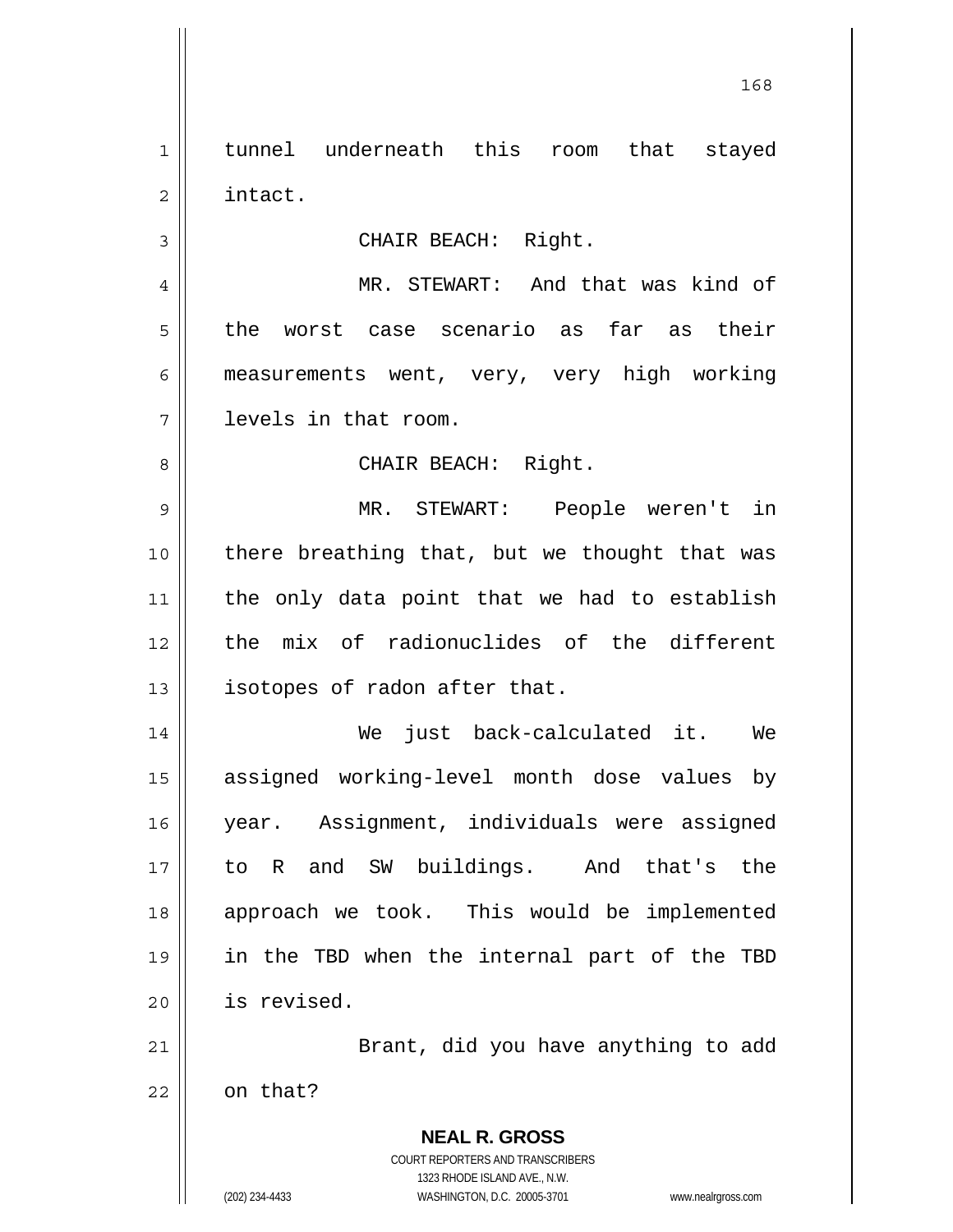**NEAL R. GROSS** 1 2 3 4 5 6 7 8 9 10 11 12 13 14 15 16 17 18 19 20 21 22 DR. ULSH: Just that I think that issue that Josie asked about that one sample that was used to split out the overall sort of daughter products and used that grab sample to split those out, I think that's a claimant-favorable approach, right? MR. STEWART: Yes. DR. ULSH: I mean, it would be a concern if we used one sample, as opposed to an approach that was not indicative. MR. STEWART: Yes. I think claimant favorability arises from this is where the stuff is coming. This is closest to the emanation point that this could come. And those values are going to change drastically as the source is diluted in a room. The short-lived species are going to die off. So that is a claimant-favorable -- I should have studied up on this a little bit. It is claimant-favorable to assume those concentrations persist in the working environment; whereas, the bad actors are going

> COURT REPORTERS AND TRANSCRIBERS 1323 RHODE ISLAND AVE., N.W.

(202) 234-4433 WASHINGTON, D.C. 20005-3701 www.nealrgross.com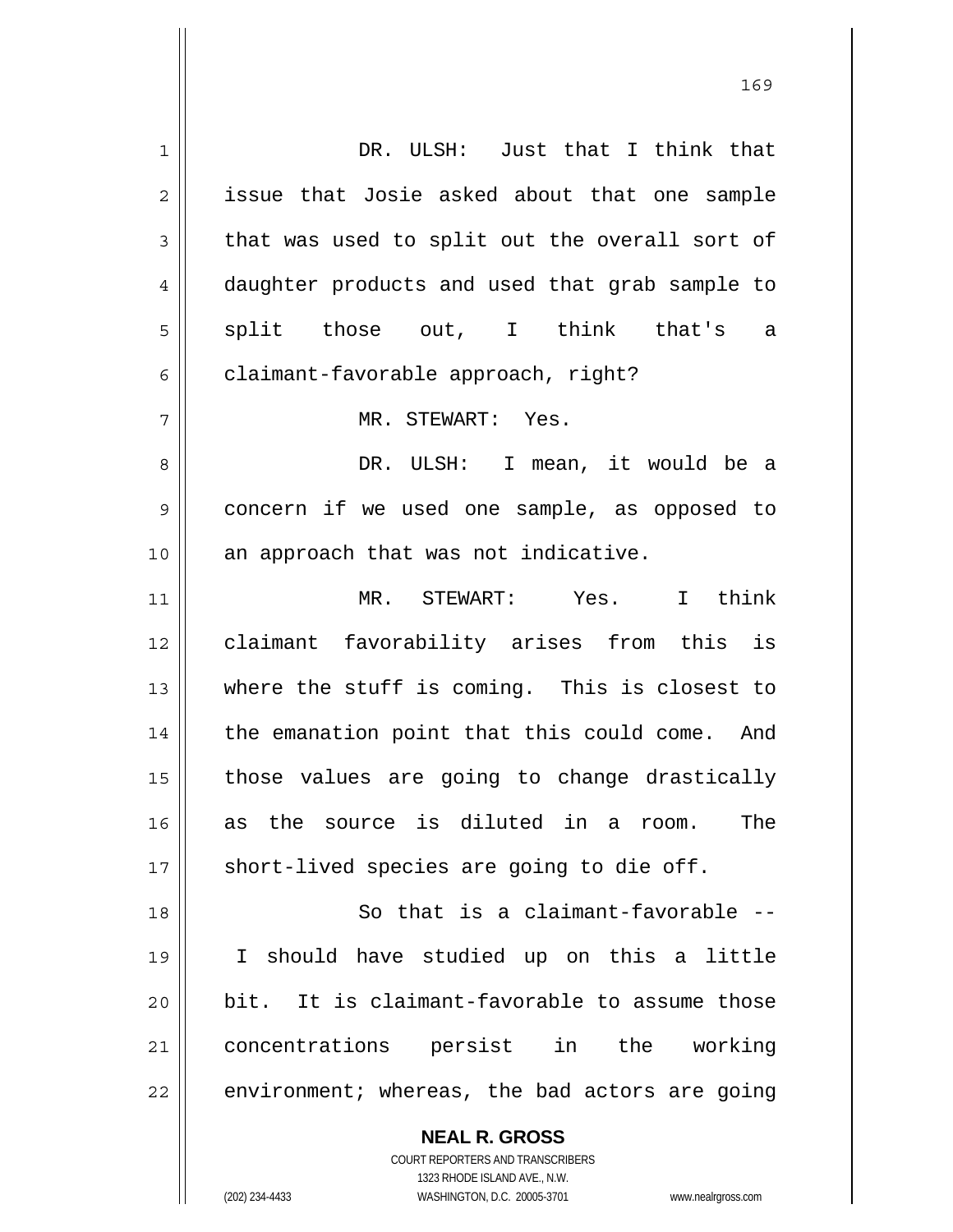**NEAL R. GROSS** COURT REPORTERS AND TRANSCRIBERS 1323 RHODE ISLAND AVE., N.W. 1 2 3 4 5 6 7 8 9 10 11 12 13 14 15 16 17 18 19 20 21 22 to drop out fairly rapidly compared with the radon-222 because they have a shorter half-life. MR. FITZGERALD: Don, spatially I think you're quite correct. That is fairly close to where the workers would have been exposed to the relative concentrations of the isotopes. MR. STEWART: Well, workers wouldn't, in fact, be exposed in this area because it's -- MR. FITZGERALD: No, no. I'm just saying it's as close as you can get. That sample was taken -- CHAIR BEACH: So you took the sample in an area but not the area the workers were actually working in, the tunnel? MR. STEWART: Yes, the tunnel itself, where the -- CHAIR BEACH: There are two separate areas. It was two separate areas. It wasn't actually where the work was being

170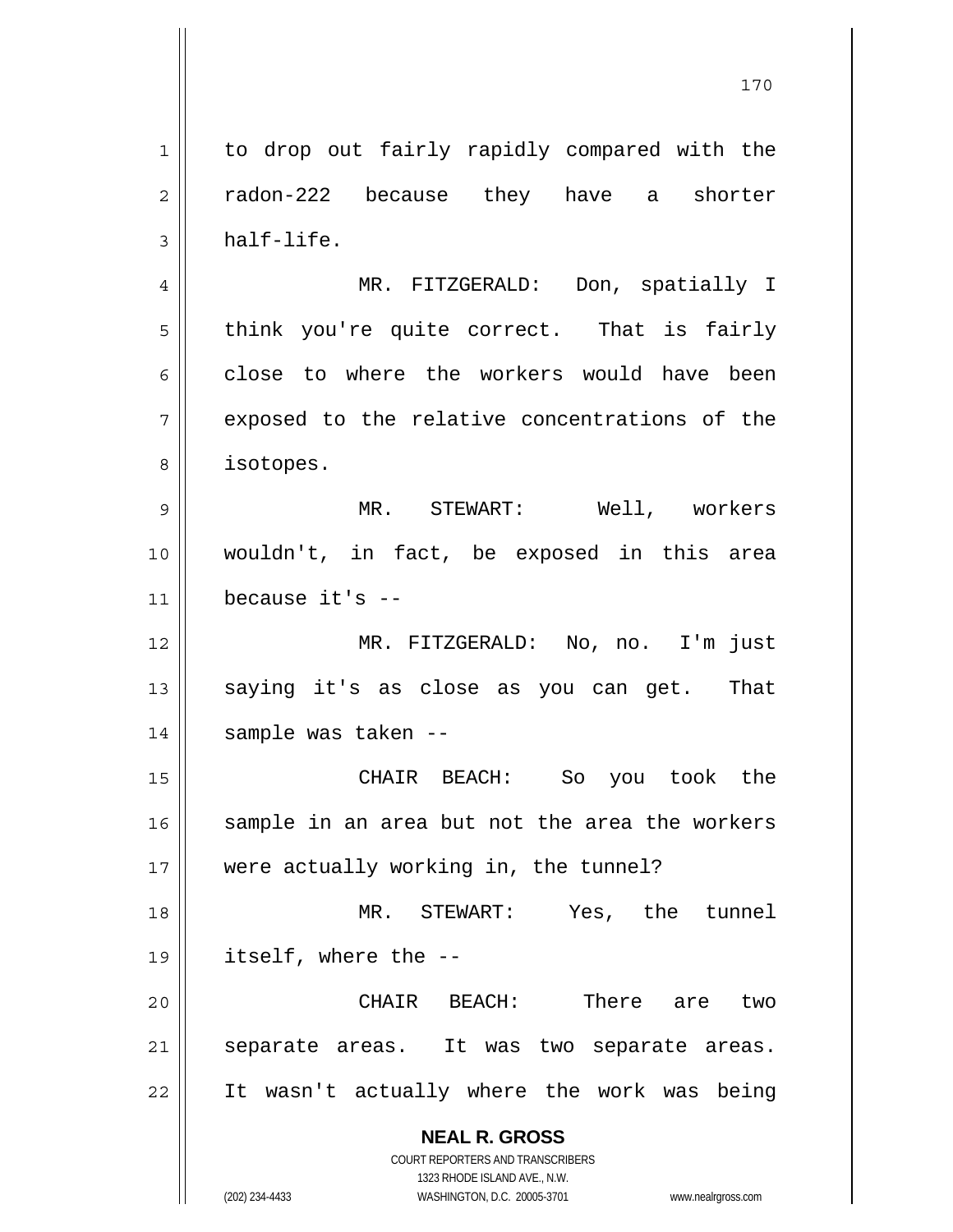**NEAL R. GROSS** COURT REPORTERS AND TRANSCRIBERS 1323 RHODE ISLAND AVE., N.W. 171 1 2 3 4 5 6 7 8 9 10 11 12 13 14 15 16 17 18 19 20 21 22 performed? MR. STEWART: Right. That's correct. CHAIR BEACH: I'm sorry for interrupting, Joe. MR. FITZGERALD: Well, no. My question -- I don't disagree with your point on that one, but we sort of got into this issue because we only had one sample prior to '80 that was actually the sampling of the concentration with the radon. I was wondering, would there be any variability in your splits given the fact of just one sample? Do you think that would be likely the most favorable split? I don't know. MR. STEWART: The most favorable split? MR. FITZGERALD: Well, I'm just saying, is that a representative split? MR. STEWART: We're not really in a position to say that it is or is not. I would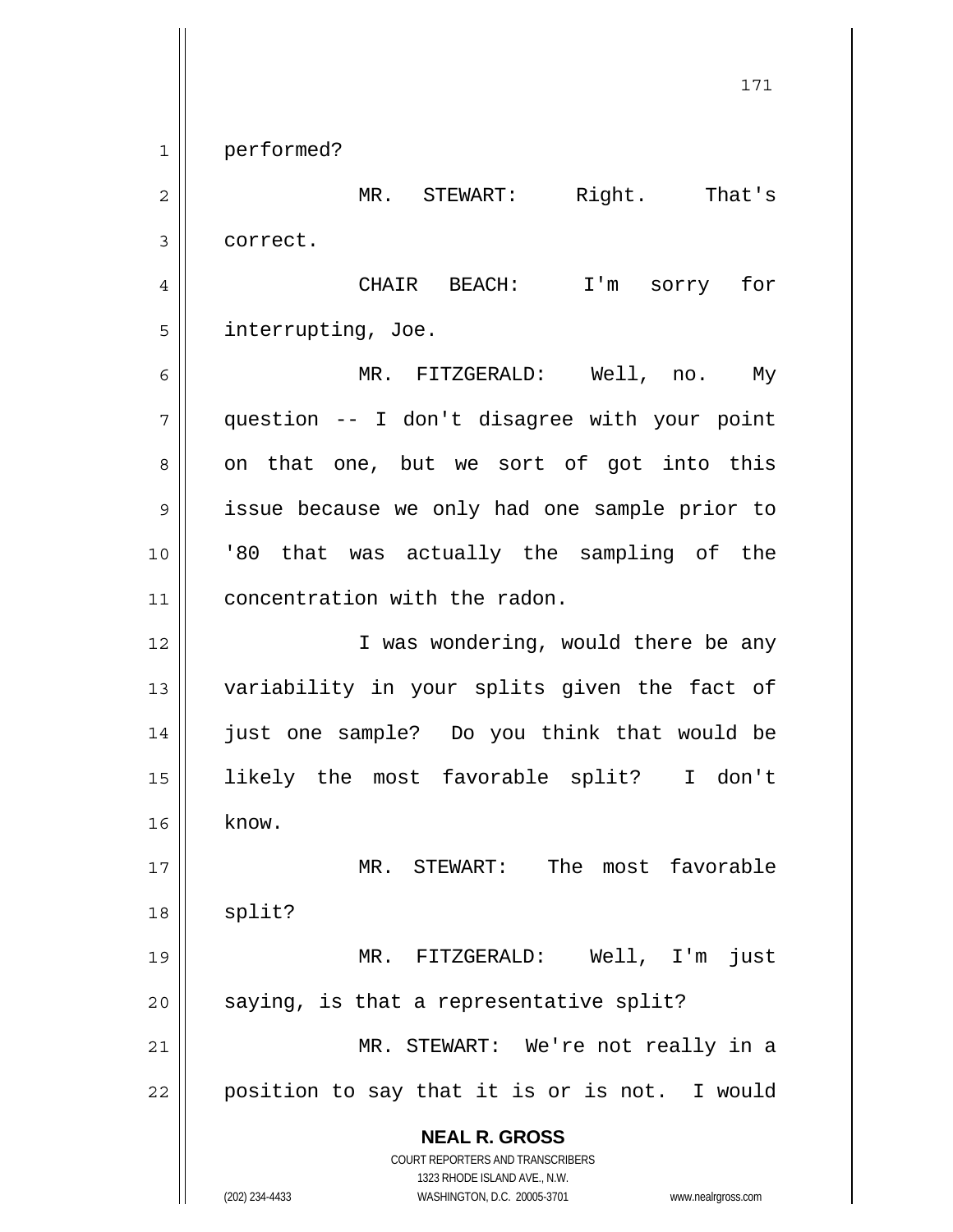**NEAL R. GROSS** COURT REPORTERS AND TRANSCRIBERS 1323 RHODE ISLAND AVE., N.W. (202) 234-4433 WASHINGTON, D.C. 20005-3701 www.nealrgross.com 1 2 3 4 5 6 7 8 9 10 11 12 13 14 15 16 17 18 19 20 21 22 say it would tend more to claimant favorability that close to the emanation. DR. ULSH: I would say the answer to your question is that no, it's not representative because it's closer to the emanation point than actual workers would be. So what is the effect of that? Well, it's an overestimating assumption. So is it representative? No. It's overestimating. CHAIR BEACH: Is it plausible? I mean, could the workers have actually gotten that dose? DR. ULSH: It doesn't result in doses that are implausibly high. It is certainly overestimating. MR. STEWART: Yes. Radon, what is high with radon? I've asks the question, that question, to this group before. What is high with radon? Is compensable high? Because, you know, basically any time we apply these values to a lung cancer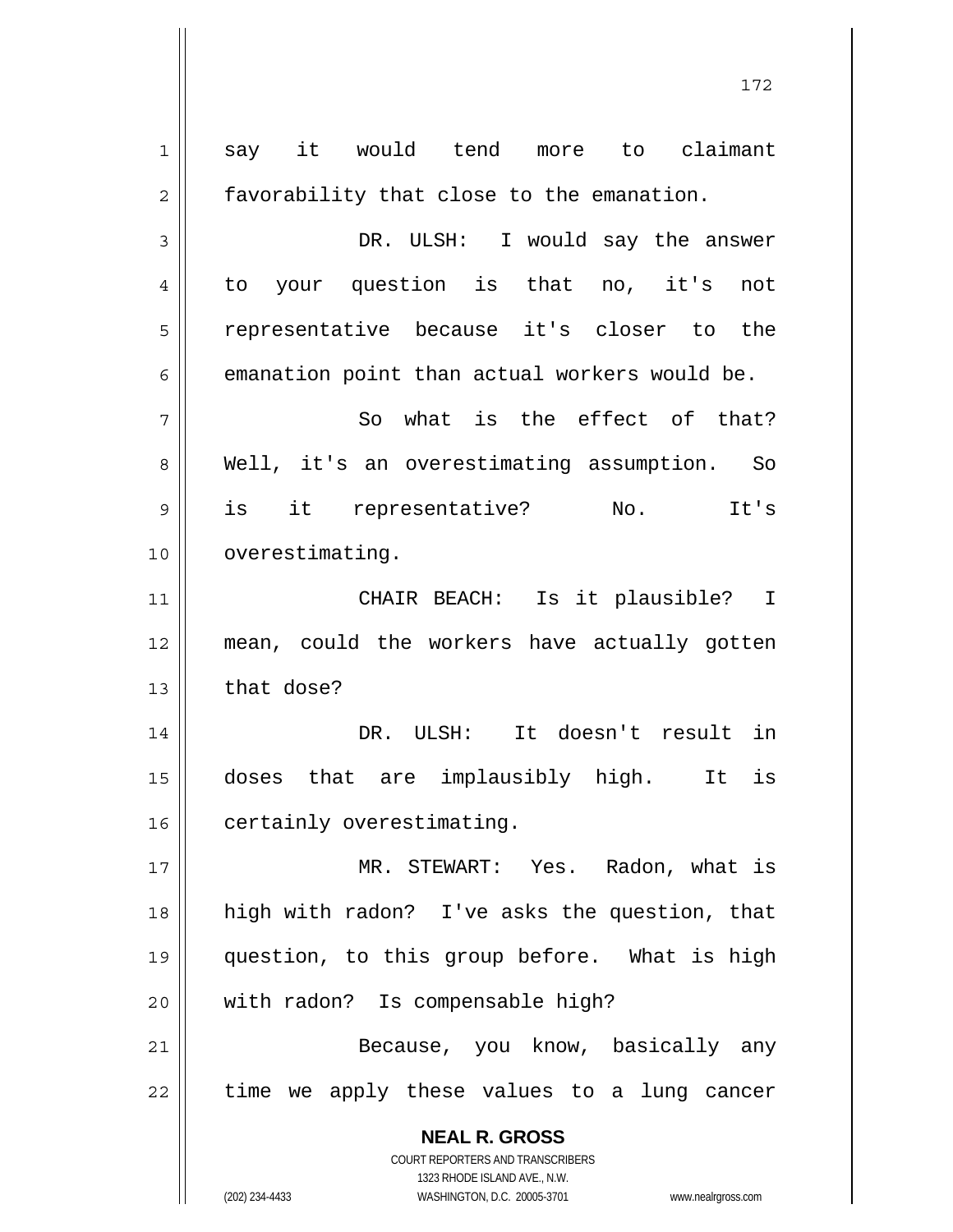1 2 claim, it's a compensable case based solely on radon.

3 4 DR. ULSH: But most lung cancer claims are already paid anyway.

5 6 7 8 9 10 MR. STEWART: See, what happens, radon, probably a causation calculation is very sensitive to the radon input. You could put in even a fraction of a working-level month and see a significant -- sorry - fraction of the working level per year.

11 12 13 14 15 That's how you put it in and see a very significant increase of probability causation such that currently the value recommended in TBD is ten working levels per year.

16 17 18 19 20 21 And so you put that value in. So I said, "Okay. Where does it stop being compensable?" And the cases that I looked at were hypothetical runs, you know, one year of employment, no external dose, no other internal dose, only do radon dose.

In some cases working on an annual

**NEAL R. GROSS** COURT REPORTERS AND TRANSCRIBERS 1323 RHODE ISLAND AVE., N.W. (202) 234-4433 WASHINGTON, D.C. 20005-3701 www.nealrgross.com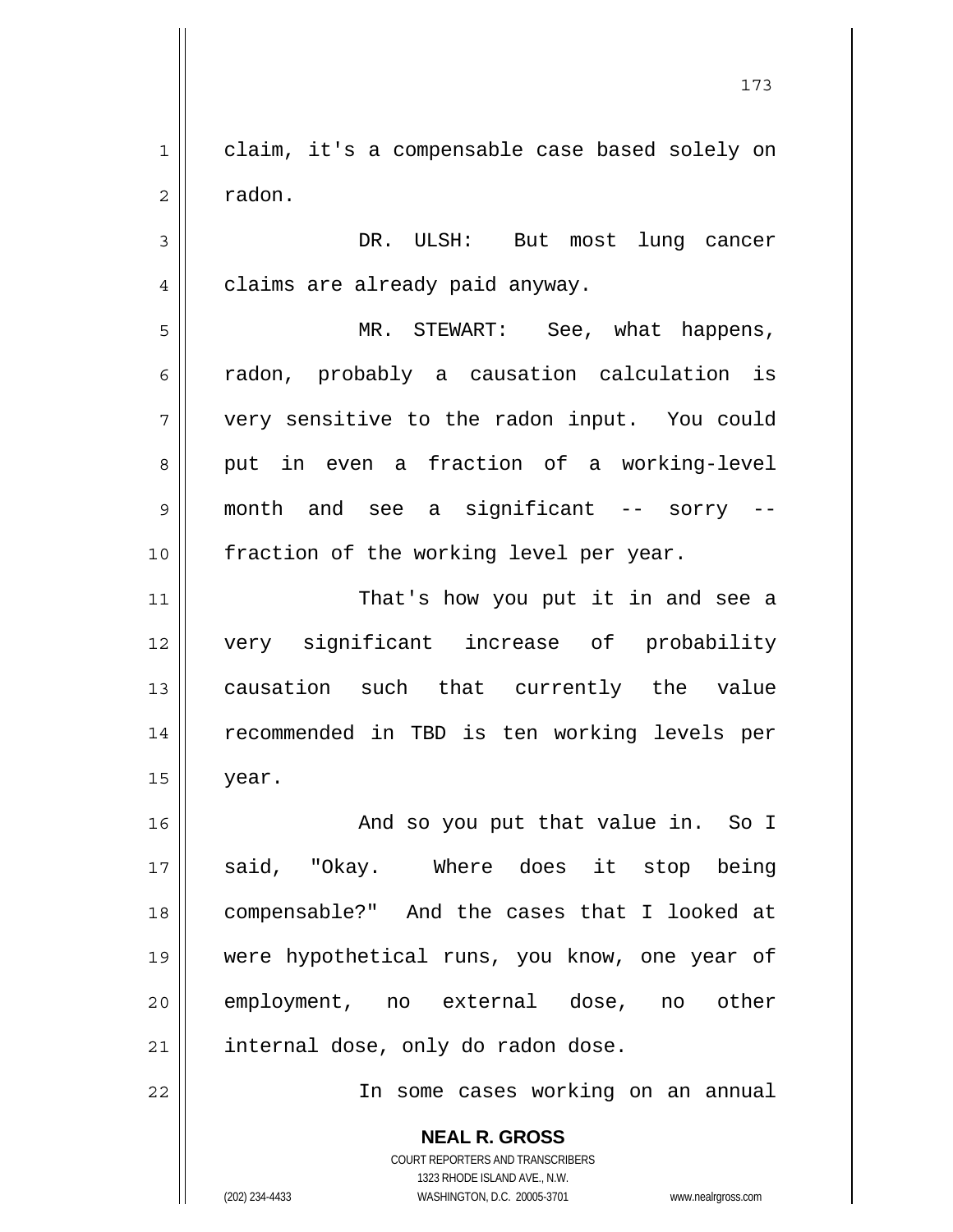**NEAL R. GROSS** COURT REPORTERS AND TRANSCRIBERS 1323 RHODE ISLAND AVE., N.W. 1 2 3 4 5 6 7 8 9 10 11 12 13 14 15 16 17 18 19 20 21 22 working level of three is non-compensable based on a short latency or some other periods. But when you start to get up into that ten category, they're all compensable. So it's a pretty high number. CHAIR BEACH: I guess I need to know a little bit more about the sample. How was it taken? Was the instrument calibrated? Because you're basing a lot on one sample if I'm getting hits correct. DR. ULSH: Well, not really. CHAIR BEACH: Oh, really? DR. ULSH: In terms of determining the concentration of the short-lived daughter products in air, we have -- Don, would you say thousands? MR. STEWART: I'm sorry? DR. ULSH: The short-lived daughter products in air, how many data comply, thousands? MR. STEWART: Yes. We had a lot of data. I think there were about 2,000 lines of

(202) 234-4433 WASHINGTON, D.C. 20005-3701 www.nealrgross.com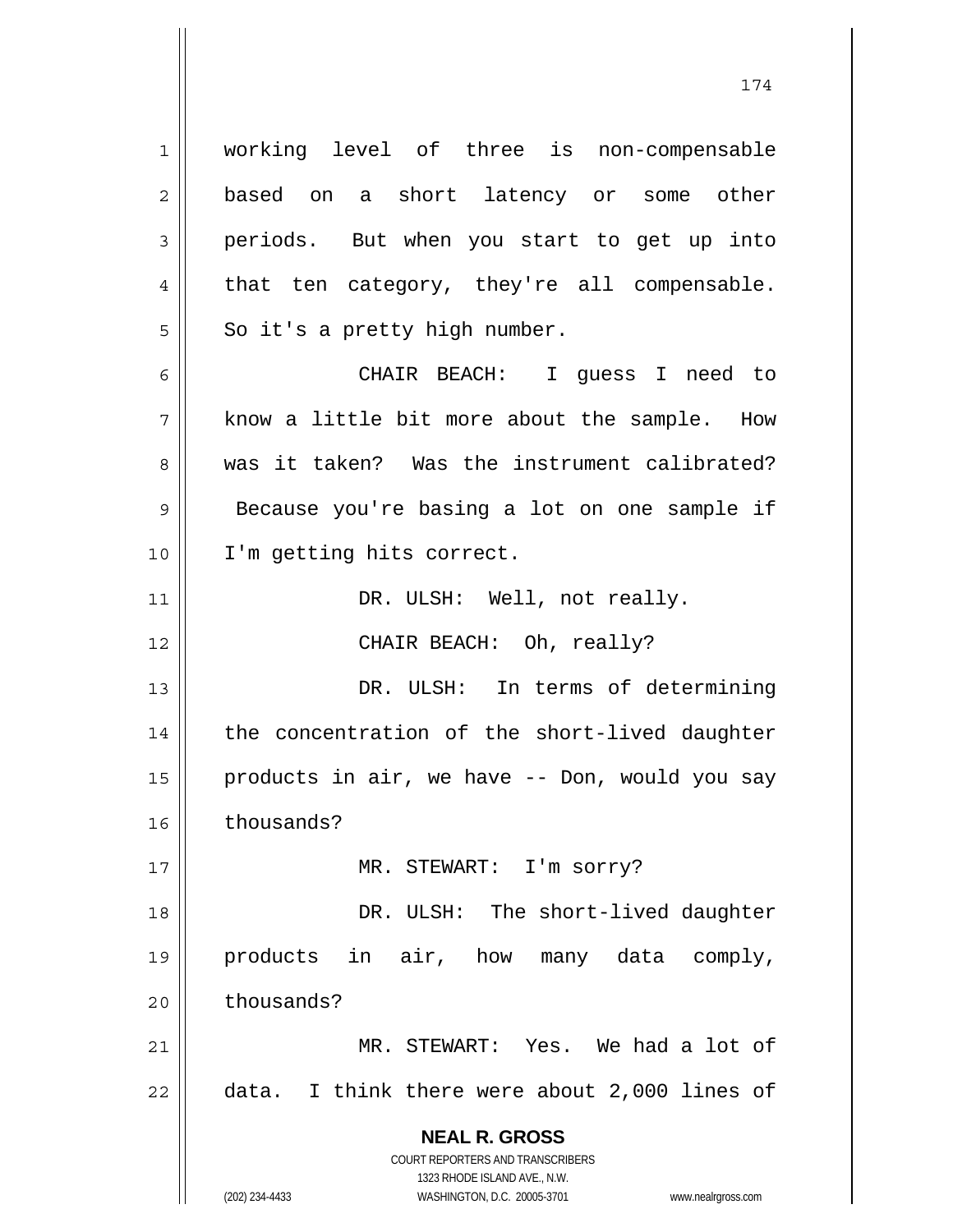1 data.

| $\overline{2}$ | DR. ULSH: So, Josie, the only                                                                                                                                   |
|----------------|-----------------------------------------------------------------------------------------------------------------------------------------------------------------|
| 3              | thing that we used that one sample for was,                                                                                                                     |
| 4              | okay, we've got these short-lived daughter                                                                                                                      |
| 5              | products, radon-222. Some of it is actinon.                                                                                                                     |
| 6              | Some of it is thoron. How do you split out                                                                                                                      |
| 7              | gross measurement into those three<br>that                                                                                                                      |
| 8              | subspecies?                                                                                                                                                     |
| $\mathsf 9$    | The way that we have done it is we                                                                                                                              |
| 10             | have taken the sample, a grab sample, that was                                                                                                                  |
| 11             | closest to the source, which is going to be                                                                                                                     |
| 12             | the most limiting case, the most                                                                                                                                |
| 13             | claimant-favorable case split out of those                                                                                                                      |
| 14             | three.                                                                                                                                                          |
| 15             | CHAIR BEACH: So did you have other                                                                                                                              |
| 16             | samples that you could have chosen from or did                                                                                                                  |
| 17             | you just have that --                                                                                                                                           |
| 18             | MR. STEWART: We have a single data                                                                                                                              |
| 19             | set, just that one single --                                                                                                                                    |
| 20             | CHAIR BEACH: Just that one? Okay.                                                                                                                               |
| 21             | MR. STEWART: Well, it was during                                                                                                                                |
| 22             | the detailed radon study that was conducted as                                                                                                                  |
|                | <b>NEAL R. GROSS</b><br>COURT REPORTERS AND TRANSCRIBERS<br>1323 RHODE ISLAND AVE., N.W.<br>(202) 234-4433<br>WASHINGTON, D.C. 20005-3701<br>www.nealrgross.com |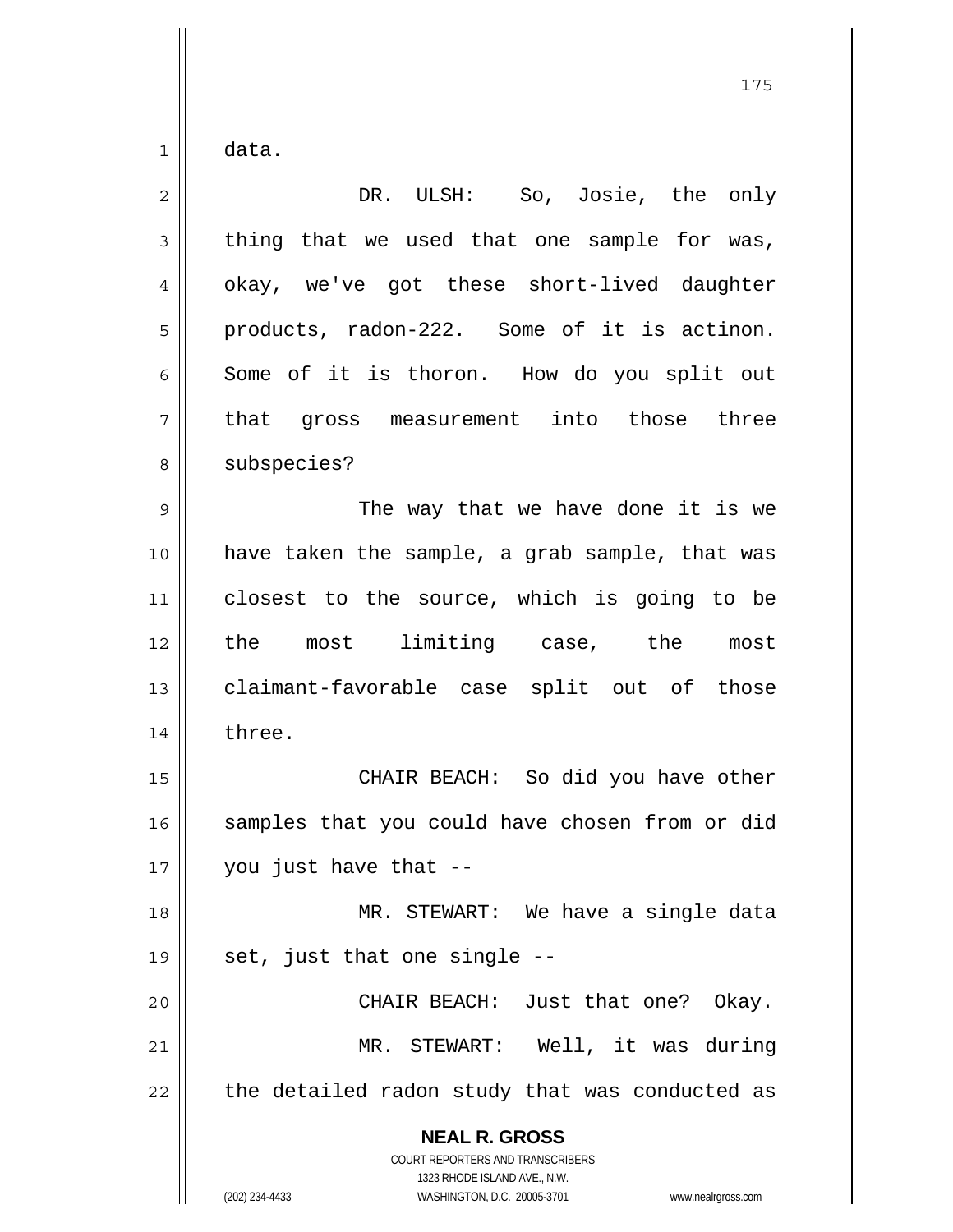**NEAL R. GROSS** COURT REPORTERS AND TRANSCRIBERS 1323 RHODE ISLAND AVE., N.W. 1 2 3 4 5 6 7 8 9 10 11 12 13 14 15 16 17 18 19 20 21 22 a result, as was said earlier, and the technician actually undertook to measure the proportions, we don't have any other data for that. At least that is the earliest data. DR. ULSH: But the point is you could make other assumptions in terms of other splits of those three and it wouldn't make much difference. I think it could even be less, it would be a less claimant-favorable assumption. So that would bring up the question of, well, is this implausibly high, which is what I think you asked earlier? CHAIR BEACH: Yes. MR. STEWART: And that is kind of a point that we have been making all along, that once you get to a certain point, it doesn't matter if it is 10 times higher or 100 times higher. But it's also a fact that there were some very high radon concentrations at Mound. So the fact that we have got three-quarters of the lung cancers paid

176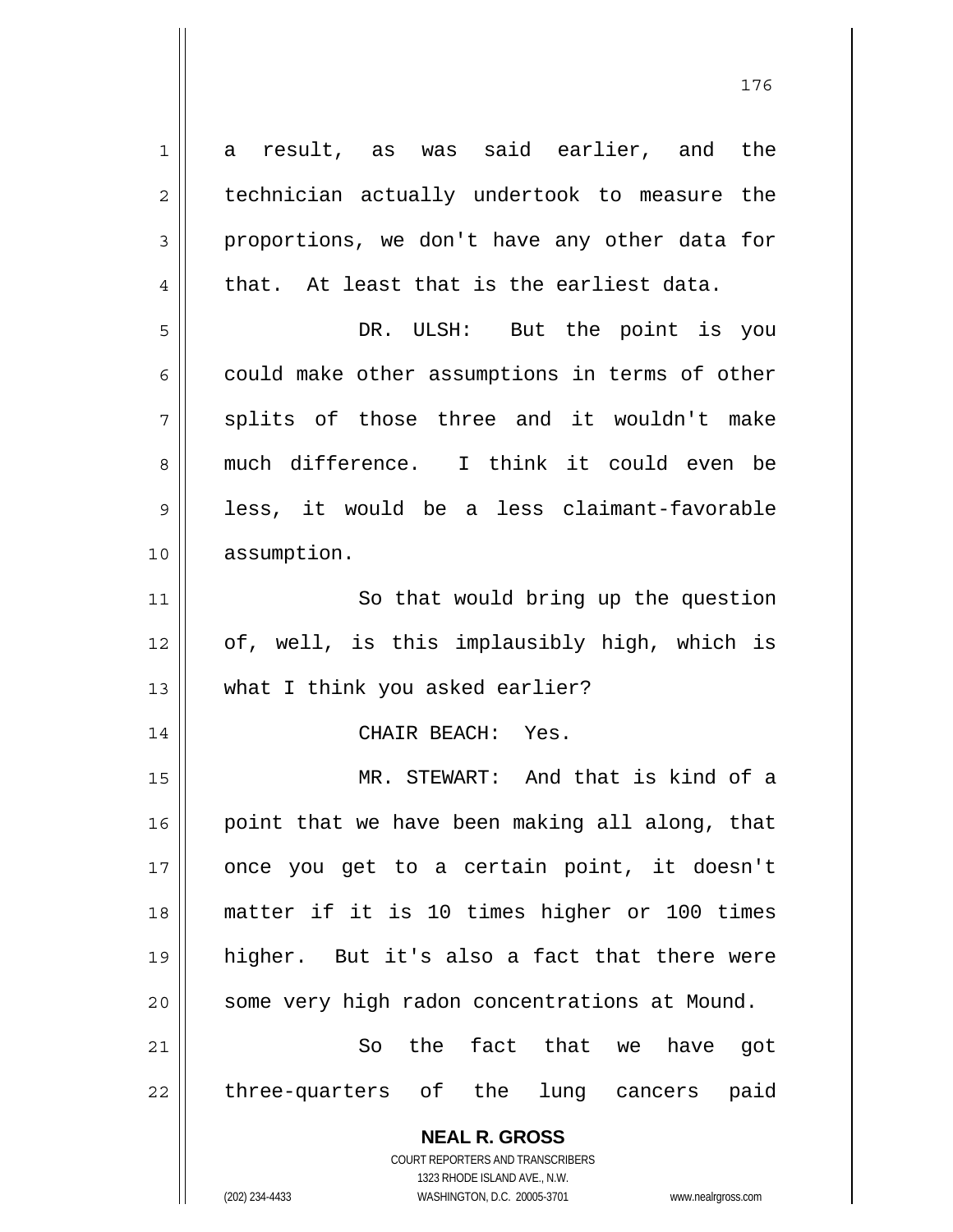anyway, I think the values that we're proposing were certainly based on radon values that were observed at Mound.

4 5 6 7 8 9 So in that sense, they're not implausible. However, it is certainly overestimating. At least that is our contention. Because the values that we have chosen were during the active operational phase when that project was going on.

 Once that project ended, up until the time that they did the remediation that Joe described, our contention is that certainly the values were not higher than what we were observed during the operation phase.

15 16 17 18 19 20 21 22 MR. FITZGERALD: But just to recap, I mean, it sounds like what you are saying is that, even if this wasn't a single grab sample, this is almost like a sensitivity thing. You really couldn't adjust those isotopic, relative isotopic, activity levels proportionately that would give you much of a difference as far as the end result of dose.

> COURT REPORTERS AND TRANSCRIBERS 1323 RHODE ISLAND AVE., N.W. (202) 234-4433 WASHINGTON, D.C. 20005-3701 www.nealrgross.com

**NEAL R. GROSS**

1

2

3

10

11

12

13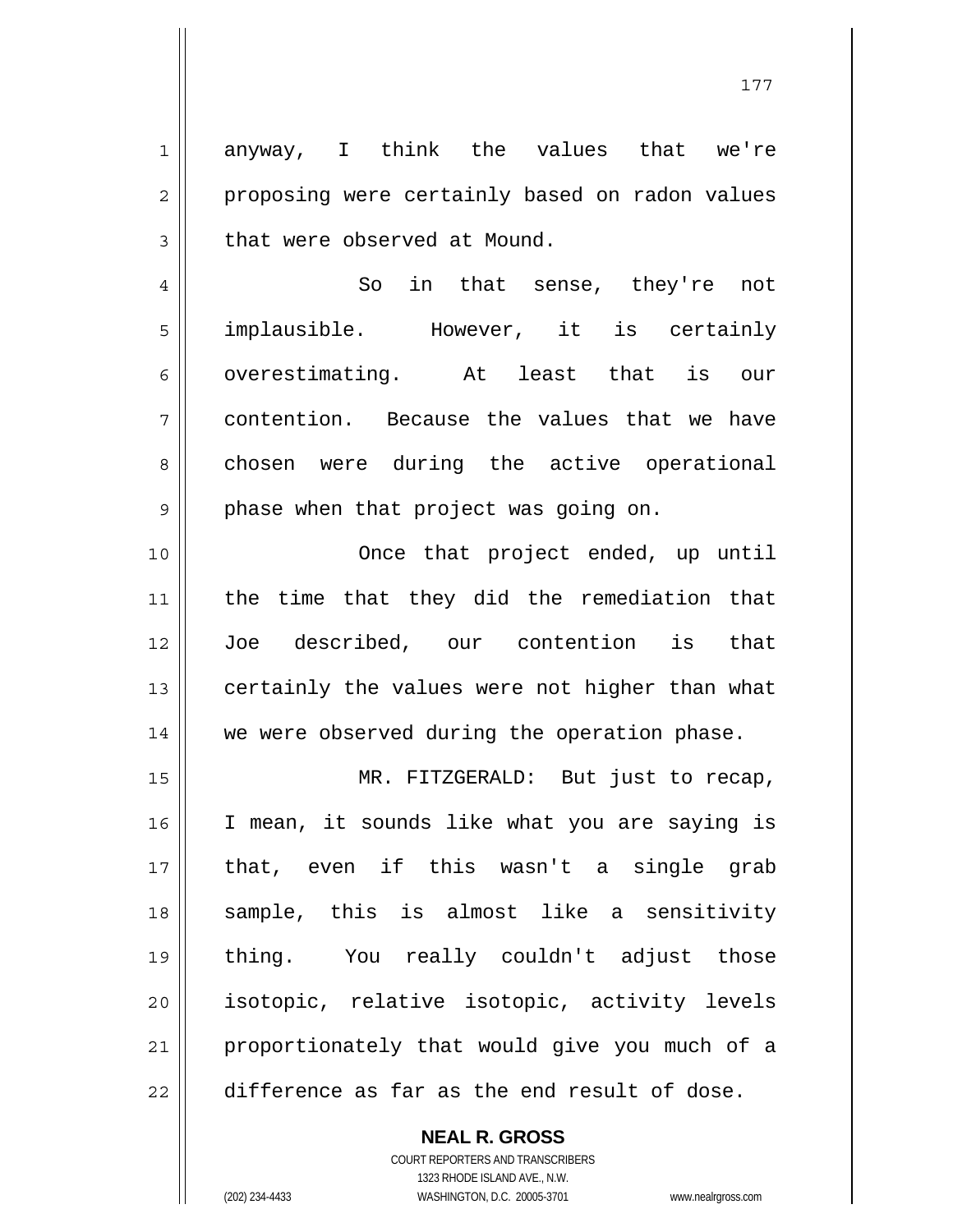| 1              | MR. STEWART: That's very likely.                                    |
|----------------|---------------------------------------------------------------------|
| $\overline{2}$ | DR. ULSH: If we did, it would be                                    |
| 3              | lower. How much lower I don't know.                                 |
| 4              | MR. FITZGERALD: Because that was                                    |
| 5              | missing from the white paper. And I realize                         |
| 6              | it was just that one grab sample. So I was                          |
| 7              | wondering. You know, who knows what it might                        |
| 8              | have been the next time that -- went down and                       |
| 9              | sampled a tunnel. And whether it would have                         |
| 10             | been a different result that would have                             |
| 11             | affected the end result or not I don't know.                        |
| 12             | MR. STEWART: I would have liked a                                   |
| 13             | robust data sample to use to determine that.                        |
| 14             | Then we could determine the sensitivity of the                      |
| 15             | final doses to that. $(***PART 5, 1:53:27***)$                      |
| 16             | DR. ULSH: Well, it can't be any                                     |
| 17             | worse than all of one of the three species.                         |
| 18             | MR. FITZGERALD: The upper bound                                     |
| 19             | would be the -- right. It couldn't be any                           |
| 20             | worse than all of that.                                             |
| 21             | MR. STEWART: Yes, you could do                                      |
| 22             | that.                                                               |
|                | <b>NEAL R. GROSS</b>                                                |
|                | COURT REPORTERS AND TRANSCRIBERS                                    |
|                | 1323 RHODE ISLAND AVE., N.W.                                        |
|                | (202) 234-4433<br>WASHINGTON, D.C. 20005-3701<br>www.nealrgross.com |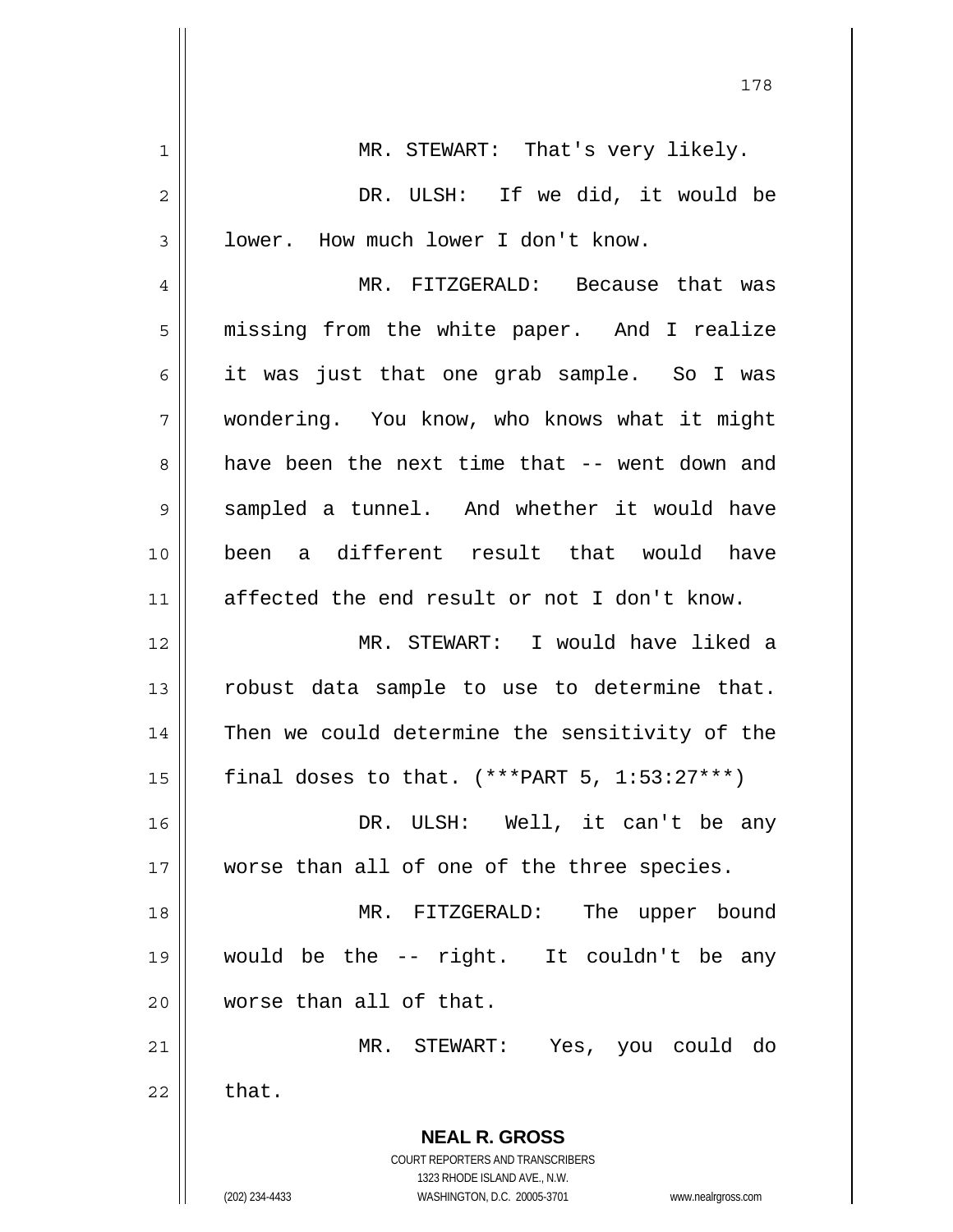| $\mathbf{1}$ | MR. FITZGERALD: I'm just saying                                         |
|--------------|-------------------------------------------------------------------------|
| 2            | that if there were more than one sample, I                              |
| 3            | guess that's better. But with just the one                              |
| 4            | sample, which got us into this in the first                             |
| 5            | place, $--$                                                             |
| 6            | MR. STEWART: Sure.                                                      |
| 7            | MR. FITZGERALD: -- you're saying                                        |
| 8            | subjectively you don't think it's going to                              |
| 9            | make much of a difference.                                              |
| 10           | MR. STEWART: In terms of the                                            |
| 11           | proportion of compensable cases, it will make                           |
| 12           | zero difference.                                                        |
| 13           | MR. FITZGERALD: Is that the                                             |
| 14           | benchmark? I think the benchmark is dose                                |
| 15           | reconstructability. I mean, would it make a                             |
| 16           | difference as far as giving you a different                             |
| 17           | benchmark.                                                              |
| 18           | MR. STEWART: Well, you know, they                                       |
| 19           | said it was going to be large.                                          |
| 20           | MR. FITZGERALD: Yes.                                                    |
| 21           | MR. STEWART: You know, measurement                                      |
| 22           | may have been 1980 was large.                                           |
|              | <b>NEAL R. GROSS</b>                                                    |
|              | <b>COURT REPORTERS AND TRANSCRIBERS</b><br>1323 RHODE ISLAND AVE., N.W. |
|              | (202) 234-4433<br>WASHINGTON, D.C. 20005-3701<br>www.nealrgross.com     |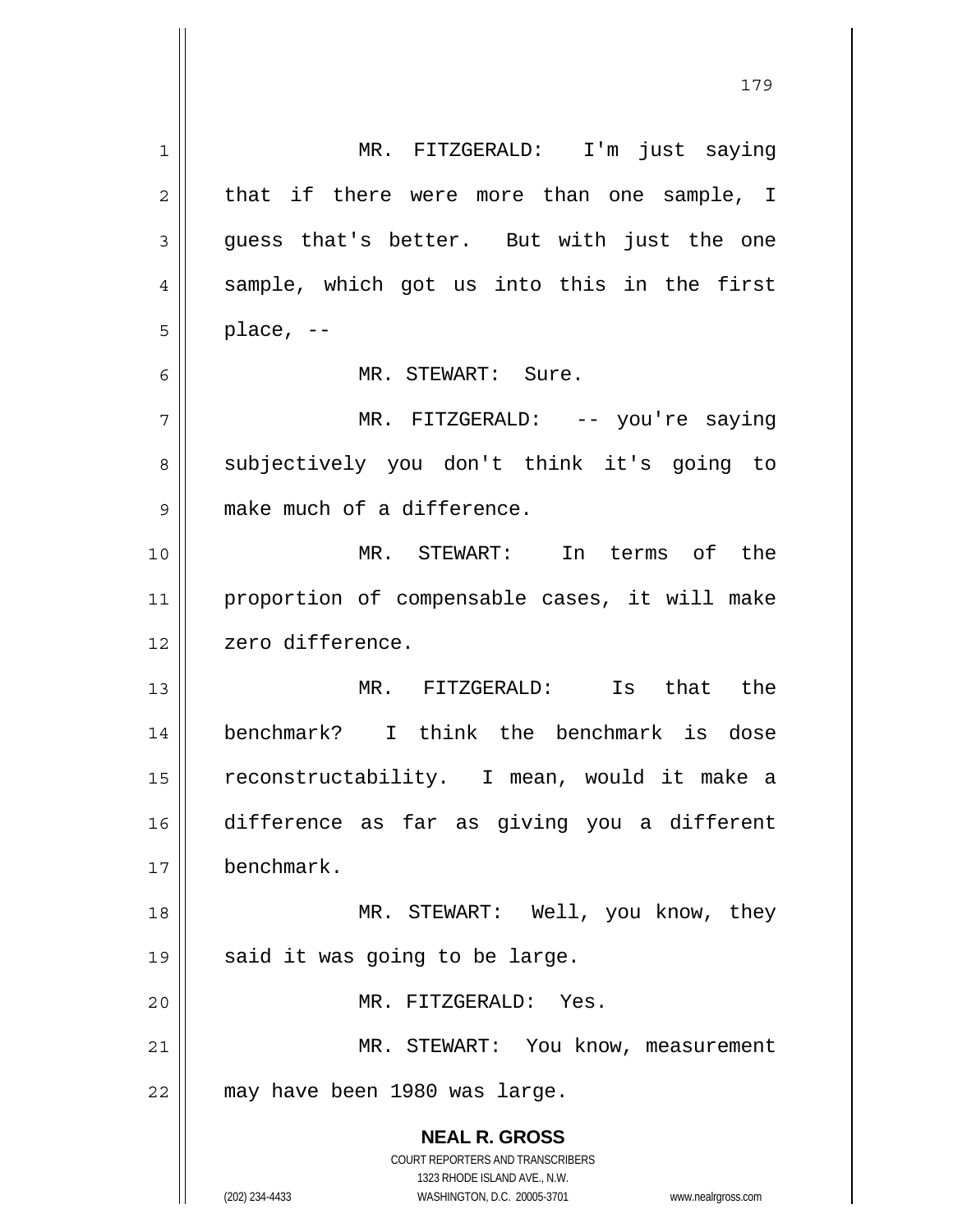| 1  | MR. FITZGERALD: Yes.                                                                                |
|----|-----------------------------------------------------------------------------------------------------|
| 2  | MR. STEWART:<br>So given the                                                                        |
| 3  | sensitivity of lung cancer patients to radon                                                        |
| 4  | inputs, it's inescapable that any radon dose                                                        |
| 5  | that we assign is going to have very large --                                                       |
| 6  | CHAIR BEACH: Well, what about the                                                                   |
| 7  | time period? When was the sample taken? Was                                                         |
| 8  | it at '79 in the winter or are you using that                                                       |
| 9  | data for what time period?                                                                          |
| 10 | MR. STEWART: We are going back to                                                                   |
| 11 | 1949 for the R building and 1952 for the SW                                                         |
| 12 | building. And we are using that. We are                                                             |
| 13 | projecting that measurement back that far.                                                          |
| 14 | However, we are decay correcting,                                                                   |
| 15 | the different parent radionuclides there. You                                                       |
| 16 | know, these are thorium, actinium, and radium.                                                      |
| 17 | There have to be those things in the soil                                                           |
| 18 | that are causing these things to emanate.                                                           |
| 19 | So the proportion of those is going                                                                 |
| 20 | to change over the years. So what we did is                                                         |
| 21 | we took this sample here and said there is                                                          |
| 22 | this much iridium, this much thorium, and this                                                      |
|    | <b>NEAL R. GROSS</b>                                                                                |
|    | COURT REPORTERS AND TRANSCRIBERS                                                                    |
|    | 1323 RHODE ISLAND AVE., N.W.<br>(202) 234-4433<br>WASHINGTON, D.C. 20005-3701<br>www.nealrgross.com |
|    |                                                                                                     |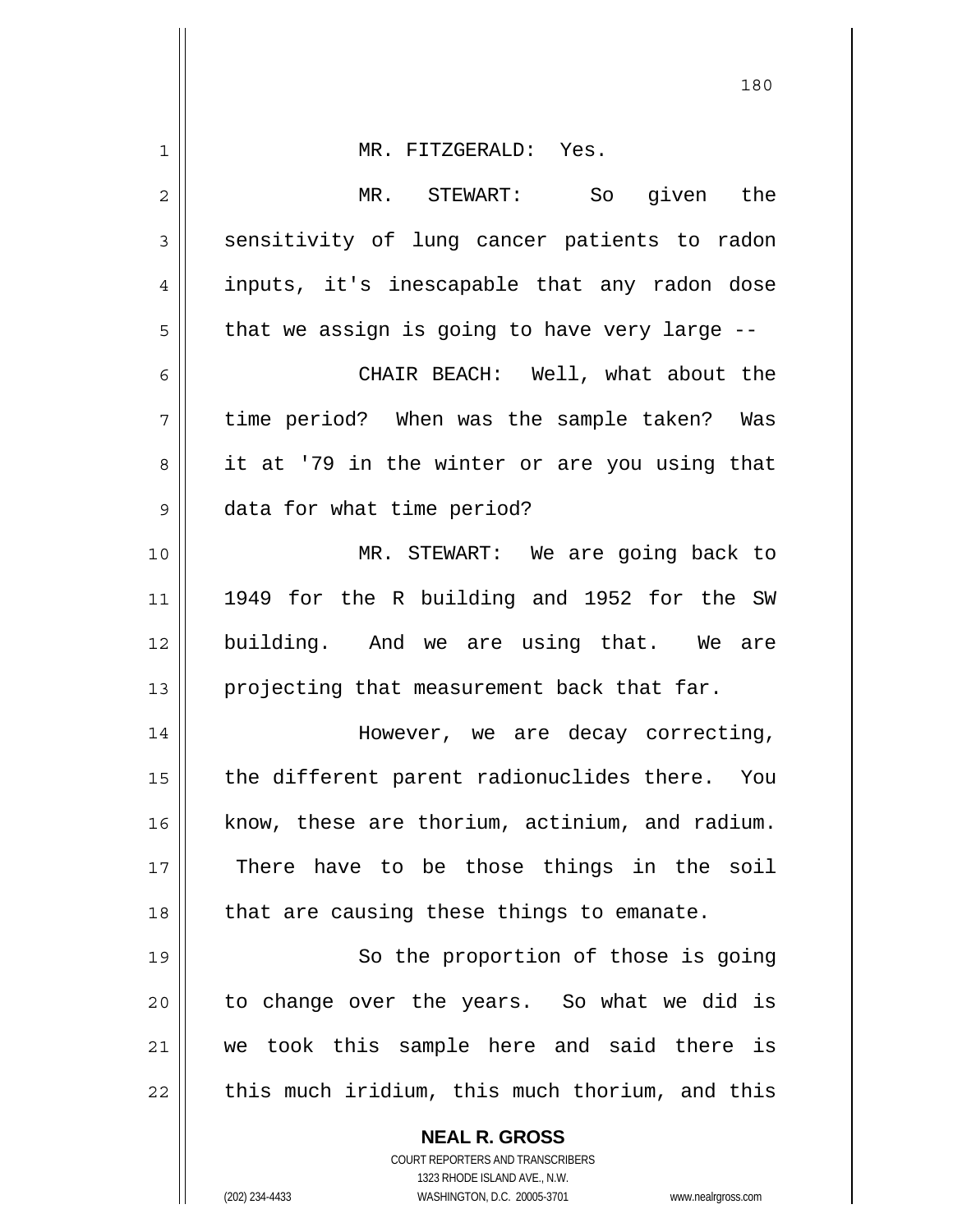**NEAL R. GROSS** COURT REPORTERS AND TRANSCRIBERS 1323 RHODE ISLAND AVE., N.W. 1 2 3 4 5 6 7 8 9 10 11 12 13 14 15 16 17 18 19 20 21 22 much actinium. But in 1949, there would have been this much actinium, this much thorium, this much iridium, done that year by year and use that to balance the radon concentrations by changing the proportions of the daughter products, the radon, actinon, thorium. DR. ULSH: Think of it like a pie chart with three different slices of pie. One slice is radon. One slice is actinon. One slice is thoron. You could change the size of the slices of pie, but the pie remains the same size. CHAIR BEACH: I guess I wonder if you didn't have that one grab sample how you would assess that dose or if it would be possible. MR. STEWART: At that point we would likely have assessed the most claimant-favorable. It wouldn't have been too far from what we -- CHAIR BEACH: Right. MR. FITZGERALD: Okay. Well, I

(202) 234-4433 WASHINGTON, D.C. 20005-3701 www.nealrgross.com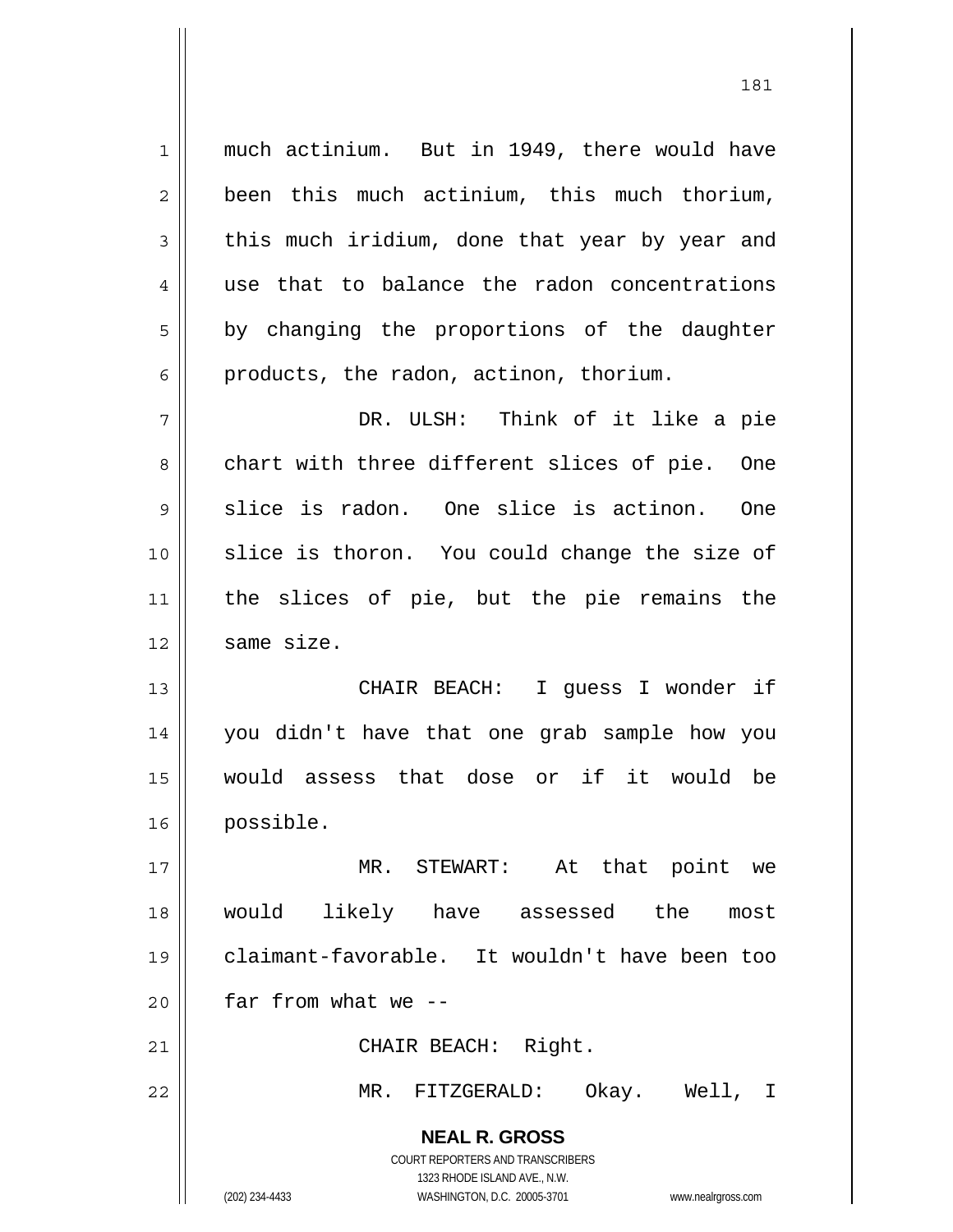1 2 3 4 5 6 7 8 9 10 11 12 13 14 15 16 17 18 19 20 21 22 think that's sort of a question. But the larger question -- is Jim Neton on the phone? DR. NETON: Yes, I am. MR. FITZGERALD: Yes. Okay. This is going to be a familiar issue. And I was hoping you would be here. I guess my question on this -- and I think we have sort of got to the point where we looked at all the data that was available and probably done what we can. This is sort of reminiscent of sort of the surrogate data question. And sort of get your opinion because, really, there is one sample point for pre-1980 radon or SW-19. We've got that one value. We have a number of values after 1980. That's where this issue had come from for SW, the lab space. And the approach that I think I am hearing and reading is that we are going to go back to the old cave in the '50s and pick radon concentrations which clearly are very high, meaning that there is no question during

182

COURT REPORTERS AND TRANSCRIBERS 1323 RHODE ISLAND AVE., N.W. (202) 234-4433 WASHINGTON, D.C. 20005-3701 www.nealrgross.com

**NEAL R. GROSS**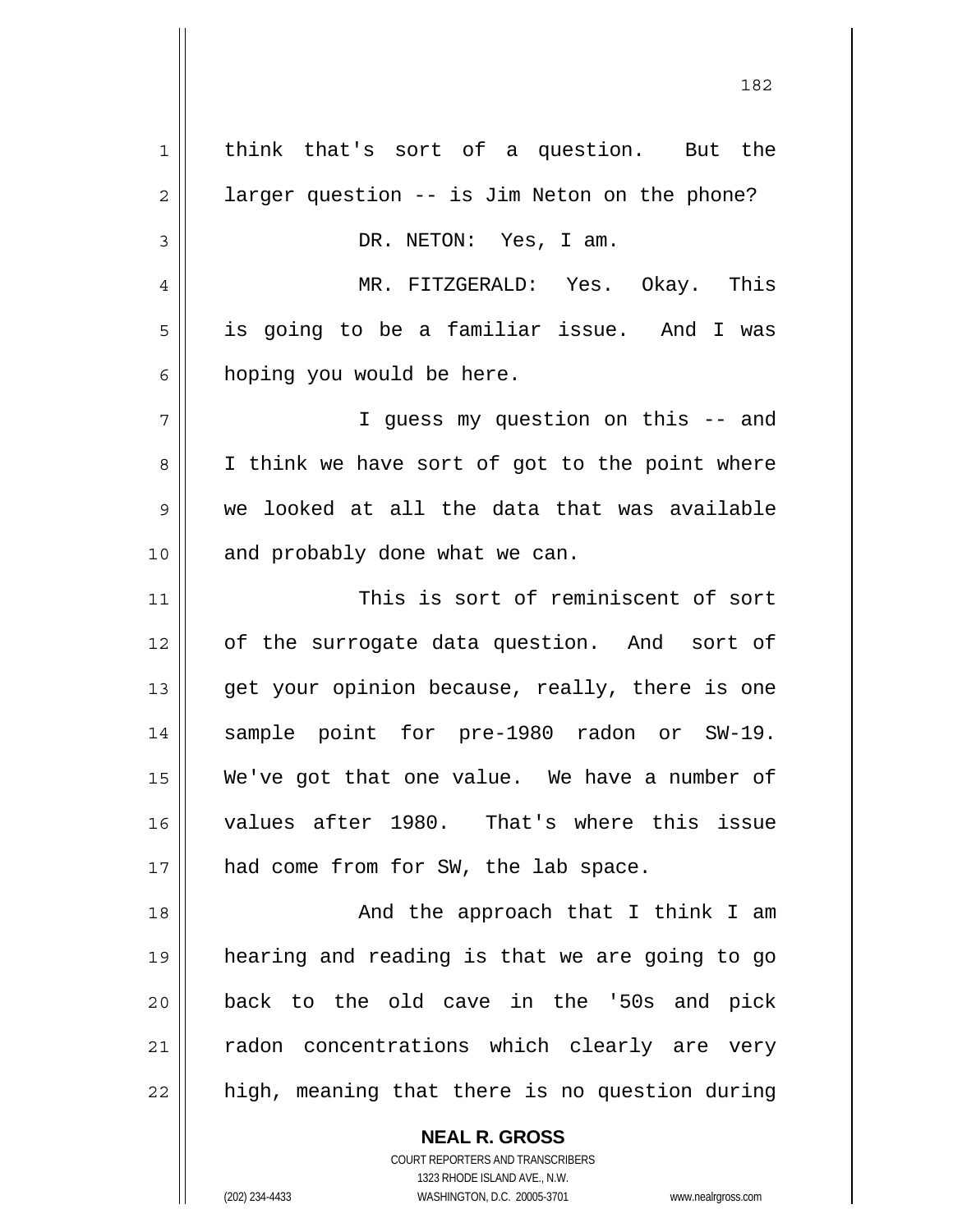1 2 the operations of the old cave. We had some very high radon concentrations.

3 4 5 6 7 8 But the exposures we're addressing in the '70s, say, or certainly the time frame we're talking about were post-D&D. The cave was bulldozed, well, D&D first, bulldozed over and dope over. So you had a number of things going on.

9 10 11 12 13 14 15 16 I guess in my opinion it's sort of like a surrogate data question, meaning the facility we're talking about, which is the office or lab space that started this whole thing with the individual involved and the exposure potentials to the occupants is not the same as this SW cave in 1954 and '55 that we're using radon values from.

17 18 19 20 I mean, they are certainly bounding, but I guess I think they're implausibly high. I just don't see how one would expect to see those same values.

21 22 I think certainly I am trying to follow this surrogate data debate. I think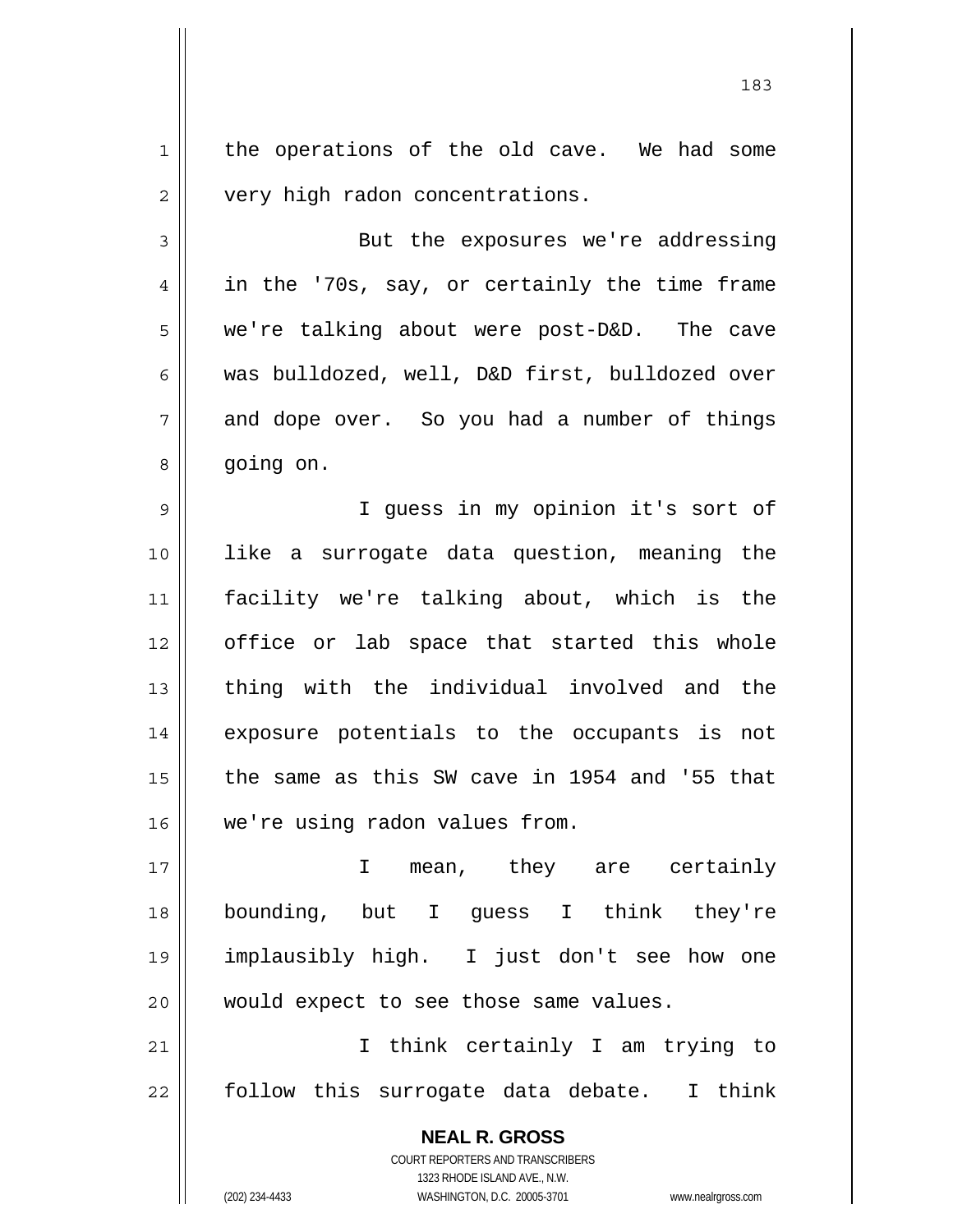1 2 3 4 5 6 7 8 the notion there was that there is a justification for applying data from different time periods and different configurations. I think we're sort of in that situation of having to justify applying values from different time periods, which are from a different source, which I think in our opinion may be implausibly high.

9 10 11 12 13 14 15 You know, we don't get into a situation often where we're saying, "Look, it's almost too extreme." In this case I just don't think the operations are the same and the values are going to be much higher than we would have expected the individual to be exposed to.

16 17 18 19 20 21 22 I just want to open that discussion up because I think that's really the one thing that comes to mind seeing this approach is that issue. What is your opinion on that? DR. NETON: It's surrogate data not in the sense of from another site, but it is from another era. I honestly have not been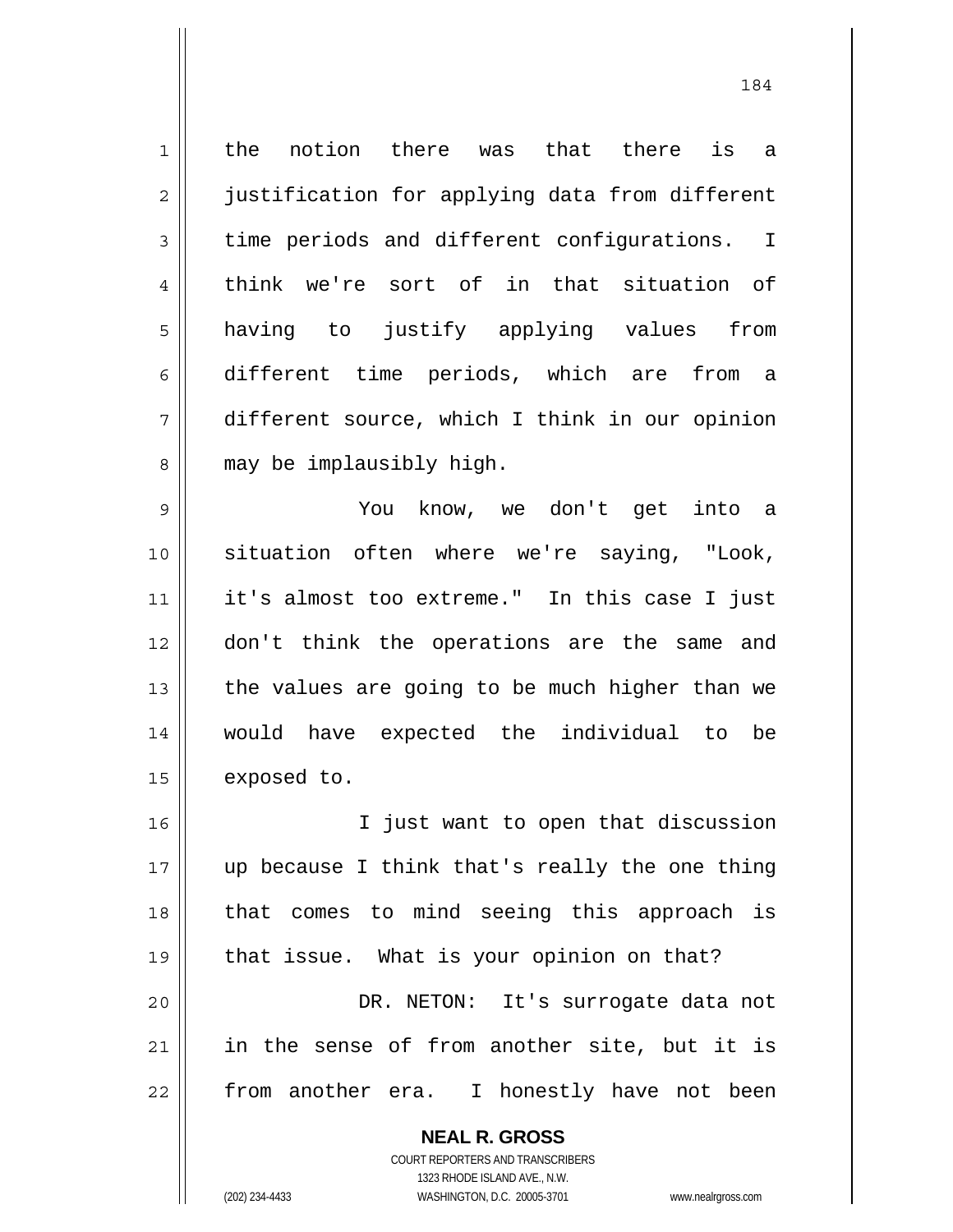1 7 involved in this enough to put a position forth right now, but what I think I would like to do is go back and look at this in light of what IG-004 said, which is our paper on the use of surrogate data and what conditions need to be met.

2

3

4

5

6

8

9

10

22

 I don't know that this is necessarily a bad approach or not. I mean, it sounds like there are very good reasons why it is a bounding value.

11 12 13 14 But I think you're right. I would like to take an opportunity to go back and look at it in light of the IG-004 of procedure or policy.

15 16 17 18 19 20 21 DR. ULSH: I would like to bring a little perspective into this. I mean, keep in mind that the radon concentrations at Mound were so high that they deemed that it was appropriate to remediate for it. And it doesn't take much radon to put these all into compensable range anyway.

DR. NETON: What I'm hearing is

COURT REPORTERS AND TRANSCRIBERS 1323 RHODE ISLAND AVE., N.W. (202) 234-4433 WASHINGTON, D.C. 20005-3701 www.nealrgross.com

<u>185</u>

**NEAL R. GROSS**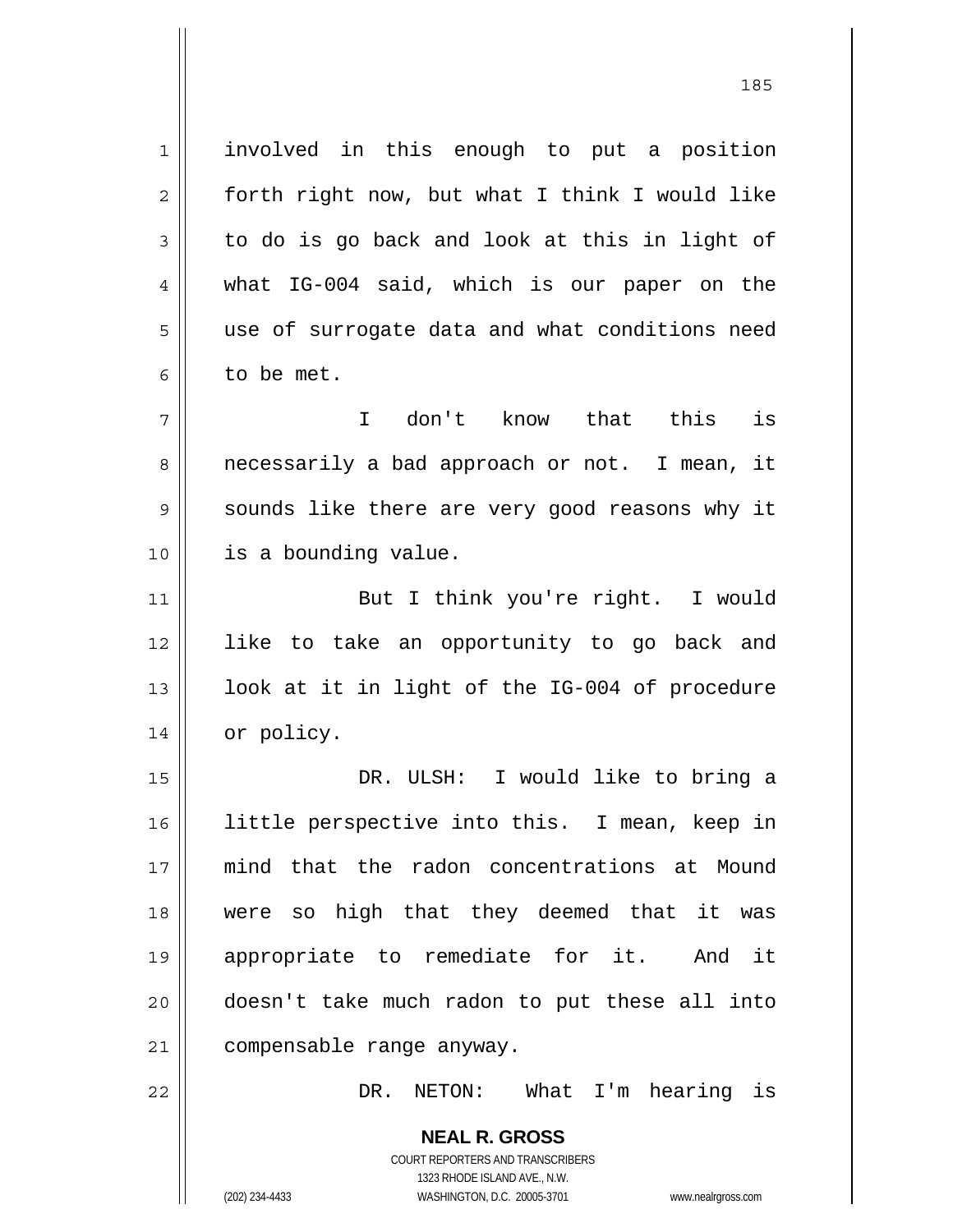| 1  | that these concentrations are somewhere on the |
|----|------------------------------------------------|
| 2  | order of one to two hundred picocuries per     |
| 3  | liter. Is that sort of a rough guess?          |
| 4  | MR. STEWART: Well, we ended up                 |
| 5  | with them in working level months. And they    |
| 6  | range from 12.2 working level months to about  |
| 7  | .1.                                            |
| 8  | DR. NETON: It's about an average               |
| 9  | of a working level in -- I mean, a high of a   |
| 10 | working level, which with 50 percent           |
| 11 | equilibrium could be as high as 200 picocuries |
| 12 | per liter, a rough number.                     |
| 13 | MR. STEWART: Yes.                              |
| 14 | DR. NETON: The other thing is that             |
| 15 | little bit misleading that small<br>it's<br>a  |
| 16 | amounts of radon can produce a very high       |
| 17 | compensability rate. But I think, as I         |
| 18 | discussed at the last Board meeting, there's   |
| 19 | this time sense exposure, which is an          |
| 20 | exponential function in the risk model that    |
| 21 | rapidly decrements the risk after the exposure |
| 22 | stops.                                         |

**NEAL R. GROSS** COURT REPORTERS AND TRANSCRIBERS

1323 RHODE ISLAND AVE., N.W.

(202) 234-4433 WASHINGTON, D.C. 20005-3701 www.nealrgross.com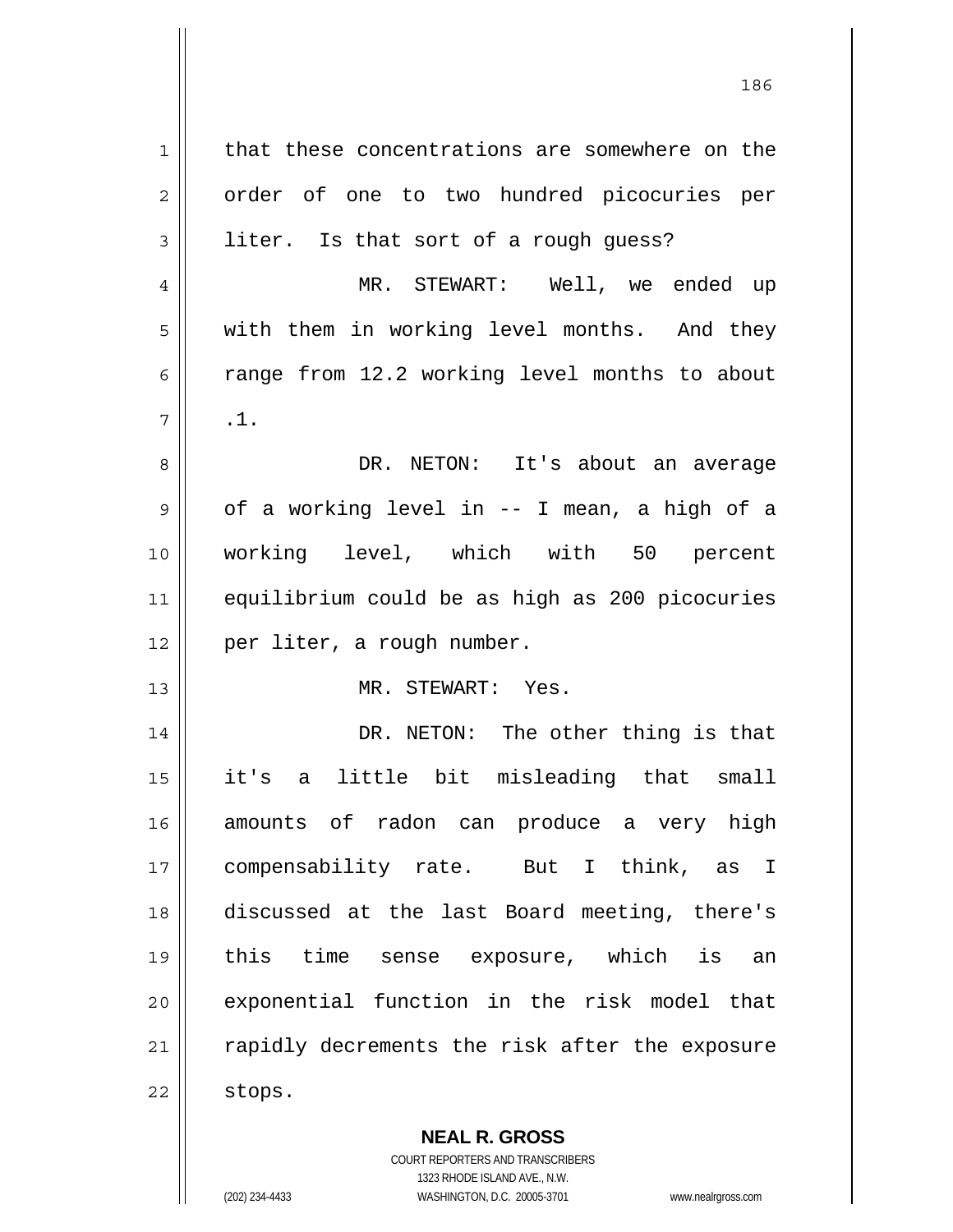| $\mathbf 1$ | So, for example, if a person quit                                                               |
|-------------|-------------------------------------------------------------------------------------------------|
| 2           | working in '58 and developed lung cancer in                                                     |
| 3           | '98, they would have to have very, very high                                                    |
| 4           | concentrations of radon to get a PC close to                                                    |
| 5           | 50 percent.                                                                                     |
| 6           | I<br>am not sure those arguments                                                                |
| 7           | really should come into play here anyway, but                                                   |
| 8           |                                                                                                 |
| 9           | MR. FITZGERALD: Yes. I think the                                                                |
| 10          | IG-004 is the one I am kind of concerned                                                        |
| 11          | about. I have an excerpt because I wanted to                                                    |
| 12          | make sure I -- because, again, I haven't been                                                   |
| 13          | as close to that as you and some others have                                                    |
| 14          | been.                                                                                           |
| 15          | The piece I thought applied from                                                                |
| 16          | IG-004 was when a bounding exposure model is                                                    |
| 17          | developed using surrogate data, the upper                                                       |
| 18          | bound must be plausible. That is, it must be                                                    |
| 19          | realistically possible given the nature of                                                      |
| 20          | operations at the facility being modeled and                                                    |
| 21          | other relevant factors.                                                                         |
| 22          | While it's not possible to provide                                                              |
|             | <b>NEAL R. GROSS</b><br><b>COURT REPORTERS AND TRANSCRIBERS</b><br>1323 RHODE ISLAND AVE., N.W. |
|             | (202) 234-4433<br>WASHINGTON, D.C. 20005-3701<br>www.nealrgross.com                             |

187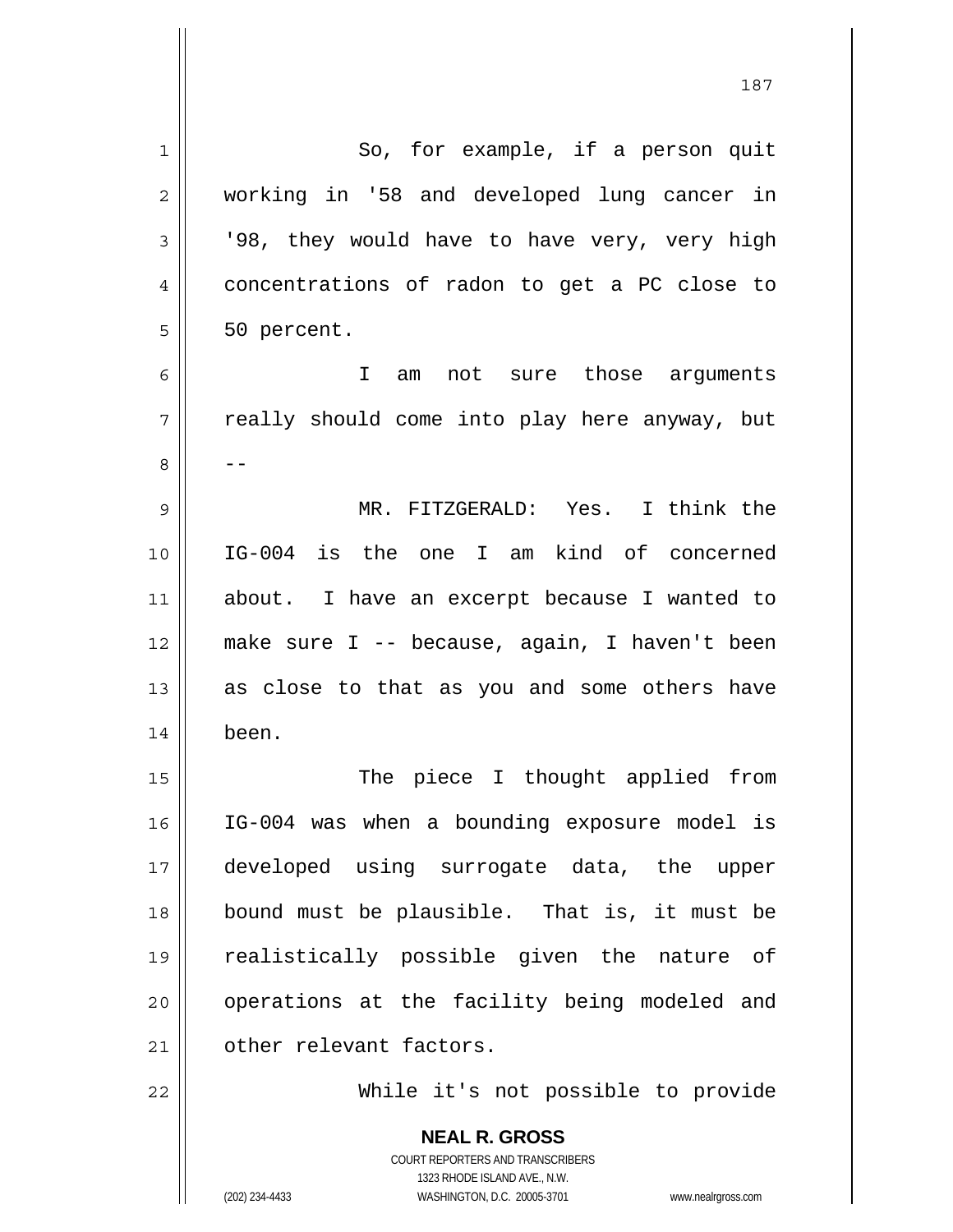1 2 3 4 5 6 7 8 9 10 11 12 13 14 15 fixed criteria for evaluating plausibility, certain reasonableness tests can be applied. And there are a number of examples. Just in this case, since we don't really have any useable data, we do have some -- we have one sample, I just don't think the conditions inside of the cave at the worst point in its history is the same as what this individual might have been exposed to in, God forbid, the office or lab space in SW. I just think those are two different conditions. So that is certainly the concern that we have on that. DR. NETON: I guess I need to know

16 17 18 a little bit more about the other sample that we didn't use. I mean, it sounds to me like there were a lot of samples and we chose its high value for some reason.

19 20 21 22 MR. FITZGERALD: Those are the samples in '54 and '55. In the contemporary with the exposure period of concern, there was one sample that was taken. And that is what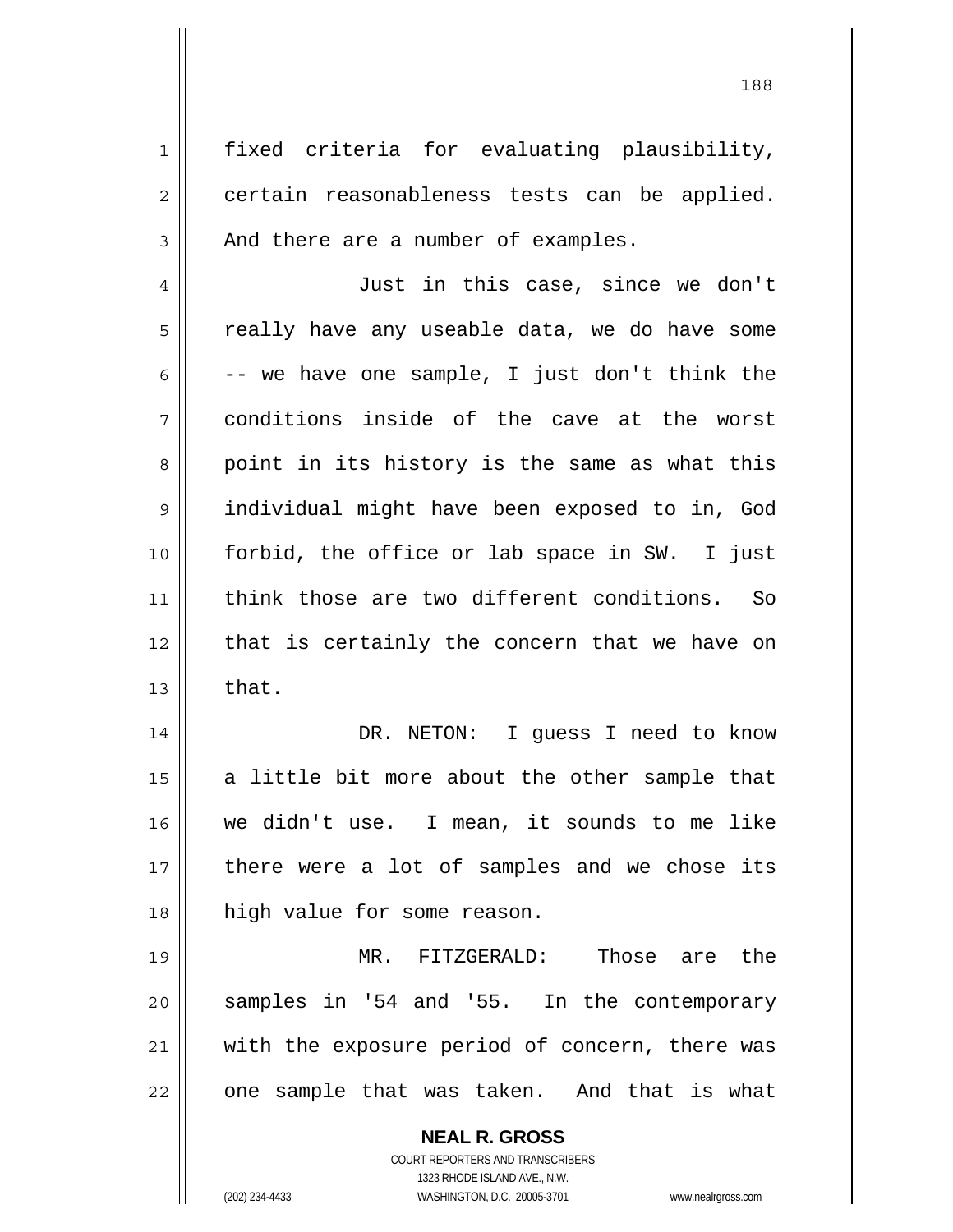| $\mathbf 1$    | got this whole thing started because --                                                             |
|----------------|-----------------------------------------------------------------------------------------------------|
| $\overline{c}$ | DR. NETON: I see. I see. Yes.                                                                       |
| 3              | MR. FITZGERALD: And I think Brant                                                                   |
| 4              | $is$ --                                                                                             |
| 5              | DR. NETON: We'll have to go back                                                                    |
| 6              | and look. And I have no idea where it talks                                                         |
| 7              | about similar operations and going back. I                                                          |
| 8              | really think that we owe it to the working                                                          |
| $\mathsf 9$    | group an analysis of why this is an                                                                 |
| 10             | appropriate value to use in light of what                                                           |
| 11             | IG-004 says. I think that should probably be                                                        |
| 12             | an action item for us if it isn't already.                                                          |
| 13             | MR. KATZ: Jim, if you don't mind,                                                                   |
| 14             | let me just add a remark, too, because it has                                                       |
| 15             | come up in a number of statements now about                                                         |
| 16             | plausibility. And I understand where you just                                                       |
| 17             | noted it with respect to IG-004 plausibility                                                        |
| 18             | level.                                                                                              |
| 19             | But, just to go back to sort of the                                                                 |
| 20             | foundation document, the SEC rule, what it                                                          |
| 21             | says about plausibility is that your                                                                |
| 22             | circumstances have to be plausible. And                                                             |
|                | <b>NEAL R. GROSS</b>                                                                                |
|                | <b>COURT REPORTERS AND TRANSCRIBERS</b>                                                             |
|                | 1323 RHODE ISLAND AVE., N.W.<br>(202) 234-4433<br>WASHINGTON, D.C. 20005-3701<br>www.nealrgross.com |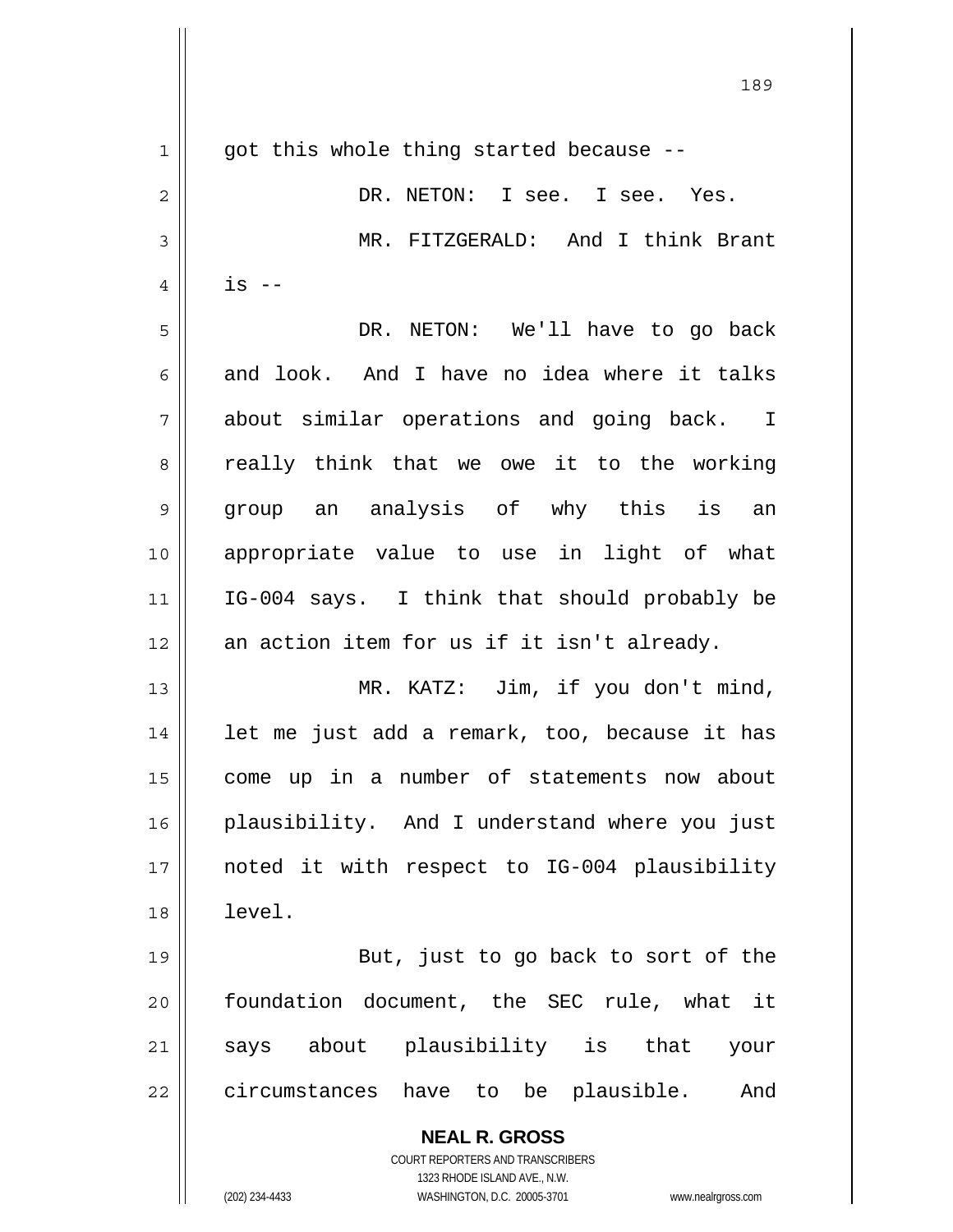1 2 surely your doses are reflective of the circumstances.

**NEAL R. GROSS** 3 4 5 6 7 8 9 10 11 12 13 14 15 16 17 18 19 20 21 22 Some of the conditions of circumstances that you model have to be plausible. So there is a distinction there versus arguing that the dose level itself is plausible, it's like you have to consider circumstances that are plausible. I mean, that relates to what Joe said, certainly. DR. NETON: I think they kind of go hand in hand. I mean, if circumstances are plausible, they have reasonable doses that are bounding. You know, what I think IG-004 was trying to get at, you know, you don't produce doses that are lethal or could cause scar damage to the lungs or something like that, you know. The idea is you just can't put a bounding number up there to say it's bounding and it had to be some ridiculously large value that it requires some deterministic effects.

> COURT REPORTERS AND TRANSCRIBERS 1323 RHODE ISLAND AVE., N.W.

(202) 234-4433 WASHINGTON, D.C. 20005-3701 www.nealrgross.com

<u>190</u>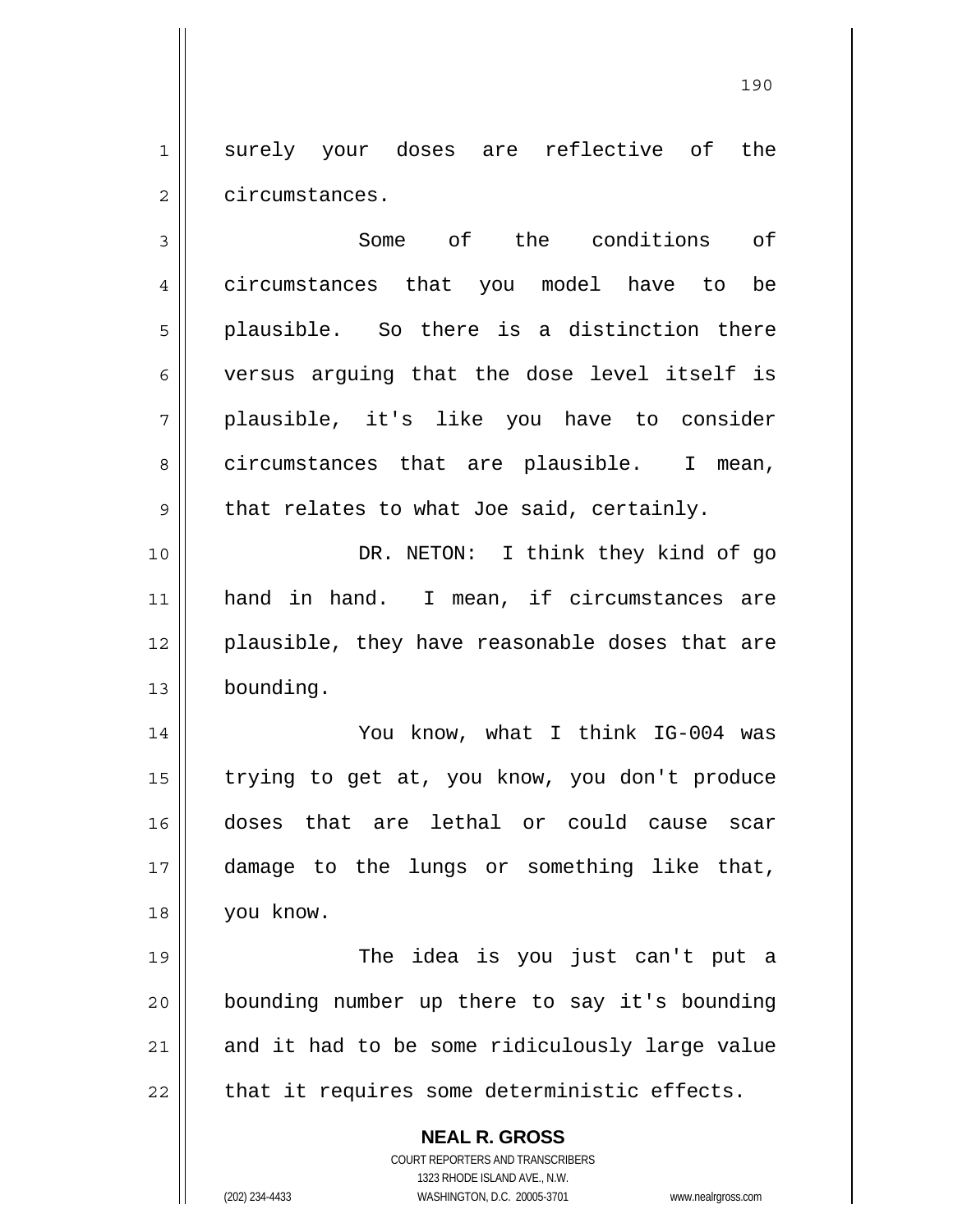**NEAL R. GROSS** COURT REPORTERS AND TRANSCRIBERS 1323 RHODE ISLAND AVE., N.W. 1 2 3 4 5 6 7 8 9 10 11 12 13 14 15 16 17 18 19 20 21 22 You are absolutely right. The SEC regulation speaks of it in different terms. So, anyway, I think that we should go back and look at this in light of that and just see what we think. I am not suggesting that it is an inappropriate value, but I think it would be good for us to go back and document why it is indeed appropriate. CHAIR BEACH: And then no question on using it to break out the three different pie charts, as Brant explained. That is not a question that's on one single sample. MR. FITZGERALD: Well, I think what I hear is that there is a way to demonstrate that that is bounding, but it hasn't been - you know, I haven't seen anything, really, on that other than the fact that that is what it is based on. So it might be useful just to get something that explains why that would -- not just simply -- I don't think there are any

(202) 234-4433 WASHINGTON, D.C. 20005-3701 www.nealrgross.com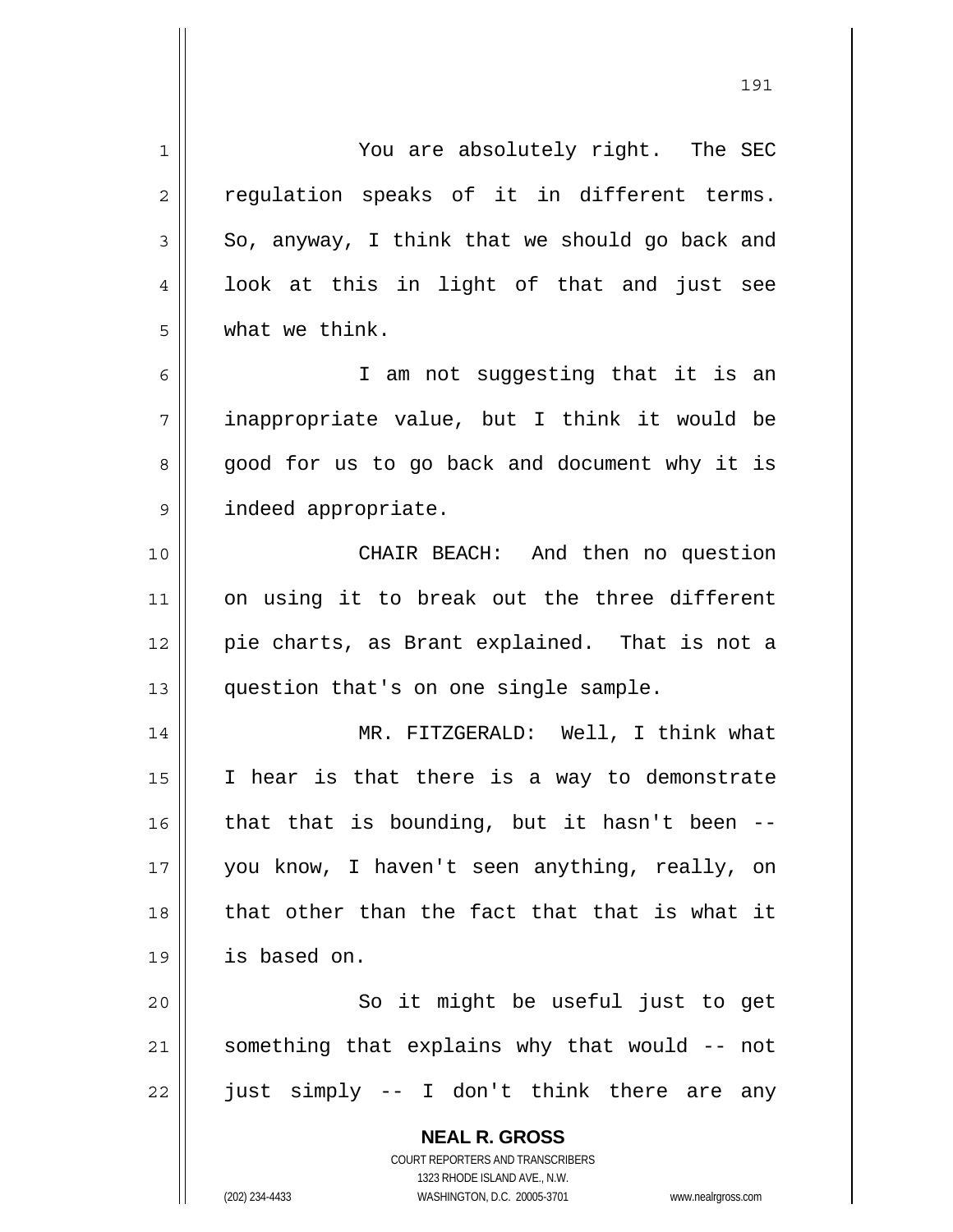**NEAL R. GROSS** 1 2 3 4 5 6 7 8 9 10 11 12 13 14 15 16 17 18 19 20 21 22 disagreements. It's worker claimant-favorable because it is taken downstream close to the room. I think the question is, is one confident the split is claimant-favorable itself. DR. NETON: I quess my question was -- and I don't want to lengthen this too much longer, but if there was thoron in that room as well, are we finding these working levels of radon-222? Is that what I am hearing? MR. STEWART: We're assigning working levels of each. DR. NETON: Oh, of each? Okay. So we do have working levels of thoron and radon. MR. STEWART: And actinon because actinium-227 is in the soil. So each one of those will be included. MR. FITZGERALD: Yes. The difficulty that we have is that in 1979, one series of samples is taken in the workplace and one grab sample taken from the tunnel. And the sample from the tunnel is where the

> COURT REPORTERS AND TRANSCRIBERS 1323 RHODE ISLAND AVE., N.W.

(202) 234-4433 WASHINGTON, D.C. 20005-3701 www.nealrgross.com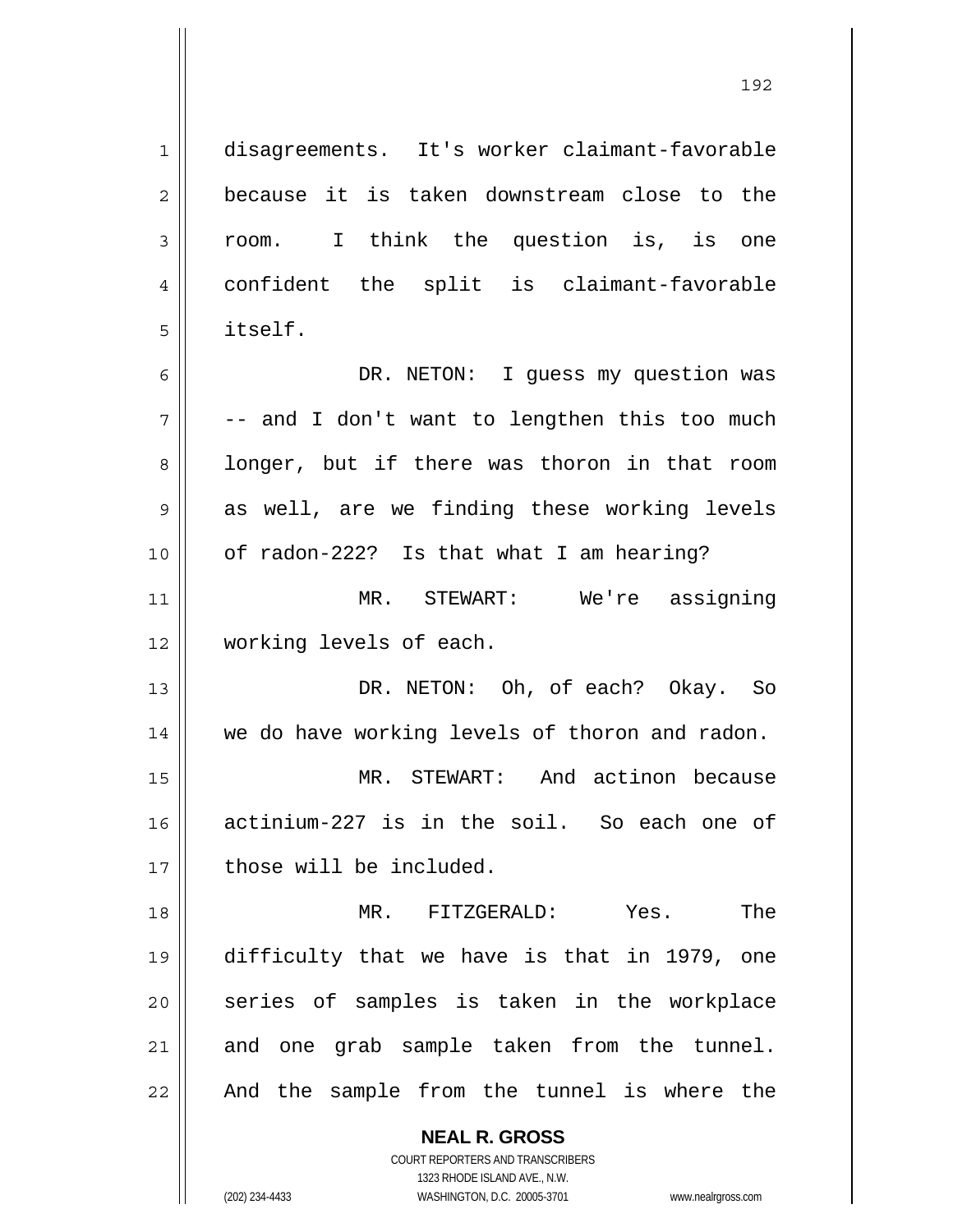**NEAL R. GROSS** COURT REPORTERS AND TRANSCRIBERS 1 2 3 4 5 6 7 8 9 10 11 12 13 14 15 16 17 18 19 20 21 22 analysis is split is taken from. And it's just one sample. DR. NETON: Okay. I need to know more, I guess. I'm ignorant on this at this point. So I will shut up. CHAIR BEACH: Okay. So for the work group, so NIOSH is going to re-look at this issue. Jim Neton wants to review some document. MR. FITZGERALD: Just those two issues. CHAIR BEACH: Just those two issues. And then you will get -- how will you report that back to the work group? In a memo? Well, we say white paper. We know that's a huge -- I mean, we can get at it with this document. So just a memo, I guess. MEMBER CLAWSON: There should be some document so that we have something to come back to. CHAIR BEACH: Well, it is kind of interesting work on that. Thank you very

193

1323 RHODE ISLAND AVE., N.W.

(202) 234-4433 WASHINGTON, D.C. 20005-3701 www.nealrgross.com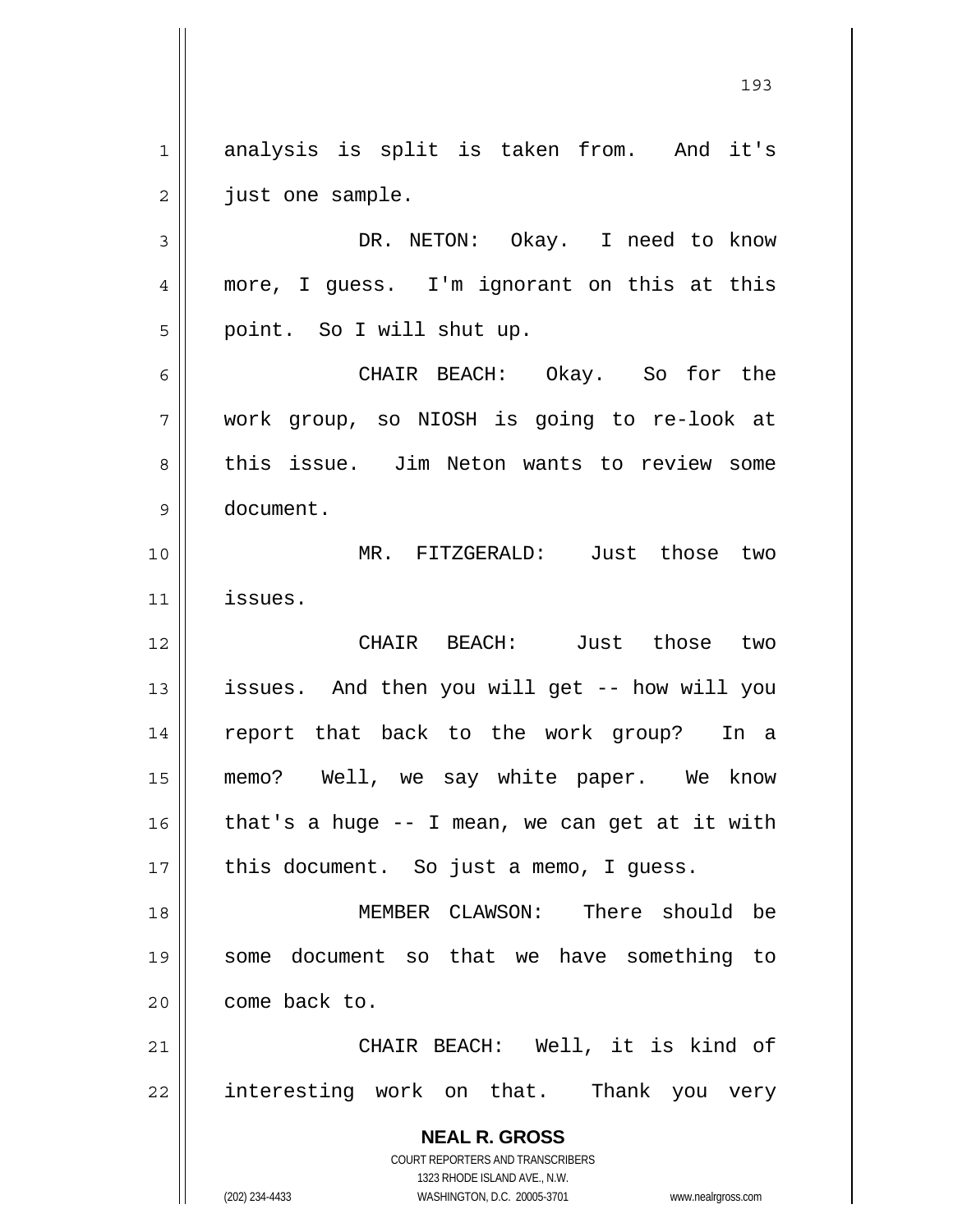| 1              | much, Ted. The plausible issue is very                              |
|----------------|---------------------------------------------------------------------|
| $\overline{2}$ | important and how you explain that kind of                          |
| 3              | circumstance.                                                       |
| 4              | Okay. So anything else? Any other                                   |
| 5              | questions, comments on radon?                                       |
| 6              | Okay. Then if we're all ready. So                                   |
| 7              | the next item on the agenda is exposure to                          |
| 8              | non-rad buildings. And that would be issue                          |
| $\mathsf 9$    | 17. NIOSH is going to take that one.                                |
| 10             | DR. ULSH: This issue was presented                                  |
| 11             | under matrix issue 17, which I believe dealt                        |
| 12             | with external dose badging policies more or                         |
| 13             | less.                                                               |
| 14             | The first I think written piece                                     |
| 15             | that we have on this is SC&A's report, I                            |
| 16             | think, written by Bob Alvarez, where he looked                      |
| 17             | at four buildings, D, S, M, 48 --                                   |
| 18             | MR. FITZGERALD: I think maybe we                                    |
| 19             | should step back.                                                   |
| 20             | DR. ULSH: Oh, go ahead.                                             |
| 21             | MR. FITZGERALD: I think we got                                      |
| 22             | into the discussion, additional discussion on                       |
|                | <b>NEAL R. GROSS</b>                                                |
|                | COURT REPORTERS AND TRANSCRIBERS<br>1323 RHODE ISLAND AVE., N.W.    |
|                | (202) 234-4433<br>WASHINGTON, D.C. 20005-3701<br>www.nealrgross.com |

 $\mathsf{I}$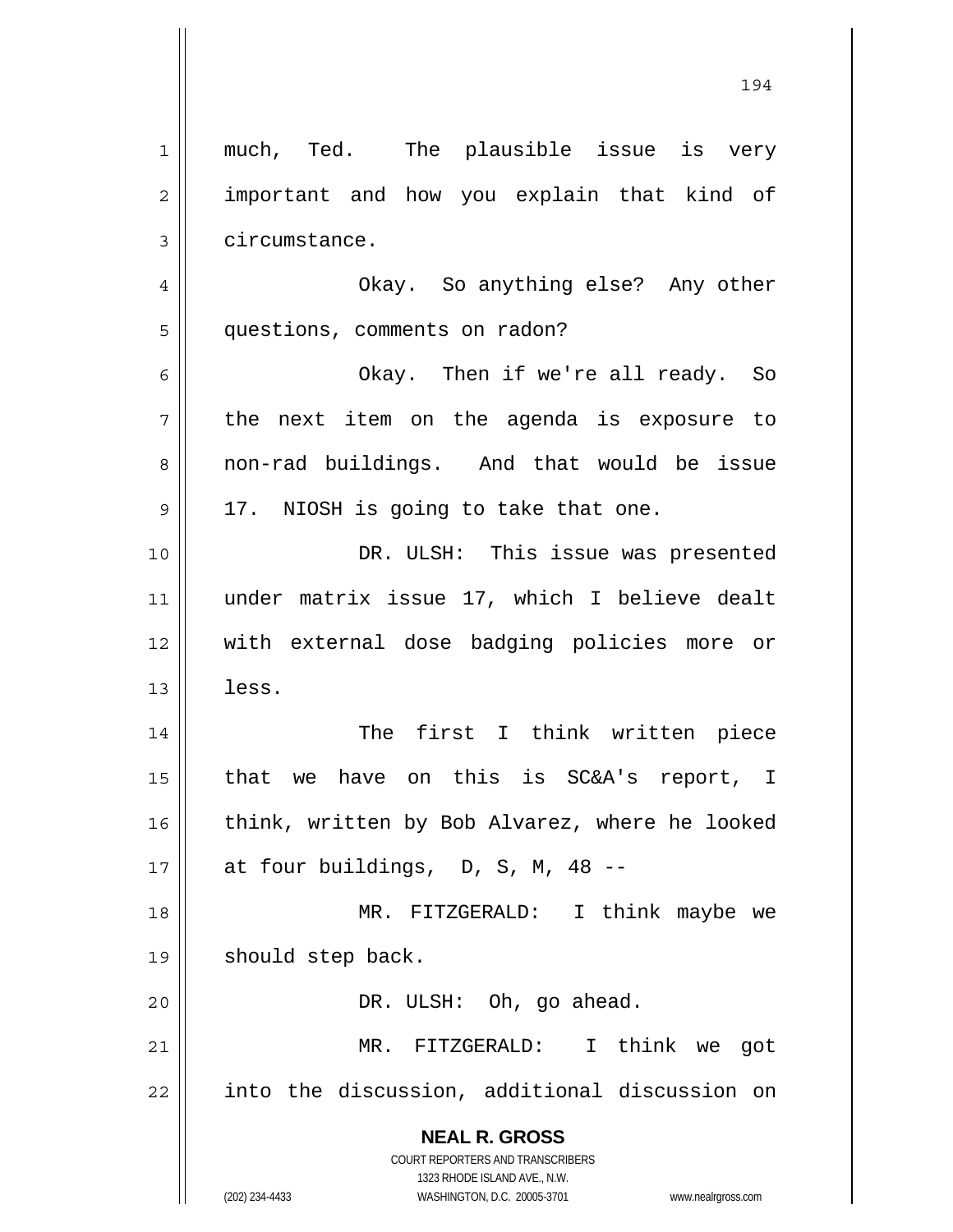1 2 3 4 5 badges most exposed. And I think there was agreement that there isn't any documentation or documented badging policy to point to. There's no way to really resolve the history in that regard.

<u>195</u>

6 7 8 9 10 11 12 13 14 15 I think it was proposed -- and I just can't remember by whom -- that maybe there is a way to test the hypothesis by looking at ostensibly -- and I've got to throw that in -- ostensibly non-radiological buildings and see if, in fact, they may have been frequented by non-badge personnel. And I think that's where that came from because we were on the badging issue because then we shifted into this sort of test.

16 17 18 19 20 21 22 DR. ULSH: And so I think the point of SC&A's white paper -- and I know you will correct me if I am wrong -- was here are four buildings which SC&A has said had been classified as non-rad buildings, where there was -- those aren't my special effects, I promise -- these four buildings, which SC&A

**NEAL R. GROSS**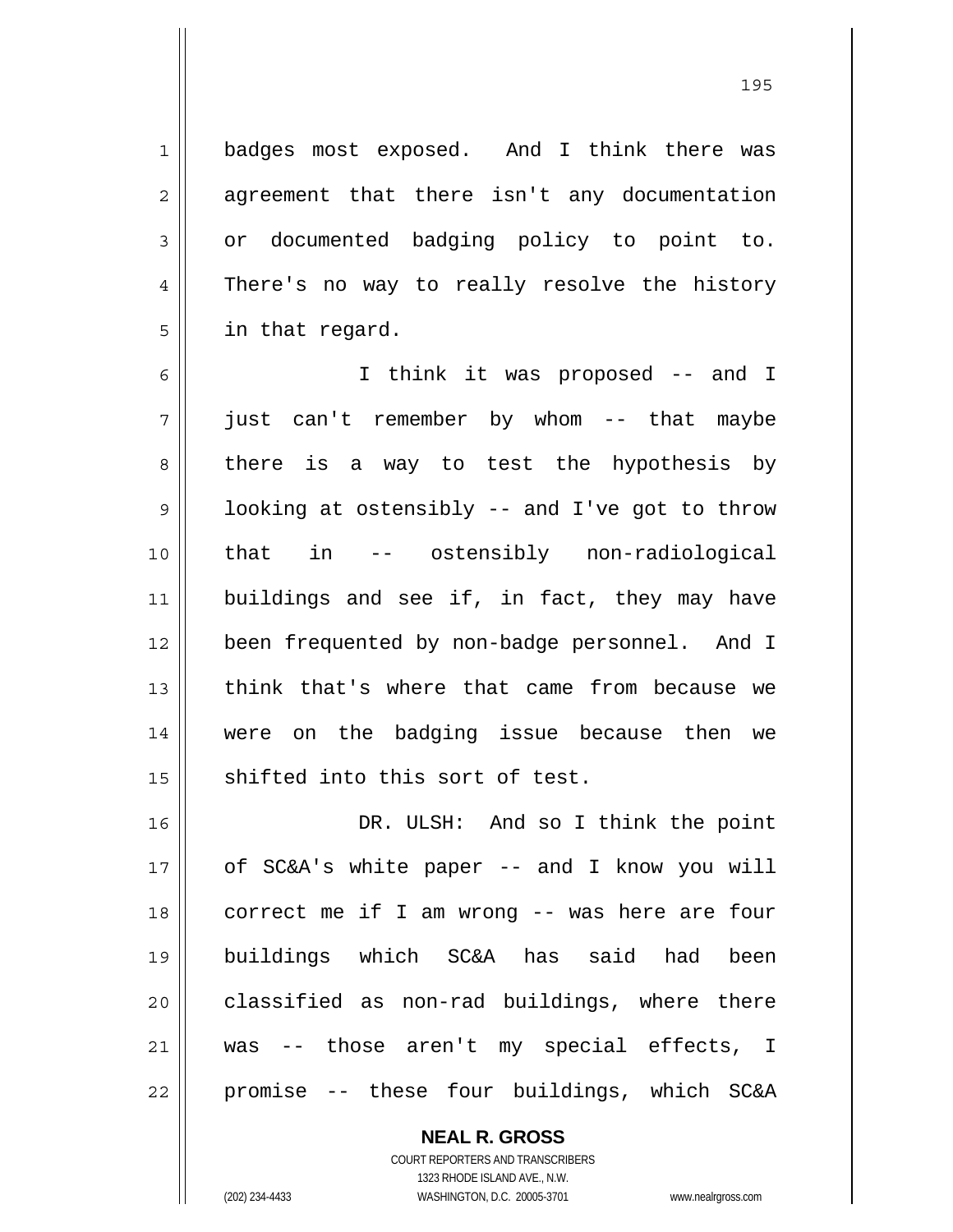1 2 3 classified as non-rad buildings. And then they presented examples of radioactive material in these buildings.

4 5 6 7 8 And so I think the question was then, well, if these are non-rad buildings, did that mean that people weren't required to be badged but, in fact, there was radioactive material in them?

9 10 11 And so that might be an example of a situation where people could have been exposed externally but not badged.

12 13 14 15 16 17 18 19 20 21 MR. FITZGERALD: Yes. And this became a little bit of a point of contention. These were ostensibly non-rad buildings because, again, they were identified to us as four candidate buildings that were seen as "non-radiological" but may have had radiological materials, which sounds like a non sequitur. But in a sense, that was the way to perhaps test the hypothesis. DR. ULSH: So it was never really

22 clear to me what the source of those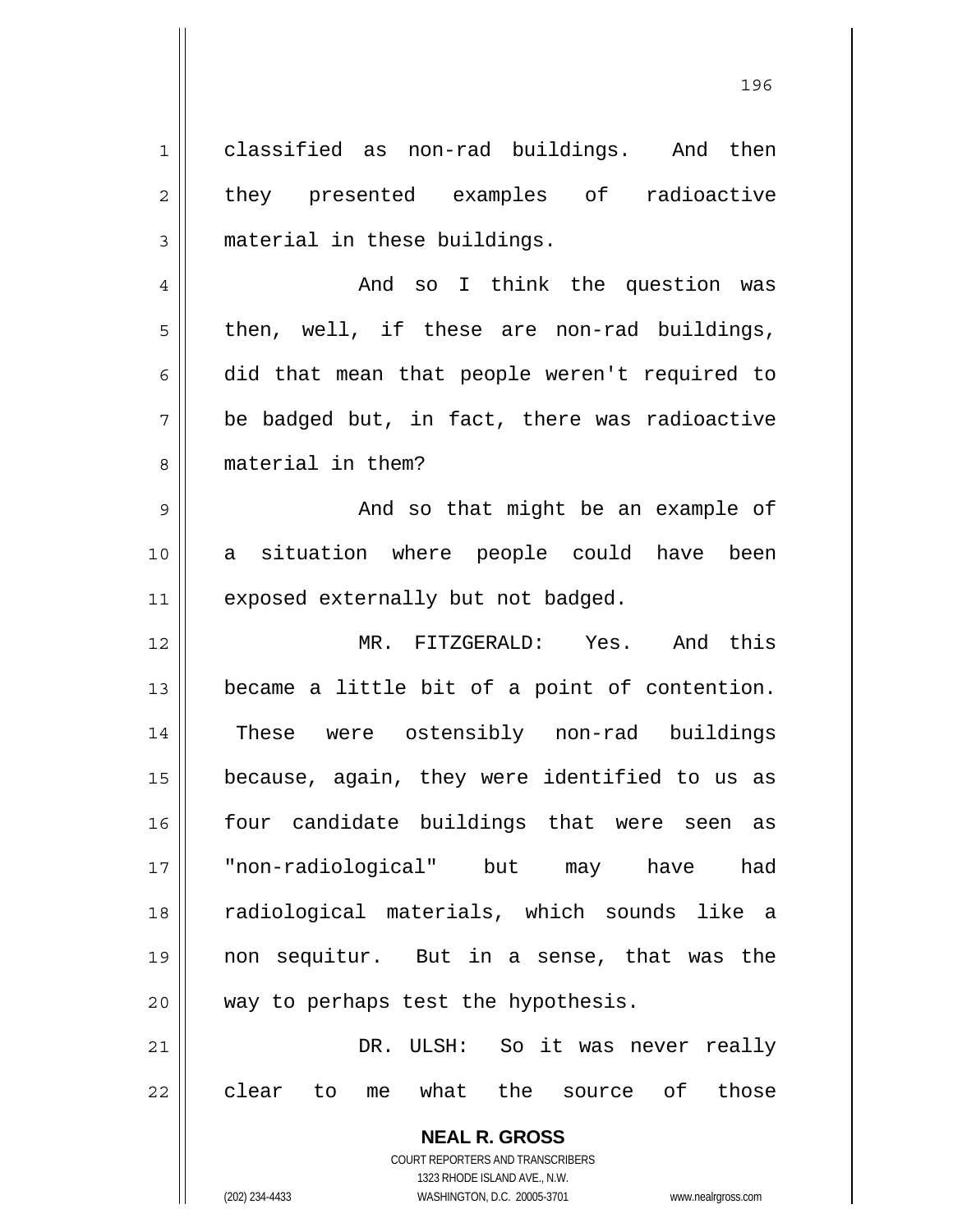**NEAL R. GROSS** COURT REPORTERS AND TRANSCRIBERS 1 2 3 4 5 6 7 8 9 10 11 12 13 14 15 16 17 18 19 20 21 22 classifications as non-rad buildings was. MR. FITZGERALD: Yes. That's what I'm saying. It's a little fuzzy on who recommended those four buildings. They were recommended as four that we should look at. And we did. DR. ULSH: There was D, S, M, 89 -- MR. FITZGERALD: Yes. I have it here. DR. ULSH: And 40 something. CHAIR BEACH: Forty-eight. MR. FITZGERALD: Yes, 48 I think. CHAIR BEACH: And M. It was M, 89, DS. MR. FITZGERALD: Right. Forty-eight, 89, M and DS. DR. ULSH: Okay. So kind of the thrust of our response to that paper was to question the basis of SC&A's belief that these were, in fact, non-rad buildings and will, therefore, present an example of the kind of situation that we're talking about here

1323 RHODE ISLAND AVE., N.W.

197

(202) 234-4433 WASHINGTON, D.C. 20005-3701 www.nealrgross.com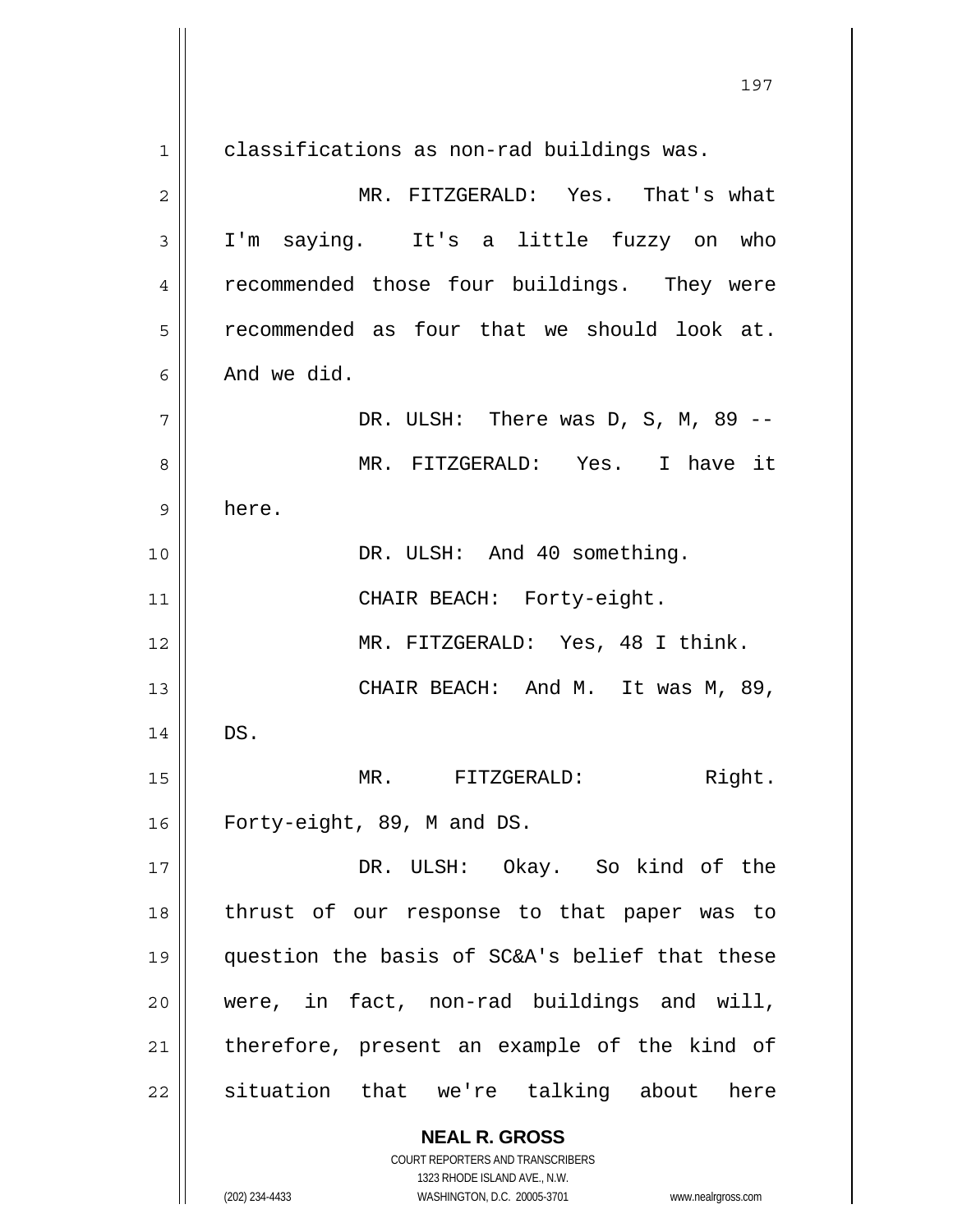1 2 3 because I think we presented a number of documents where they were not considered non-rad buildings.

4 5 6 7 8 9 10 11 And our main point was that there was no evidence that there were workers in these buildings who were not badged. And, furthermore, the citation of some contamination levels I think largely during the D&D era but there might be others as well do not in and of themselves demonstrate a significant exposure potential.

> Bryce Rich, are you on the line? MR. RICH: I am.

14 15 16 DR. ULSH: Okay. How about I turn it over to you, then, to fill in any blanks I might have left or --

12

13

17 18 19 20 21 22 MR. RICH: Sure. The definition of -- well, first of all, there are a number of perceptions that were introduced, I think, as a result of this paper. And I would like to just, if I could, briefly go down to those perceptions and in so doing perhaps address

> COURT REPORTERS AND TRANSCRIBERS 1323 RHODE ISLAND AVE., N.W. (202) 234-4433 WASHINGTON, D.C. 20005-3701 www.nealrgross.com

**NEAL R. GROSS**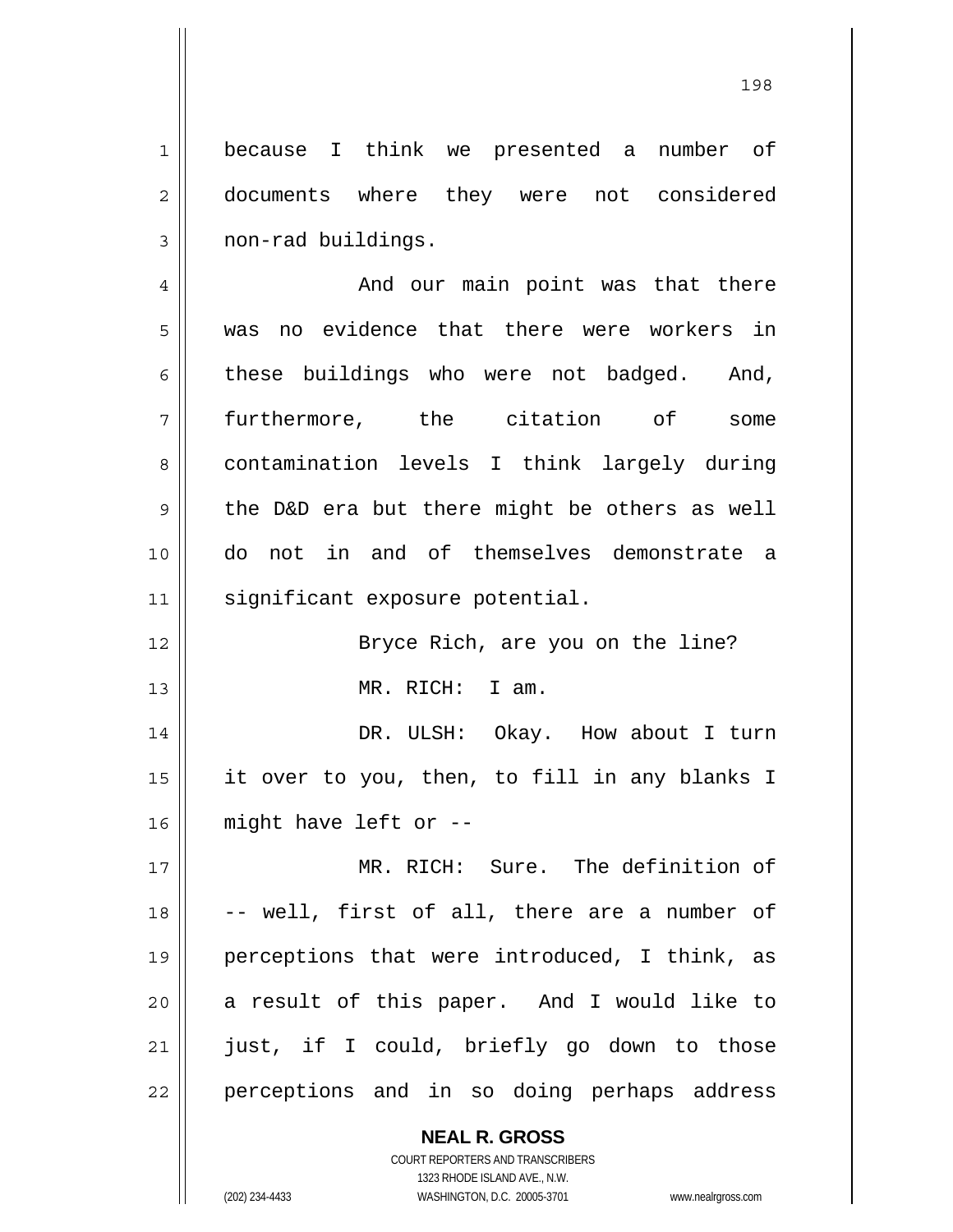$\begin{array}{c|c|c|c|c} 1 & 1 & 1 \end{array}$ what we have come up with.

| $\overline{2}$ | The SC&A white paper suggested that            |
|----------------|------------------------------------------------|
| 3              | the work group may want to direct the exposure |
| $\overline{4}$ | pathway primarily between T and DS be examined |
| 5              | and also if there is sufficiency of data to    |
| 6              | support dose reconstruction for all four, for  |
| 7              | 89 and the DS.                                 |
| 8              | We have done due diligence.<br>Leo             |
| $\mathsf 9$    | Faust and myself are both permanently          |
| 10             | cross-eyed from reviewing records. And our     |
| 11             | white paper, of course, presents our response. |
| 12             | We used primarily the references               |
| 13             | that were listed in the SC&A white paper and   |
| 14             | from our response from a different<br>address  |
| 15             | basis. There is a myriad of additional         |
| 16             | references dealing with previous operational   |
| 17             | history and all that we could give you a good  |
| 18             | if you like it, but they are voluminous        |
| 19             | dealing with things like operational safety    |
| 20             | reports, routine safety reports, going back to |
| 21             | '49 and forward.                               |
| 22             | First, if we could just talk about             |

**NEAL R. GROSS** COURT REPORTERS AND TRANSCRIBERS 1323 RHODE ISLAND AVE., N.W. (202) 234-4433 WASHINGTON, D.C. 20005-3701 www.nealrgross.com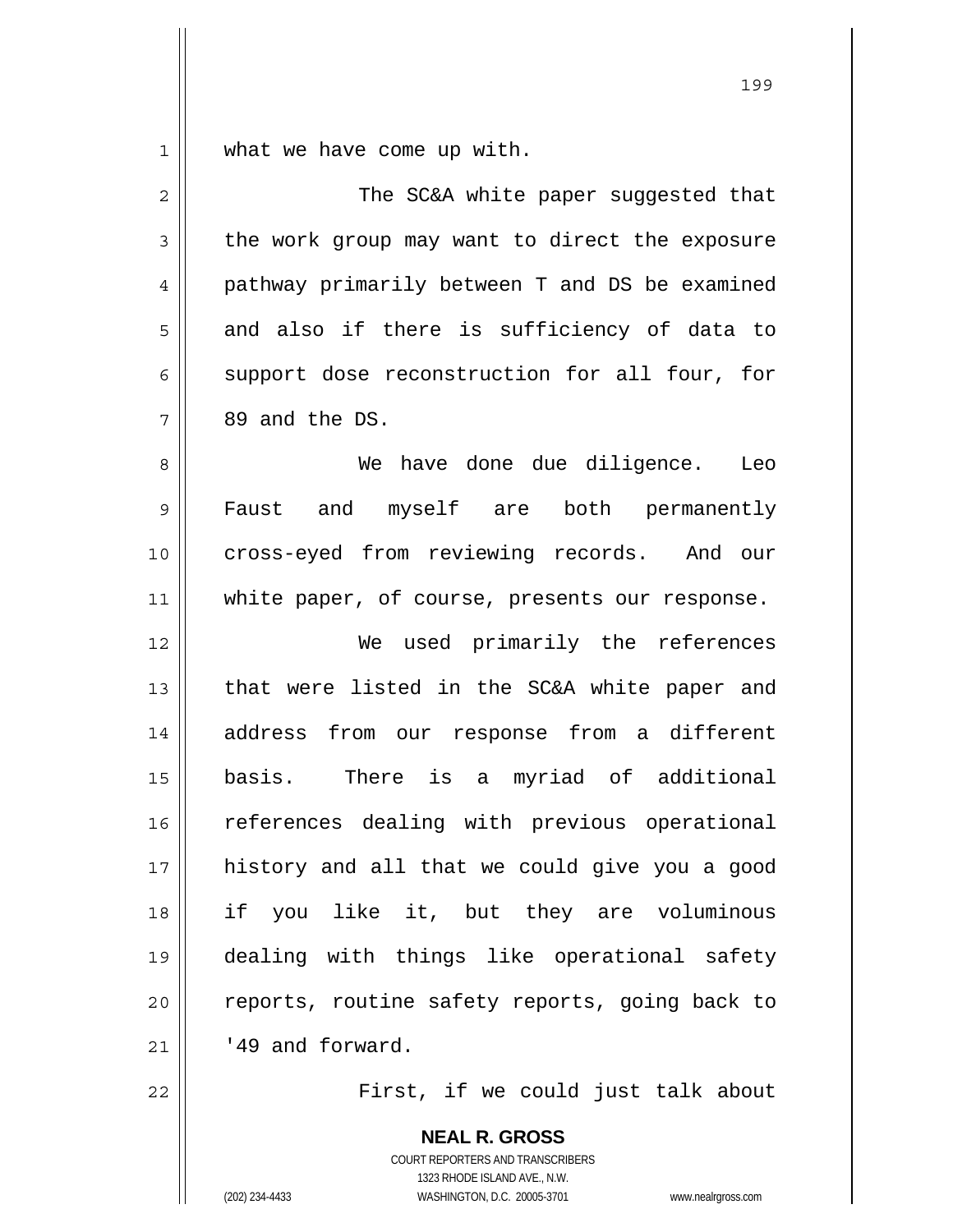some of the misconceptions? First of all, the rad/non-rad perception would perhaps lead to a perception that there wasn't any radioactive materials in the facilities and consequently radiation safety concern or attention.

6 7 8 9 10 This coupled with the fact that a series of pre-D&D surveys -- and I would like to talk about the difference in the type of surveys -- indicated that there was legacy contamination in all of these buildings.

11 12 13 14 15 16 And that would lead to through the misperception that there weren't any radiological protection programs to protect workers that were in these facilities during the period of time when the contamination was introduced.

17 18 19 20 21 22 I would just like to say that non-rad was not a facility descriptor. They used the terms "high hazard," "low hazard," and "clean." And all of the records of their routine reports referred to those designators and listed a number of swipes and a number of

> COURT REPORTERS AND TRANSCRIBERS 1323 RHODE ISLAND AVE., N.W. (202) 234-4433 WASHINGTON, D.C. 20005-3701 www.nealrgross.com

**NEAL R. GROSS**

1

2

3

4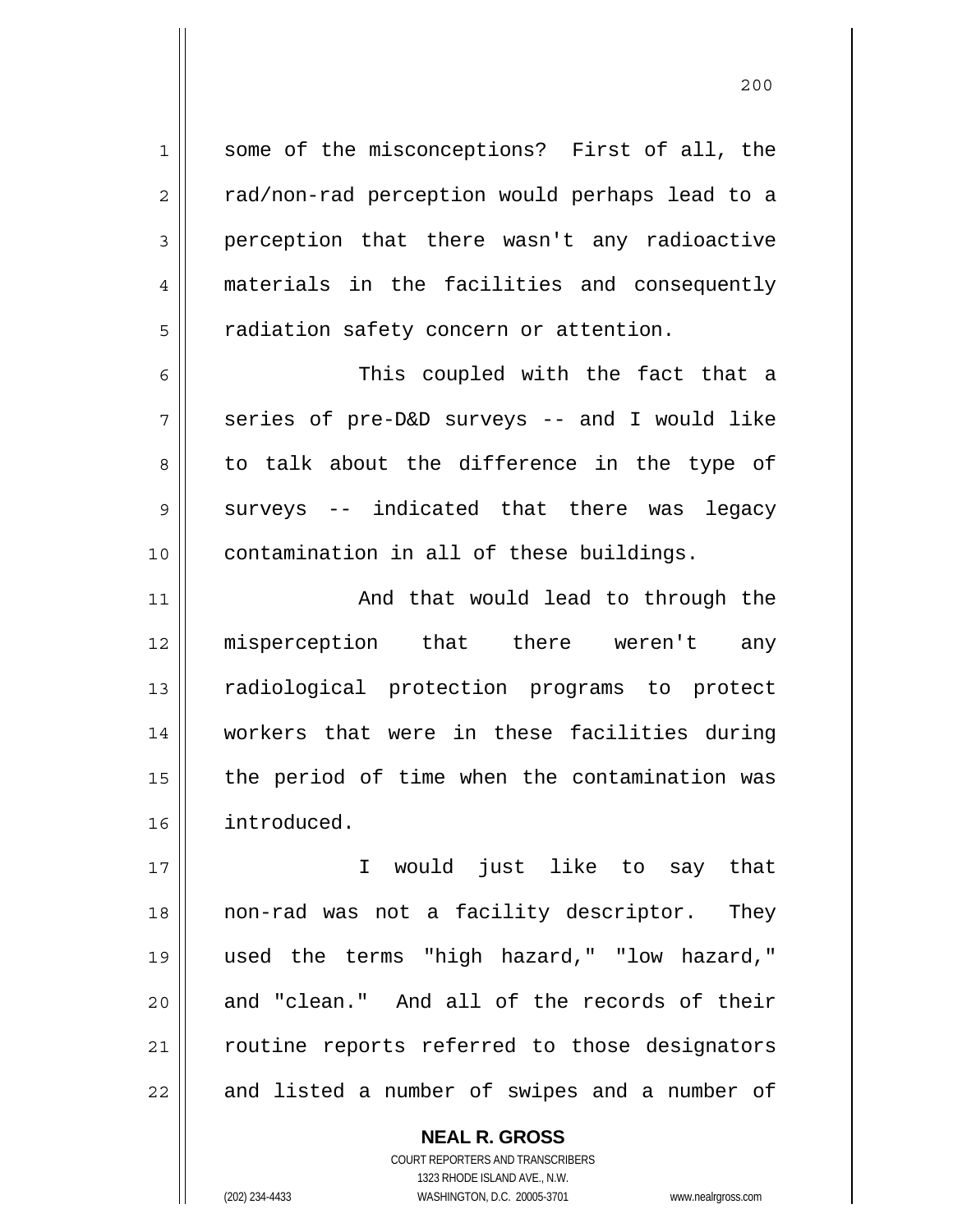| 1              | other evidence of radiological protection                                                                                                                       |
|----------------|-----------------------------------------------------------------------------------------------------------------------------------------------------------------|
| $\overline{c}$ | programs in force in those categories.                                                                                                                          |
| 3              | It is interesting to note that the                                                                                                                              |
| 4              | clean facilities had less than ten percent of                                                                                                                   |
| 5              | the number of sites that were listed for high                                                                                                                   |
| 6              | hazard, which it expects about a site a little                                                                                                                  |
| 7              | bit less than that.                                                                                                                                             |
| 8              | Another general perception that I                                                                                                                               |
| 9              | would like to visit applies directly to Mound,                                                                                                                  |
| 10             | I think. And that is that I think there may                                                                                                                     |
| 11             | be a perception -- and I pick up on that from                                                                                                                   |
| 12             | various comments made by the Board and others                                                                                                                   |
| 13             | -- that the early years' radiation protection                                                                                                                   |
| 14             | programs were remedial or they were certainly                                                                                                                   |
| 15             | not advanced and the results more suspect in                                                                                                                    |
| 16             | later programs.                                                                                                                                                 |
| 17             | I would like to just indicate that                                                                                                                              |
| 18             | my own personal/professional health physics                                                                                                                     |
| 19             | experience at the applied level goes back to                                                                                                                    |
| 20             | January of 1953, when I first entered the                                                                                                                       |
| 21             | health physics programs.                                                                                                                                        |
| 22             | During that period of time, there                                                                                                                               |
|                | <b>NEAL R. GROSS</b><br>COURT REPORTERS AND TRANSCRIBERS<br>1323 RHODE ISLAND AVE., N.W.<br>WASHINGTON, D.C. 20005-3701<br>(202) 234-4433<br>www.nealrgross.com |

201

 $\mathsf{I}$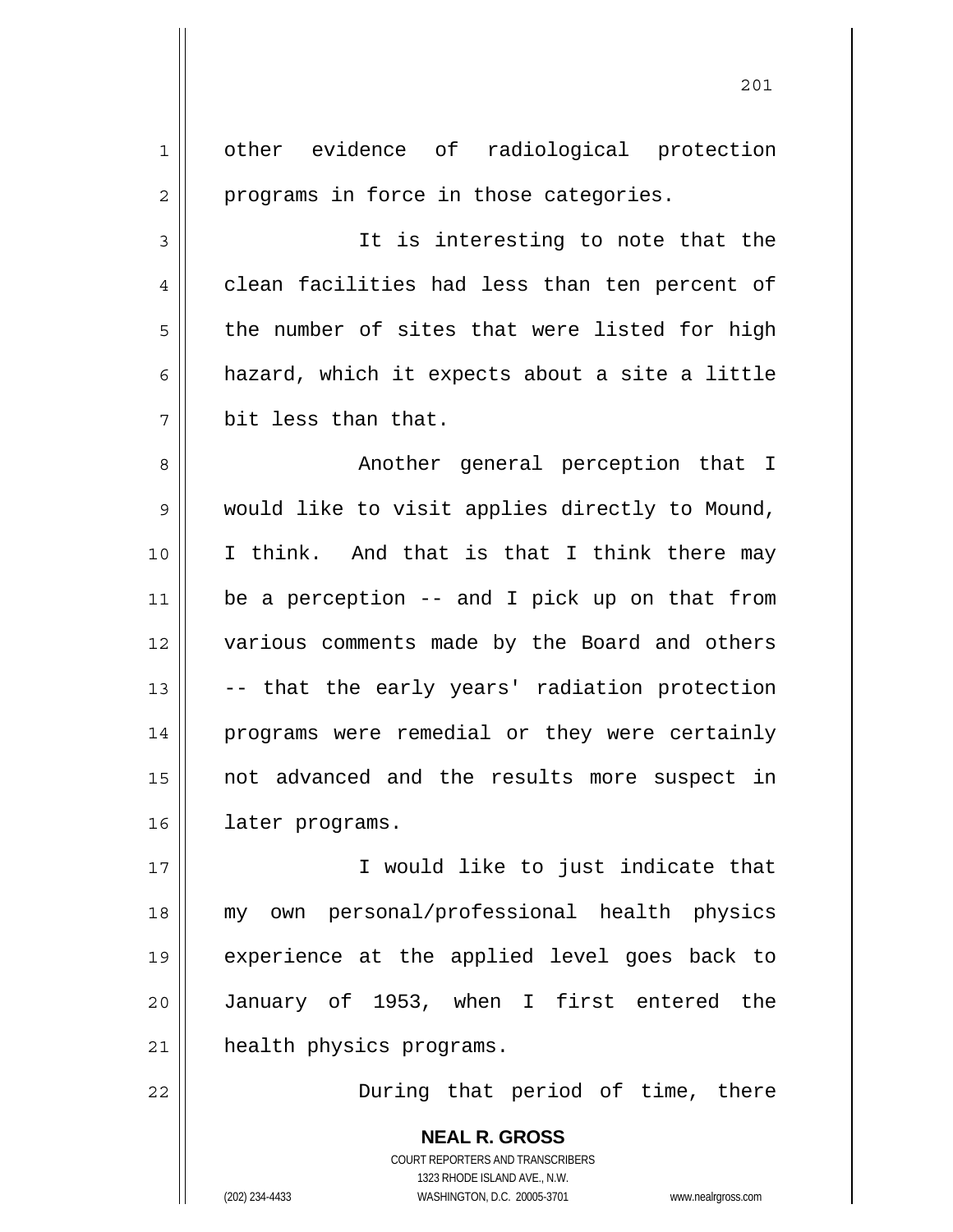1 2 3 4 5 6 7 8 9 10 11 12 13 14 15 16 17 18 19 20 21 22 were a lot of programs, facilities being introduced for the first time. These were R&D programs, the introduction of one-of-a-kind operations, and a variety of things. I was really impressed, even during those very early days, that the radiation protection programs were mature in their comprehensiveness. For example, at Idaho, they had master's-level health physicists who were actually doing the field survey work and fundamentally because of the fact that in a lot of cases, the processes and the facilities were the first out of the box. And so I see evidence of that at Mound also. As you look at the reports, the confinement barrier monitoring surface contamination, personnel contamination, air monitoring, radiation detection, plus the fact that, even in those early days, they had what we call CAMS, or radiation air monitoring systems, that were alarming constant air monitors.

> **NEAL R. GROSS** COURT REPORTERS AND TRANSCRIBERS 1323 RHODE ISLAND AVE., N.W.

(202) 234-4433 WASHINGTON, D.C. 20005-3701 www.nealrgross.com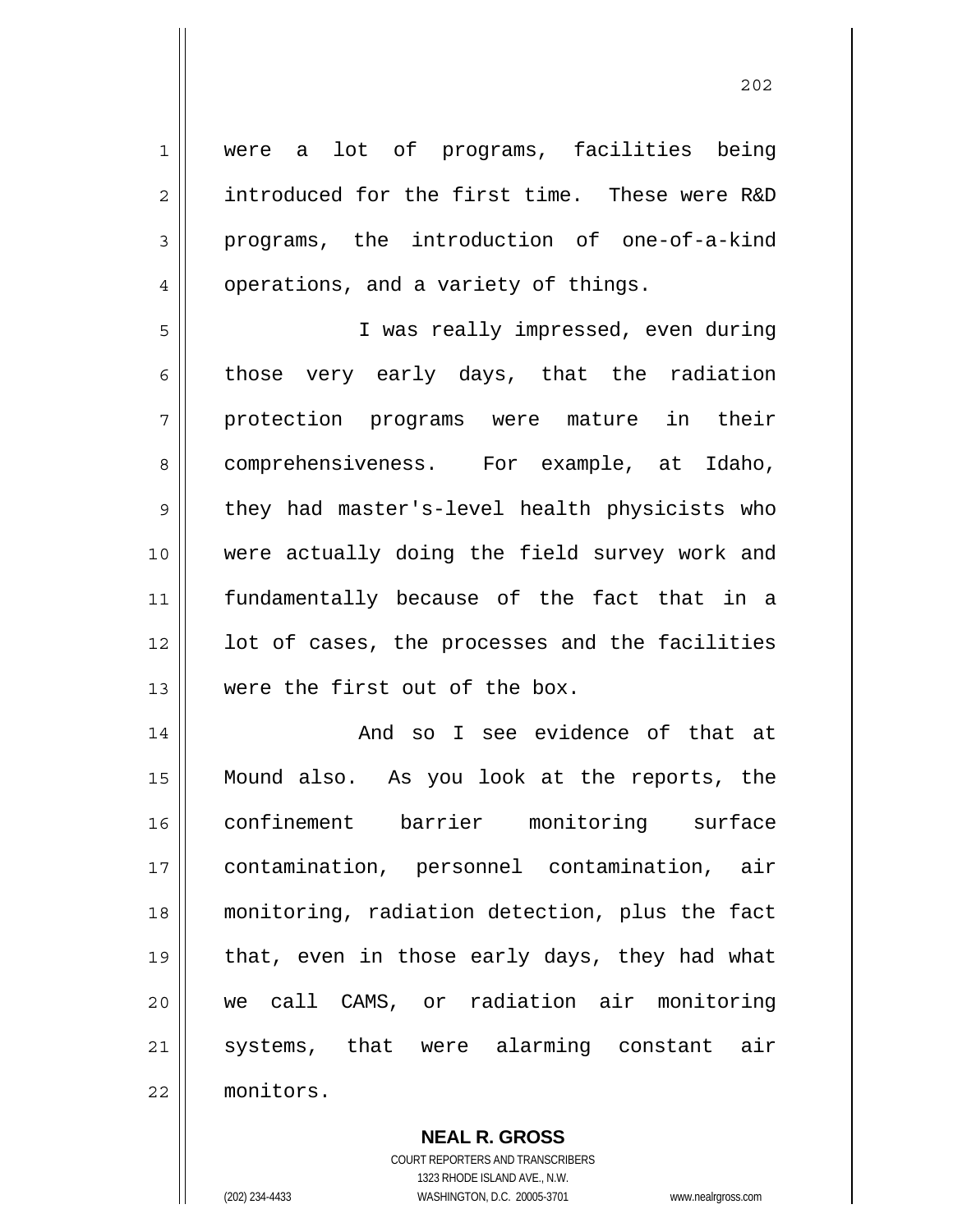1 2 3 4 5 6 7 8 9 10 11 12 13 14 15 16 17 18 19 20 21 They wouldn't be placed in all areas but primarily at the confinement barrier for process materials so that you get an immediate alert that a confinement barrier has been breached. Those instruments were in place at the very front end of the radiation protection experience. And we see evidence of that as we review the records at Mound. In the early years, Mound, the programs are facility-specific, rather than site-wide-specific. In other words, the radiation protection programs, although covering the comprehensive nature of the control programs were different, the selecting program and how they handled the materials was different facility to facility. They all covered the same operational concepts that in the early '80s primarily due to change in federal regulation where it specified radiation work permit basis

**NEAL R. GROSS**

COURT REPORTERS AND TRANSCRIBERS 1323 RHODE ISLAND AVE., N.W.

-- these operational philosophies, by the way,

22

(202) 234-4433 WASHINGTON, D.C. 20005-3701 www.nealrgross.com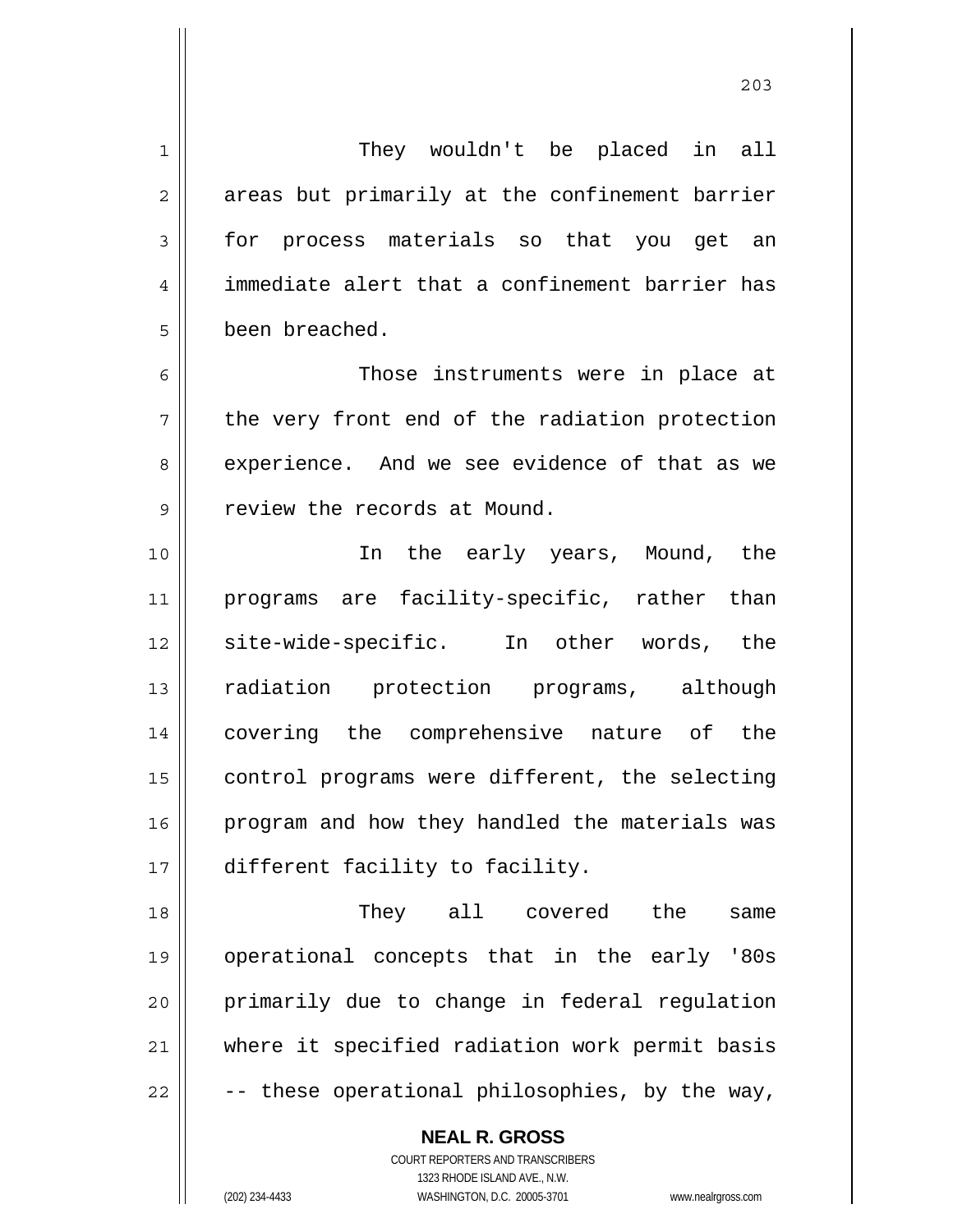1 2 covered the same thing that would be covered under a radiation work permit.

3 4 5 6 7 8 9 10 11 Control of the radiological hazards was by key. The facilities, the laboratories were locked. And only those that had knowledge and responsibility for controls had keys to the facility. This is both from a security standpoint and a radiological protection basis. The procedures for control of those, each of these facilities, was posted in a unique posting at the top of the doors.

12 13 14 15 16 17 A little bit later on they changed to a radiation work permit, in which it was then they didn't have to retrain the technicians when they sent them to different facilities. They had a consistent radiation work permit across the site.

18 19 20 21 22 But the point is that from a perception ratio, there was a comprehensive program in place right at the start of the program in '49, about as far back as we had gone.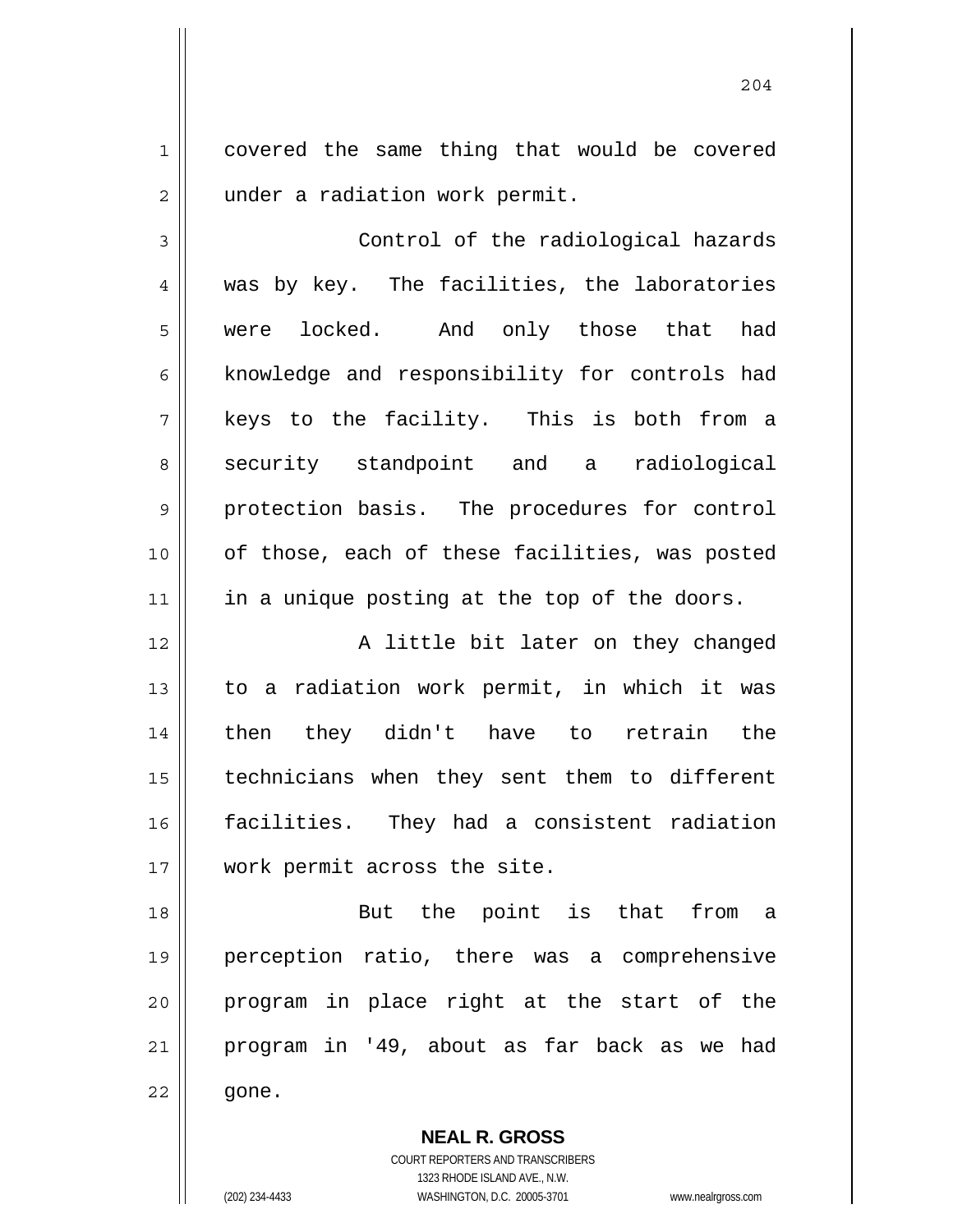| $\mathbf 1$    | Perhaps one of the other                       |
|----------------|------------------------------------------------|
| $\overline{2}$ | conceptions or perceptions that is listed      |
| $\mathfrak{Z}$ | deals with the location of the DS facility on  |
| $\overline{4}$ | top of the T building, which is one of the     |
| 5              | first process facilities built in 1948, an     |
| 6              | unusual facility in the fact that it -- the    |
| 7              | description is on page 9 of our response. It   |
| 8              | had 17-foot-thick heavy, reinforced walls,     |
| $\mathsf 9$    | 8-foot ceilings, effectively a 10-foot floor,  |
| 10             | built below ground, no windows. It was a       |
| 11             | self-enclosed.<br>It was designed to<br>be     |
| 12             | bombproof, 2,000-pound penetrating bombs.      |
| 13             | About 20 years later, then DS was              |
| 14             | built using the T building as a construction   |
| 15             | base. It didn't share any of the utilities.    |
| 16             | And certainly there was no interaction.        |
| 17             | In order to get from T building to             |
| 18             | DS building, you had to go outside and then up |
| 19             | a berm and then back in the DS facility. We    |
| 20             | note also that in the SC&A paper that the      |
| 21             | listing of the total effluent in the hundred   |
| 22             | of thousands of curies per year discharge      |

<u>205</u>

COURT REPORTERS AND TRANSCRIBERS 1323 RHODE ISLAND AVE., N.W. (202) 234-4433 WASHINGTON, D.C. 20005-3701 www.nealrgross.com

**NEAL R. GROSS**

 $\mathsf{II}$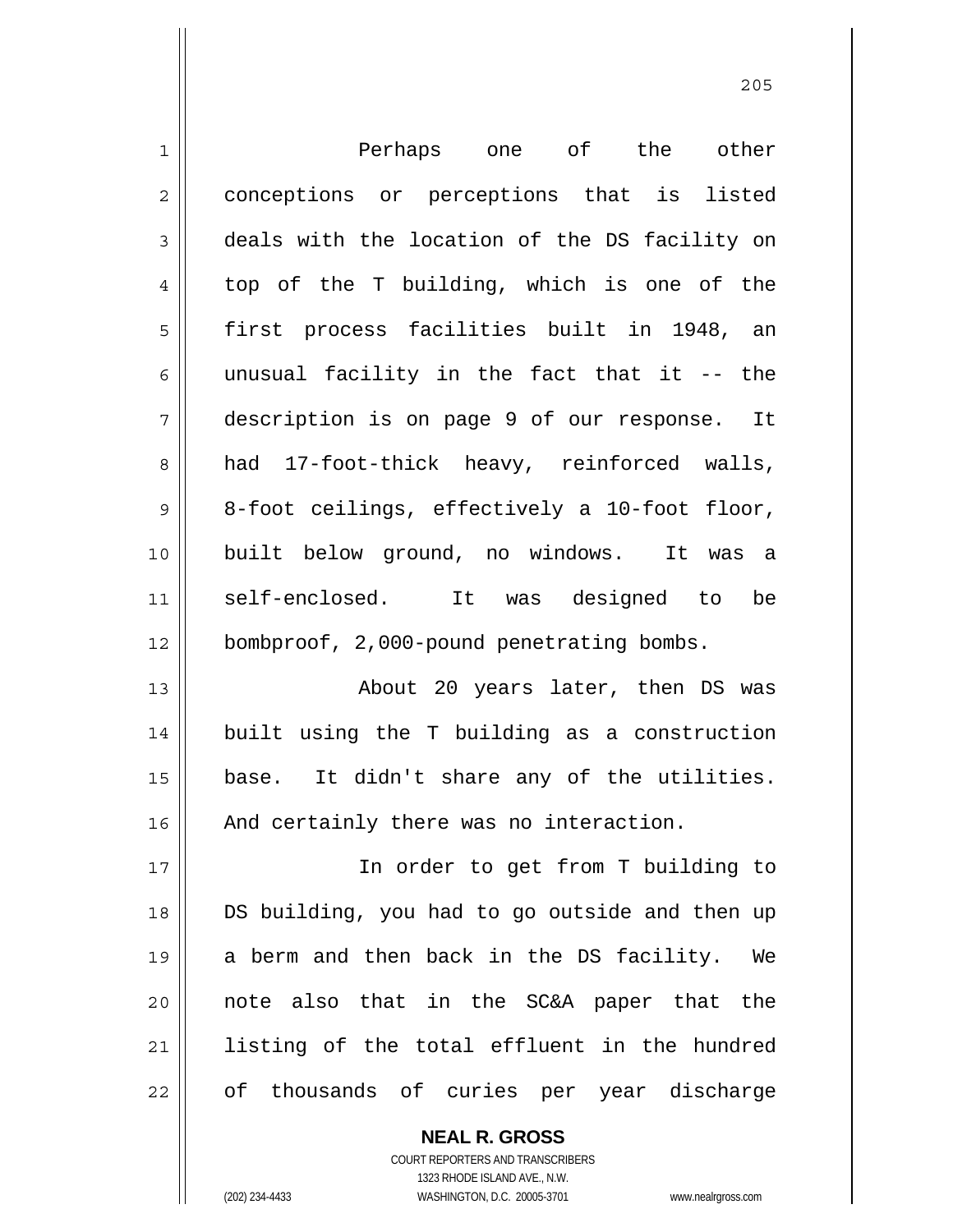1 2 3 through the stacks, that's to indicate that there is a lot of effluent, T building being one of the primary facilities.

7 DS was no more susceptible to that effluent than any other facility on site because the discharge went up a 200-foot stack. And those numbers were monitored with a stack monitor. There was no interchange between T and DS.

10 11 12 13 14 15 16 Maybe we could talk a little bit about the type of surveys. It is standard complex-wide standard operating procedure that you have routine surveys to check for contamination or a breakdown in the confinement barriers of the process, where your process material is involved.

17 18 19 20 21 22 All of these facilities, so-called non-rad facilities, which we would say would be low-hazard or clean facilities, were on a routine survey list. Those surveys were probably infrequent because of any material that was taken into DS, for example, would be

> **NEAL R. GROSS** COURT REPORTERS AND TRANSCRIBERS 1323 RHODE ISLAND AVE., N.W. (202) 234-4433 WASHINGTON, D.C. 20005-3701 www.nealrgross.com

4

5

6

8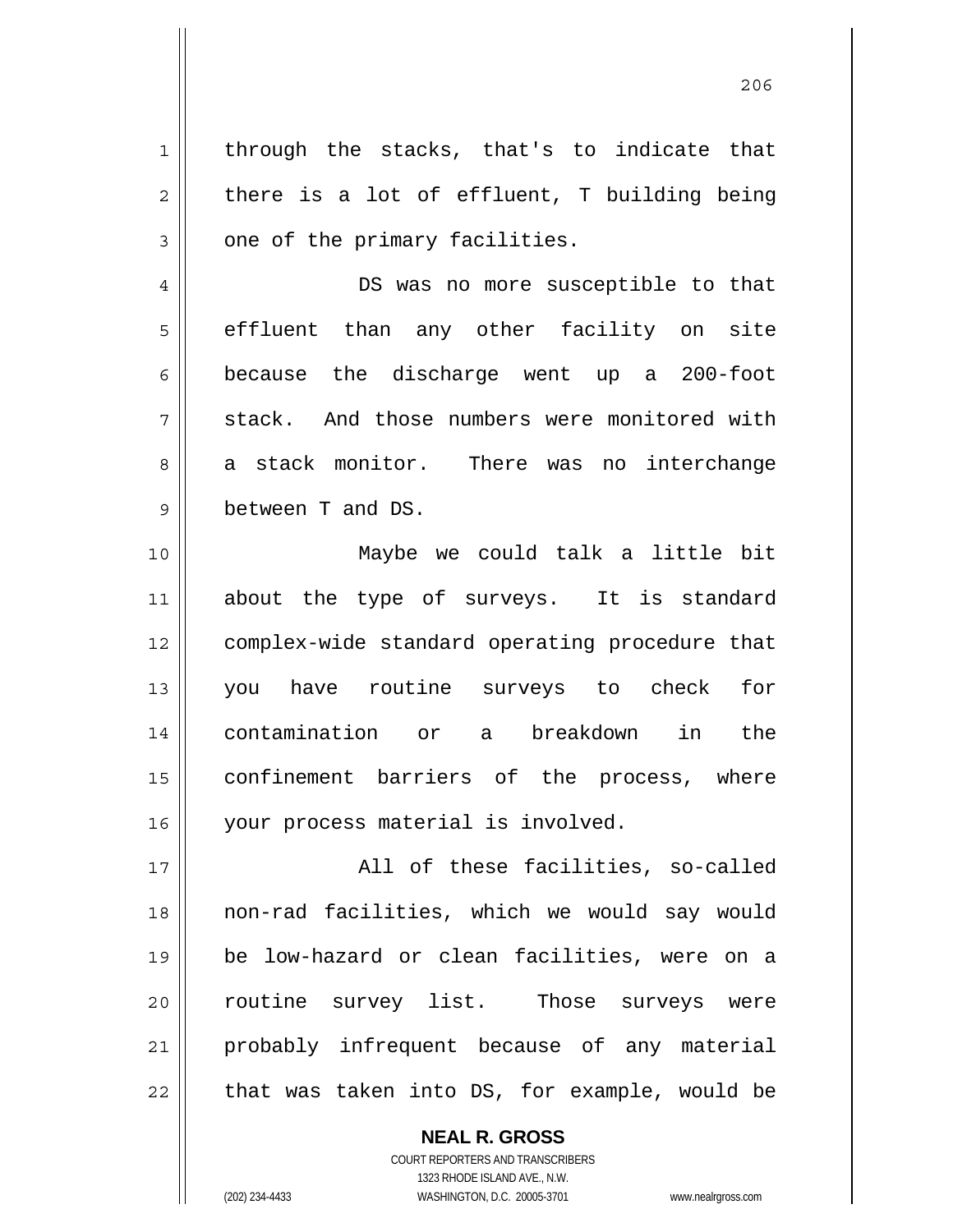| $\mathbf 1$    | under the guidance and support by radiation    |
|----------------|------------------------------------------------|
| $\overline{2}$ | safety, but routine surveys were done.         |
| 3              | But routine surveys were only to               |
| 4              | look for major issues; for example, survey the |
| 5              | doorknobs and traffic patterns. And if there   |
| 6              | is anything detected, then, of course, you     |
| 7              | would return to look for what the source was.  |
| 8              | That program was in place. It's in             |
| 9              | the routine reports through the years. The     |
| 10             | pre-D&D survey, which was done in the late     |
| 11             | '90s and early 2000, serves as the basis of    |
| 12             | concern, I think, to indicate -- well, even    |
| 13             | indicate perhaps we ought to cover building    |
| 14             | 48, for example.                               |
| 15             | There's precious<br>little                     |
| 16             | contamination from the legacy standpoint       |
| 17             | that's even there. But even its history would  |
| 18             | indicate that it was a facility that was known |
| 19             | to handle radiological material.               |
| 20             | The only one in the past that was              |
| 21             | designed to develop radiological material was  |
| 22             | building 89. That was built in 1985.<br>It was |
|                | <b>NEAL R. GROSS</b>                           |

COURT REPORTERS AND TRANSCRIBERS 1323 RHODE ISLAND AVE., N.W.

 $\mathsf{II}$ 

(202) 234-4433 WASHINGTON, D.C. 20005-3701 www.nealrgross.com

<u>207</u>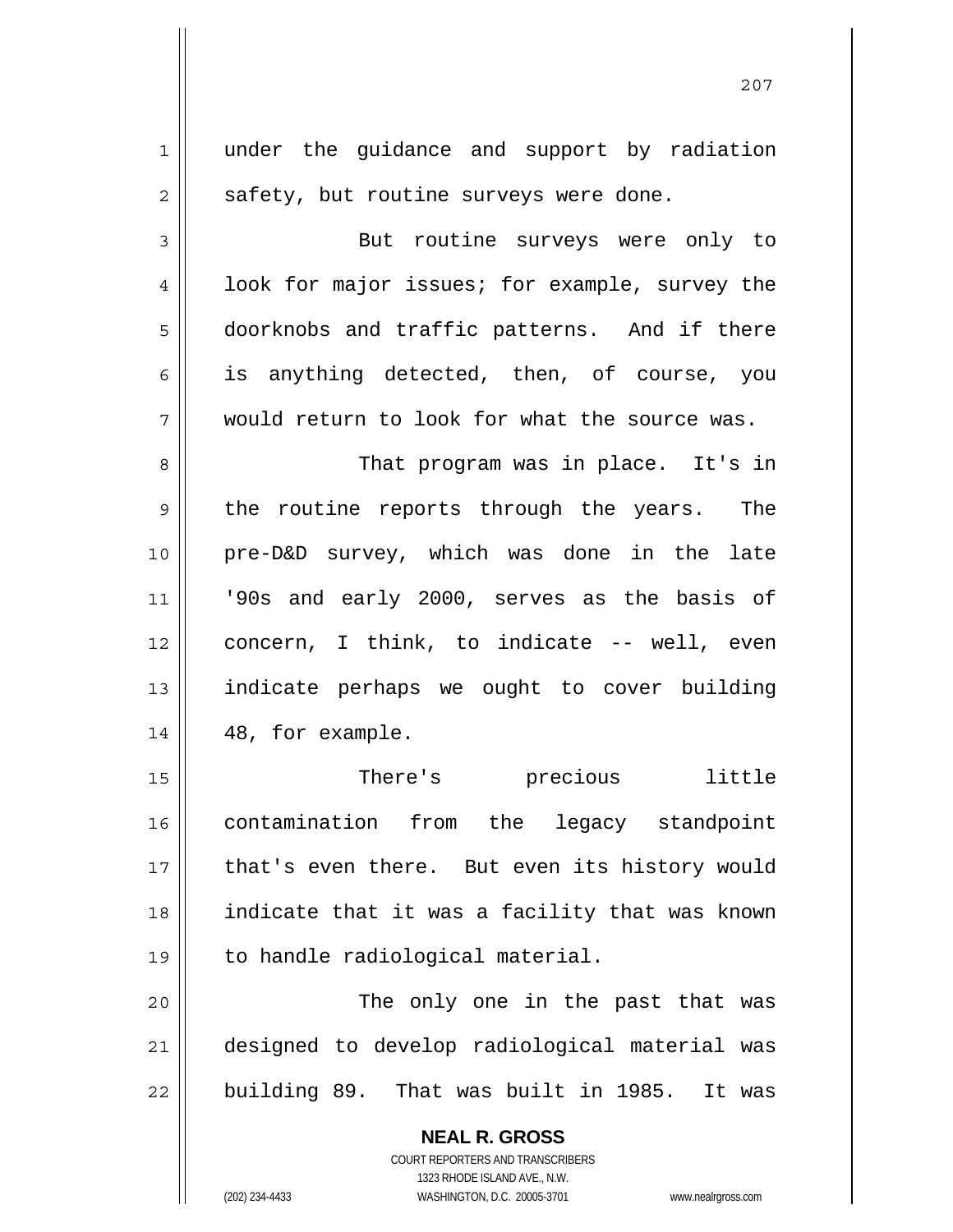1 2 3 4 5 6 7 8 9 10 11 12 13 14 15 16 17 18 19 20 21 22 primarily designed to store detonators that would be analyzed in building 48. That one, there are a couple of pieces of equipment that had fixed contamination. N building was actually a process building. It was a machine shop and housed all of the crafts people. All of us people would have, even in the early days -- uniform badging for everybody only occurred in the - well, about 1987, I think. But even before then, people who were involved in process buildings or had access, need for access, to the process buildings were given personal dosimeters. And it was on a select basis at that time. So I think, just even from the D&D, pre-D&D, survey, we see no evidence of the fact that there was any material there that would cause any degree of concern. DS is the main one, primarily from the standpoint that there were a lot of surveys, a lot of contamination indicated.

<u>208</u>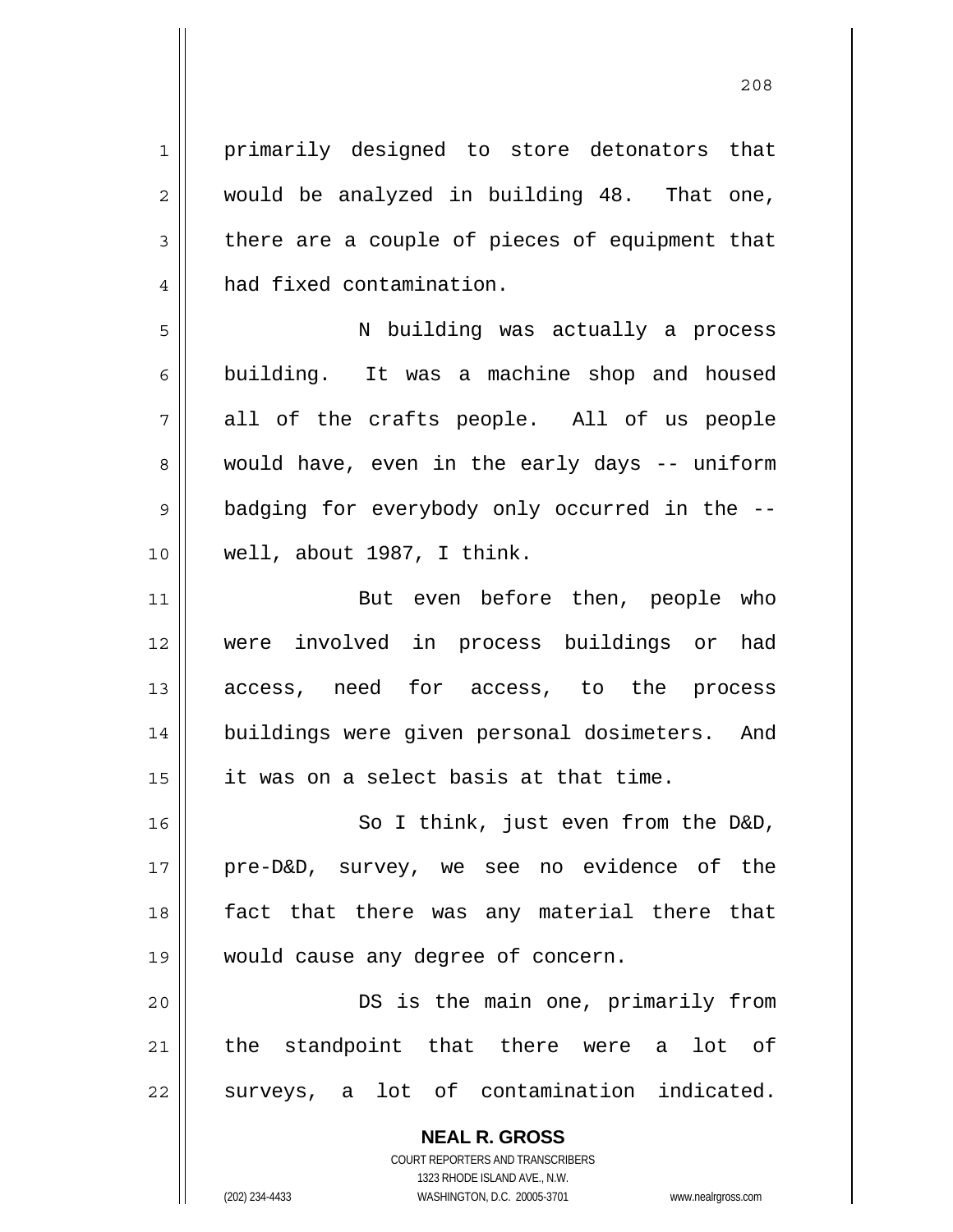<u>209</u>

1 2 3 4 5 And the listing of one of the sites, which indicated tritium of a couple of million disintegrations per minute on the slide, if you look at it carefully, that was in a green storage cabinet.

6 7 8 9 10 The history of DS, we find that it was known to be a facility in which radiological materials were handled. And, as I indicated, this handling was done under the control of not only the management.

11 12 13 14 15 16 This was a metrology laboratory. The people involved in this would actually go to the operating area, then also bring equipment or tools or whatever back to the DS facility. The standard practice was to involve health physics.

17 18 19 20 21 22 We interviewed a long-term health and safety manager. He said in the '80s they had become a little bit lax in actually calling for support, I think primarily because when you do a lot of operations and you don't have any problems, you get a little bit

> COURT REPORTERS AND TRANSCRIBERS 1323 RHODE ISLAND AVE., N.W. (202) 234-4433 WASHINGTON, D.C. 20005-3701 www.nealrgross.com

**NEAL R. GROSS**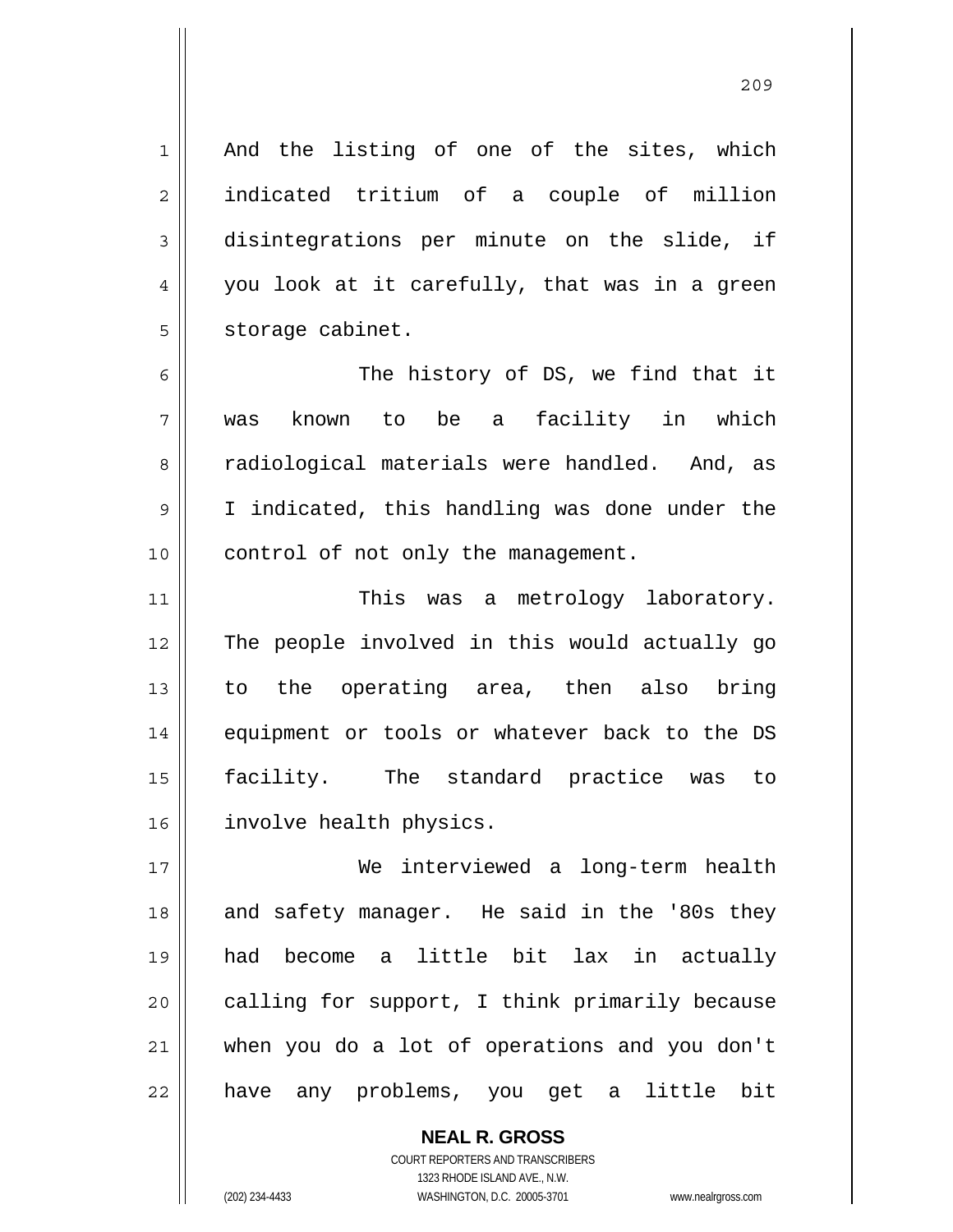1 casual. And that was fixed.

| $\overline{2}$ | And<br>the<br>standard operating<br>SO         |
|----------------|------------------------------------------------|
| 3              | procedure was reinforced, again. We<br>have    |
| 4              | every evidence of the fact that any            |
| 5              | contamination that was handled or brought into |
| 6              | the facility was not being processed. They     |
| 7              | weren't doing process work with unconfined     |
| 8              | radiological material.<br>It was primarily     |
| 9              | pieces of equipment like electronic equipment  |
| 10             | that would be in for calibration or tools or   |
| 11             | other equipment.                               |
| 12             | Standard operating procedure<br>is             |
| 13             | also as you released these tools, pieces of    |
| 14             | equipment for evaluation, that they be         |
| 15             | surveyed at the points in the operating        |
| 16             | facilities.                                    |
| 17             | they did that, of course, DOE<br>As            |
| 18             | operating procedures did allow for fixed       |
| 19             | contamination or particularly in electronic    |
| 20             | equipment and other things of the kind, where  |
| 21             | it's almost physically impossible to clean all |
| 22             | of the circuit boards and everything else      |

**NEAL R. GROSS**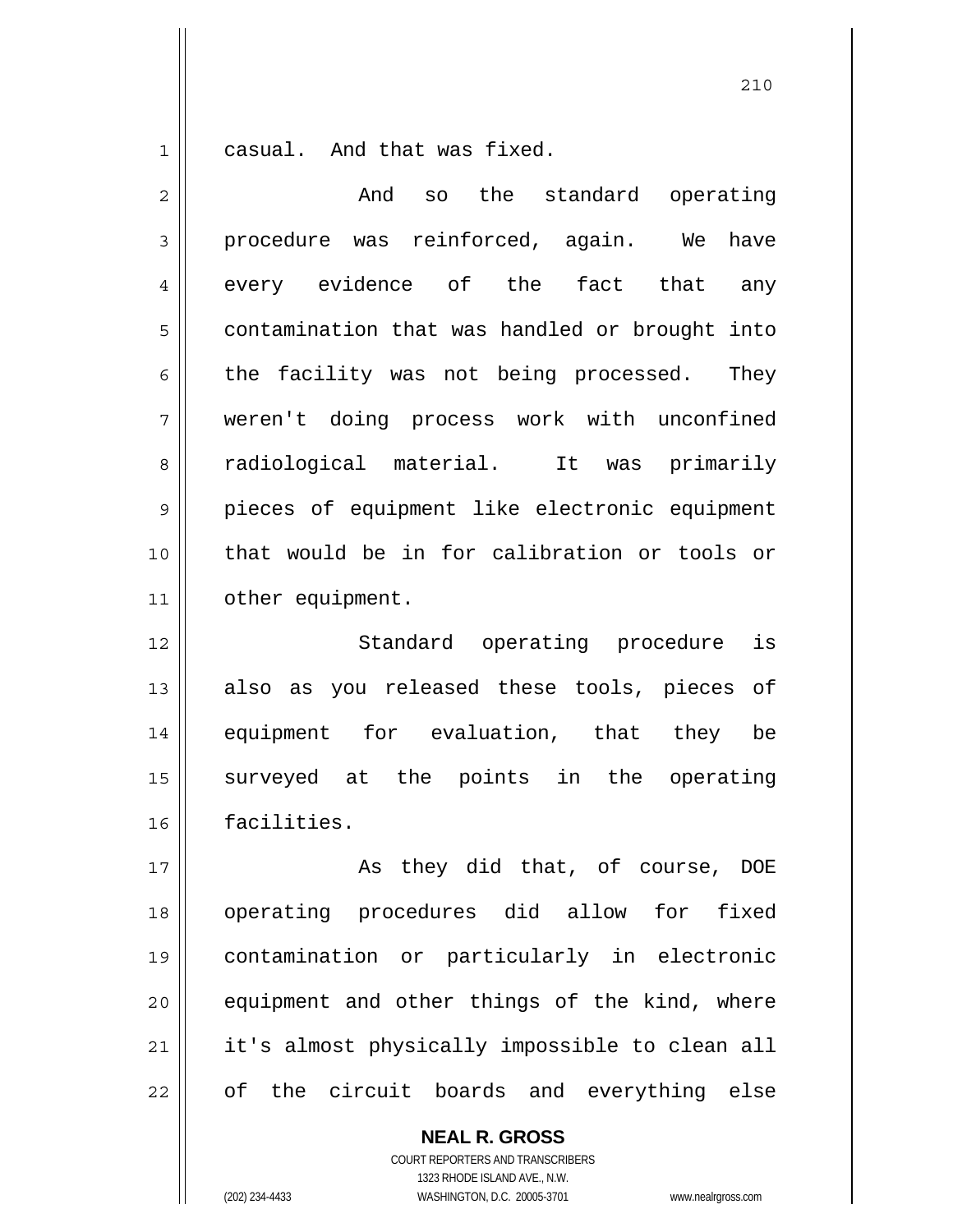1 2 completely, could be handled under direct control, which was done.

3 4 5 6 7 So in all of the operating reports, we see that DS was known as a facility that handled radiological materials with the admonition that before it was D&D, it would require a thorough survey.

8 9 10 11 12 13 14 15 16 17 18 19 The D&D survey if you are familiar with MARSSIM, the survey that converted some survey system that means putting off a facility -- I don't think the survey, the pre-D&D survey, was done to that degree, but it was done with the same purpose of assuring that there was no radioactive material in these facilities that was to be D&Ded that would result in the release of debris to the public or to landfill that had significant or detectable, for that matter, contamination. MEMBER CLAWSON: Hey, Bryce?

MR. RICH: Yes?

21 22 MEMBER CLAWSON: This is Brad. Didn't they release some equipment that they

> **NEAL R. GROSS** COURT REPORTERS AND TRANSCRIBERS 1323 RHODE ISLAND AVE., N.W. (202) 234-4433 WASHINGTON, D.C. 20005-3701 www.nealrgross.com

20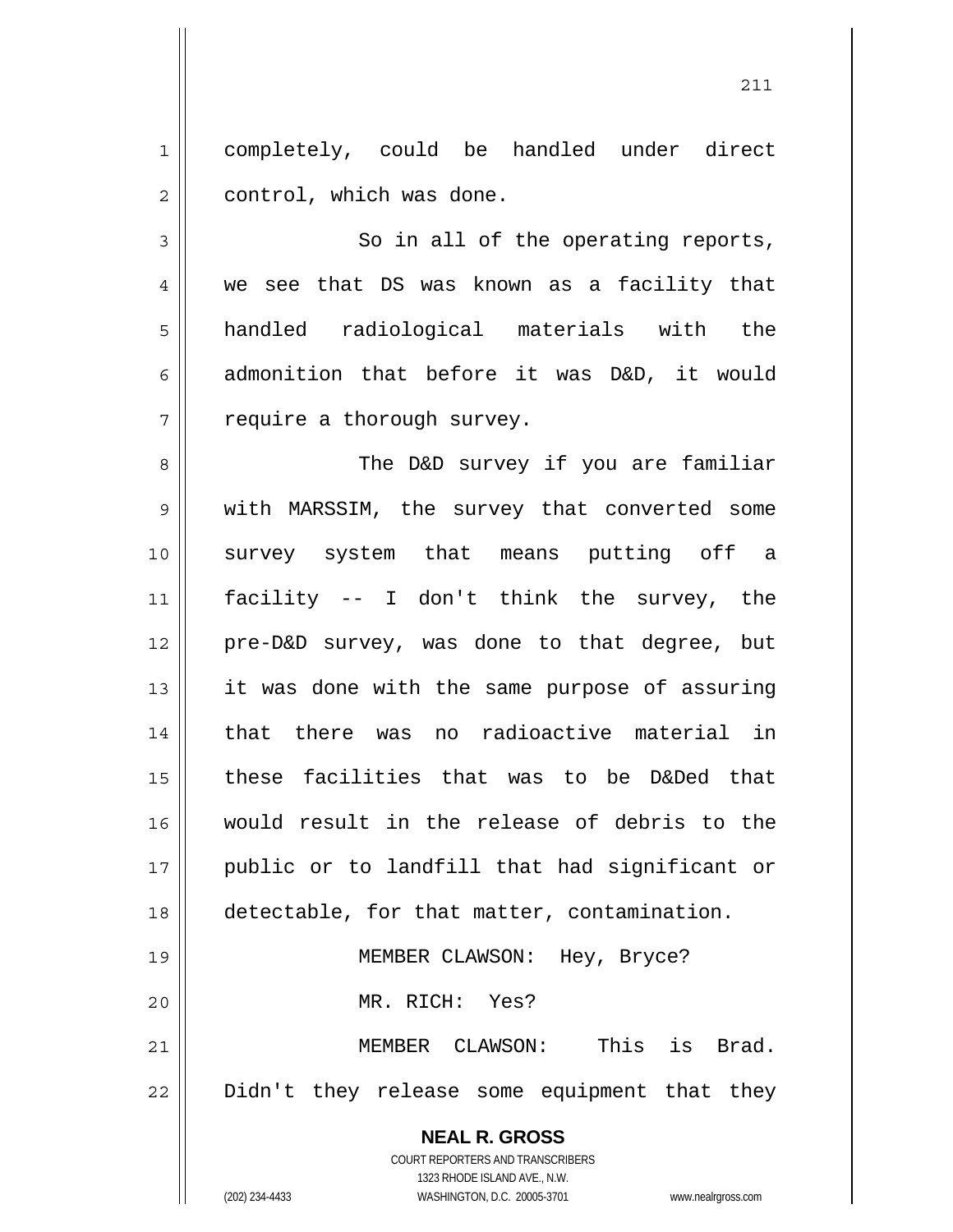1 2 3 4 5 6 7 8 9 10 11 12 13 14 15 16 17 18 19 20 21 22 had to recall back, though? MR. RICH: I'm sure that that's true. MEMBER CLAWSON: Part of the thing is, too, you know, we've got a lot of employees that were not really badged. And this even went on in the earlier years. They kind of badged per facility, didn't they? MR. RICH: They badged by facility, fundamentally by the operation. MEMBER CLAWSON: And I understand this. Part of where this came from was from electricians and so forth, some other people that were designed that basically were not assigned to a facility per se but they were actually ending up going in the back way of the buildings pulling wires and so forth like that, but they weren't badged, I think is where a little bit of this comes from. MR. RICH: Normally the operating procedure would be that anybody that had access to radiological controlled areas would

> **NEAL R. GROSS** COURT REPORTERS AND TRANSCRIBERS 1323 RHODE ISLAND AVE., N.W.

(202) 234-4433 WASHINGTON, D.C. 20005-3701 www.nealrgross.com

<u>212</u>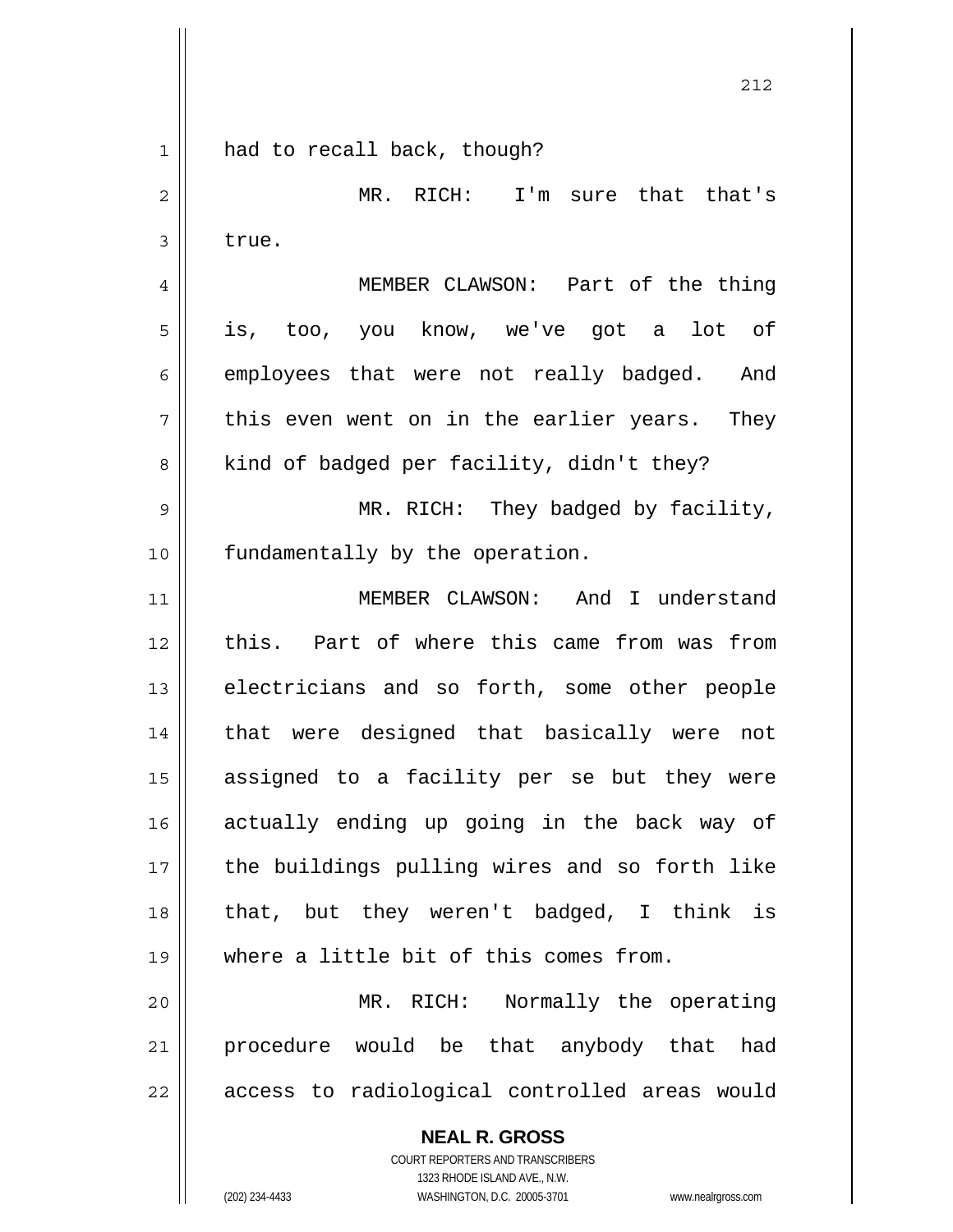1 2 be controlled to the procedures that were established.

3 4 5 6 7 8 MEMBER CLAWSON: And I understand that part of where this came from was that in the back of some of the radiological buildings, they weren't really set up for it, but that's where a lot of the power and so forth came into.

9 10 11 12 And this is where some of the electricians and so forth came into that. And this is what kind of raised some of this question because you're right.

13 14 15 Per procedure going into the -- I guess what I would say, the front end of the building, they were badged and --

16 17 18 19 20 21 22 MR. RICH: And it's a controlled facility, Brad. Pardon me. As you went into areas where the material was being processed, in a glove box or whatever it might be, then there were strict control procedures, including dressing out and procedures for surveying it as you crossed the boundary.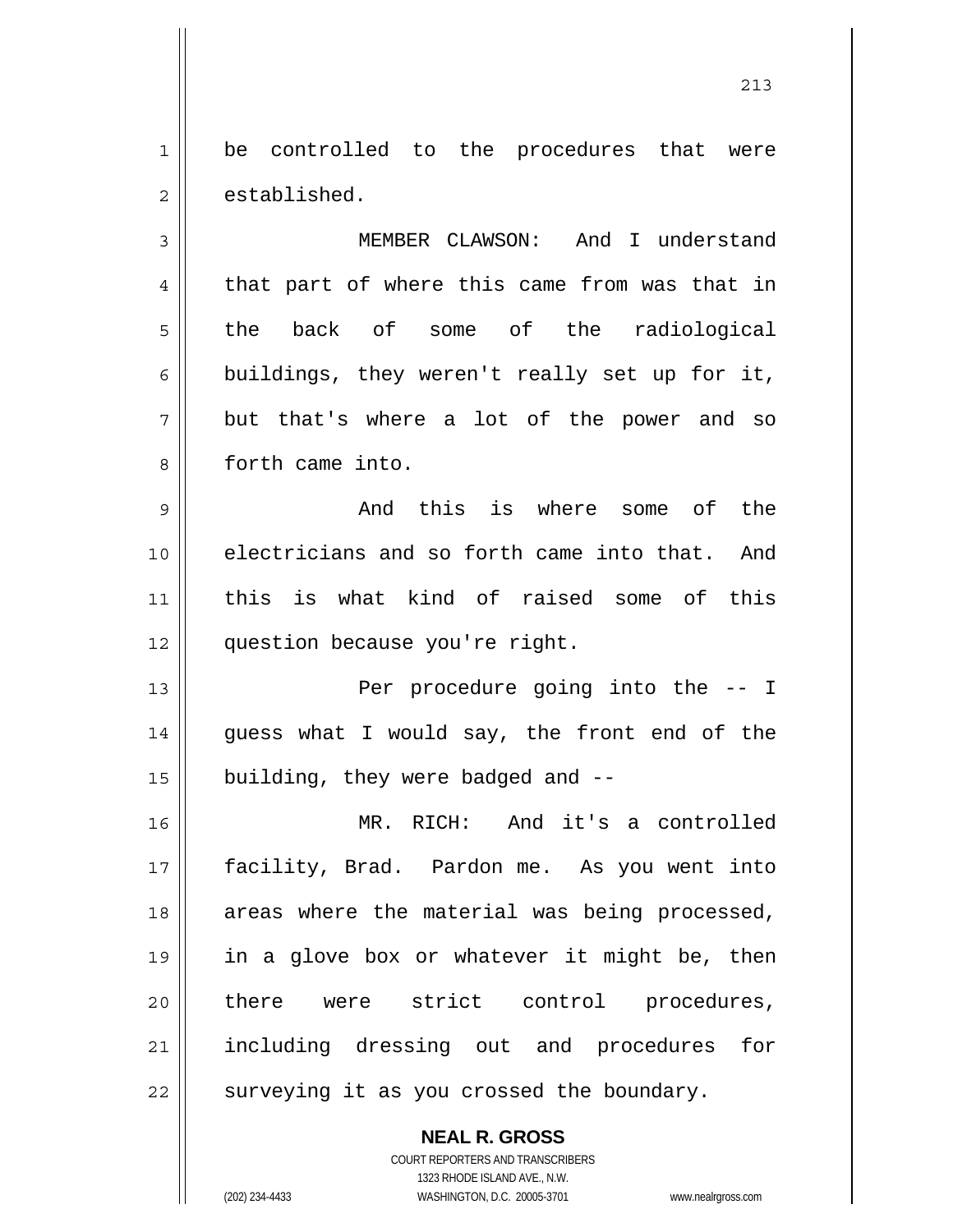| 1  | MEMBER CLAWSON: Okay.                                                                               |
|----|-----------------------------------------------------------------------------------------------------|
| 2  | MR. RICH: Now, there were, of                                                                       |
| 3  | course, their vent lines and cable chases and                                                       |
| 4  | others that became contaminated. The process                                                        |
| 5  | was that any time you worked on the facility,                                                       |
| 6  | that it had to be surveyed before it was                                                            |
| 7  | released for work.                                                                                  |
| 8  | I can't say that there weren't                                                                      |
| 9  | specific examples when those procedures were                                                        |
| 10 | not followed exactly.                                                                               |
| 11 | MEMBER CLAWSON: Right. And I                                                                        |
| 12 | understand that. And this is part of the                                                            |
| 13 | reason why there were modifications later on                                                        |
| 14 | to part of the working procedures, because                                                          |
| 15 | they actually pulled cables from inside of the                                                      |
| 16 | facility out, which brought the contamination                                                       |
| 17 | out through that, the cables. And that's part                                                       |
| 18 | of where the issue came and arose from.                                                             |
| 19 | MR. RICH: Obviously that is a                                                                       |
| 20 | mistake. That resulted in an incident and                                                           |
| 21 | brought a lot of attention that caused the                                                          |
| 22 | operating procedures to be changed in a                                                             |
|    | <b>NEAL R. GROSS</b>                                                                                |
|    | COURT REPORTERS AND TRANSCRIBERS                                                                    |
|    | 1323 RHODE ISLAND AVE., N.W.<br>(202) 234-4433<br>WASHINGTON, D.C. 20005-3701<br>www.nealrgross.com |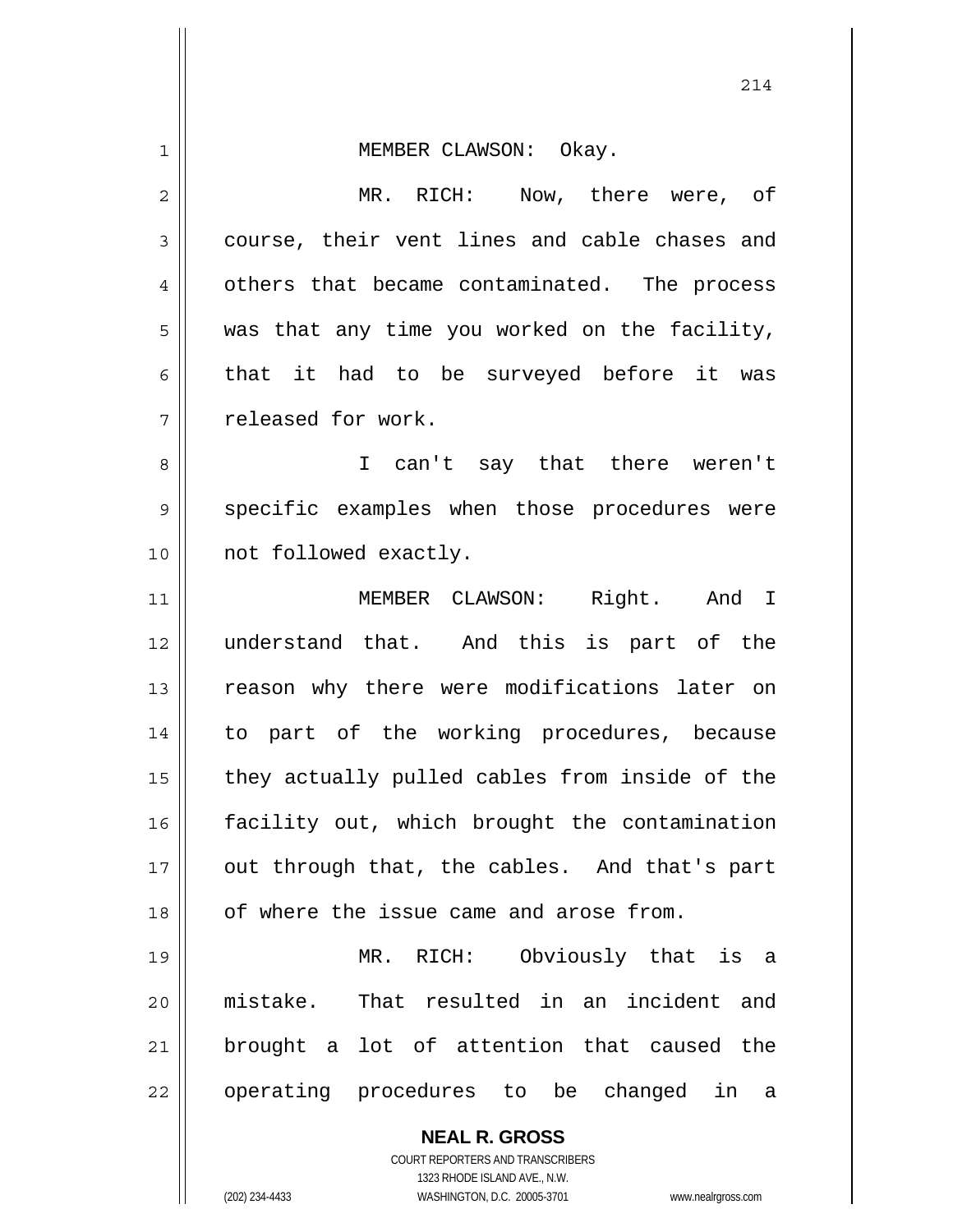1 2 facility, which people do things that were contrary to good sense.

3 4 5 6 7 But normally those incidents occur and draw a lot of attention. So it's not a matter of not being able to be aware of and need for additional bioassay analysis and what have you.

8 9 10 11 DR. ULSH: Okay. But, Bryce, I think the question Brad or the situation that Brad is bringing up kind of gets to the heart of the issue.

12 13 14 15 16 17 And that is it seems that in SC&A's white paper, they are equating exposure to various levels of contamination, some of which on paper appear to be quite eye-popping, there are big numbers, equates to the need for external dosimetry.

18 19 20 21 22 And I think is a misconception. That's one of those misconceptions -- MR. RICH: I think that's been modified, Brad, to include internal, as I recall from reading the comments on the Board

**NEAL R. GROSS**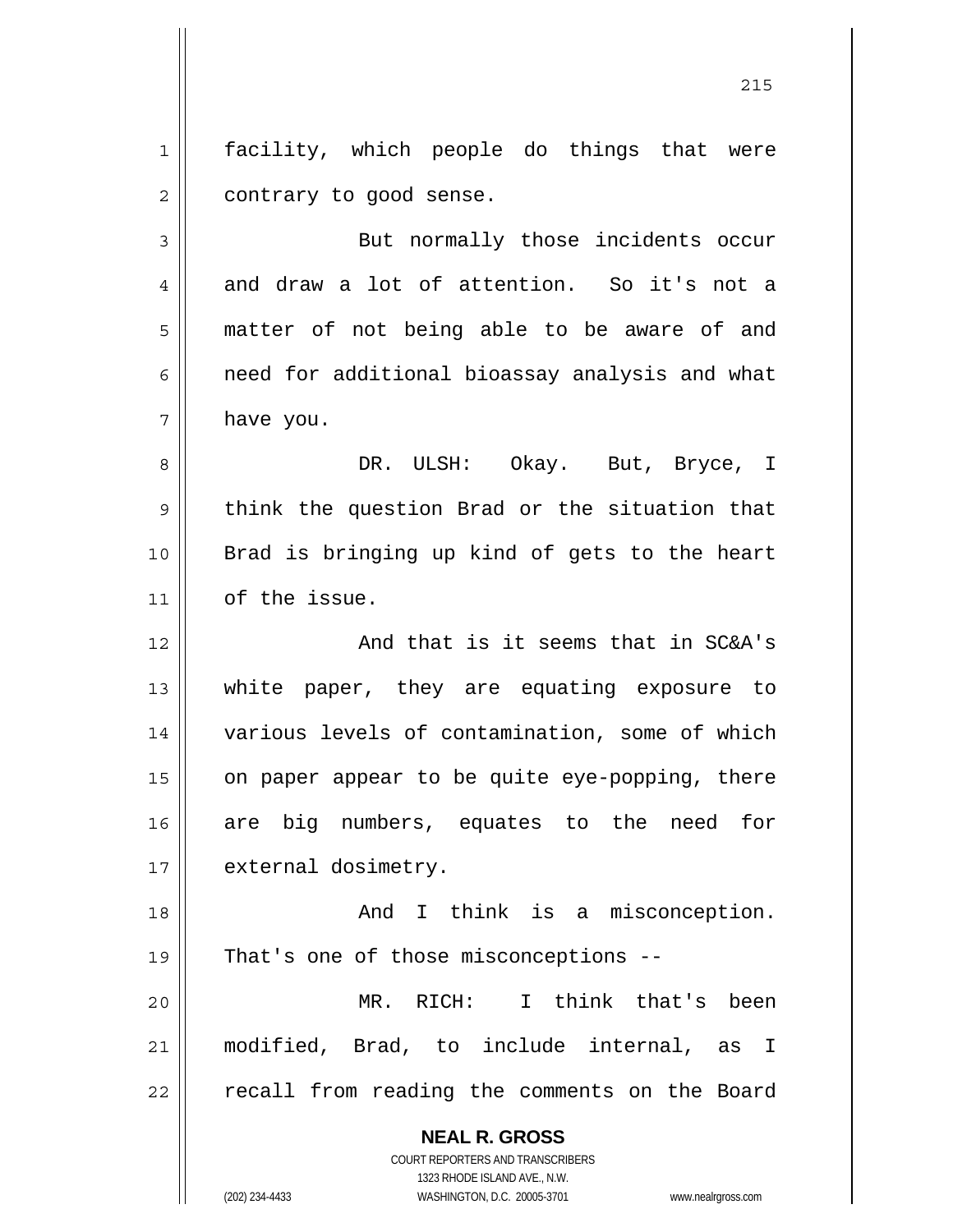1 2 before. And we looked at it from that standpoint, the need for external.

3

4

5

6

<u>216</u>

 And, frankly, there is no need for external based on what was handled in any of these facilities except for whether they were doing machining of uranium and other things.

7 8 9 10 In those cases, they would be badged appropriately. However, what was handled in DS was, you know, there was functionally no external exposure.

11 12 13 14 15 16 17 18 19 And then, of course, the real issue that appeared to be of concern was the fact that the contamination surveys, which were the exhaustive, extensive surveys prior to D&D of the facility, are to document the conditions in each one of these facilities prior to D&D. Those showed a number of, 30 to 40 percent of, the rooms had detectable spots of contamination in D and S.

20 21 22 And so we proceeded from that standpoint. What you mentioned, Brad, is exactly right. If you look at the -- and we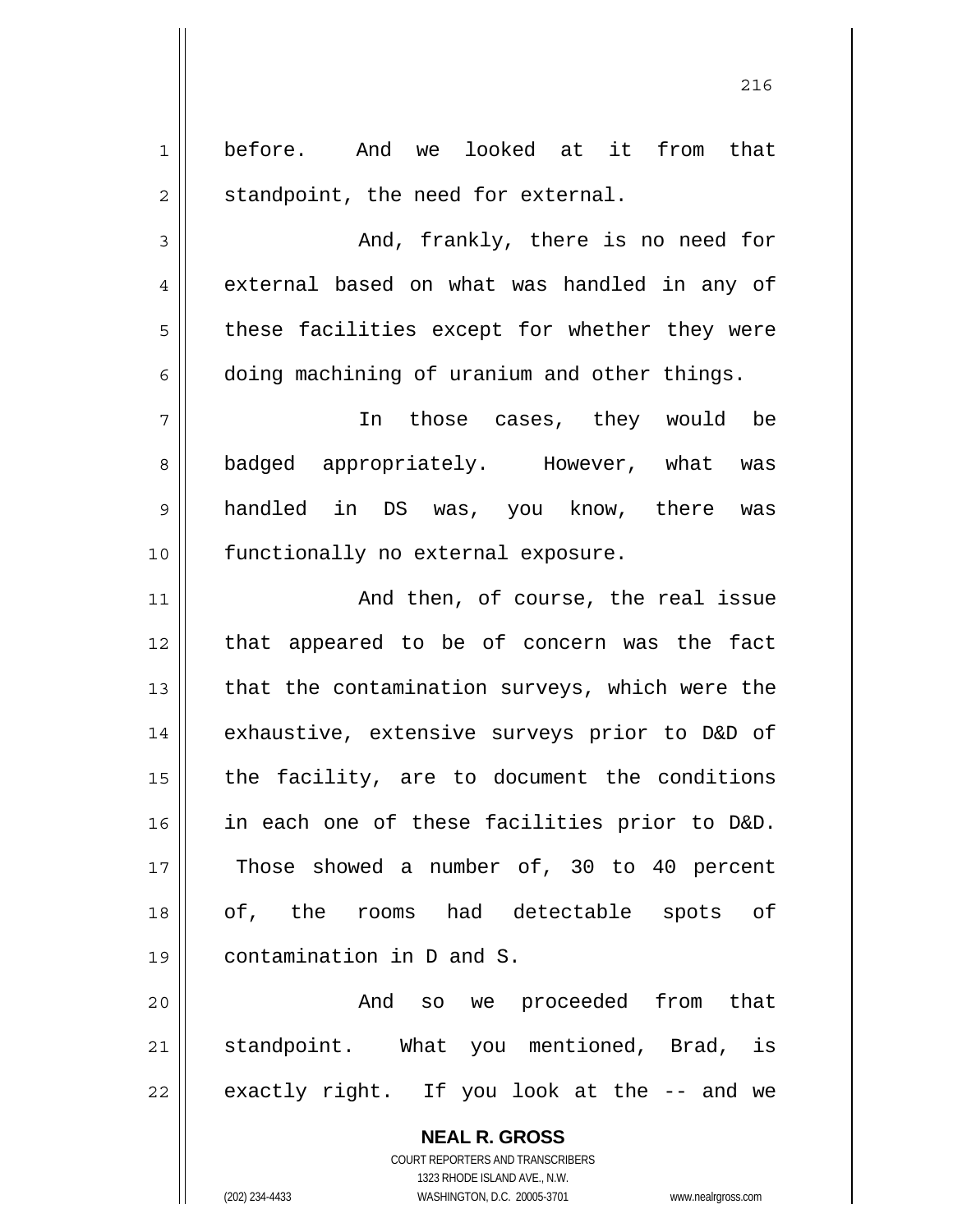**NEAL R. GROSS** COURT REPORTERS AND TRANSCRIBERS 1 2 3 4 5 6 7 8 9 10 11 12 13 14 15 16 17 18 19 20 21 22 have these addressed on page 6 and others. The smearable contaminations, even from a potential internal intake standpoint, are functionally of little concern. The smears themselves would indicate that. CHAIR BEACH: Bryce? MR. RICH: If you look at the smears also, there is one smear that was 2 times 106. And that was tritium. CHAIR BEACH: Bryce, this is Josie, the work group chair. MR. RICH: Yes? CHAIR BEACH: If you don't mind, I would like to interrupt you. And I have a question for SC&A based on the white paper that was presented to the Work Group in April. Have you had a chance to review? Do we need to take some time to review that white paper? MR. FITZGERALD: No, no. We've had a chance. I want to give Kathy the one chance to comment. And then I think we can maybe

1323 RHODE ISLAND AVE., N.W.

(202) 234-4433 WASHINGTON, D.C. 20005-3701 www.nealrgross.com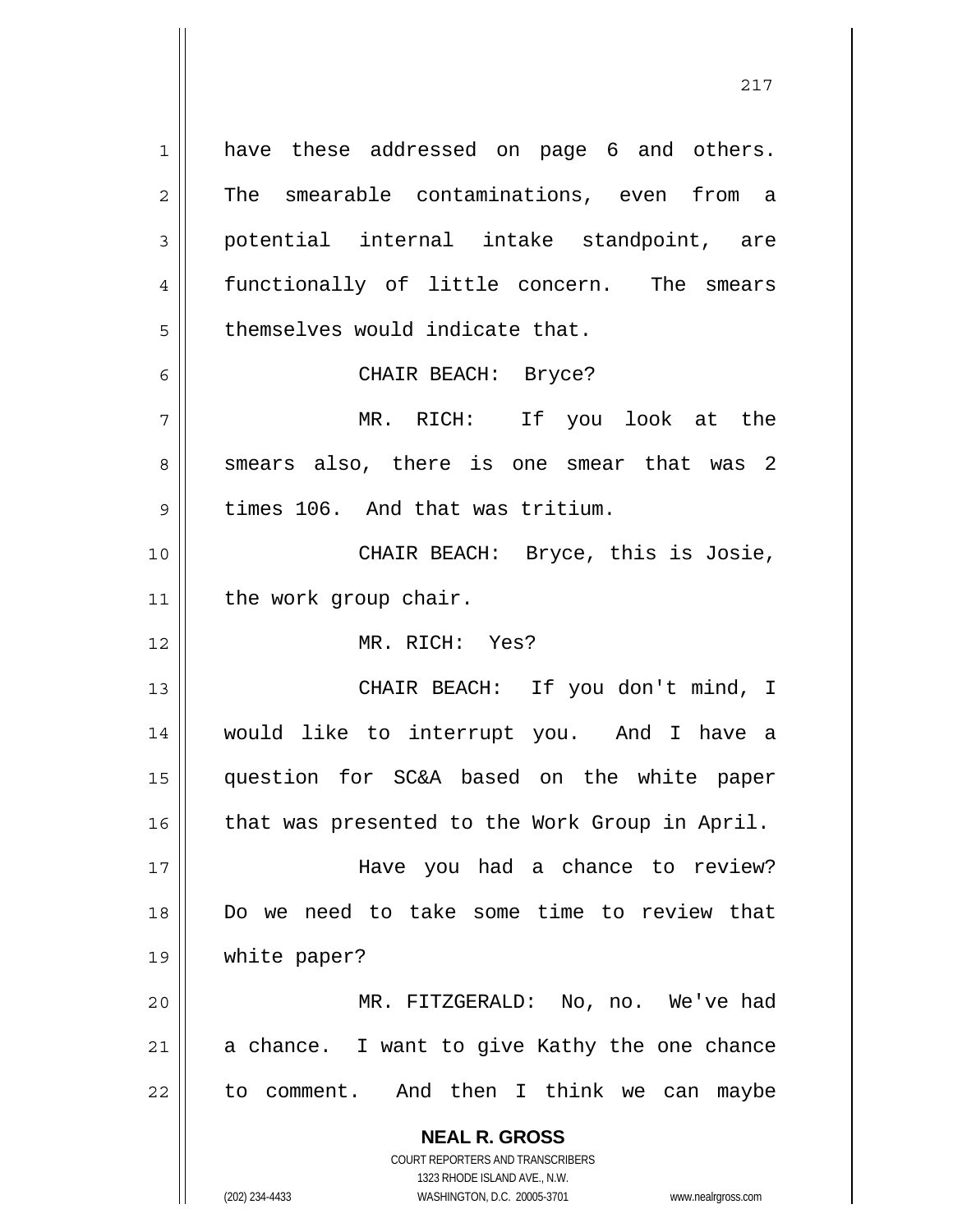|                | 218                                                                                                 |
|----------------|-----------------------------------------------------------------------------------------------------|
|                |                                                                                                     |
| 1              | wrap this as far as where we are coming from.                                                       |
| $\overline{2}$ | CHAIR BEACH: Okay. So, Bryce, if                                                                    |
| 3              | you don't mind, I am going to let SC&A speak                                                        |
| 4              | for a moment.                                                                                       |
| 5              | MR. RICH: Sure.                                                                                     |
| 6              | MS. ROBERTSON-DeMERS: I just had                                                                    |
| 7              | one problem with the NIOSH response.                                                                |
| 8              | CHAIR BEACH: Can you speak up a                                                                     |
| 9              | little?                                                                                             |
| 10             | MR. RICH: Yes. I can't hear you.                                                                    |
| 11             | MS. ROBERTSON-DeMERS: I had one                                                                     |
| 12             | problem with the NIOSH response I just wanted                                                       |
| 13             | to point out. Perhaps it just needs to be                                                           |
| 14             | removed. That was a statement made that after                                                       |
| 15             | 1987, all personnel who entered the control                                                         |
| 16             | area wore personal dosimeters and were subject                                                      |
| 17             | to routine internal monitoring.                                                                     |
| 18             | CHAIR BEACH: Was that in the ER or                                                                  |
| 19             |                                                                                                     |
| 20             | MS. ROBERTSON-DeMERS: That is on                                                                    |
| 21             | page 6.                                                                                             |
| 22             | CHAIR BEACH: Page 6 of the --                                                                       |
|                | <b>NEAL R. GROSS</b>                                                                                |
|                | COURT REPORTERS AND TRANSCRIBERS                                                                    |
|                | 1323 RHODE ISLAND AVE., N.W.<br>(202) 234-4433<br>WASHINGTON, D.C. 20005-3701<br>www.nealrgross.com |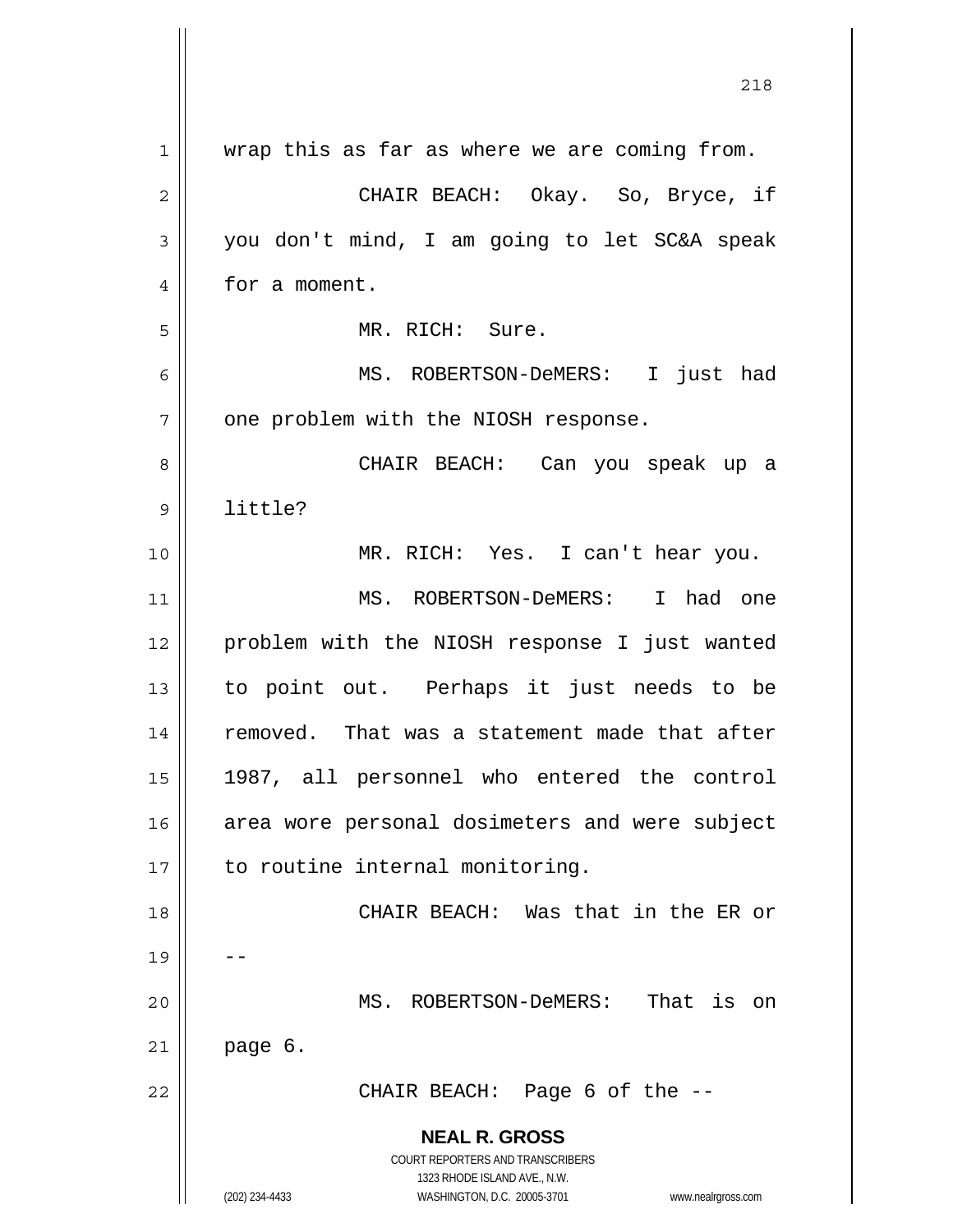**NEAL R. GROSS** COURT REPORTERS AND TRANSCRIBERS 1323 RHODE ISLAND AVE., N.W. (202) 234-4433 WASHINGTON, D.C. 20005-3701 www.nealrgross.com 1 2 3 4 5 6 7 8 9 10 11 12 13 14 15 16 17 18 19 20 21 22 MS. ROBERTSON-DeMERS: Of the white paper. CHAIR BEACH: -- of the white paper. Okay. Thank you. MS. ROBERTSON-DeMERS: And then indicated internal monitoring occurred at least once per year, urine sampling. And to test that thesis, I took the 25 people that I had looked at in the completeness section and looked to see if they had at least one bioassay for 1988 to the end of their employment for tritium and plutonium. And that was not the case. So I think that that statement is incorrect. CHAIR BEACH: Is that in the response, Kathy, or was that in the initial -- MR. RICH: That's probably in the response. CHAIR BEACH: Okay. We're just trying to find it. DR. ULSH: Is it our white paper? MR. RICH: Yes.

<u>219</u>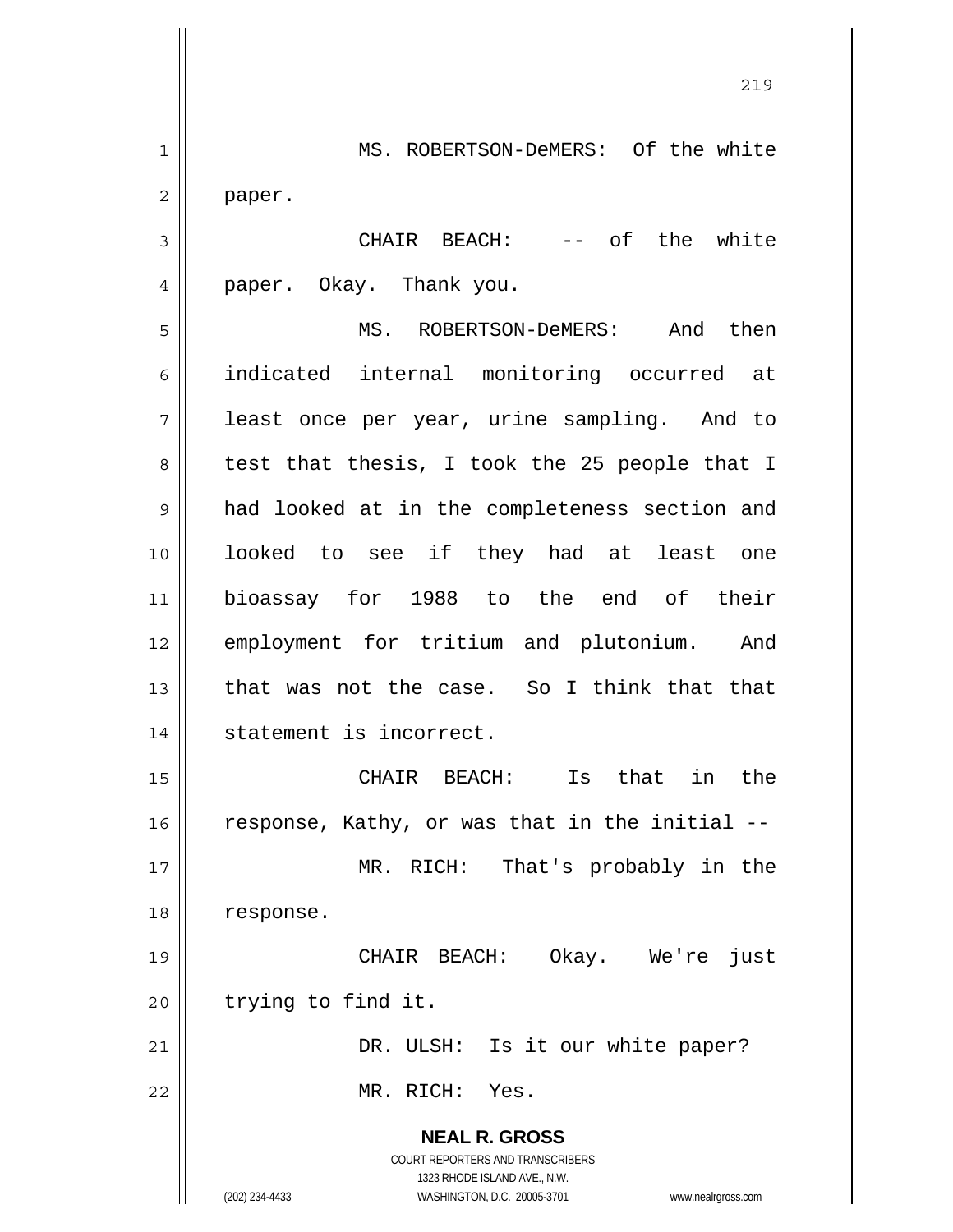|              | 220                                            |
|--------------|------------------------------------------------|
| 1            | DR. ULSH: Our response, Kathy?                 |
| $\mathbf{2}$ | MS. ROBERTSON-DeMERS: Yes, page 6.             |
| 3            | DR. ULSH: I see prior to 1987,                 |
| 4            | those workers were housed in the S building.   |
| 5            | Is that the correct response, top of the page? |
| 6            | MS. ROBERTSON-DeMERS: Second                   |
| 7            | paragraph, after 1987, all personnel who       |
| 8            | entered the control area.                      |
|              |                                                |
| 9            | CHAIR BEACH: Okay. We're having                |
| 10           | trouble finding it.                            |
| 11           | DR. ULSH: Oh, wait, wait, wait.                |
| 12           | Here it is. After 1987, all personnel who      |
| 13           | entered the control area wore personal         |
| 14           | dosimeters and were subject to routine         |
| 15           | internal monitoring at least one per year,     |
| 16           | urine sampling. That's the sentence.           |
| 17           | I think I see where your concern is            |
| 18           | coming from. Certainly -- well, maybe.         |
| 19           | Certainly in the D&D era, there was a criteria |
| 20           | that we expected to have a 100-millirem per    |
| 21           | year exposure. And if you were less than       |
| 22           | that, it wasn't required that you were         |
|              | <b>NEAL R. GROSS</b>                           |
|              |                                                |

COURT REPORTERS AND TRANSCRIBERS 1323 RHODE ISLAND AVE., N.W.

 $\mathsf{II}$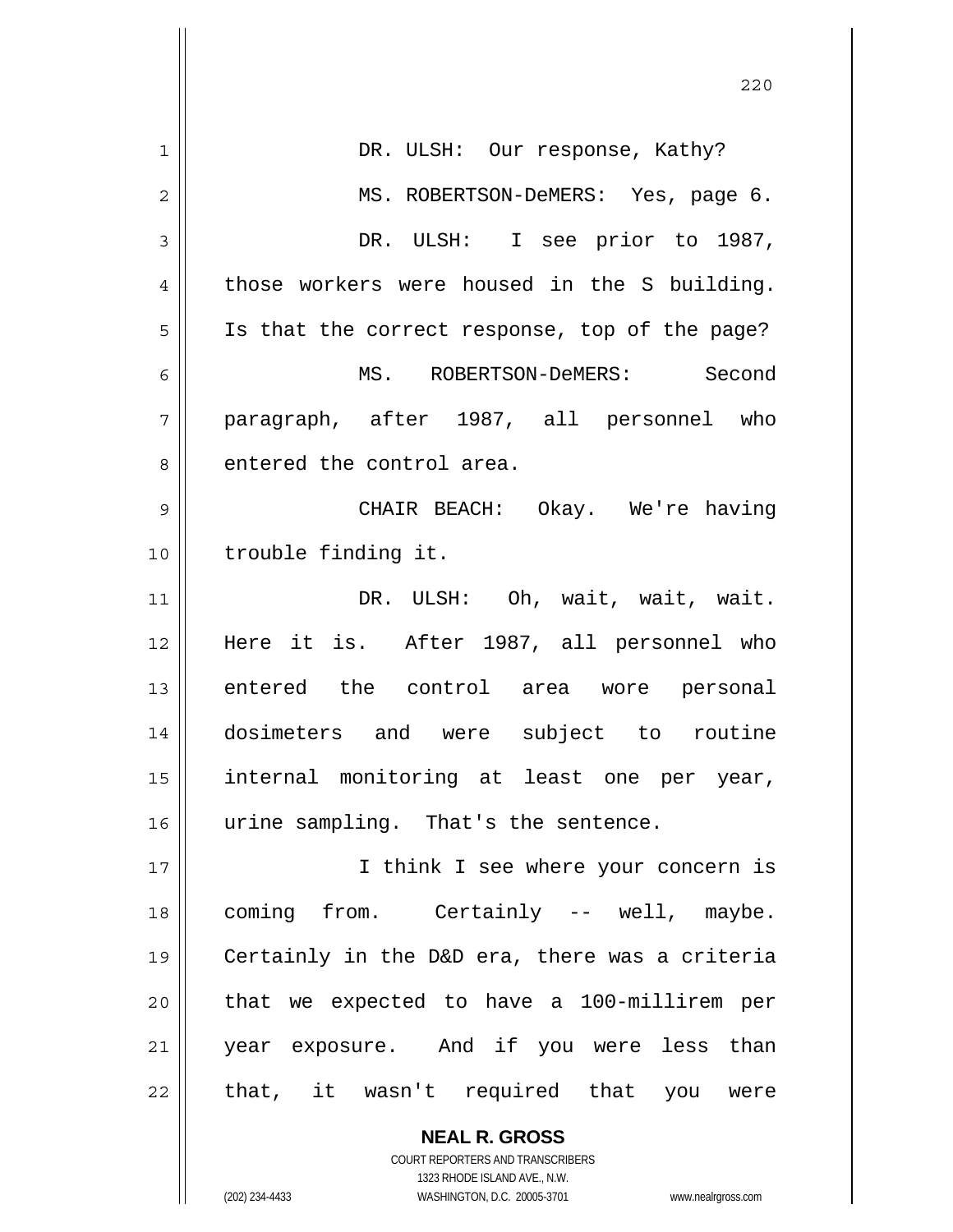**NEAL R. GROSS** COURT REPORTERS AND TRANSCRIBERS 1323 RHODE ISLAND AVE., N.W. 221 1 2 3 4 5 6 7 8 9 10 11 12 13 14 15 16 17 18 19 20 21 22 monitored. MR. RICH: I think the term is subject to -- MS. ROBERTSON-DeMERS: I guess what I'm saying is that is an incorrect statement that people were internally monitored once per year. And it needs to be revised. DR. ULSH: All right. We'll take a look. MR. RICH: We can certainly take a look at that. MS. ROBERTSON-DeMERS: And that was it. DR. ULSH: Okay. MR. RICH: That came as a response to an interview response. MR. FITZGERALD: Okay. Well, you know, we'll be the first to admit that it was an imperfect test of a difficult question, which was, can you demonstrate that the most highly exposed individuals, in fact, badge? So, Brant, you're not going crazy.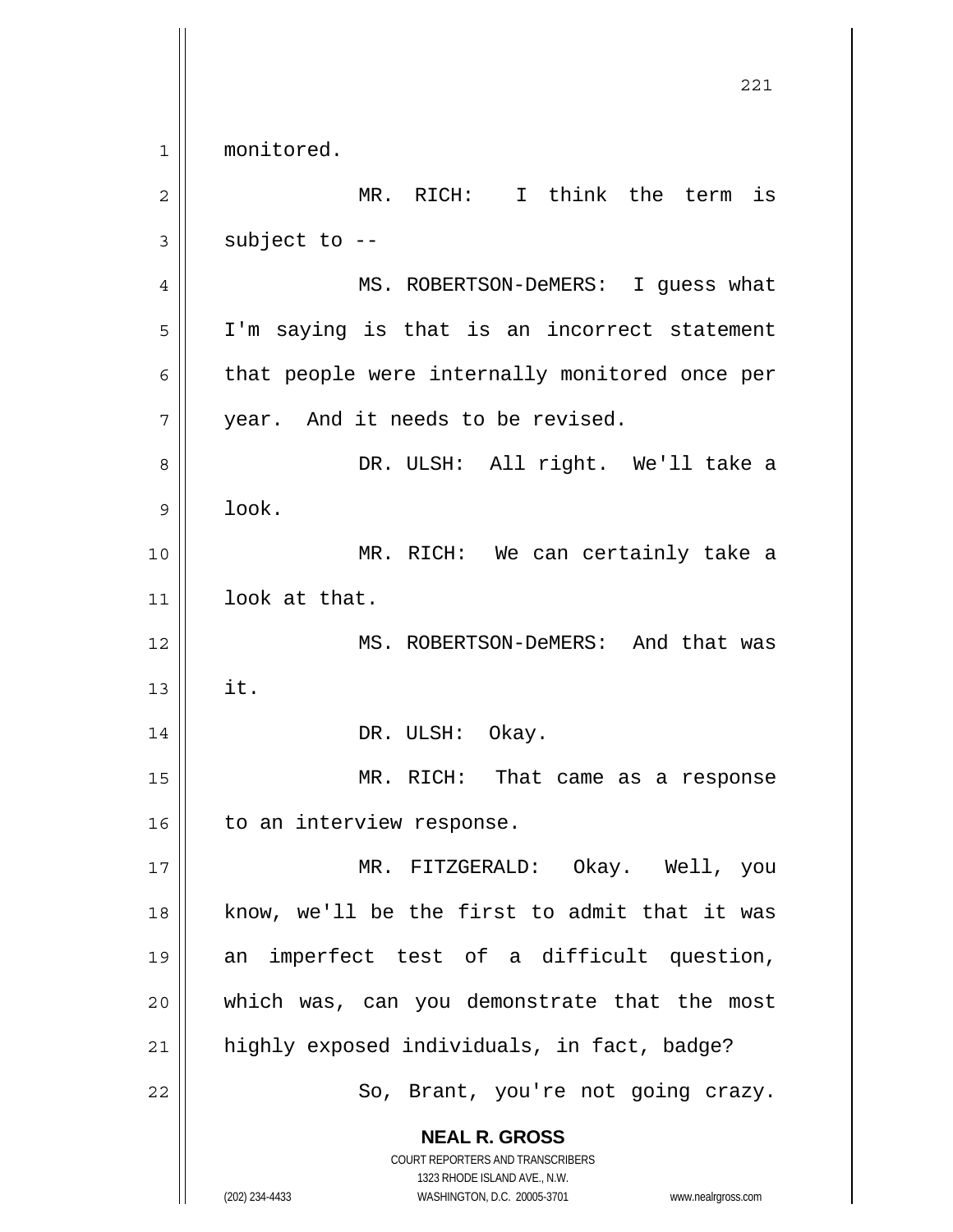**NEAL R. GROSS** 1 2 3 4 5 6 7 8 9 10 11 12 13 14 15 16 17 18 19 20 21 22 Actually, it was an external badging issue. It morphed. As we got into these buildings, it kind of morphed into, well, they also bioassay. But it began with the badging question. We interviewed over 40 workers. And I think I said this the last time we touched on this issue. And one of them challenged the supposition that, in fact, they were not badged going into controlled areas. I think there was a statement, though, in the ER that  $- (***PART 6,$  $2:44:26***$  CHAIR BEACH: Page 71, I think it is. MR. FITZGERALD: Okay. I won't dispute that. The concern is that because it kind of asserted that because workers were required to wear dosimeters in radiation-controlled areas, it is certain, quote/unquote, that those receiving the highest dose were monitored, we wanted to find

<u>222</u>

COURT REPORTERS AND TRANSCRIBERS 1323 RHODE ISLAND AVE., N.W. (202) 234-4433 WASHINGTON, D.C. 20005-3701 www.nealrgross.com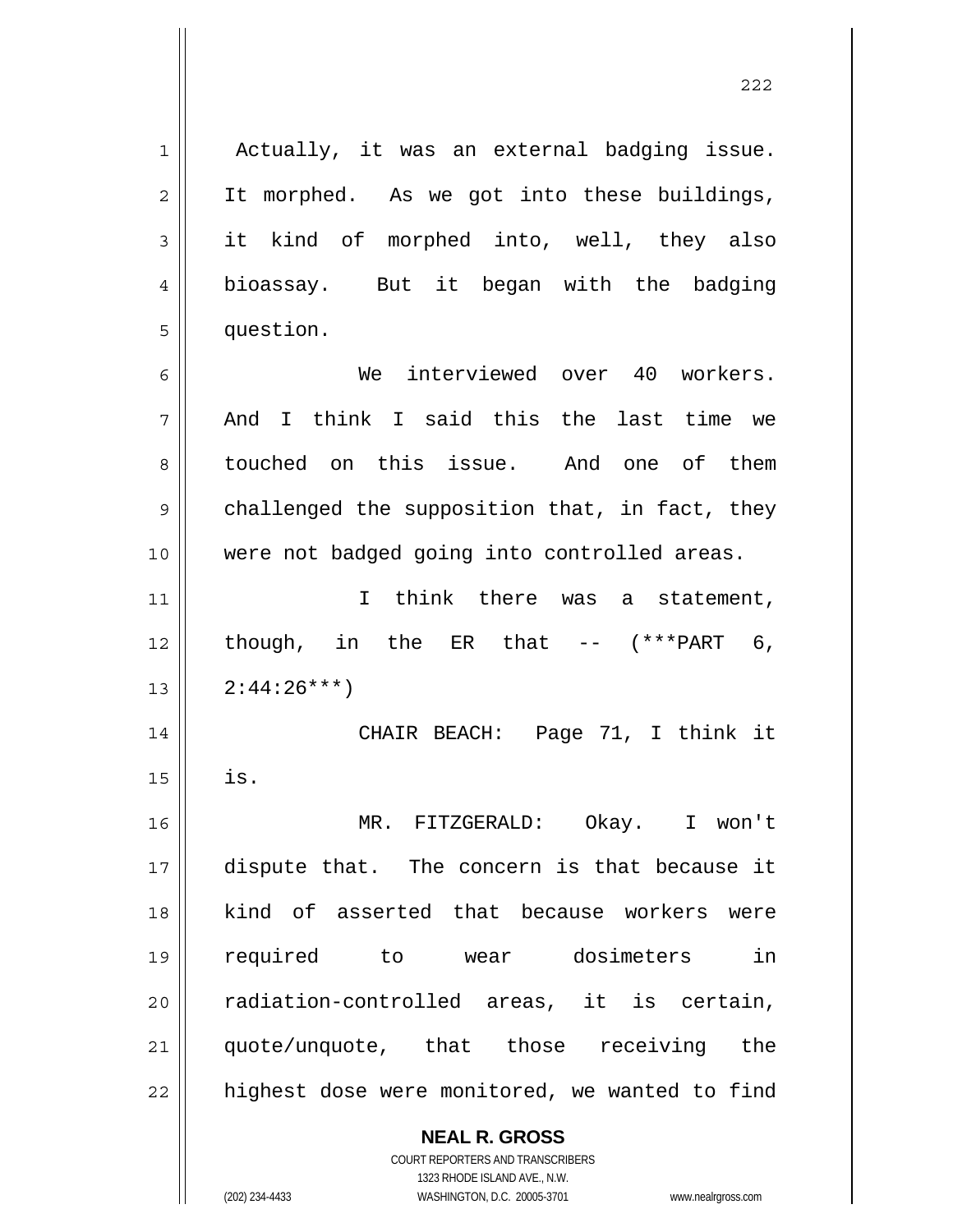1 somebody to substantiate that.

| $\overline{2}$ | I think this came up<br>as<br>a                |
|----------------|------------------------------------------------|
| 3              | possibility. And I think we accept certainly   |
| 4              | NIOSH's very detailed findings on this. And I  |
| 5              | don't dispute that these ostensibly rad        |
| 6              | buildings had certain histories, as Bryce has  |
| 7              | gone through. That doesn't really give us any  |
| 8              | relief on the question.                        |
| 9              | So I think we are back where we                |
| 10             | were saying that since we have not, frankly,   |
| 11             | heard any statements or testimonials, as we    |
| 12             | have at other sites, I might add, that there   |
| 13             | was some discrepancy on wearing badges and     |
| 14             | everything. I don't see going any further on   |
| 15             | this issue.                                    |
| 16             | CHAIR BEACH:<br>Well, I'm<br>just              |
| 17             | thinking out loud. I haven't even thought --   |
| 18             | as I was listening to this, I was thinking     |
| 19             | about the D&D time period. If we close this    |
| 20             | item, is there any concern for the later years |
| 21             | that we haven't just yet addressed?            |
| 22             | MR. FITZGERALD: I can't say we                 |
|                | <b>NEAL R. GROSS</b>                           |

COURT REPORTERS AND TRANSCRIBERS 1323 RHODE ISLAND AVE., N.W.

(202) 234-4433 WASHINGTON, D.C. 20005-3701 www.nealrgross.com

<u>223</u>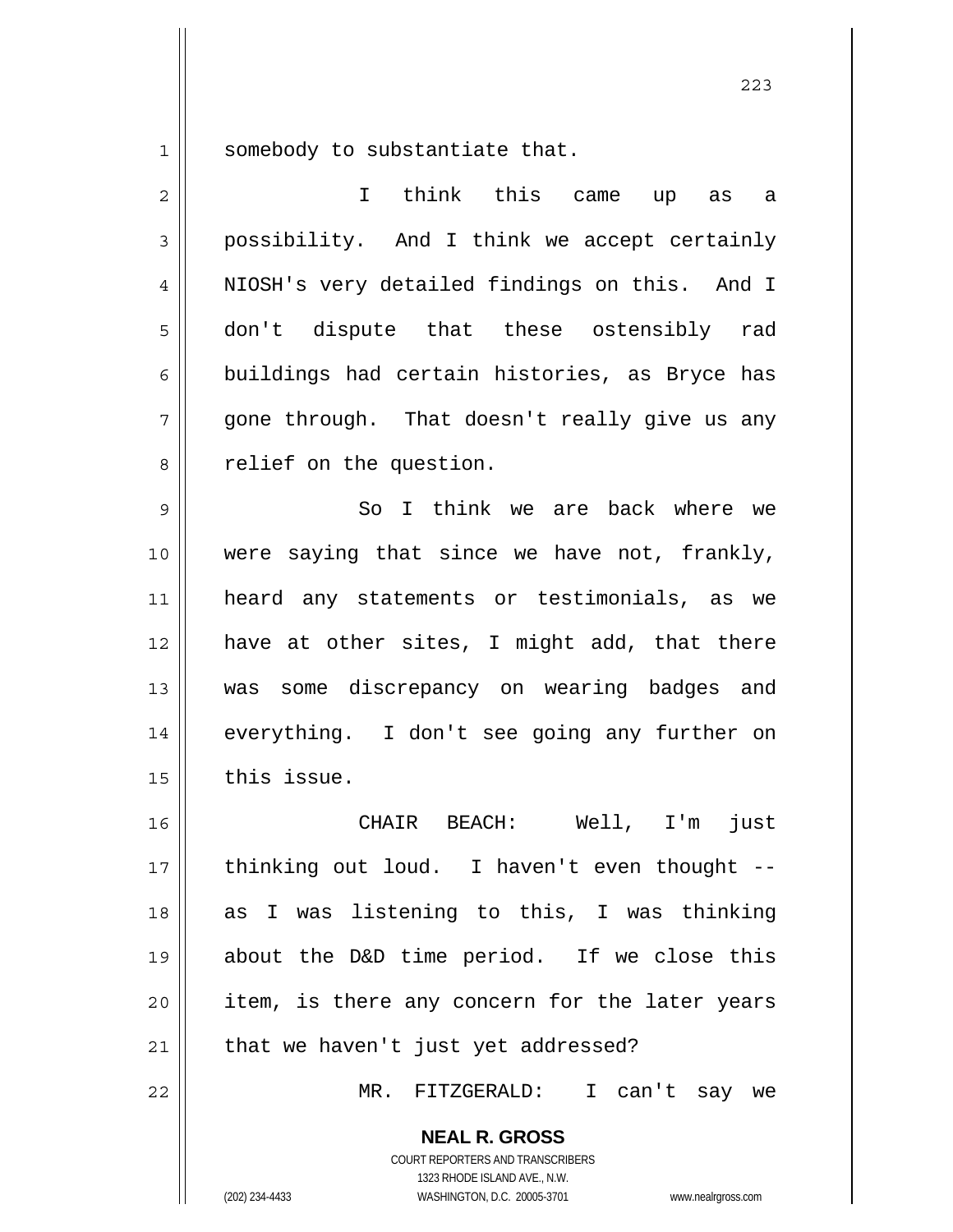$\begin{array}{c|c} 1 & \text{ } \end{array}$ haven't studied D&D per se.

| $\overline{2}$ | CHAIR BEACH: Right.                                                                                                                                             |
|----------------|-----------------------------------------------------------------------------------------------------------------------------------------------------------------|
| 3              | MR. FITZGERALD: But based on the                                                                                                                                |
| 4              | experience at Rocky Flats, where they actually                                                                                                                  |
| 5              | modified the dosimetry program and selectively                                                                                                                  |
| 6              | badged and bioassayed certain workers as a                                                                                                                      |
| 7              | function of what they were exposed to, I would                                                                                                                  |
| 8              | reserve judgment on that. I am kind of                                                                                                                          |
| 9              | talking about the operating period, which                                                                                                                       |
| 10             | pretty clearly they had a centralized control                                                                                                                   |
| 11             | system that was fairly rigorous.                                                                                                                                |
| 12             | MR. RICH: Josie, if I could just                                                                                                                                |
| 13             | make a statement, too?                                                                                                                                          |
| 14             | CHAIR BEACH: Sure.                                                                                                                                              |
| 15             | MR. RICH: Our review fundamentally                                                                                                                              |
| 16             | covered the operational history of the                                                                                                                          |
| 17             | buildings in question. It did not cover the                                                                                                                     |
| 18             | D&D.                                                                                                                                                            |
| 19             | CHAIR BEACH: Okay. That's all I                                                                                                                                 |
| 20             | needed to know. Thank you.                                                                                                                                      |
| 21             | So at this point, SC&A, you<br>are                                                                                                                              |
| 22             | okay with this?                                                                                                                                                 |
|                | <b>NEAL R. GROSS</b><br>COURT REPORTERS AND TRANSCRIBERS<br>1323 RHODE ISLAND AVE., N.W.<br>(202) 234-4433<br>WASHINGTON, D.C. 20005-3701<br>www.nealrgross.com |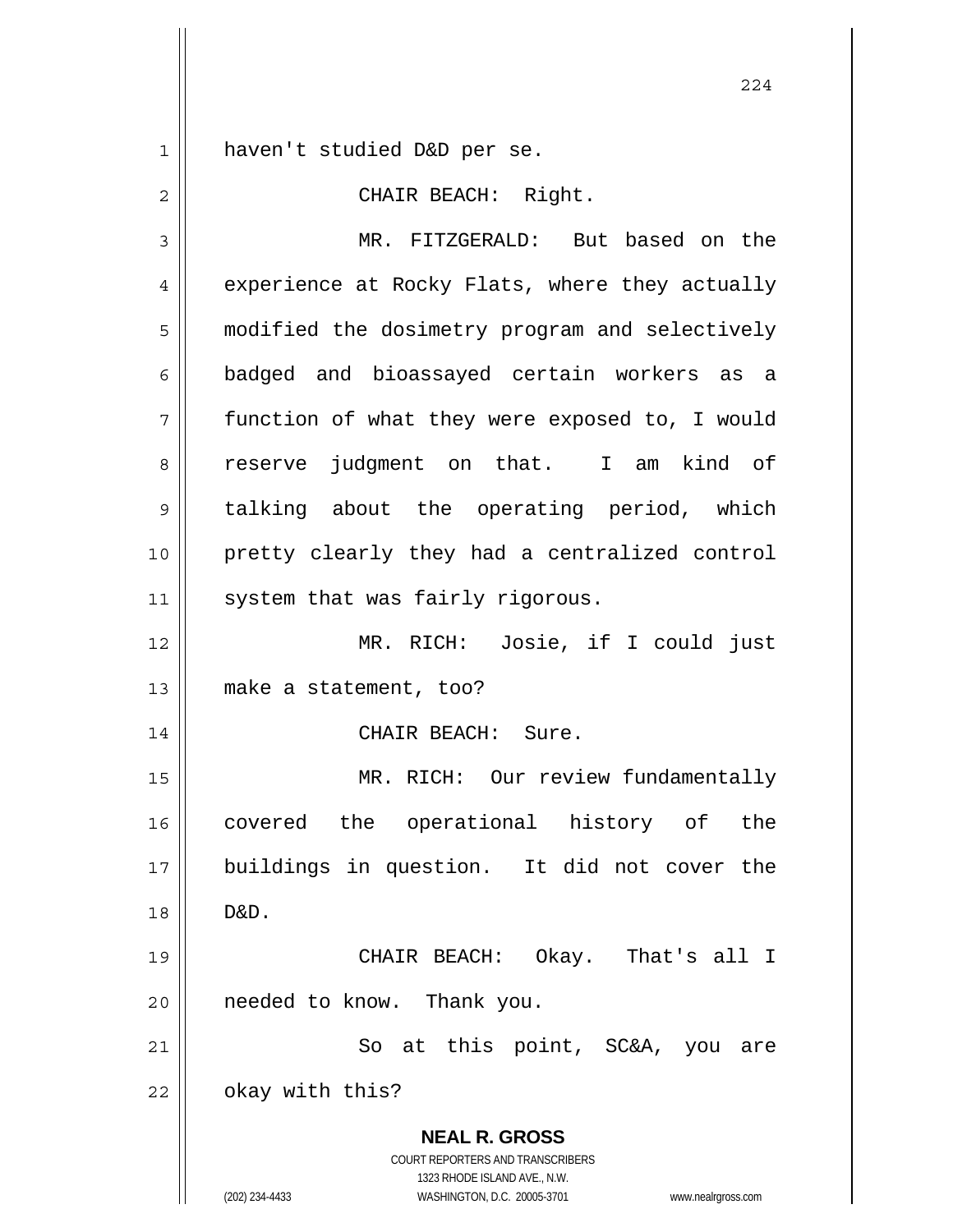| 1  | MR. FITZGERALD: Yes. I mean, like                                   |
|----|---------------------------------------------------------------------|
| 2  | I said, we thought this would be a good way to                      |
| 3  | test the hypothesis. It turned out not to be                        |
| 4  | a good way to test it. But, you know, that's                        |
| 5  | the way it goes.                                                    |
| 6  | And I think at this stage, without                                  |
| 7  | any other corroborating information that                            |
| 8  | suggests otherwise, I mean, I think we can                          |
| 9  | accept certainly the statement there.                               |
| 10 | And we were concerned that the                                      |
| 11 | statement didn't seem to have corroboration.                        |
| 12 | And when we went and looked for documentation,                      |
| 13 | it turned out there wasn't a badging policy                         |
| 14 | that we could find in writing.                                      |
| 15 | CHAIR BEACH: Right, right.                                          |
| 16 | MR. FITZGERALD: And so one<br>step                                  |
| 17 | led to another. And that's how we came down                         |
| 18 | this road.                                                          |
| 19 | CHAIR BEACH: Right.                                                 |
| 20 | MR. FITZGERALD: It's so hard to                                     |
| 21 | remember all of that, but that's how we came                        |
| 22 | down the road.                                                      |
|    | <b>NEAL R. GROSS</b>                                                |
|    | COURT REPORTERS AND TRANSCRIBERS                                    |
|    | 1323 RHODE ISLAND AVE., N.W.                                        |
|    | (202) 234-4433<br>WASHINGTON, D.C. 20005-3701<br>www.nealrgross.com |

<u>225</u>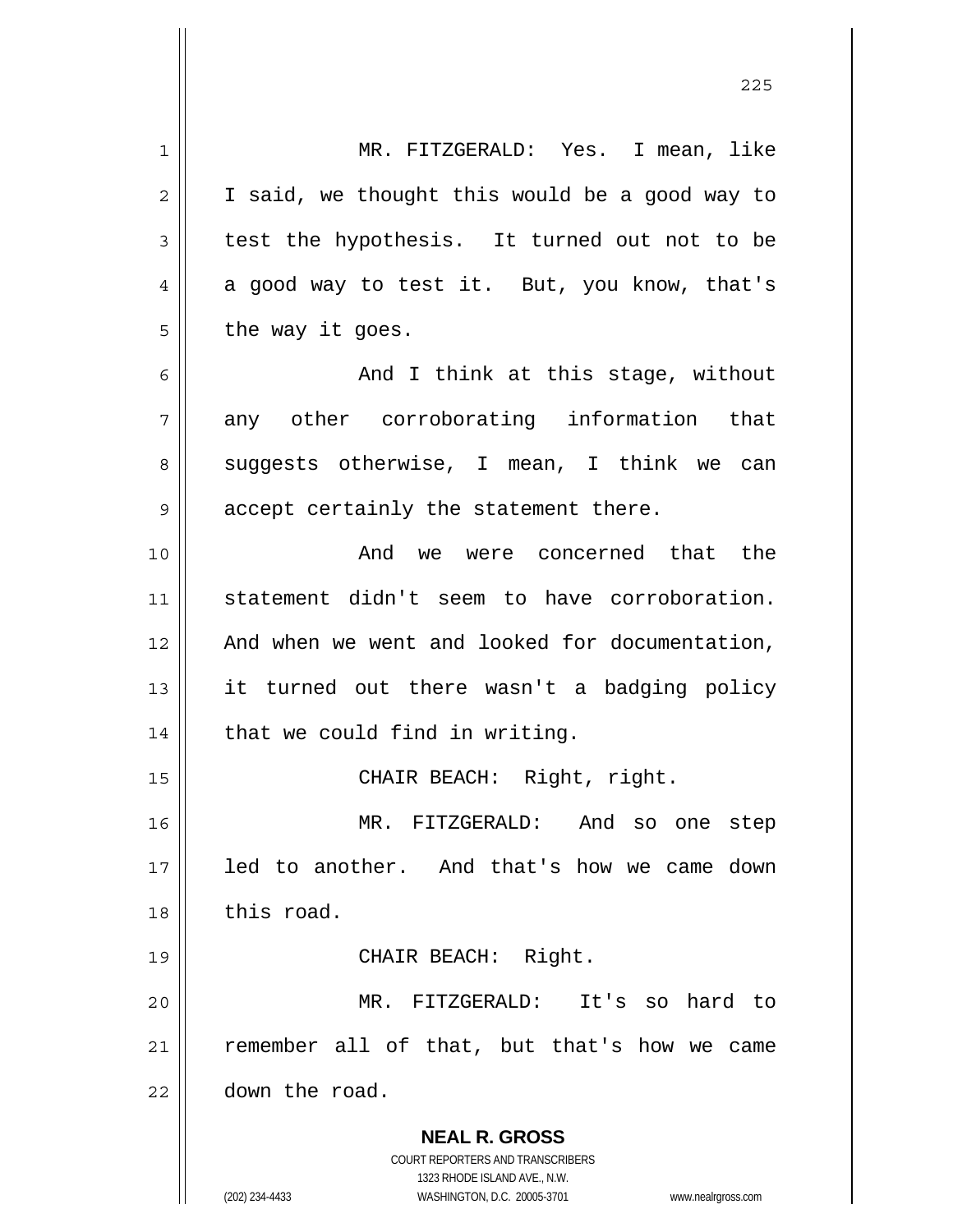**NEAL R. GROSS** COURT REPORTERS AND TRANSCRIBERS 1323 RHODE ISLAND AVE., N.W. (202) 234-4433 WASHINGTON, D.C. 20005-3701 www.nealrgross.com 1 2 3 4 5 6 7 8 9 10 11 12 13 14 15 16 17 18 19 20 21 22 So I think, rather than expend more resources trying to find something on this, I think if I would make a statement, I think we would have heard more concerns expressed by the workers. CHAIR BEACH: The workers. MR. FITZGERALD: They would probably want to do more, but I think the workers uniformly felt they were badged in controlled areas. So I think we have confidence based on that at least. CHAIR BEACH: And I guess since Kathy brought up initially, are you comfortable with that as well, Kathy? MS. ROBERTSON-DeMERS: I would just like to see that statement that everyone was monitored annually internally taken out of here. MR. CHEW: Or modified. MS. ROBERTSON-DeMERS: Or modified, yes. MR. CHEW: Modified, yes.

<u>226</u>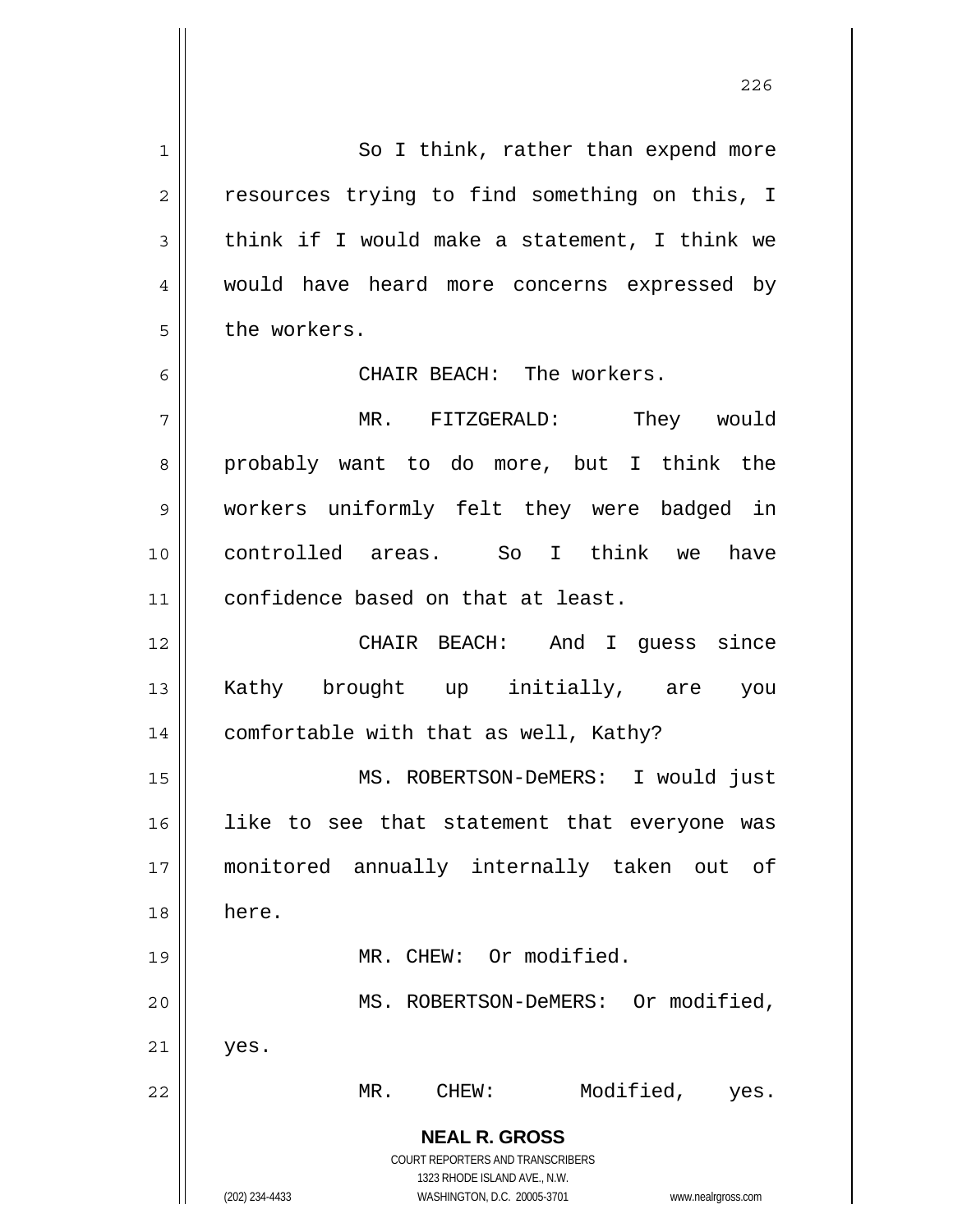1 Modified.

**NEAL R. GROSS** 2 3 4 5 6 7 8 9 10 11 12 13 14 15 16 17 18 19 20 21 22 CHAIR BEACH: So, then, NIOSH agrees with that. From my standpoint, based on the fact that we have closed the other issue early yesterday on the non-badging issue, I think it's clear that there isn't an issue with badging based on what the workers have said in their interviews. I have no problem closing this issue, but I do want to hear from other Work Group members on their thoughts or -- MEMBER CLAWSON: I just found it - and this is just from the interviews that we have there because there was no question about going into the controlled areas and so forth. As a matter of fact, a lot of the maintenance people made comments that they had different badges for different areas for them to be able to go in there. But what they stated to me was that the problem got into when they were working

> COURT REPORTERS AND TRANSCRIBERS 1323 RHODE ISLAND AVE., N.W.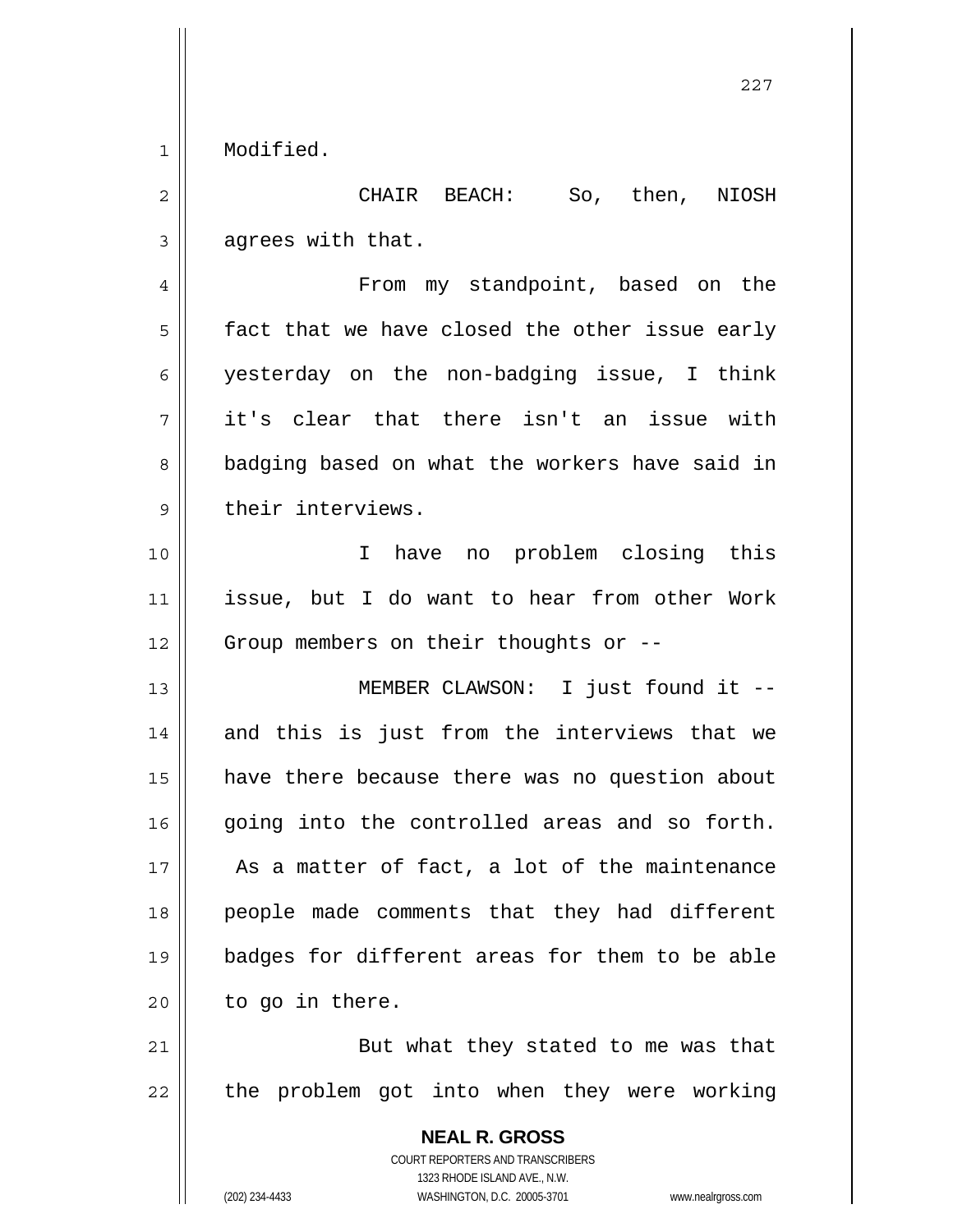outside the buildings, where they shouldn't have been when they needed to be. And then tieing into these old buildings is where they got into some of the issues where they weren't badged.

6 7 8 9 10 11 12 13 14 I don't know how to follow up with that, but I just want to go on record as saying that there were times where this came from with the electricians and so forth because they were basically on the other side of the walls of the production. So they felt okay. We're not violating any RWPs or anything else like that or digging enough lines.

15 16 All of a sudden, they got into stuff that they did not expect.

17 18 19 20 21 22 DR. ULSH: I think you have to ask what happened in situations like this. Let's envision a scenario, Brad, where a worker was going into an ostensibly clean area and then it's discovered later, after he worked on a particular piece of equipment, that that

> **NEAL R. GROSS** COURT REPORTERS AND TRANSCRIBERS 1323 RHODE ISLAND AVE., N.W. (202) 234-4433 WASHINGTON, D.C. 20005-3701 www.nealrgross.com

1

2

3

4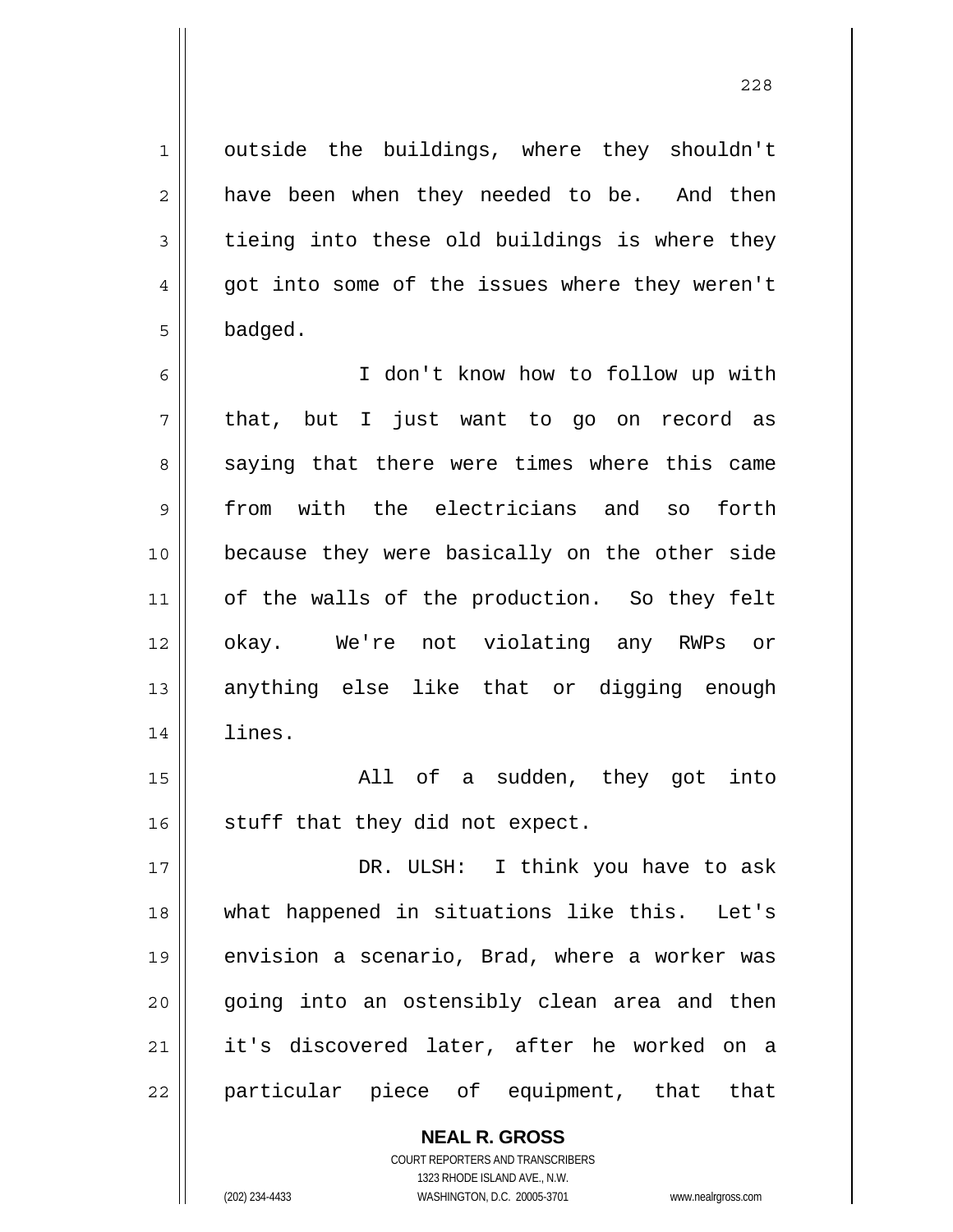1 2 equipment was contaminated. So what would you do?

3 4 5 6 7 MEMBER CLAWSON: Well, part of the thing came out that this side of the building was actually considered non-radiological and so forth and they had put in a whole new power bank that had been in there.

8 9 10 11 12 13 And then they've basically come to find out as they were doing the QA inspection of these power banks that were in there, they've come to find out that it was actually an almost high radiation area. And they never knew that until they got into it.

14 15 16 17 Then they went and put the -- DR. ULSH: When you say high radiation area, I assume you're talking about contamination levels?

18 19 MEMBER CLAWSON: Well, yes, contamination I guess, radiation.

20 21 CHAIR BEACH: So high contamination.

MEMBER CLAWSON: High contamination

**NEAL R. GROSS** COURT REPORTERS AND TRANSCRIBERS

1323 RHODE ISLAND AVE., N.W.

22

(202) 234-4433 WASHINGTON, D.C. 20005-3701 www.nealrgross.com

<u>229</u>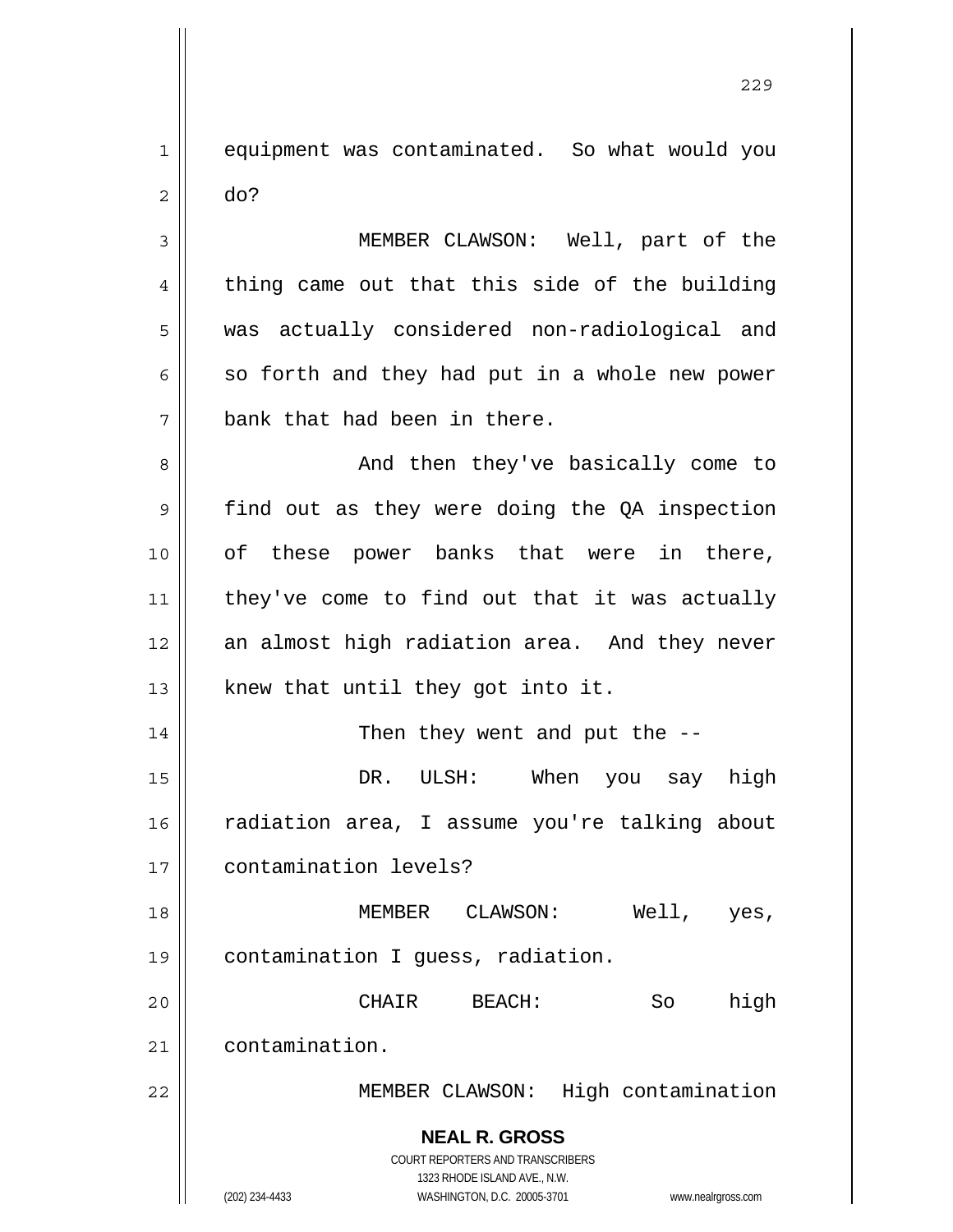| 1  | area or whatever because I guess what it was                                                    |
|----|-------------------------------------------------------------------------------------------------|
| 2  | was the pipes and so forth that went over into                                                  |
| 3  | the operational area and so forth.                                                              |
| 4  | DR. ULSH: Yes.                                                                                  |
| 5  | MEMBER CLAWSON: And what they                                                                   |
| 6  | ended up doing was actually pulling a lot of                                                    |
| 7  | that wire back in. It was all laid out there.                                                   |
| 8  | And they got into issues on that.                                                               |
| 9  | My question to them was, well, what                                                             |
| 10 | happened after that? And he said there was                                                      |
| 11 | just a change to the RWP and the outside of                                                     |
| 12 | the door, they put up a potential internal                                                      |
| 13 | contamination area.                                                                             |
| 14 | I think you would be<br>DR. ULSH:                                                               |
| 15 | in a situation like that. If<br>concerned<br>a                                                  |
| 16 | worker went into an area where there wasn't                                                     |
| 17 | supposed to be any contamination and it turns                                                   |
| 18 | out that there was, if they didn't follow up                                                    |
| 19 | and go make that worker give a bioassay or if                                                   |
| 20 | he wasn't on a routine bioassay program, I                                                      |
| 21 | think that might be cause for concern.                                                          |
| 22 | MEMBER CLAWSON: Right.                                                                          |
|    | <b>NEAL R. GROSS</b><br><b>COURT REPORTERS AND TRANSCRIBERS</b><br>1323 RHODE ISLAND AVE., N.W. |
|    | (202) 234-4433<br>WASHINGTON, D.C. 20005-3701<br>www.nealrgross.com                             |

<u>230</u>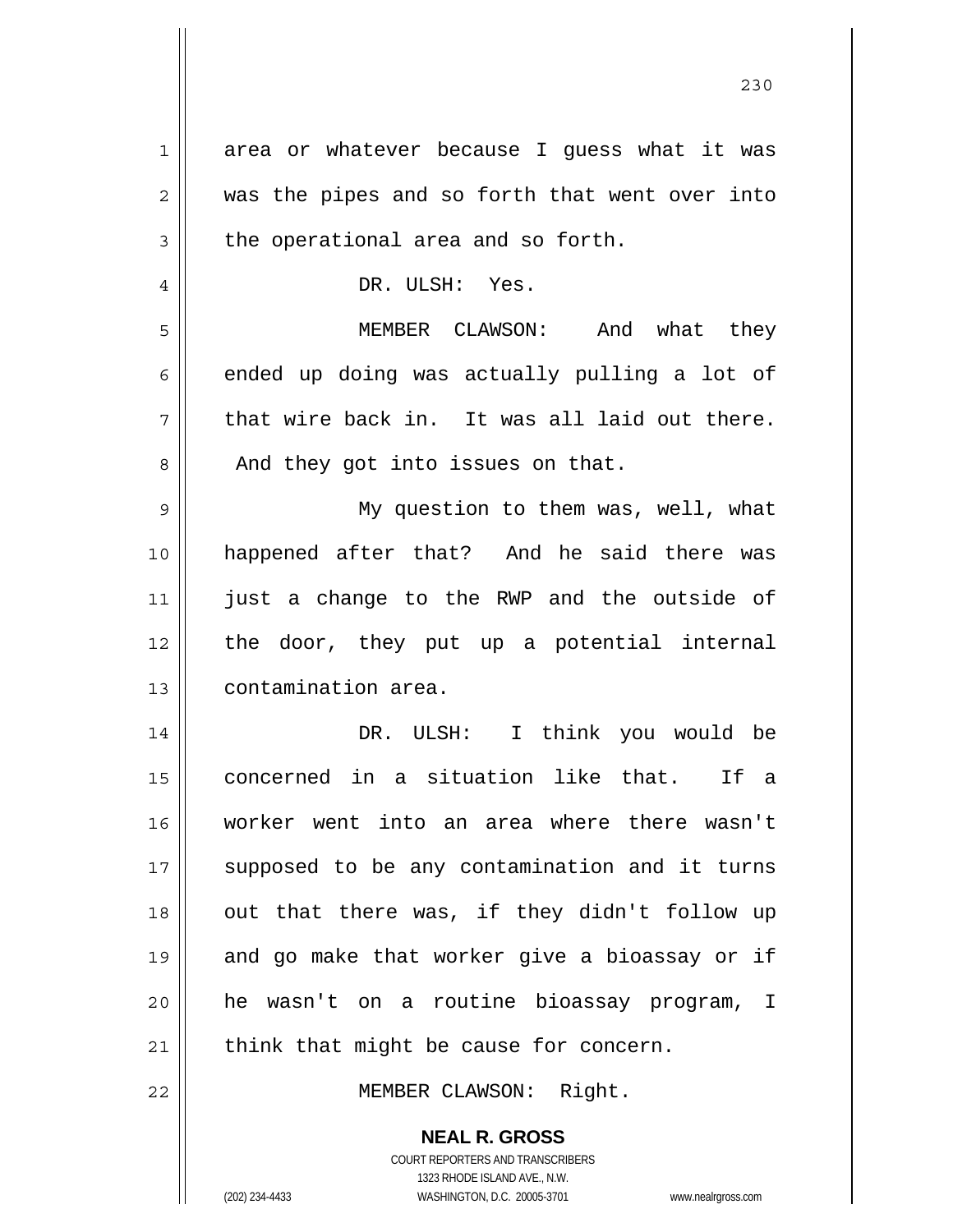**NEAL R. GROSS** COURT REPORTERS AND TRANSCRIBERS 1323 RHODE ISLAND AVE., N.W. 1 2 3 4 5 6 7 8 9 10 11 12 13 14 15 16 17 18 19 20 21 22 DR. ULSH: But I haven't seen evidence that that is the case. I mean, certainly there were situations where, like you described, they went into a situation where there was unexpected contamination. But what you would hope to see I think that we did see would be in a situation like that, the worker would be required to give bioassay or he was already on a routine bioassay program. MEMBER CLAWSON: Right. And -- MR. RICH: Brant, that is true that these were -- it's par of the discovery process. And incidents happened like that. And that would trigger, that did trigger, special sampling and whatever to make sure that the workers and properly clothed were covered by evaluation of what intake would have occurred. MR. CHEW: Brad, I think I would need to make a comment. And you know this for the record here. When you talk about the

(202) 234-4433 WASHINGTON, D.C. 20005-3701 www.nealrgross.com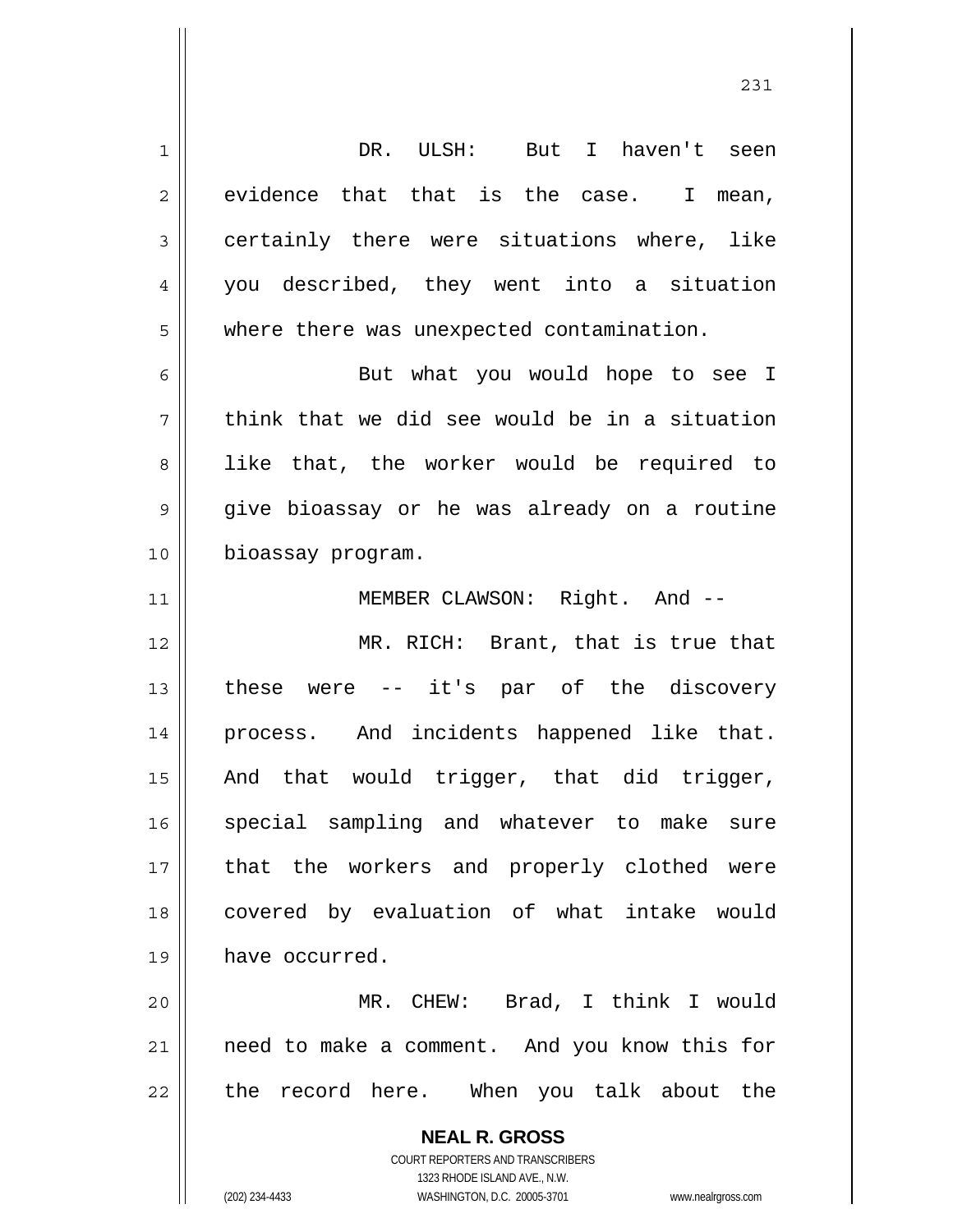**NEAL R. GROSS** COURT REPORTERS AND TRANSCRIBERS 1323 RHODE ISLAND AVE., N.W. 1 2 3 4 5 6 7 8 9 10 11 12 13 14 15 16 17 18 19 20 21 22 contamination, especially with things at Mound, you know, a badge, a TLD badge, does not pick that up. MEMBER CLAWSON: Right. MR. CHEW: When you talk about high radiation, it could be contamination level. But that does not necessarily mean that the badging is going to pick that up. MEMBER CLAWSON: Right. MR. CHEW: I just wanted to be sure you know that. MEMBER CLAWSON: Yes. I appreciate that. You know, I just wanted to make sure that we addressed that because we had heard it a few times. But I just don't want to close the door. MR. FITZGERALD: Well, that's the down side to badging just for the rad-controlled areas because if there was anything that arose outside of those areas, there is potential there. Again, I think -- MEMBER CLAWSON: And I think in the

<u>232</u>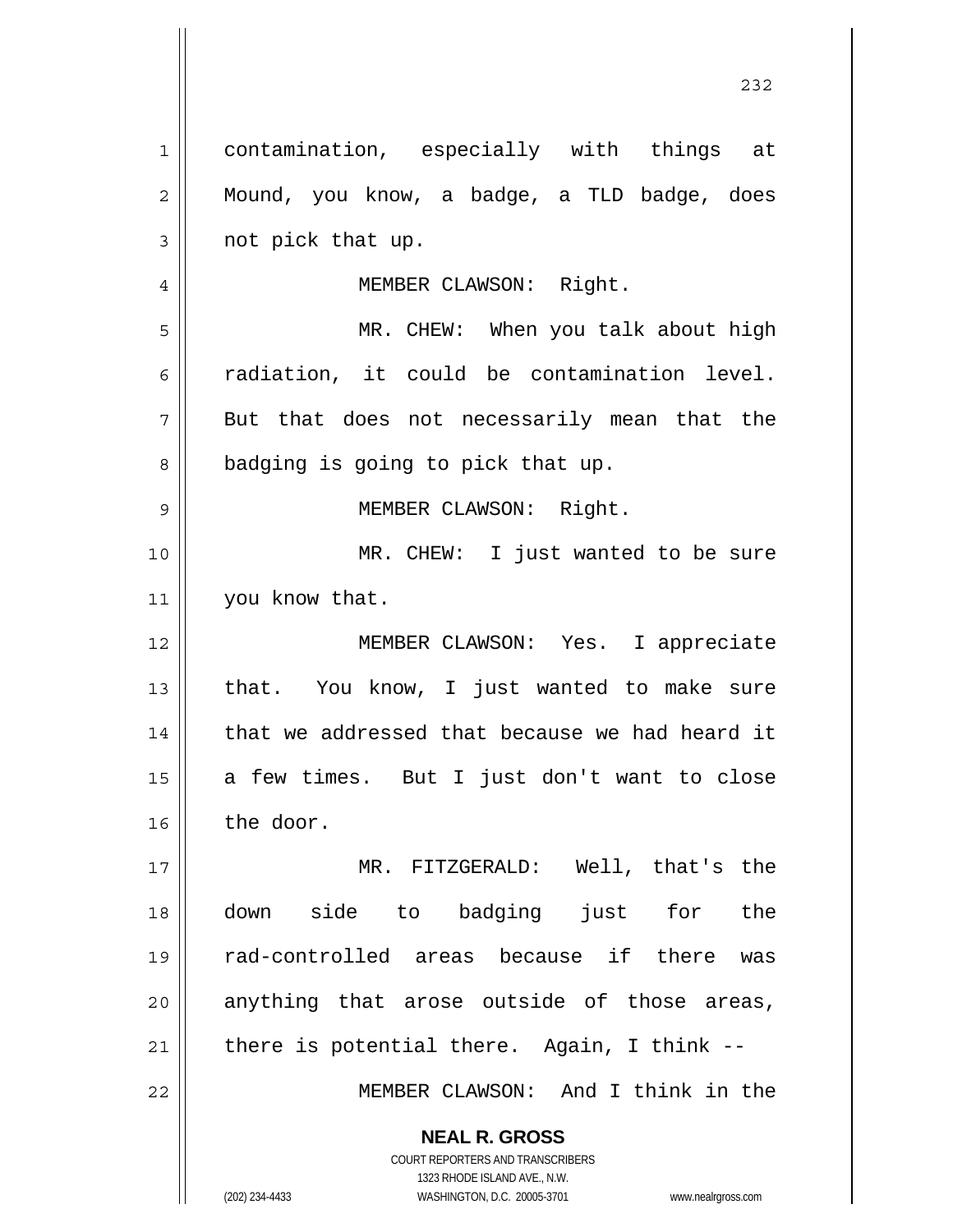**NEAL R. GROSS** COURT REPORTERS AND TRANSCRIBERS 1323 RHODE ISLAND AVE., N.W. (202) 234-4433 WASHINGTON, D.C. 20005-3701 www.nealrgross.com 233 1 2 3 4 5 6 7 8 9 10 11 12 13 14 15 16 17 18 19 20 21 22 later years -- MR. CHEW: You need to know what it is. MR. FITZGERALD: Yes. MEMBER CLAWSON: -- when they broke into those lines and stuff, I think there was a line that was broken loose out in the ground there that -- MR. FITZGERALD: This gets into the events. MEMBER CLAWSON: Yes. That gets into the events. MR. FITZGERALD: What is the protocol for responding to those events I think is what -- MEMBER CLAWSON: Okay. Well, I just -- MR. FITZGERALD: But I think D&D, though, is a different set of conditions because I think the monitoring system changed. And I think that would be a different story that would need to be looked at.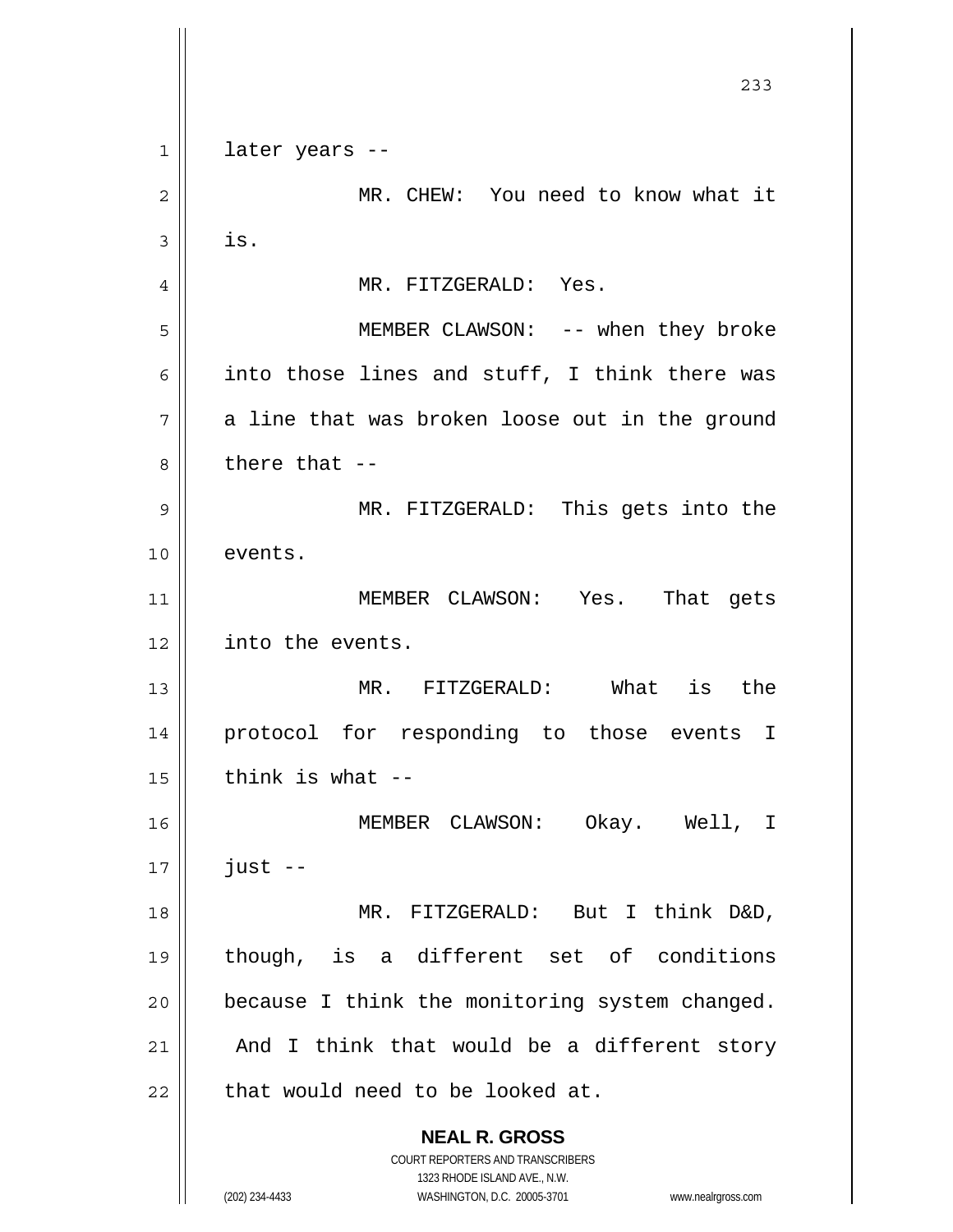|                | 234                                                                 |
|----------------|---------------------------------------------------------------------|
| $\mathbf{1}$   | MEMBER CLAWSON: Okay.                                               |
| $\overline{c}$ | CHAIR BEACH: And I only brought                                     |
| 3              | that up because I didn't want to lose anything                      |
| $\overline{4}$ | in that era. But it sounds like we're okay.                         |
| 5              | With the lack of policies, I know                                   |
| 6              | SC&A has looked for policies on the non-rad                         |
| 7              | buildings, haven't found anything. So I guess                       |
| 8              | I couldn't see anything more further that we                        |
| $\mathcal{G}$  | could ask SC&A to do.                                               |
| 10             | And with no complaints from workers                                 |
| 11             | on the badging issue, I feel like we just are                       |
| 12             | at a point where we should close this item                          |
| 13             | unless anybody feels strongly or has an idea                        |
| 14             | of anything else that we could look at.                             |
| 15             | MEMBER CLAWSON: No, I don't.                                        |
| 16             | CHAIR BEACH: Yes. Okay. So we                                       |
| 17             | will consider --                                                    |
| 18             | MR. MORRIS: You --                                                  |
| 19             | CHAIR BEACH: Go ahead, Bob.                                         |
| 20             | MR. MORRIS: Considering that it                                     |
| 21             | takes a rewrite of the DOE classification                           |
| 22             | review to get it changed to a document or not                       |
|                | <b>NEAL R. GROSS</b>                                                |
|                | COURT REPORTERS AND TRANSCRIBERS<br>1323 RHODE ISLAND AVE., N.W.    |
|                | (202) 234-4433<br>WASHINGTON, D.C. 20005-3701<br>www.nealrgross.com |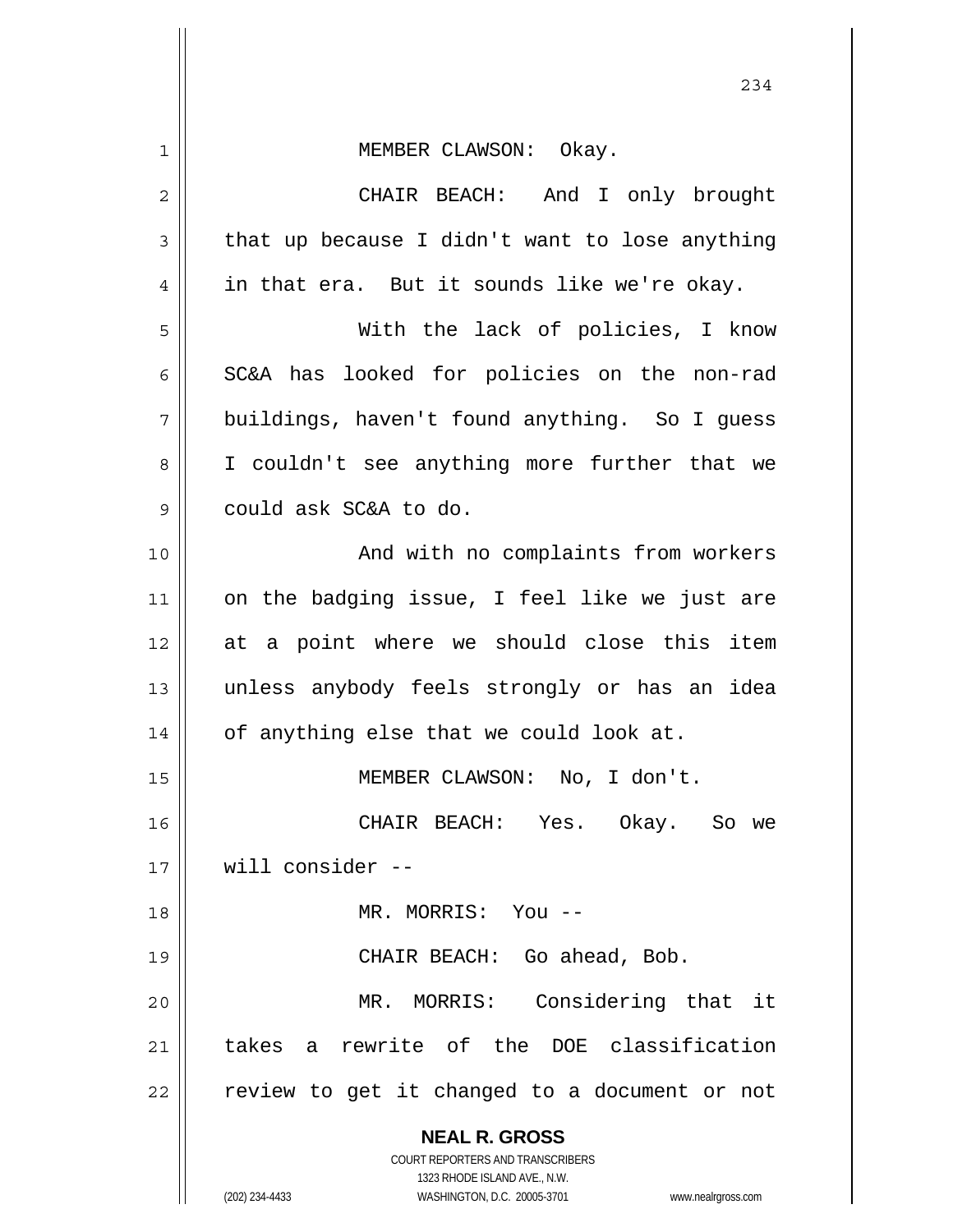**NEAL R. GROSS** COURT REPORTERS AND TRANSCRIBERS 1323 RHODE ISLAND AVE., N.W. (202) 234-4433 WASHINGTON, D.C. 20005-3701 www.nealrgross.com <u>235</u> 1 2 3 4 5 6 7 8 9 10 11 12 13 14 15 16 17 18 19 20 21 22 -- DR. ULSH: This wouldn't require DOE review. It's not a separate issue. MR. MORRIS: You've got it in the transcript. I was wondering if we really needed to revise this last document. DR. ULSH: It's a matter of -- CHAIR BEACH: No. I think just deleting the sentence should be a simple matter. Thank you for pointing that out, but Kathy did ask. And NIOSH did agree to delete that sentence. Okay. So are we okay, then? (No response.) CHAIR BEACH: Great. So let's consider that closed. And I think it's time for a break. So let's take 15 minutes. Resume at, let's say, ten after. Is that okay? (Whereupon, the above-entitled matter went off the record at 2:55 p.m. and resumed at 3:06 p.m.)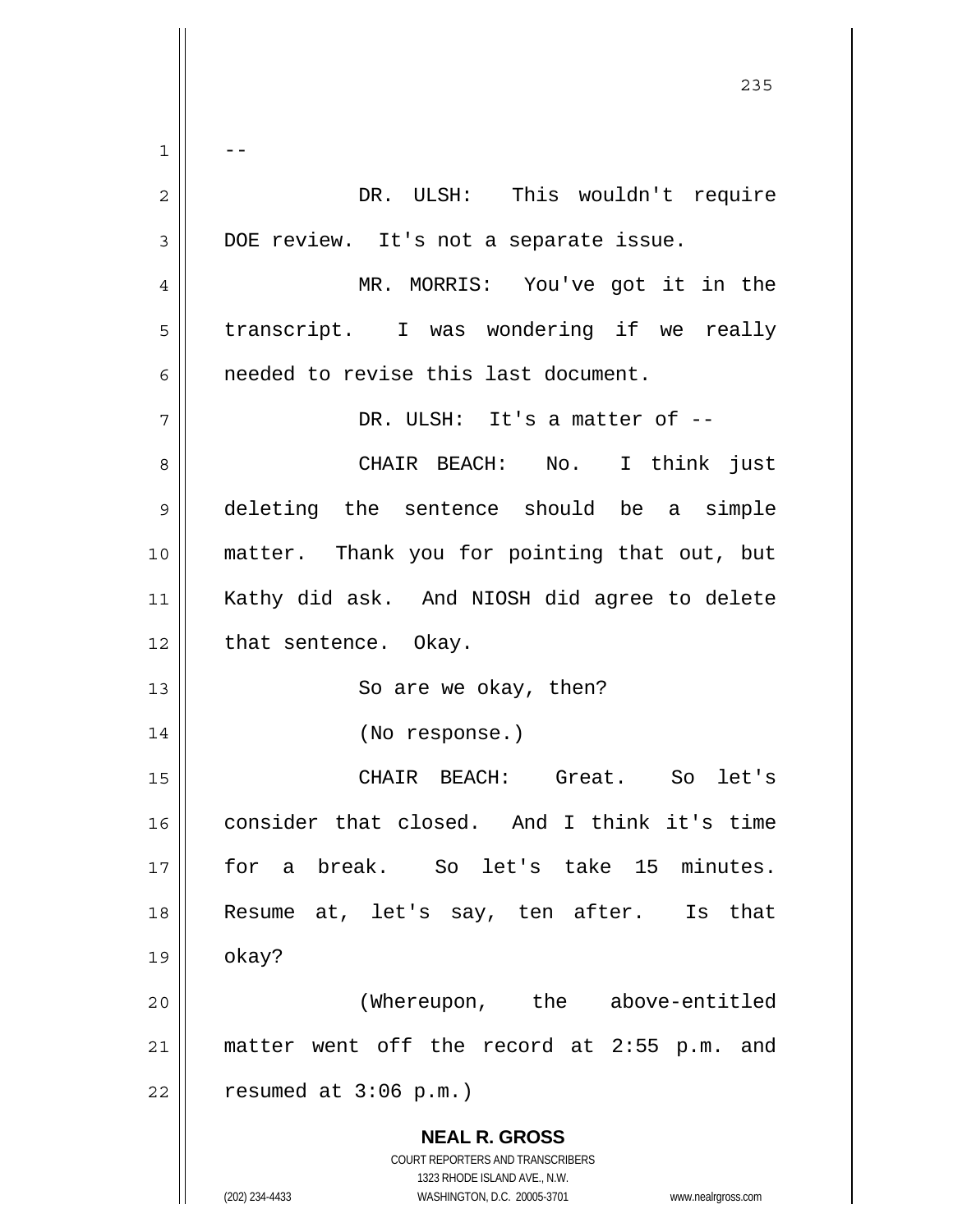**NEAL R. GROSS** COURT REPORTERS AND TRANSCRIBERS 1323 RHODE ISLAND AVE., N.W. (202) 234-4433 WASHINGTON, D.C. 20005-3701 www.nealrgross.com 1 2 3 4 5 6 7 8 9 10 11 12 13 14 15 16 17 18 19 20 21 22 CHAIR BEACH: We're going to jump to the place in the D&D years. And basically the reason I put that on the agenda is I just had a question to pose to NIOSH on what we were going to do with the D&D years, where we were going with that or when we would see something on those years. DR. ULSH: Okay. Well, just to do a very brief recap, when we presented our evaluation, our ER, at the Las Vegas meeting, -- I don't even remember when it was now - beginning of 2008, I think -- CHAIR BEACH: Yes. DR. ULSH: -- we reserved -- I mean, we recommended a class, '49 to '59, and then no class after that, but we reserved judgment on the D&D years. And the basis for that reservation was the Price-Anderson Act violations. CHAIR BEACH: I'm not clear on that, what that means. DR. ULSH: The Price-Anderson Act

<u>236</u>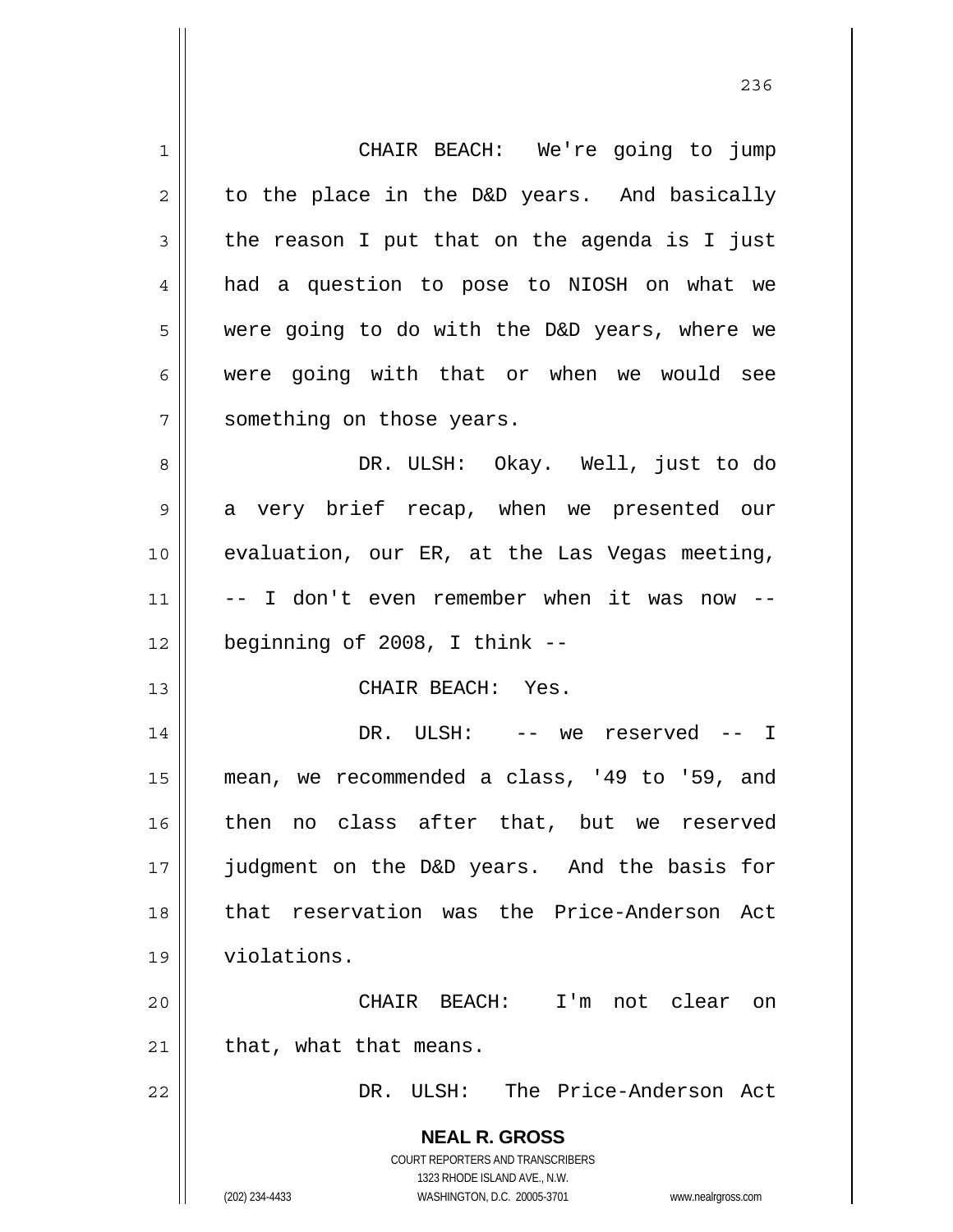**NEAL R. GROSS** 1 2 3 4 5 6 7 8 9 10 11 12 13 14 15 16 17 18 19 20 21 22 violations, in and of themselves, the Price-Anderson Act violation doesn't say necessarily anything about the ability to reconstruct dose. But in this situation, they dealt with adequacy of the Mound bioassay program. So we wanted to take some time to evaluate whether or not those Price-Anderson Act violations impacted our ability to reconstruct internal dose at Mound. I think, Josie, that we have captured this item at other places in the matrix under, I think it is, issue 21, the Price-Anderson Act. CHAIR BEACH: Right. DR. ULSH: So I don't necessarily think that we have a separate matrix item to deal with the D&D years unless there are other questions beyond that. But that is -- MEMBER CLAWSON: I've got one thing because just looking at the work history on this, after this Price-Anderson Act incident

237

COURT REPORTERS AND TRANSCRIBERS 1323 RHODE ISLAND AVE., N.W.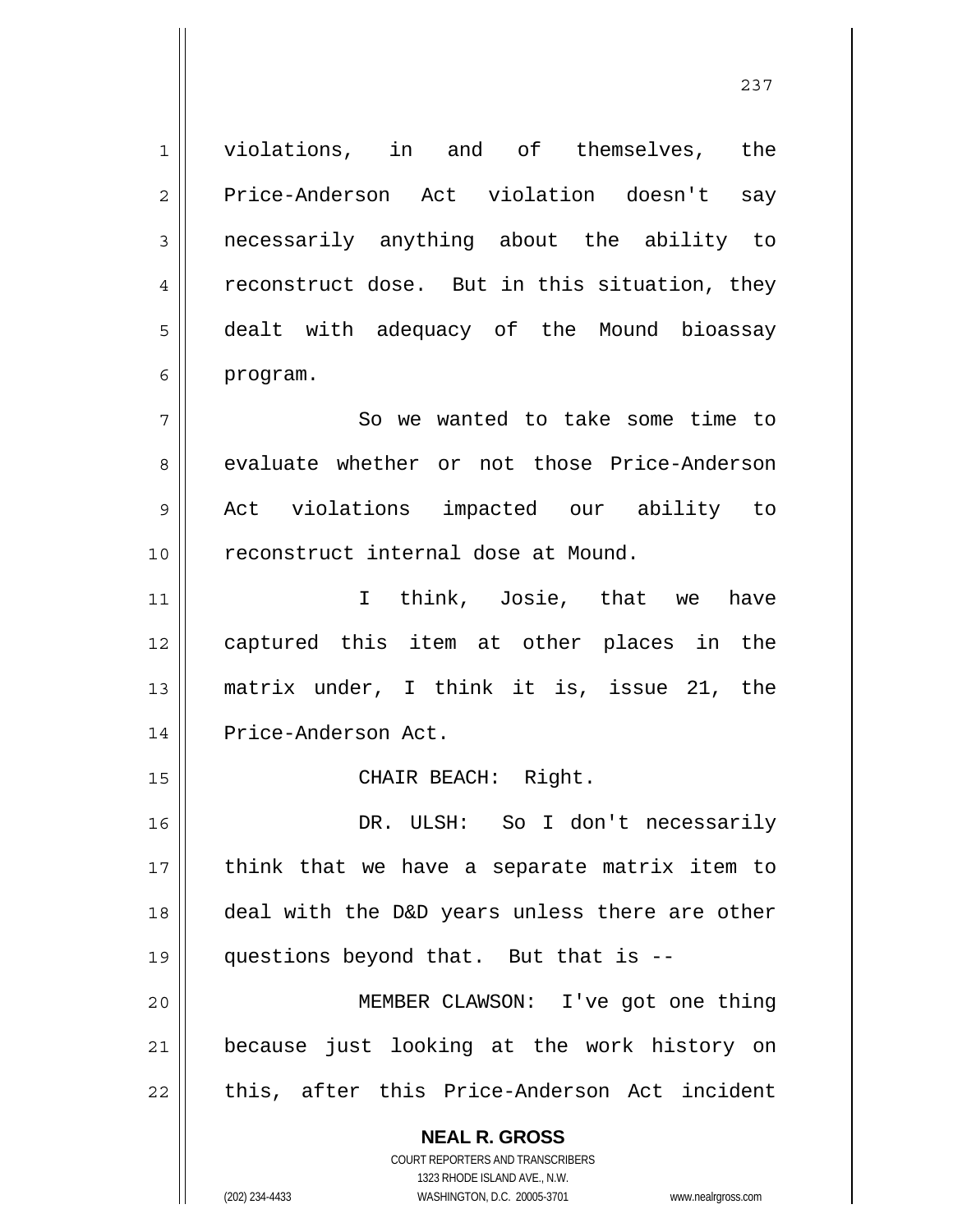**NEAL R. GROSS** COURT REPORTERS AND TRANSCRIBERS 1323 RHODE ISLAND AVE., N.W. (202) 234-4433 WASHINGTON, D.C. 20005-3701 www.nealrgross.com 1 2 3 4 5 6 7 8 9 10 11 12 13 14 15 16 17 18 19 20 21 22 happened, isn't this when Dade Moeller and Associates came in and did -- CHAIR BEACH: MJW. MEMBER CLAWSON: MJW. Oh, okay. MJW came in and did a -- I think it was because of that that they came in, wasn't it? I'm just trying -- DR. ULSH: I think that's accurate. MEMBER CLAWSON: Okay. They did a -- MS. ROBERTSON-DeMERS: It was from a lawsuit. DR. ULSH: Oh, that's right. It was because of a lawsuit, Brad, that it was filed. MEMBER CLAWSON: Okay. That's when they came in, and they went through some of the dose -- MS. ROBERTSON-DeMERS: The internal dosing. DR. ULSH: That's right. MR. FITZGERALD: I guess the

<u>238</u>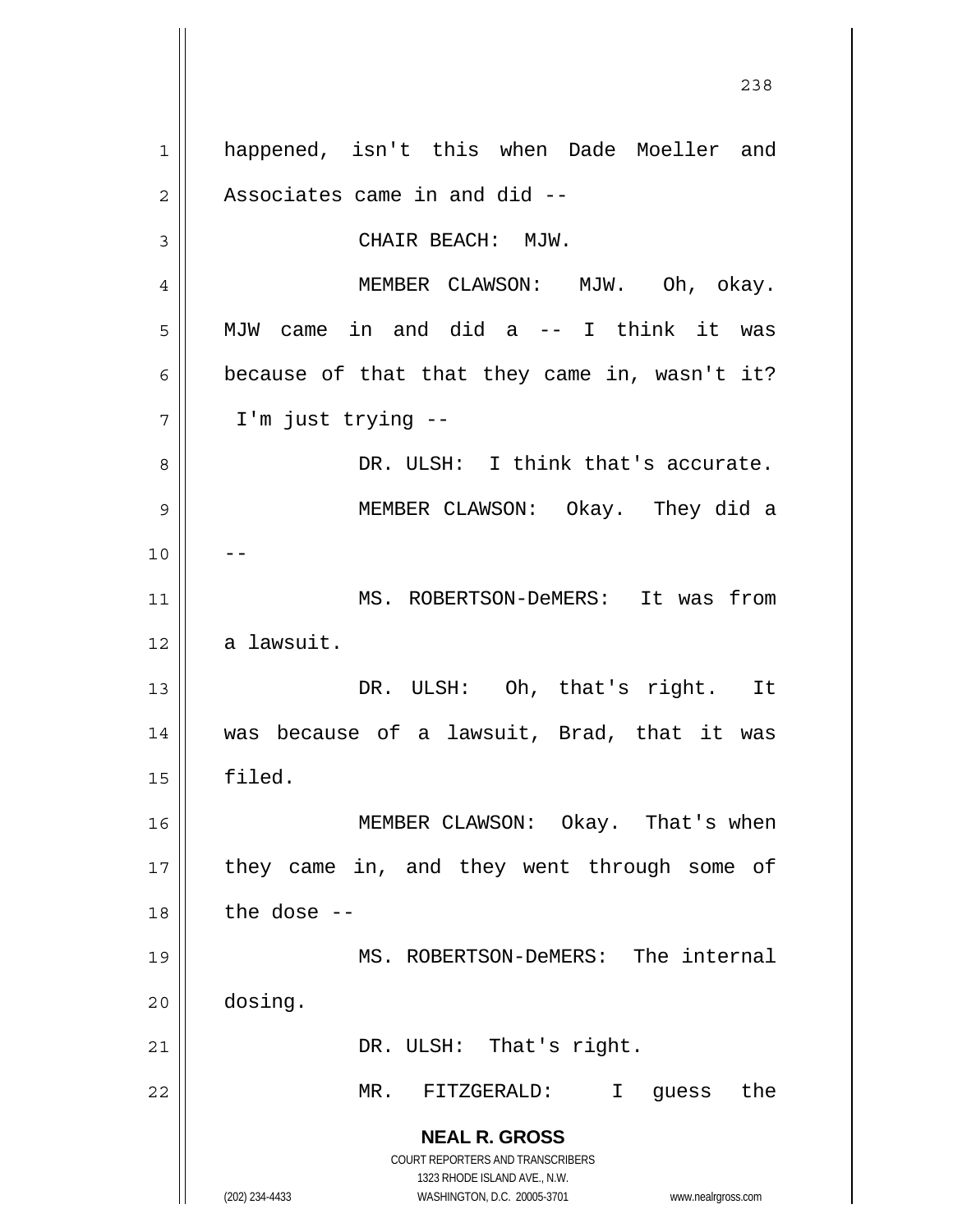context of that issue for us was more the change in regime that's experienced under D&D, whether that poses any implication for dose reconstruction.

5 6 7 8 9 We didn't see it as a Price-Anderson Act, per se. And, actually, I think we ere more focused on the other issue that dealt with the Price-Anderson implications, as treating that issue.

10 11 12 13 So, to some extent, I think we have a different frame of reference for what that issue, D&D, would be. This was also from the experience with Rocky Flats.

14 15 16 17 You know, it just was two different regimes. And we went through some effort to figure out whether that change had to be changed for dose reconstruction.

18 19 20 21 22 You recall we went through this question of lack of terminal bioassays, transient workers, how they would badge, and all of this. And I think we wanted to address that, but it was being held open -- not open

> **NEAL R. GROSS** COURT REPORTERS AND TRANSCRIBERS 1323 RHODE ISLAND AVE., N.W. (202) 234-4433 WASHINGTON, D.C. 20005-3701 www.nealrgross.com

1

2

3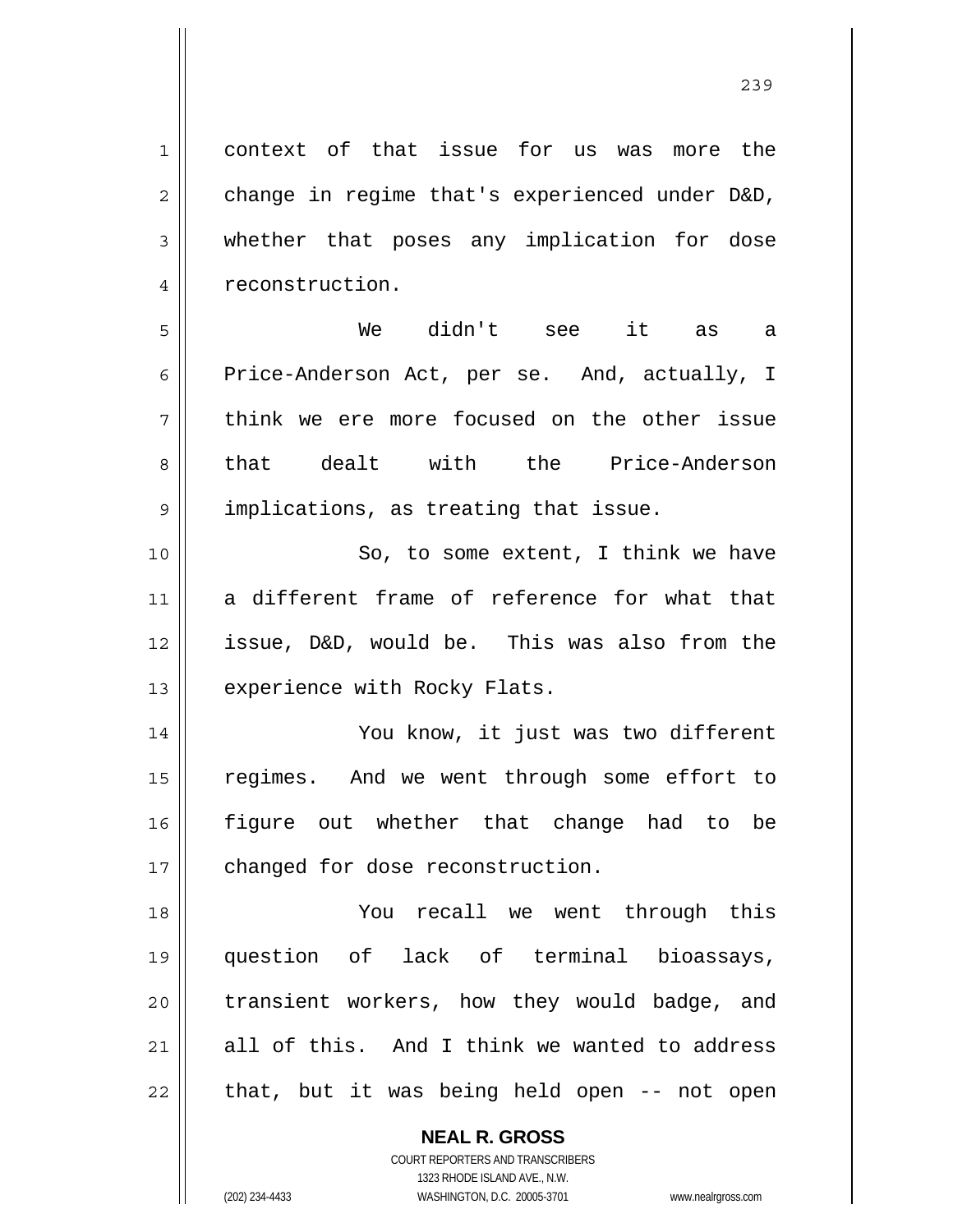1 2 3 4 5 6 7 but deferred. So we couldn't really engage that issue. Now, going back to the matrix, I think that is the way it was described in our issue matrix. But that would be the question I would think I would raise on that. DR. ULSH: Matrix somewhere?

8 9 MR. FITZGERALD: Yes. And, of course, I --

10 11 MS. ROBERTSON-DeMERS: I have a copy of it, but  $I$  --

12 13 MR. FITZGERALD: I have a copy, but I think --

14 15 16 MEMBER CLAWSON: Their whole rad practices changed after the production era, didn't it?

17 18 19 MS. ROBERTSON-DeMERS: Yes. Their whole rad practices changed as a result of that lawsuit.

20 21 22 MEMBER CLAWSON: Well, I thought after the lawsuit a lot of things went on, but then through the D&D era, they had a lot of

> **NEAL R. GROSS** COURT REPORTERS AND TRANSCRIBERS

1323 RHODE ISLAND AVE., N.W. (202) 234-4433 WASHINGTON, D.C. 20005-3701 www.nealrgross.com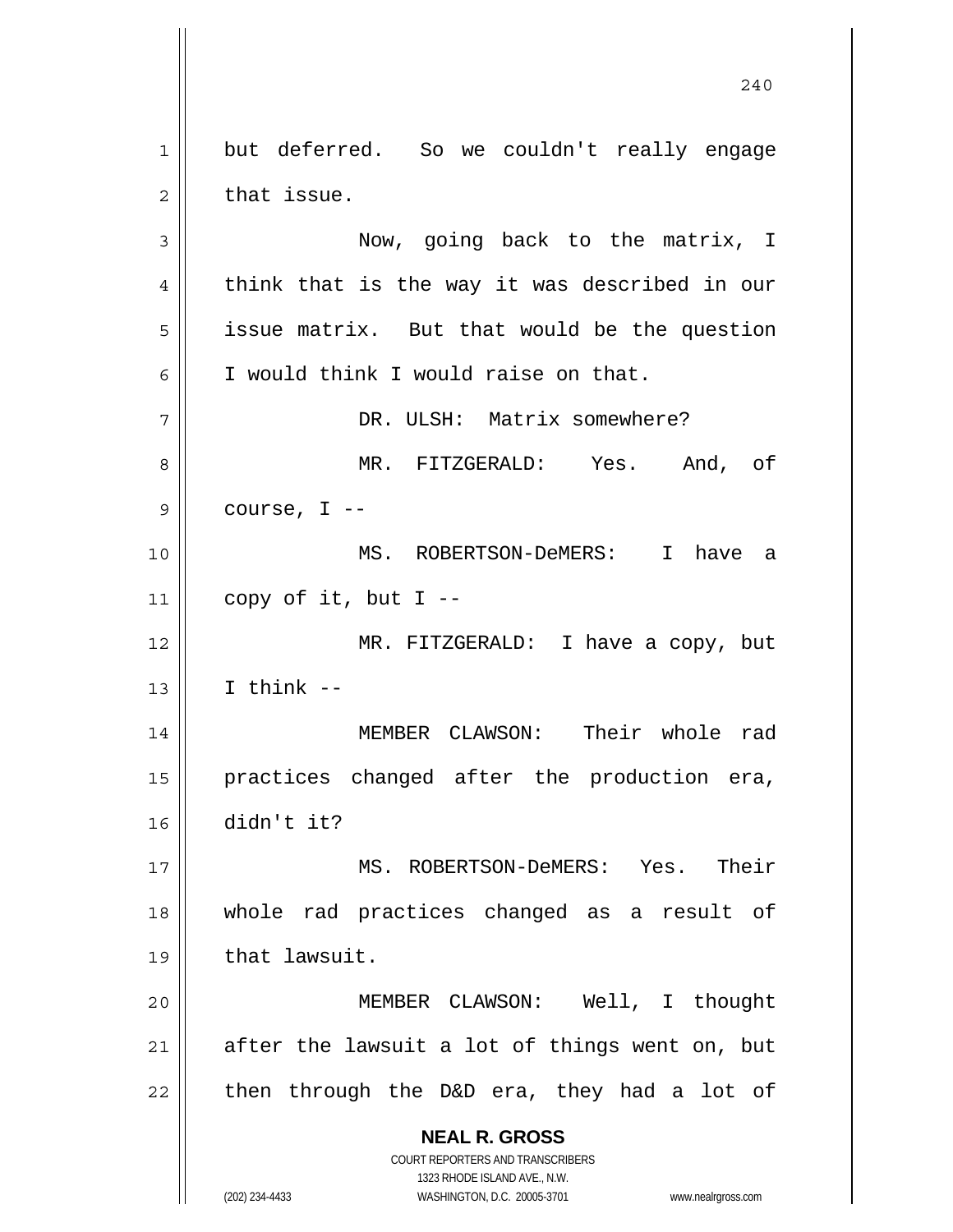changes to who was being bioassayed and everything else like that if I remember directly some of the issues. MS. ROBERTSON-DeMERS: Well, I'm not just talking from the standpoint of bioassay. I'm talking from field monitoring -- MEMBER CLAWSON: Right. MS. ROBERTSON-DeMERS: -- and upgrades to field monitoring. CHAIR BEACH: It's on number 10. It's issue 10. Sorry. I just realized that. MR. FITZGERALD: Yes. This is our statement I am reading from, actually your response from last July: Evidence exists that worker exposure residual contamination to sources generated during the life of the plant, particularly during D&D activities, in which bioassay is not performed. Lapel sampling and DAC-hour tracking were used as a primary means of tracking internal dose,

22

1

2

3

4

5

6

7

8

9

10

11

12

13

14

15

16

17

18

19

20

21

**NEAL R. GROSS** COURT REPORTERS AND TRANSCRIBERS

rather than routine bioassay.

1323 RHODE ISLAND AVE., N.W.

(202) 234-4433 WASHINGTON, D.C. 20005-3701 www.nealrgross.com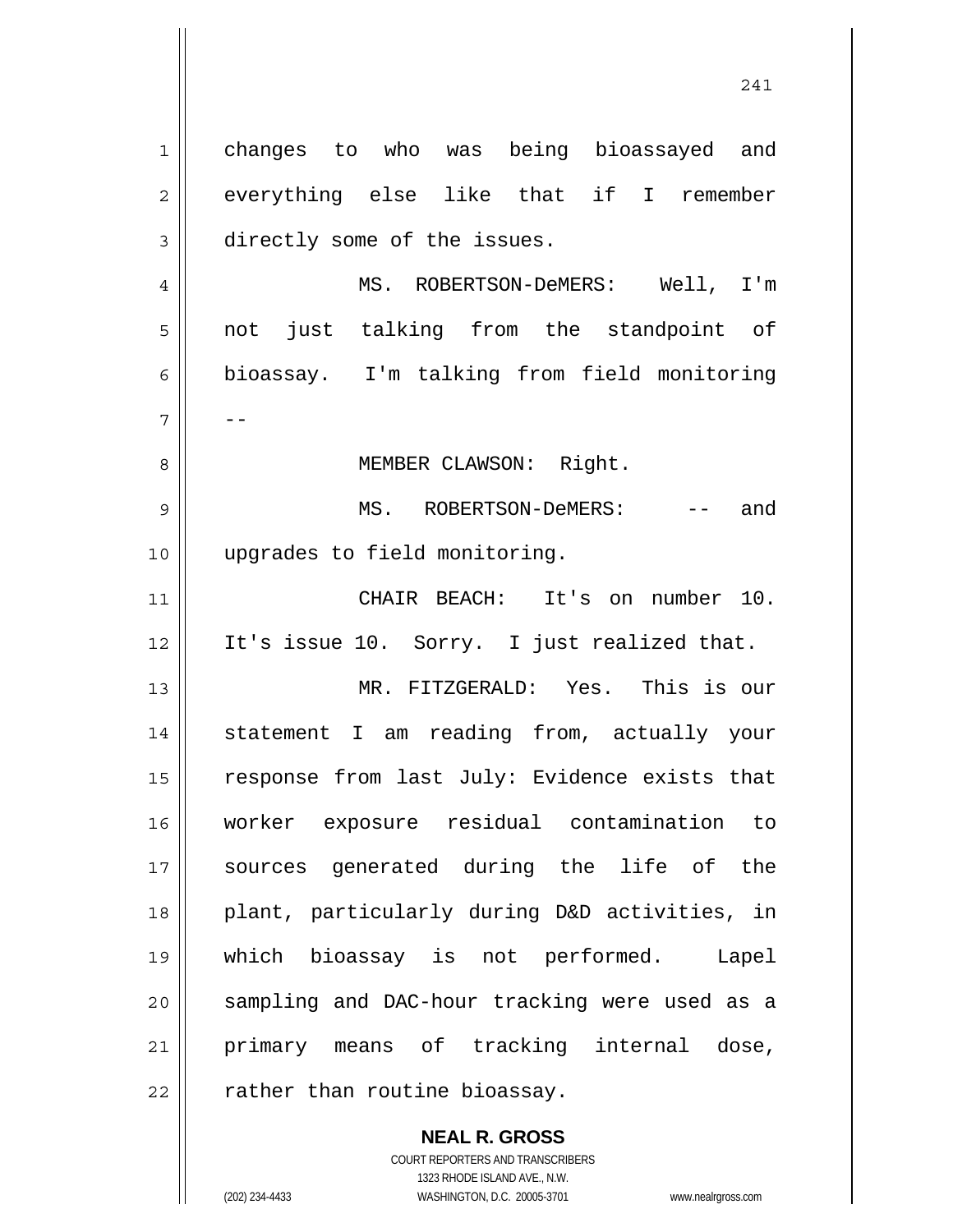|    | 242                                                                 |
|----|---------------------------------------------------------------------|
| 1  | In fact, Mound went to Rocky Flats                                  |
| 2  | to model their system after Rocky. I recall                         |
| 3  | that coming up.                                                     |
| 4  | Samplers who were assigned randomly                                 |
| 5  | to a group of D&D workers might not have                            |
| 6  | represented the most exposed individual. You                        |
| 7  | know, pretty much the same issues I think we                        |
| 8  | addressed at Rocky would be the same issues we                      |
| 9  | would want to be clear on here.                                     |
| 10 | SC&A agrees that issues like these                                  |
| 11 | associated with internal exposure during D&D                        |
| 12 | activities warrant special consideration in                         |
| 13 | the context of the SEC.                                             |
| 14 | Actually, there was NIOSH response.                                 |
| 15 | And it says, the SC&A statement above does                          |
| 16 | not accurately represent NIOSH's concerns with                      |
| 17 | the bioassay program in the D&D era.                                |
| 18 | And then you went on to talk about                                  |
| 19 | Price-Anderson.                                                     |
| 20 | DR. ULSH: You see that problem                                      |
| 21 | persists.                                                           |
| 22 | MR. FITZGERALD: It says, NIOSH has                                  |
|    | <b>NEAL R. GROSS</b>                                                |
|    | COURT REPORTERS AND TRANSCRIBERS<br>1323 RHODE ISLAND AVE., N.W.    |
|    | (202) 234-4433<br>WASHINGTON, D.C. 20005-3701<br>www.nealrgross.com |

 $\mathbf{\mathcal{H}}$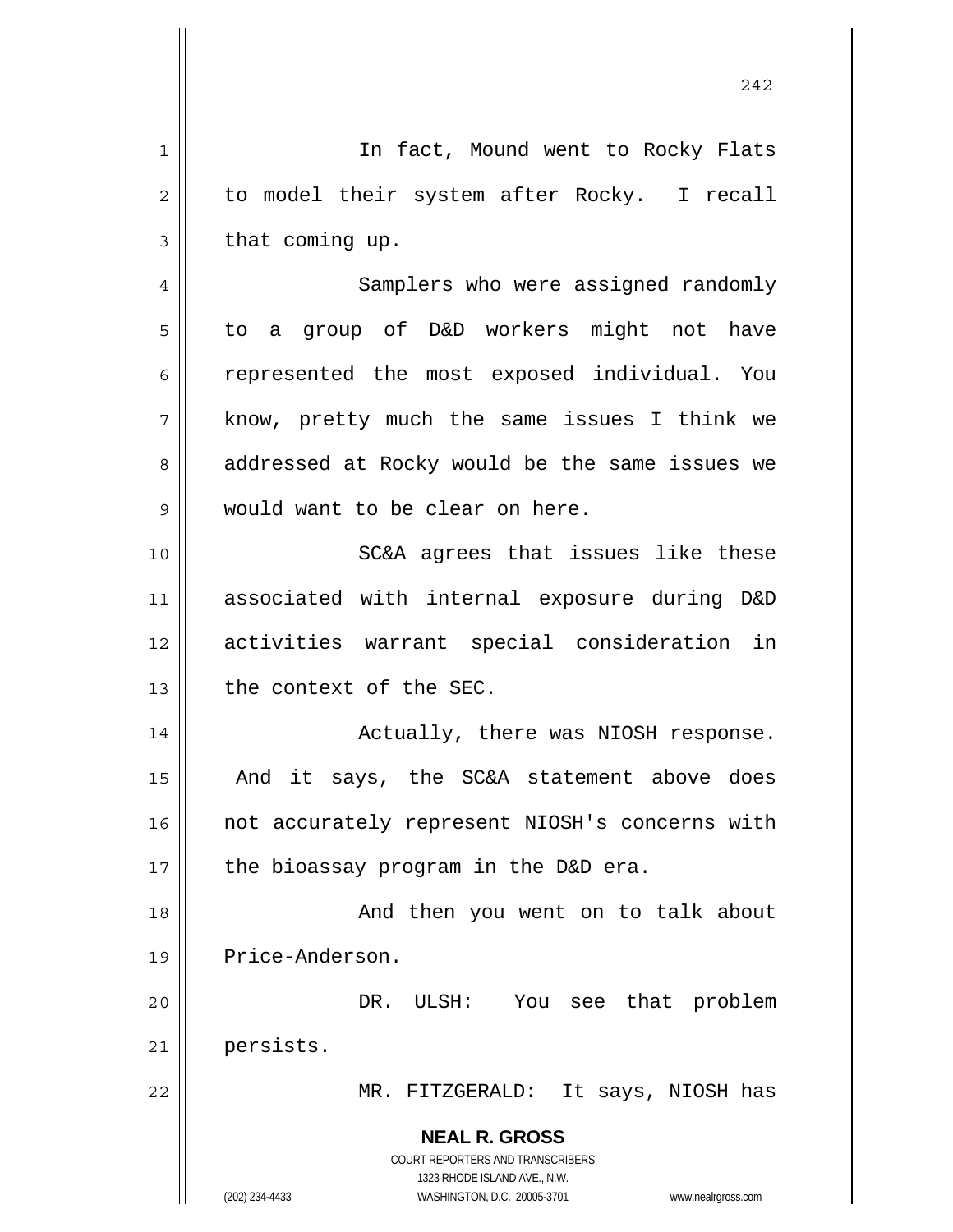**NEAL R. GROSS** COURT REPORTERS AND TRANSCRIBERS 1 2 3 4 5 6 7 8 9 10 11 12 13 14 15 16 17 18 19 20 21 22 never expressed concerns about lapel sampling and worker exposure, residual contamination, and all the other points we raised. And that is kind of where it ends. DR. ULSH: So our NIOSH response as of July 5th, 2008 is kind of the last action on this issue? CHAIR BEACH: It is exactly the last action. DR. ULSH: Okay. CHAIR BEACH: That's why I raised it today. DR. ULSH: I see. CHAIR BEACH: We need to know what is happening and where we are going with that. DR. ULSH: There is more you would like to see, in addition to our response? CHAIR BEACH: Well, Joe, you said SC&A is kind of not touching it because -- MR. FITZGERALD: Well it was being reserved for further research. And that was --

243

1323 RHODE ISLAND AVE., N.W.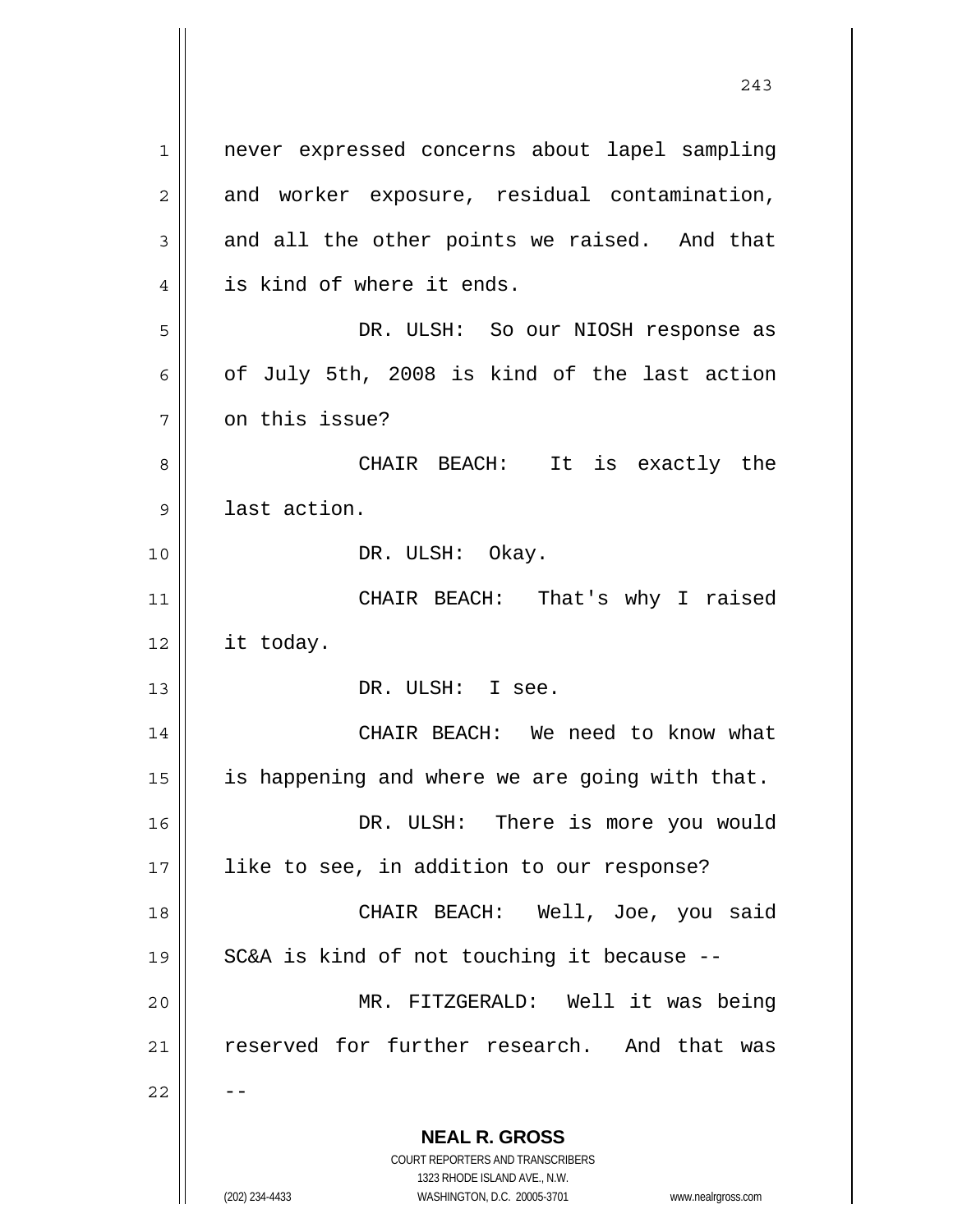1 2 MS. ROBERTSON-DeMERS: We're in the process of investigation.

3 4 5 6 7 8 9 10 11 MR. FITZGERALD: We are doing more investigation. Now, the context is Price-Anderson, but the issues that we are concerned about are pretty much the same issues we are concerned about in Rocky as far as the change in regime and going to lapel sampling and whether or not that provided sufficient basis for estimating doses on those deeds.

12 13 14 15 16 And that is kind of where we left it in pursuing it from that point. And I think that it has been held open as a pending item. So I don't know. That's one reason I guess we are --

17 18 DR. ULSH: So is there an action item that you would like to see?

19 20 21 22 CHAIR BEACH: Well, either SC&A tackles it or you guys unless you're saying that is your response and that is what you are sticking by or if you want to review it and

> **NEAL R. GROSS** COURT REPORTERS AND TRANSCRIBERS 1323 RHODE ISLAND AVE., N.W. (202) 234-4433 WASHINGTON, D.C. 20005-3701 www.nealrgross.com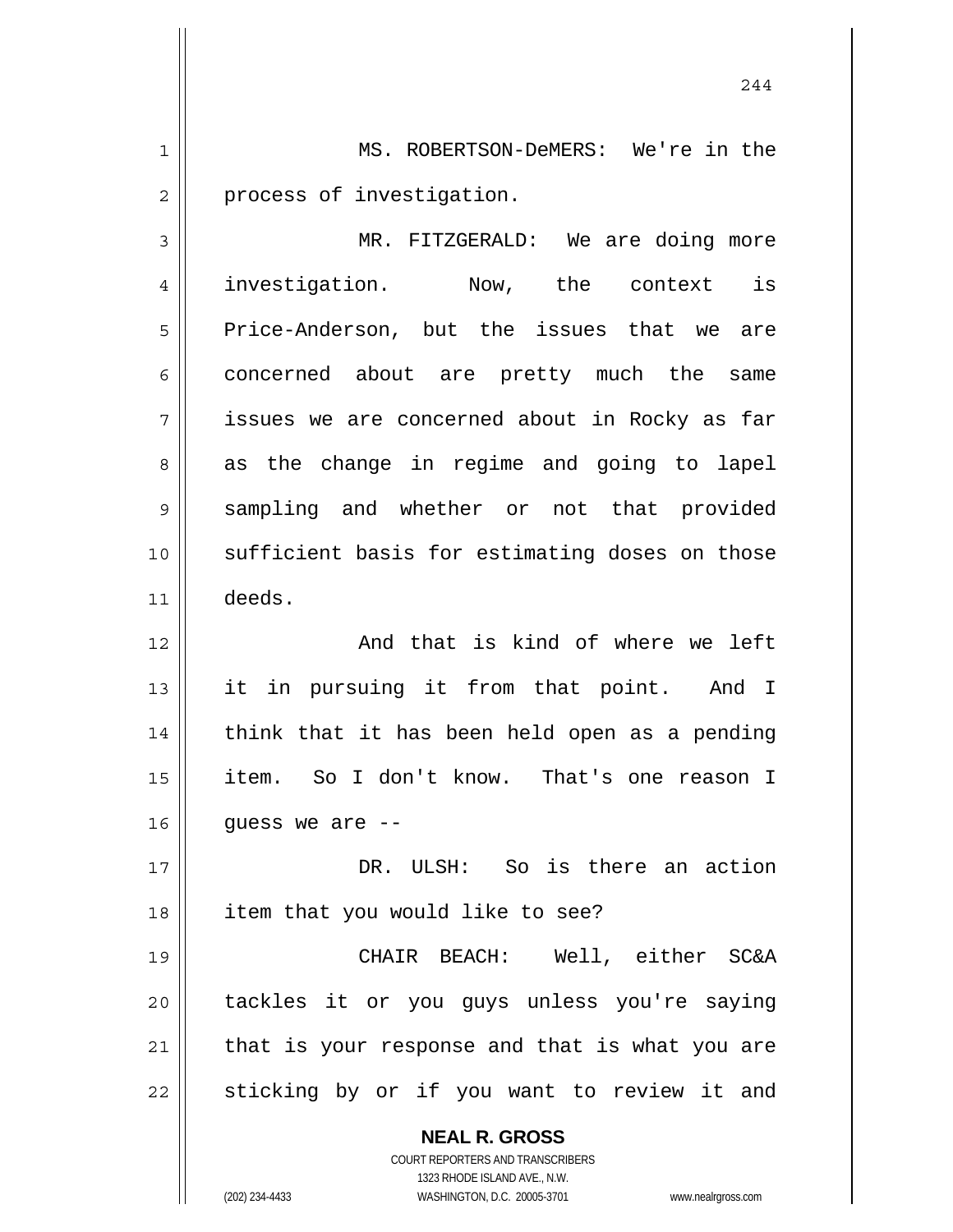**NEAL R. GROSS** COURT REPORTERS AND TRANSCRIBERS 1 2 3 4 5 6 7 8 9 10 11 12 13 14 15 16 17 18 19 20 21 22 get back to us. I mean, I know it is -- MEMBER CLAWSON: I thought we had kind of separated those out and didn't want to deal with the D&D era right now, we wanted to get the earlier years as kind of a focus field. We kind of separated it into two issues. I think I got the feeling -- it's my personal opinion, but that's why we kind of just held that one back and separated it in two eras. MR. FITZGERALD: Well, I think the first time we broached it, the feedback from NIOSH was they wanted to do further investigation. Now, I think it became clear by last year the context was Price-Anderson, but it was one of these we don't want to have this liberation in the meantime because we are doing further investigation. Because we had enough issues to keep us occupied, we put it aside. But the question at this stage is, you resolved the

1323 RHODE ISLAND AVE., N.W.

(202) 234-4433 WASHINGTON, D.C. 20005-3701 www.nealrgross.com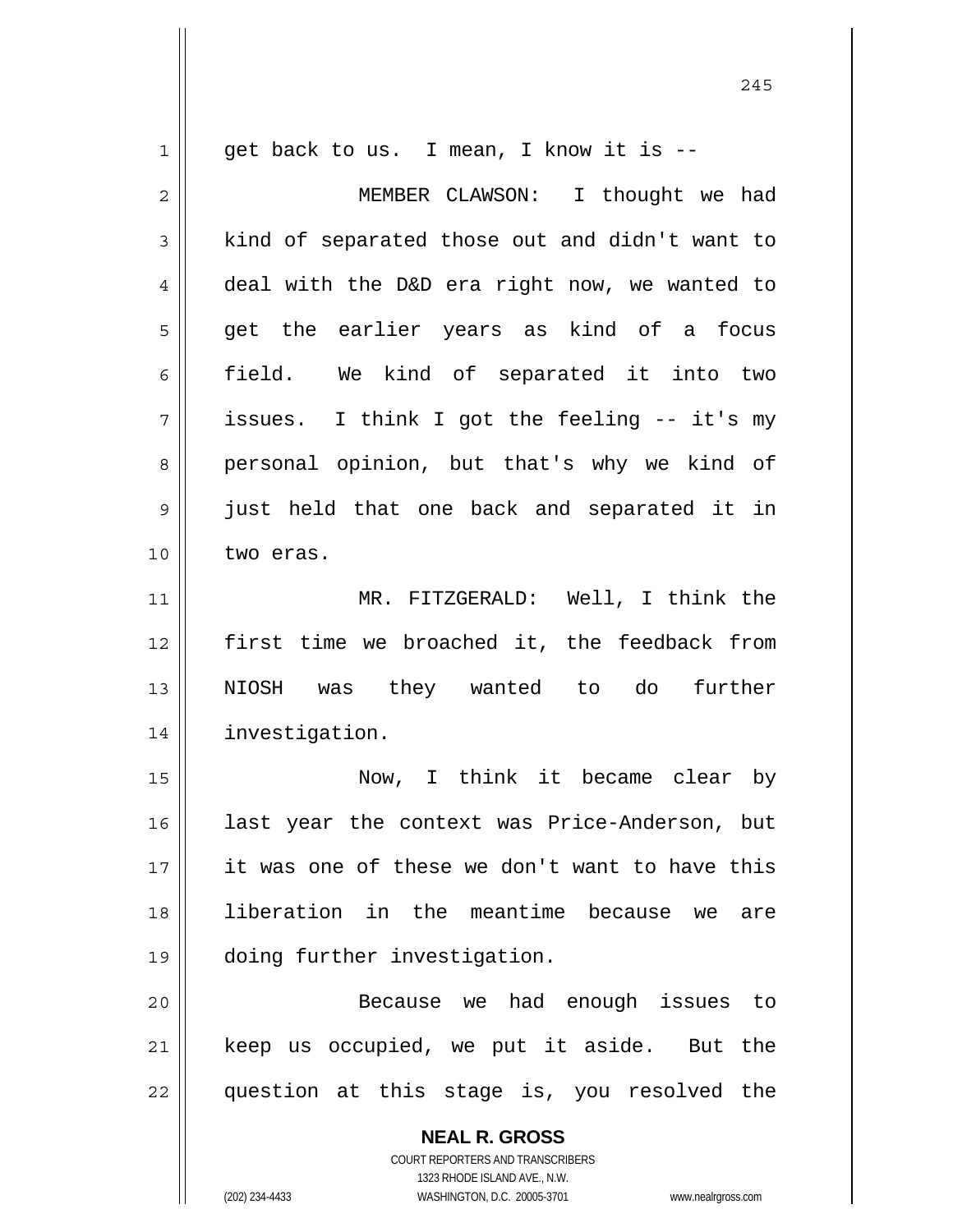| $\mathbf{1}$   | Price-Anderson questions through various       |
|----------------|------------------------------------------------|
| $\overline{2}$ | means, but we still have what was originally   |
| 3              | identified as some of these monitoring issues  |
| $\overline{4}$ | in the D&D period that we need to address.     |
| 5              | Now, we could. You know, basically             |
| 6              | we could pull something together since at this |
| 7              | stage we know based on the July response that  |
| 8              | you don't agree there were any implications    |
| 9              | for dose reconstruction from the D&D period.   |
| 10             | That kind of puts the monkey on our back to    |
| 11             | show why there might be.                       |
| 12             | One thing we could do is just put              |
| 13             | on a fast track and say, there is no<br>this   |
| 14             | Price-Anderson implication from D&D, but there |
| 15             | may be some other implications. We need to     |
| 16             | get back to the Work Group and offer any       |
| 17             | illumination on that particular issue.         |
| 18             | But the issues are very similar to             |
| 19             |                                                |
|                | And I think we ended up, although<br>Rocky.    |
| 20             | there were some concerns at the end whether we |
| 21             | might be able to resolve those issues, we did  |

**NEAL R. GROSS** COURT REPORTERS AND TRANSCRIBERS 1323 RHODE ISLAND AVE., N.W. (202) 234-4433 WASHINGTON, D.C. 20005-3701 www.nealrgross.com

 $\mathsf{II}$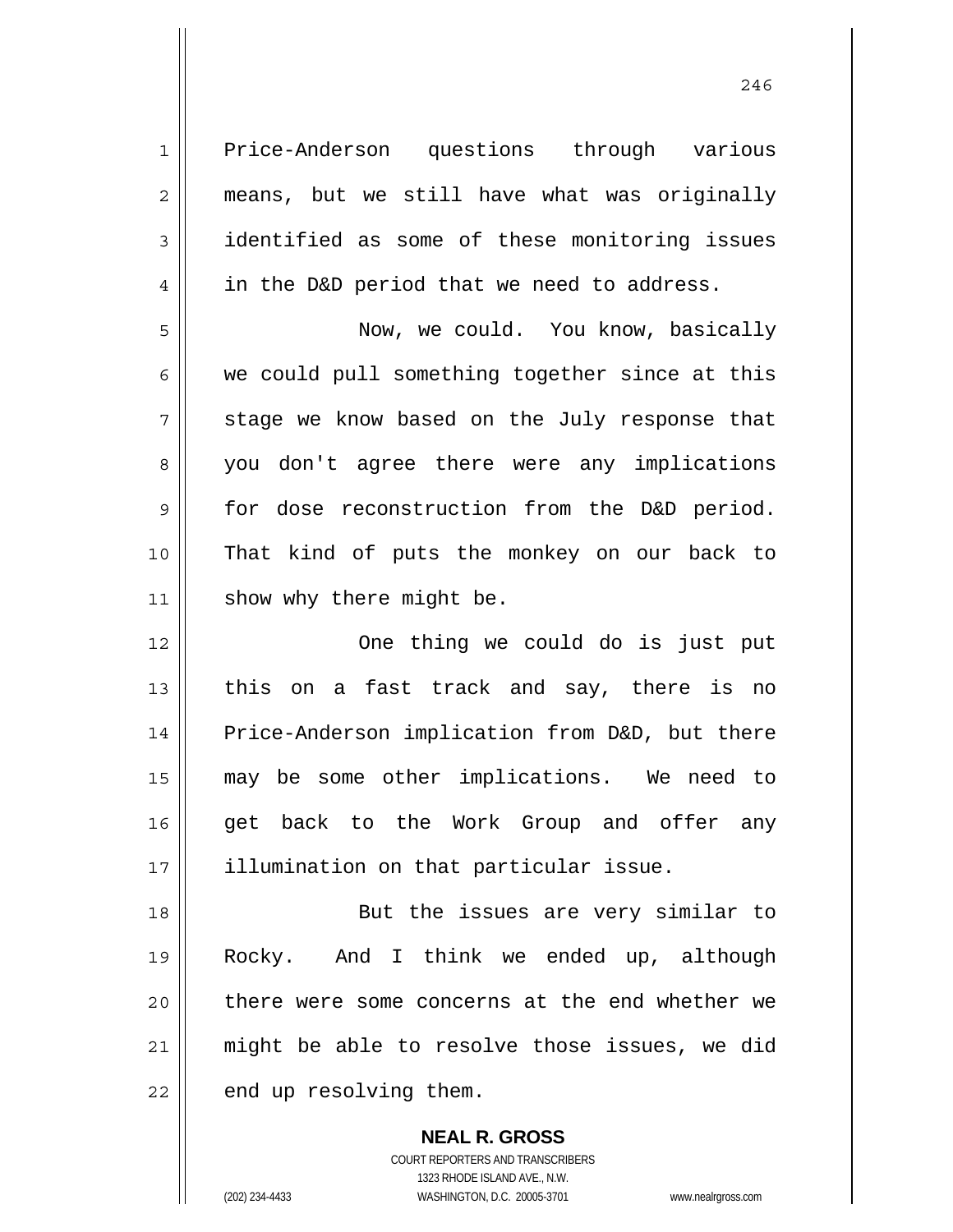**NEAL R. GROSS** COURT REPORTERS AND TRANSCRIBERS 1323 RHODE ISLAND AVE., N.W. (202) 234-4433 WASHINGTON, D.C. 20005-3701 www.nealrgross.com 247 1 2 3 4 5 6 7 8 9 10 11 12 13 14 15 16 17 18 19 20 21 22 There was a stark difference in the regime. CHAIR BEACH: But I think we owe it to the claimants to answer that question in that time period. So I am hoping -- I mean, I am fine with SC&A jumping up and writing something up or if you want to -- DR. ULSH: No. That's fine. CHAIR BEACH: Because my note said, Placeholder Under Investigation. MR. FITZGERALD: Yes. DR. ULSH: We might have had this conflated with the Price-Anderson Act. I would like to take you up on your offer, Joe. MR. FITZGERALD: Yes. We'll take responsibility to -- I think we have the documentation. We just need to clean this up, be very specific about what  $--$  if we  $--$  we haven't really finished any kind of analysis. If we feel there are issues that might bear on dose reconstruction of an SEC significance, then we need to bring that back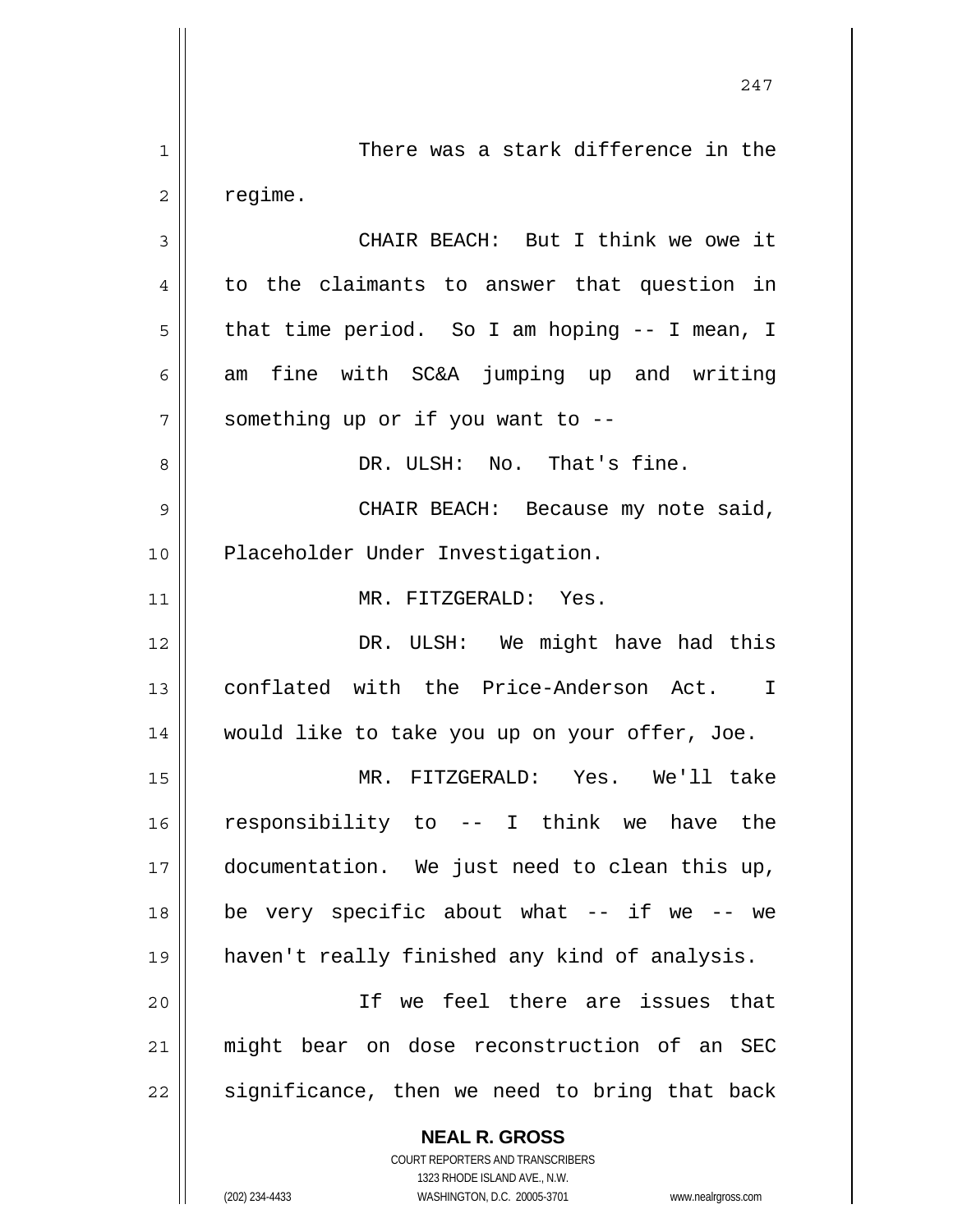|             | 248                                                                                                 |
|-------------|-----------------------------------------------------------------------------------------------------|
| $\mathbf 1$ | to you and to NIOSH and go from there.                                                              |
| 2           | CHAIR BEACH: That's sounds great.                                                                   |
| 3           | MR. KATZ: Just a clarification.                                                                     |
| 4           | Did the petitioner raise the D&D period as an                                                       |
| 5           | issue?                                                                                              |
| 6           | CHAIR BEACH: I don't know if it                                                                     |
| 7           | came from that. It included the D&D.                                                                |
| 8           | MR. KATZ: The period did?                                                                           |
| 9           | CHAIR BEACH: Yes.<br>It goes to                                                                     |
| 10          | 2007, yes.                                                                                          |
| 11          | the<br>MEMBER CLAWSON: Because                                                                      |
| 12          | petitioners raised concern of the change of                                                         |
| 13          | rad practices and everything else like that,                                                        |
| 14          | moving equipment and so forth. All of a                                                             |
| 15          | sudden, buildings that were --                                                                      |
| 16          | CHAIR BEACH: So I'm assuming that                                                                   |
| 17          | you're going to develop a white paper on that.                                                      |
| 18          | And I'm not asking for a time because I don't                                                       |
| 19          | want $--$                                                                                           |
| 20          | MR. FITZGERALD: What's good for                                                                     |
| 21          | the goose is good for the gander.                                                                   |
| 22          | We've heard the last two days that                                                                  |
|             | <b>NEAL R. GROSS</b><br>COURT REPORTERS AND TRANSCRIBERS                                            |
|             | 1323 RHODE ISLAND AVE., N.W.<br>(202) 234-4433<br>WASHINGTON, D.C. 20005-3701<br>www.nealrgross.com |
|             |                                                                                                     |

 $\overline{\phantom{a}}$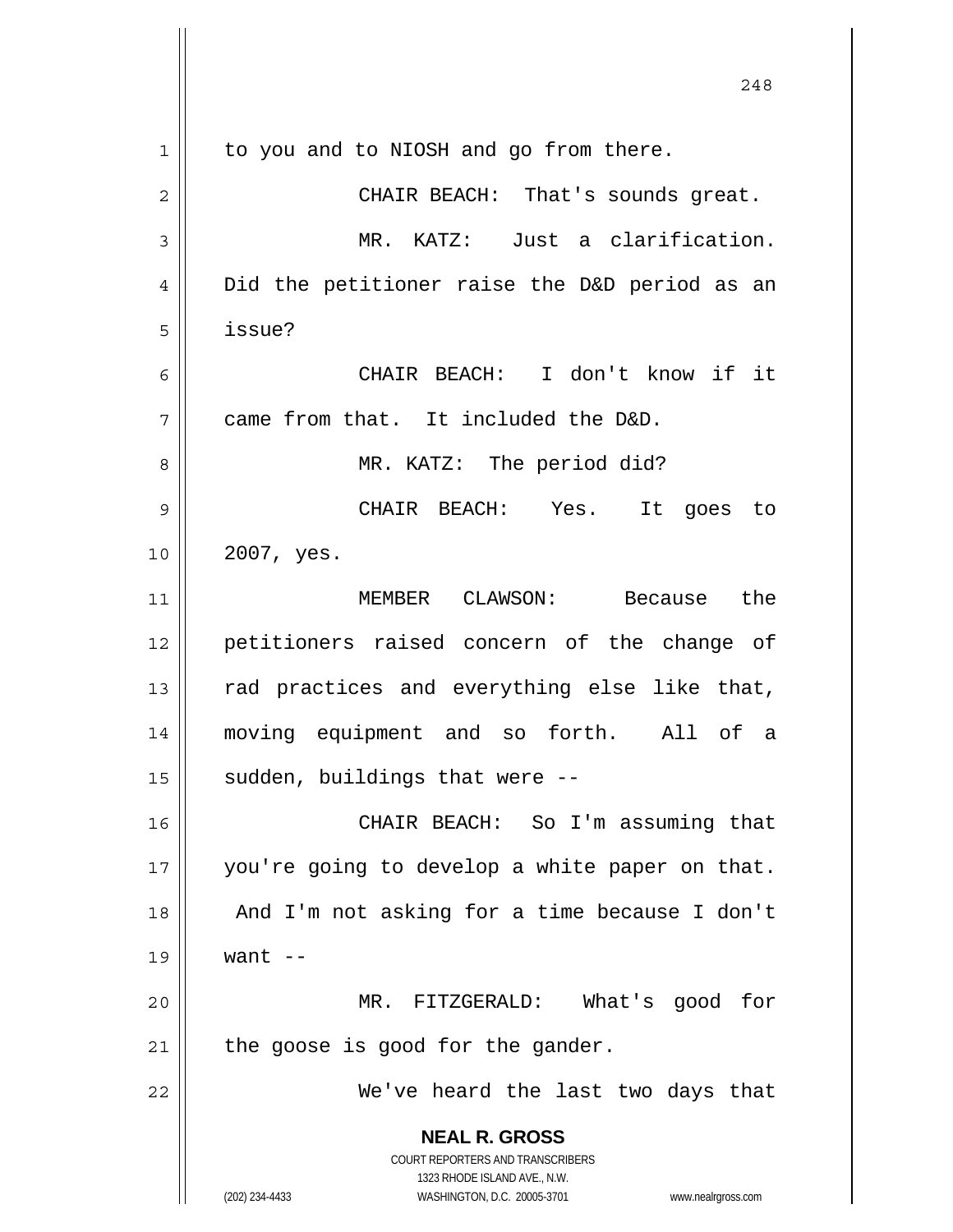**NEAL R. GROSS** COURT REPORTERS AND TRANSCRIBERS 1323 RHODE ISLAND AVE., N.W. (202) 234-4433 WASHINGTON, D.C. 20005-3701 www.nealrgross.com 1 2 3 4 5 6 7 8 9 10 11 12 13 14 15 16 17 18 19 20 21 22 NIOSH is going to. You know, we will certainly do that. And we are not starting from scratch. CHAIR BEACH: Yes. MR. FITZGERALD: I mean, I think we did gain a lot of experience with the same issue at Rocky. So I think we can know what we are looking for and will be able to come back with something. I know you are going to ask me next about DOE's review and six or seven -- CHAIR BEACH: And I was going to say, Joe, that I wasn't going to put you on the  $--$  MR. FITZGERALD: I feel obliged to offer to get it out. But we will certainly move as fast as we can to do that. CHAIR BEACH: Yes. MR. FITZGERALD: And probably we will try to get back by the end of July depending on DOE. CHAIR BEACH: And I think,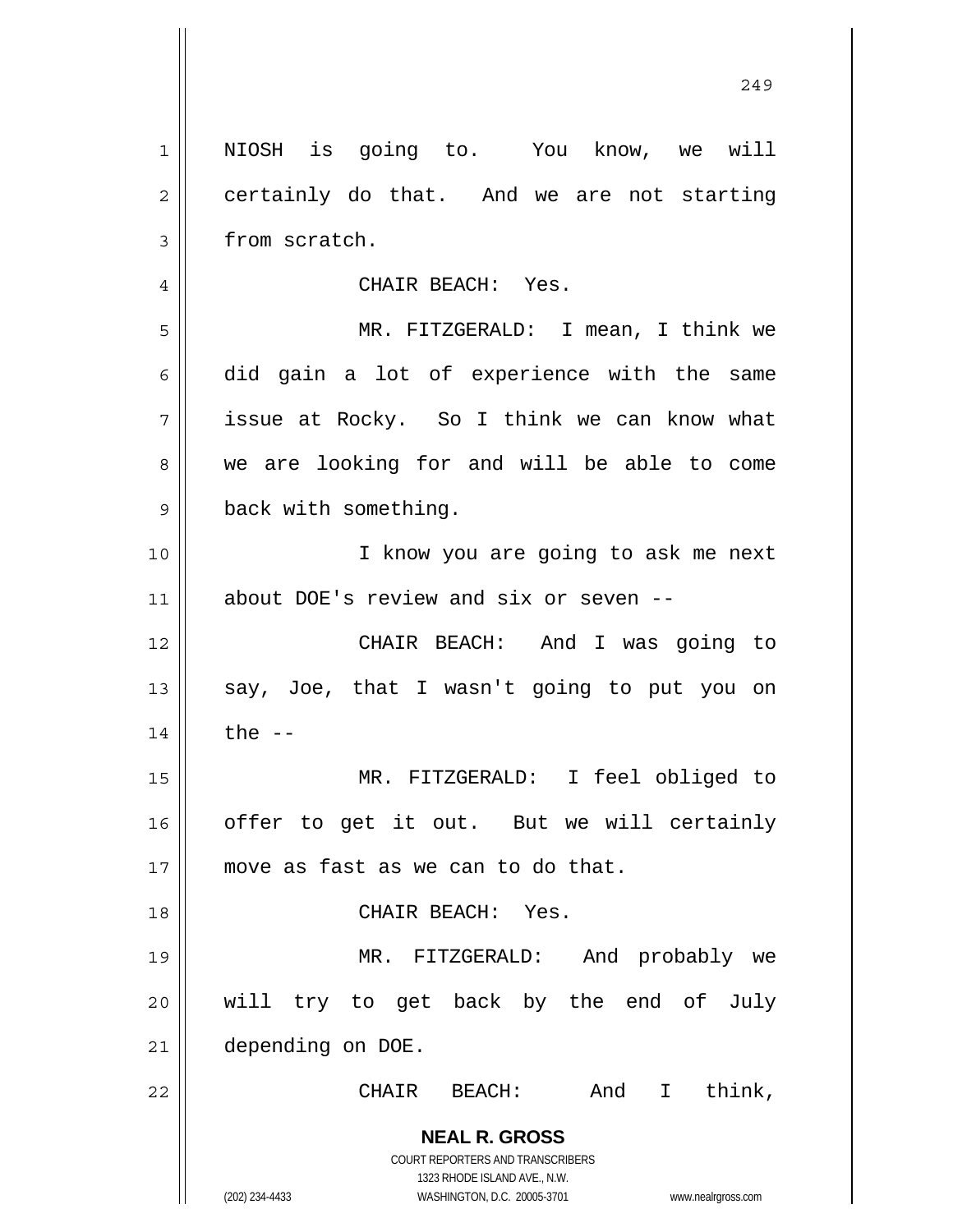| $\mathbf 1$    | actually, at the end of the meeting today,     |
|----------------|------------------------------------------------|
| $\overline{2}$ | most of the action items are on NIOSH again.   |
| 3              | So we are kind of back to the incline on your  |
| $\overline{4}$ | side of the table.                             |
| 5              | Okay. That's great.                            |
| 6              | MEMBER CLAWSON: Joe, do you think              |
| 7              | this would be where you could kind of give us  |
| 8              | an update on this one maybe because we are out |
| 9              | here where Mound is at? I was just wondering   |
| 10             | $if --$                                        |
| 11             | MR. FITZGERALD: I'm going to try               |
| 12             | to do what we can. I mean, I think because     |
| 13             | there are more recent records, this is a much  |
| 14             | different issue than trying to dig back into   |
| 15             | the '40s and '50s. We're talking '90s.         |
| 16             | So the question is being able to               |
| 17             | understand the system. And we did read some    |
| 18             | -- make sure we understand the system fully    |
| 19             | and look at the implications, similar to what  |
| 20             | we saw with Rocky because they did actually    |
| 21             | model the Mound program. They did track Rocky  |
| 22             | to see what they were doing in D&D and brought |

**NEAL R. GROSS** COURT REPORTERS AND TRANSCRIBERS

1323 RHODE ISLAND AVE., N.W.

 $\mathsf{II}$ 

(202) 234-4433 WASHINGTON, D.C. 20005-3701 www.nealrgross.com

<u>250</u>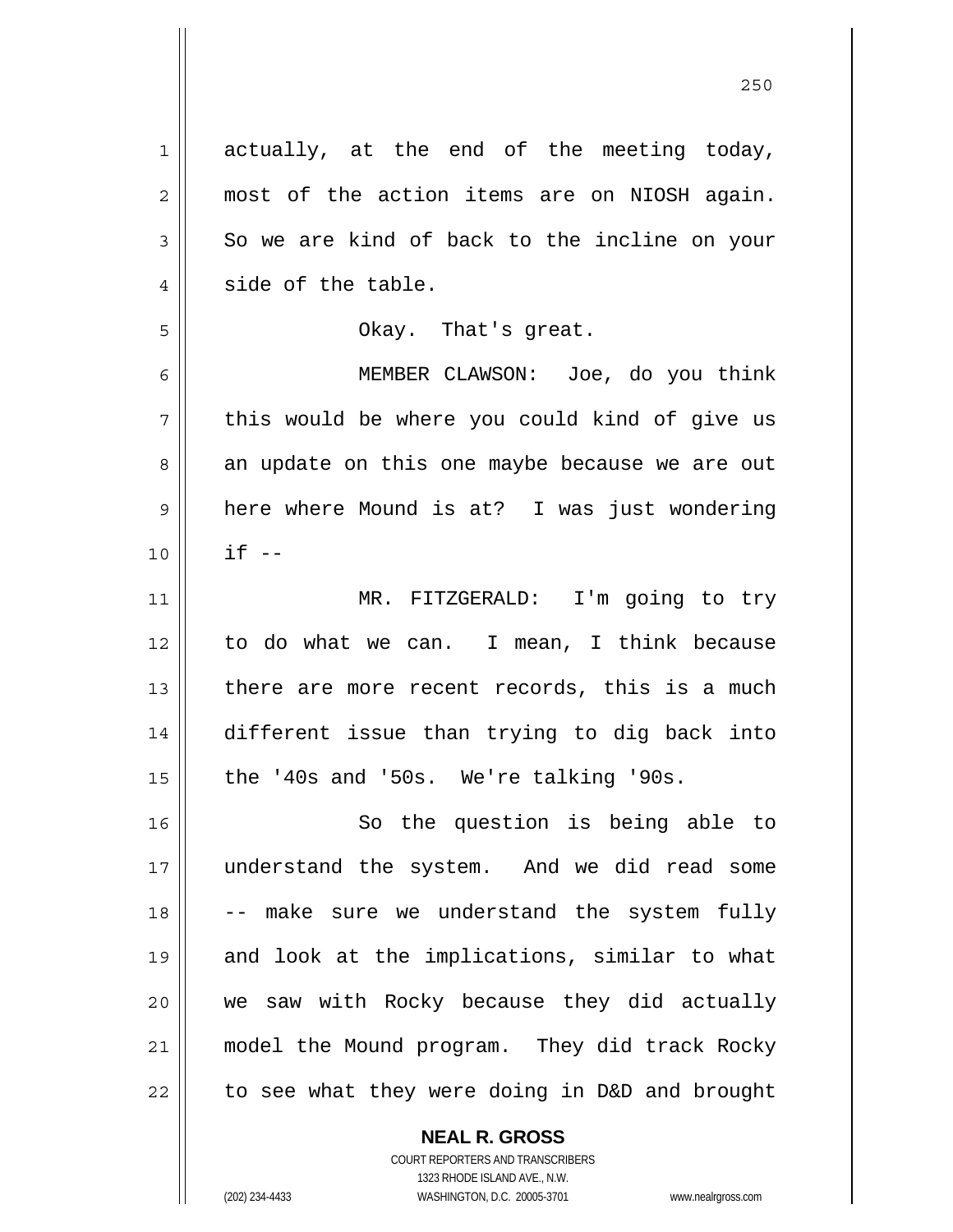**NEAL R. GROSS** COURT REPORTERS AND TRANSCRIBERS 1323 RHODE ISLAND AVE., N.W. (202) 234-4433 WASHINGTON, D.C. 20005-3701 www.nealrgross.com 1 2 3 4 5 6 7 8 9 10 11 12 13 14 15 16 17 18 19 20 21 22 that back. So there should be a lot of similarities. MS. ROBERTSON-DeMERS: Actually, the Rocky Flats regime moved to rad. MR. FITZGERALD: Okay. MEMBER CLAWSON: I was just wondering where we were up there modeling the Mound area so that some of the issues -- MR. FITZGERALD: The biggest issue came down to because they went from badging every single worker who was the most exposed individual in the DOE Act to, in fact, be monitored or not to try to answer that question. And we got into an issue of terminal bioassays at Rocky. A lot of transient workers left the site, never got any final bioassays. And how would you address that? We did address it through the process of Rocky. So, you know, I think we have a pretty good running start on those issues.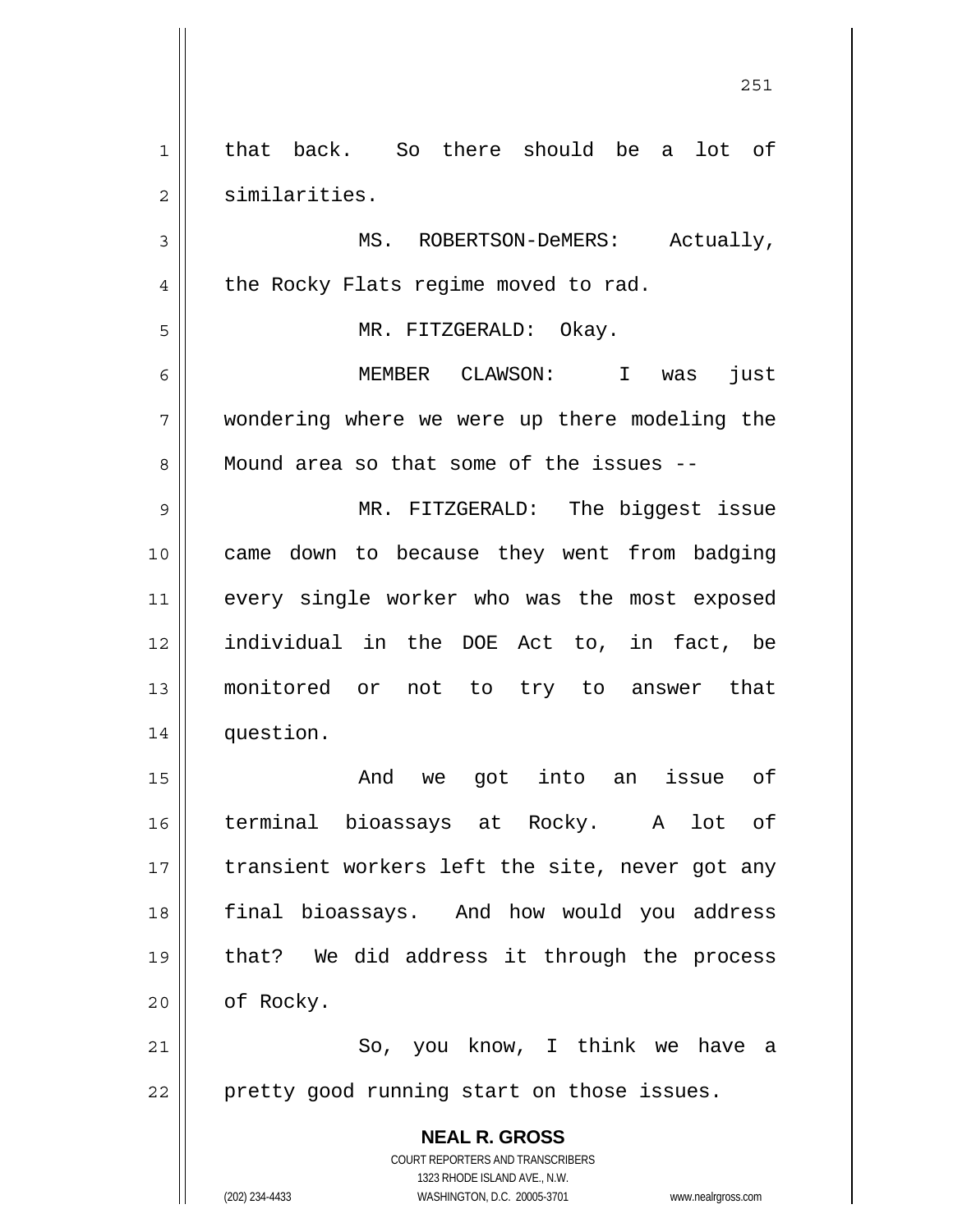1 2 MEMBER ZIEMER: Josie, I have a question on this.

CHAIR BEACH: Okay. Hi, Paul.

 MEMBER ZIEMER: This is kind of my standard question. It's not completely clear to me what SC&A will do versus what NIOSH is doing, but I want to make sure that SC&A is not undergoing an investigation that should rightly be done by NIOSH.

10 11 12 Can you clarify, Joe, a little more? I didn't get the full implication of what it is SC&A is going to do next.

13 14 15 16 17 18 19 20 21 22 MR. FITZGERALD: We're going to just focus on the D&D period, where they went to lapel sampling. This will sound a little bit familiar for Paul because this is the issue we looked at at Rocky Flats, which is when they went from an every person gets badged and going into a rad area to selecting those who they believe to be the most exposed individual and monitoring that person with lapel samples and if the lapel sample shows

> **NEAL R. GROSS** COURT REPORTERS AND TRANSCRIBERS 1323 RHODE ISLAND AVE., N.W.

3

4

5

6

7

8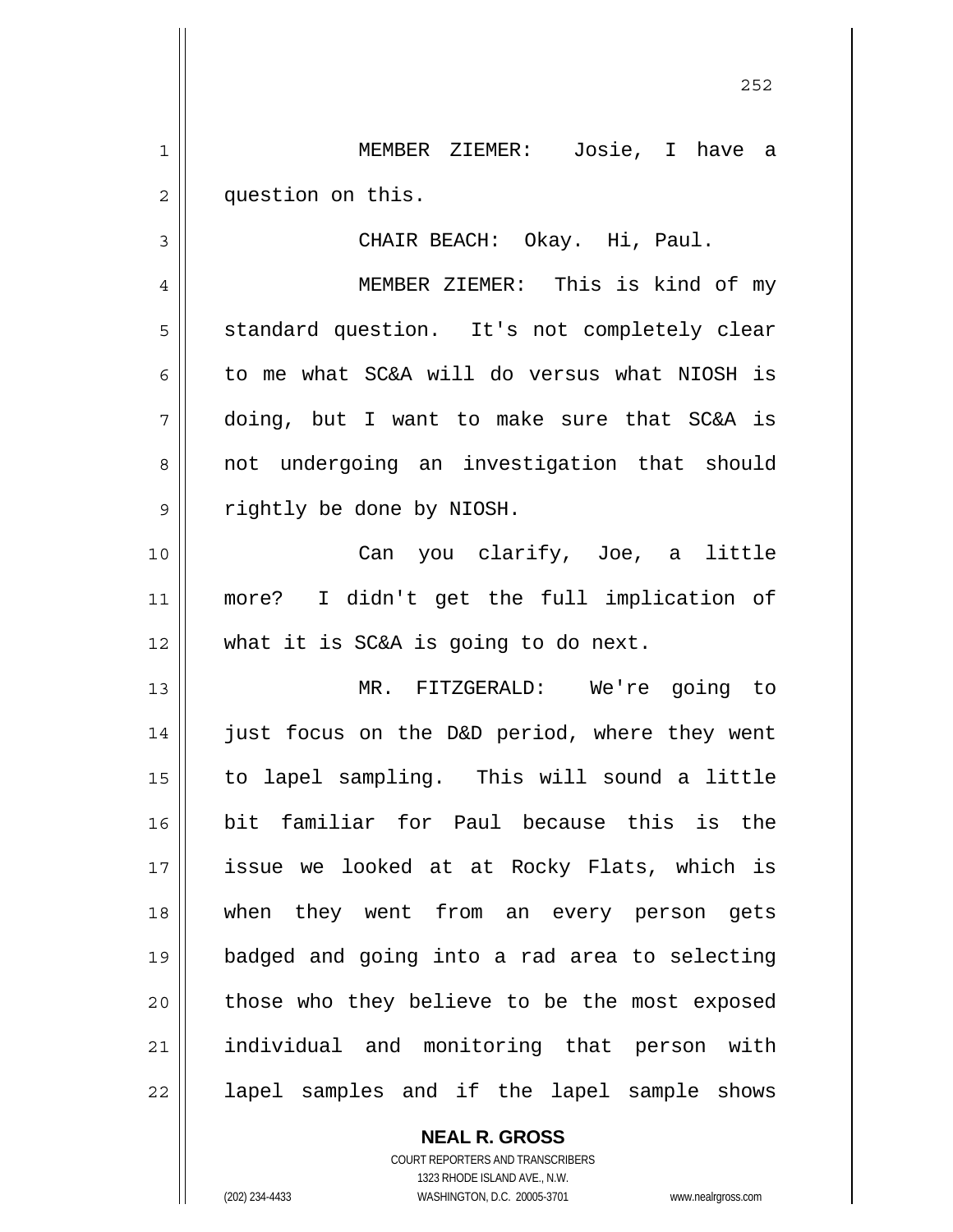1 2 something positive, then do the bioassay. So it's a different system.

3 4 5 6 7 8 9 10 11 12 13 14 15 16 The question at Rocky and the question here would be, is there documentation? Certainly we have interviews already, whether or not that was, in fact, the way it was implemented and you can rely on the data as being those who were, in fact, exposed during the D&D period. MEMBER ZIEMER: Well, my question is, let me emphasize what I am saying. You have raised the question. My question is, who answers it? CHAIR BEACH: And that's a good question, Paul. DR. ULSH: Well, I think the

17 18 19 20 21 problem, though, is that it is not clear exactly what the questions are, the issues that are of concern. I understand -- MEMBER ZIEMER: Okay. So you're asking SC&A to clarify the nature of the

22 question?

**NEAL R. GROSS**

COURT REPORTERS AND TRANSCRIBERS 1323 RHODE ISLAND AVE., N.W. (202) 234-4433 WASHINGTON, D.C. 20005-3701 www.nealrgross.com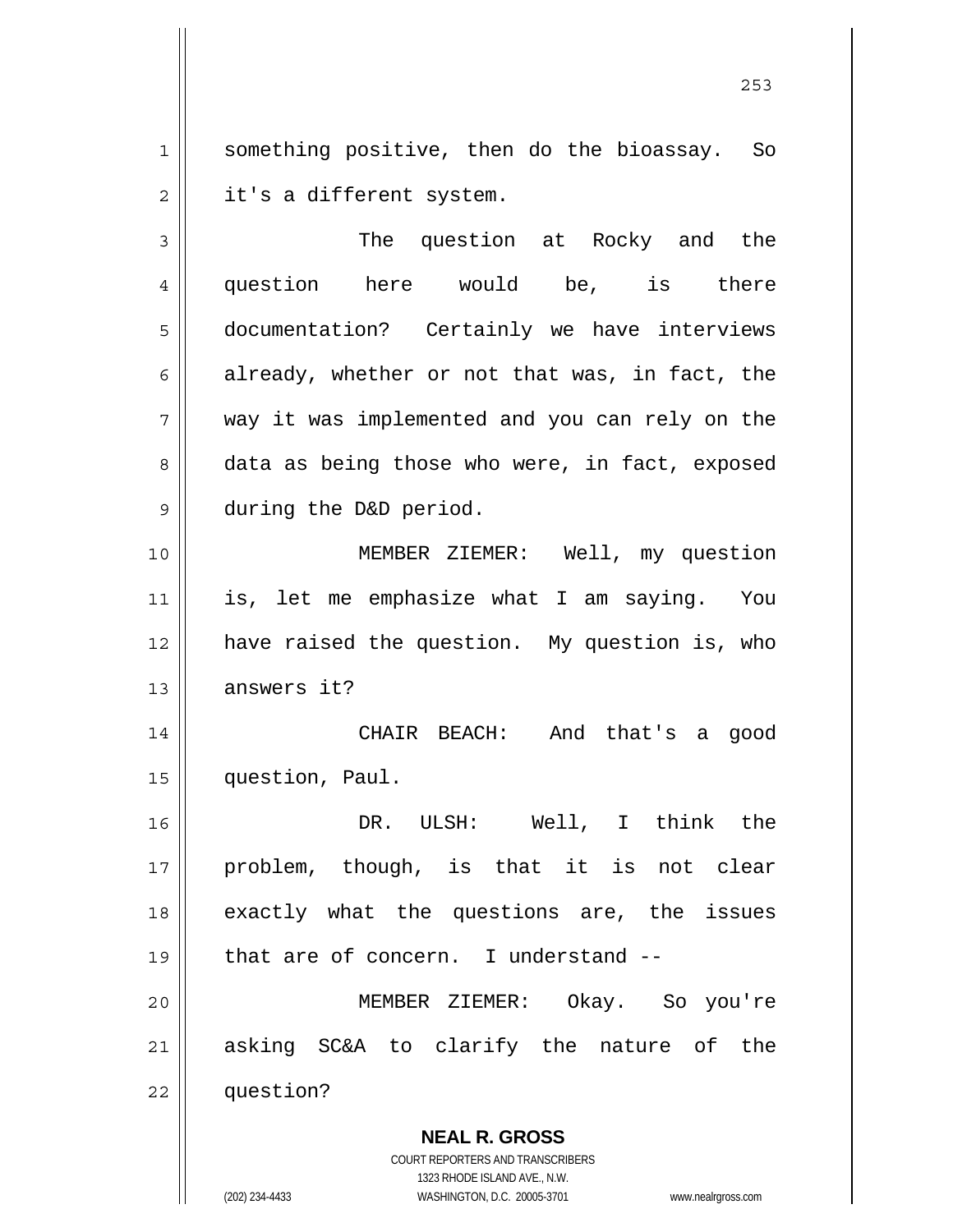|                | 254                                                                 |
|----------------|---------------------------------------------------------------------|
| 1              | DR. ULSH: Yes, yes.                                                 |
| $\overline{2}$ | MEMBER ZIEMER: Okay. That's fine.                                   |
| 3              | I just want to make sure that SC&A is not                           |
| 4              | raising a question and then determining the                         |
| 5              | response.                                                           |
| 6              | MR. FITZGERALD: Well, just to be                                    |
| 7              | clear on the tasking, though, we can certainly                      |
| 8              | tee up the specific findings and be able to                         |
| 9              | back those findings up and then see what the                        |
| 10             | Work Group wants to do next.                                        |
| 11             | MEMBER ZIEMER: Yes.                                                 |
| 12             | MR. FITZGERALD: Okay.                                               |
| 13             | MEMBER ZIEMER: Well, I think,                                       |
| 14             | Josie, you understand what I am asking here.                        |
| 15             | CHAIR BEACH:<br>I understand                                        |
| 16             | completely.                                                         |
| 17             | MEMBER ZIEMER: Because it's kind                                    |
| 18             | of my standard question.                                            |
| 19             | CHAIR BEACH: Yes.                                                   |
| 20             | MEMBER ZIEMER: Make sure that the                                   |
| 21             | right group is doing --                                             |
| 22             | CHAIR BEACH: Doing the work.                                        |
|                | <b>NEAL R. GROSS</b><br>COURT REPORTERS AND TRANSCRIBERS            |
|                | 1323 RHODE ISLAND AVE., N.W.                                        |
|                | (202) 234-4433<br>WASHINGTON, D.C. 20005-3701<br>www.nealrgross.com |

 $\mathbb{I}$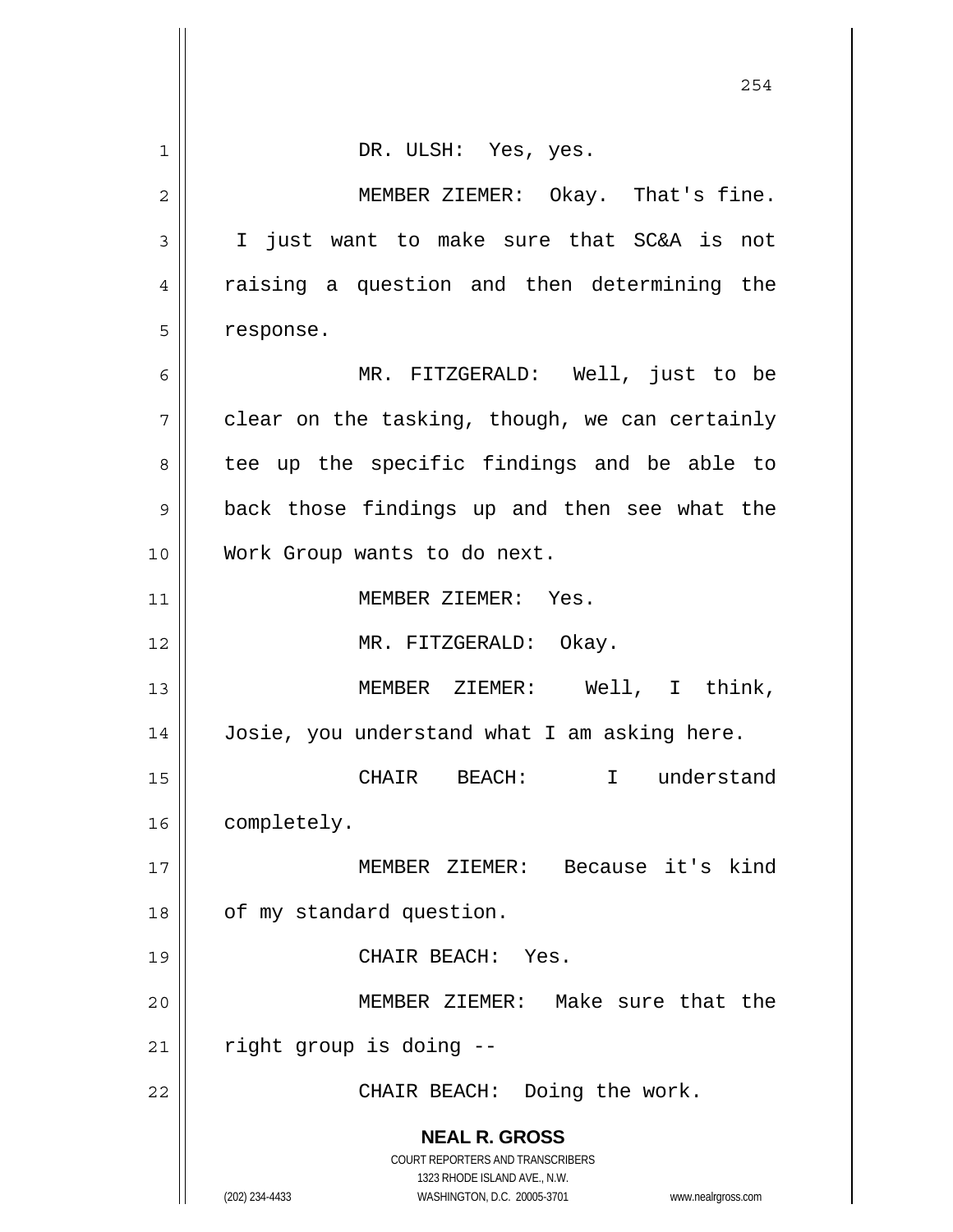|                | 255                                                                     |
|----------------|-------------------------------------------------------------------------|
| 1              | MEMBER ZIEMER: -- the work.                                             |
| $\overline{2}$ | CHAIR BEACH: Yes.                                                       |
| 3              | MR. KATZ: Can I just seek                                               |
| 4              | clarification, then? In the NIOSH report, did                           |
| 5              | you reserve this section with respect to the                            |
| 6              | evaluation report or --                                                 |
| 7              | DR. ULSH: Yes, but that was based                                       |
| 8              | on Price-Anderson.                                                      |
| 9              | MR. KATZ: Okay.                                                         |
| 10             | DR. ULSH: These are separate.                                           |
| 11             | MR. KATZ: So it is still reserved                                       |
| 12             | in the NIOSH report as the documentation --                             |
| 13             | DR. ULSH: We revised the                                                |
| 14             | evaluation report if that is what you mean.                             |
| 15             | MR. KATZ: Okay.                                                         |
| 16             | DR. ULSH:<br>And we have given our                                      |
| 17             | position on the Price-Anderson Act issues on                            |
| 18             | the record here at a Work Group meeting, but                            |
| 19             | we have not revised the evaluation.                                     |
| 20             | MR. KATZ: I see.<br>But in giving                                       |
| 21             | your response with respect to that, do you                              |
| 22             | think that closes out the reservation?<br>That                          |
|                | <b>NEAL R. GROSS</b>                                                    |
|                | <b>COURT REPORTERS AND TRANSCRIBERS</b><br>1323 RHODE ISLAND AVE., N.W. |
|                | (202) 234-4433<br>WASHINGTON, D.C. 20005-3701<br>www.nealrgross.com     |

 $\overline{\phantom{a}}$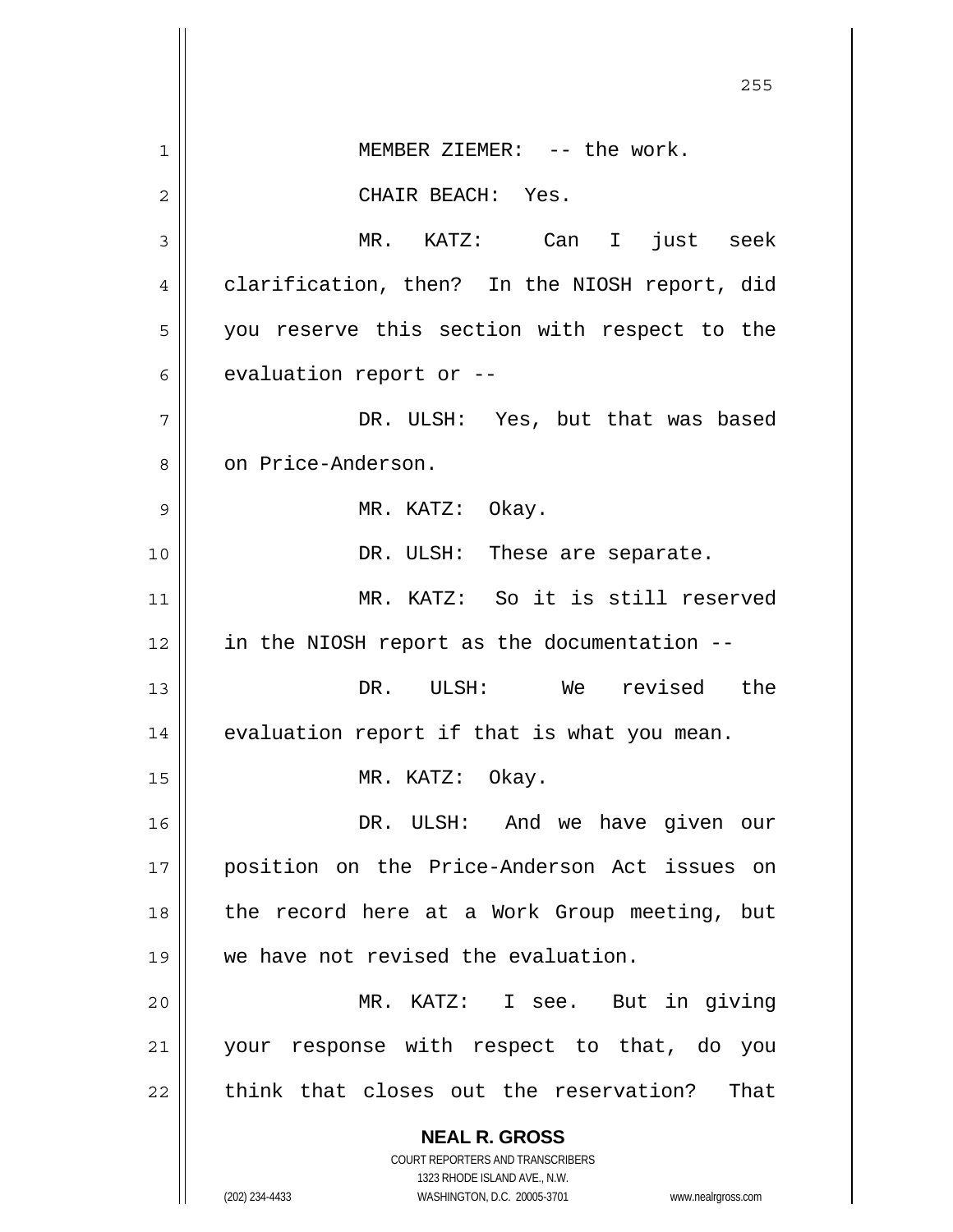**NEAL R. GROSS** 1 2 3 4 5 6 7 8 9 10 11 12 13 14 15 16 17 18 19 20 21 22 completes the evaluation report, in effect, with respect to that period? DR. ULSH: That closes out our reservations based on the Price-Anderson Act. But Joe is saying that there might be others -- MR. KATZ: I understand. I am just saying that if we hadn't closed out our work, then it would be really OCAS' step, not SC&A's, to lay out questions or criticisms. It would be OCAS' to lay out, here is how we plan to do things and then SC&A to consider that. DR. ULSH: Well, I think we have done that for the Price-Anderson Act stuff. We are going back and forth. I mean, still I think the latest iterate was SC&A's response to our white paper that agrees on some issues and a couple of issues doesn't hit. So that is still -- MR. KATZ: Well, I'm just sort of resonating with what Paul is saying.

<u>256 میں اس کا 17 مئی میں اس کا 17 مئی میں اس کا 17 مئی میں اس کا 17 مئی میں اس کا 17 مئی میں اس کا 256 مئی می</u>

COURT REPORTERS AND TRANSCRIBERS 1323 RHODE ISLAND AVE., N.W.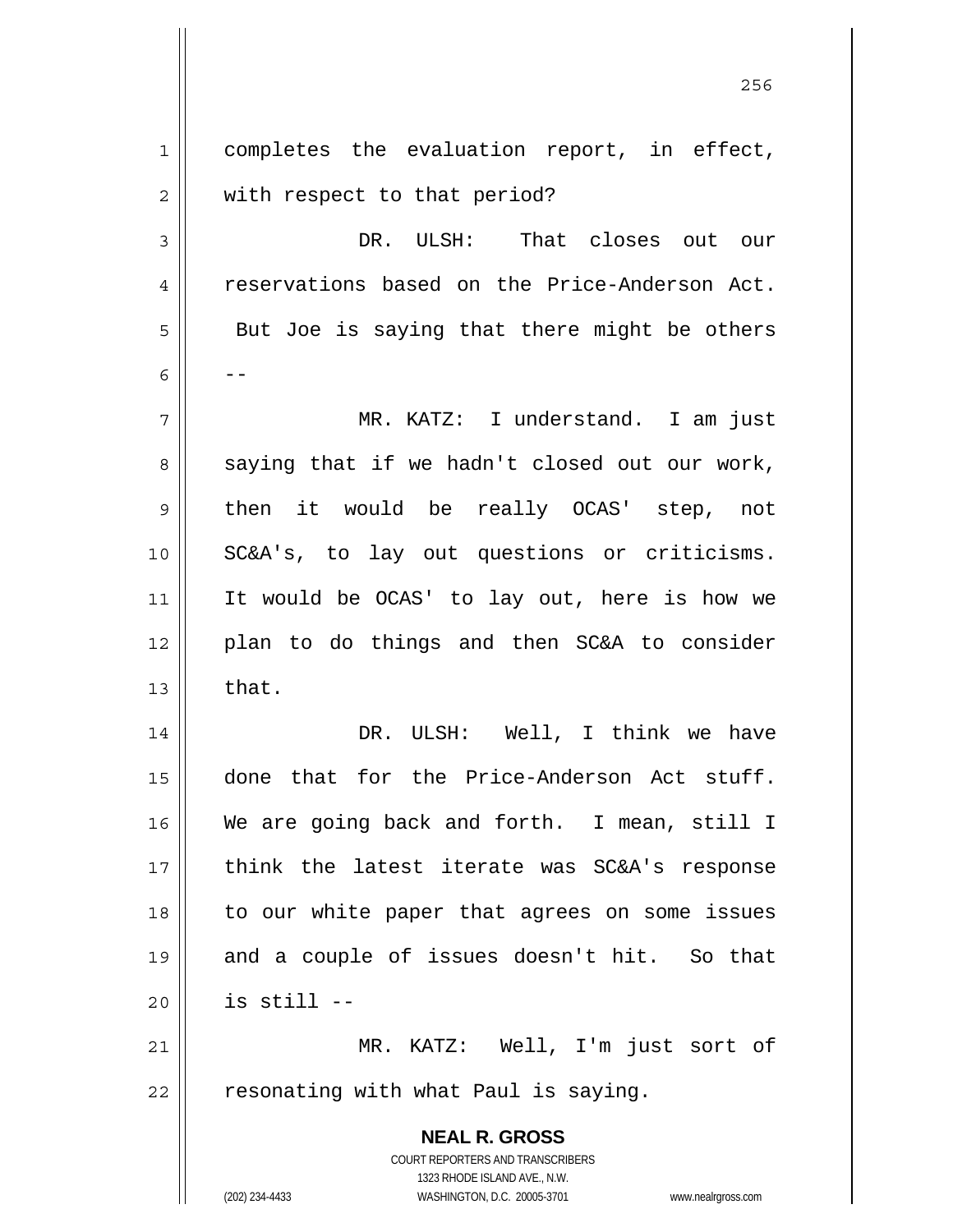|    | 257                                                                 |
|----|---------------------------------------------------------------------|
| 1  | DR. ULSH: Yes.                                                      |
| 2  | MR. KATZ: If it is not clear what                                   |
| 3  | OCAS plans to do going forward. Then it                             |
| 4  | shouldn't be for SC&A to lay out, here is                           |
| 5  | where we think the vulnerabilities or problems                      |
| 6  | are if what OCAS has already laid out, here is                      |
| 7  | what we are going to do.                                            |
| 8  | DR. ULSH: No. Our position is                                       |
| 9  | during the D&D years, we can do dose                                |
| 10 | reconstructions with sufficient accuracy.                           |
| 11 | MR. KATZ: Okay.                                                     |
| 12 | DR. ULSH: But SC&A has raised some                                  |
| 13 | questions related to D&D. We just want to                           |
| 14 | clarify what those issues are.                                      |
| 15 | MEMBER ZIEMER: Okay. I just                                         |
| 16 | wanted to make sure that that was the case.                         |
| 17 | CHAIR BEACH: So I guess we will                                     |
| 18 | retract what I said about a white paper. And,                       |
| 19 | really, what SC&A is going to do is pose the                        |
| 20 | questions back to NIOSH.                                            |
| 21 | MR. KATZ: If it has concerns.                                       |
| 22 | CHAIR BEACH: If it has concerns.                                    |
|    | <b>NEAL R. GROSS</b><br>COURT REPORTERS AND TRANSCRIBERS            |
|    | 1323 RHODE ISLAND AVE., N.W.                                        |
|    | (202) 234-4433<br>WASHINGTON, D.C. 20005-3701<br>www.nealrgross.com |

 $\overline{\phantom{a}}$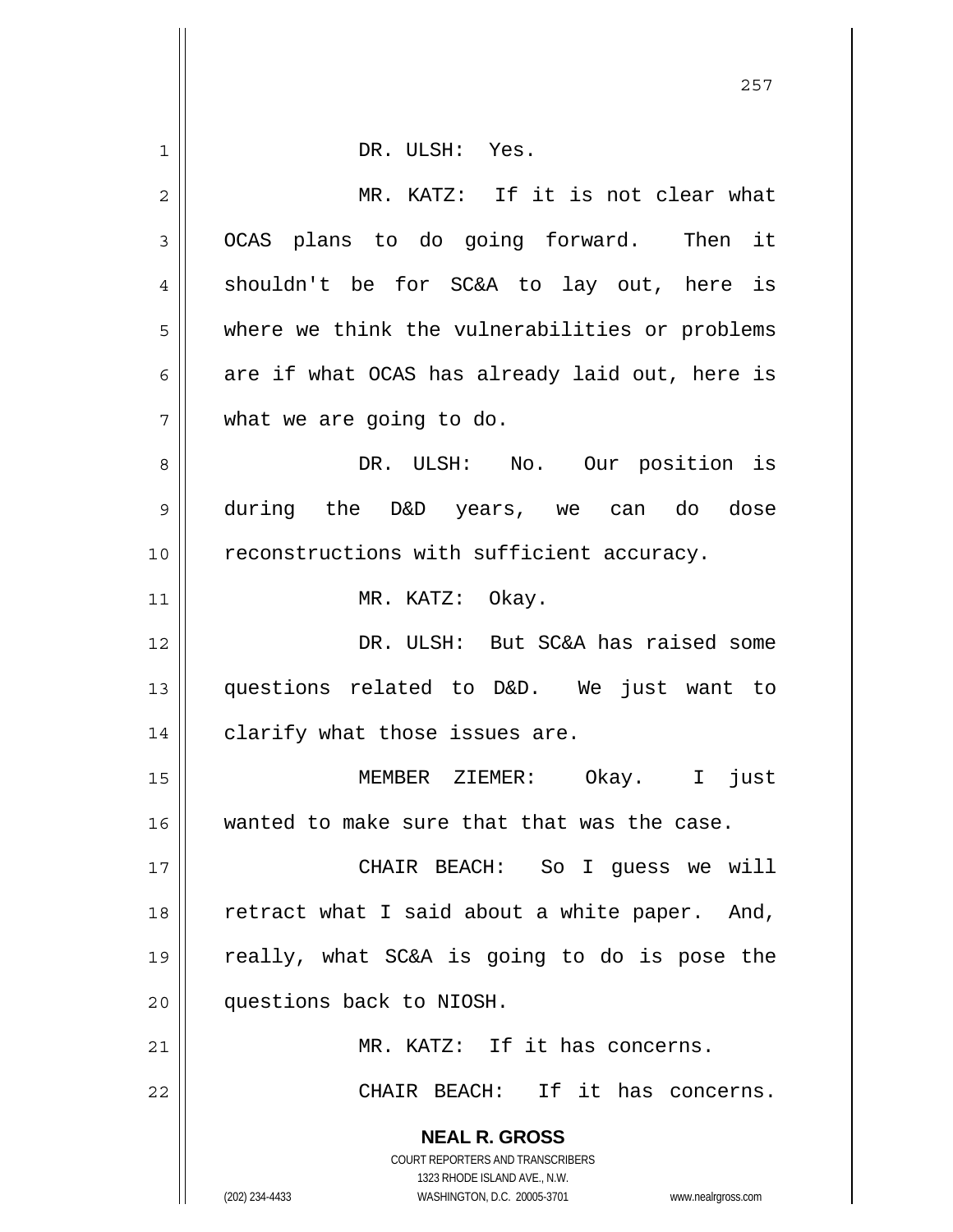|    | 258                                                                 |
|----|---------------------------------------------------------------------|
| 1  | Okay. That helps. Thanks, Paul.                                     |
| 2  | MEMBER ZIEMER: Yes.                                                 |
| 3  | MR. KATZ: Thank you.                                                |
| 4  | CHAIR BEACH: Okay. Anything else                                    |
| 5  | on that portion?                                                    |
| 6  | (No response.)                                                      |
| 7  | CHAIR BEACH: I guess the last item                                  |
| 8  | on the agenda, then, is to look at the road                         |
| 9  | map, integrated issues and --                                       |
| 10 | MEMBER CLAWSON: You know what,                                      |
| 11 | Mel? I really would like to -- I apologize.                         |
| 12 | I didn't think you --                                               |
| 13 | MR. CHEW: Yes. I was going to                                       |
| 14 | walk down exactly where we are with news and                        |
| 15 | the road map. I think there were two action                         |
| 16 | items that came out of the last July meeting.                       |
| 17 | They were put into incident reports and then                        |
| 18 | looked at the RWPs relating to the D&D area.                        |
| 19 | first part has<br>The<br>been                                       |
| 20 | incorporated into this new road map.<br>I was                       |
| 21 | going to walk you through to see what is new.                       |
| 22 | just want to make sure from a security<br>$\mathbf I$               |
|    | <b>NEAL R. GROSS</b>                                                |
|    | COURT REPORTERS AND TRANSCRIBERS<br>1323 RHODE ISLAND AVE., N.W.    |
|    | (202) 234-4433<br>WASHINGTON, D.C. 20005-3701<br>www.nealrgross.com |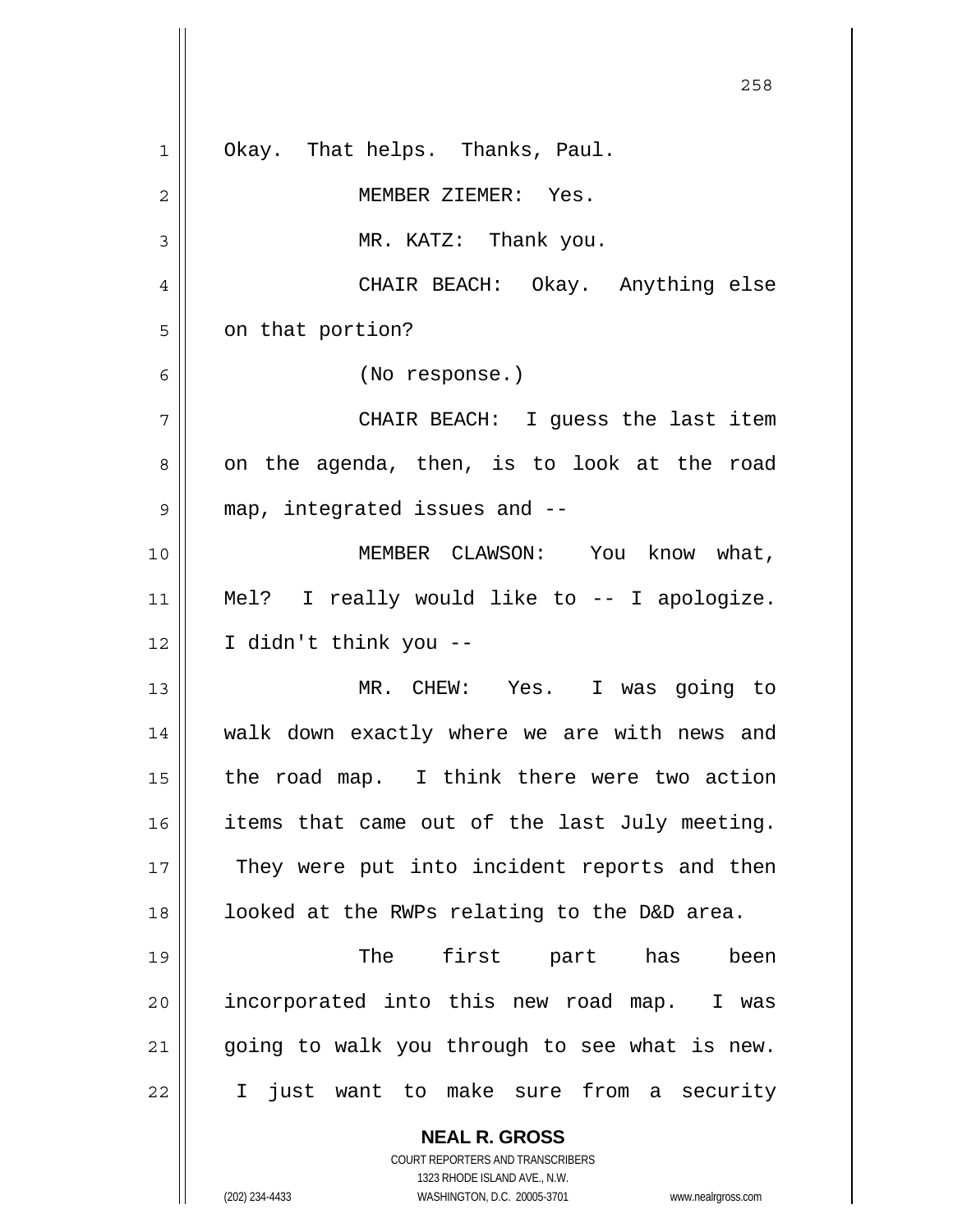| 1  | standpoint that this version that you have,                                                         |
|----|-----------------------------------------------------------------------------------------------------|
| 2  | the pfp version, has been redacted by the DOD.                                                      |
| 3  | I made probably a fatal error that                                                                  |
| 4  | I will never make again. I sent Kathy a Word                                                        |
| 5  | file, which I will probably regret later on.                                                        |
| 6  | Anyway, let's delay it to next time. It will                                                        |
| 7  | be worthwhile for you to look at the --                                                             |
| 8  | CHAIR BEACH: So the only thing                                                                      |
| 9  | that I want to ask on the road map is I know                                                        |
| 10 | there is an additional version to it. I would                                                       |
| 11 | like to see if that version can be shifted to                                                       |
| 12 | Hanford for viewing by Kathy and myself,                                                            |
| 13 | Dennis.                                                                                             |
| 14 | DR. ULSH: Yes. We'll coordinate                                                                     |
| 15 | with Gina Cano and Greg Lewis and see if we                                                         |
| 16 | can make that happen.                                                                               |
| 17 | MR. CHEW: The other version I want                                                                  |
| 18 | to make sure -- this will only take a few more                                                      |
| 19 | seconds -- I was going to point out clearly                                                         |
| 20 | locations were referred to Appendix B. Okay?                                                        |
| 21 | And we're very cautious not to                                                                      |
| 22 | assume that if anything was in Appendix B that                                                      |
|    |                                                                                                     |
|    | <b>NEAL R. GROSS</b>                                                                                |
|    | COURT REPORTERS AND TRANSCRIBERS                                                                    |
|    | 1323 RHODE ISLAND AVE., N.W.<br>(202) 234-4433<br>WASHINGTON, D.C. 20005-3701<br>www.nealrgross.com |

<u>259 میں اس کا اعتبار اور اس کا اعتبار اور اس کا اعتبار اور اس کا اعتبار اور اس کا اعتبار اور اس کا اعتبار اور ا</u>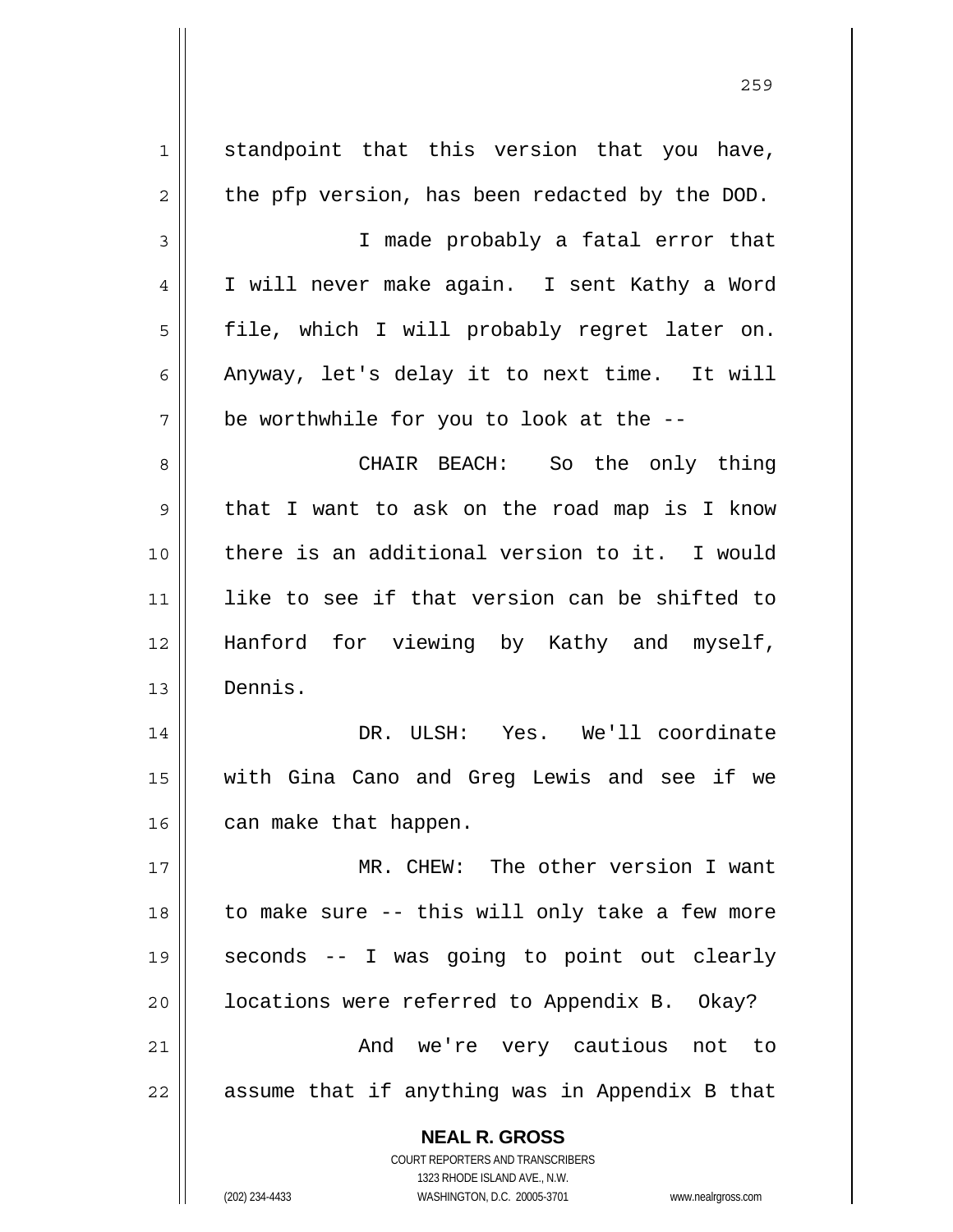I saw what was in Appendix B and also did not see any of the other reference documents that were used in unclassified sources here they are not in here. I just want to make sure you know that.

7 The caution that we all need to exercise is that this is a road map that came from many different sources. And so you understand the implications of that.

10 11 12 13 14 You understand the reports that are there. There are 75 of them. We gave you the SRDB numbers to reference that. That was one of the deliverables. And so we can talk about the PWPs or the work permits for the D&D area.

15 16 17 18 19 There is a lot more detail in this particular document than what you have seen in the past. Please start at the very top and look at the color coding. You will enjoy that.

20 21 22 I want to first Sam Chu and Gene and Leo, who spent diligent hours in putting this kind of a road map together.

> **NEAL R. GROSS** COURT REPORTERS AND TRANSCRIBERS 1323 RHODE ISLAND AVE., N.W. (202) 234-4433 WASHINGTON, D.C. 20005-3701 www.nealrgross.com

1

2

3

4

5

6

8

9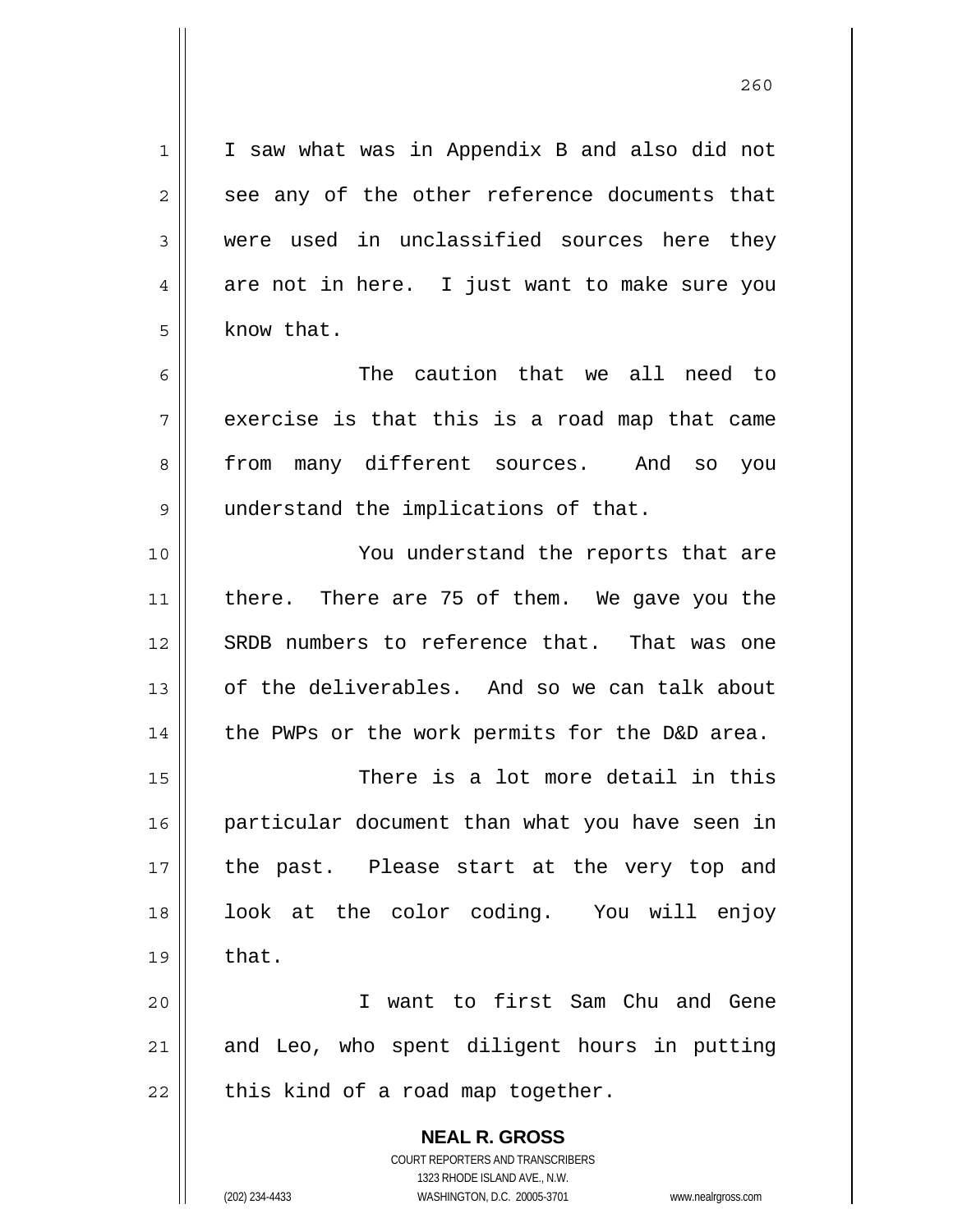**NEAL R. GROSS** COURT REPORTERS AND TRANSCRIBERS 1 2 3 4 5 6 7 8 9 10 11 12 13 14 15 16 17 18 19 20 21 22 CHAIR BEACH: Great. MR. CHEW: I think it was very worthwhile because Mound is a very complex site with a lot of different things. And what I was showing them was how it shows up chronologically. You don't get that feeling when you look at this particular road map of chronology, when those things were handled. And that's why I was going to talk to walk through it. Maybe we can do something to get that in your hands so you know that it has been handled, redrumming of zoning for this particular period and time in that particular building. You get that feeling. DR. ULSH: I think when we reconvene at another location, we will maybe take you up on your offer to walk us through. CHAIR BEACH: Yes. MR. FITZGERALD: We can dovetail. It is something we're going to have to do later.

1323 RHODE ISLAND AVE., N.W.

(202) 234-4433 WASHINGTON, D.C. 20005-3701 www.nealrgross.com

261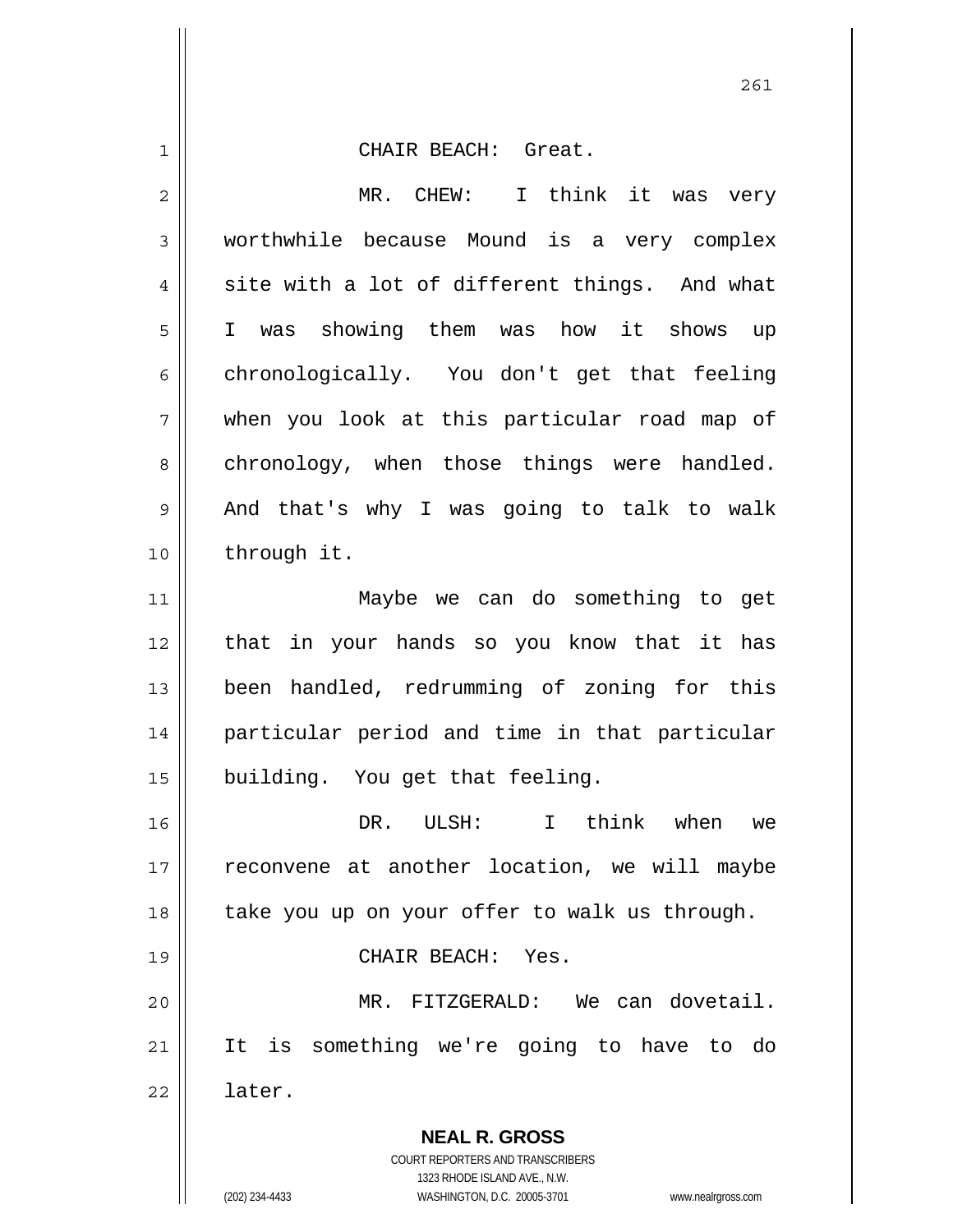|                | 262                                                                                                 |
|----------------|-----------------------------------------------------------------------------------------------------|
| 1              | CHAIR BEACH: Right.                                                                                 |
| $\overline{2}$ | MR. CHEW: I'm done.                                                                                 |
| 3              | CHAIR BEACH: Thank you.                                                                             |
| 4              | And apologies if that seemed really                                                                 |
| 5              | quick, but we are losing two Work Group                                                             |
| 6              | members now.                                                                                        |
| 7              | MR. FITZGERALD: I think that's a                                                                    |
| 8              | good point. Let me read. We have been trying                                                        |
| 9              | to figure out what the evaluation report said.                                                      |
| 10             | Actually, it matches pretty much both of what                                                       |
| 11             | we are saying. So I guess we both feel about                                                        |
| 12             | it.                                                                                                 |
| 13             | It's three sentences, D&D era                                                                       |
| 14             | bioassay. There had been concerns expressed                                                         |
| 15             | by numerous former workers about whether the                                                        |
| 16             | bioassay requirements matched the exposure                                                          |
| 17             | potential to workers during the D&D era. This                                                       |
| 18             | is exactly what we are focusing on.                                                                 |
| 19             | Then the next sentence, Envision                                                                    |
| 20             | there were several Price-Anderson<br>Act                                                            |
| 21             | violations and crimes during that period.                                                           |
| 22             | NIOSH continues to investigate whether these                                                        |
|                | <b>NEAL R. GROSS</b>                                                                                |
|                | COURT REPORTERS AND TRANSCRIBERS                                                                    |
|                | 1323 RHODE ISLAND AVE., N.W.<br>(202) 234-4433<br>WASHINGTON, D.C. 20005-3701<br>www.nealrgross.com |

 $\mathsf{I}$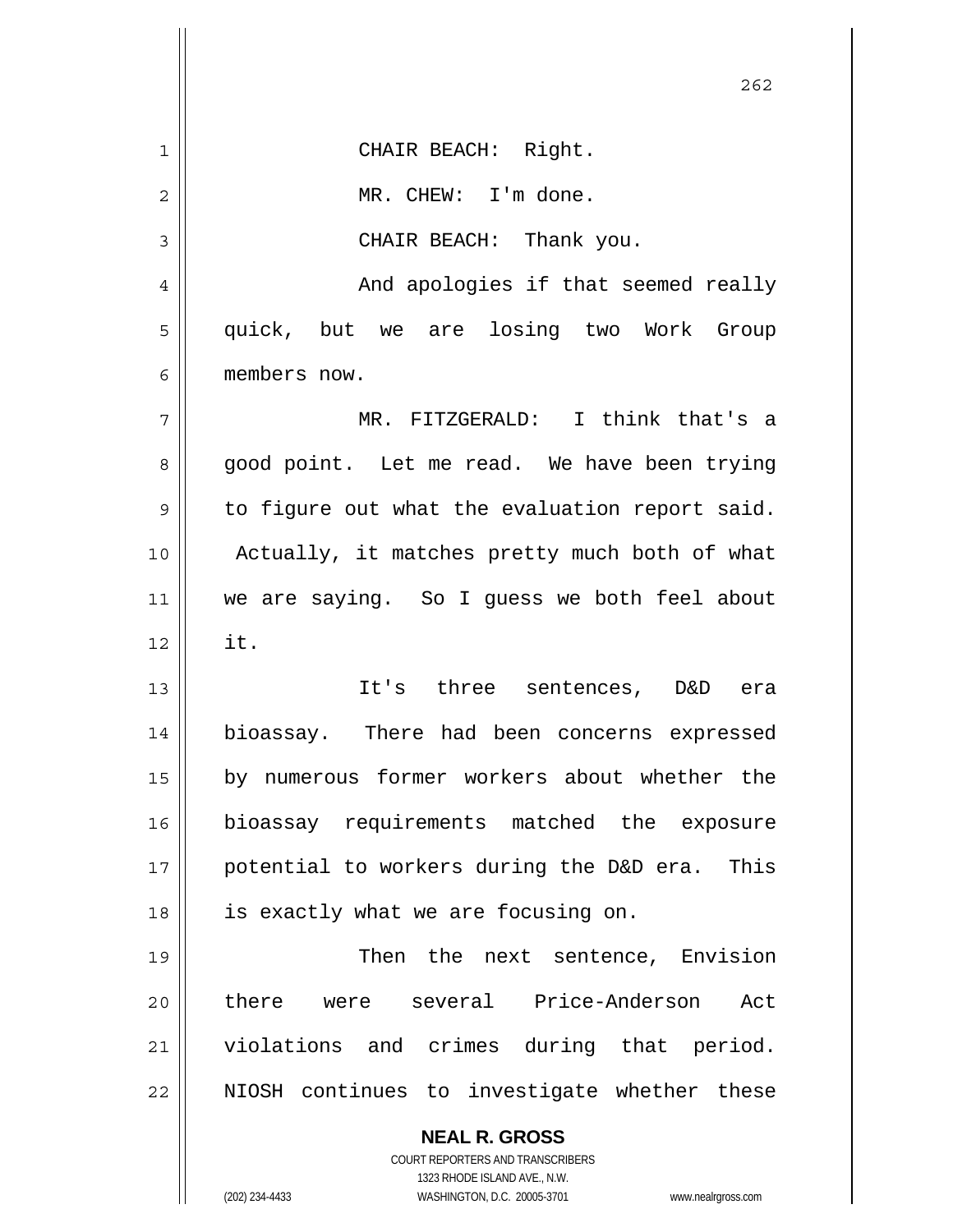1 2 3 4 5 6 7 8 9 10 11 12 13 14 15 16 17 18 19 20 21 occurrences compromise its ability to perform dose reconstruction with sufficient accuracy. That is the only entry that is there. DR. ULSH: I think I see where the confusion comes. The third sentence related to the second and not -- MR. FITZGERALD: Right, right. DR. ULSH: -- from us. MR. FITZGERALD: Right. And I think that first sentence captures what we are looking at, which is whether the exposure potential of workers matched the requirements and whether those requirements were implemented effectively during that era. That is kind of what we have to tee up. This appears that the ER actually acknowledges the concerns. We heard the same concerns in our interviews from the D&D era workers. So I think that is an open issue that we ought to -- actually, ER acknowledges that it is an open issue.

CHAIR BEACH: And, in closing, for

**NEAL R. GROSS** COURT REPORTERS AND TRANSCRIBERS 1323 RHODE ISLAND AVE., N.W. (202) 234-4433 WASHINGTON, D.C. 20005-3701 www.nealrgross.com

22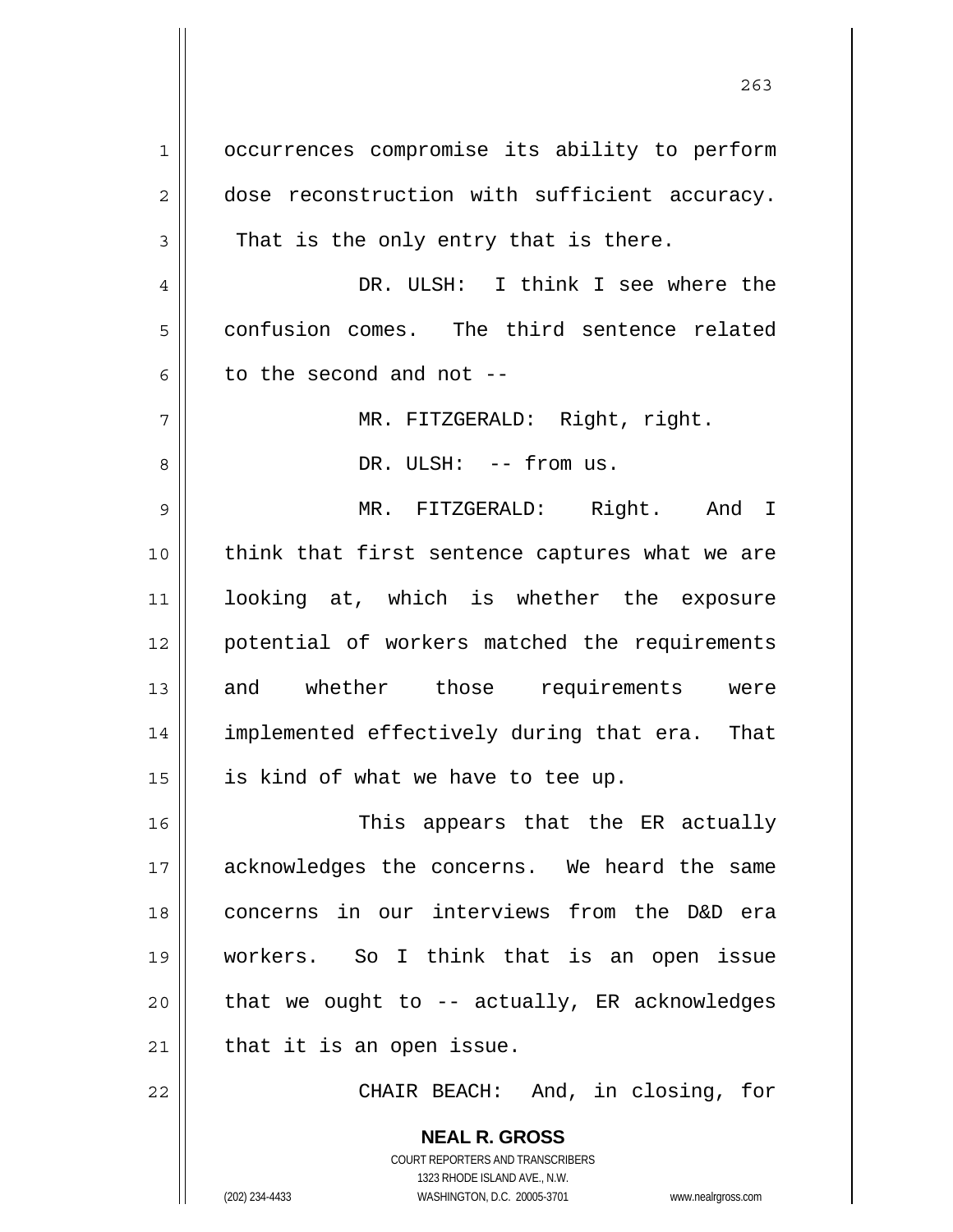**NEAL R. GROSS** COURT REPORTERS AND TRANSCRIBERS 1323 RHODE ISLAND AVE., N.W. (202) 234-4433 WASHINGTON, D.C. 20005-3701 www.nealrgross.com 1 2 3 4 5 6 7 8 9 10 11 12 13 14 15 16 17 18 19 20 21 22 the last item, Future Meetings, we have nothing planned at this time. The action items that came from the two-day Work Group, I will send out an e-mail to the Work Group and NIOSH, SC&A. And then we can make additions or changes if there is something I may have missed. MR. KATZ: It's about a two-month time frame for a lot of these deliverables -- CHAIR BEACH: Right. MR. KATZ: -- that have been teed up today. So it is looking like the next Working Group meeting probably won't happen until early August. CHAIR BEACH: Right. I agree with that. Okay. Thank you. MR. KATZ: Thanks, everyone on the phone. (Whereupon, the above-entitled matter was concluded at 3:30 p.m.)